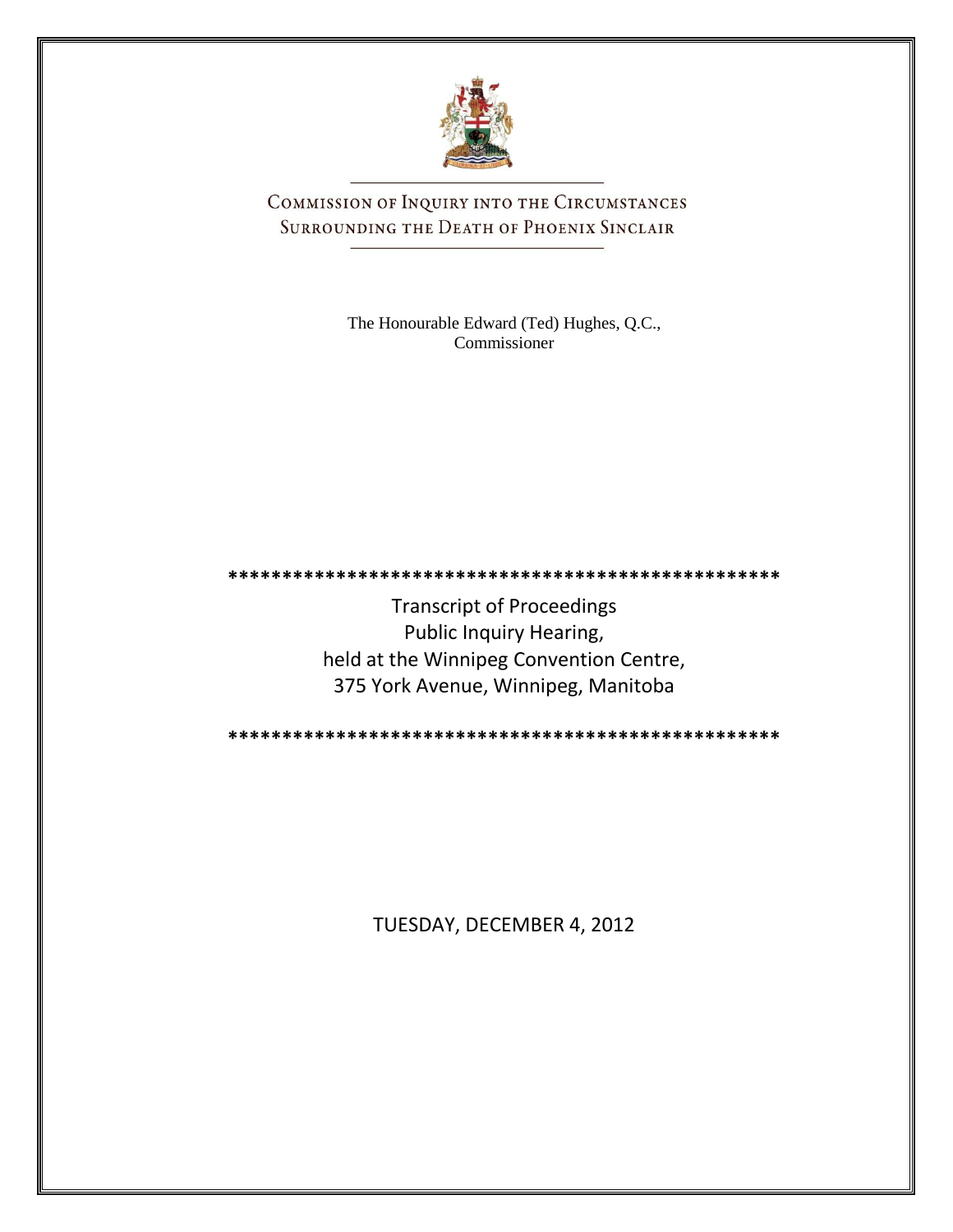# **APPEARANCES**

**MS. S. WALSH,** Commission Counsel **MR. D. OLSON,** Senior Associate Counsel **MR. R. MASCARENHAS,** Associate Commission Counsel

**MR. S. PAUL,** for Department of Family Services and Labour

**MR. T. RAY,** for Manitoba Government and General Employees Union

**MR. K. SAXBERG,** for General Child and Family Services Authority, First Nations of Northern Manitoba Child and Family Services Authority, First Nations of Southern Manitoba Child and Family Services Authority and Child and Family All Nation Coordinated Response Network

**MR. J. BENSON,** for Intertribal Child and Family Services

**MR. J. GINDIN** and **MR. D. IRELAND,** for Mr. Nelson Draper Steve Sinclair**,** and Ms. Kimberly-Ann Edwards

**MR. J. FUNKE,** for Assembly of Manitoba Chiefs and Southern Chiefs Organization Inc.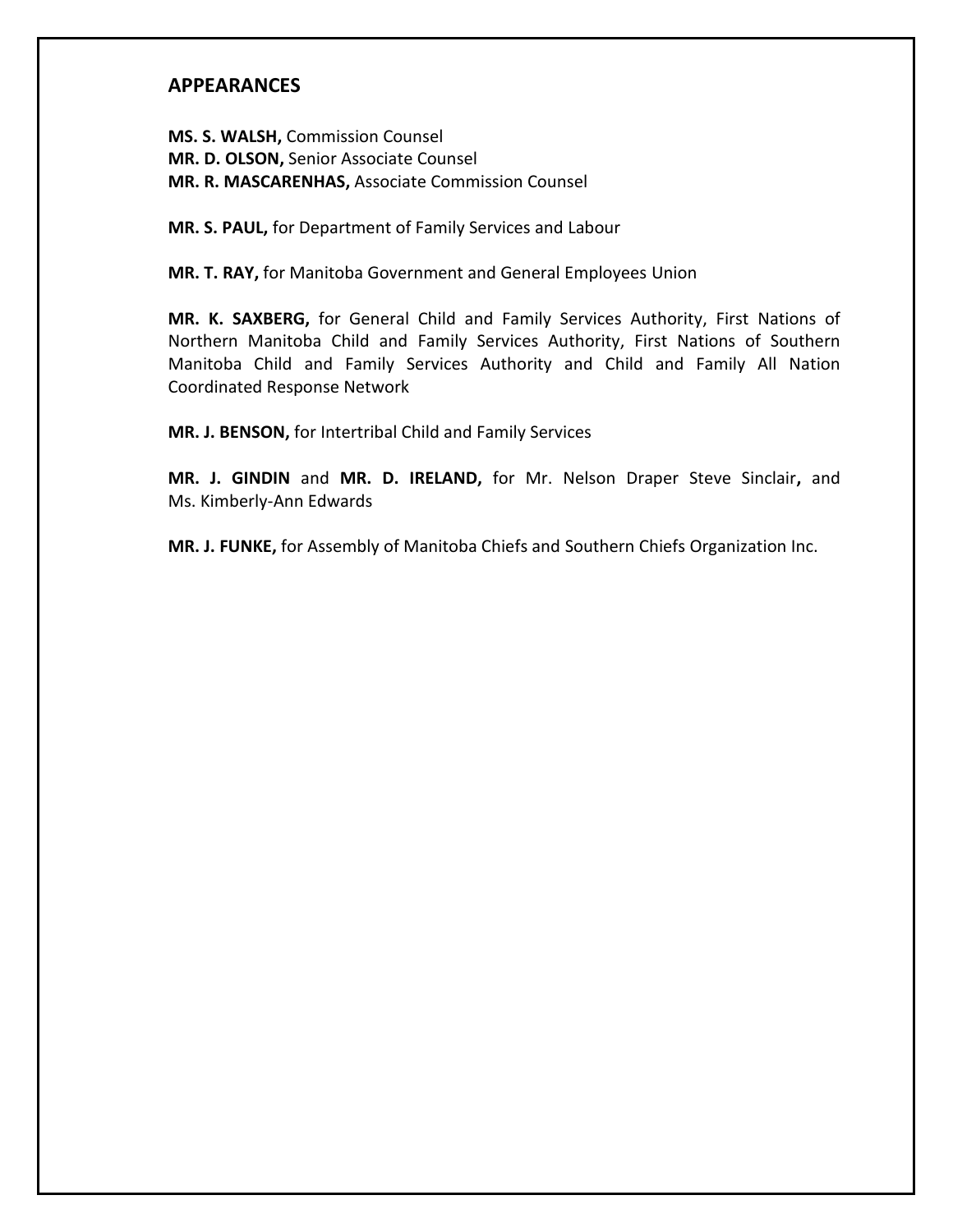# **INDEX**

# **Page**

# **WITNESSES**:

## LISA DAWN CONLIN

| Direct Examination | (Walsh)   |     |
|--------------------|-----------|-----|
| Cross-Examination  | (Saxberg) | 89  |
| Cross-Examination  | (Gindin)  | 105 |
| Cross-Examination  | (Rav)     | 119 |
| Re-Examination     | (Walsh)   | 124 |

DOUGLAS EDWARD INGRAM

| Direct Examination | (Olson)   | 131 |
|--------------------|-----------|-----|
| Cross-Examination  | (Gindin)  | 208 |
| Cross-Examination  | (Saxberg) | 214 |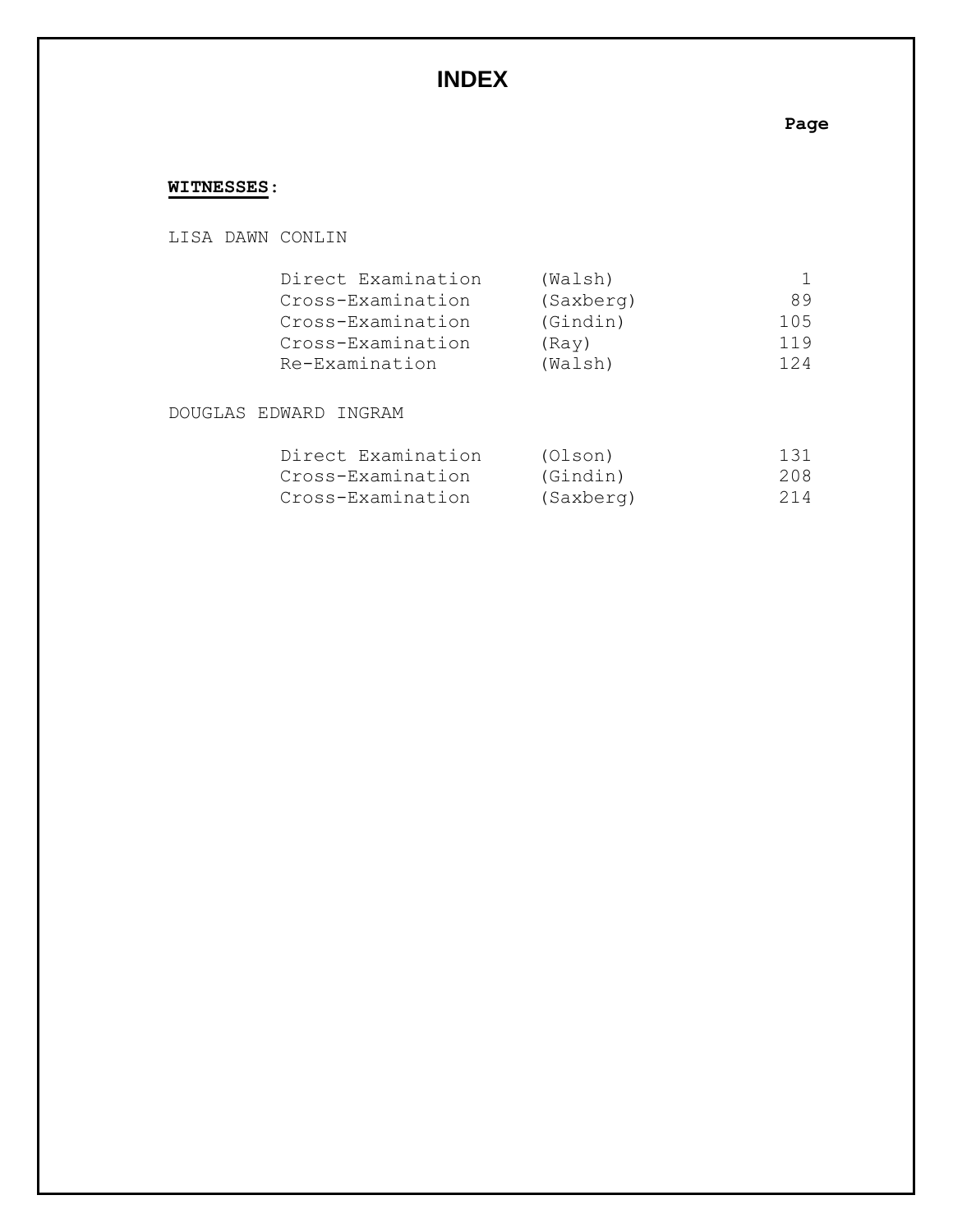DECEMBER 4, 2012 PROCEEDINGS CONTINUED FROM DECEMBER 3, 2012 THE COMMISSIONER: Good morning. MS. WALSH: Morning, Mr. Commissioner. THE COMMISSIONER: Ms. Walsh. **LISA DAWN CONLIN,** previously affirmed, testified as follows: MS. WALSH: Ms. Conlin, we were looking at the data portion of your closing summary. And Mr. Commissioner, that's the closing summary from the February 2004 intake. It starts at page 37350. 15 THE COMMISSIONER: Yes. DIRECT EXAMINATION CONTINUED BY MS. WALSH: 18 Q So we were, we had been going through that, starting at page 37352, and then on to page 37353. According to the information that you recorded, you had just one contact with Steve Sinclair; is that right? A Yes. It was just one phone call. Q Okay. Did you, during the phone call, did you discuss with him the option of formalizing a place of

 $- 1 -$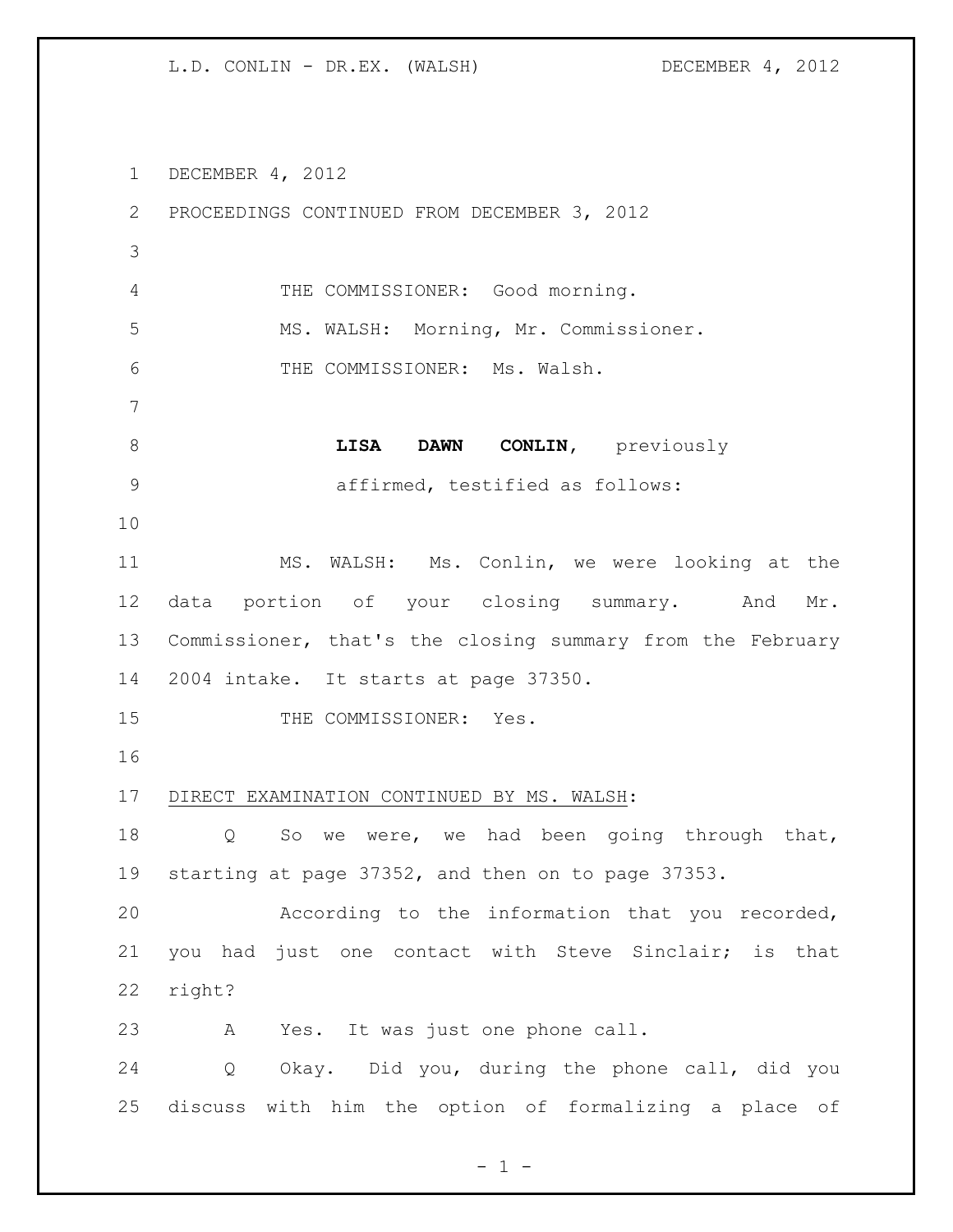safety with the Stephensons?

A No.

Q Why not?

 A Because he was in agreement with, with leaving them -- leaving Phoenix with them under a private arrangement.

 Q Did you explain to Mr. Sinclair that under this private arrangement Ms. Kematch would still be entitled to pick Phoenix up?

A No.

 Q And you also recorded that on February 5, 2004 -- please scroll down to more of the page, please. Thank you. That you spoke with Steve's EIA worker. That's social assistance?

A Yes.

Q Do you remember why you phoned the worker?

17 A I mean, I can only refer to my, my notes. I don't independently remember why I called her.

 Q Sure. Do your notes indicate why you spoke to the worker, why you called?

 A It looks like I was just talking about where he was living and I was probably trying to find out if she knew why he had moved or --

Q If she knew why?

A If she knew why he had moved or even if she would

 $- 2 -$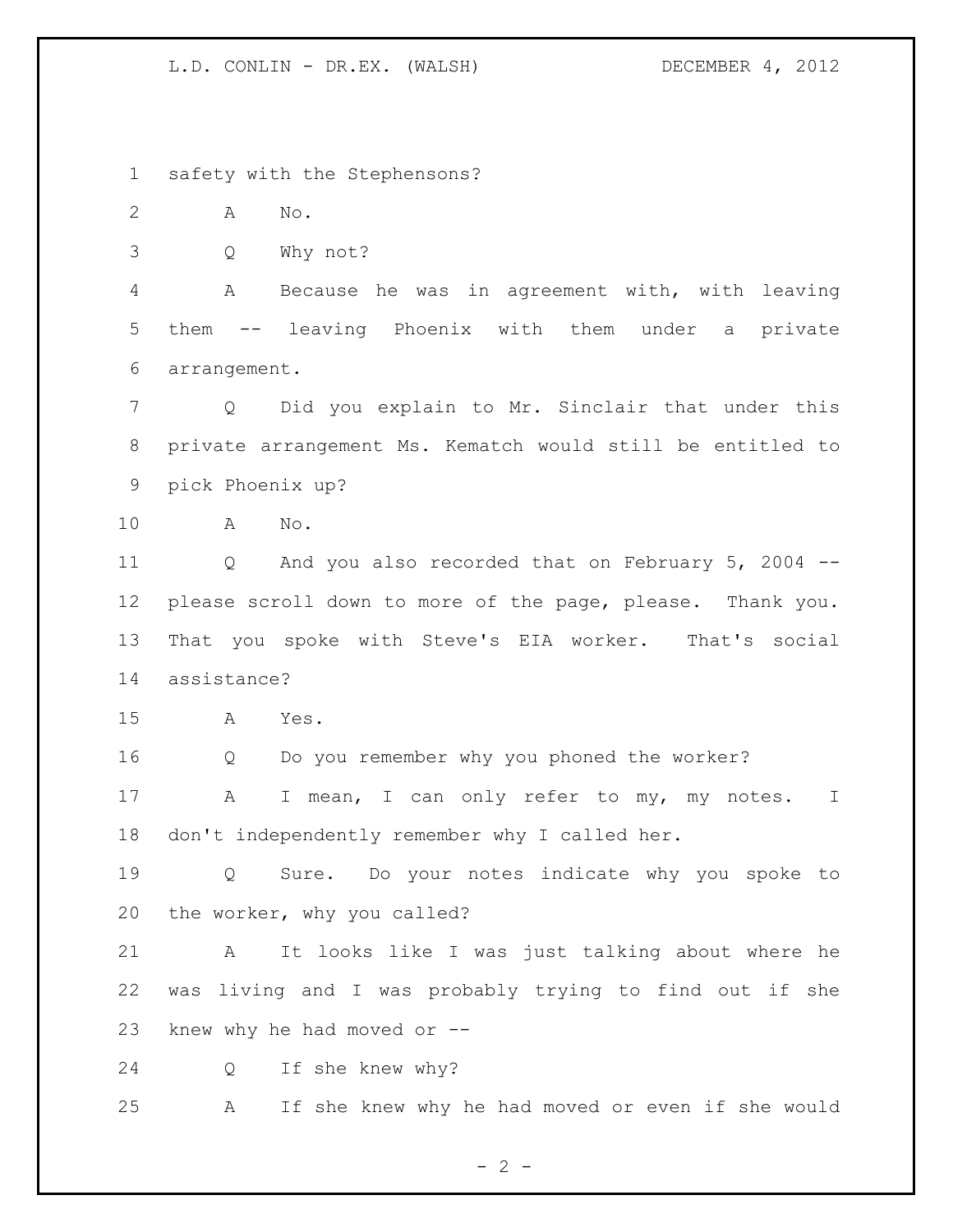have known why Phoenix wasn't with him or that she wasn't with him. So it was just to share information and possibly just clarify what was going on.

 Q Generally, what kind of information would you share with EIA workers when you were doing child protection work?

 A Well, typically you'd say that, you know, that there's a file that's been re-opened due to some reported concerns. And then I probably would have told her that, you know, there's some confusion about where Phoenix is. So we would share address information, like demographic information, like birth dates, addresses, things like had people actually received their benefits or, or was there a file closed to EIA recently, things like that.

 Q So EIA was a good source of information for you as a child protection worker?

 A Yeah. It was, it was someone that you would typically call. If your case involved somebody that was on social assistance, then I would typically call their social assistance worker just to share information.

 Q Would you provide them with information as well? A Yes.

 Q And they would provide you with information? A Yeah. It was like a collaboration, I guess you could call it.

 $- 3 -$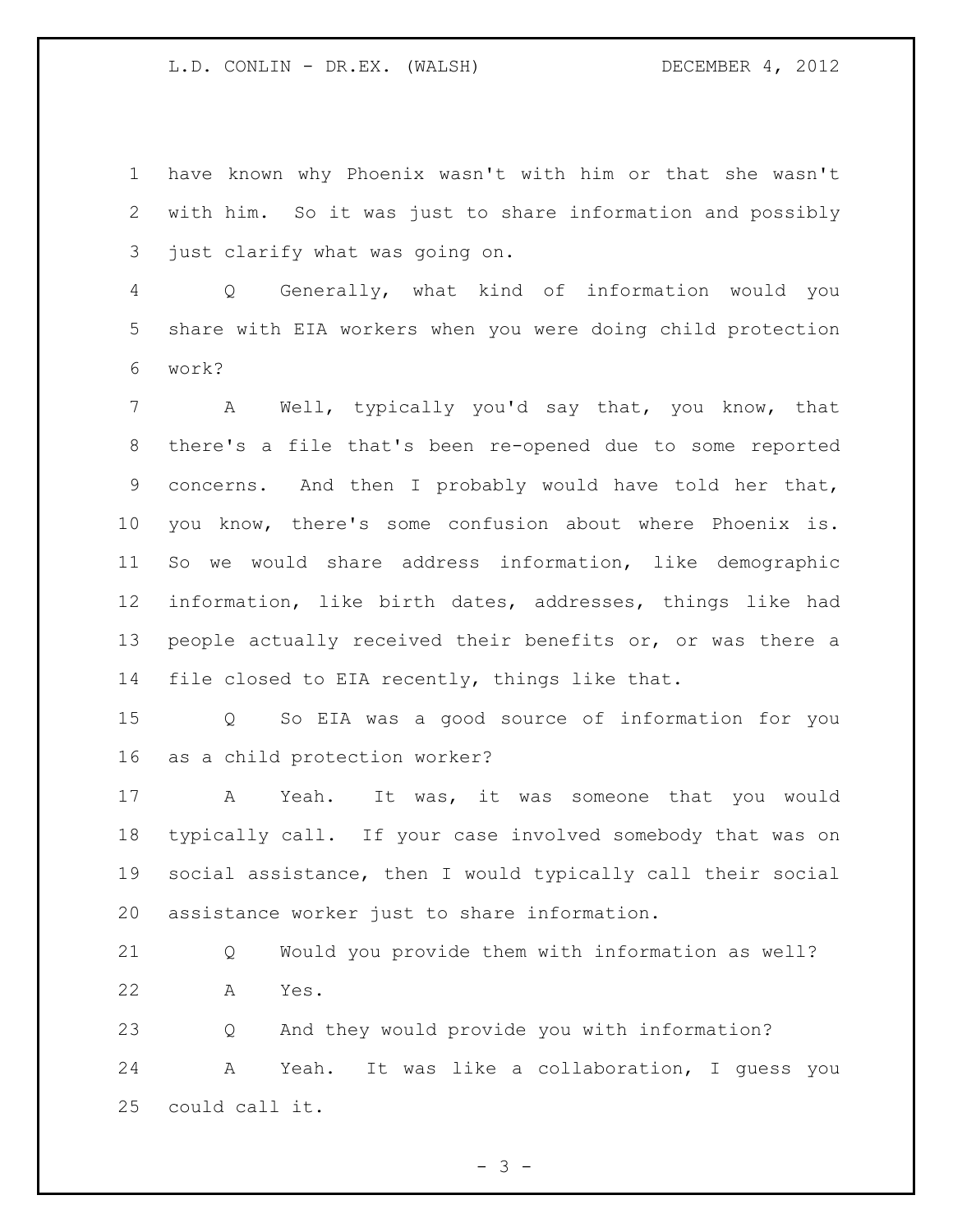Q That would be useful to you in keeping track of the family?

 A Yeah, because sometimes we might not have full information of even how many children somebody has. Like, we might just get the concern about one child and then we phone EIA and they say, oh, this person has five children, and we may not even have known that. So it can be really helpful.

 Q And EIA would be interested in knowing from you where children are in terms of parents' budgets?

11 A Right.

 Q When you were an intake worker, how willing was EIA to share this kind of information?

14 A They were pretty willing. Like, it was -- like I said, it's something that we would typically, typically do. It was -- like, I felt like I had one particular person in records that I would always call, so she would know my name and I would know her name, and we just kind of knew each other.

 Q It didn't require anything more formal than your calling up this person?

A No.

 Q So let's look at a portion of Steve Sinclair's EIA file. It's at page 28658. This is a file recording from the EIA files. They look different than the kinds of

 $- 4 -$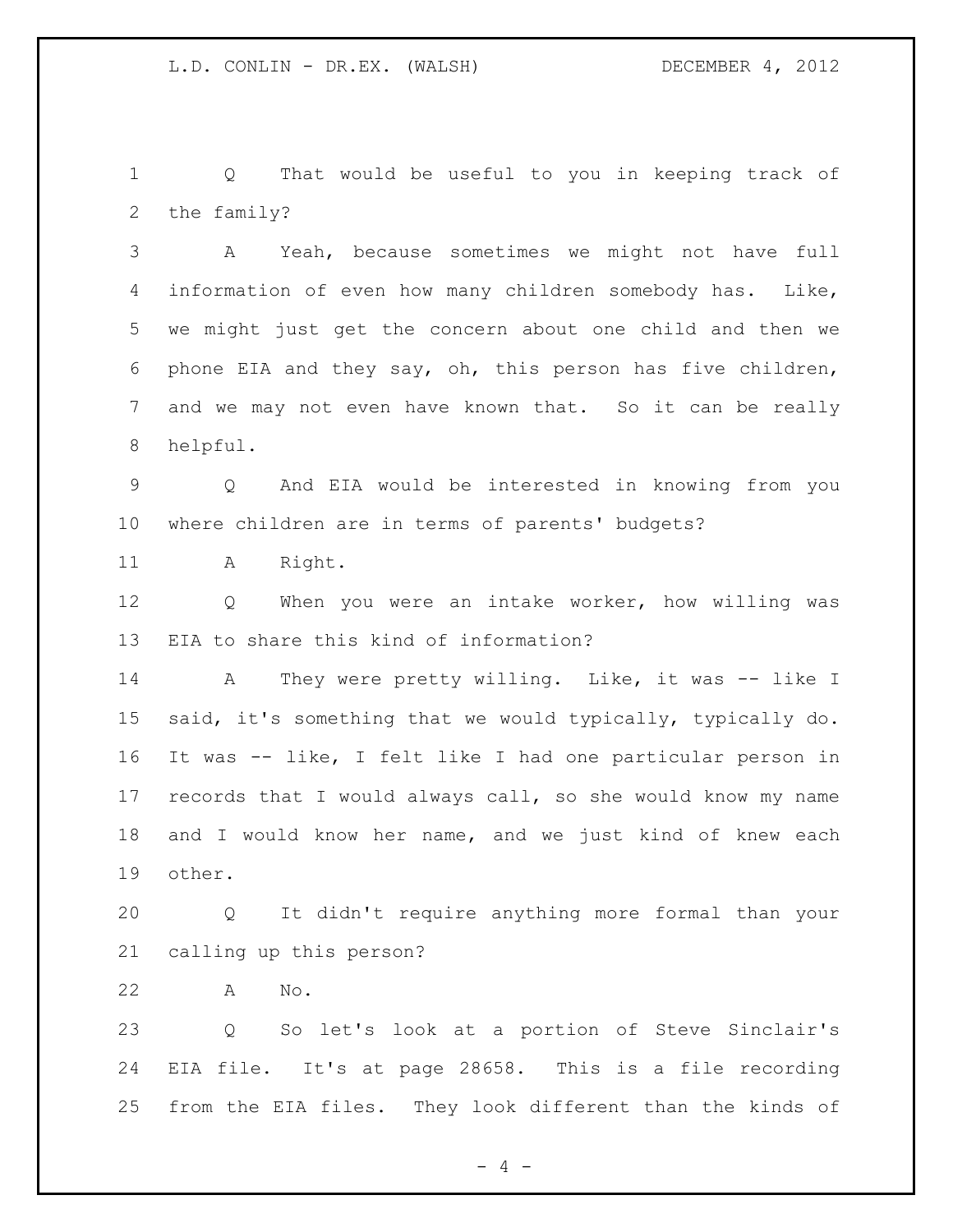recordings that Child and Family Services used. Have you ever seen these kinds of files before? A No, I wouldn't, I wouldn't have seen the file, no. MS. WALSH: So, and Mr. Commissioner, we will, later in the inquiry, be hearing from EIA workers who will talk in more detail about the content of these records, in terms of how they're kept and what they look like, but in terms of the information that's on this record, you'll see 10 that the date under the heading creation date, says February 5, '04. BY MS. WALSH: Q You see that sort of mid-way in the -- A Yeah. Q -- in the centre of the page? A Um-hum. 18 Q And to the left of that it says, intake note? A Yeah. Q And to the right of that, under entered by, there's SSO. That was -- my understanding is that was Sandra Oja. That's the person that you dealt with as Steve's EIA worker? A Yes. Q Okay. So, and at the very top left-hand corner

 $- 5 -$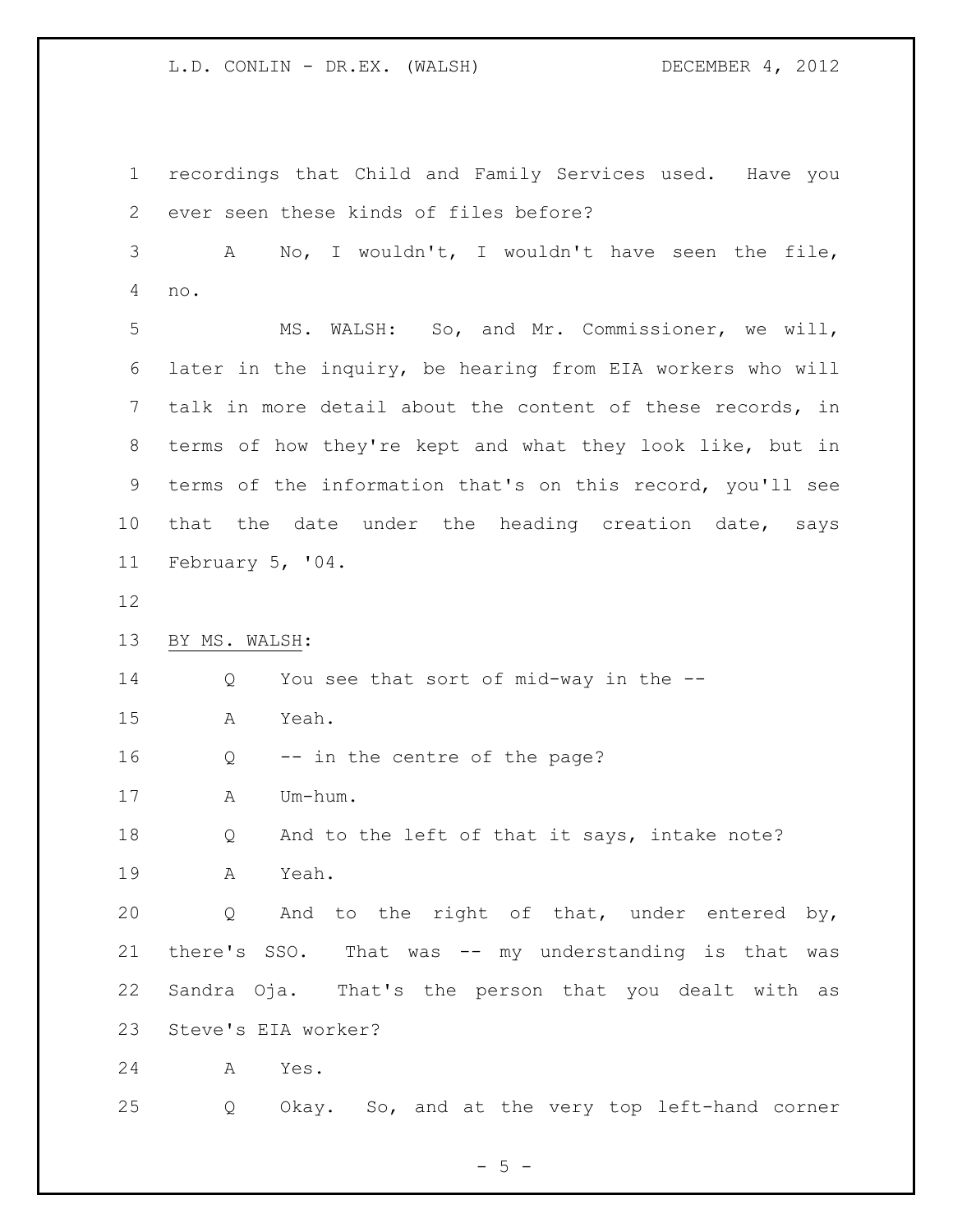you see the word SAMIN, S-A-M-I-N? A Um-hum. Q My understanding is that's what these EIA notes are called, they're called SAMIN notes, and we'll hear more about that later. But let's, let's read what this intake note says: "[Received] a phone call from CFS Lisa Mirochnick. She is involved with this family as godparents (previous foster parents) had called her to let her know they had child. And that Steve had placed her with them to care for while he looks for a place. Steve still has custody but Lisa's concern is Stevens casual **placement** of child [with] godparent." And we'll just stop there. Is that an accurate reflection of your discussion with Ms. Oja? A Not entirely, no. Q What's inaccurate?

 $- 6 -$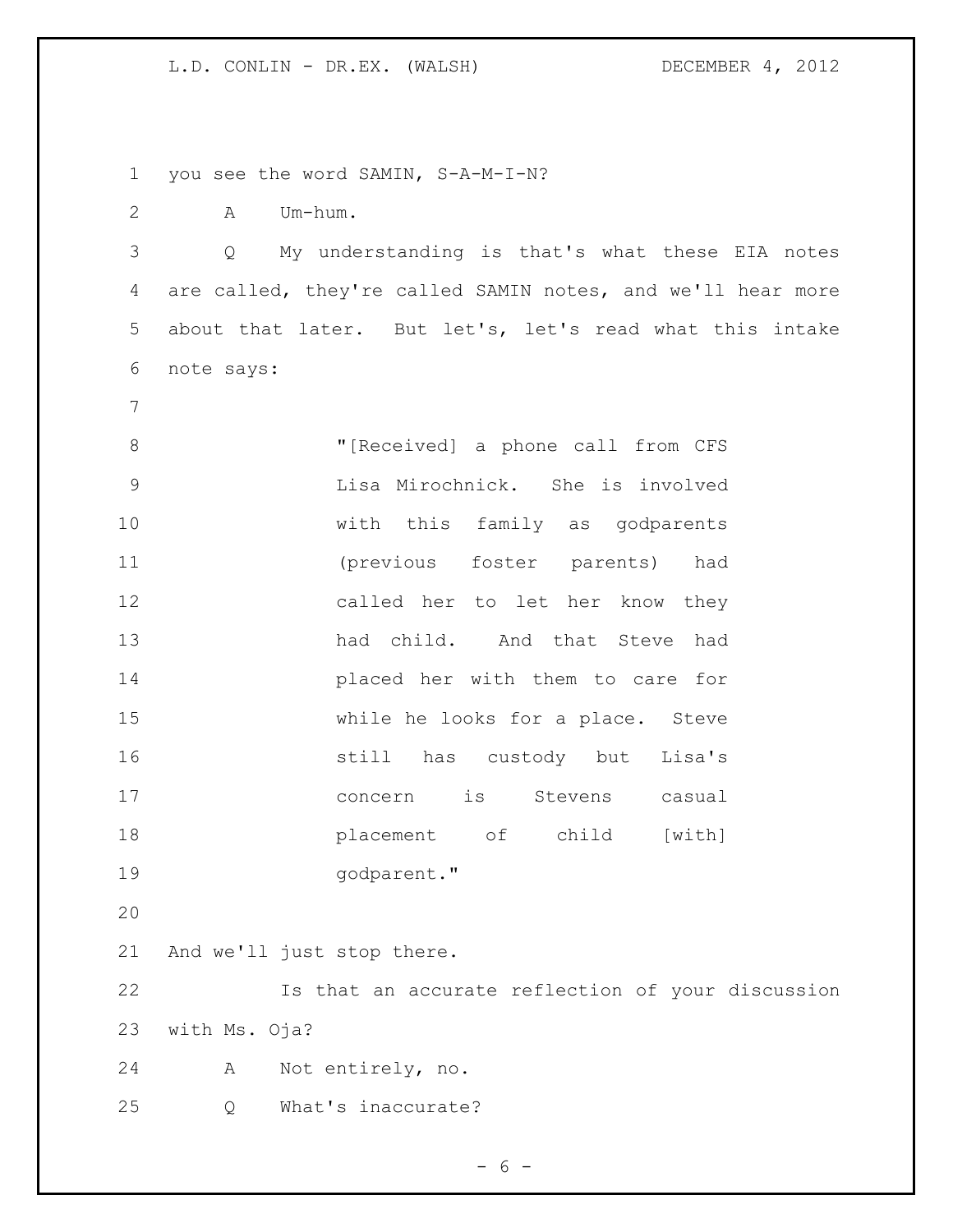A Well, the godparents didn't call me directly. Q Okay. Right. A And Steven hadn't placed her with them but he had agreed she could stay there. Q Okay. A So it's just, yeah, that's how I would have interpreted it. Q All right. And you were never shown this note before participating in the inquiry? A Not until today, actually, no. Q Okay. The next line says "Criminal Code", and I understand that that's the case coordinator, the EIA person: "... has since sent Lisa an email 16 asking for further input as needed. One issue [with] CFS and 18 EIA is why ..." Then you have to go down a bit: "... both man and child to manual budget on INCA - is he entitled to FA or GA benefits?" 

- 7 -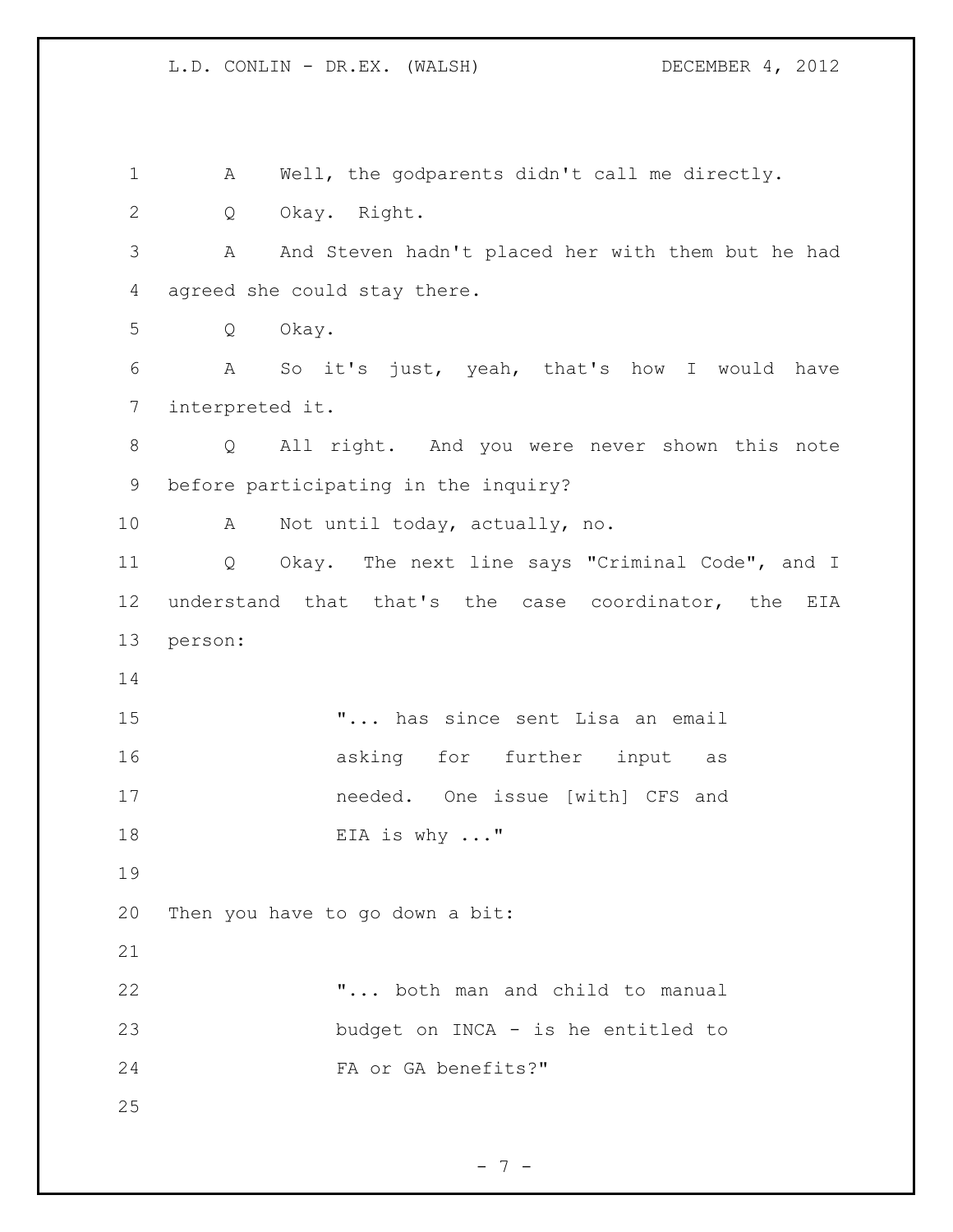And my understanding is FA is family assistance and GA would be general assistance. Did, did you have a discussion with Ms. Oja as to whether Phoenix was on Steve's budget and therefore he would be entitled to family benefits? A Yeah, I believe she told me that Phoenix was on Steve's budget. Q So we'll leave that for now because there's more that's to be spoken to by an EIA worker themselves. Let's look at the next document, the e-mail that was sent to you from Ms. Oja, page 37450. And this is also dated February 5, 2004. Says: 14 "Morning, Lisa, I am the case 15 worker for the above family, I have been speaking with Steve and he has advised me his child is not living with him but is staying with her godfather until Steve is able to find a place. He is apparently staying on a temporary basis with a friend ... [Could] you let me know if you have contact with this family and what the plans are for Phoenix?? Thank

- 8 -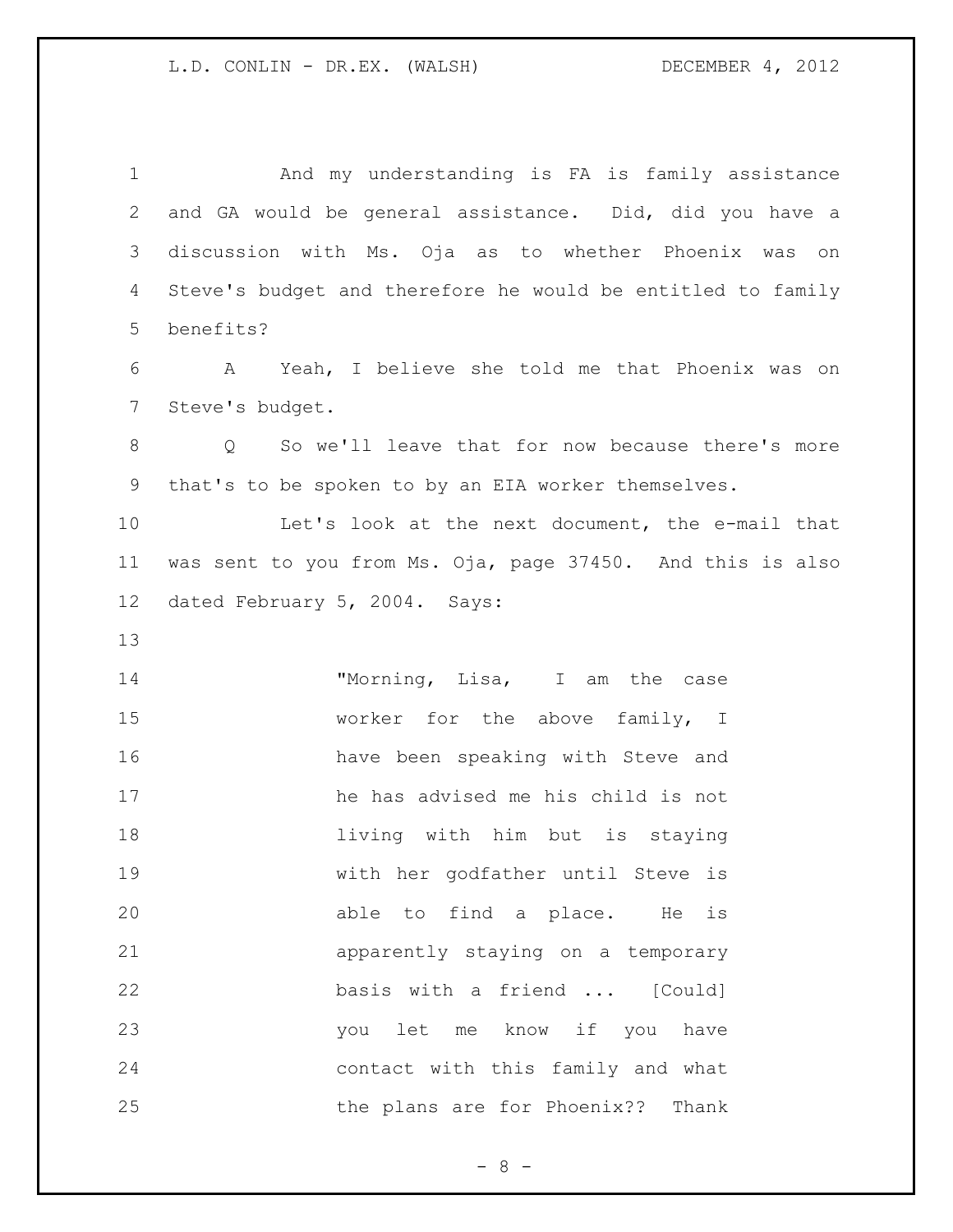you." Remember receiving this communication? A Well, I've been shown it as part of the inquiry, yeah. Q You recall whether you ever had any further contact with the EIA worker? 8 A No, I don't remember. Q If you had sent an e-mail back, would there be a hard copy of that in your file? 11 A There should be. Q Or in that file? A Yeah. Q So let's go back to your closing summary, under the heading "Assessment" starting at page 37353. So that starts with the following: "This file was re-opened on 19 January 16, 2004 The referral came from a friend of Samantha 21 Kematch, mother of Phoenix. SOR reported that she had been living with Samantha and Samantha's mother ... At some point in mid-November/03 Phoenix was brought to

 $-9 -$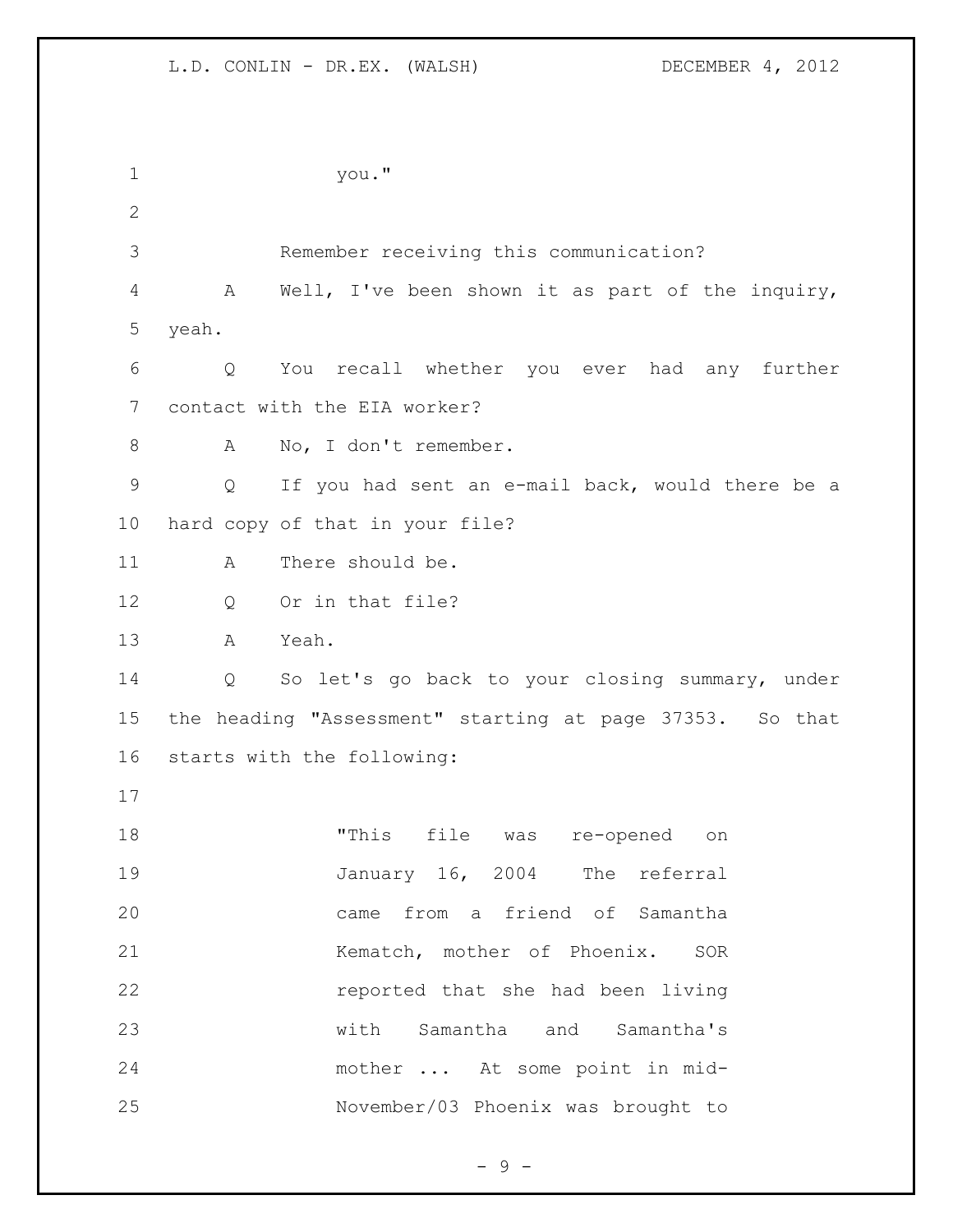Samantha's home as she had been left alone by her father and custodial parent, Steve. SOR is alleging that there is lots of fighting in Samantha's home, and that she goes out drinking frequently leaving Phoenix with **8** [an individual] SOR then alleged that [that individual] 'smokes **rock'** in the presence of Phoenix. 11 SOR then heard through someone else that 'some people' came to pick up Phoenix from Samantha on January 2/04 and were now looking after her. (Samantha and Steve do 16 not live together)." 18 Go to the next page, please. Carry on: "In follow up to this report, CRU workers confirmed with E&IA that Phoenix is on the budget of Steve and is supposed to be residing with him. It was also determined by the address provided, that the

 $- 10 -$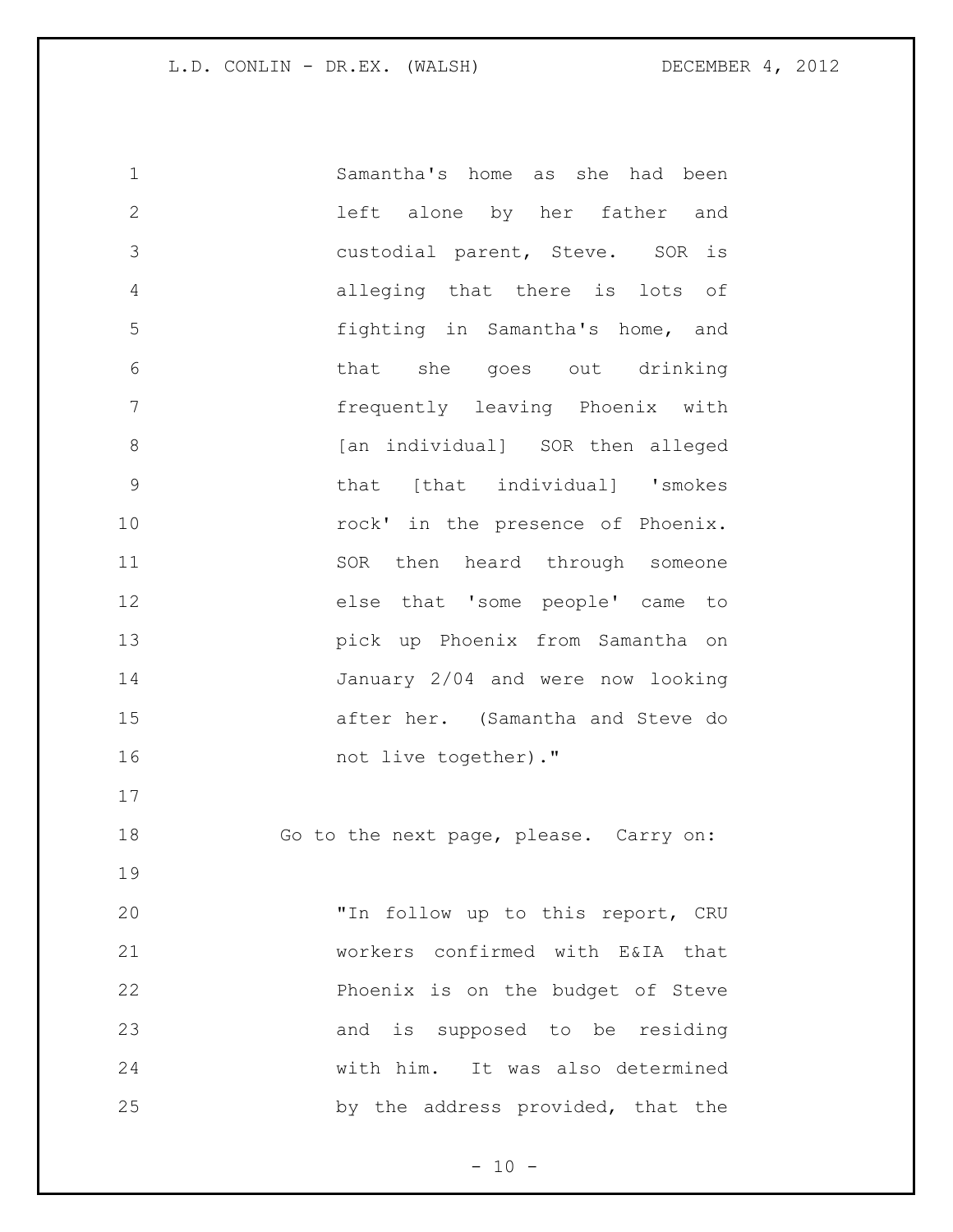| $\mathbf 1$   | people who are caring for Phoenix  |
|---------------|------------------------------------|
| $\mathbf{2}$  | are likely her godparents, [Ron]   |
| 3             | and Kim Stephenson. These are the  |
| 4             | same people who were made a Place  |
| 5             | of Safety by this agency in 2003   |
| 6             | when Phoenix was in the temporary  |
| 7             | care of [Winnipeg] C&FS. The file  |
| 8             | was then referred to this worker   |
| $\mathcal{G}$ | on January 20/04.                  |
| 10            | response to the file<br>In         |
| 11            | information, this worker           |
| 12            | determined that an immediate field |
| 13            | is necessary to determine the      |
| 14            | whereabouts of Phoenix, age 2.     |
| 15            | Risk would be high if she was with |
| 16            | either Steve or Samantha, low if   |
| 17            | she was in fact with the           |
| 18            | Stephensons. Worker and partner    |
| 19            | Monica Marx fielded to<br>1331     |
| 20            | Selkirk  to the Stephenson         |
| 21            | residence. We found [Ron] and      |
| 22            | Phoenix present in the home.<br>We |
| 23            | identified ourselves as being from |
| 24            | the agency and that we needed to   |
| 25            | determine if Phoenix was safe and  |

 $- 11 -$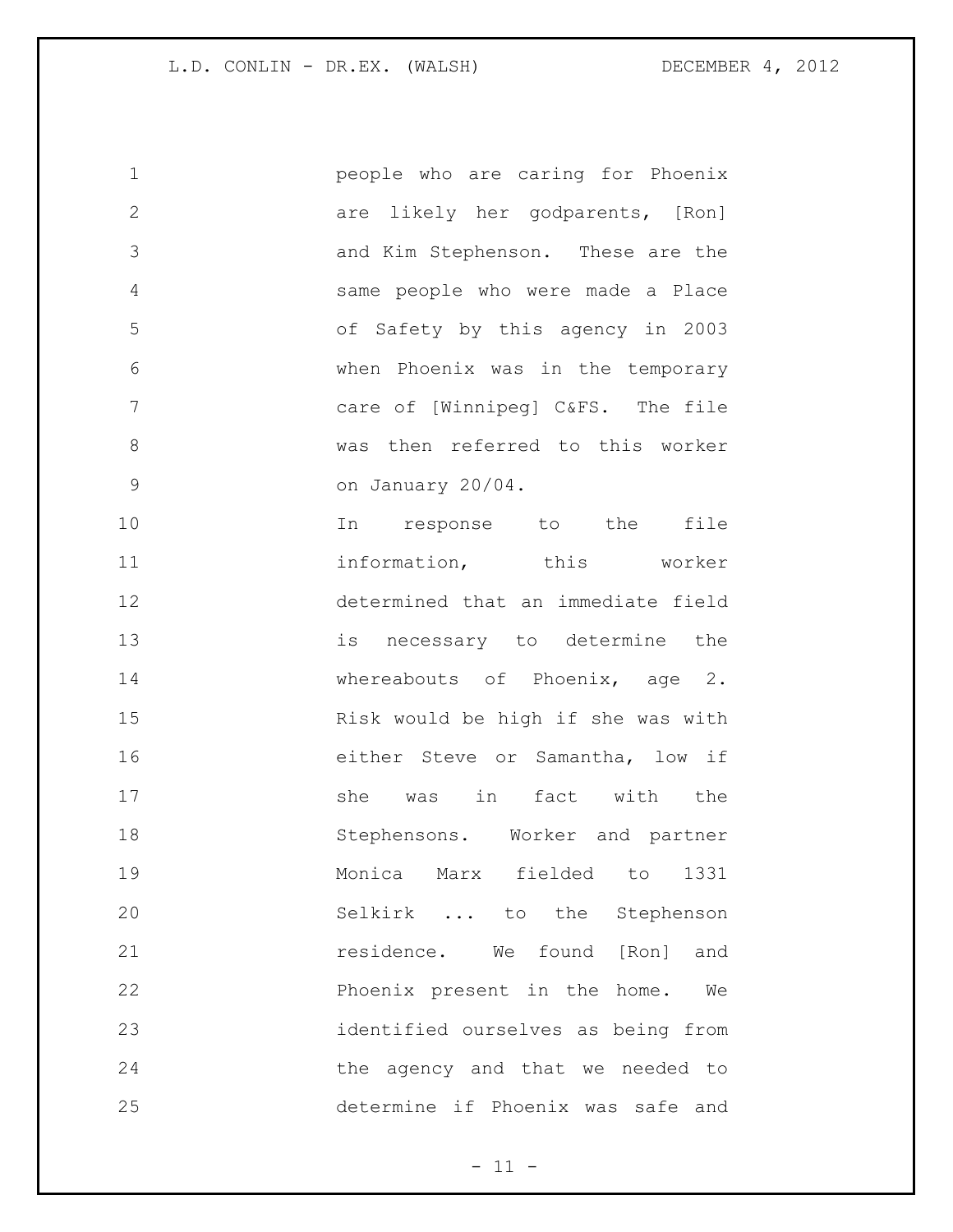| 1             | how she came to be staying with    |
|---------------|------------------------------------|
| $\mathbf{2}$  | them. [Ron] stated Phoenix had     |
| 3             | been with them since early         |
| 4             | January. He did not say why or     |
| 5             | how she came to be with them, just |
| 6             | that there are a lot of rumors     |
| 7             | going around. When directly asked  |
| $8\,$         | about Steve, [Ron] stated he       |
| $\mathcal{G}$ | hadn't heard from Steve and did    |
| 10            | not know what he was doing or why  |
| 11            | he didn't have Phoenix in his care |
| 12            | anymore. [Ron] was then asked      |
| 13            | about Samantha and he stated he    |
| 14            | didn't know anything about her     |
| 15            | either. Worker explored with him   |
| 16            | whether he and Kim are willing to  |
| 17            | care for Phoenix again. He         |
| 18            | advised this worker  they were     |
| 19            | very happy to have Phoenix and     |
| 20            | that she's better off with them.   |
| 21            | Worker asked whether this would be |
| 22            | a financial burden or whether they |
| 23            | would prefer the agency to make    |
| 24            | them a Place of Safety again. He   |
| 25            | stated they did not need agency    |

- 12 -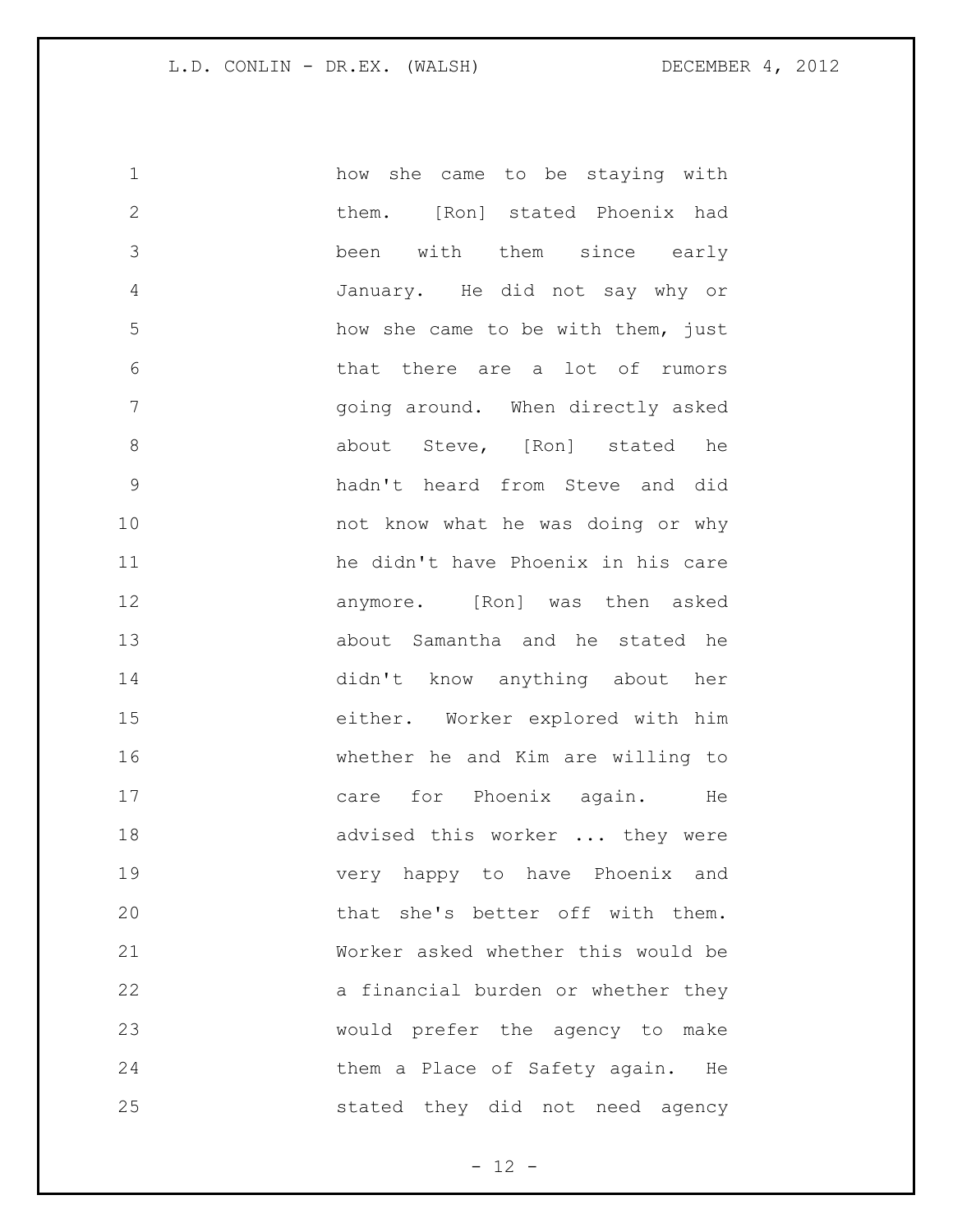intervention and they would keep Phoenix under a private arrangement. They were warned and cautioned by this worker that Phoenix is not to be returned to Steve unless an assessment by this agency was done first. [Ron] 8 agreed he would call the agency. Worker followed this up by sending 10 the Stephensons a letter outlining **11 agency expectations and concerns."**  So I'm just going to stop there for a minute. You indicate in your assessment that Phoenix would be at high risk if she were with either parent but low risk with the Stephensons. A Um-hum. Q What were you basing that assessment on? A Well, I was basing it on the current reported concerns and the, and the file history. Q In terms of the file history, you said the only previous recording you looked at was the -- A Um-hum. Q -- the most recent one from November 2003? A Right.

 $- 13 -$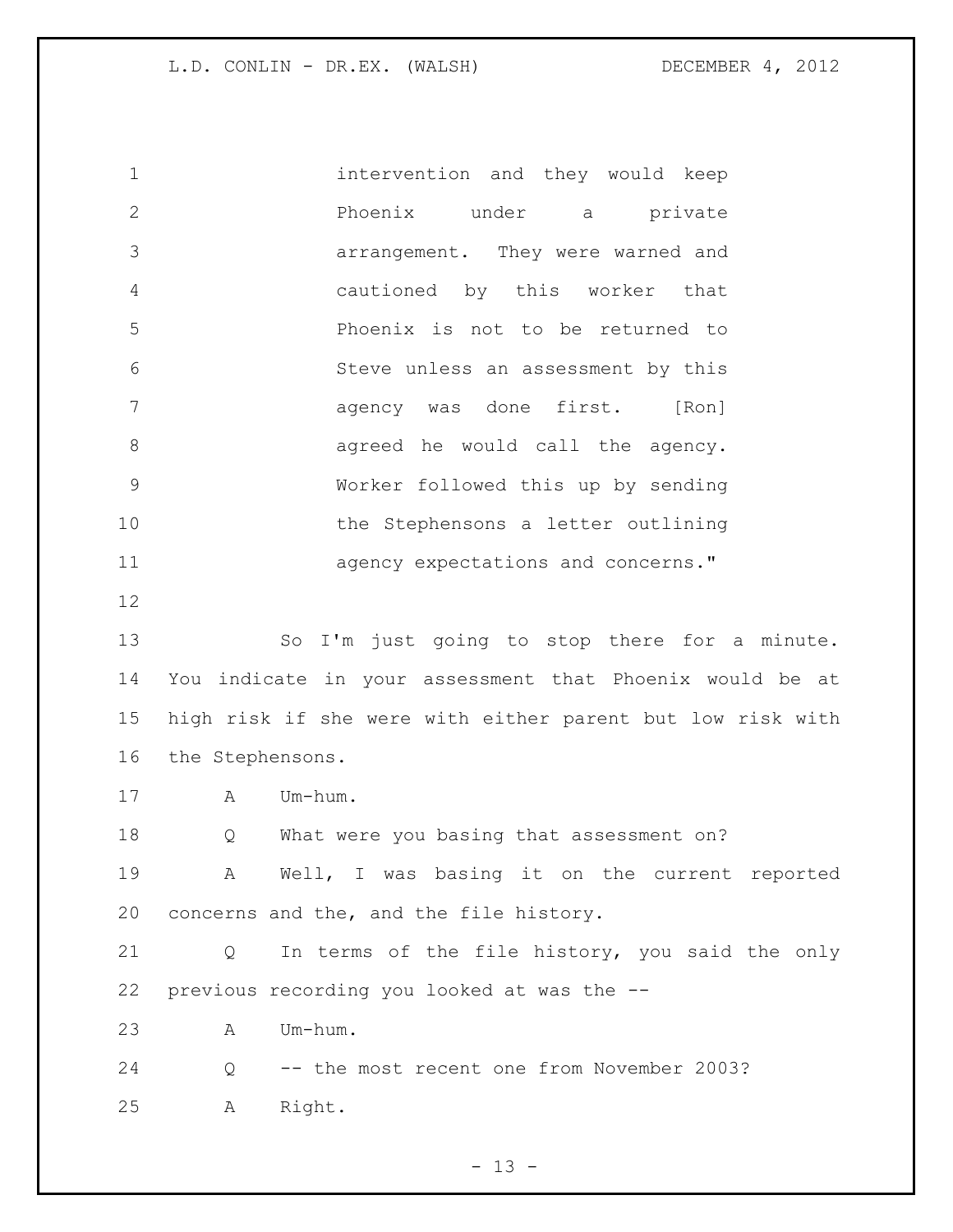Q And so the history that's recorded in that document is found at page 37361. A Um-hum. Q Under the heading Child Welfare History. That, that's the history that you would have reviewed? A Right. Like, the history concern that, that parents have substance abuse issues. 8 Q That they had substance abuse issues? A Right. Q So was that your main concern in terms of risk to Phoenix? A Yes. And the fact that she was kind of being bounced around to different caregivers, likely because of the substance abuse issues. Q Okay. You also say -- let's go back to your assessment at page 37353, or 37354, I guess. You also said that you warned and cautioned Mr. Stephenson that Phoenix was not to be returned to Steve unless an assessment by the agency was done first. A Yes. Q Did you tell him that he was also not to return Phoenix to Samantha Kematch? A I don't recall that, no. It's not in my notes. Q It's not recorded? A No.

 $- 14 -$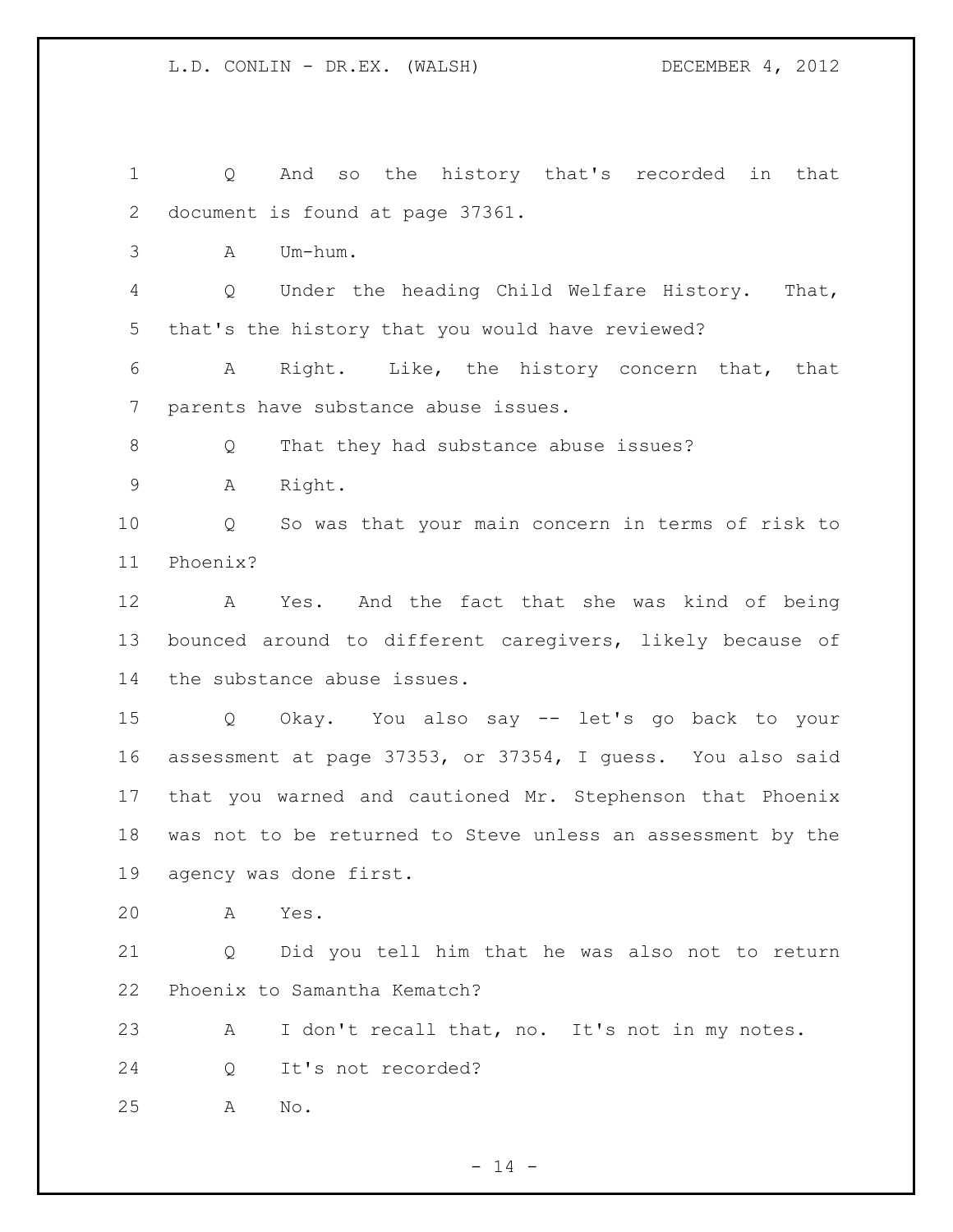1 Q If you had said it, would you likely have recorded it?

A Likely, yeah.

 Q Now, you indicate that you sent the Stephensons a letter outlining agency expectations and concerns, so let's look at that letter next. That's at page 37449. You can scroll up, please, so that we can see the letter.

 So let's just look at where it's addressed. Sorry, go down a bit. Doesn't fit very well. Thank you.

 So that letter is dated February 13, 2004 addressed to Ron and Kim Stephenson at 1331 Selkirk Avenue. Re Phoenix Sinclair. Father, Steve Sinclair. This is the letter that you wrote?

A Yes, I wrote this, yeah.

- Q Okay.
- 

 "I am writing to follow up with 18 our conversation on January 21, 2004. At that time you indicated that you would be willing to care 21 for Phoenix under a private arrangement for as long as is necessary. I have now spoken with Steve who has agreed that you can care for Phoenix. I have told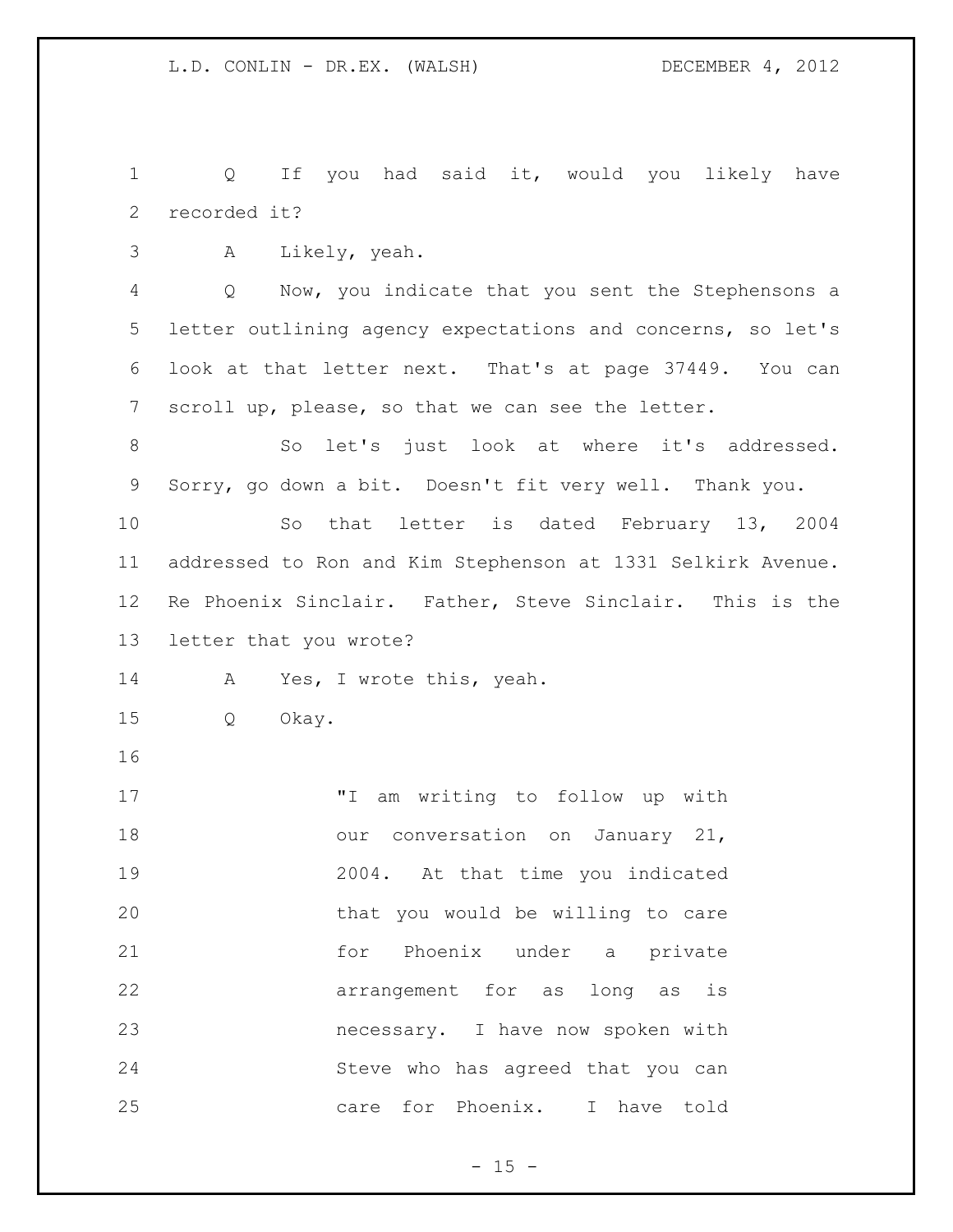Steve that the agency has serious concerns about his current lifestyle, as well as Samantha's. He has been advised that he is not to take Phoenix back into his care without contacting this agency and having a risk assessment done. So please be advised that the agency hopes you will continue to care for Phoenix and will contact us 11 should this situation change. Should you have any further questions please call this writer ... or after hours ..." And you give the numbers. A Um-hum. Q Then scroll down, please, so we can see the signature. And then that's your signature? A Yes. 21 O How was this letter sent? A Just in Canada Post mail. Q Regular mail? A Regular mail, yeah. Q Not registered?

 $- 16 -$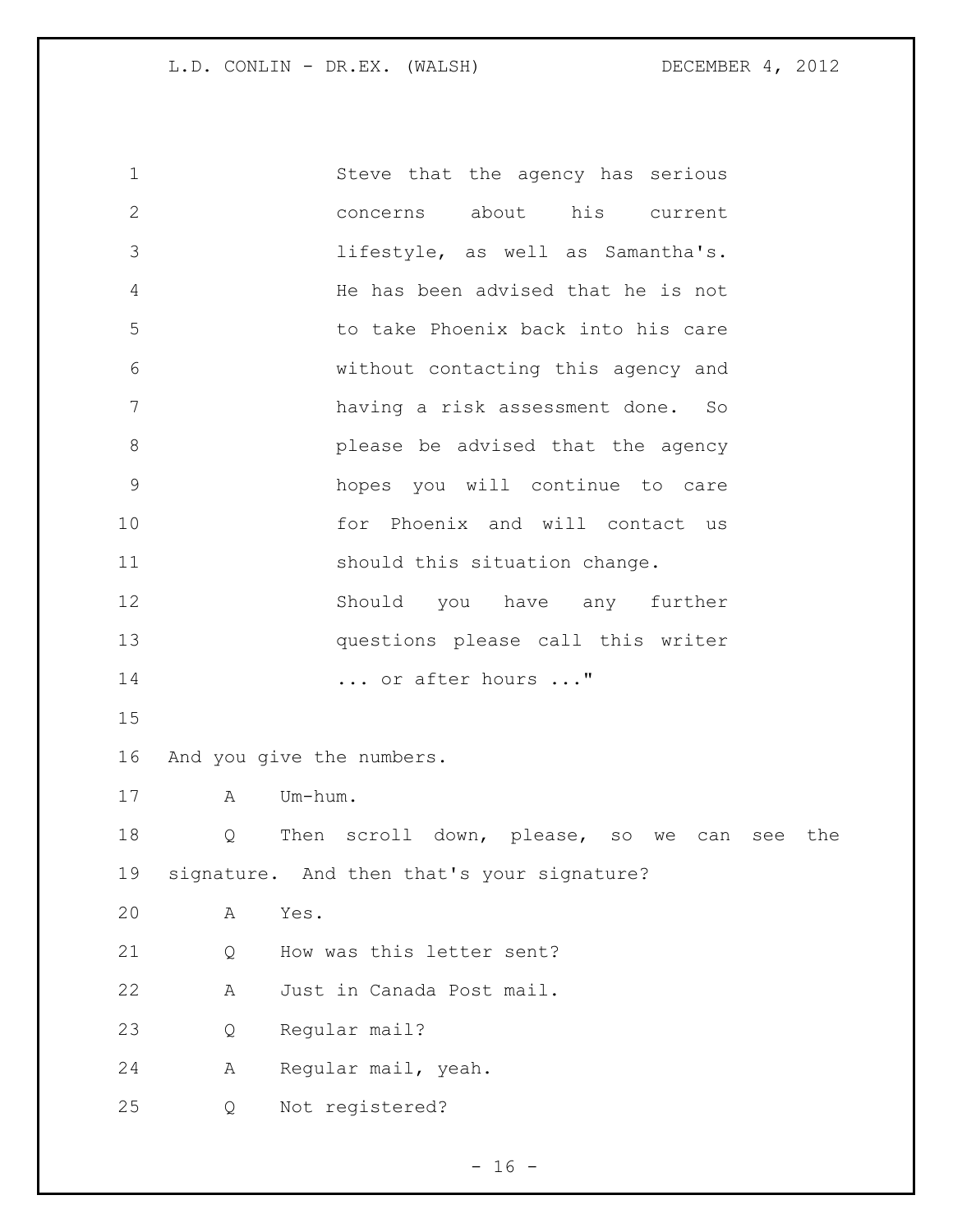A No. Q Any reason why you didn't send it by registered mail? A No, there's no reason. Q Okay. A I just didn't typically send things registered mail. Q Okay. A If it was just a letter like this. Q Okay. Did you consider hand-delivering the letter? A No. Q Did you follow up with the Stephensons, either with a visit or a call, to make sure that they got the letter? A No, I don't believe I did. Q So what was the purpose of sending this letter? A I guess just to outline just what it says in there, just what we had talked about and what they should do if things change, to contact us. Q Okay. The letter doesn't say that it was copied to Steve. Did you send Steve a copy? A No, I didn't send him a copy. Q Did you send a copy to Samantha Kematch? A No.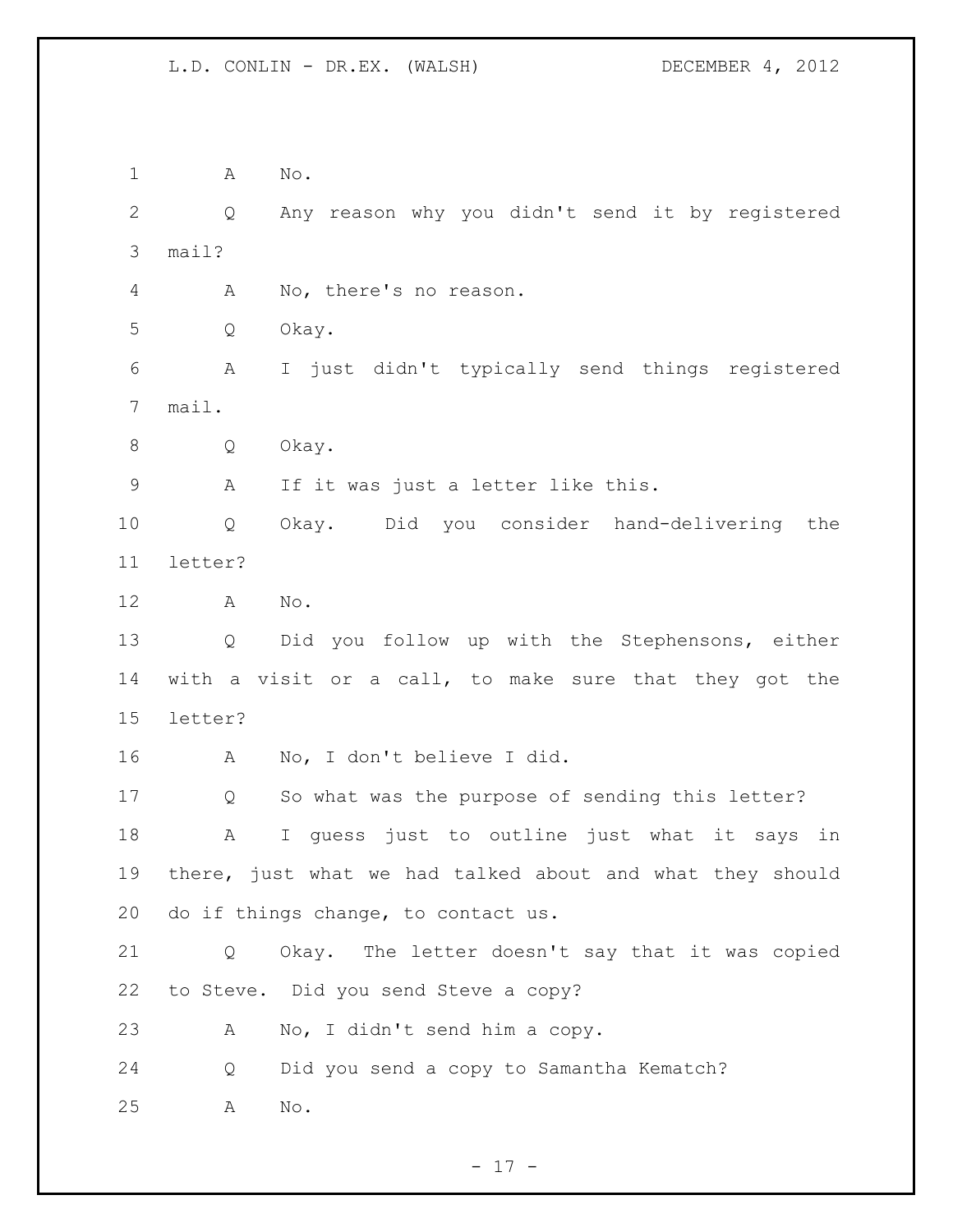Q Why did you choose the wording "the agency hopes"?

 A That's just my own wording. I mean, it's just, I don't know, it's just a description of, of, I guess -- I mean, I can't think of a specific reason why I would choose 6 that word but it's  $-$  you know, I mean, I was trying to be, you know, collaborative and cooperative with the Stephensons, who were agreeing to my plan. So that's the type of letter that I was trying to write.

 Q Is there any reason you made particular reference to Mr. Sinclair but not Ms. Kematch?

12 A Well, I, I did say that we had concerns about her lifestyle as well. Like, I do name her in this letter. I think probably the, the problem comes in that when a file is opened under the father's name, then my focus, or my focus as a worker just becomes that person. So I mean, looking back on it now I can see that because her file wasn't opened, I didn't do follow up with her specifically so my focus was on Steve and Phoenix and his file. So I mean, I did mention her, that we had concerns about her, but this situation more focused on Steve because that's who was supposed to be caring for her at the time.

 Q Right. But you knew that Phoenix had recently been in Ms. Kematch's care?

A Well, that's what was alleged by the reporter,

 $- 18 -$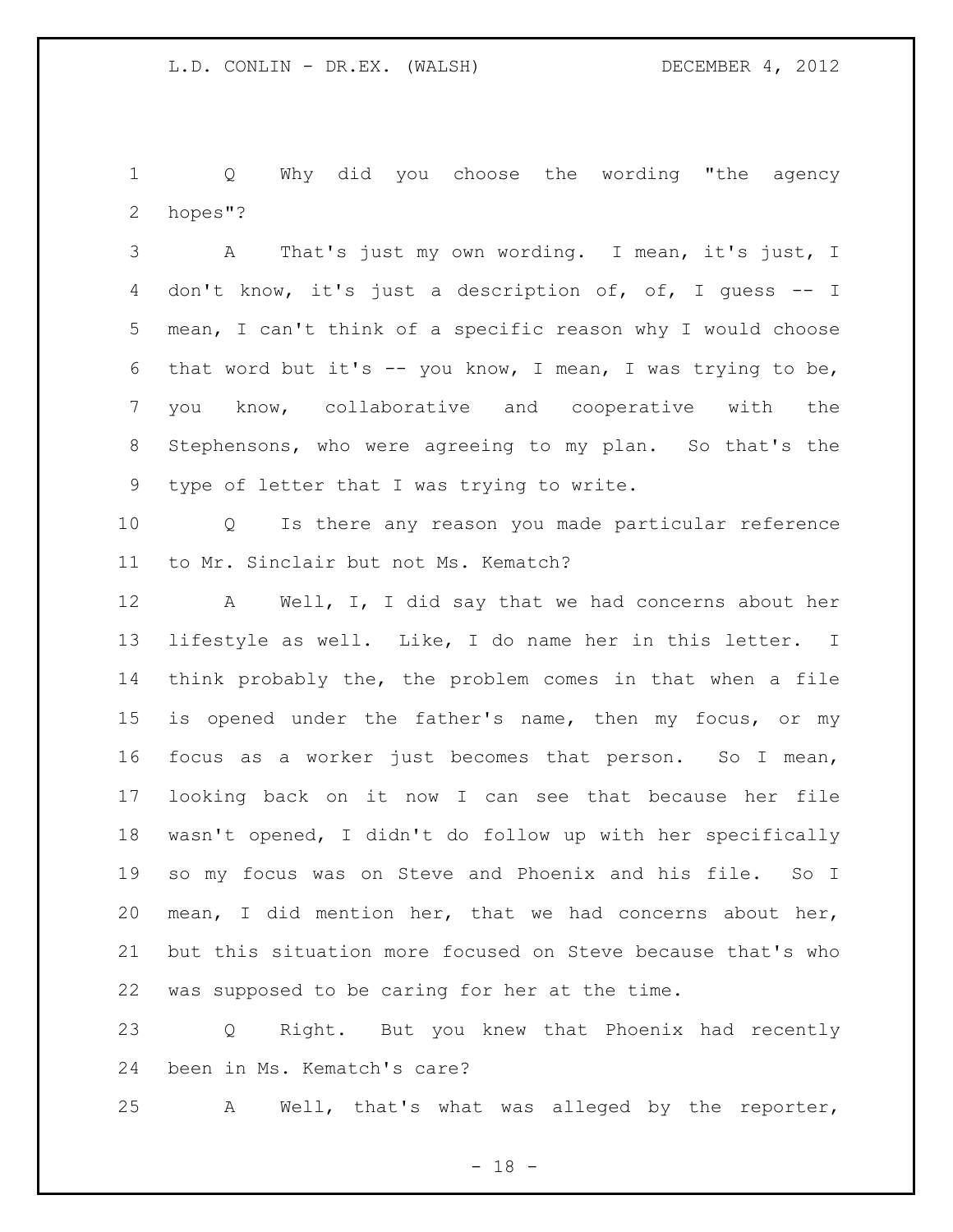yeah, but I wasn't ever able to confirm that. Q You didn't try to connect with Ms. Kematch? A No. All I'd heard was that she was out of town, so, and then she didn't have an EIA file so I didn't know how to contact her. Q How do you know that she didn't have an EIA file? A I believe that the worker had told me that or I had read it somewhere. Q I didn't see any recordings in the file to that effect, did, did you? 11 A I'm pretty sure I, I've learned that somewhere, yeah. Q Is there something -- A That her file was -- Q -- in the file that's, that shows that you were asking about Ms. Kematch's EIA status? A Well, I recall reading that somewhere, yes, that her file had been closed previously and that she had a job. Q There's nothing in your file recording that documents that? A No, but I think I had read that from somebody else's recording. 23 O You can't remember what? A Well, I'm pretty sure that it was in a file somewhere that, that her EIA file had been closed months

- 19 -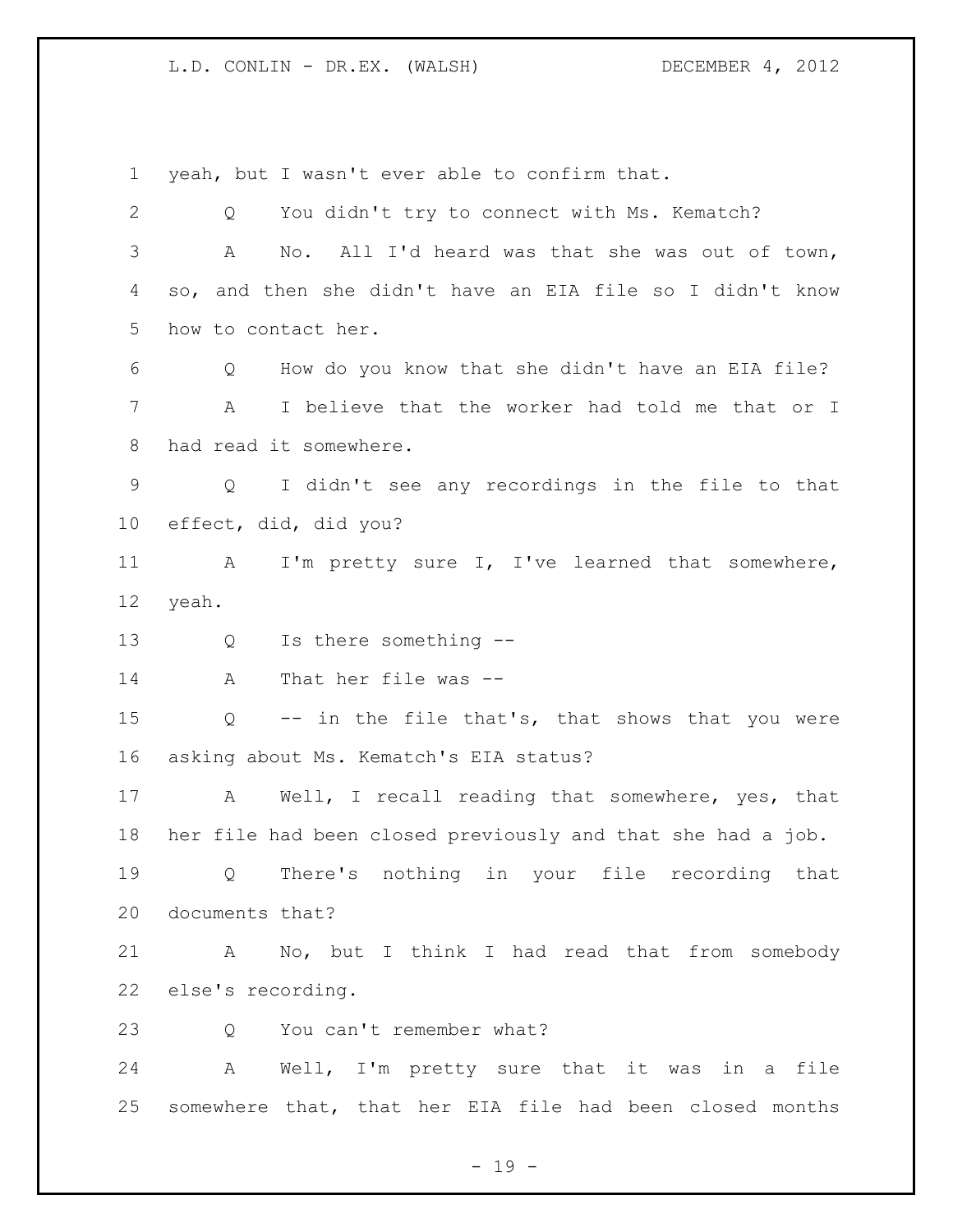previously, because she didn't have any children in her care. Q You looked at the November 2003 assessment and nothing else in the file? A Well, that's what I recall looking at, yeah. Q So there's certainly nothing in your file recording, from your closing summary from February of '04 that talks about any investigations you did regarding Ms. Kematch's living status? A No, because, like I said, this was Steve's file so I was focused on him. Q So you weren't focusing on Ms. Kematch when you had this file? A No. Q And you think that's -- A Because her file hadn't been opened. Q When you got it? A Right. So, like, I didn't have the expectation to follow up with her. Q Actually, when the referral came in, did it not come in first under Ms. Kematch's file and then that was closed and -- A Um-hum. Q -- was transferred to Steve's file? A Yeah, that's correct, yeah.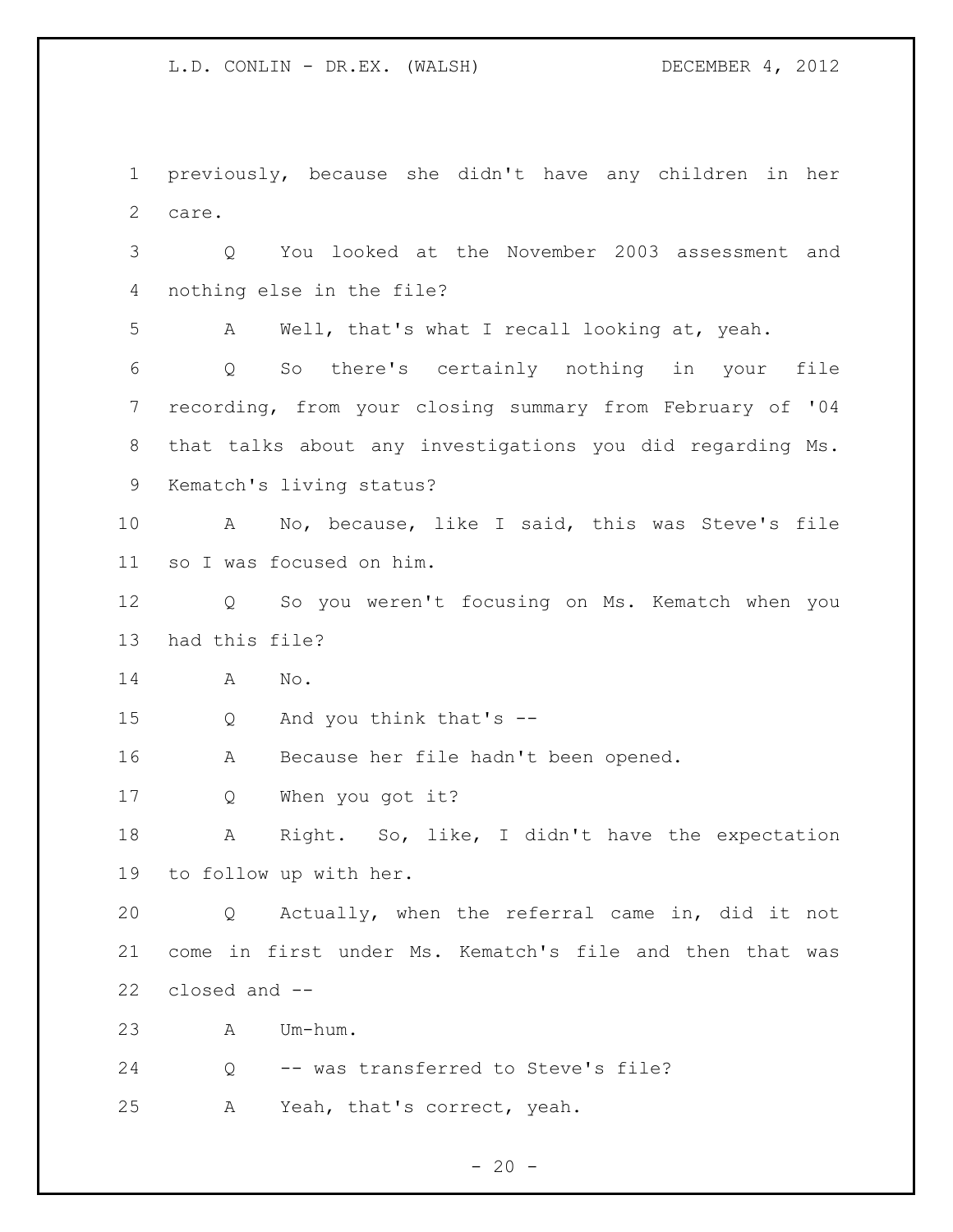| 1            | And so because you weren't focusing on Ms.<br>Q                     |
|--------------|---------------------------------------------------------------------|
| $\mathbf{2}$ | Kematch, you say that's why you didn't make reference to            |
| 3            | her in the letter that you sent to the Stephensons?                 |
| 4            | A Well, I did make, I did make reference to her.                    |
| 5            | Her name is in the letter.                                          |
| 6            | But about picking -- about not allowing her to<br>Q                 |
| 7            | pick up Phoenix?                                                    |
| 8            | A Right. Yeah.                                                      |
| 9            | You say, you say that you've spoken with Steve<br>$Q \qquad \qquad$ |
| 10           | and told him the agency has concerns about his lifestyle --         |
| 11           | Um-hum.<br>A                                                        |
| 12           | -- as well as Samantha's.<br>Q                                      |
| 13           | Right.<br>A                                                         |
| 14           | And he has been advised that he's not to take<br>Q                  |
| 15           | Phoenix back:                                                       |
| 16           |                                                                     |
| 17           | "So please be advised that the                                      |
| 18           | agency "                                                            |
| 19           |                                                                     |
| 20           | Right.<br>Α                                                         |
| 21           | $\mathsf{Q}$                                                        |
| 22           | " hopes you will continue to                                        |
| 23           | care for Phoenix and will contact                                   |
| 24           | us should this situation change."                                   |
| 25           |                                                                     |
|              |                                                                     |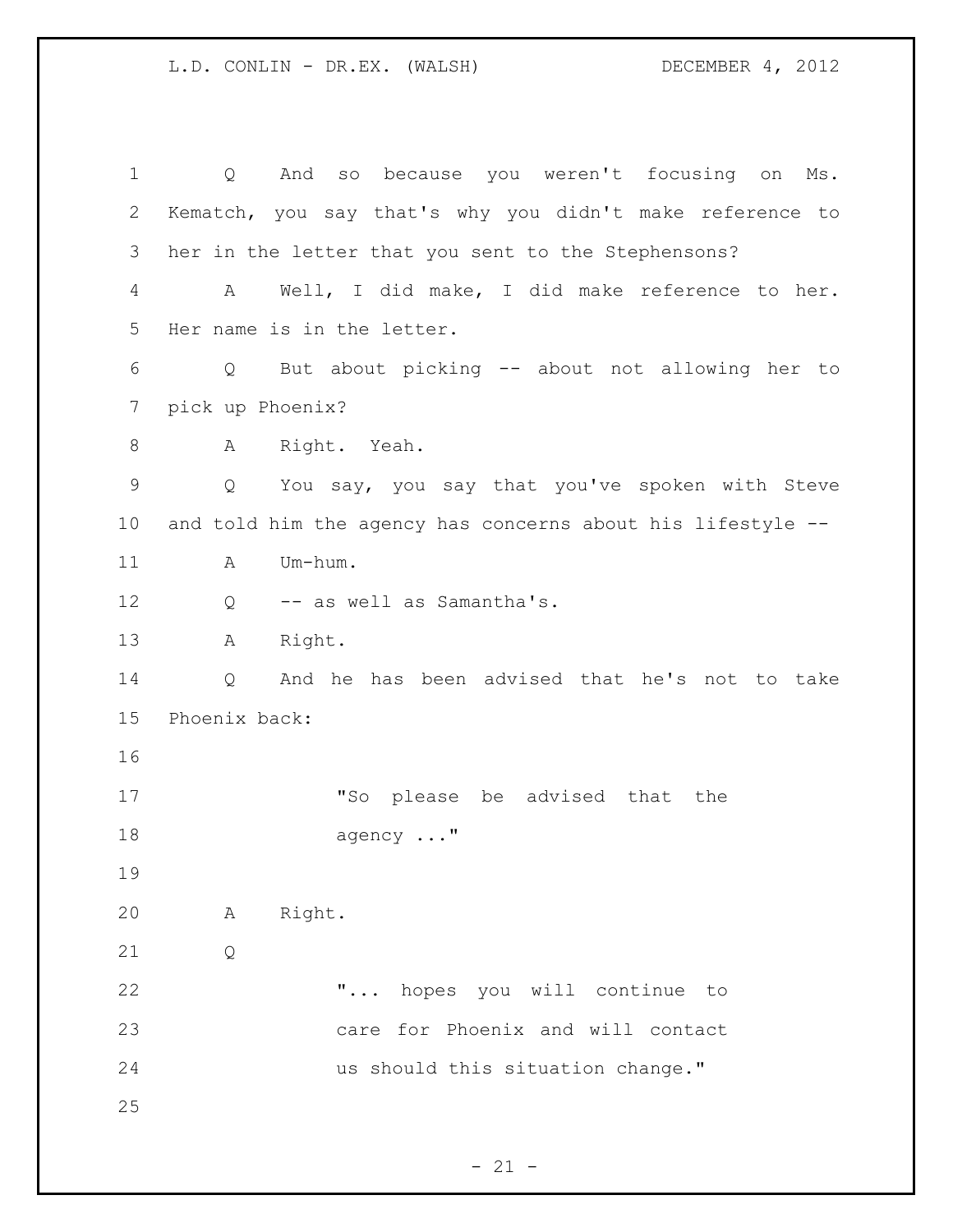1 A Um-hum. Q So your letter doesn't suggest that should Samantha pick Phoenix up, that the Stephensons should call. A Right. I think that was just an oversight on my part. It should be, it should be understood that that's the same thing. Q Now, was there any legal obligation for the Stephensons to contact the agency should the situation change? A Legally, no. Q And your letter, as we've discussed, uses the word "hope". A Um-hum. Q It doesn't articulate that there would be any urgency for the Stephensons to contact the agency? 17 A No, it doesn't outline urgency. Q And it doesn't say specifically who they should contact if the situation changes? A No, it just has the, like my number and the after-hours number. Q If they have questions? A Right. Q Right. And as we've discussed, it doesn't articulate doing anything if Samantha picked up Phoenix?

 $- 22 -$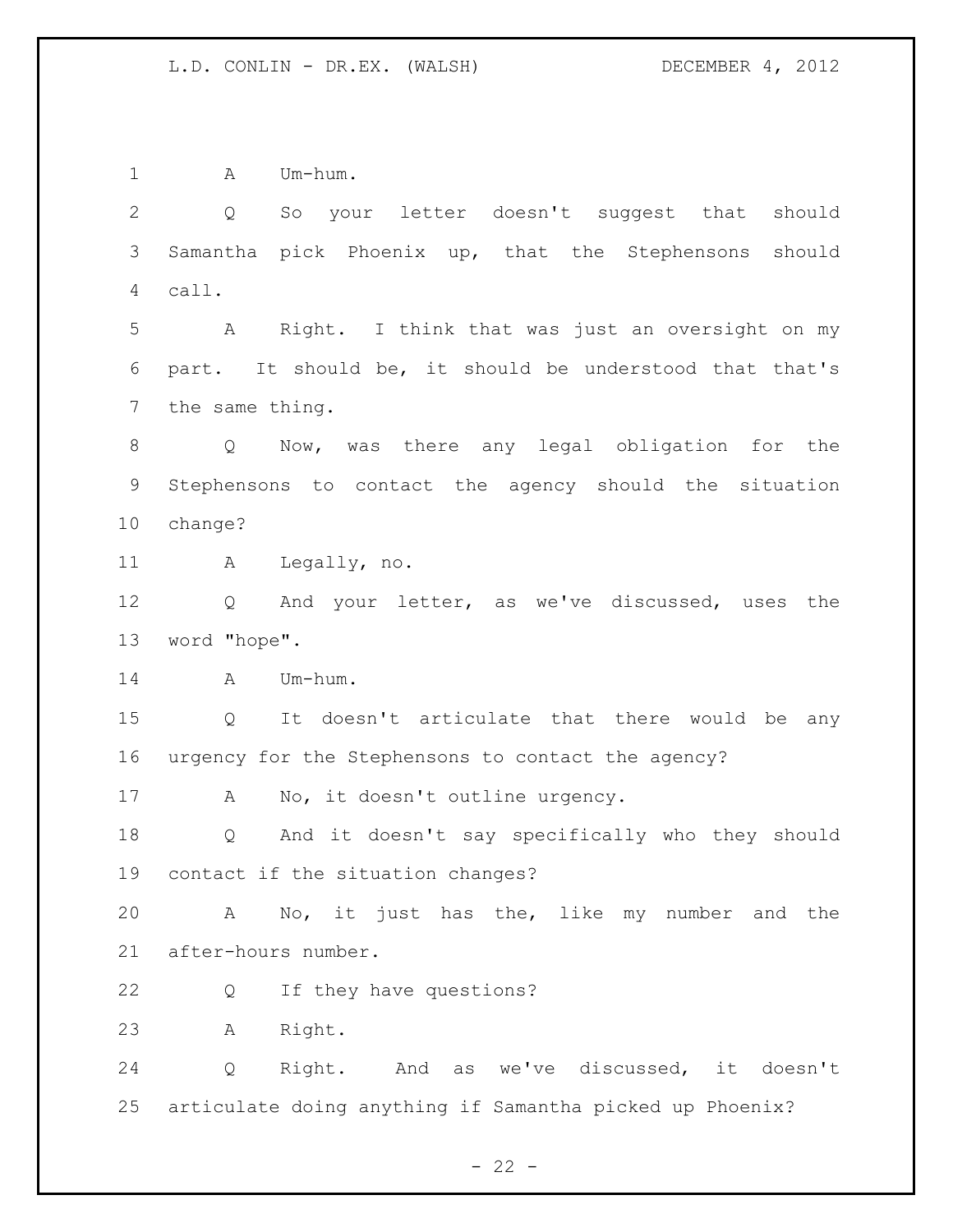1 A No.

| $\overline{2}$ | Q We heard evidence from Kathy Epps, who had worked                 |
|----------------|---------------------------------------------------------------------|
| 3              | with the family, that when she met with Steve and his               |
| 4              | sisters in July of 2001, because they had concerns about            |
| 5              | Samantha coming and getting Phoenix, that she told them             |
| 6              | that if that happened, they should do a number of things:           |
| $\overline{7}$ | they should contact AHU or CRU, they should contact the             |
| 8              | Winnipeg Police. Any reason why you didn't put those                |
| 9              | specific suggestions into this letter?                              |
| 10             | No, I, I can't think of a reason.<br>$\mathbf{A}$                   |
| 11             | Let's go back to finish reading the assessment<br>$Q \qquad \qquad$ |
| 12             | from your summary. We were at page 37354. So, picking up            |
| 13             | where we left off, you say:                                         |
| 14             |                                                                     |
| 15             | "Worker did not have any contact                                    |
| 16             | with Samantha Kematch as she is                                     |
| 17             | not the custodial parent. The                                       |
| 18             | only information I received about                                   |
| 19             | Samantha is that she is 'out of                                     |
| 20             | town'."                                                             |
| 21             |                                                                     |
| 22             | Where did you get that information?                                 |
| 23             | I believe --<br>Α                                                   |
| 24             | Was that from Steve?<br>Q                                           |
| 25             | -- Steve told me that on the phone.<br>Α                            |
|                |                                                                     |

- 23 -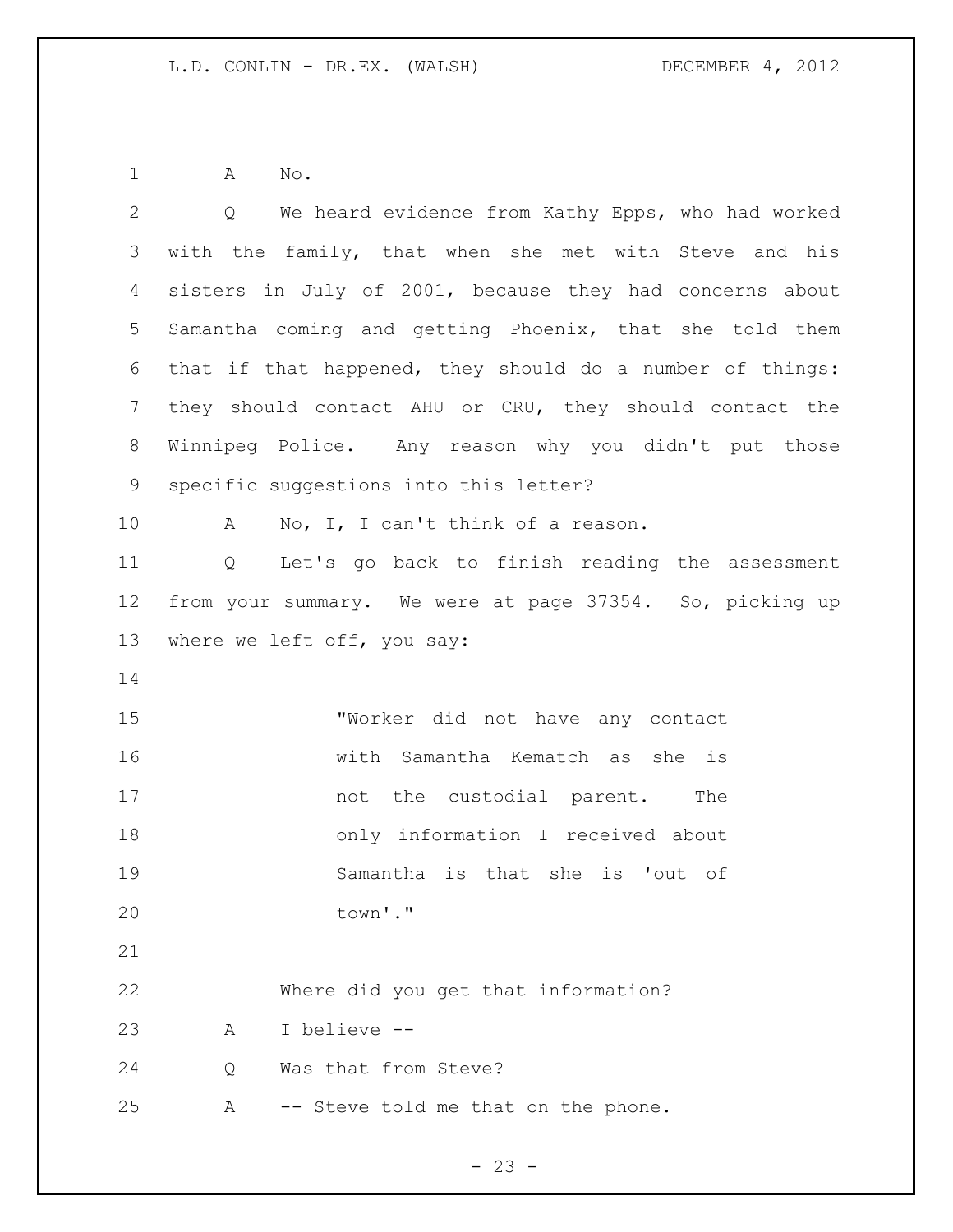Q Okay. And then you go on:

 "Worker fielded to Steve Sinclair's home several times at ... Magnus [Avenue]. Looking in 6 6 the window, the home appeared to be vacant although there were sparse furnishings in the home. The home appeared vandalized in 10 the interior with lights, closet doors, floor tiles ripped up and holes punched in the walls. Finally on February 5/04, Steve phoned this worker. I advised him that Phoenix is with the 16 Stephenson's. From his reaction, 17 this worker got the impression he didn't know for sure that she had been there since January. He only said he heard something about that and he heard Samantha was out of 22 town. When asked, he did not explain why Samantha had Phoenix in the first place when she was returned to his care by CFS in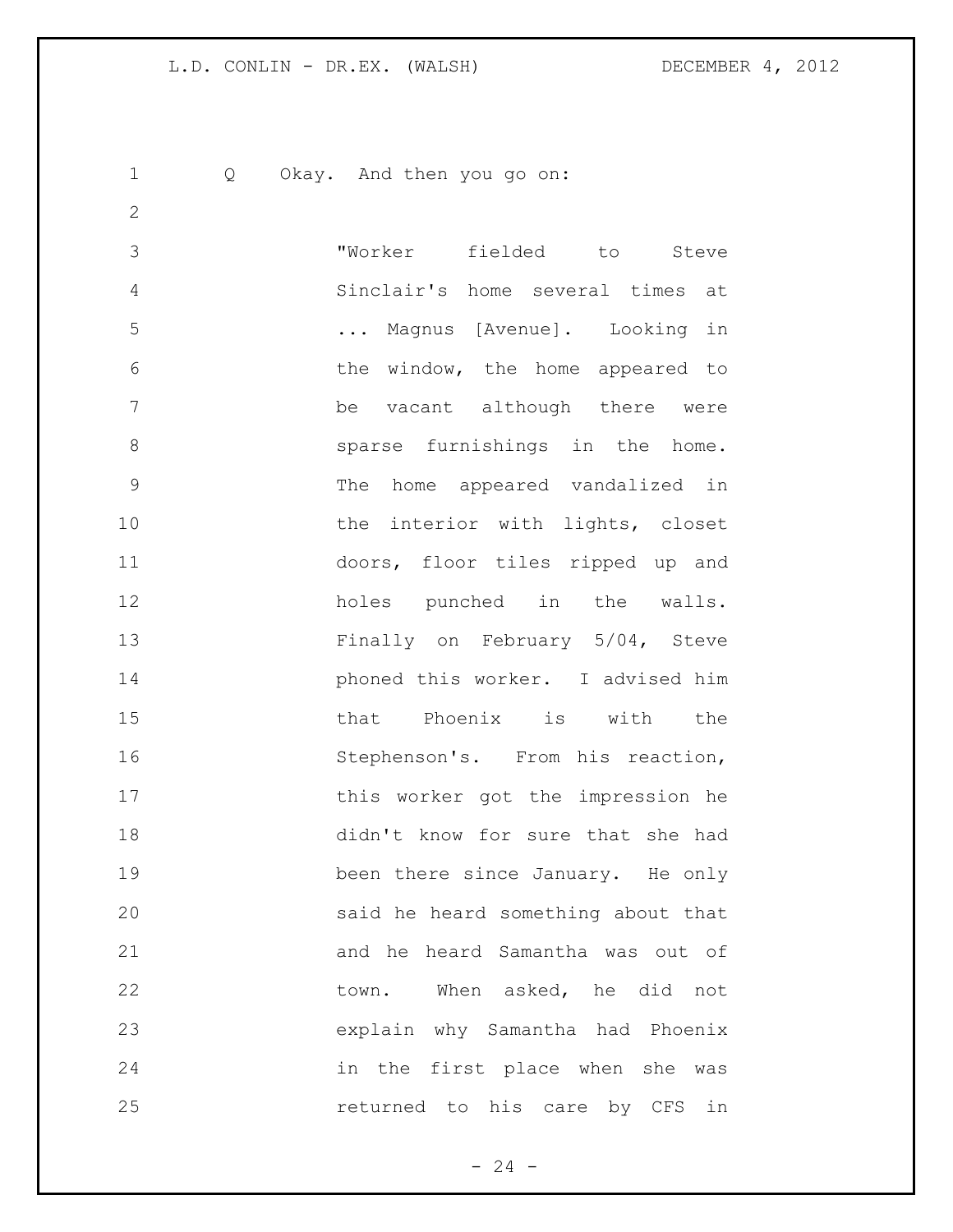| $\mathbf 1$   | October 2003. In answering this    |
|---------------|------------------------------------|
| $\mathbf{2}$  | worker's questions, Steve was very |
| 3             | vague. He stated the reason        |
| 4             | Phoenix is not with him is because |
| 5             | he needs to find a place to live.  |
| 6             | He is temporarily staying with a   |
| 7             | friend and would not provide       |
| 8             | information. He also did not       |
| $\mathcal{G}$ | explain why he lost his place on   |
| 10            | Magnus when it is paid for by      |
| 11            | E&IA. This worker went on to       |
| 12            | discuss the concerns about         |
| 13            | Samantha drinking and that she is  |
| 14            | not a suitable caregiver for       |
| 15            | Phoenix. He agreed. He then        |
| 16            | stated when he is drinking he gets |
| 17            | an appropriate babysitter. When I  |
| 18            | asked him what his intentions were |
| 19            | regarding parenting Phoenix he     |
| 20            | stated she can stay with<br>the    |
| 21            | Stephensons. He would like to get  |
| 22            | a place, a job and be more stable  |
| 23            | prior to Phoenix returning to him. |
| 24            | I advised him of the seriousness   |
| 25            | this situation and<br>оf<br>that   |

- 25 -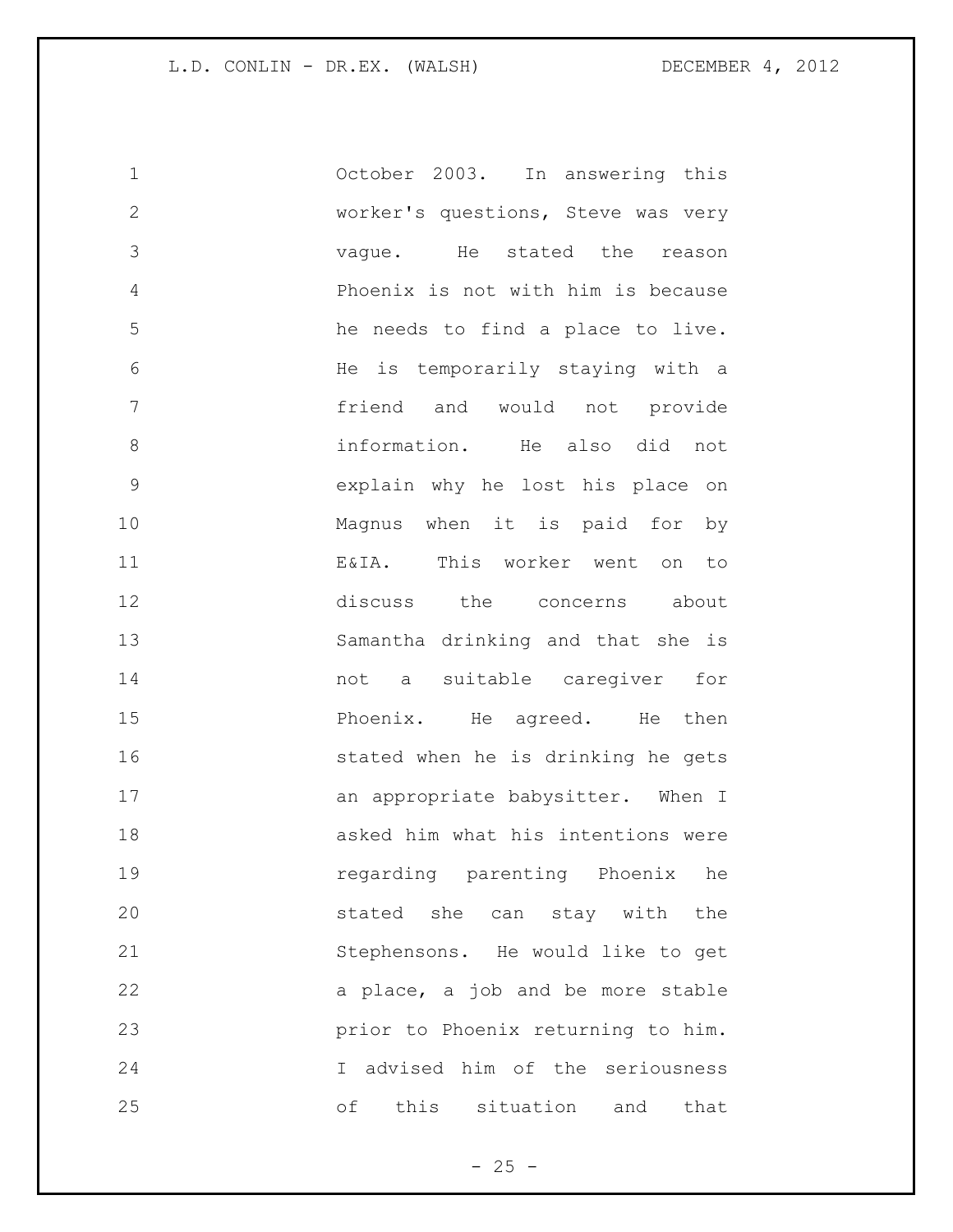| $\mathbf 1$   | this agency was considering        |
|---------------|------------------------------------|
| $\mathbf{2}$  | apprehending Phoenix if<br>she     |
| 3             | returned to him or Samantha. He    |
| 4             | stated that he would agree to      |
| 5             | Phoenix staying with<br>the        |
| 6             | Stephensons until he gets his life |
| 7             | together.                          |
| 8             | File information shows that        |
| $\mathcal{G}$ | Phoenix was apprehended at birth   |
| 10            | and then returned to parents 5     |
| 11            | months later. Phoenix was again    |
| 12            | apprehended in June 2003 and       |
| 13            | remained in care under a three     |
| 14            | month temporary order. She was     |
| 15            | then returned to Steve in          |
| 16            | October/03. It appears<br>from     |
| 17            | current information that he only   |
| 18            | parented for one month, until mid  |
| 19            | November and then Phoenix somehow  |
| 20            | ended up at Samantha's. It         |
| 21            | appears from Steve's actions and   |
| 22            | lack of ability to clarify his     |
| 23            | situation, that he either cannot   |
| 24            | or is choosing not to parent       |
| 25            | Phoenix. There have been previous  |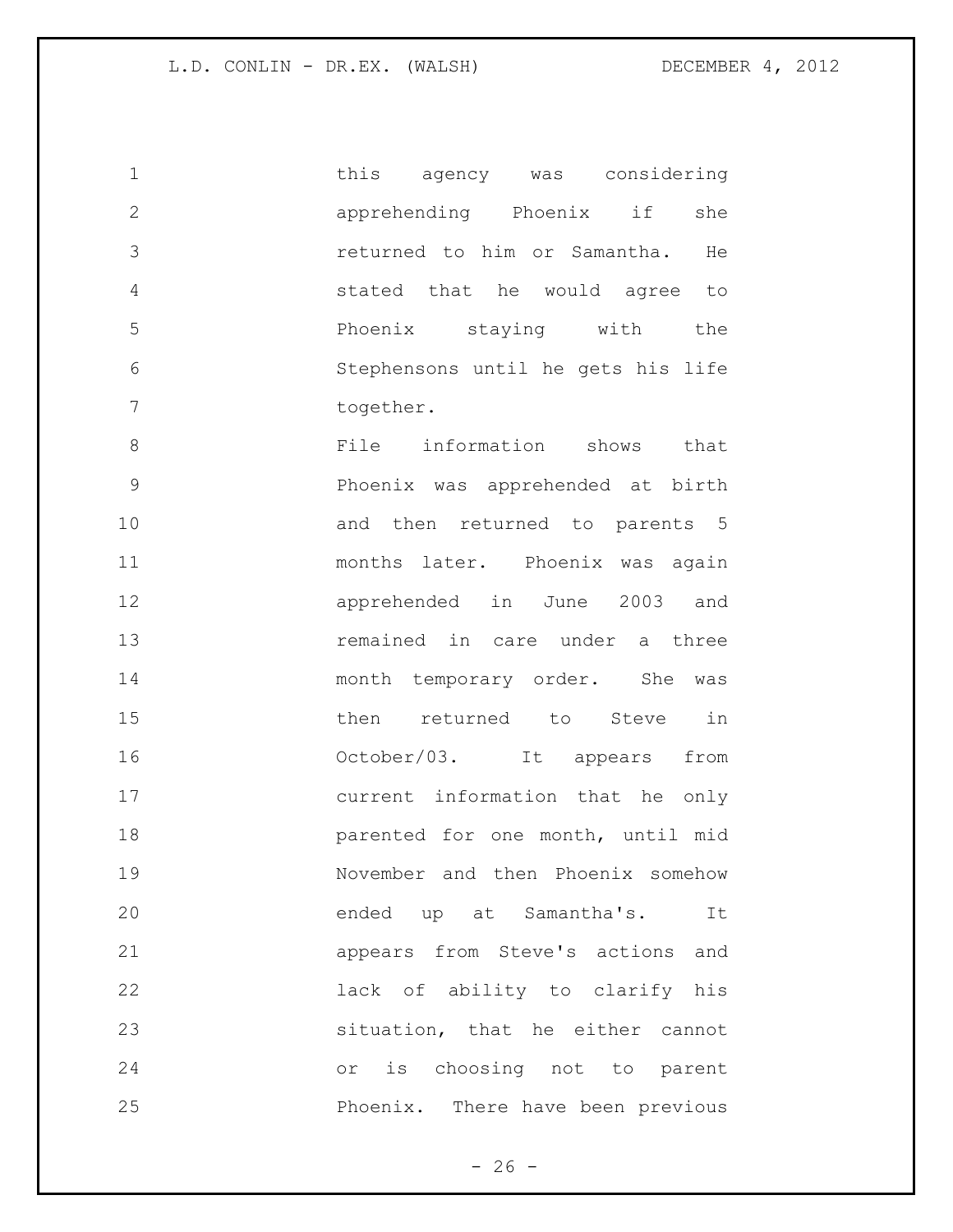concerns about Steve abusing substances and the previous file closing states he did not obtain any type of programming to address his issues. There is currently no direct evidence or reports regarding what Steve is doing currently. Worker spoke with his E&IA worker who also did not know that Phoenix wasn't with him, or 11 that he was moving. She spoke with him today and found all this out. She has no new information to add about his situation. She is taking Phoenix off his budget and he will be required to look 17 for work. She suspects he must have some type of illegitimate income as he is not concerned about losing the funds, and [he] has not been given any money for February. This worker cannot make an accurate assessment of Steve's

current lifestyle due to lack of

 $- 27 -$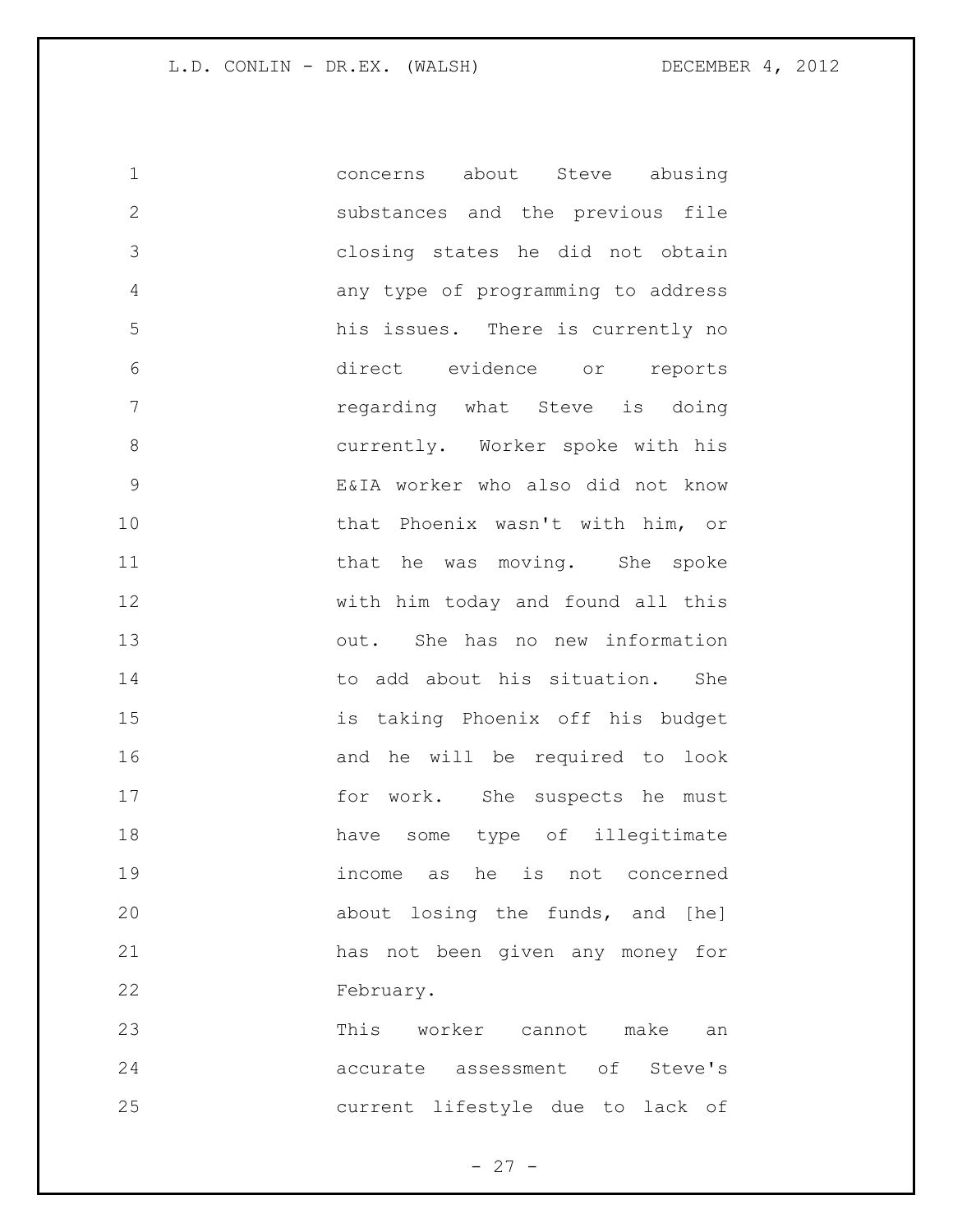information provided. This worker would therefore determine that Phoenix would be at high risk of coming into care should she return to Steve's care. She would also be at high risk of coming into care should she be found in Samantha's care. Worker has therefore safety planned with the 10 current caregivers to Phoenix, the 11 Stephensons. They have agreed with this worker's assessment and have agreed to keep Phoenix in 14 their care under a private **arrangement**. They will allow Steve to visit ... in their home whenever he wants, though he has 18 mot come to date ... due to the fact that a private arrangement has been agreed to between Steve 21 and the Stephensons, worker is recommending this file be closed at this time." 

And then under Statement of Risk, you identify:

 $- 28 -$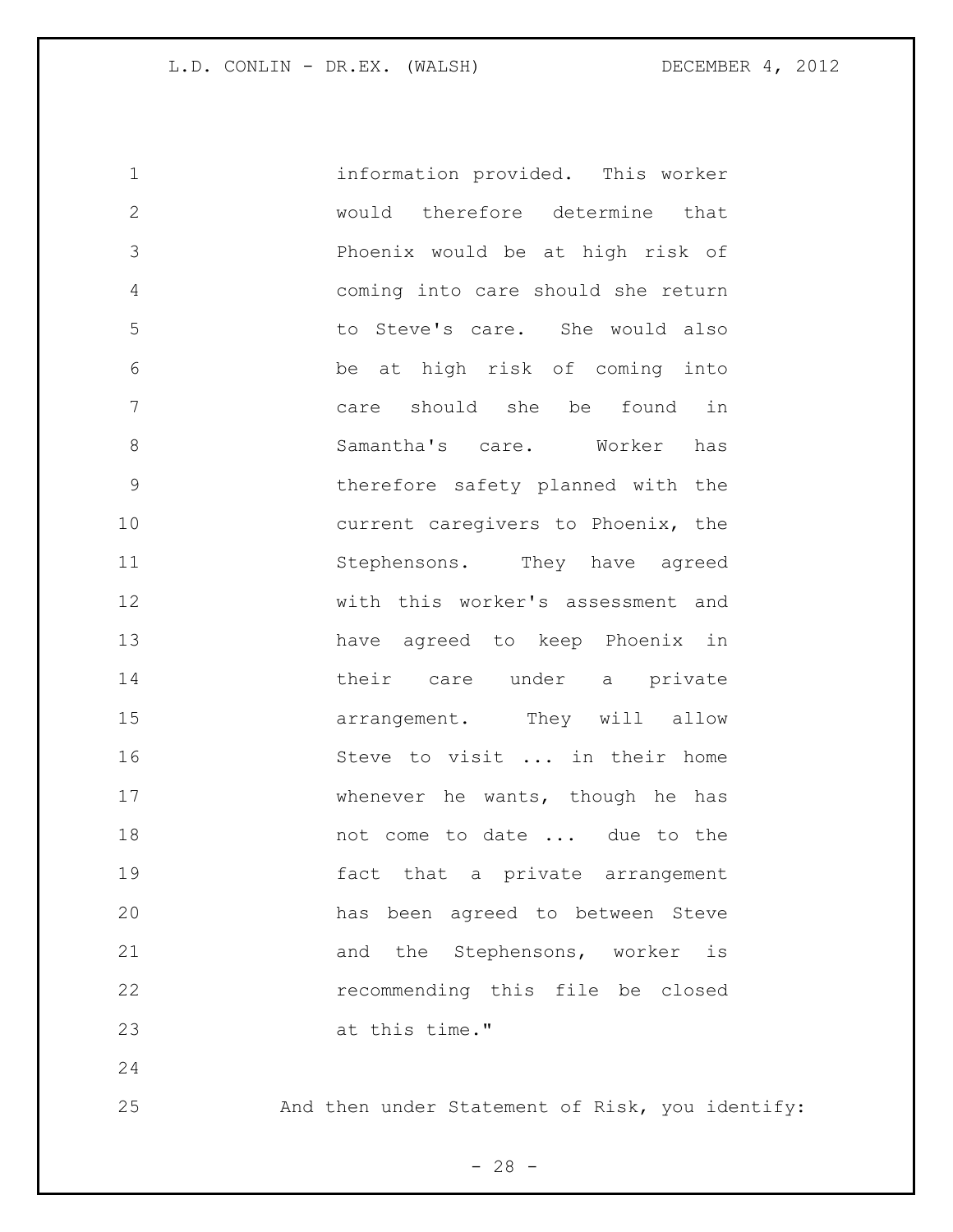"Risk is low as long as Phoenix **12** remains with the Stephensons. Should she be found in the care of Steve or Samantha, risk would change to high." And your recommendation -- can we just scroll to 8 the bottom of the page, please -- is: "Worker is recommending this file be closed to ... Intake." And indeed it was closed on February 13th. So the information about Phoenix being at risk of coming into care if she were with either parent, that's based on the history that you just told us told us you reviewed? A Well, it's mainly due to the current lack of information and that the only information we did have had to do with their use of substance or abuse of substance. So there was current concerns that I wasn't able to validate or follow up on in detail with them, so that would be the main reason, just because a current assessment wasn't able to be made. Q And it doesn't appear from your recording that

 $- 29 -$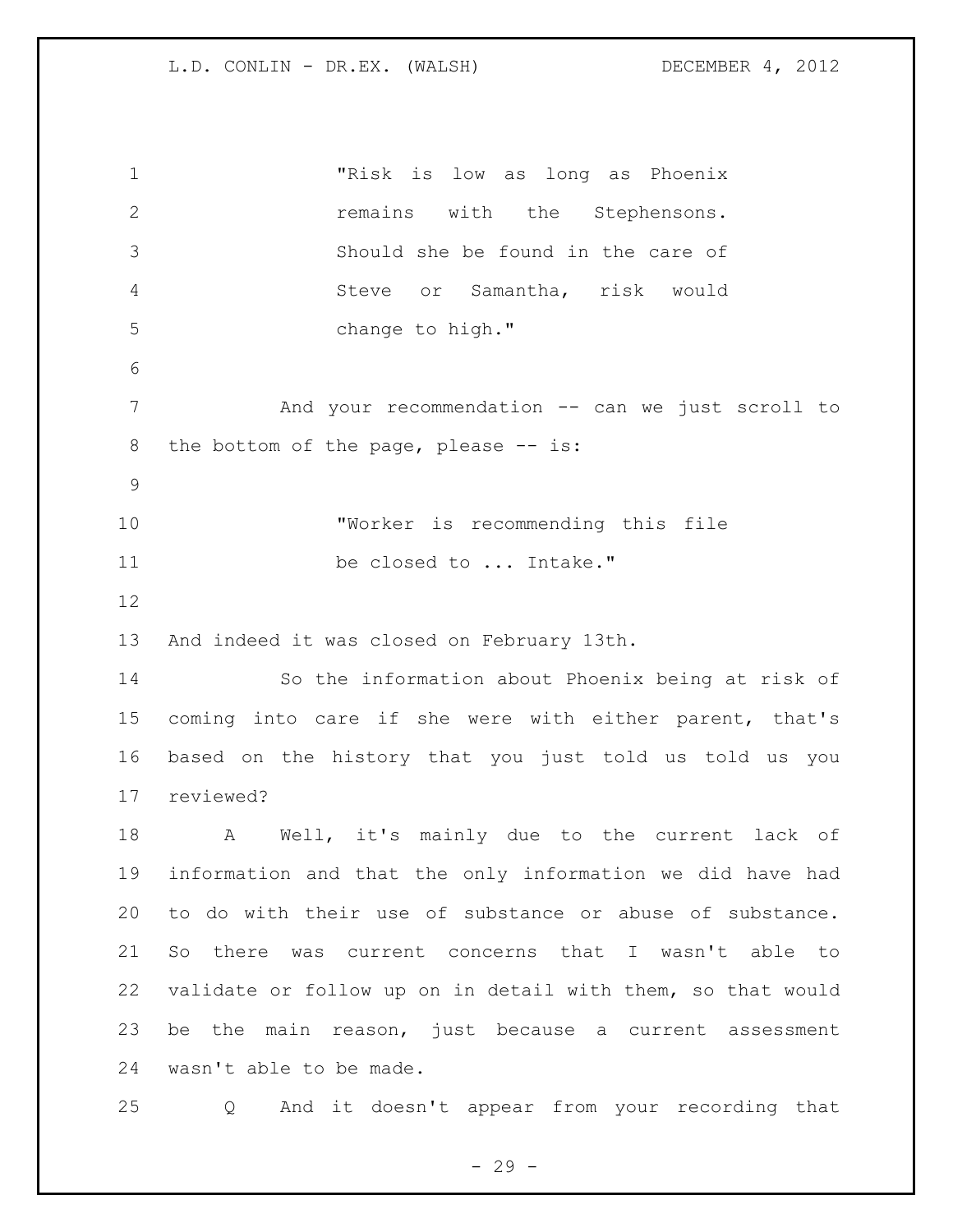you knew whether Rohan and Kim were the people who picked Phoenix up from Samantha in January. A Well, I think that we had suspected that or the CRU worker had sort of figured that out before I got the file. Q But Rohan didn't admit to that, according to your reporting. 8 A That he had directly picked her up? Q Yeah. A No, he didn't. Q So you didn't know for sure who had picked Phoenix up in January of '04 from Samantha? A No. But he did say that he had been caring for her since the beginning of January so it kind of fits with the timeline. Q In terms of, of the family's history, did I understand your evidence was that you did not look at the previous closing and not the -- the last closing was November of '03, but the time before that, the family file was closed in March of '02. Did I understand your evidence was that you did not read that closing summary? A Well, I think I just -- I don't recall reading the files or what I have read, just because of it's been so

read.

 $- 30 -$ 

long ago, so I just don't remember what I specifically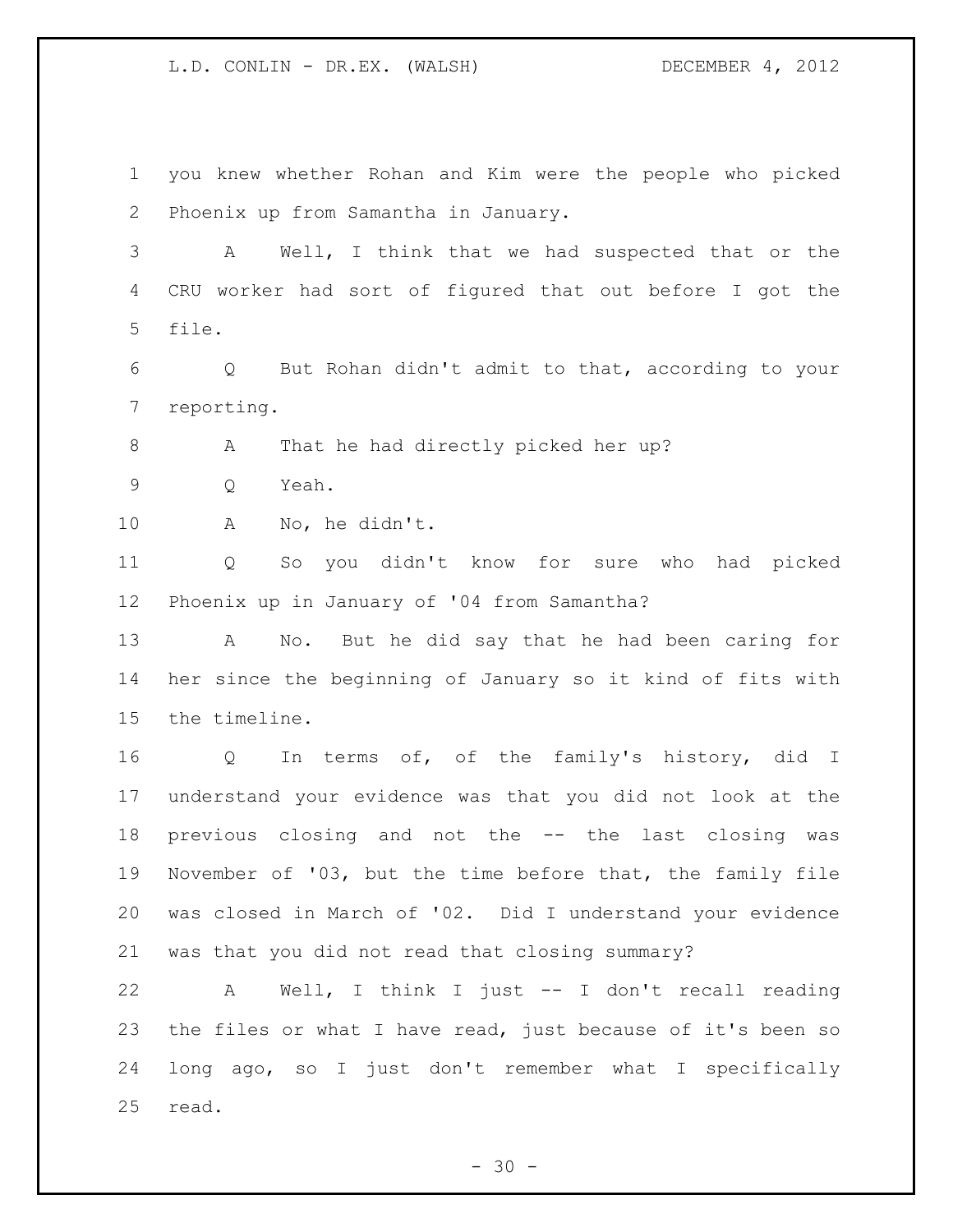Q And typically, what was your practice? A My typical practice was to at least read the last previous closing. Q So that was the November '03 closing? A Yeah. But I, I may have read further in. I just honestly can't remember. Q So if we look at the closing, for instance, the closing summary from March of 2002. The first page of that is three seven -- 10 THE COMMISSIONER: What page is that? MS. WALSH: Well, we're looking at the March summary. 13 THE COMMISSIONER: Yeah, what page? MS. WALSH: The first page is 37385. I think it's actually identified as being the March summary on your desk, Mr. Commissioner. 17 THE COMMISSIONER: Oh, I have that. Yes. MS. WALSH: So if you just scroll down so that the witness can see what this page looks like, please. If we go to the last page, 37396. BY MS. WALSH: Q See that this, this closing summary was prepared by Kathy Epps. A Um-hum.

 $- 31 -$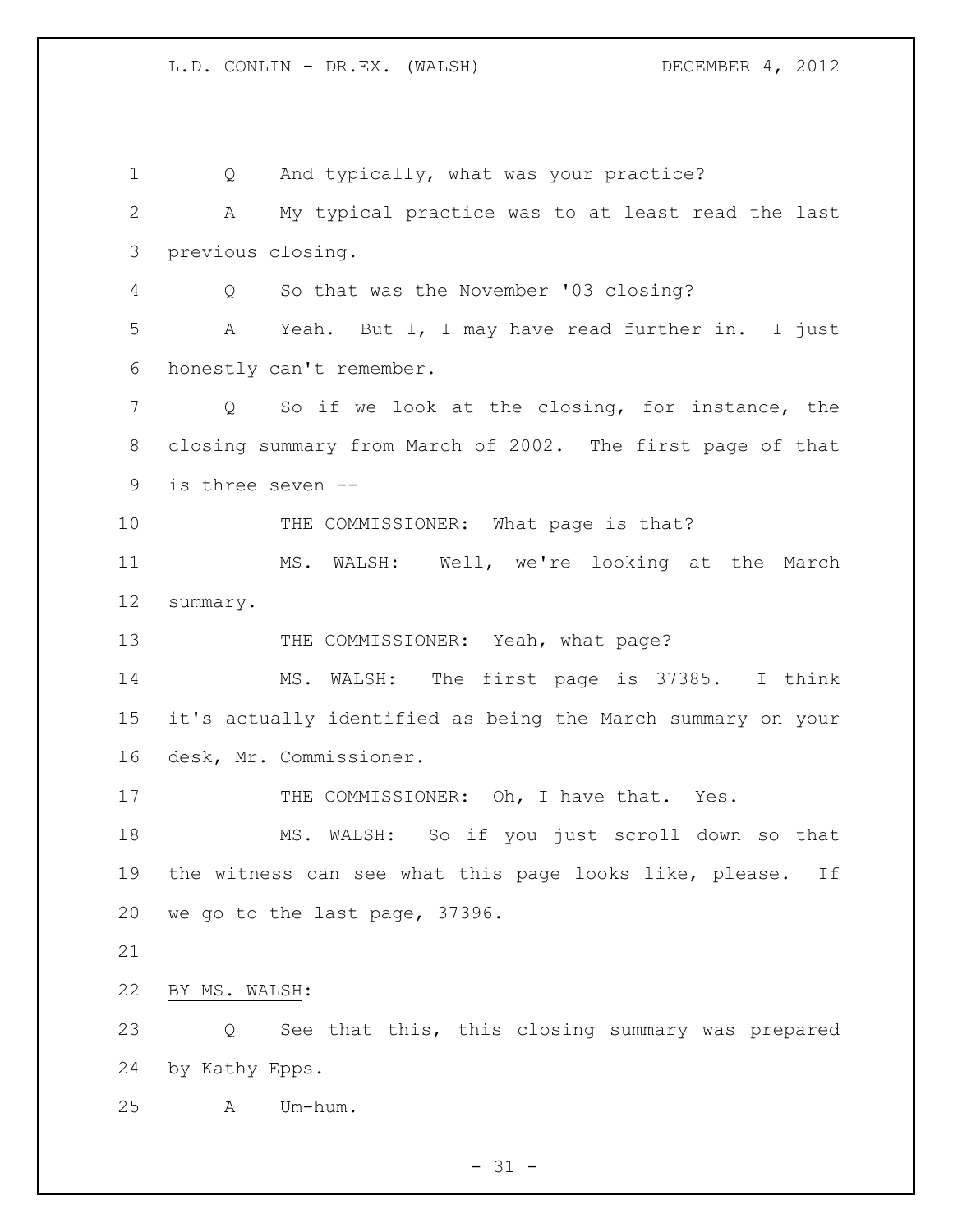Q And Lorna Hanson was her supervisor. If we go to the page before that, 37395, you'll see there's a number of unresolved problems identified and then recommendations for the future. A Um-hum. Q Under Recommendations for the Future, number one says: "If or when Mr. Sinclair and Ms. Kematch resolved their **11** relationship and resume 12 cohabitation, that the Agency accessed and monitor Ms. Kematch's **parenting** style. There are concerns expressed by Mr. Sinclair about her treatment and disciplined methods used on Phoenix." Does that help to jog your memory as to whether you were aware of this information and had looked at this summary when you worked with the family? A Yeah, I'm pretty sure I didn't look at it. Q Did not? A No.

 $- 32 -$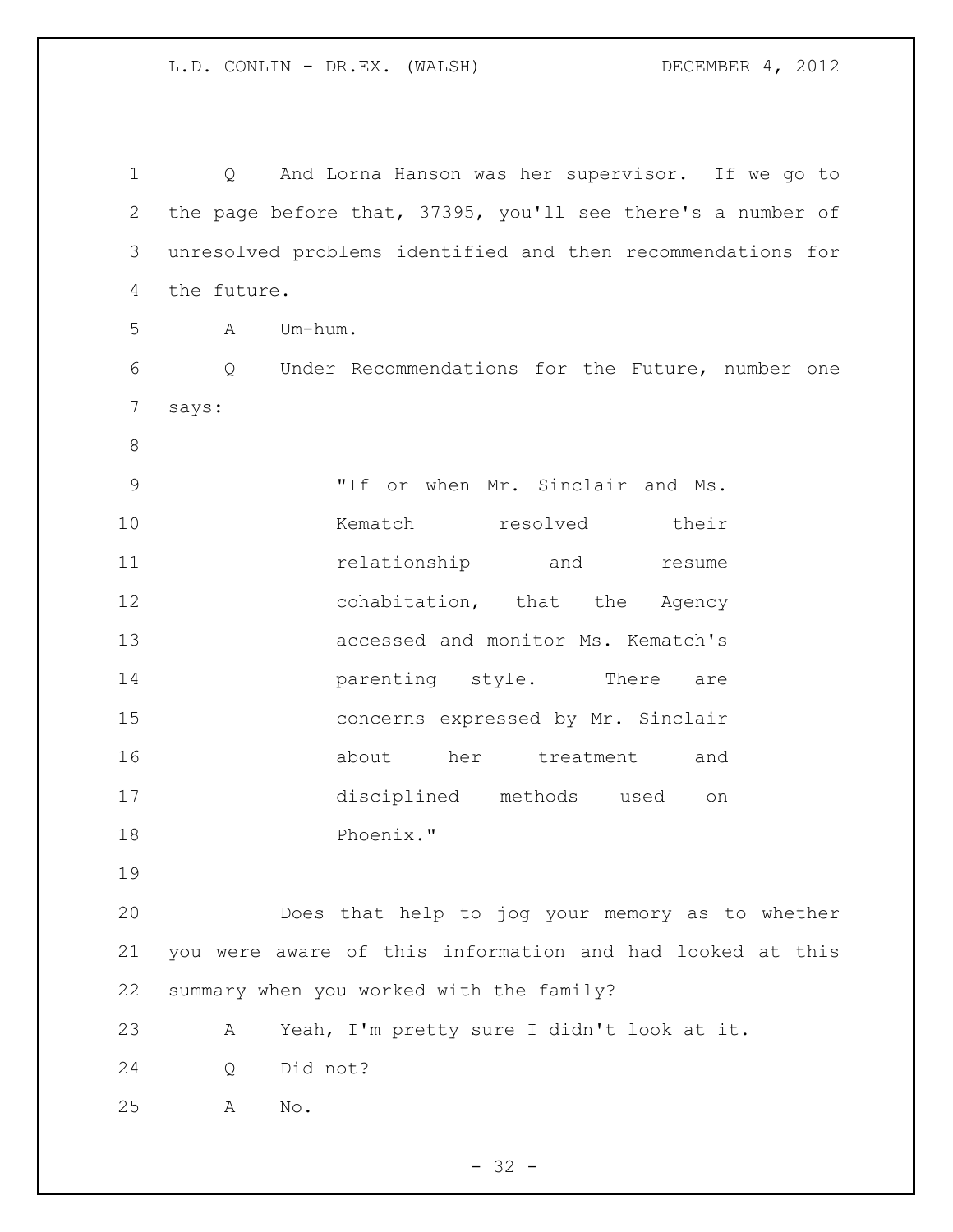$- 33 -$  Q Okay. If you had, would that have caused you to do anything different? A Well, I, I don't know. I mean, that would be hindsight. I'm not sure. Q The information that's listed under number one, for recommendations for the future, was that of special significance, now that you're reading it? Does that have special significance? A Well, yeah, that would be a concern if Phoenix was in Samantha's care for sure, to look at what discipline methods does she use and how does she treat Phoenix. Yeah, absolutely. Q You had, though, in your own risk assessment, already identified that Phoenix would be at high risk if she were in Ms. Kematch's care? A Um-hum. Q Based on the referral that you received from CRU, you knew the allegation was that Ms. Kematch had recently had Phoenix in her care? A Yes, that's what the reporter was, was telling us. Q And you were aware that Ms. Kematch posed a risk to Phoenix? A Um-hum. Q The previous supervisor of the family services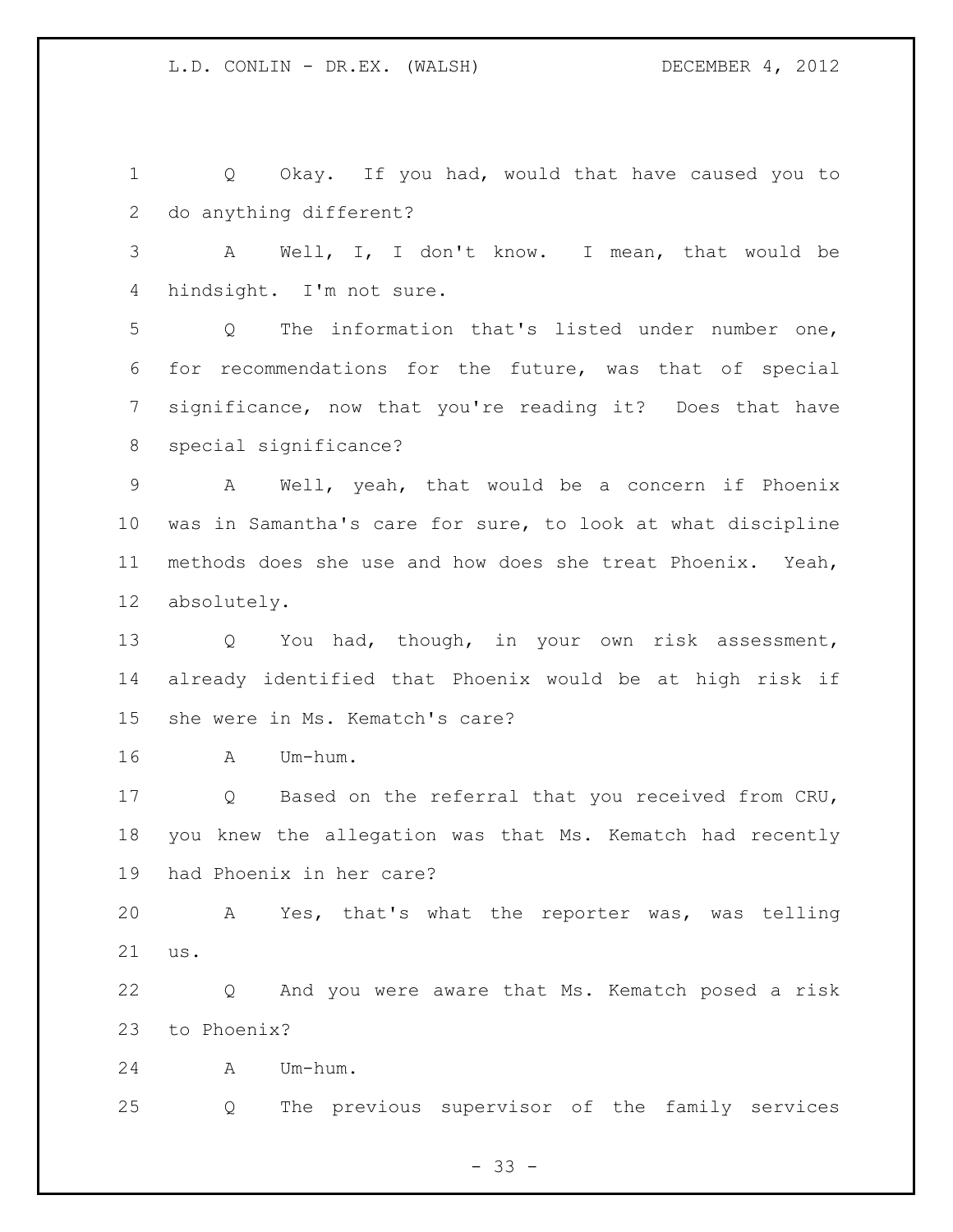worker, Ms. Edinborough, had recommended that the file be transferred to family services, right? A Right. Q That's different than closing the file at intake? A Yes. Q The effect of closing the file at intake meant there would be no more contact with the family; is that right? A Right. Q So no more contact with Steve or Phoenix or the Stephensons? A Right. Unless, unless they called us again with a concern. Q But the agency would not be looking to monitor the family once the file was closed at intake? A No. Q Why did you decide to close the file rather than transfer it to family services as Ms. Edinborough had recommended? A I think the main reason was that we had had an agreement between Steve and myself and the Stephensons to keep Phoenix in their care, so that was the plan. Q Did you feel any pressure to close the file? A Not that I can recall. Q And when you say the Stephensons, and you often,

- 34 -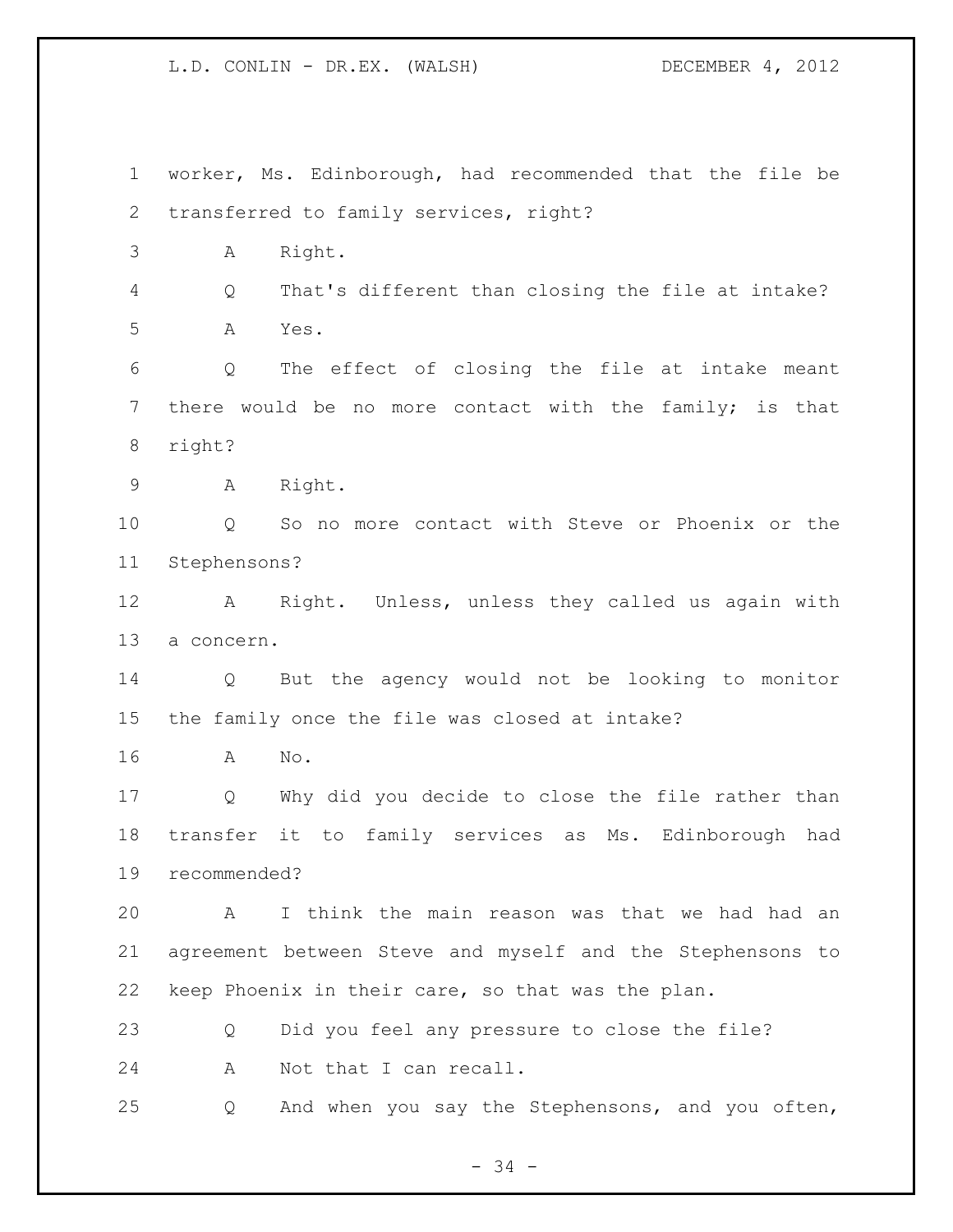in your summary, refer to "they" -- A Um-hum. Q -- you told us that you never spoke with Mrs. Stephenson, or -- A No, I -- Q -- Kim Edwards? A -- I didn't. Q At the time that you recommended closing the file, did you have any concerns or second thoughts about that decision? A I don't, I don't recall, no. Q Did you discuss closing the file with your supervisor? A Yes. Q That was something you were obliged to do? A Yeah. It was something I was required to do and I would have had to give him all the information. I mean, he would have read my, my closing summary and known everything I had done on the file. And then, you know, we would have met about it and he would have agreed that that was an appropriate plan, to close the file. Q So where we saw his signature or his initials on your closing summary -- A Um-hum. Q -- so far as you understand, that, those were put

 $- 35 -$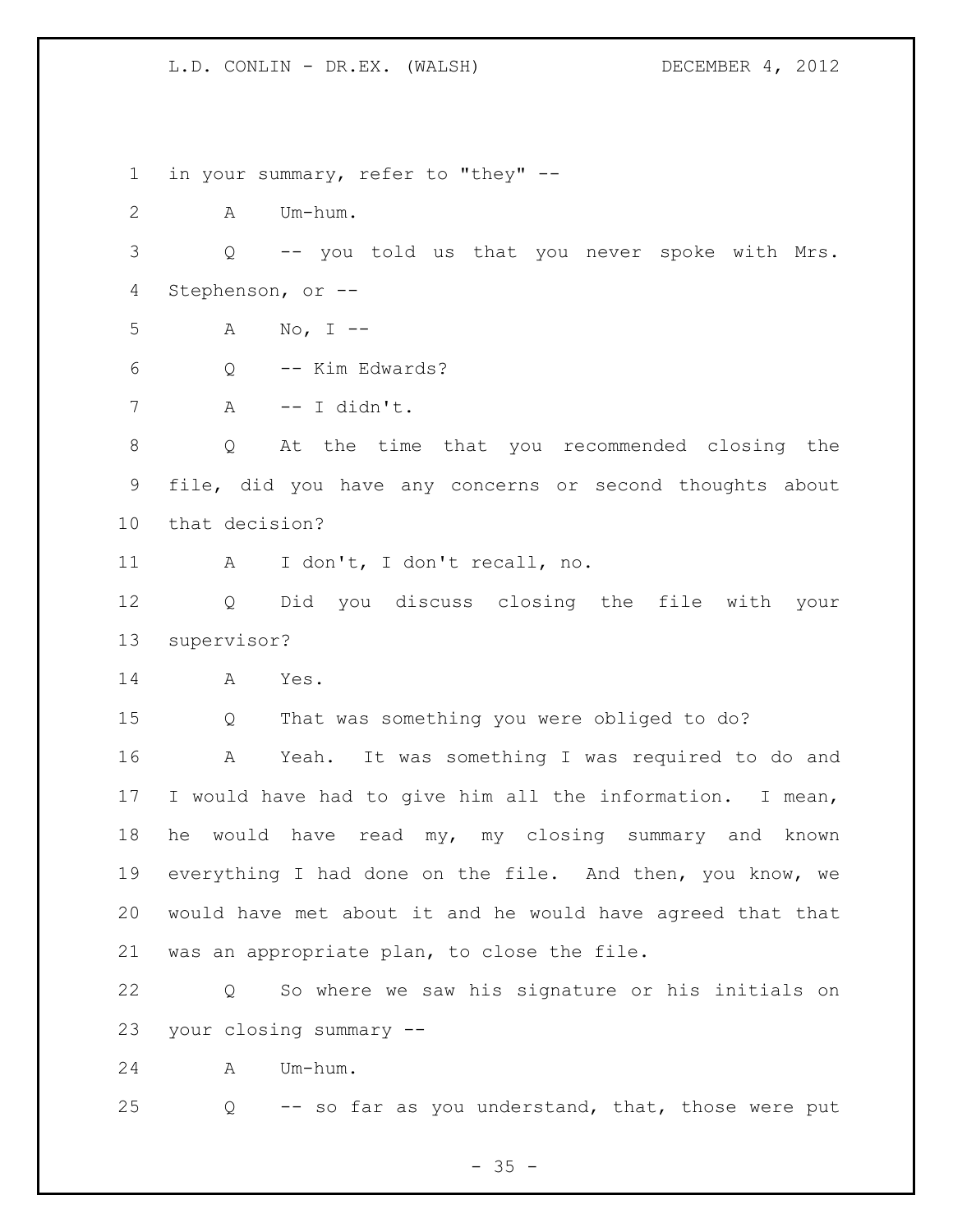on after he had received your entire summary? A Yeah. I believe the signature indicates that he has read it. That was the usual process. Q We'll just put that back up on the screen, since we're talking about it, please. 37355. 6 THE COMMISSIONER: Three five five? MS. WALSH: Yes. This is from the February 2004 closing summary. THE COMMISSIONER: What I have starts with three five six. Maybe (inaudible). Yes, I have it. BY MS. WALSH: Q So when you made the decision to close the file, you met with Mr. Ingram, your supervisor? A I typically would have, yeah. Q And you showed him your closing summary? A Um-hum. Q And then he initialled it, as we see on the bottom of page 37355? A Yeah. Q Okay. Did you discuss with Mr. Ingram transferring the family to family services instead of closing it? A No, I don't think that we, that we talked about that.

 $- 36 -$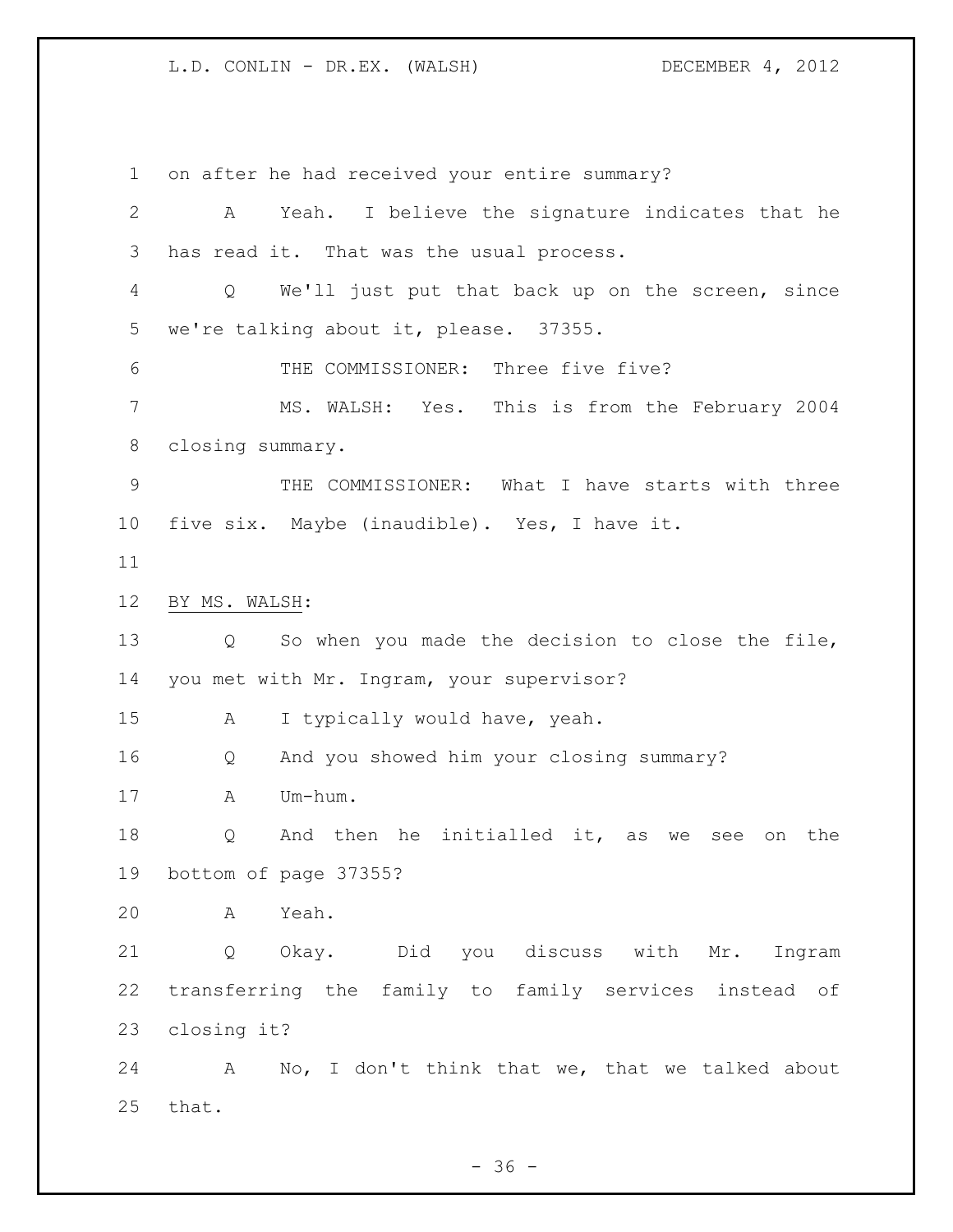Q What about, did you discuss with your supervisor formalizing the place of safety arrangement with the Stephensons?

 A Well, I would have probably had that discussion earlier in the file, like after my first visit to, to Ron, Ron's home when I saw Phoenix. That would be typically when I would have that conversation.

 Q There is nothing recorded in your summary about that conversation?

A No, there isn't.

 Q Would you typically have recorded that if you'd had that conversation?

 A I don't know. I mean, I don't, I don't record every single little detail. But if there is going to be any type of apprehension or, or not an apprehension, that's always something that you're discussing with your supervisor. Like I wouldn't apprehend a child or make a decision to not apprehend a child without discussing that with my supervisor. That was one of the things that we kind of had to get approval for.

 Q So are you saying that you considered whether or not you needed to apprehend Phoenix as part of your work with this family?

 A Well, I think that's always something that you're looking at in this type of a situation. So in this

 $- 37 -$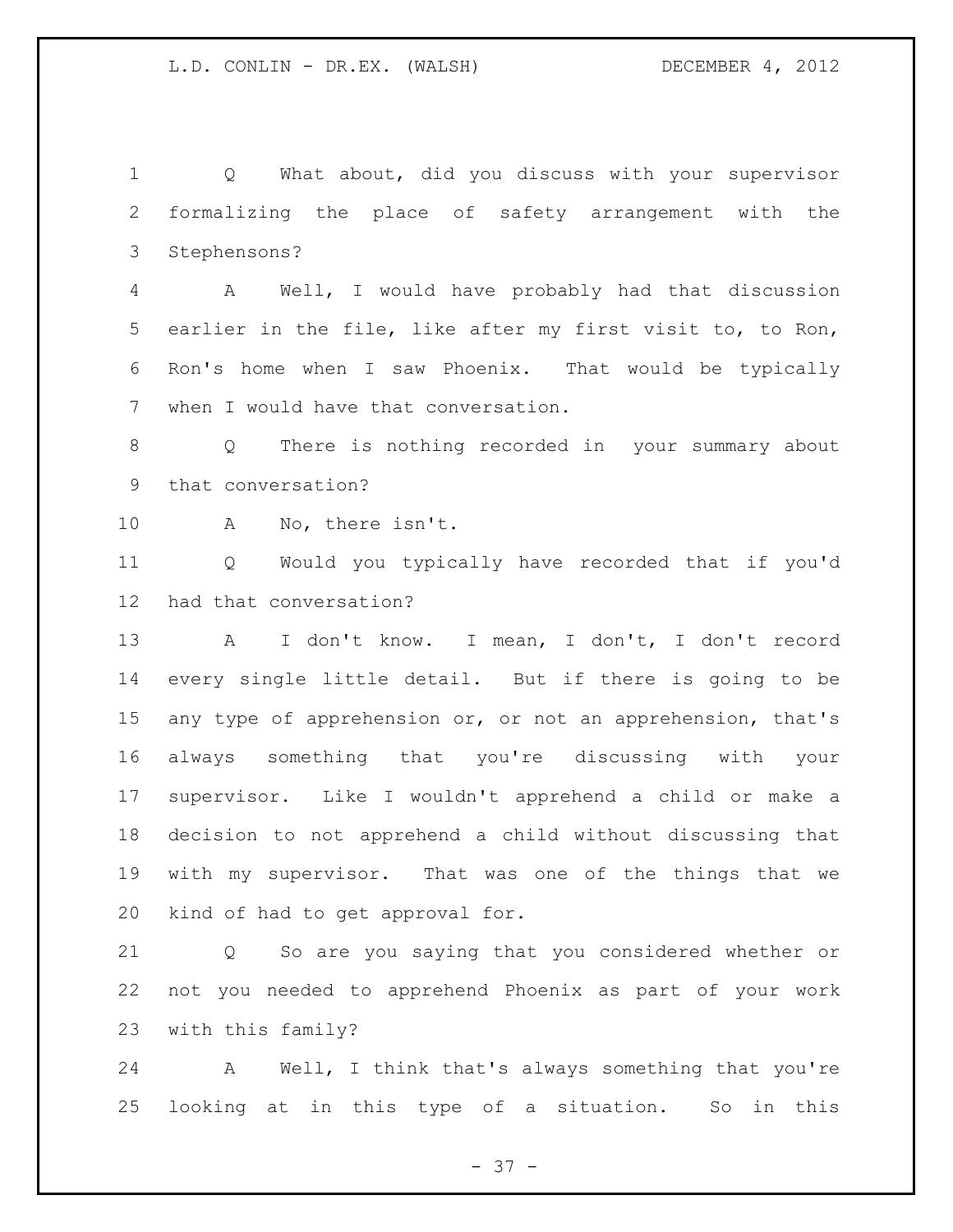| $\mathbf 1$    | situation we determined that it wasn't necessary in the    |
|----------------|------------------------------------------------------------|
| $\overline{2}$ | situation, because we had her in a safe place and she      |
| 3              | wasn't at risk. She wasn't being harmed. Like, there was   |
| 4              | no reports of any concerns about Kim or Ron's care of her  |
| 5              | so she wouldn't have been apprehended from that situation. |
| 6              | Q Let's look back at the recommendations from the          |
| 7              | family services worker who had closed the file two months  |
| $8\,$          | earlier. Going back to the November 2003 summary.          |
| $\mathcal{G}$  | THE COMMISSIONER: Page?                                    |
| 10             | MS. WALSH: Page 37361.                                     |
| 11             | THE COMMISSIONER: Yes.                                     |
| 12             |                                                            |
|                |                                                            |
| 13             | BY MS. WALSH:                                              |
| 14             | You see under Unresolved Problems, towards the<br>Q        |
| 15             | bottom of the page, it says:                               |
| 16             |                                                            |
| 17             | "Mr. Sinclair requested his child                          |
| 18             | stay in care until he felt strong                          |
| 19             | enough to care for her once again.                         |
| 20             | He has had his time out and will                           |
| 21             | parent Phoenix starting October 2,                         |
| 22             | 2003. He has done no programming                           |
| 23             | and as such is prone to returning                          |
| 24             | to an unhealthy way of managing                            |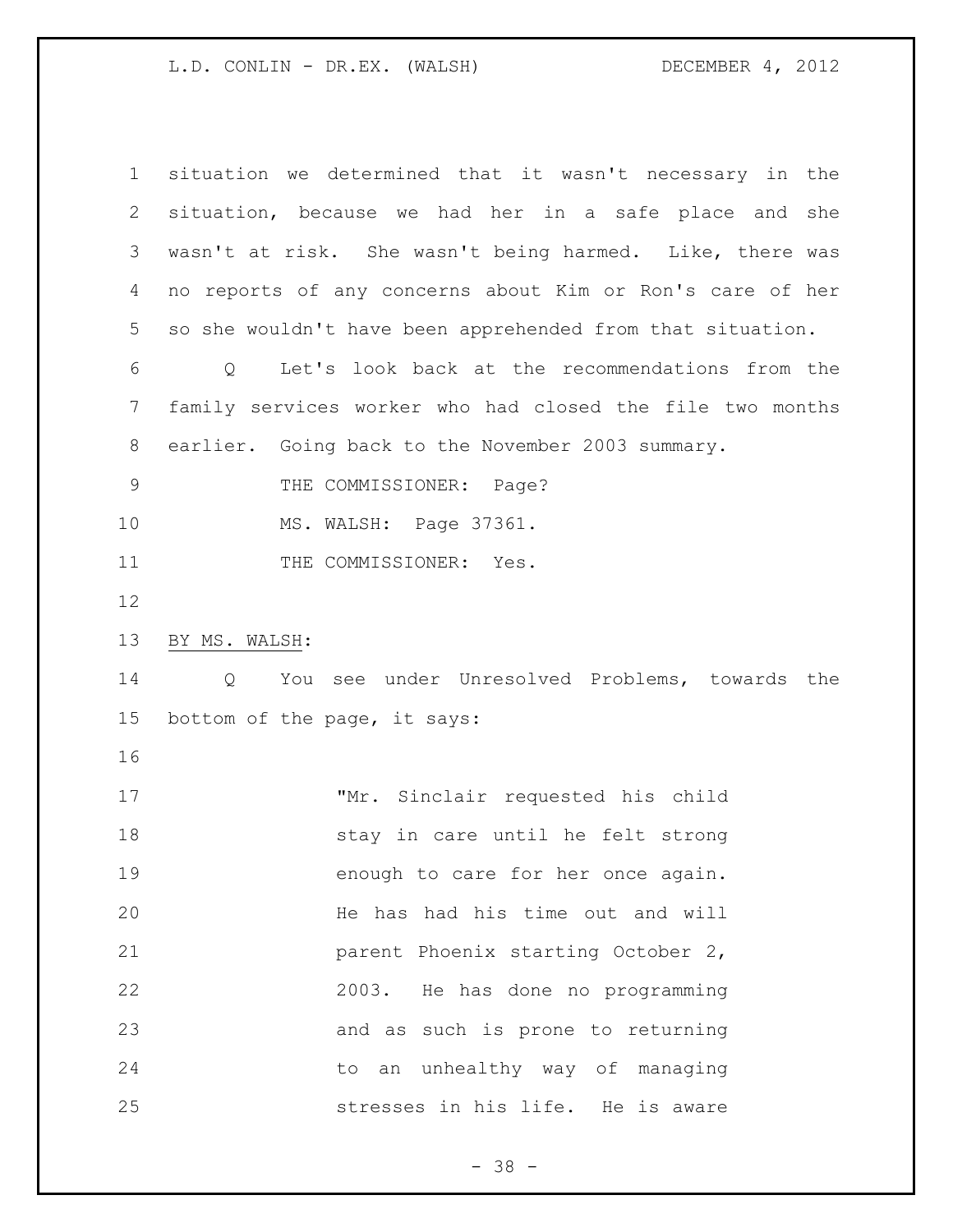| $\mathbf 1$   | оf<br>the<br>need to arrange<br>for              |
|---------------|--------------------------------------------------|
| $\mathbf{2}$  | appropriate alternative caregivers               |
| 3             | when he feels the need for a break               |
| 4             | or time out for respite."                        |
| 5             |                                                  |
| 6             | And then on the next page, under recommendations |
| 7             | for the future, Mr. Williams said:               |
| $8\,$         |                                                  |
| $\mathcal{G}$ | "In the event Mr. Sinclair returns               |
| 10            | to unhealthy ways of managing his                |
| 11            | life and caring for his daughter,                |
| 12            | it<br>recommended Phoenix be<br>is               |
| 13            | placed with Place of Safety Foster               |
| 14            | Parents, [Ron] and Kim Stephenson.               |
| 15            | is also recommended that<br>It<br>he             |
| 16            | to programming<br>attend<br>for                  |
| 17            | lifestyle difficulties prior<br>to               |
| 18            | considering parenting<br>him<br>his              |
| 19            | daughter<br>Phoenix.<br>is<br>It                 |
| 20            | anticipated a Temporary Order<br>оf              |
| 21            | six<br>months to a year would<br>be              |
| 22            | required."                                       |
| 23            |                                                  |
| 24            | Now, you read that, right, when you started      |
| 25            | working with this family?                        |

- 39 -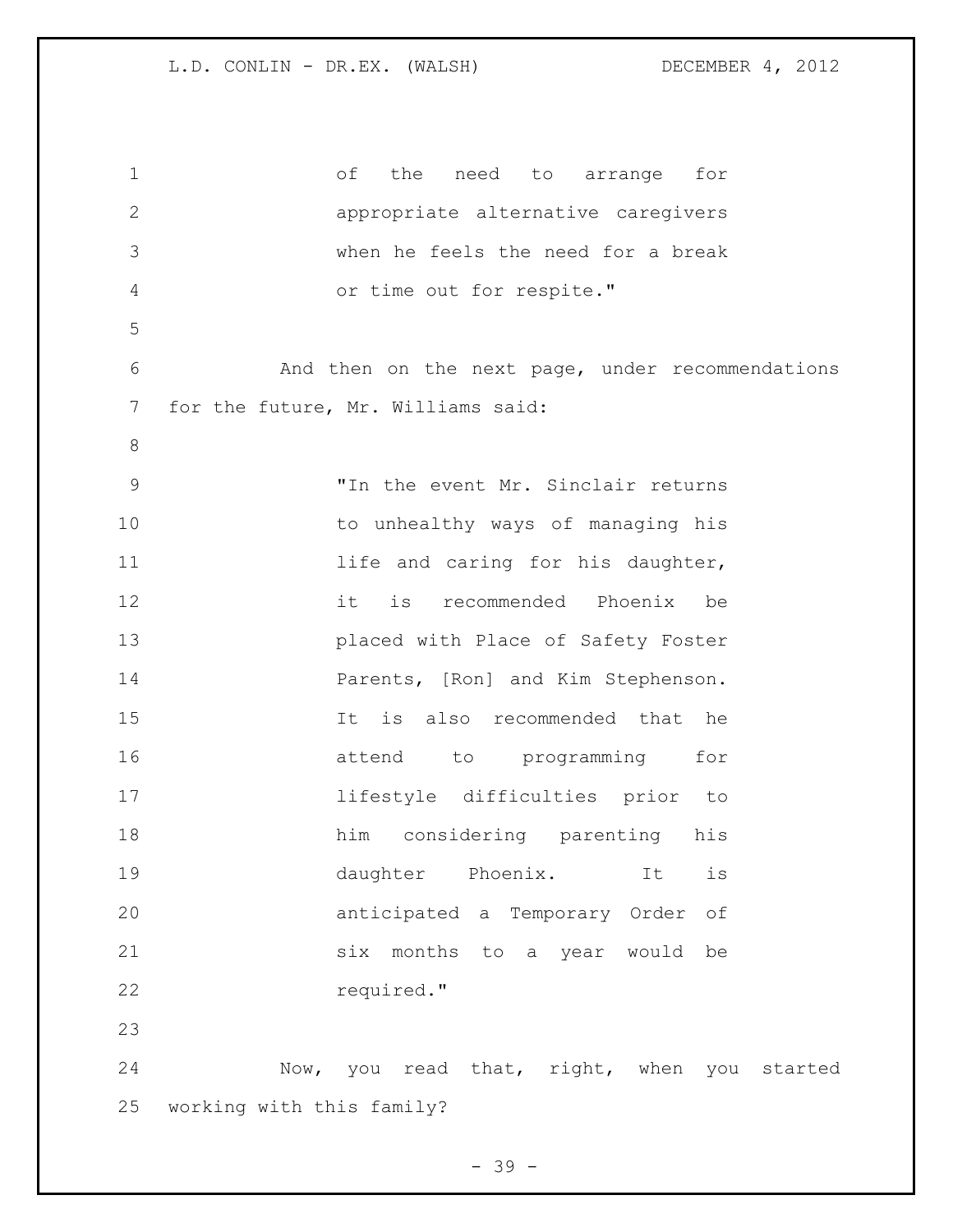A Yeah, as far as I know, I typically would read the last closing.

 Q Did you not understand Mr. Williams to be recommending that should Steve return to unhealthy ways, Phoenix would have to be brought into care again, that he was anticipating a temporary order of six months to a year would be required and that that was the context in which he was recommending she be placed with Ron and Kim Stephenson, whom he refers to as place of safety foster parents?

10 A That's what he wrote, yes.

 Q So you, you knew that, that Mr. Williams was recommending that --

A Yeah.

 Q -- in Steve returned to unhealthy ways, Phoenix would need to be apprehended again and then placed with the Stephensons?

A Right.

Q You didn't follow that's recommendation?

 A But that's not how the situation turned out, so ... She was not apprehended by me and placed with the Stephensons. She was already there.

 MR. RAY: Sorry, I just want to be clear as to what it said. It says:

"... it is recommended Phoenix be

 $- 40 -$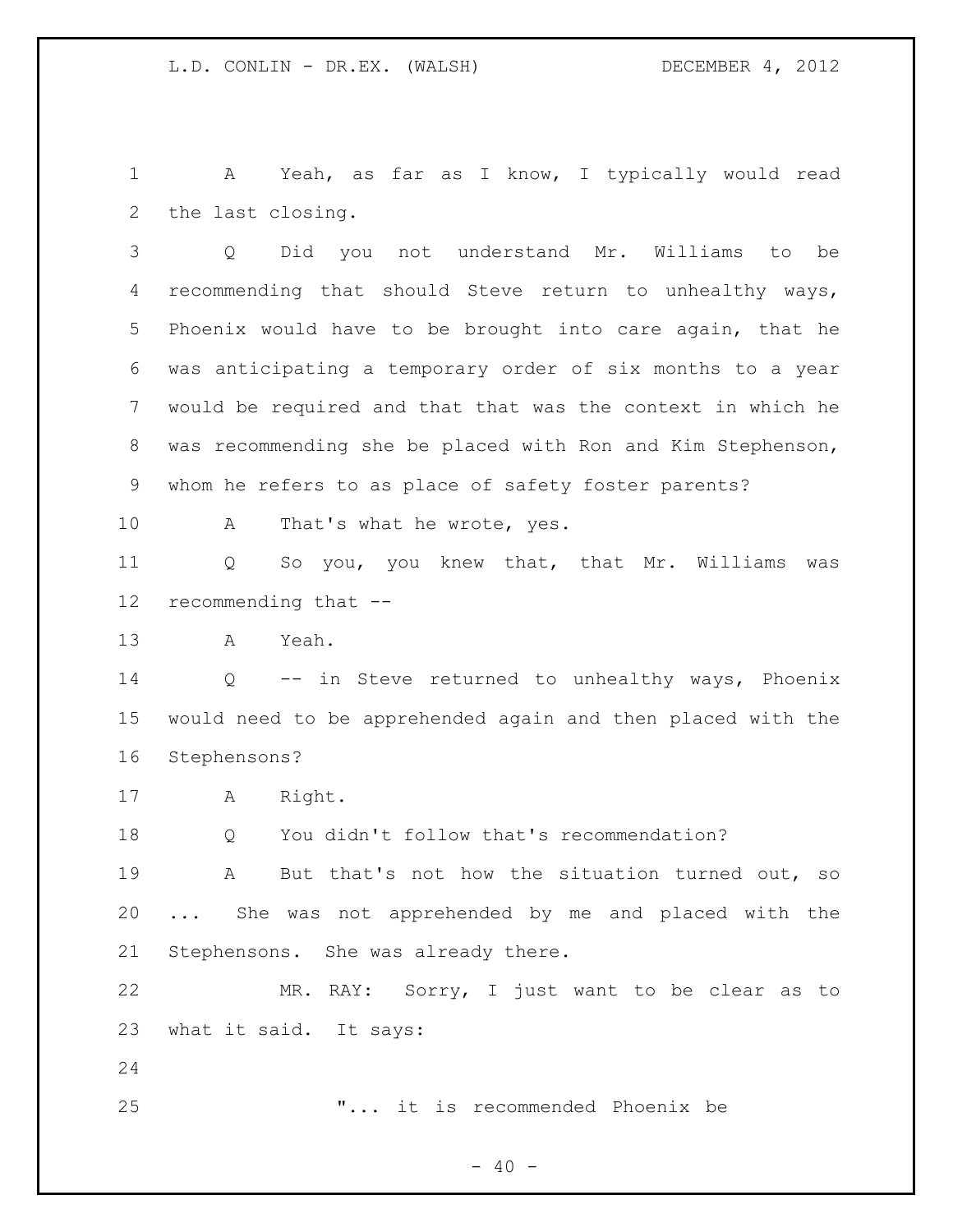placed with Place of Safety Foster Parents, ..." It didn't say that he -- that she be apprehended in that sentence. BY MS. WALSH: Q Sure. But the only way that she could be -- that's right, that's right. It says that she would be placed. 11 A Um-hum. Q And my question was, did you understand Mr. Williams to be saying that she would be placed with the Stephensons in the context of having been brought into care? He refers to a temporary order of six months to a year. A Yeah. I believe that if there was a situation that Phoenix would have been apprehended by the agency, then they would be considered as an ideal placement for her. Q Isn't this exactly the situation that you, at the agency, were dealing with? A No. Q You knew that Mr. Stevenson had returned to unhealthy ways of managing his life?

 $- 41 -$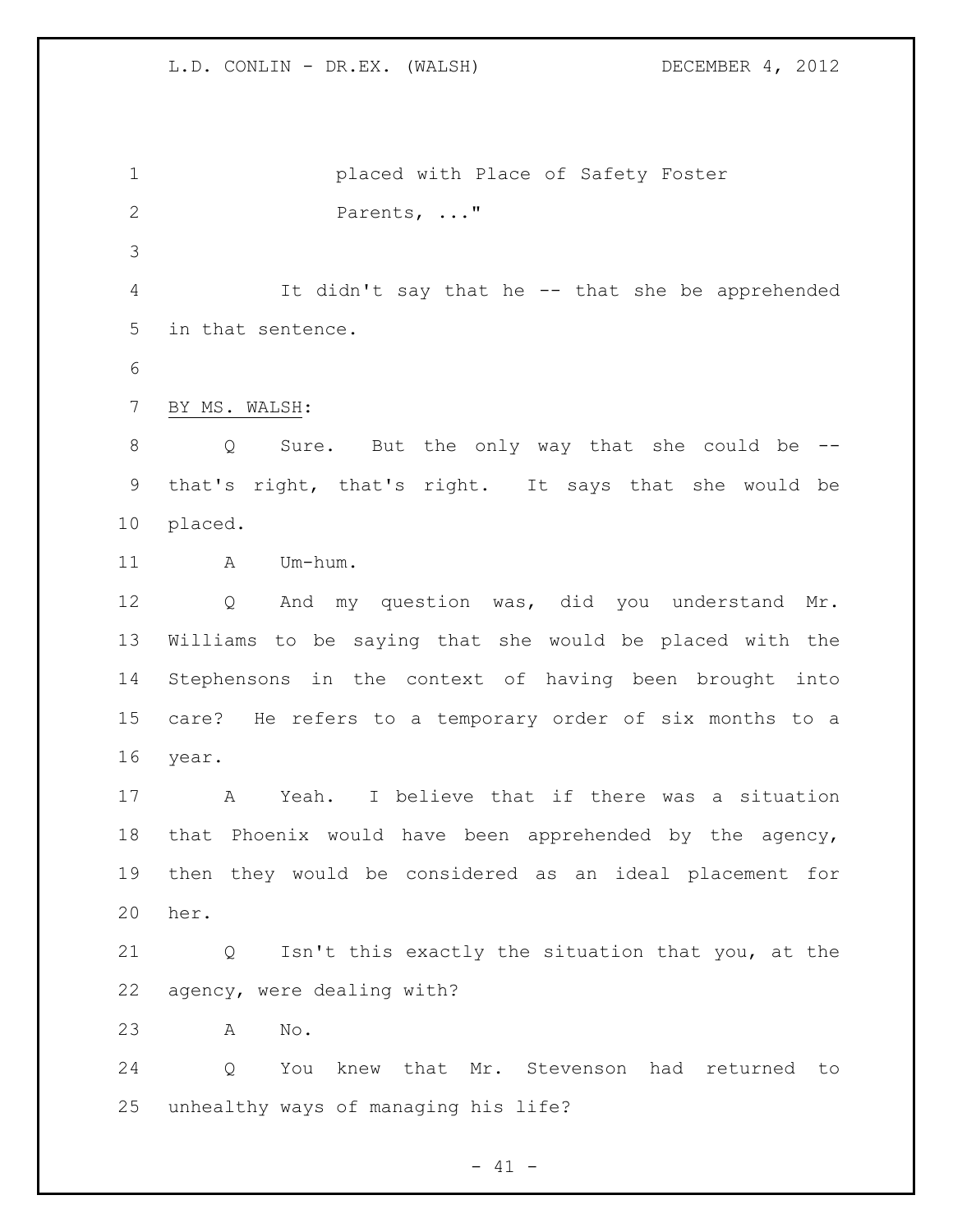A Right. But she was already with the Stephensons. Q Yes. But did you not understand that the last social worker recommended that when she was with the Stephensons it would be in the context of the agency having a temporary order --

A Yeah.

7 Q -- and making them a formal place of safety? 8 A Yes, I have understood that.

 Q And that's not the arrangement that you formalized?

A No.

 Q Based on the living arrangements for Phoenix when you closed the file, what protections were in place to protect her from being in a situation that was unsafe?

 A Her, her caregivers were trusted as people that were going to take good care of her, as they had in the past.

 Q And you never told them what they should do if Samantha came to pick up Phoenix?

 A No, I don't recall talking about that. I just recall that, you know, we had a discussion that they would keep her and that Ron had agreed that she was better off with them. So in the context of that it would, you know, it would -- I would assume that it would include both parents.

 $- 42 -$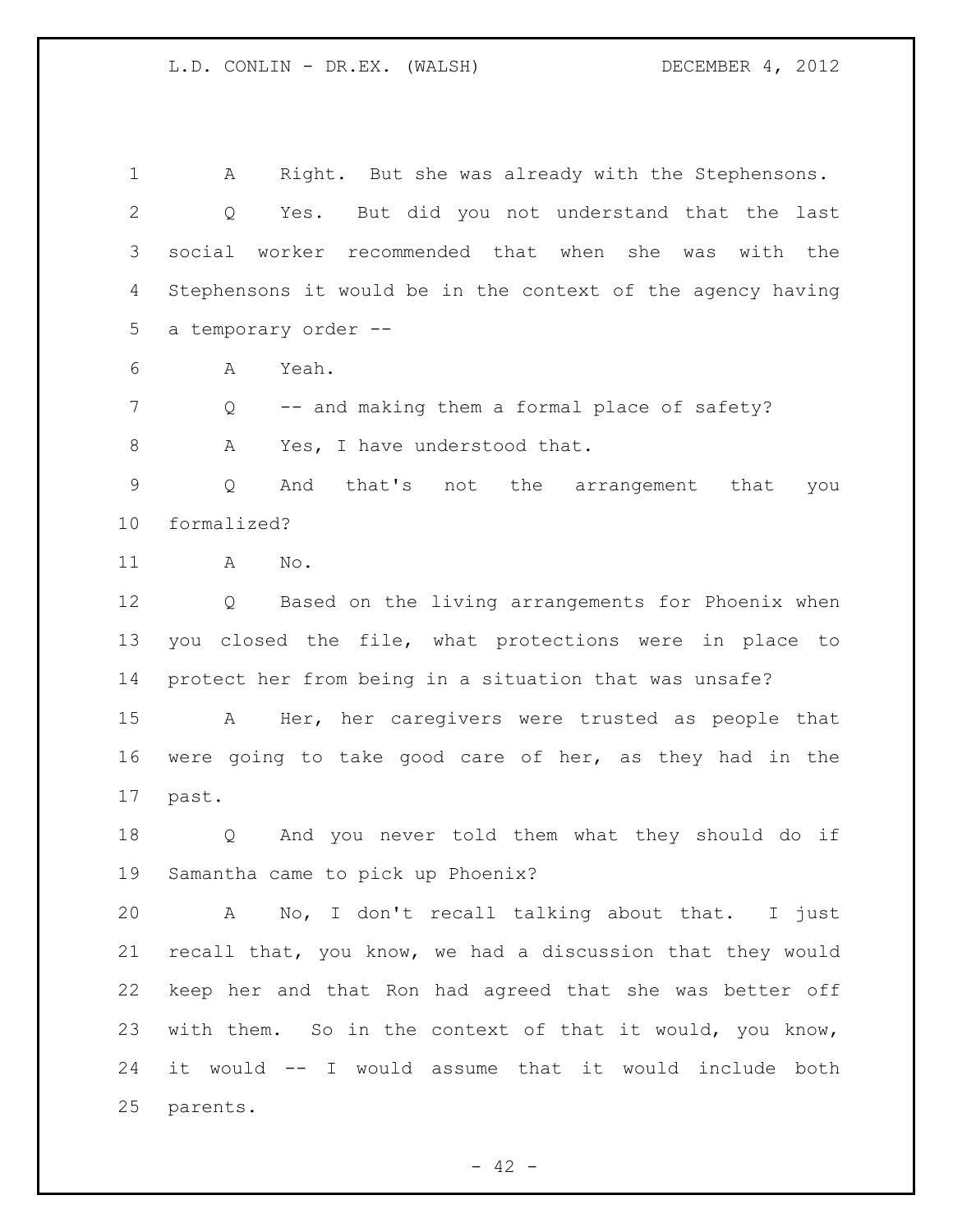Q You told me you weren't focusing on Samantha Kematch.

A No, I wasn't. No.

 Q In terms of the work that you were doing in placing Phoenix with the Stephensons, when you met with Ron did you have any discussion with him about whether he could use some respite while he and Kim were taking care of Phoenix?

A No.

 Q Did you have a discussion with him about putting Phoenix into daycare while they were taking care of her?

 A No. I believe that he told me that they didn't need any assistance with anything from the agency.

Q But you didn't even make those suggestions?

 A No, because he had told me that they didn't need anything, that they were just happy to keep her.

 Q Did you know whether there were other children that the Stephensons were looking after?

 A Yes, I knew that Kim had children of her own. Q Did you know anything about Mr. Stephenson's working hours?

A No.

 Q Did you know anything about Mrs. Stephenson's working hours or circumstances?

A No.

 $- 43 -$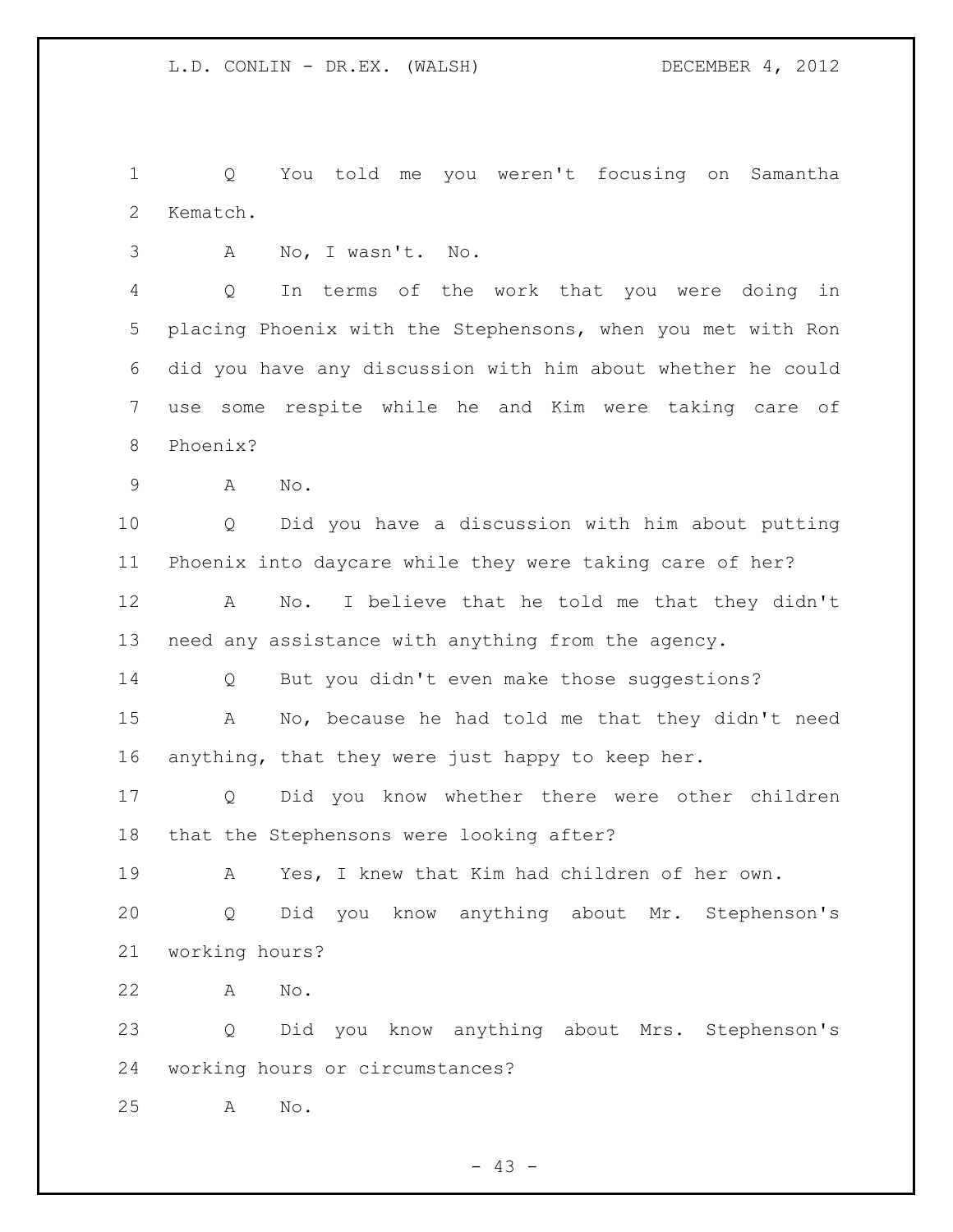Q Wouldn't a suggestion of daycare have been a good idea for Phoenix? A I don't know how to answer that. I mean, it would be up to the caregivers if they want assistance with that. Q You, as a worker, wouldn't initiate that offer? A No. Q We heard evidence from Mr. Rojas, who was a place of safety worker, that that whole program, the place of safety program, is there to provide supports to caregivers. 11 A Um-hum. 12 Q And that in that case they, they make an offer of -- and he did make an offer of daycare or respite. 14 A Um-hum. Q That's not something that you, as a, as an intake worker, would ever discuss with a family? A Yeah. I mean, there are some cases where I do talk about supports for families, yes. Q But you didn't in this case? A No. Q After you sent the letter to the Stephensons on -- the letter was dated February 13th, '04. A Um-hum. Q You closed the file? A Yes.

 $-44 -$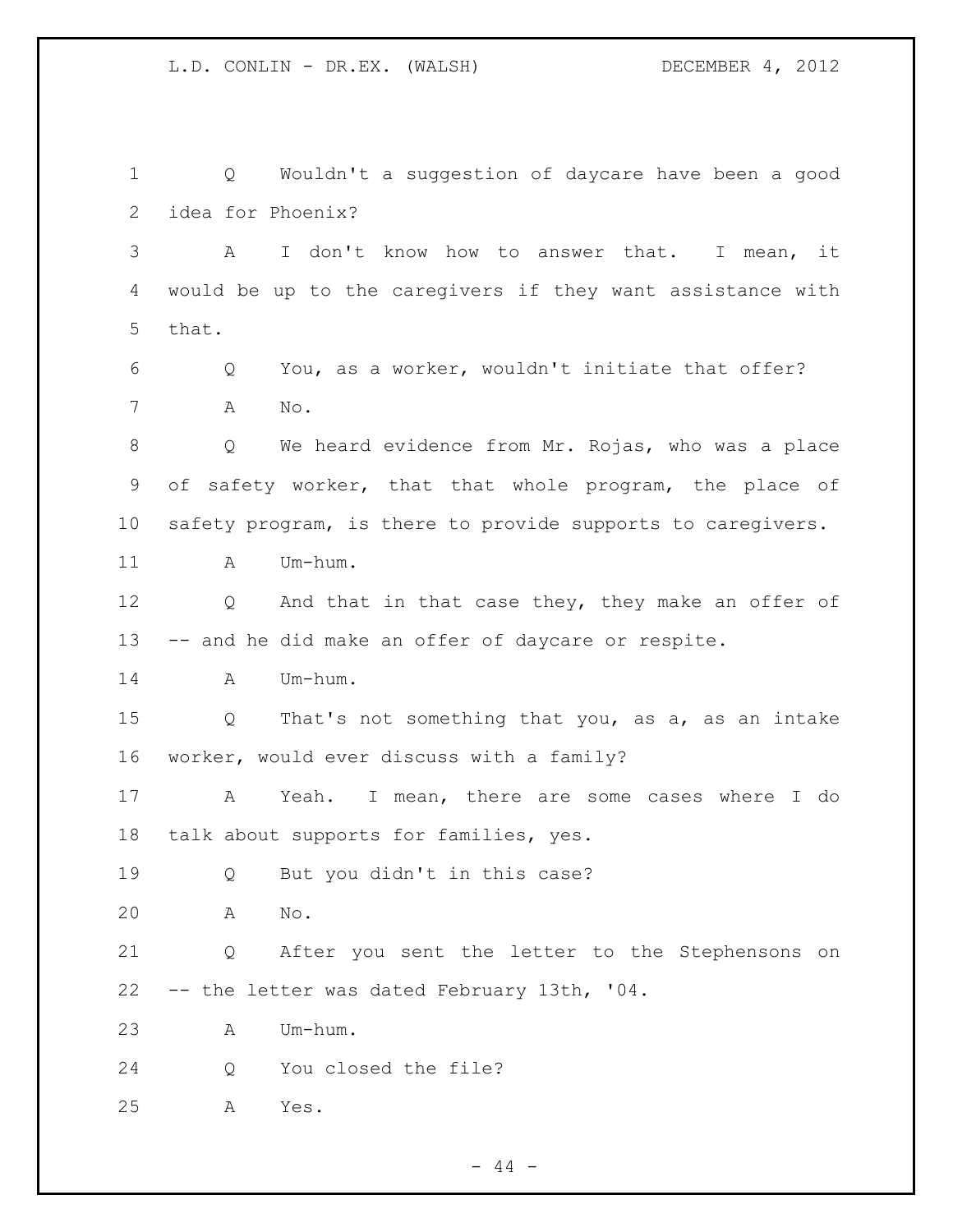Q So does that mean you didn't check back with Kim or Rohan after you sent the letter? A Right. Q Or actually, you didn't check back with Kim or Rohan after you spoke with Rohan on February the 5th? A Right. Q So after February 5th, 2004 you didn't know how the Stephensons were managing while Phoenix was living with them? 10 A No, I wouldn't be aware of that. Q So then we know that in May of 2004 you did receive some more contact about this family from an EIA worker. We'll pull up the e-mail from this worker. It's page 36968. And between your contact with, with Ron Stephenson on February 5, 2004 and this e-mail of May 10, 2004, you had had no contact with Phoenix or her family or the Stephensons? 18 A No, I hadn't. Q So this e-mail we have redacted the name of the individual whom we've identified as a source of referral, but they are an EIA worker. And she says: "Hi Lisa, I have called and left [message] regarding Steve Sinclair and the

 $- 45 -$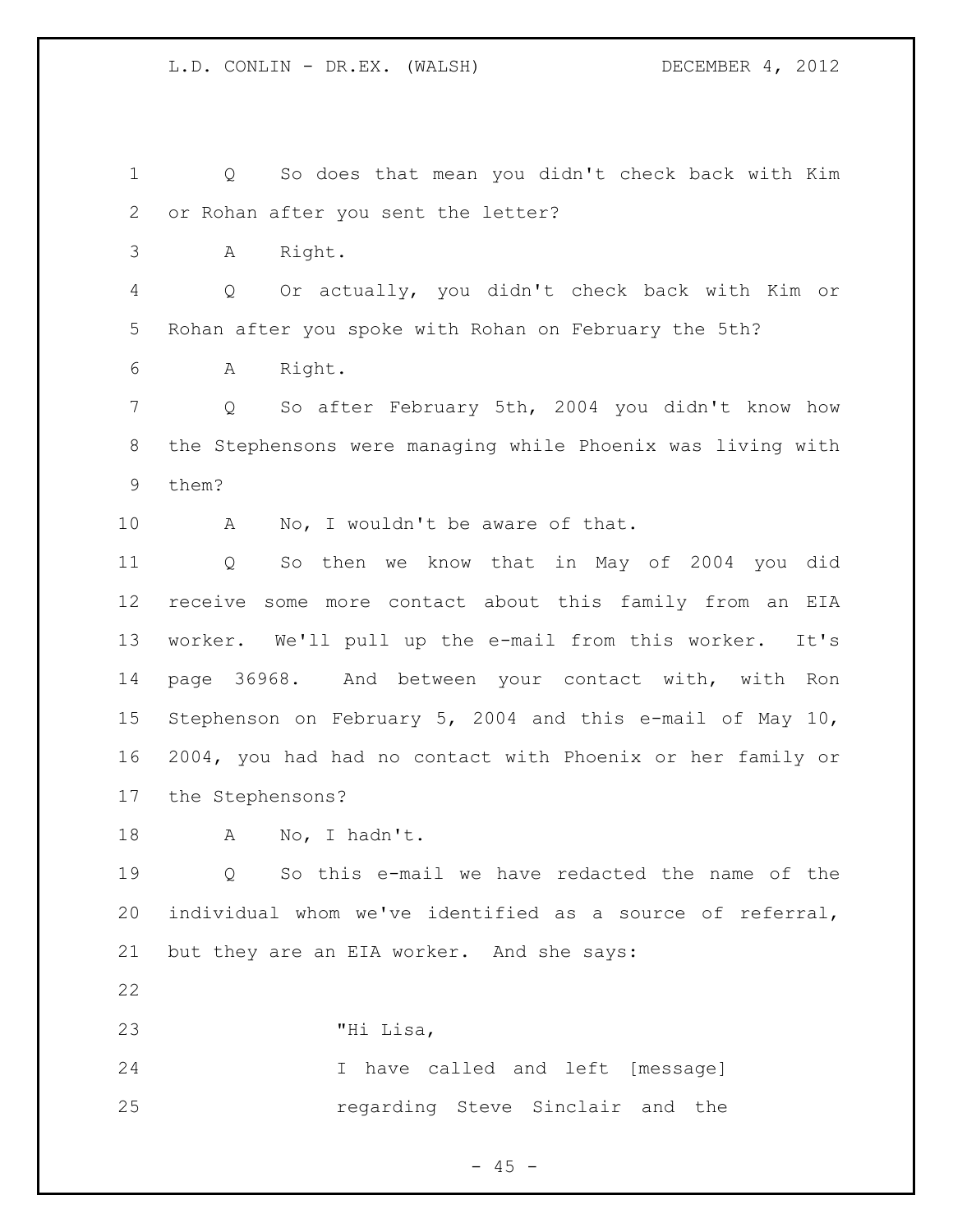custody of his child Phoenix ... I have received a copy of the national child tax benefits for Samantha Kematch showing that she has been receiving money for Phoenix. I also have a copy from legal aid that she has put in an **application** for custody and they are requesting we pay temporarily 10 for phoenix until the matter goes 11 through. I have not been able to get ahold of Steve Sinclair he did call and left a [message] but no number to be reached at. I would like to know from you if I should remove this child from his budget because the mother has had this child since Nov. 7/03 as the application states. please e-mail me back and advise me what you would like to do considering you stated that the mother is not to 23 have the child"

Do you recall having a discussion with this

 $- 46 -$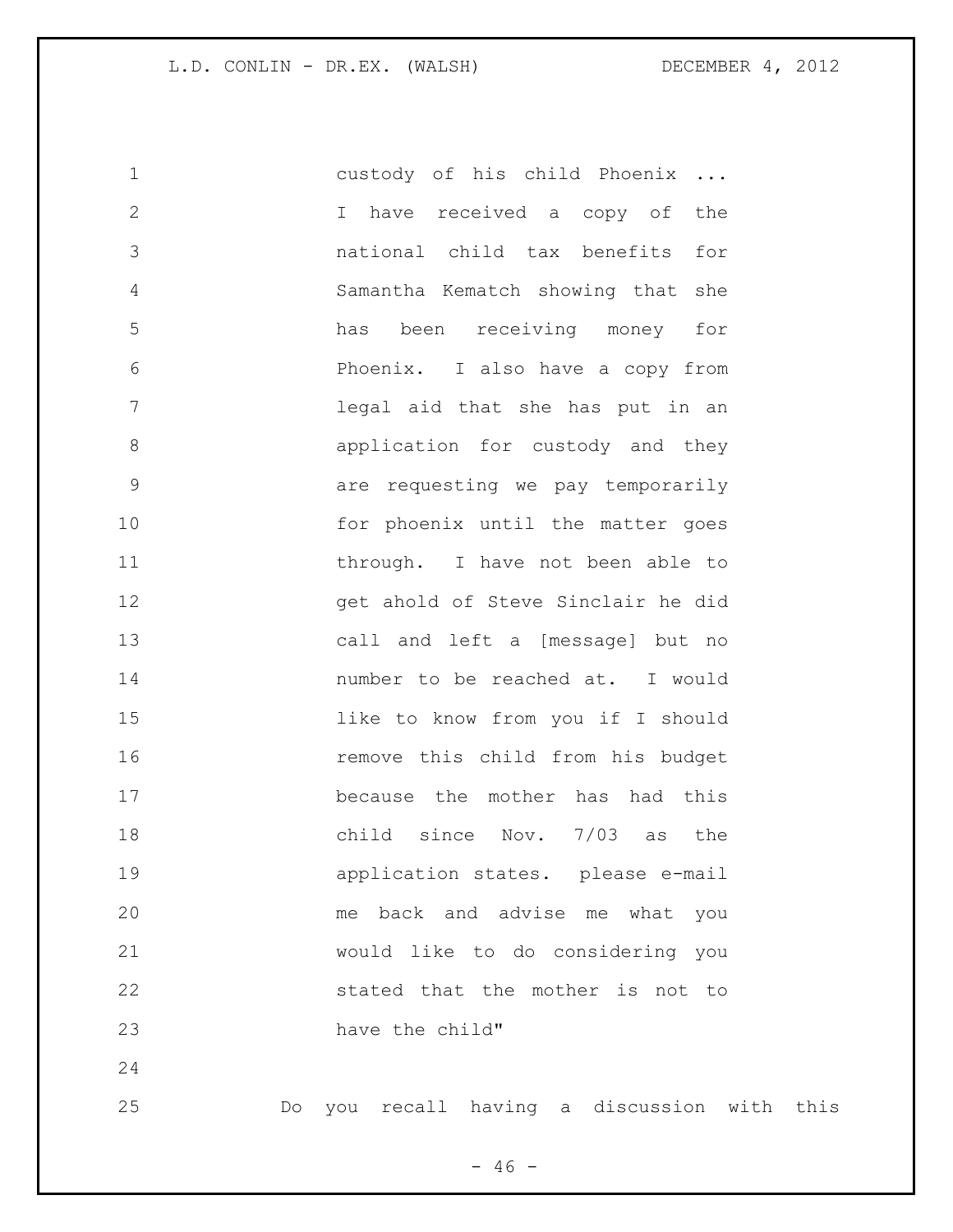worker? A No, I don't recall. And I didn't recall the e-mail either until it was shown to me for this inquiry. Q So you, you don't know how this worker got this information that is being reported in the, in the email? A No. I have no, no idea. 7 Q Okay. The reference at the -- on the last sentence, where it says:  $\ldots$  considering you stated that **11** the mother is not to have the child" You don't recall telling that to the worker? A No. Q Okay. The information that she records, that the mother states on her application that she's had the child since November 7, '03, that was not accurate according to what you knew? A Right. That was not accurate, no. Q But you can't recall having a conversation with this worker; is that right? A No, I don't recall. Q So you don't recall telling this worker that that information was inaccurate?

 $- 47 -$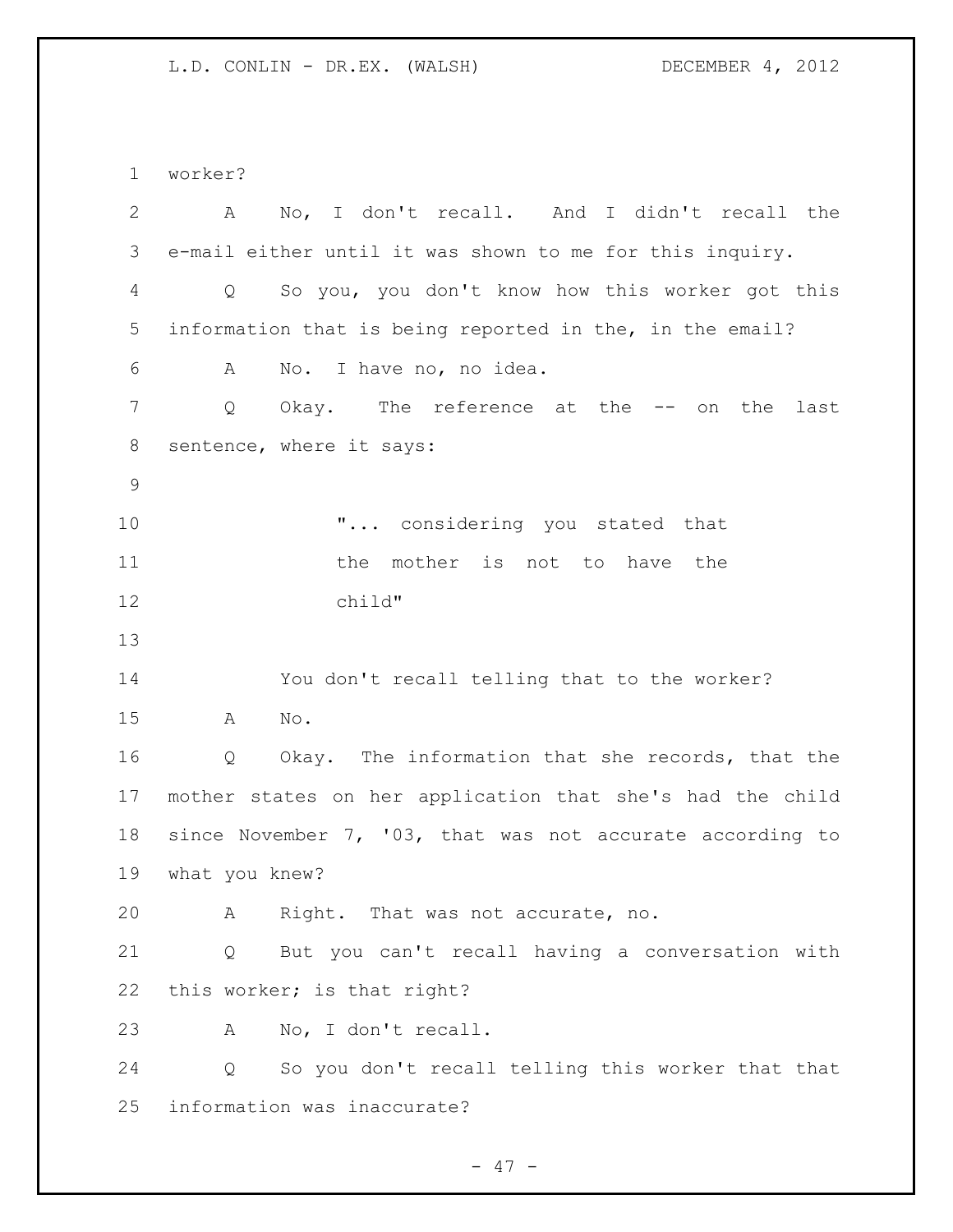A No.

Q Okay.

 THE COMMISSIONER: Now that you've seen this document, do you say that you did, in fact, receive it? THE WITNESS: I was shown this e-mail for purposes of this inquiry, but I don't recall it back from 2004, no.

8 THE COMMISSIONER: But do you know, do you know whether you ever received this?

10 THE WITNESS: I would have received it, yes, because it's, it's there.

BY MS. WALSH:

 Q The e-mail was located in Mrs. Kematch's protection file, not in Mr. Sinclair's protection file.

A Oh.

Q You don't --

 A Yeah, I wouldn't have any idea how it ended up there. Because usually if my name's at the top, that means it's printed from my e-mail.

Q Right. Was Mr. Ingram still --

A So I'm sure.

Q -- your supervisor at this point, in May of '04?

A Yes. Yeah.

Q Do you recall whether you had a discussion with

 $- 48 -$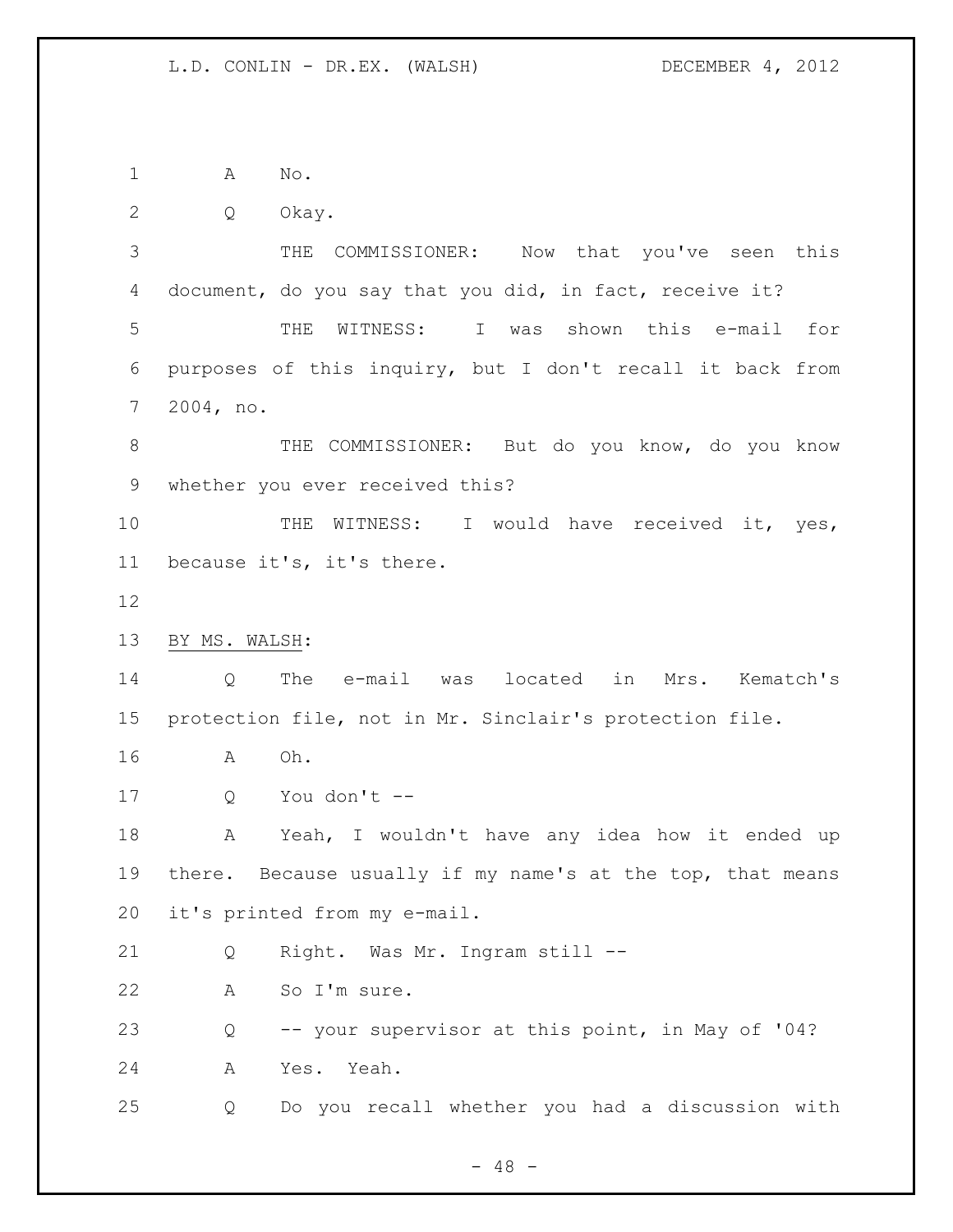him when you got this e-mail?

 A No, I don't recall having a discussion. Q As I understand it, you have, you have no recollection of receiving correspondence or communicating with an EIA worker in May of '04? A No, I don't recall. I mean, she said that I, that I had told her something, so I may have had a phone conversation with her, but I, I don't independently recall that. Typically, if a file is closed to me and I get any type of e-mails or phone calls, I would either call them back and let them know who the current worker is or I would tell them to phone the intake line so that the file could be re-opened. So it's not like I would just ignore it. I would, I would do something with it. Like, I would say, oh, either this person has a new worker or could you please call intake and, and re-open it with your current concerns. Q You don't have a copy of an e-mail that you sent back? A No. Like I, I said I may have phoned her back, though, but I wouldn't have a record of that phone call. Because if I don't have an open file, I wouldn't even make a case note on that, on that phone call. Q If you had sent an e-mail, would you have printed

- 49 -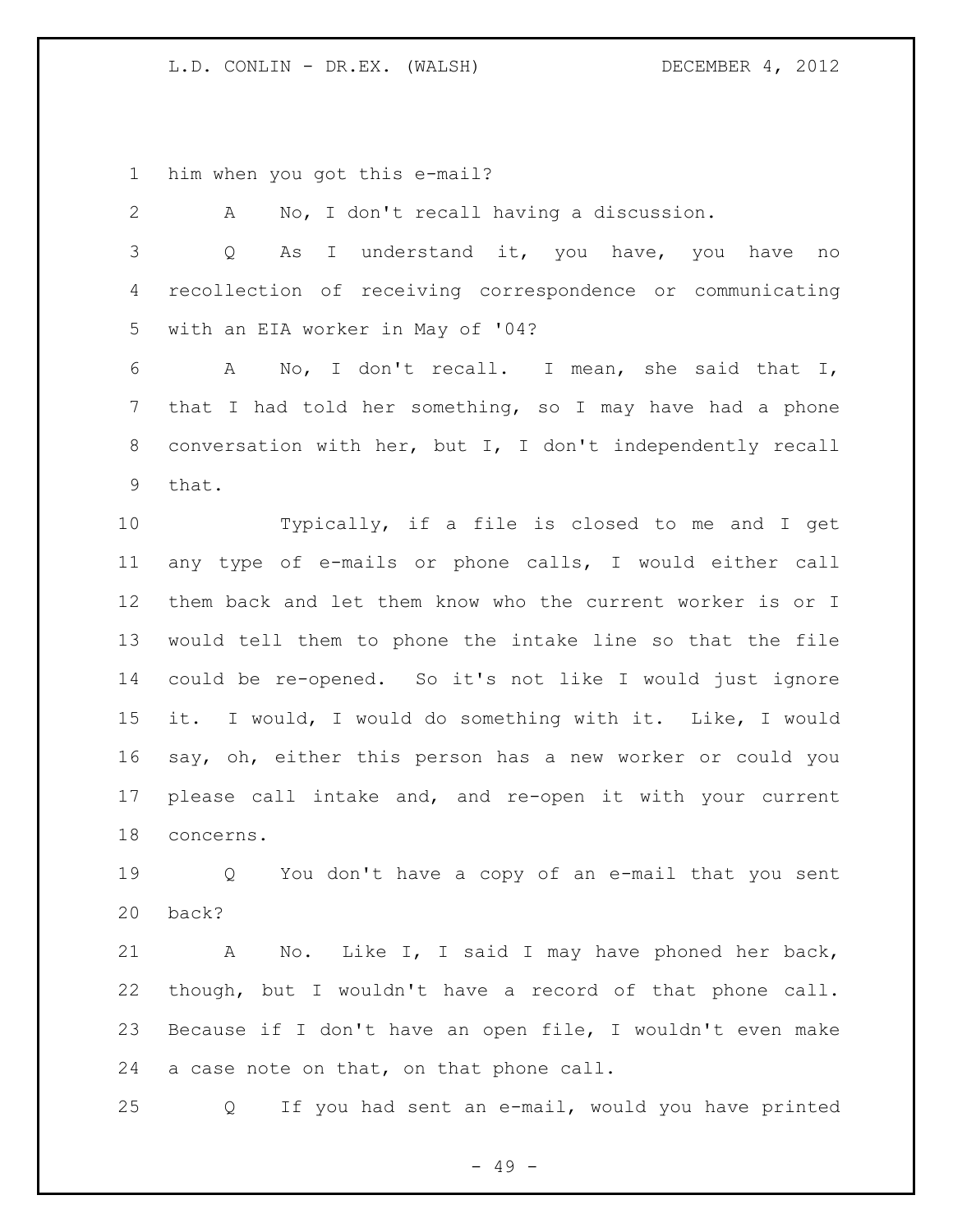a hard copy to be put somewhere?

| $\mathbf{2}$    | A Probably not if I, if I didn't have an open file.                  |
|-----------------|----------------------------------------------------------------------|
| 3               | That's why I'm not sure how this ended up in Samantha's              |
| $\overline{4}$  | file. Like, I don't remember.                                        |
| 5               | There's another e-mail, second e-mail from this<br>$Q \qquad \qquad$ |
| 6               | worker, the EIA worker, at page 36967. The previous e-mail           |
| $7\phantom{.0}$ | was dated May 10th. This one is dated May 12th, and says:            |
| $8\,$           |                                                                      |
| $\mathsf 9$     | "Hi Lisa,                                                            |
| 10              | Sorry to keep bugging you but                                        |
| 11              | other people from the agency are                                     |
| 12              | really confusing me. They state                                      |
| 13              | that their files say nothing about                                   |
| 14              | the child not being allowed to                                       |
| 15              | stay with mother Samantha Kematch                                    |
| 16              | but I do believe you told me that                                    |
| 17              | the child is not to be in the                                        |
| 18              | mothers care. Maybe I took it                                        |
| 19              | wrong maybe not. can you verify                                      |
| 20              | that with me. All I really want                                      |
| 21              | to know now is where the child is                                    |
| 22              | and for how long just so I can                                       |
| 23              | take her off of her father's case                                    |
| 24              | and assess if there should be an                                     |
| 25              | overpayment if the child has been                                    |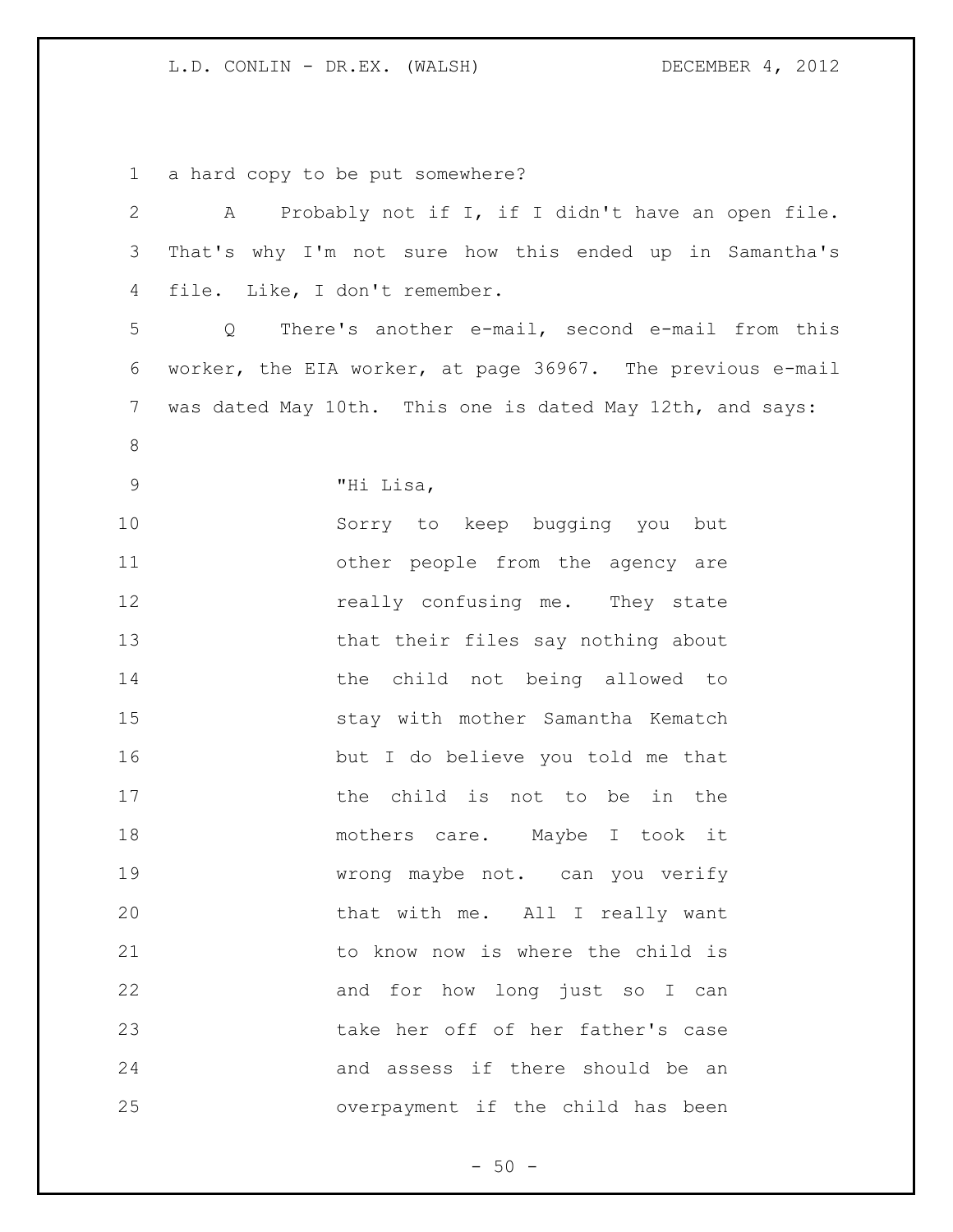| $\mathbf 1$     | the mother from<br>Nov 7/03<br>with                             |
|-----------------|-----------------------------------------------------------------|
| $\overline{2}$  | until now like she has stated to                                |
| 3               | our department and legal aid. can                               |
| $\overline{4}$  | you please get back to me as soon                               |
| 5               | as possible."                                                   |
| $\sqrt{6}$      |                                                                 |
| $7\phantom{.0}$ | Again, this e-mail is printed out under your                    |
| $8\,$           | name.                                                           |
| $\mathsf 9$     | Um-hum.<br>A                                                    |
| 10              | You don't have -- this doesn't help your<br>Q                   |
| 11              | recollection?                                                   |
| 12              | No. I'm not sure who she's referring to when she<br>$\mathbb A$ |
| 13              | says, other people from the agency. I mean, I'm assuming        |
| 14              | she's talking about CFS, so she's talking with other            |
| 15              | people.                                                         |
| 16              | I had told Sandra Oja back on February 5th, or                  |
| 17              | whatever date that was, that Phoenix wasn't with Steve and      |
| 18              | that she should be taken off his budget back in February,       |
| 19              | so I'm not sure why, in May, they're still confused about       |
| 20              | that, because I had told them that in February already.         |
| 21              | Right.<br>Q                                                     |
| 22              | So I'm -- yeah, I'm confused about this, too.<br>Α              |
| 23              | And the information that the worker is saying:<br>Q             |
| 24              |                                                                 |
|                 |                                                                 |

 $-51 -$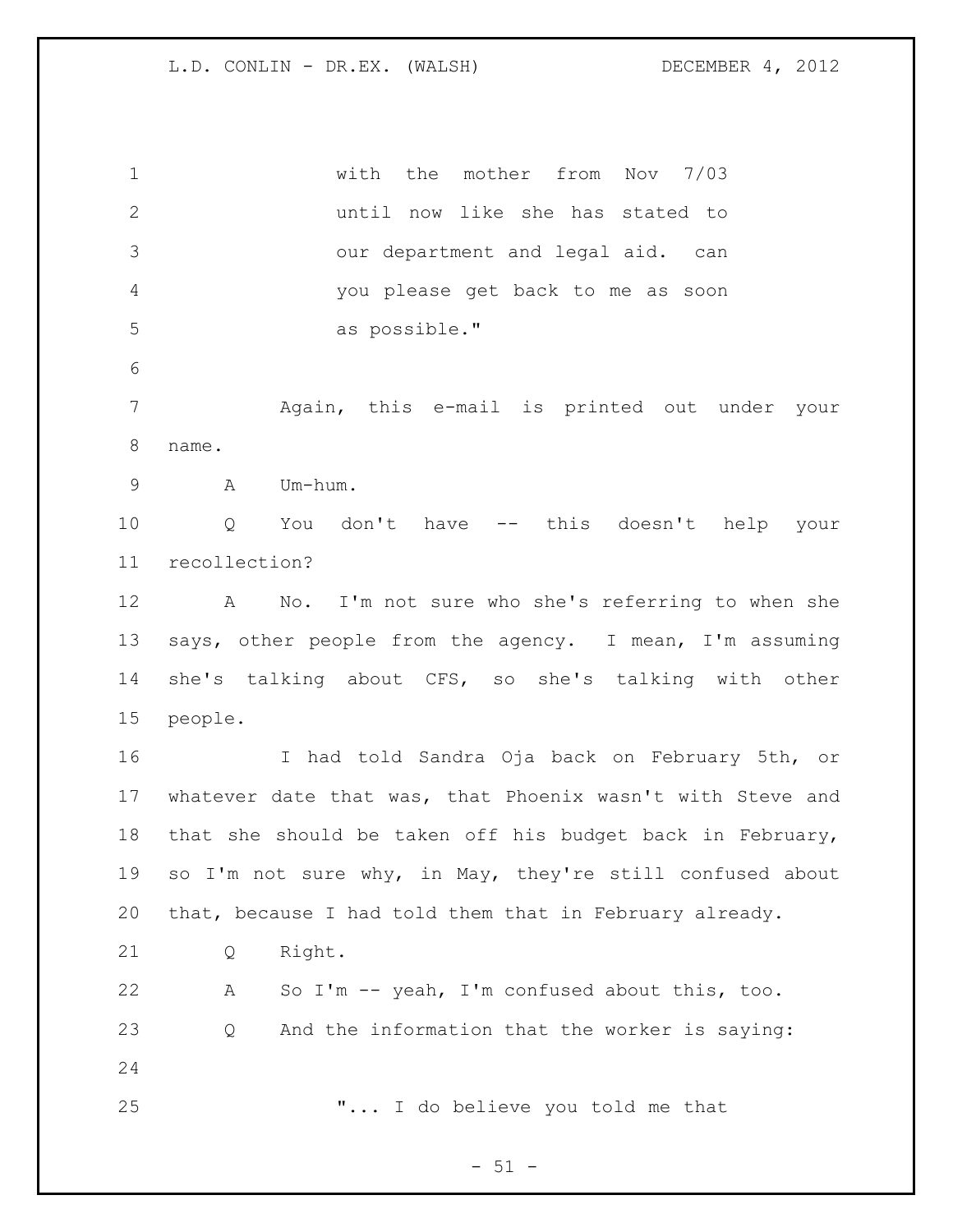| $\mathbf 1$    | child is not to be<br>the<br>in the                        |
|----------------|------------------------------------------------------------|
| $\overline{2}$ | mothers care."                                             |
| 3              |                                                            |
| 4              | Right.<br>A                                                |
| 5              | That's consistent with your risk assessment from<br>Q      |
| 6              | your February closing summary, isn't it?                   |
| 7              | Yes, it is. Like I said, I may have talked to<br>A         |
| 8              | her on the phone about it because I don't have a paper     |
| 9              | record of that. There's no, doesn't seem to be a return e- |
| 10             | mail that, that's been provided to me for this inquiry, so |
| 11             | I'm assuming you guys would have that if there was one.    |
| 12             | So if -- you said that if the file was closed to<br>Q      |
| 13             | you, would make a note?                                    |
| 14             | No, I wouldn't make a note if it was closed.<br>A          |
| 15             | And at this point, in May of 2004, the file was<br>Q       |
| 16             | closed, from your perspective?                             |
| 17             | Right. And if it -- like I said, if it had been<br>Α       |
| 18             | open to someone else, then I would have referred her to    |
| 19             | that worker. So I'm not sure if that's who the other       |
| 20             | person was that she was talking to, that she refers to in  |
| 21             | here.                                                      |
| 22             | Q So your last contact with Phoenix and her family         |
| 23             | was in February of '04, right?                             |
| 24             | Right.<br>A                                                |
| 25             | And at that point you had assessed that Phoenix<br>Q       |

- 52 -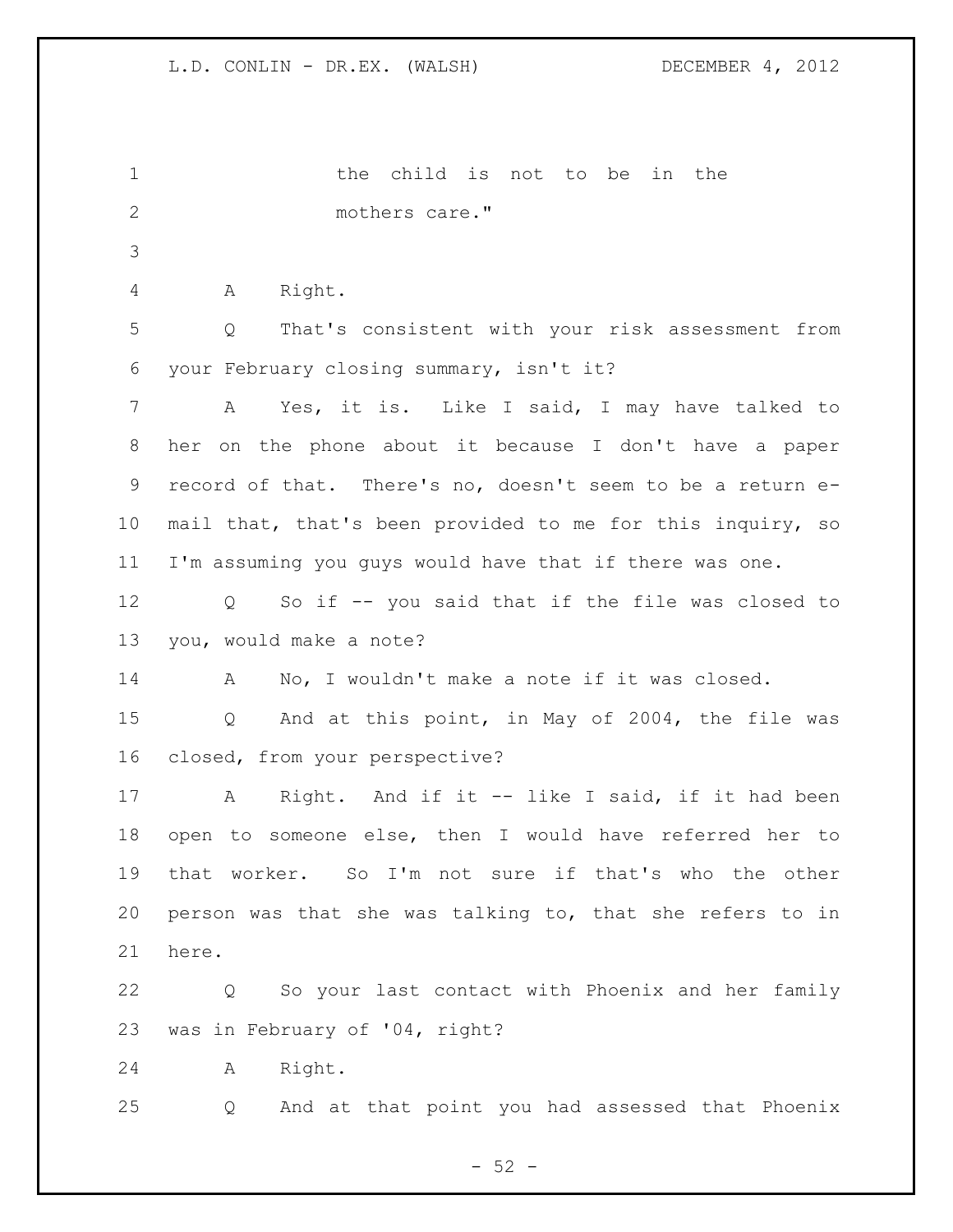would be at high risk if she were in the care of either parent? A Right. Q So when you received this information from the EIA worker, would it have caused you concern? A Yeah, it would -- I would have -- yeah. Q You have no specific recollection of the interaction with this worker? A No, I don't have any recollection, like I said, until I was shown these e-mails for the inquiry. I was quite surprised by them. I didn't remember them at all. Q Did you say your practice was you would have advised this worker to call intake? A Yeah. I would have called her and said to call intake or call whoever the current worker is, if there was one. And it looks like she did talk to someone else, so ... Q Okay. Now, how did you find out about Phoenix's death? A I would have just found out about her death in the news. Q In the news? A Yeah. Q Were you still working at Winnipeg CFS, then, in the spring of '06?

 $-53 -$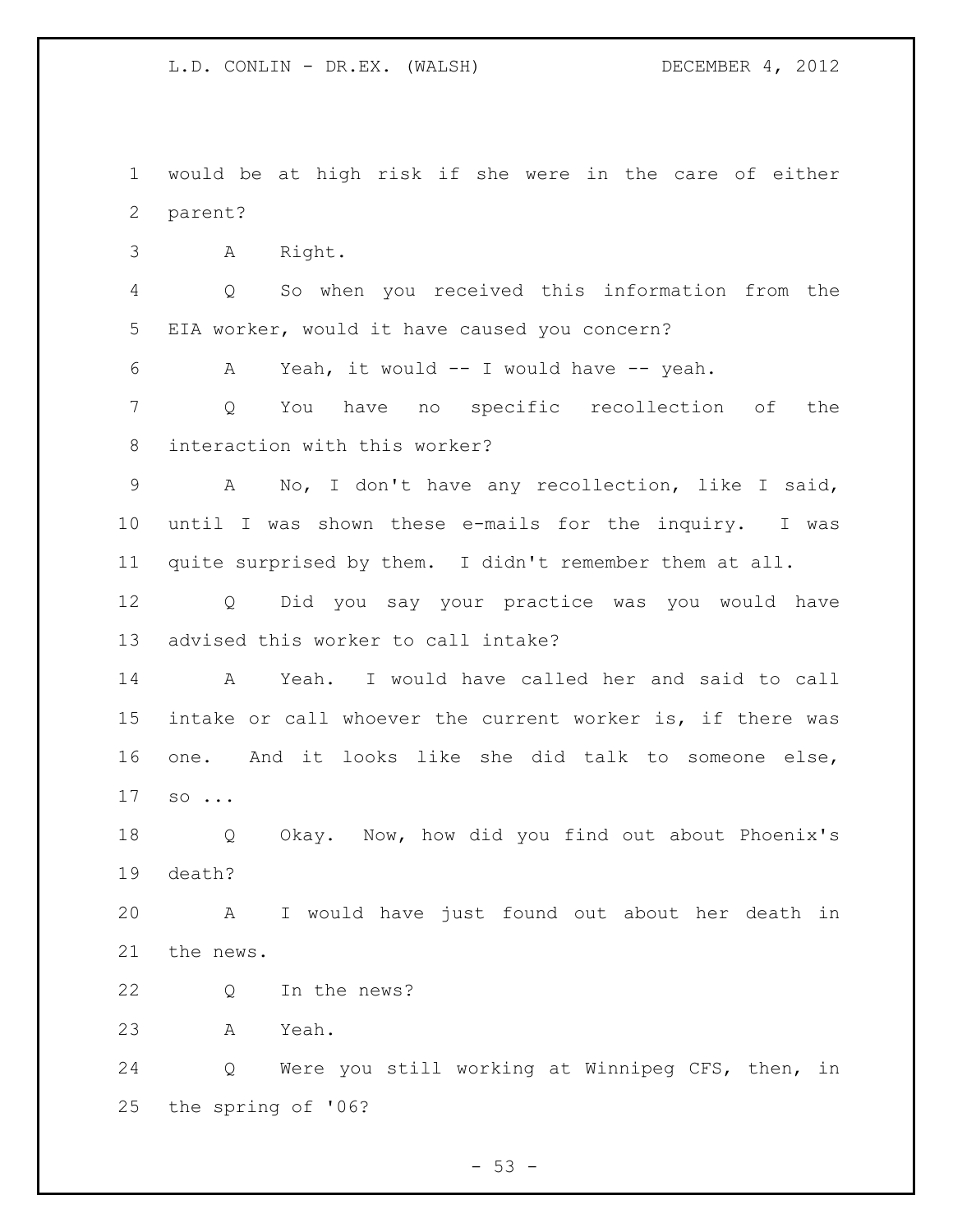A Spring of '06. I believe so. Yeah, I think I worked there till December '06. Q Did anyone from the agency ever contact you to discuss your involvement with the file? A No, I don't recall that I was contacted. Q When you heard about Phoenix's death, did you remember that you had worked with her and her family? A No. Q You didn't? A No. Q There were three reports prepared that were specific to the services delivered to Phoenix and her family. They were prepared after her death was discovered, a report that we've been referring to as the Section 4 report prepared by Andy Koster and Billie Schibler, a report prepared through the Office of the Chief Medical Examiner called the Section 10 report, referring to Section 10 of the Fatality Inquiries Act, and an internal review prepared by Rhonda Warren. Were you ever shown any of those reports prior to your involvement with the inquiry and meeting with our office? A No, I don't believe I was. Q So not even the portions relating to the work

that you performed?

A No.

 $-54 -$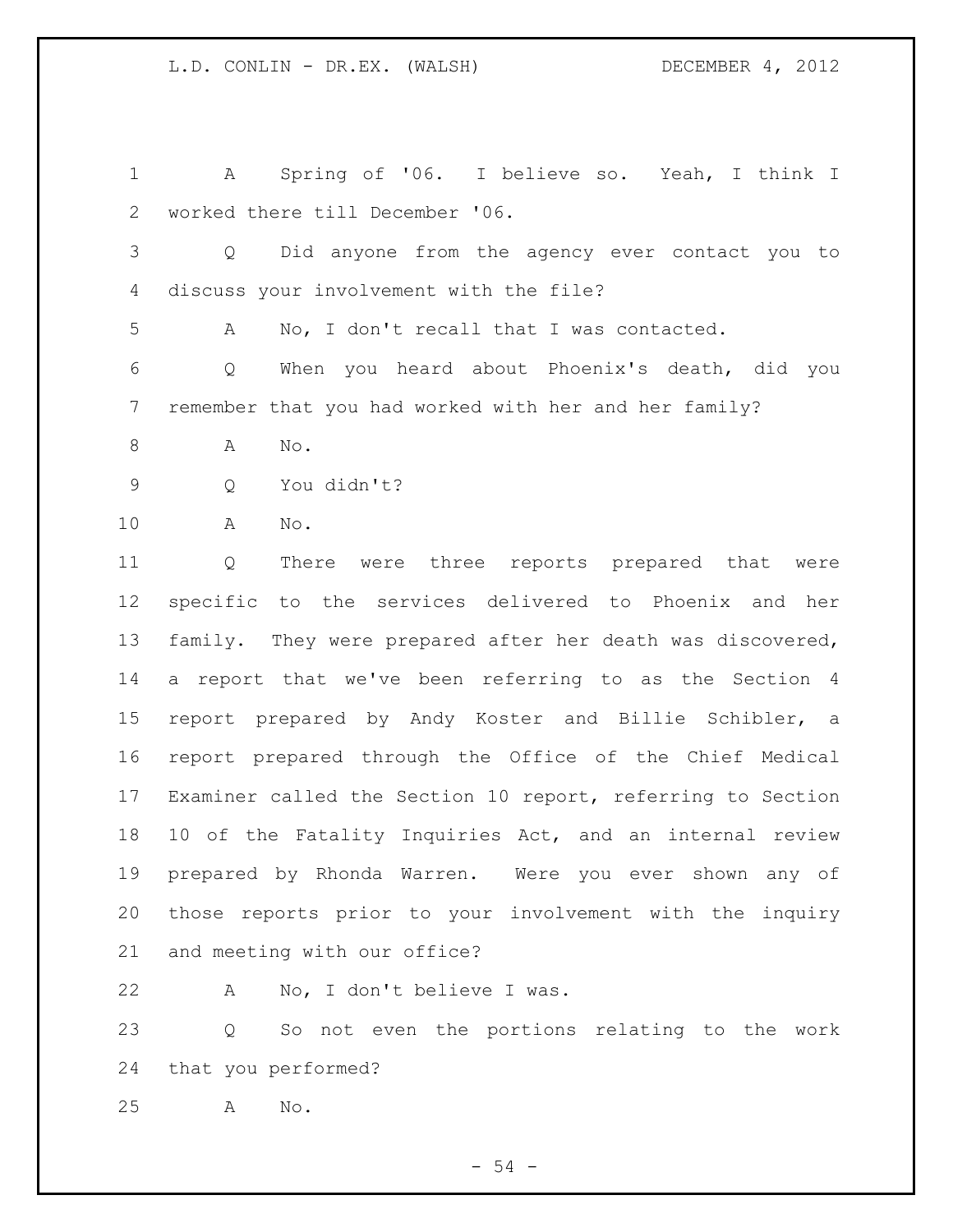Q You were never interviewed by any of those report writers?

 A No. To my knowledge, I don't recall being interviewed by anybody.

 Q Would you have like to have seen the reports prior to finding out about this inquiry?

A Yeah, that -- yeah, that would have been helpful.

Q Would it have been educational, do you think?

 A Well, I think it would be important information to have, yes.

 Q Would you have liked to have had an opportunity to look at your file recordings closer to the time you made them? If someone had called you, if the agency had called you in 2006 to, to tell you about your involvement, remind you about your involvement?

A Sure.

 Q Let's -- I'm going to show you the portions of each of those three reports that talk about the services that were delivered while you had the file open and ask you for any comments. And I know that you've looked at these with, with our office and with your lawyer.

A Yes.

 Q So let's start with the Section 4 report at page 35. So this is entitled The Fourth Protection Opening: From January 15, 2004 to February 13, 2004. So that's the

 $- 55 -$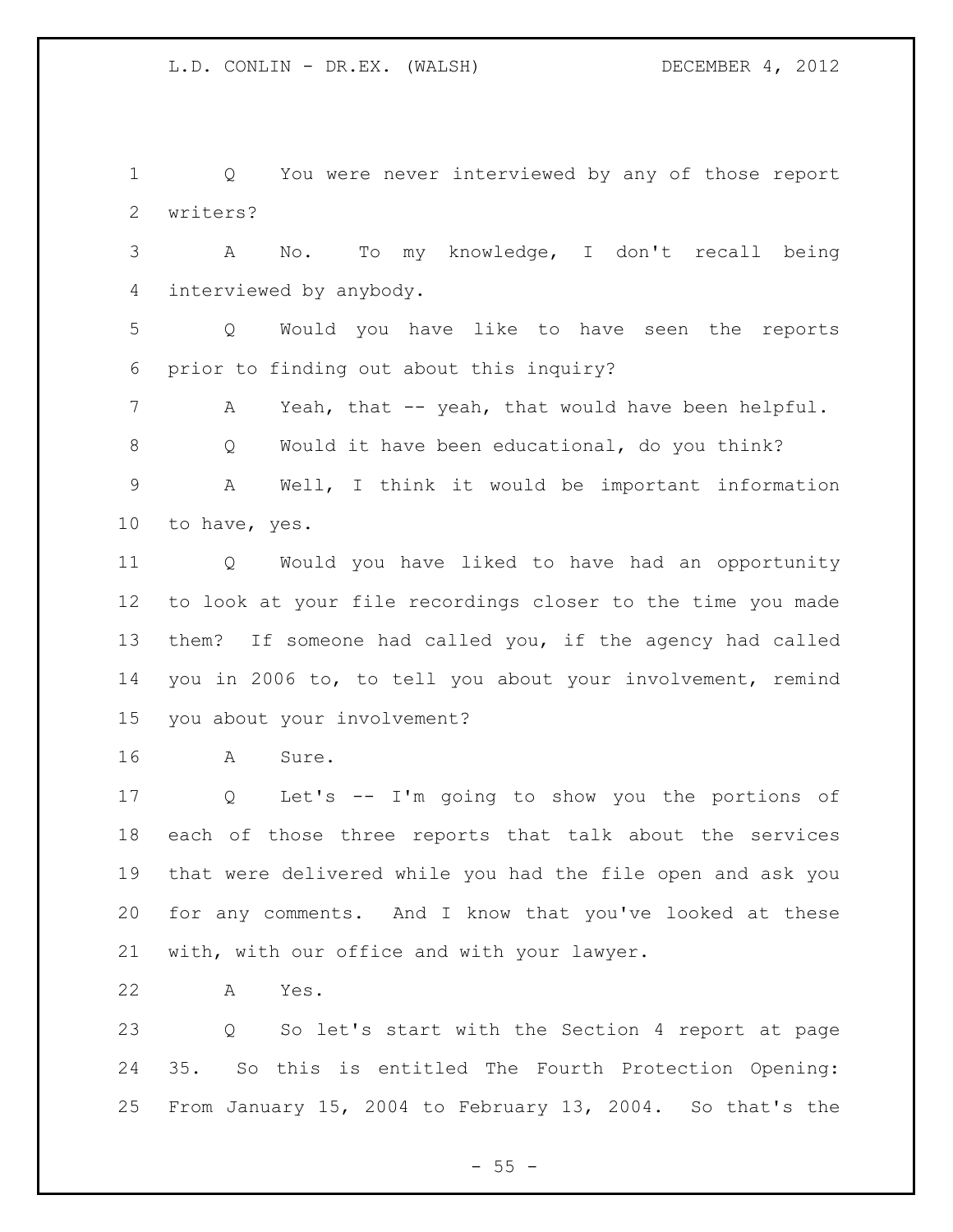time in which you were involved with the family, right?

A Yes. Yeah.

 Q So my reading of pages 35 and 36 -- we could scroll to page 36, please. Scroll all the way down. And then 37. These are simply the, the factual recordings of, of the work that you did on the file.

 When you reviewed them with your lawyer and with us, was there anything in those factual recordings that was not accurate? Do you want to go back to them?

A Sure, yeah.

 Q So let's go back, starting two pages back at page 35, please. So it goes through each date. Anything on page 35 that you think is not accurate?

14 THE COMMISSIONER: This is -- it's ... Aren't you on page 34 first? No?

16 MS. WALSH: Page 35 of our ...

17 THE COMMISSIONER: 35 is the only relevant one. I thought 34 was, too.

 MS. WALSH: 35 has the heading at the top, the fourth protection opening. We scroll to the top of the screen, please.

 THE COMMISSIONER: That's page thirty -- oh, I see, there's --

 MS. WALSH: You know, Mr. Commissioner, what's confusing is that the --

 $-56 -$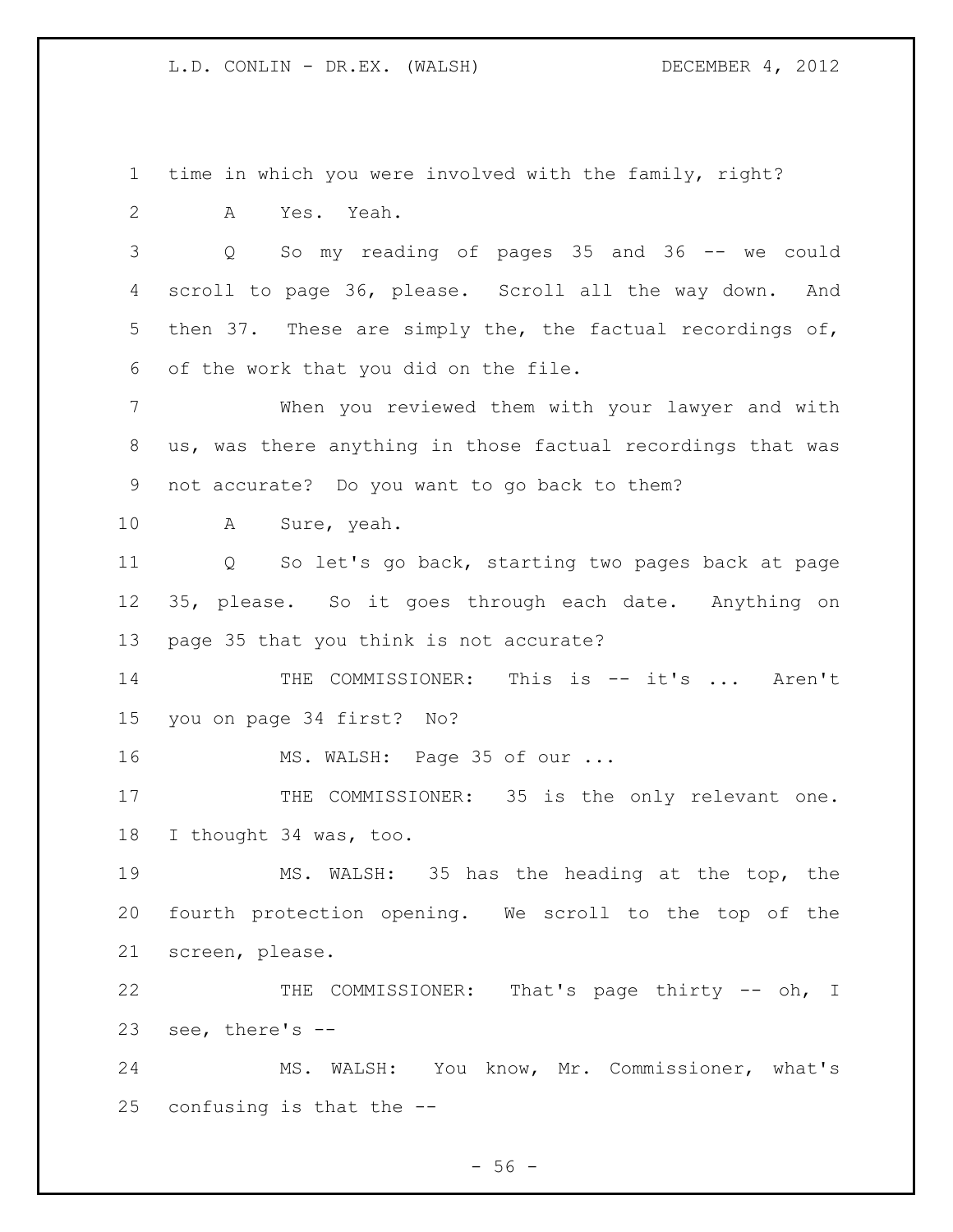1 THE COMMISSIONER: They're double-numbered. I see. I see. MS. WALSH: The actual document is page 34 of the report, but in our disclosure it's page 35. THE COMMISSIONER: I've got you. MS. WALSH: Good. Thank you. BY MS. WALSH: Q So looking at page 35 of our disclosure, is there anything that's factually inaccurate? Can we scroll through the page, please, to the bottom. 12 A No, it looks accurate. Q And then the next -- 14 A Or, yes, it does. Q -- page, 36, please. A Yeah. It looks like it was copy and pasted from my file, so it's accurate -- Q It does. 19 A -- yes. Q Yes. And so then the next page, 38 -- A Um-hum. Q -- or sorry, 37, that's, that's the -- a copy of the letter that you sent? A Copy, yeah. Q Right?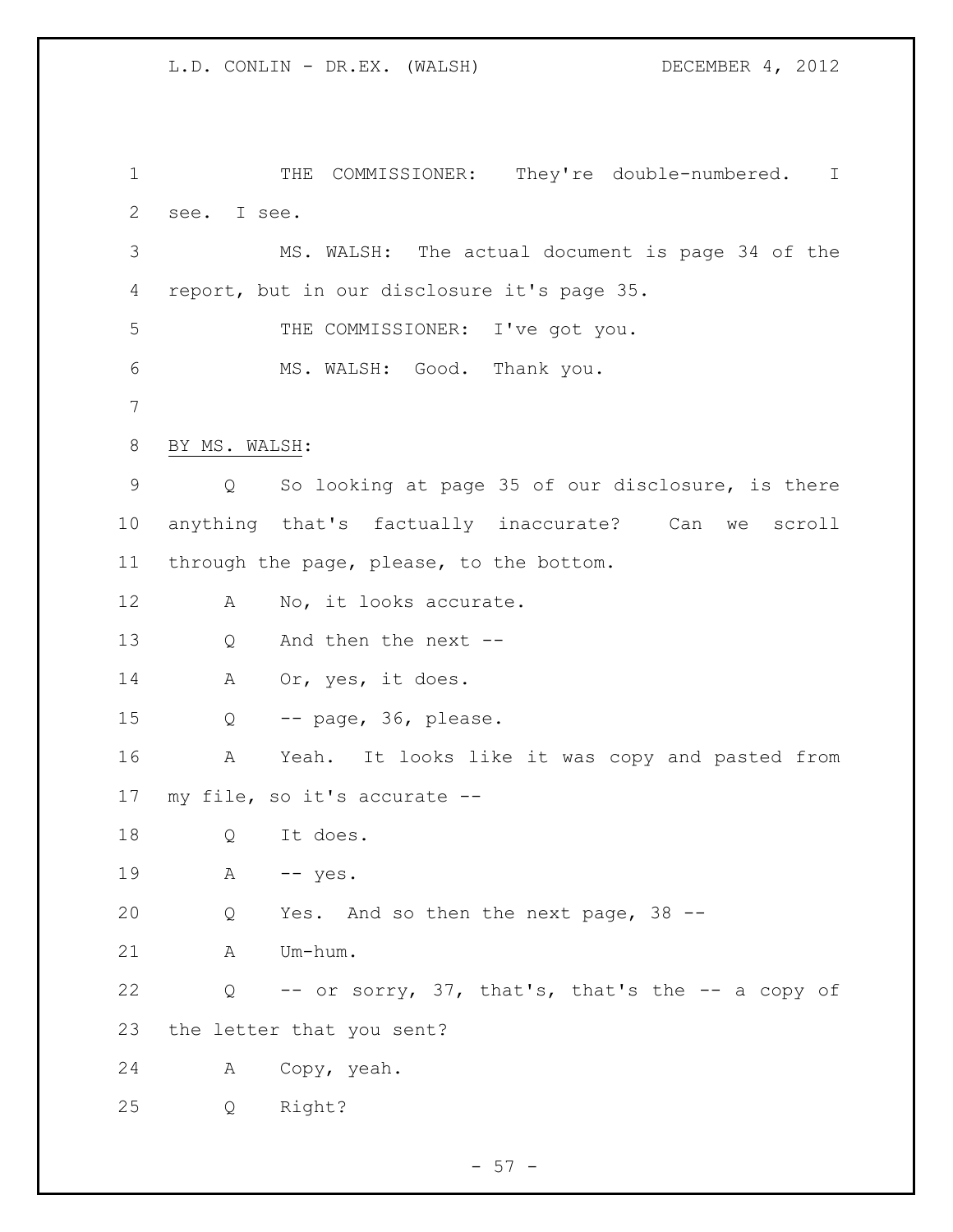A Yes. Q So then we turn to the next page of the report, page 38. See at the top it says Interview with the Assigned worker? A Um-hum. Q But that's not you, is it? You told me you weren't interviewed by Mr. Koster? 8 A No, I, I don't think this is me. Q Okay. I just wanted to, to clarify that. So let's look at Mr. Koster's findings starting at page 39. Finding 22: 13 The letter to the Stephensons was 14 an example of good practice. Although it did not provide legal obligation for the Stephensons to call if Phoenix was taken from 18 them by either parent, it did give leverage to them as caregivers if presented with that possibility. At that point the worker thought that being a former foster parent that the people did not need stronger encouragement since they were already firmly on the side of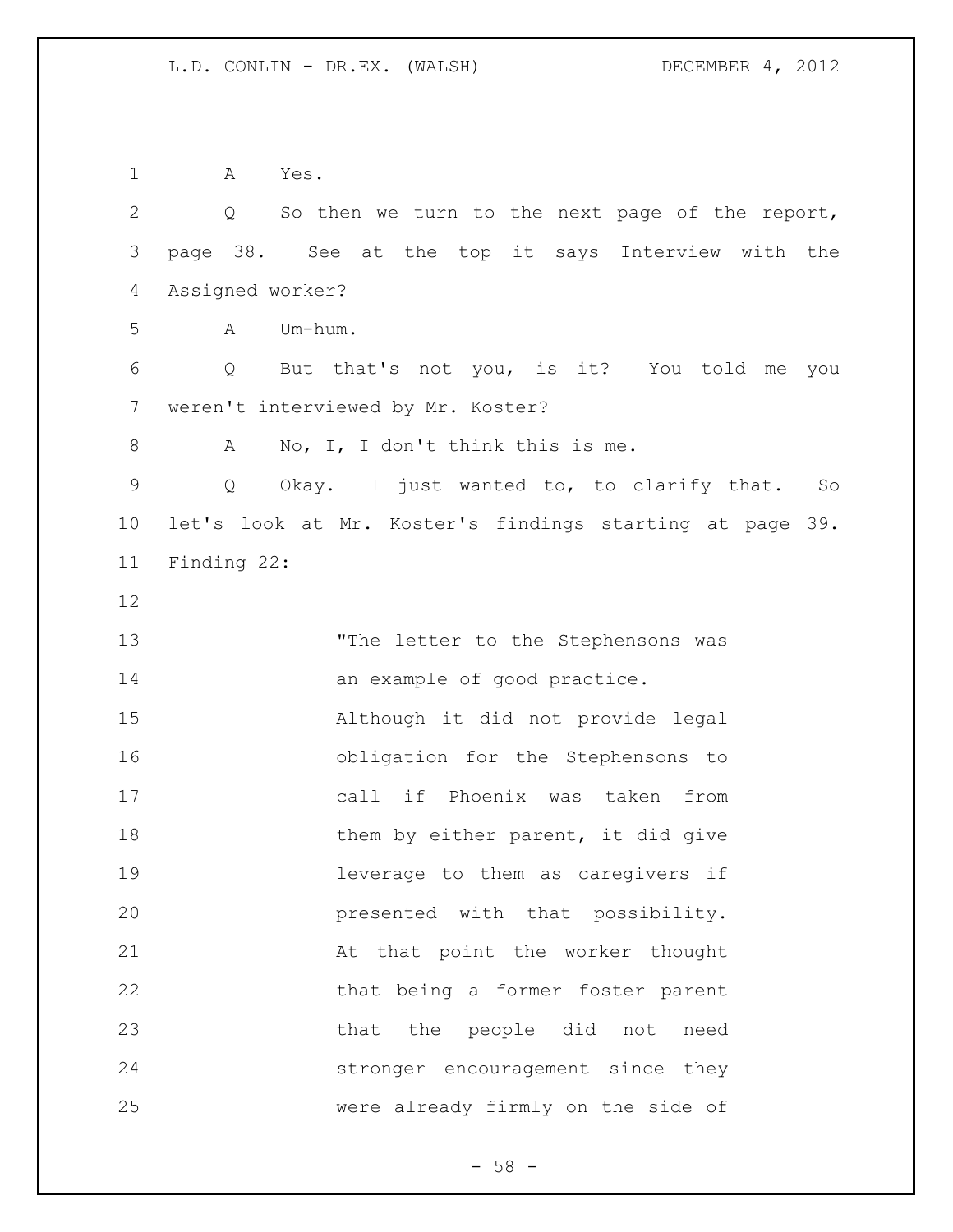| 1            |                   | protecting Phoenix."                              |
|--------------|-------------------|---------------------------------------------------|
| $\mathbf{2}$ |                   |                                                   |
| 3            |                   | Have any comments about that?                     |
| 4            | A                 | No, I don't have any comments.                    |
| 5            | Q                 | Is that an accurate reflection of the rationale   |
| 6            | for your actions? |                                                   |
| 7            | A                 | Yes.                                              |
| 8            | Q                 | Finding 23:                                       |
| 9            |                   |                                                   |
| 10           |                   | case file contained<br>"The<br>no                 |
| 11           |                   | returned envelope indicating that                 |
| 12           |                   | the Stephenson's had moved or that                |
| 13           |                   | the letter had been returned.                     |
| 14           |                   | Often child welfare agencies will                 |
| 15           |                   | include returned postage in the                   |
| 16           |                   | case file to show that there was                  |
| 17           |                   | an attempt to notify clients and                  |
| 18           |                   | in<br>collaterals<br>protection                   |
| 19           |                   | situations."                                      |
| 20           |                   |                                                   |
| 21           |                   | Did you send return postage with the letter of    |
| 22           | February 13, '04? |                                                   |
| 23           | Α                 | You mean so they could send something back to me? |
| 24           | Q                 | Yes.                                              |
| 25           | Α                 | No, I think, I think what it means is that if     |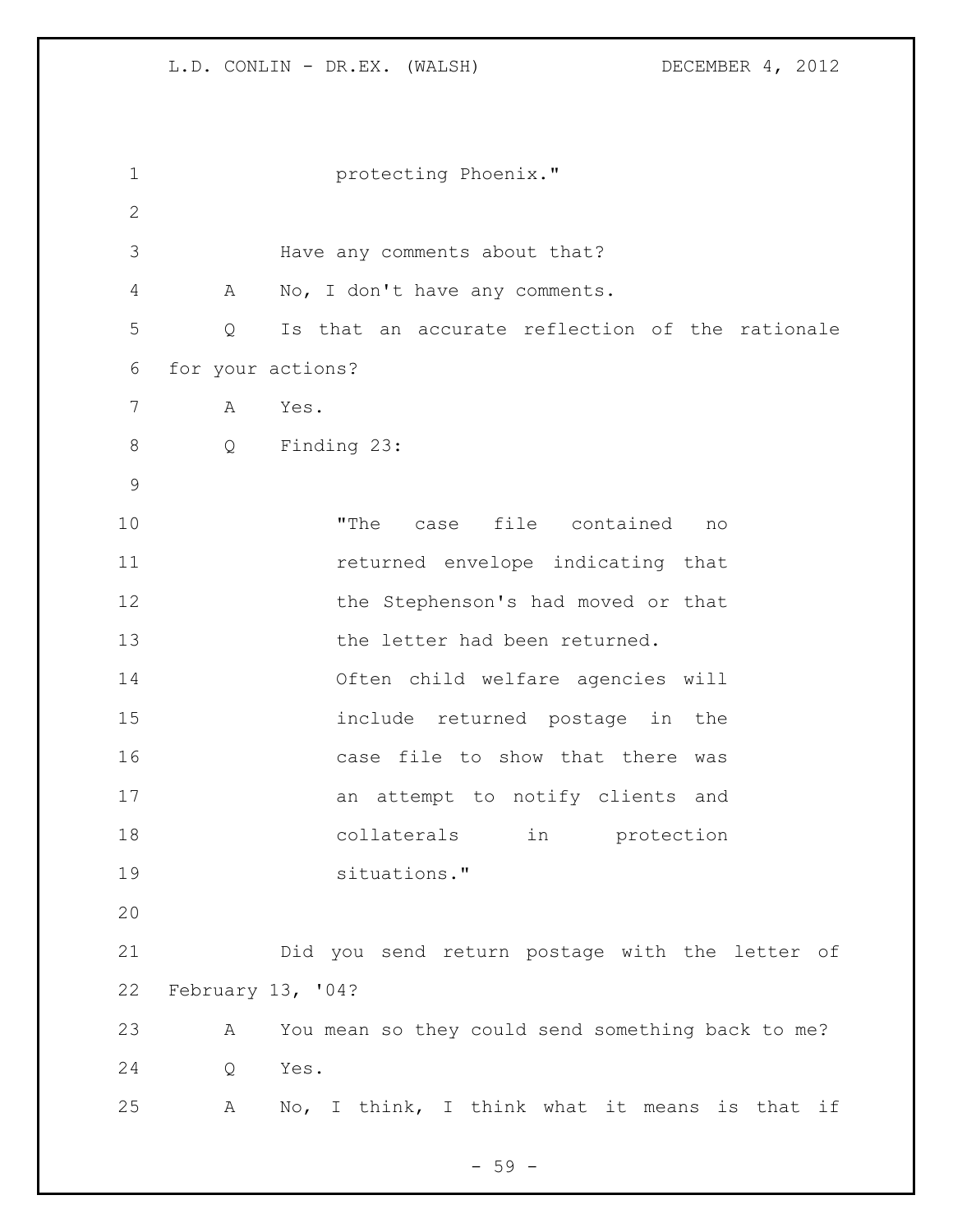something's -- 2 Q If it came back. A -- returned as wrong address or moved, or whatever, if it comes back to CFS, then we, we do put that in the physical file. Q So if the letter had come back to you, you would 7 have -- unopened, you would have put that in your file? A Yeah. Like if it came back as undelivered -- Q Um-hum. A -- mail, then I would definitely put it in the file. Q Okay. 13 A But it didn't come back, in this case. Q Right. Finding 24: 16 The worker was right to believe, 17 and the Stephenson's previous concern, that Phoenix would be safe there and that they would tell the agency if any attempt was made to pick her up. The letter was clear in respect to Steve Sinclair not being able to pick up Phoenix without the 25 agency's involvement. The

 $- 60 -$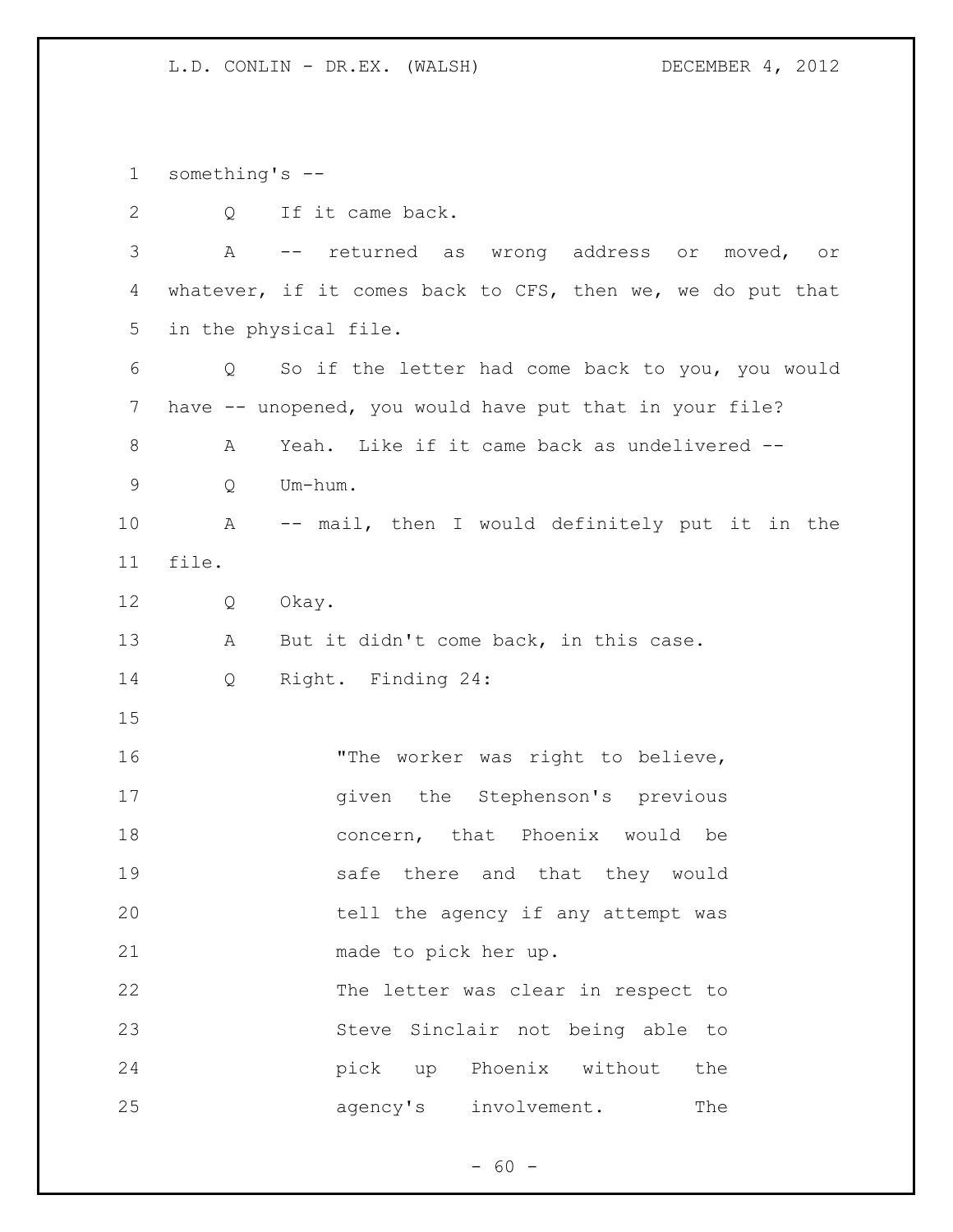Stephensons had been foster parents of the agency and had shown considerable caring for Phoenix in the past and had recently removed her from what appeared to be a crack house. Concerns about Samantha would have 8 already been known by the Stephensons since they picked her 10 up from the mother's care already." 13 Now, you didn't establish that in fact, right? 14 A No, not in fact, no. I think -- no. Q So that's an assumption on the report writer -- A Yeah. I was going to say I think it's an assumption. Q Okay. "Unfortunately, the separation of the Stephenson's was not disclosed 22 to the worker at that time and was only brought out after the death of Phoenix."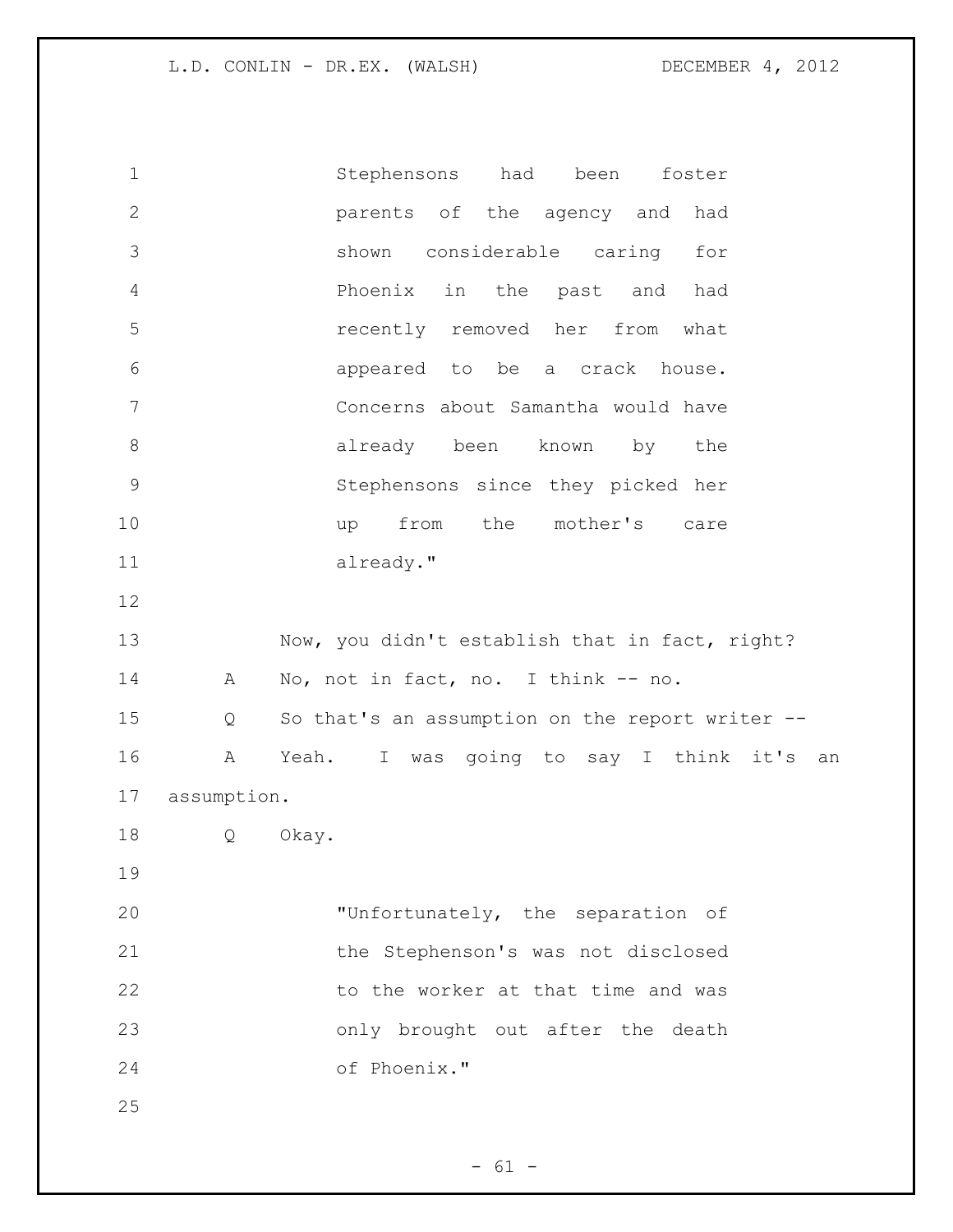| 1              |       | Do you know anything about a separation?        |
|----------------|-------|-------------------------------------------------|
| $\mathbf{2}$   | Α     | $\mathrm{No}$ .                                 |
| 3              | Q     | You did note that Mr. Stephenson said he wasn't |
| 4              |       | living at the home?                             |
| 5              | Α     | Right.                                          |
| 6              | Q     | Okay.                                           |
| $\overline{7}$ | Α     | But I thought it was because he worked out of   |
| $8\,$          | town. |                                                 |
| $\mathsf 9$    | Q     |                                                 |
| 10             |       | today Kim Stephenson<br>"Even                   |
| 11             |       | (Edwards) indicates that she<br>was             |
| 12             |       | 'house sitting' at a friends for                |
| 13             |       | three months at this time."                     |
| 14             |       |                                                 |
| 15             |       | You never spoke with Mrs. Stephenson?           |
| 16             | Α     | No.                                             |
| 17             | Q     |                                                 |
| 18             |       | hindsight, [Ron] Stephenson<br>"In              |
| 19             |       | had not been completely                         |
| 20             |       | forthcoming on the situation. The               |
| 21             |       | worker would have had no reason to              |
| 22             |       | disbelieve him since after all he               |
| 23             |       | had picked up Phoenix when he                   |
| 24             |       | thought that she was in danger at               |
| 25             |       | the crack house."                               |

- 62 -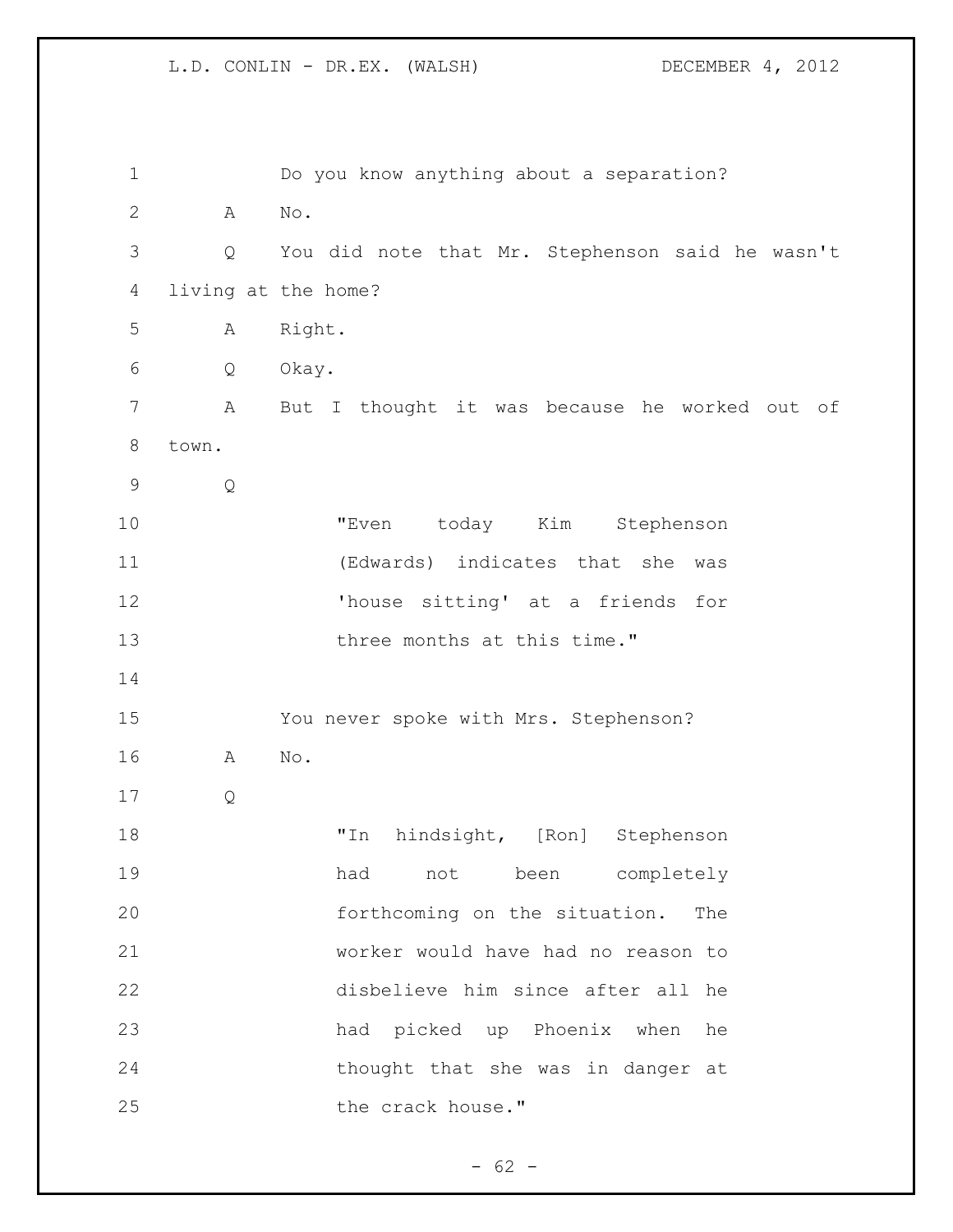A Yes. Q Now, if we refer to finding 25, still on page 39. The worker attempt -- do you have any other comments on that finding? A No. I ... Q "The worker attempted to do the right thing in her case management of this file even though there were some gaps that the agency could and should have pursued further. There would have been merit in bringing this child into care while she still remained at the Stephensons but they were willing 17 to take Phoenix on a voluntary 18 basis, without this action, as reported to them by [Ron] Stephenson. The worker had also indicated in her interview that 22 there was a large backlog in assigning and assessing 'place of safety' homes and this was not a realistic option with a 1400 home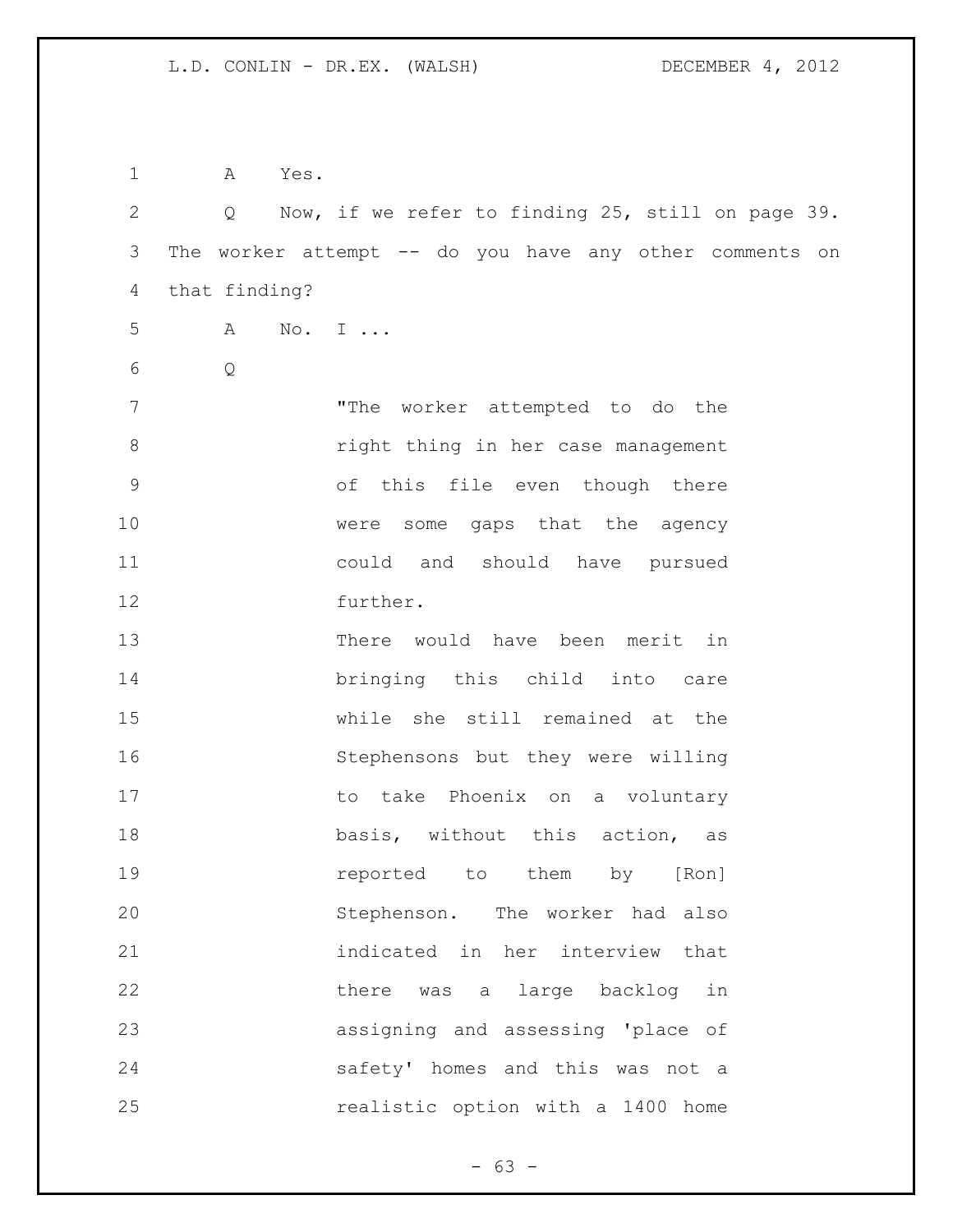1 backlog at the time." Now, that's not you? A Yeah. I have no recollection of that. I'm not sure if that was the CRU worker that he interviewed or if it was the place of safety worker, but I'm pretty sure I wouldn't have been aware of that. Q So first you said you weren't interviewed by Mr. Koster, right? 10 A No. And I haven't been shown any notes to say that I have been interviewed by him. 12 0 And aside from, from the source of the information, his information that he's recorded there, that there was a large backlog in assigning and assessing place of safety homes and this was not a realistic option with a 1400 home backlog, this was a systemic issue beyond the case management of the worker, is that information that you gave or would have given Mr. Koster? Is that information that you were aware of? A That wouldn't be information that I would be aware of, no. Q Okay. A And I don't recall having any discussions with my supervisor or anybody about any kind of a place of safety backlog.

- 64 -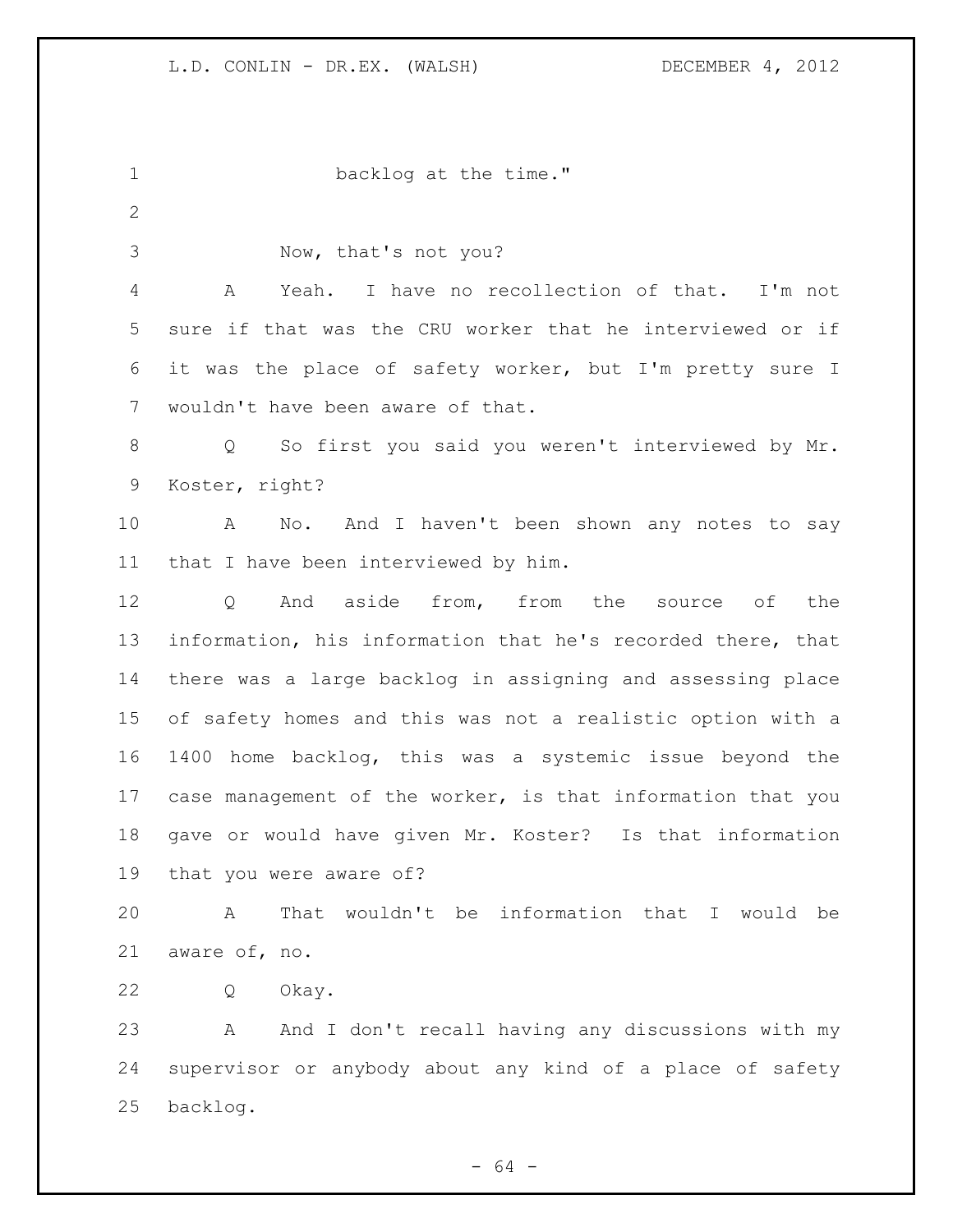Q So that, that information that's documented there, that didn't factor into your decision-making -- A No. Q -- when you were planning for Phoenix? A No. Absolutely not. Like I said, I'm not sure, that could have been someone else that he had interviewed. Q And then just reading to the end of that page: "With the value of hindsight, this action would also have prevented the lack of co-ordination which appears to have occurred between the Stephensons and Winnipeg CFS in that a letter sent with the best of intentions may not have been received by them as the case closed in February of 2004. It should be noted that the worker would probably not have been able 20 to have the case transferred to an ongoing worker or sought a supervision order at this time in the agency. This would have been due to the fact that this case appeared to be stable on the short

 $- 65 -$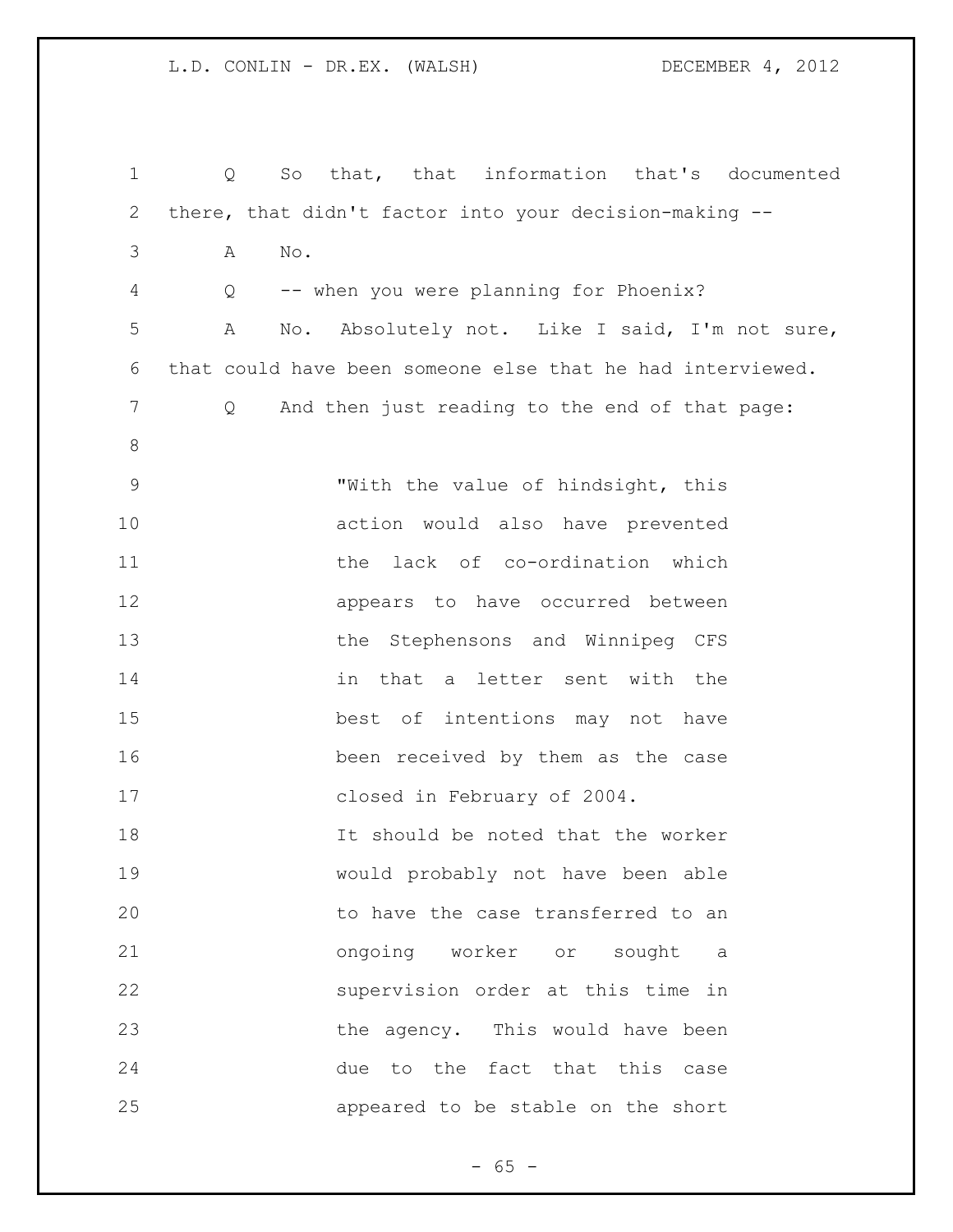| $\mathbf{2}$<br>dealing with high numbers of files<br>3<br>already. Workers talked of the<br>$\overline{4}$<br>inability to keep cases open or<br>5<br>transfer them if they did not show<br>immediate crisis or children at<br>6<br>7<br>significant urgent risk."<br>$\,8\,$<br>$\mathsf 9$<br>You want to comment on that?<br>10<br>A<br>11<br>12<br>13<br>14<br>15<br>as family service workers, so that is accurate.<br>16<br>Q<br>17<br>18<br>place Phoenix?<br>19<br>A<br>No.<br>20<br>Q<br>there's a second finding 25:<br>21<br>22<br>23<br>"Follow up with the Stephenson's | $\mathbf 1$ | and staff was apparently<br>run                             |
|---------------------------------------------------------------------------------------------------------------------------------------------------------------------------------------------------------------------------------------------------------------------------------------------------------------------------------------------------------------------------------------------------------------------------------------------------------------------------------------------------------------------------------------------------------------------------------------|-------------|-------------------------------------------------------------|
|                                                                                                                                                                                                                                                                                                                                                                                                                                                                                                                                                                                       |             |                                                             |
|                                                                                                                                                                                                                                                                                                                                                                                                                                                                                                                                                                                       |             |                                                             |
|                                                                                                                                                                                                                                                                                                                                                                                                                                                                                                                                                                                       |             |                                                             |
|                                                                                                                                                                                                                                                                                                                                                                                                                                                                                                                                                                                       |             |                                                             |
|                                                                                                                                                                                                                                                                                                                                                                                                                                                                                                                                                                                       |             |                                                             |
|                                                                                                                                                                                                                                                                                                                                                                                                                                                                                                                                                                                       |             |                                                             |
|                                                                                                                                                                                                                                                                                                                                                                                                                                                                                                                                                                                       |             |                                                             |
|                                                                                                                                                                                                                                                                                                                                                                                                                                                                                                                                                                                       |             |                                                             |
|                                                                                                                                                                                                                                                                                                                                                                                                                                                                                                                                                                                       |             | Well, I think that's accurate in explaining the             |
|                                                                                                                                                                                                                                                                                                                                                                                                                                                                                                                                                                                       |             | reasons why she was not apprehended because there wasn't an |
|                                                                                                                                                                                                                                                                                                                                                                                                                                                                                                                                                                                       |             | immediate crisis in the actual home that she was in, so     |
|                                                                                                                                                                                                                                                                                                                                                                                                                                                                                                                                                                                       |             | that's kind of how it was looked at. And it is true that    |
|                                                                                                                                                                                                                                                                                                                                                                                                                                                                                                                                                                                       |             | there was a high number of cases for intake workers as well |
|                                                                                                                                                                                                                                                                                                                                                                                                                                                                                                                                                                                       |             |                                                             |
|                                                                                                                                                                                                                                                                                                                                                                                                                                                                                                                                                                                       |             | But the high number of cases that intake workers            |
|                                                                                                                                                                                                                                                                                                                                                                                                                                                                                                                                                                                       |             | had, that wasn't a factor in your decision as to how to     |
|                                                                                                                                                                                                                                                                                                                                                                                                                                                                                                                                                                                       |             |                                                             |
|                                                                                                                                                                                                                                                                                                                                                                                                                                                                                                                                                                                       |             |                                                             |
|                                                                                                                                                                                                                                                                                                                                                                                                                                                                                                                                                                                       |             | And then still on page 40, you see there's,                 |
|                                                                                                                                                                                                                                                                                                                                                                                                                                                                                                                                                                                       |             |                                                             |
|                                                                                                                                                                                                                                                                                                                                                                                                                                                                                                                                                                                       |             |                                                             |
|                                                                                                                                                                                                                                                                                                                                                                                                                                                                                                                                                                                       |             |                                                             |
| 24<br>this case would have been<br>on                                                                                                                                                                                                                                                                                                                                                                                                                                                                                                                                                 |             |                                                             |
| 25<br>beneficial and good practice due                                                                                                                                                                                                                                                                                                                                                                                                                                                                                                                                                |             |                                                             |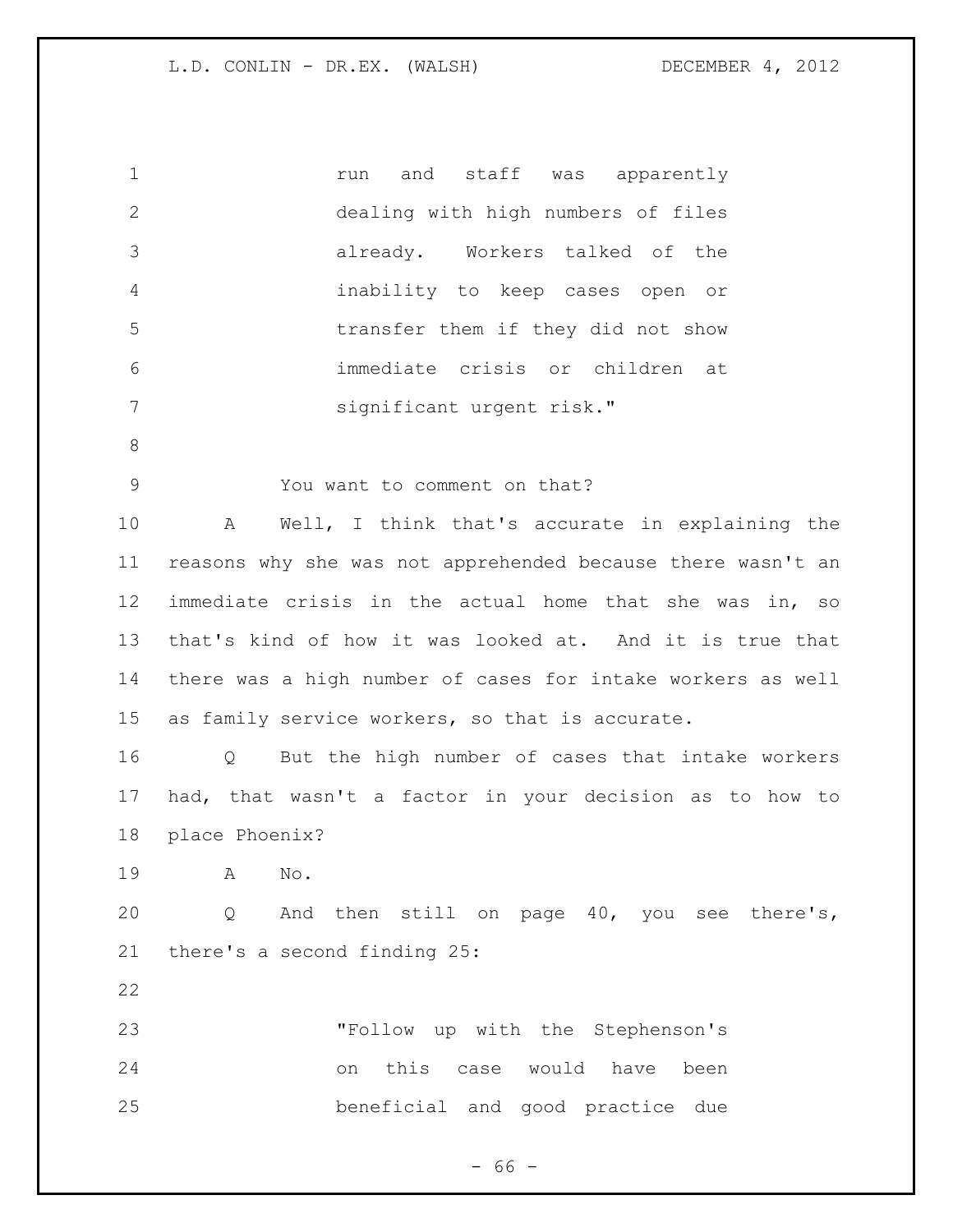1 to the chronic problems that the parents were now exhibiting. In an ideal situation, the case worker would have been advised to follow up with the Stephensons in persons rather than just write a letter. This would have provided more emphasis to them on their concerns about the child going back to either parent and created 11 a greater onus on the Stephensons 12 to notify them if indeed this was 13 attempted by either." Anything you want to comment about that suggestion? 17 A I think it's a good suggestion. Q There was nothing preventing you from going out and speaking with the Stephensons in person instead of -- or in addition to sending the letter? A Just my own time and, and workload that I was working with. Q Now, you -- A I may not have gotten to it right away just because you're always getting more files every day, so it

- 67 -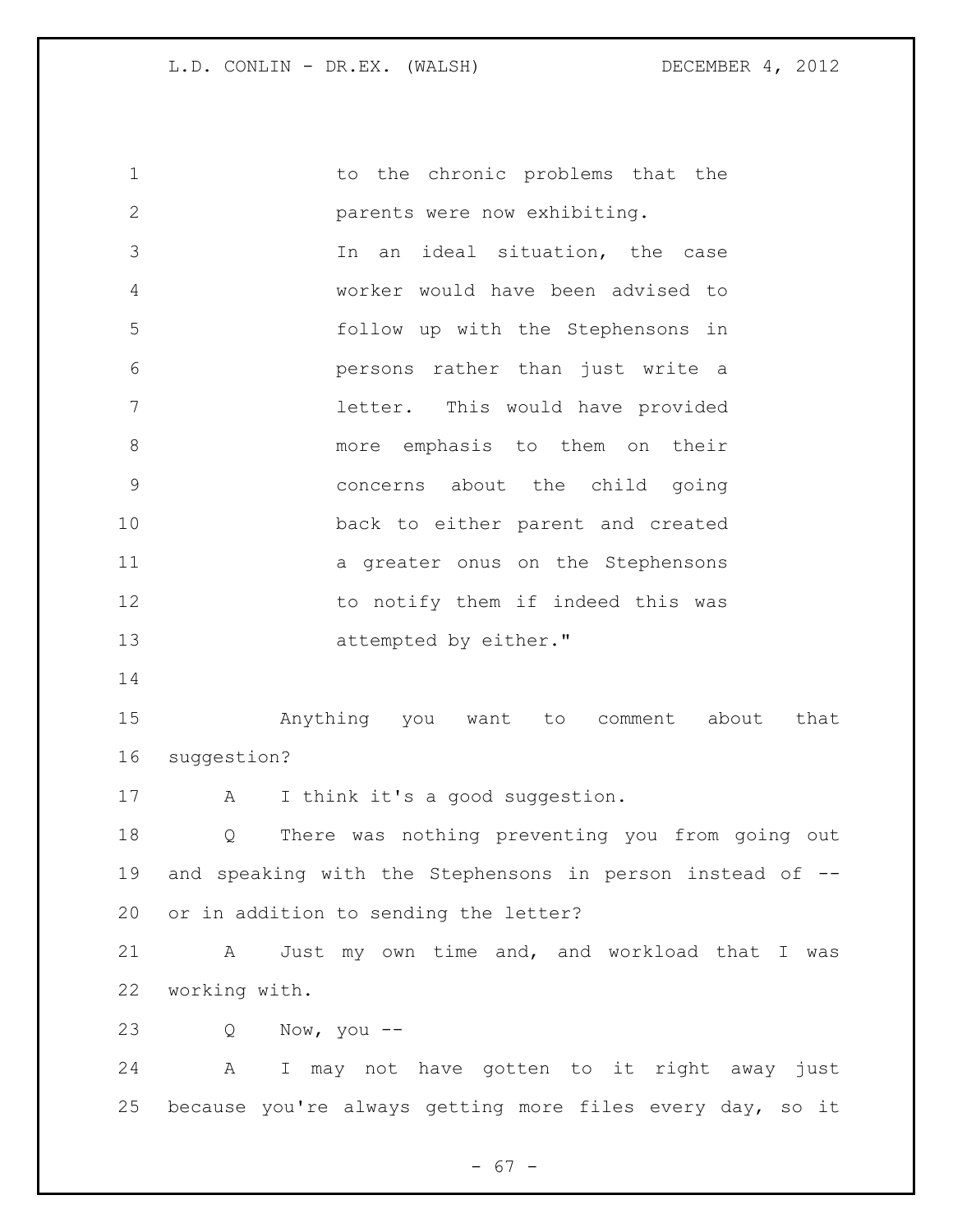may have, it may have fallen as less of a priority. Q Are you saying that you intended to follow up the letter with an in-person visit but you didn't because of workload? A No, I'm just saying that it's a good recommendation, if we had more time that, you know, to go out again would be a good idea if we could. Q But you're not saying that anything prevented you from going out and doing it in this case? A No. He's just saying that it's beneficial and good practice so I would agree with that. Q Did your supervisor know that you did not follow up with an in-person visit after you sent the letter? A Yes. Yes, he would have known everything that I had done on the file. Q He didn't suggest going out and speaking with the Stephensons? 18 A Again? No. Q Let's turn to page 78 still in this report. THE COMMISSIONER: Page what? 21 MS. WALSH: 78. Of our disclosure. BY MS. WALSH: Q You see under the heading Foster Care there's recommendation 13, RW13.

 $- 68 -$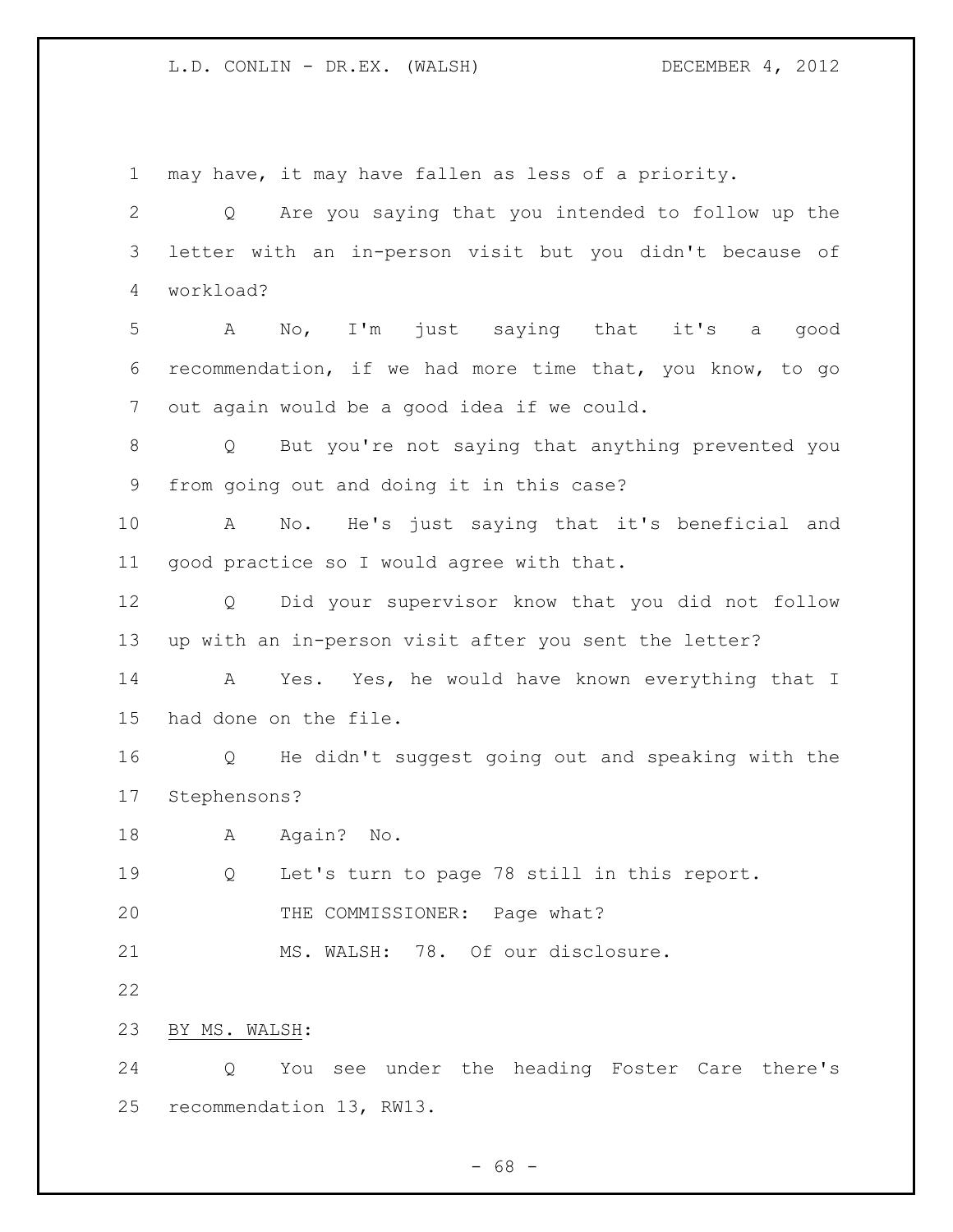THE COMMISSIONER: Wait a minute now. That's not page 78 of the Section 4 report. It is page 77 of the report or 78 in our disclosure. THE COMMISSIONER: Oh, okay. Yes, I've got it. MS. WALSH: Good. THE COMMISSIONER: Yeah. BY MS. WALSH: Q So in the middle of the page there's a heading Foster Care, and an RW13. It says: "That Winnipeg Child and Family Services will ensure that there are Procedures outlining safeguards for children in out-of-care-alternative-16 care Arrangements." Now, was that what Phoenix was placed in with the Stephensons, an out-of-care alternative-care arrangement? A Yes. Yes. Q Out of care meaning she wasn't apprehended? A Right. She was not in care, yeah. Q Okay. So the recommendation goes on to say: "Child safeguard procedures need

 $- 69 -$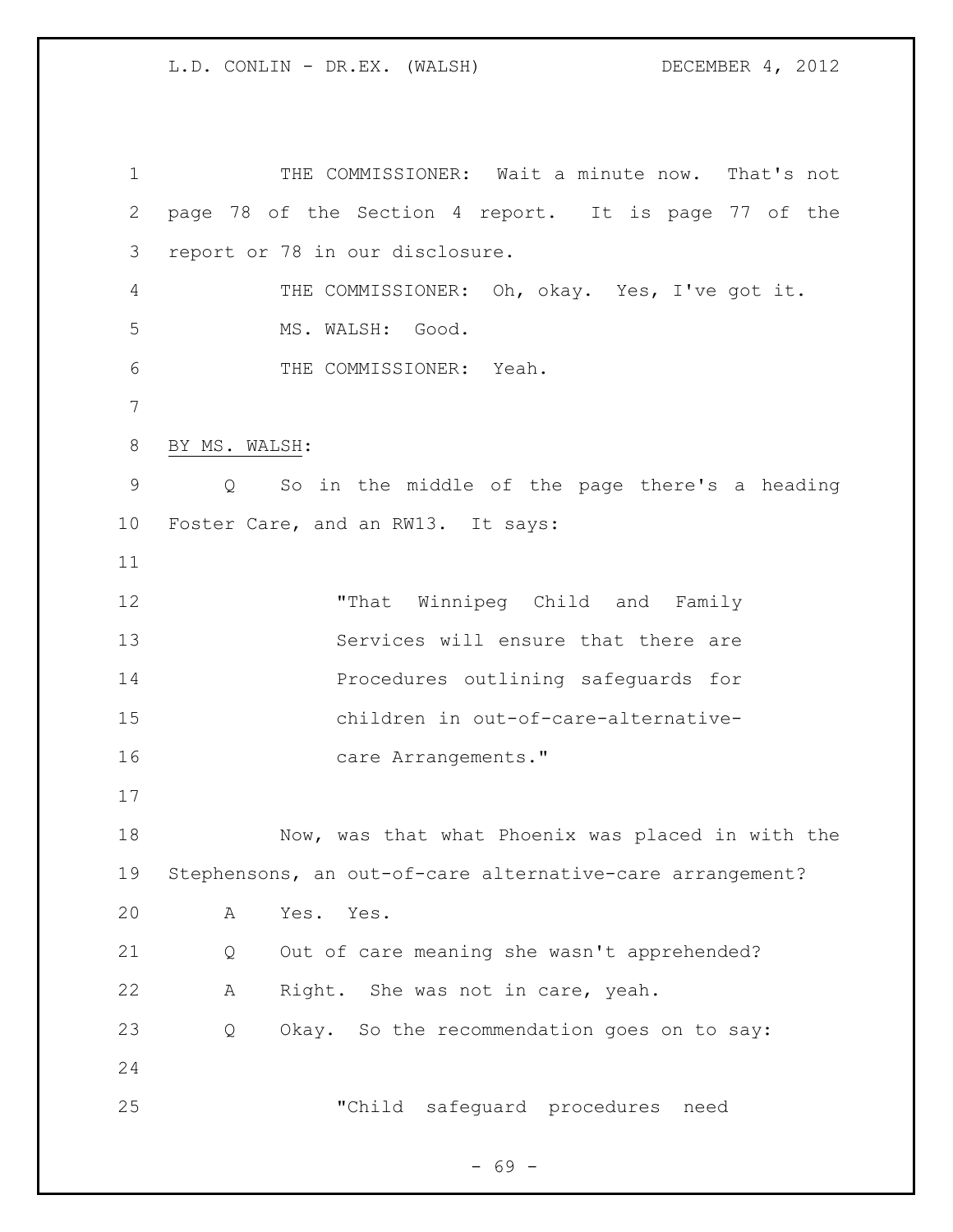1 to be added in order to provide guidance to workers in determining when child protection cases can be closed after children are in out- of-care, alternative care arrangements." Do you think that having more of those types of procedures would have been something you would have welcomed? A Yes. I think it would have allowed for more follow-up. Q Do you think it would be a good idea to have a requirement that a file should remain open when a child is in an out-of-care alternative-care placement? A Maybe for a period of time. Q And then if the file remained open, that would require that the agency -- and enable the agency to monitor the child and the arrangement? A Right. Q See if the care providers need anything? A Right. Yeah, like for a period of time that would be beneficial. Q Because once the file is closed there's no more contact with the family?

 $- 70 -$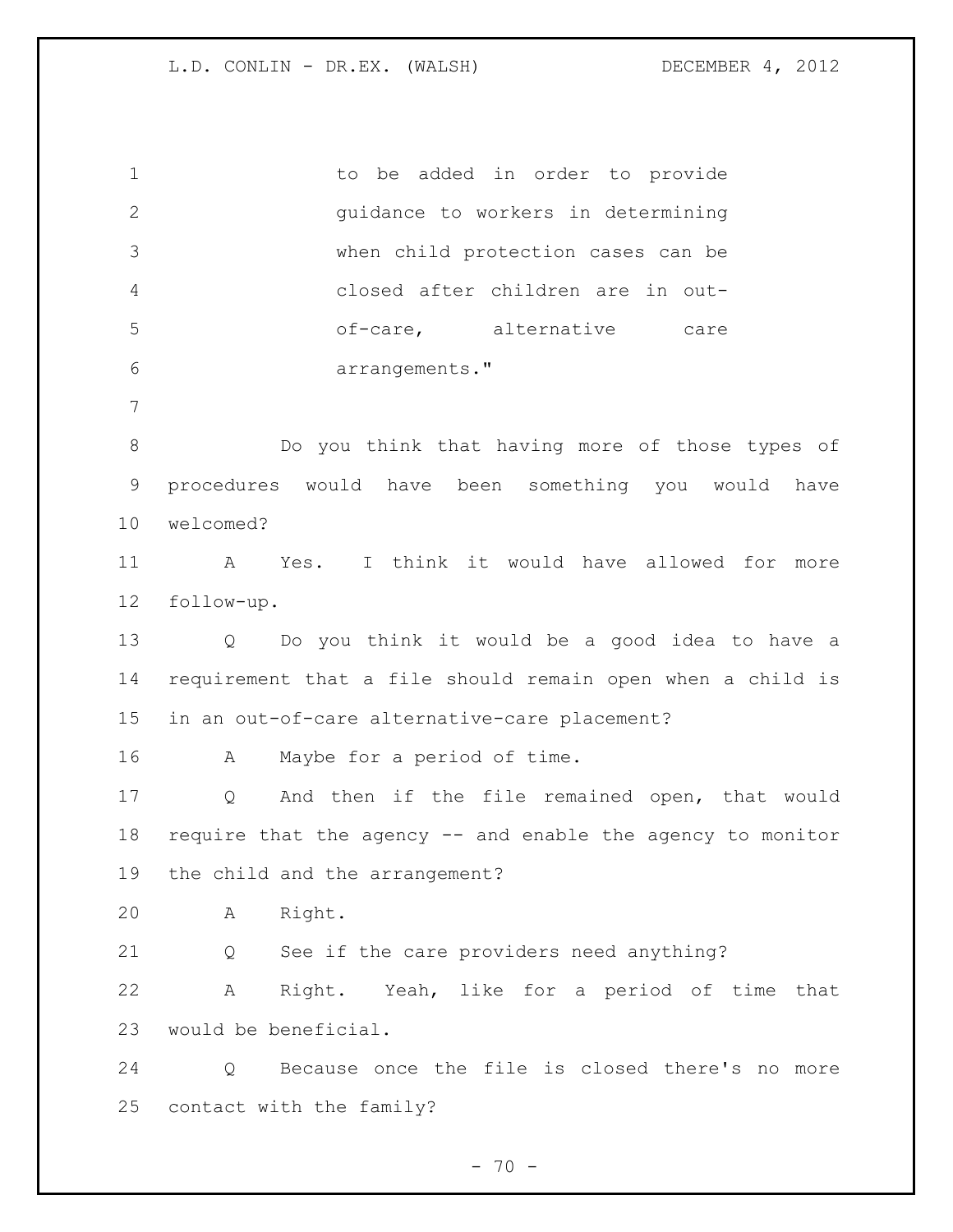A Correct. Q Anything else you want to comment on with respect to this recommendation? A No. Q Okay. So let's move to the Section 10 report starting at page 150. Now, at the top of the page it says: 8 The intake worker ascertained that Phoenix remained on her 10 father's income assistance budget. The referral source was contacted 12 and provided additional information ..." 15 The reference to the intake worker, that's not you, is it? A No. That would be the CRU worker who called the referral source. Q Right. A Yeah. Q Okay. So my reading of this is that the reference to the work that you did starts further down on the page, the paragraph that begins: "On January 21, 2004 Northeast

 $- 71 -$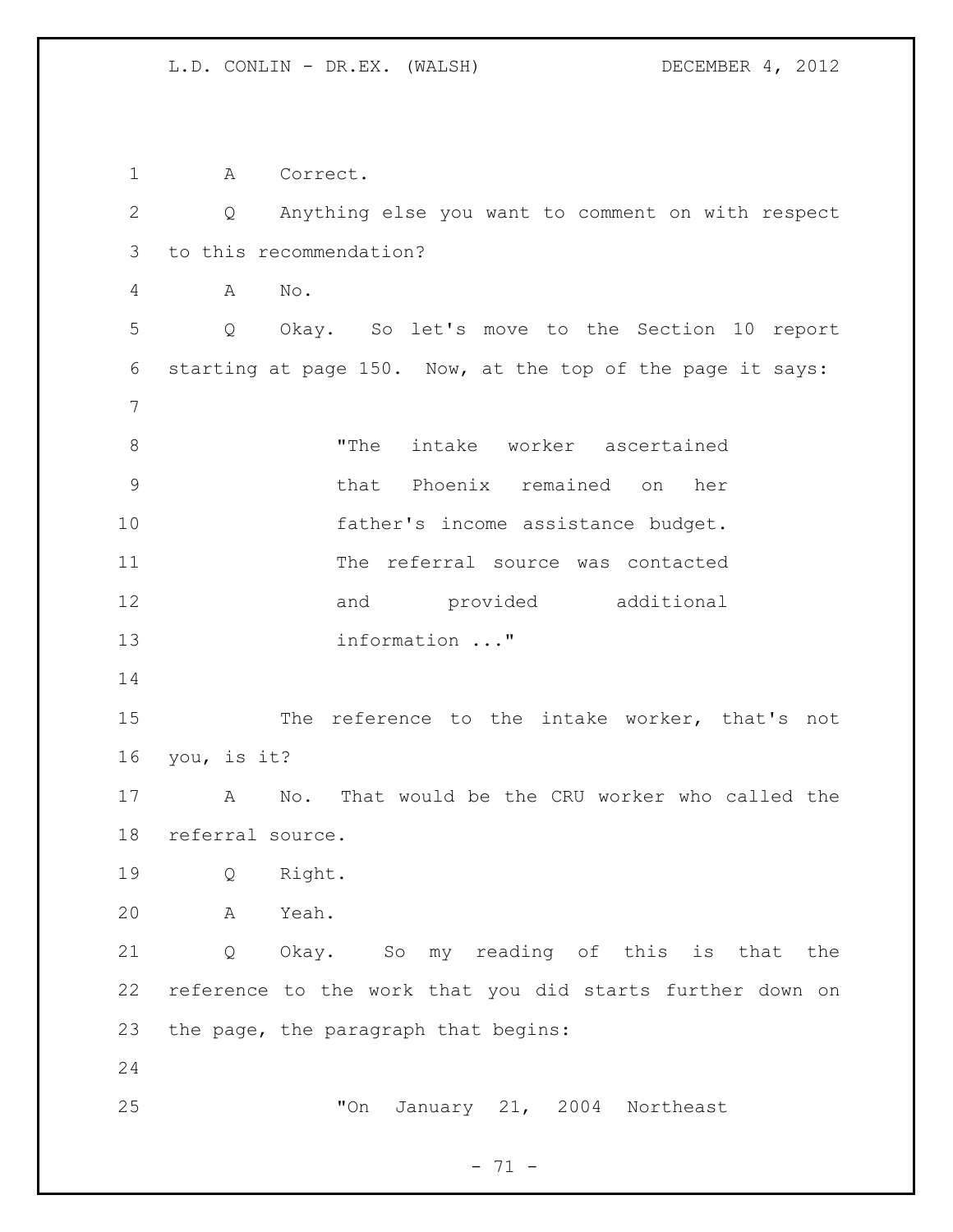intake workers visited the home of 2 [Kim] Edwards and [Ron] Stephenson." A Yes. Q And if we can scroll down to the bottom of that page, please. Those two paragraphs, are those factually accurate? A No, I wouldn't agree with the last sentence where it said that it was decided to re-open the family services file because that wasn't decided. It was recommended by her but it wasn't decided by myself and Doug. Q Right. That's what the family services supervisor recommended. But that's not what you decided? A That's not what Doug and I decided, no. Q Okay. You and Doug, Doug being your supervisor? A Doug is my supervisor, yeah. Q And in, in the second last paragraph where you refer to they: "They found Phoenix there ... They were unable to unwilling to tell the workers ... what was happening with Mr. Sinclair ..." 

- 72 -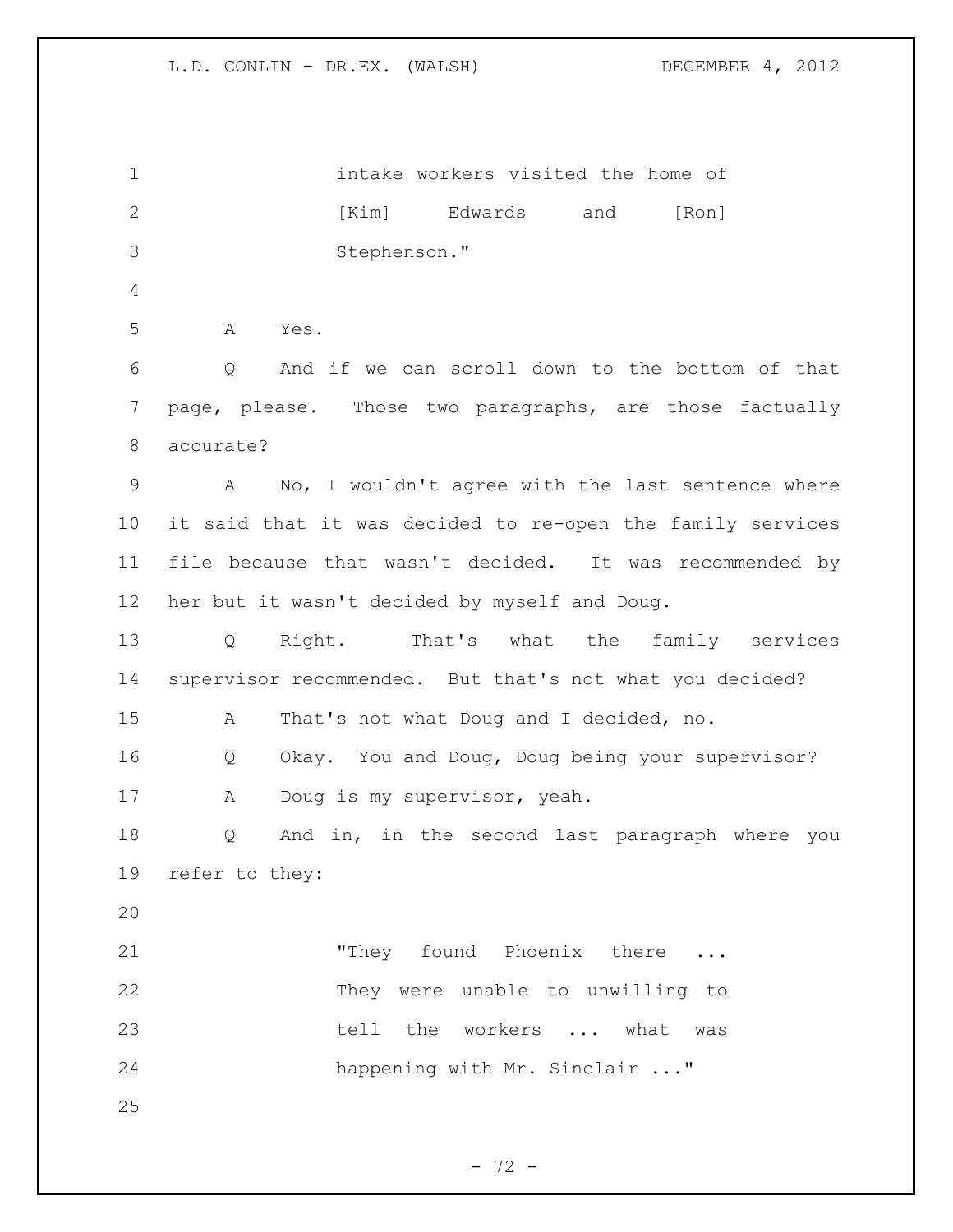you only spoke to, to Ron Stephenson, right? A Right. It wouldn't be "they", it would just be Ron. Q Okay. Anything else in those two paragraphs that's not accurate? A No. Q Let's turn to the next page, please, 151. Again, the first paragraph references, refers to the facts of the work that you did. Is there anything that's not accurate there? 11 A It looks accurate. 12 0 It's accurate. 13 And then the paragraph in italics: "This intake established that at 16 the time the Family Service file closed on November 13, 2003 18 without contact with Mr. Sinclair, 19 the statement that there were no child protection concerns was inaccurate. A home visit to Mr. Sinclair would have established that his daughter was not living with him in mid-November." 

- 73 -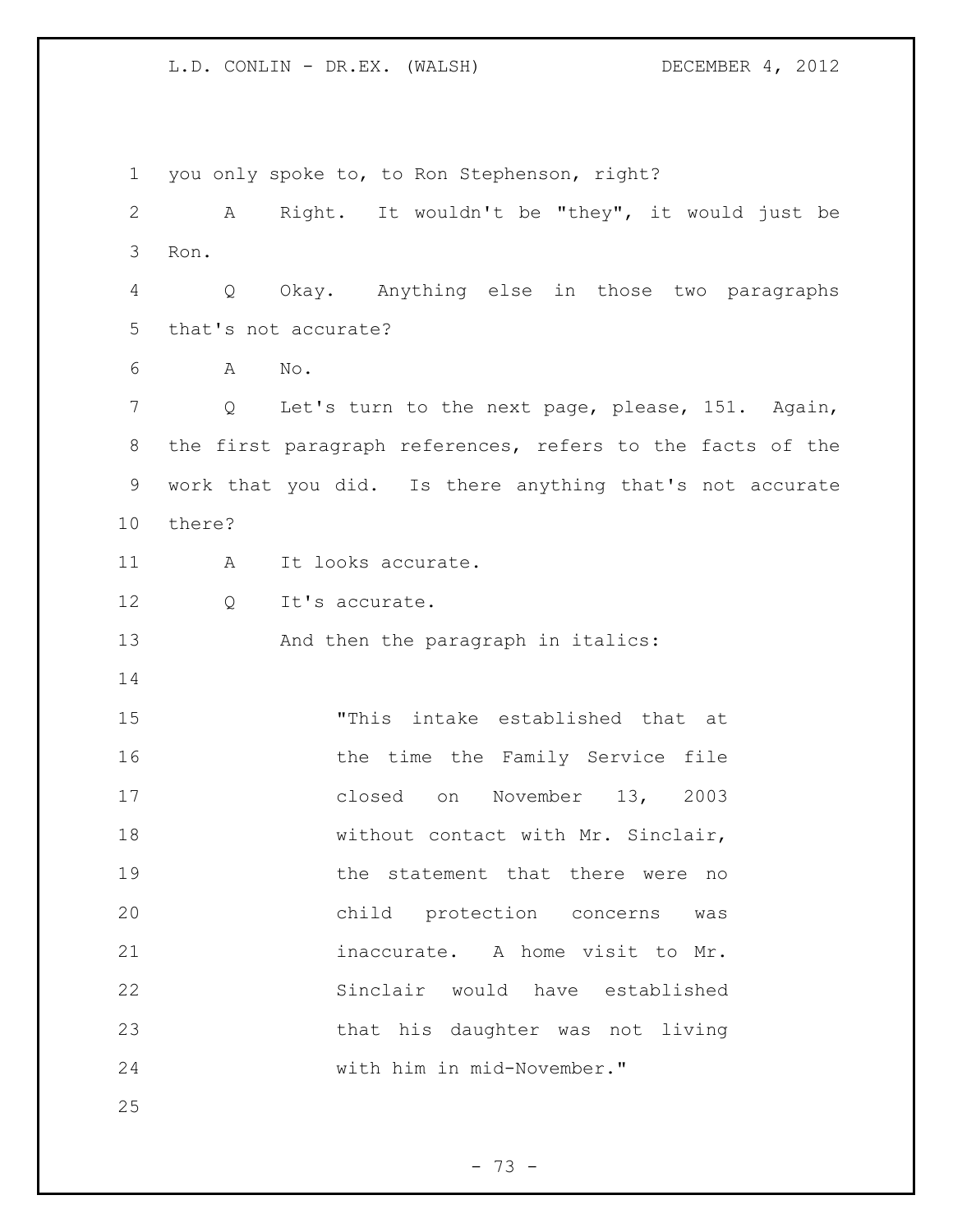That doesn't really reference the work that you were doing. A No. Q That's the information that you discovered? A Yeah. This would have been before I got it. Q Okay. And then going on down the page, the next two paragraphs, the one beginning: "When Mr. Sinclair was asked why he had changed Phoenix's living 11 arrangements ..." and the following one, is there anything inaccurate in those recordings? A Well, I think the part where it references Ms. Edwards was unwilling to state what the couple knew, it wasn't her that I talked to, it was Ron. So it's not quite accurate in there. Q Okay. So then in italics, the report goes on to say: 22 This point, the Agency was acquiescing to an arrangement for Phoenix that was tenuous at best. Mr. Sinclair had not satisfied the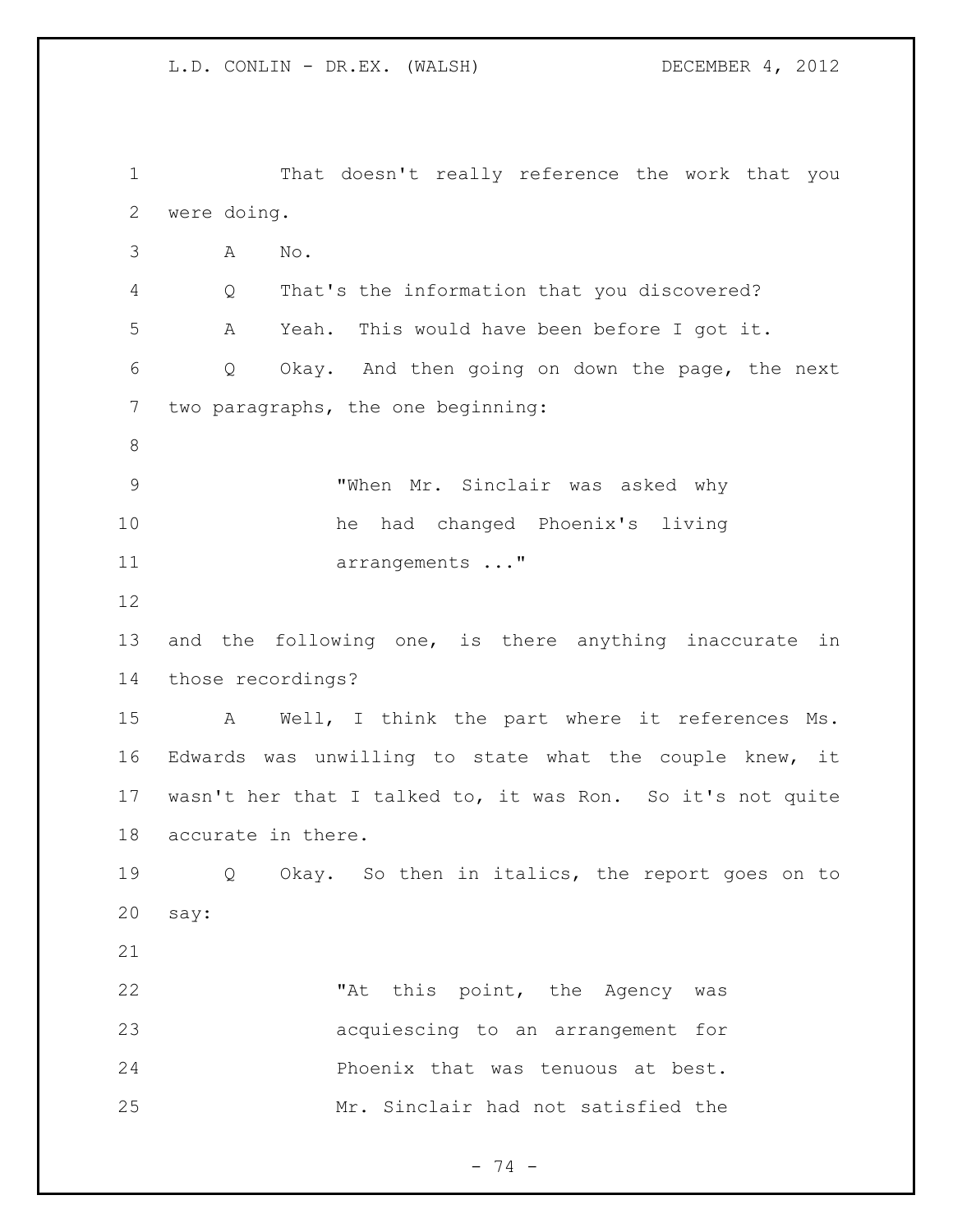Agency about his whereabouts and 2 the circumstances under which Phoenix reportedly had lived with him, Ms Kematch and Ms Edwards in the space of less than three months, from October 2003 to January 2004. (The Agency's **8** conversation with Ms. Kematch later in 2004 offered little illumination as to what she had been doing either.) In addition, 12 the Agency now knew that Mr. Stephenson ..." Turn the page, please: "... and/or Ms. Edwards felt no need to advise the Agency that Phoenix's living situation was unstable. As they did not have legal custody of Phoenix, she was vulnerable to being reclaimed by whichever parent was in the mood 24 to resume caring for her again. 25 This is, in fact, what happened -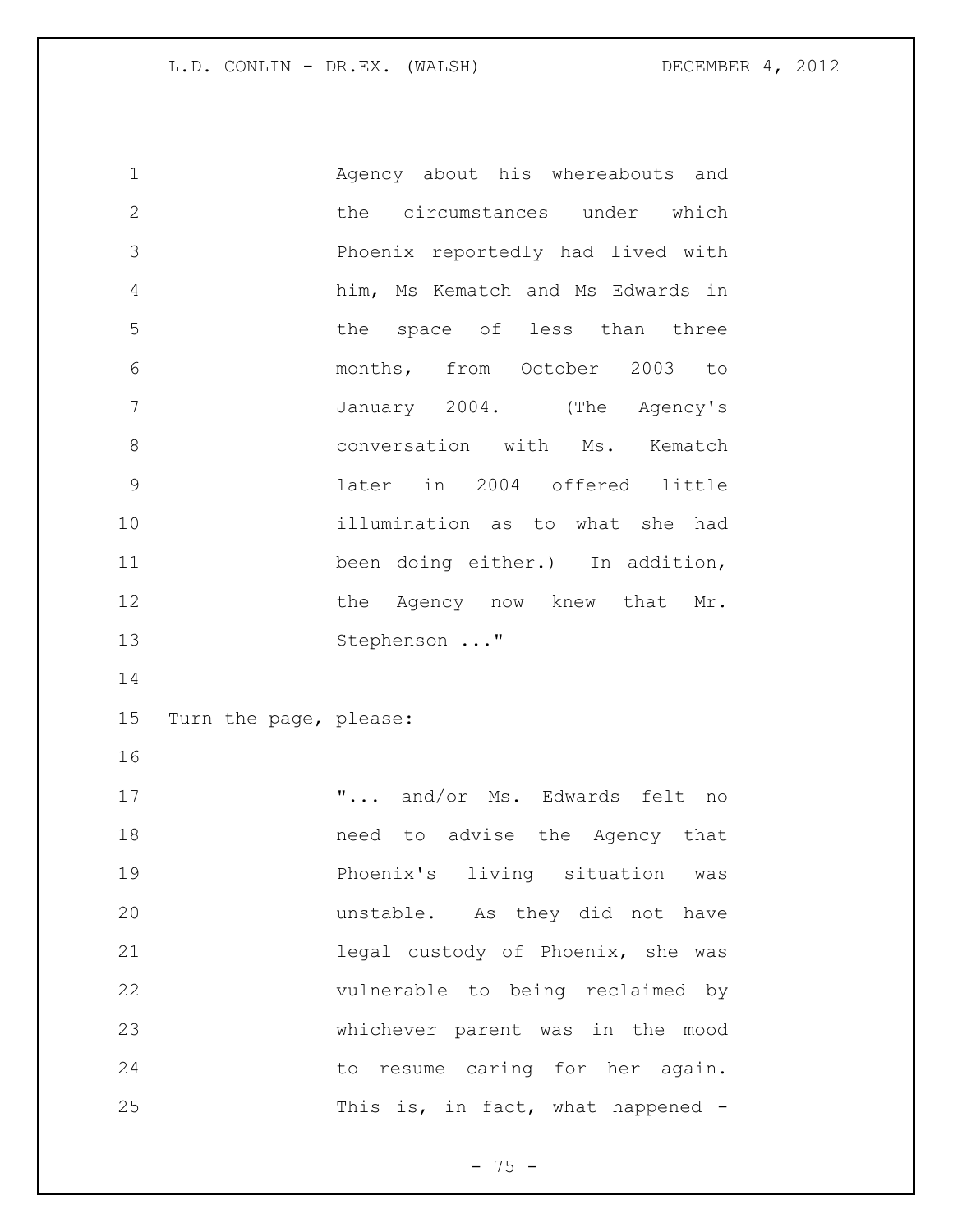| $\mathbf 1$   | Ms. Kematch reclaimed her daughter                          |
|---------------|-------------------------------------------------------------|
| $\mathbf{2}$  | and, despite the Agency's                                   |
| 3             | misgivings about both parents,                              |
| 4             | nothing further was done<br>to                              |
| 5             | ascertain that Phoenix was living                           |
| 6             | in a stable, nurturing home                                 |
| 7             | environment.<br>In<br>fact, the                             |
| $\,8\,$       | Agency's risk statement quoted                              |
| $\mathcal{G}$ | above was clear that she would not                          |
| 10            | be considered safe if she lived                             |
| 11            | with either of her biological                               |
| 12            | parents.                                                    |
| 13            | What did the Agency do to address                           |
| 14            | this situation?"                                            |
| 15            |                                                             |
| 16            | Want to comment on those findings?                          |
| 17            | Well, I, I didn't have any knowledge of what<br>A           |
| 18            | happened after I had closed it so I wasn't aware of what    |
| 19            | he's describing happened later in 2004.                     |
| 20            | Right.<br>Q                                                 |
| 21            | I wouldn't have any knowledge of that because the<br>Α      |
| 22            | file was not re-opened to me the next time.                 |
| 23            | What about the comments about the tenuous<br>Yes.<br>Q      |
| 24            | nature, as this reporter describes, report-writer describes |
| 25            | it, of the living arrangements?                             |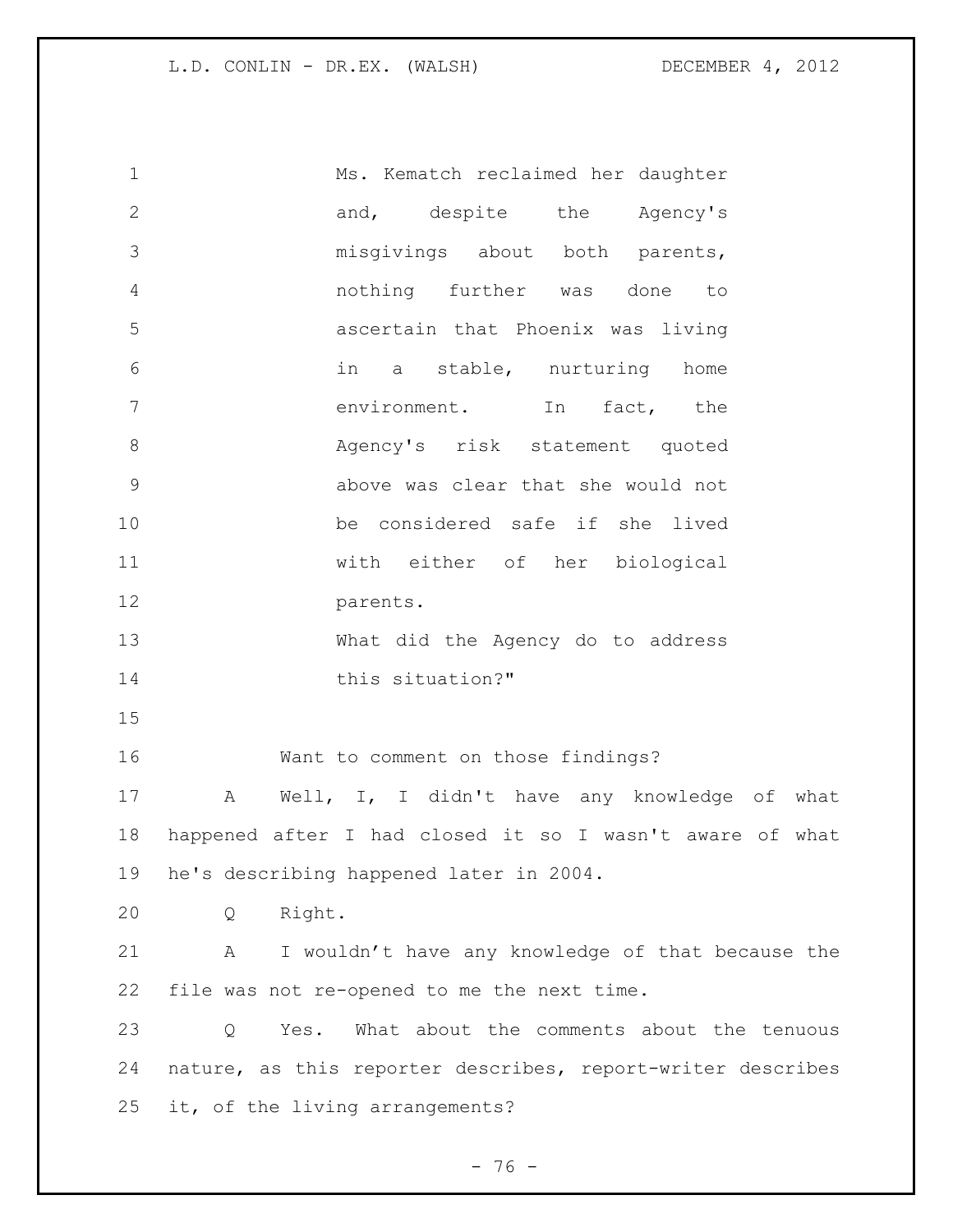A Well, I don't think it was tenuous. I would agree that it wasn't a legal arrangement, but at the time I think the agency was believing that Ms. Edwards and Mr. Stephenson were cooperative and that they were going to work in the best interests of Phoenix's safety if either parent came back to reclaim her, so just trusting that they would call us. Q Okay. And that's consistent with what you've told us this morning about the letter that you sent and the discussion that you had with Mr. Stephenson. 11 A Right. Q And in neither the letter nor your discussion did you focus on Ms. Kematch? A No. I mean, she was mentioned but it wasn't the focus. Q And you didn't -- 17 A And her file wasn't opened at the time. I mean, in an ideal world her file could have been opened even to a different worker to maybe follow up with her at the same time I was doing this, but I guess it was the decision at CRU to not open her file. Q Was it typical, when you were working at intake, to have two files open at the same time if there were two parents with separate protection files?

A Well, I don't recall that it was typical, but I

- 77 -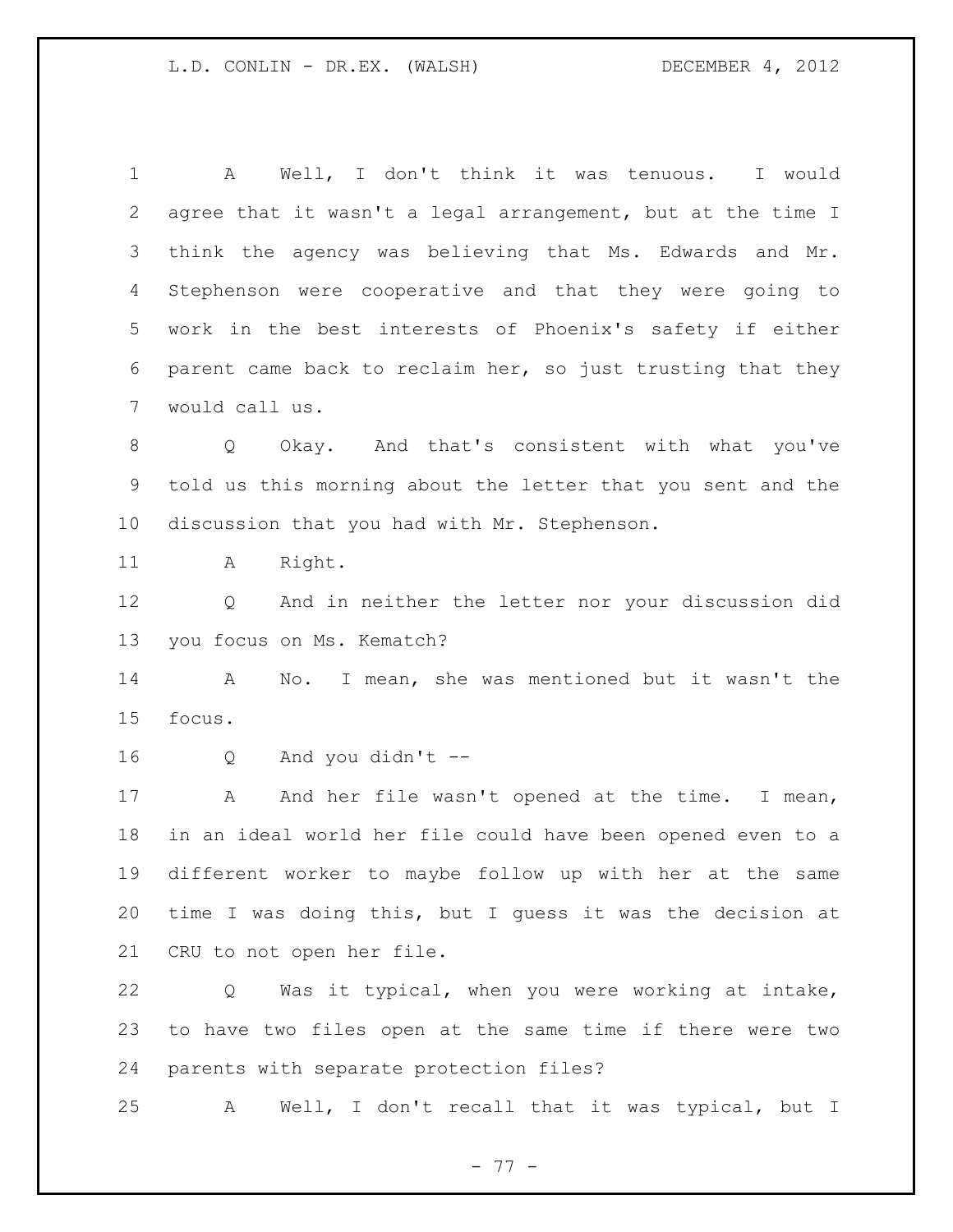think that the file would get opened under whoever had the care and control of the child at the time of the opening. Q Right. But if both parents still had legal guardianship and entitlement to be with the child, would both files be opened? Was that ever something that happened? A I don't recall, no. 8 Q Is that something you ever did? A Not that I recall, because I would just get the file that was open at the CRU level. Q So you typically only focused at one parent at a time? 13 A If that's how it was opened, yes. Q And that's what you said you did in this case, you focused on Mr. Sinclair and not Ms. Kematch? A Right. Because that was the file that I received, yeah. 18 Q So then still on page 152: "The income assistance worker had emailed the Agency on February 5, 2004 asking about the plans for **Phoenix.** From the file, it is clear that the plan involved leaving Phoenix with Kim Edwards

- 78 -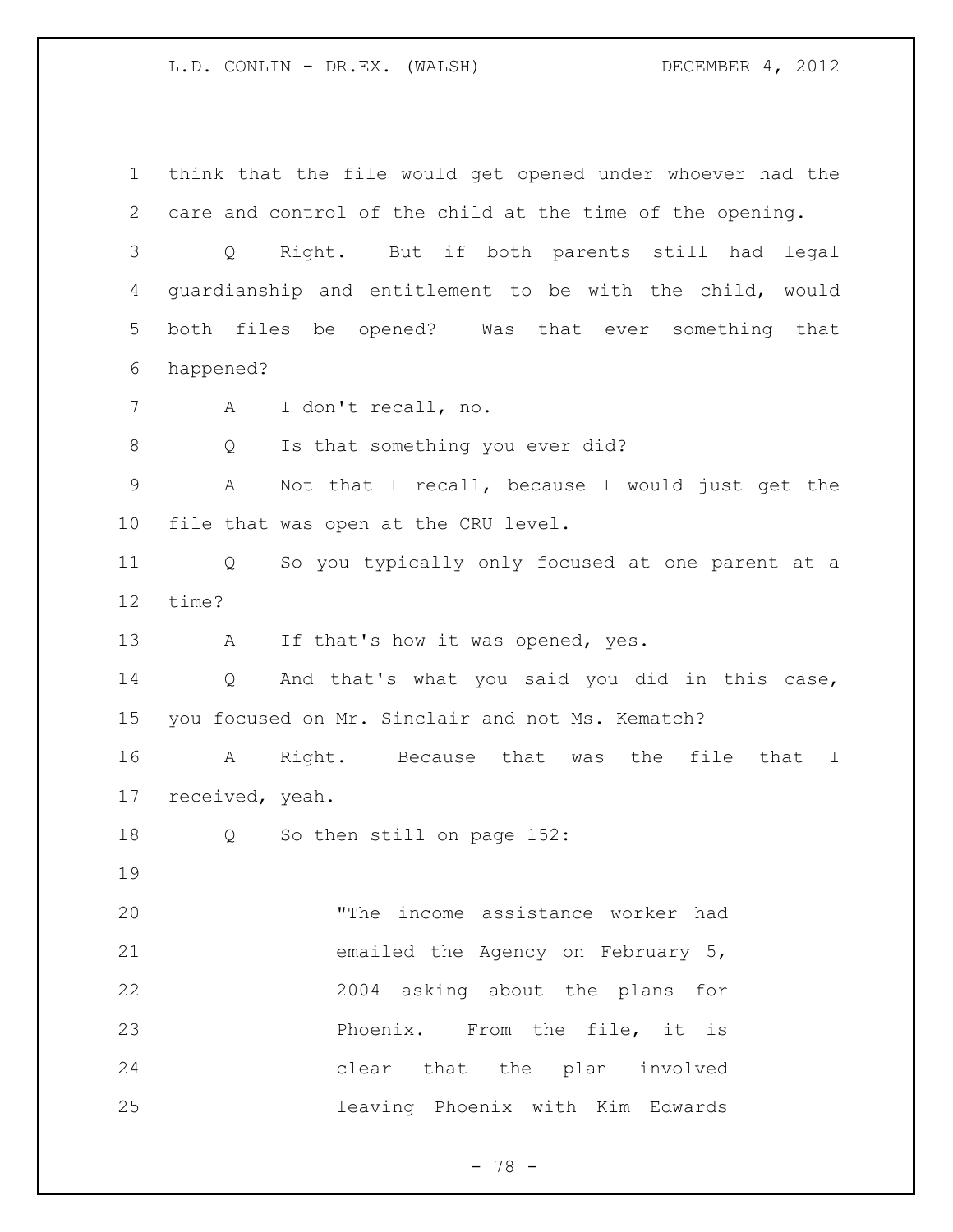| $\mathbf 1$ |               | indefinitely but without any plans                |
|-------------|---------------|---------------------------------------------------|
| 2           |               | to ensure that at least one of her                |
| 3           |               | parents<br>became an acceptable                   |
| 4           |               | caregiver. What kind of future                    |
| 5           |               | would Phoenix have under these                    |
| 6           |               | conditions?"                                      |
| 7           |               |                                                   |
| $\,8\,$     |               | Have anything you want to comment about those     |
| 9           | findings?     |                                                   |
| 10          | A             | No.                                               |
| 11          | Q             | And let's turn to page 176 of the report, please. |
| 12          |               | THE COMMISSIONER: Page?                           |
| 13          |               | MS. WALSH: Under Recommendations. 176.            |
| 14          |               |                                                   |
| 15          | BY MS. WALSH: |                                                   |
| 16          | Q             |                                                   |
| 17          |               | "Recommendation One                               |
| 18          |               | The chief medical examiner                        |
| 19          |               | recommends that the child                         |
| 20          |               | protection branch develop a                       |
| 21          |               | program standard to address the                   |
| 22          |               | use of private arrangements when                  |
| 23          |               | are child protection<br>there                     |
| 24          |               | as abandonment,<br>concerns such                  |
| 25          |               | abuse or neglect. Further, the                    |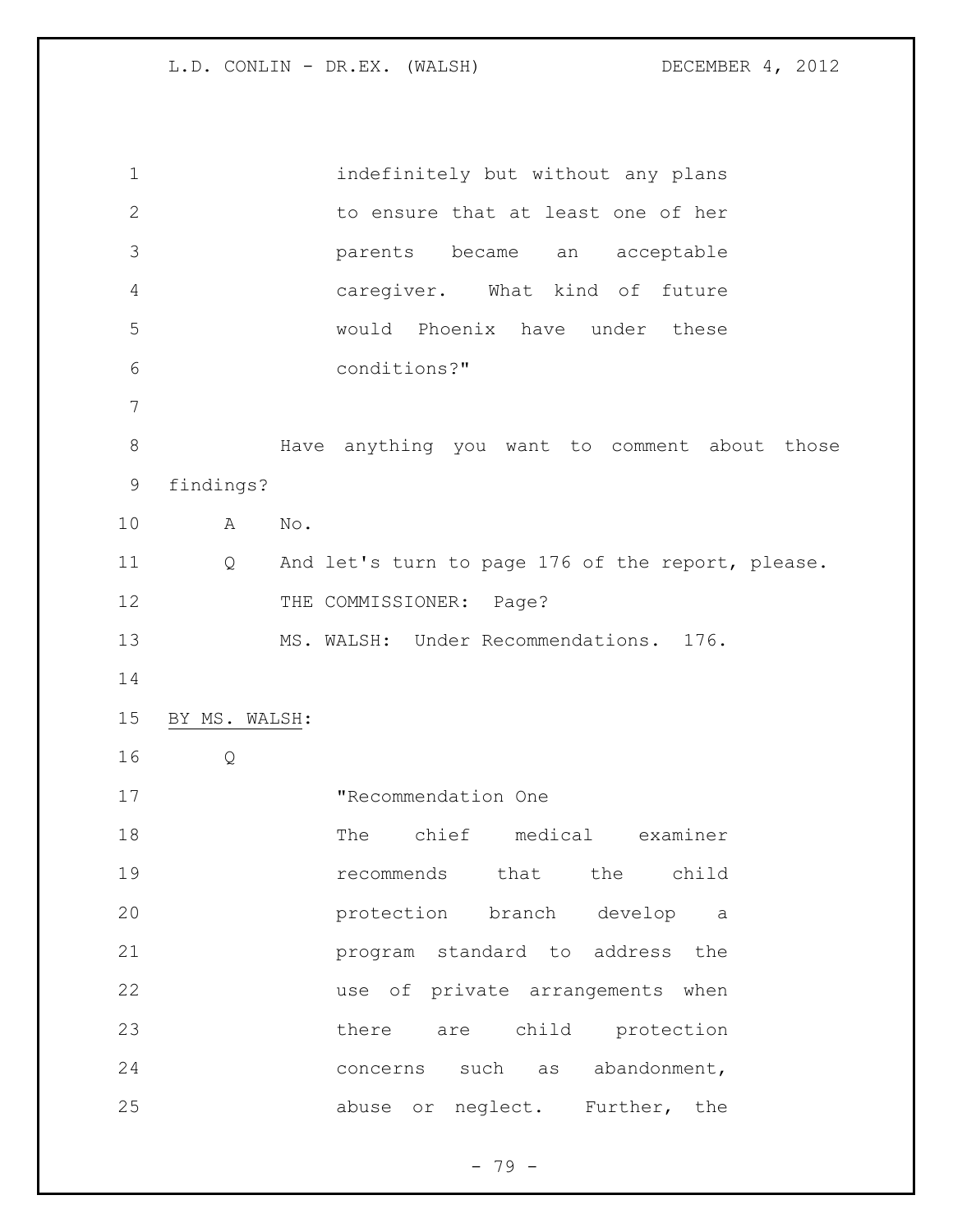chief medical examiner recommends that adult participants in such arrangements be clearly advised that no child is to be placed elsewhere, including with the original caregiver(s), until the appropriate agency has been 8 advised and has assessed the situation in which the child would be living. The Declaration of Principles for The Child and Family Services Act 13 includes the following statement: 'Families and children have the right to the least interference with their affairs to the extent compatible with the best interests of children and the responsibilities of society.' The child welfare doctrine of 21 120 least intrusive intervention should not result in the province withdrawing from cases involving the protection of children and entrusting a family with a history

 $- 80 -$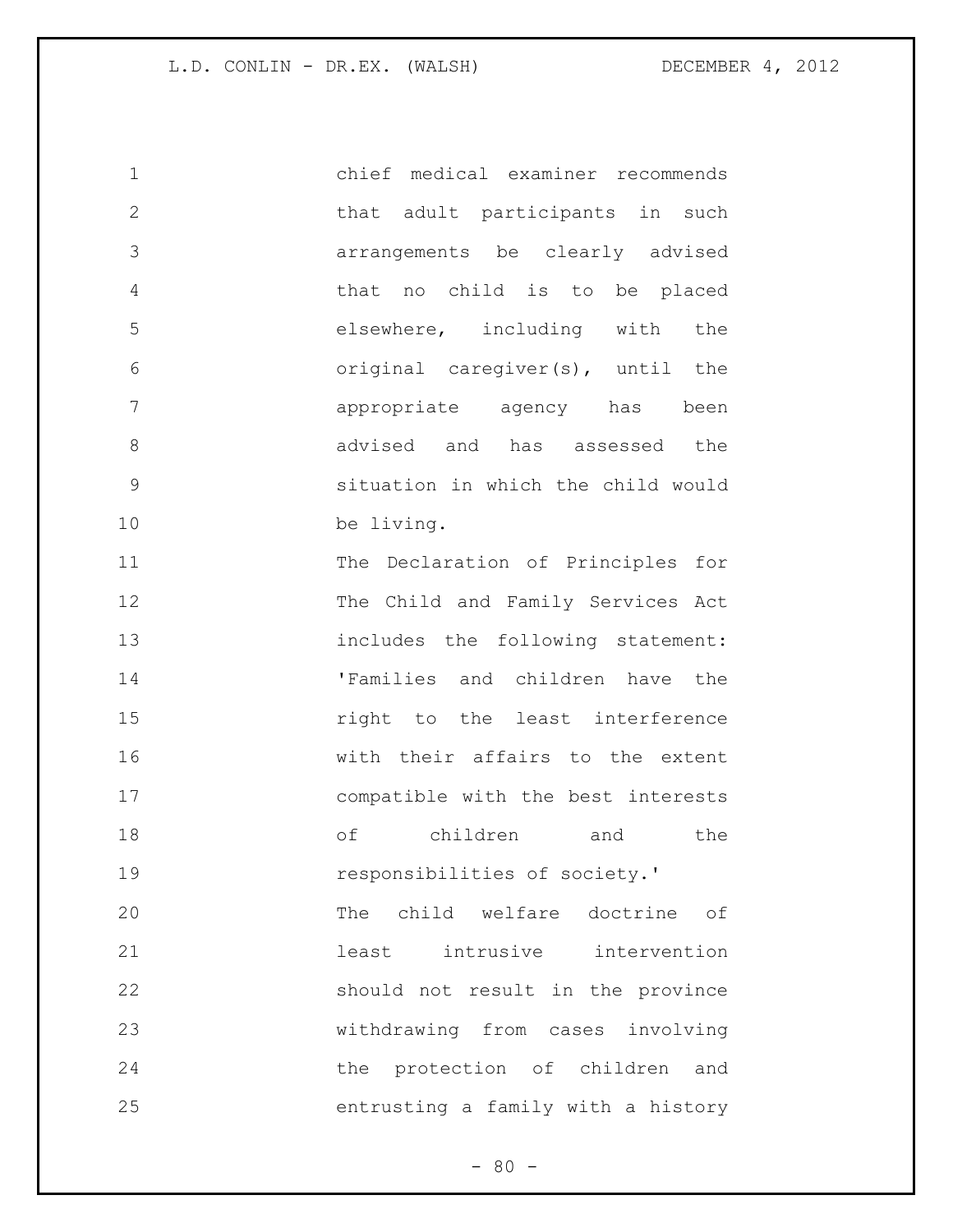of abandonment, abuse or neglect to make choices which further compromise the children's safety. This can be the result of choosing a poorly functioning family as alternate caregivers or choosing alternate caregivers who will defer to the family and surrender the children without protest or without notifying a child welfare agency to ensure the children's 12 safety. The Agency's involvement, whether active (by assessing or completing any checks on the alternate caregivers) or passive 16 (by not opposing the placement), makes it a part of this process and should provide the child in question with the protection of 20 the child welfare system." Have anything to comment about that recommendation? There be: 

"... a program standard to address

 $- 81 -$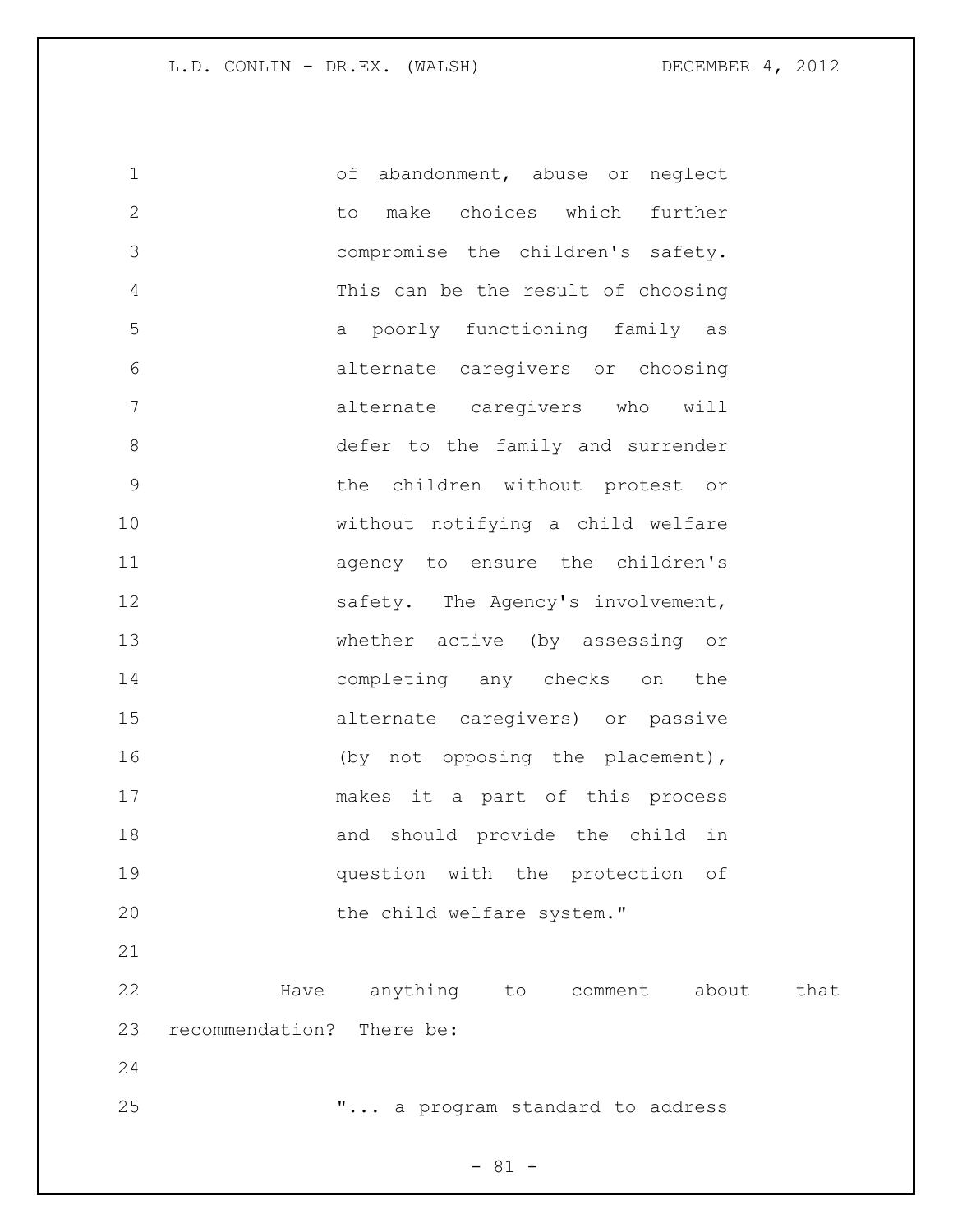1 the use of private arrangements when there are child protection concerns ..." A I don't really have any comment about that, no. Q Okay. The recommendation: 8 T... that adult participants in such arrangements be clearly advised that no child is to be placed elsewhere, including with 12 the original caregiver(s), until 13 the ... agency has been advised ..." 16 A I think that's a good idea, yeah. Q And in fact, when care providers are made into a formal place of safety, we saw they have to sign an agreement whereby they specifically indicate that they're aware that they must not give the child to anyone else? A Yes. They're made aware of that, yes. Q That's -- but that's in a formal place of safety arrangement? A Right. Q And finally, let's take a look at the internal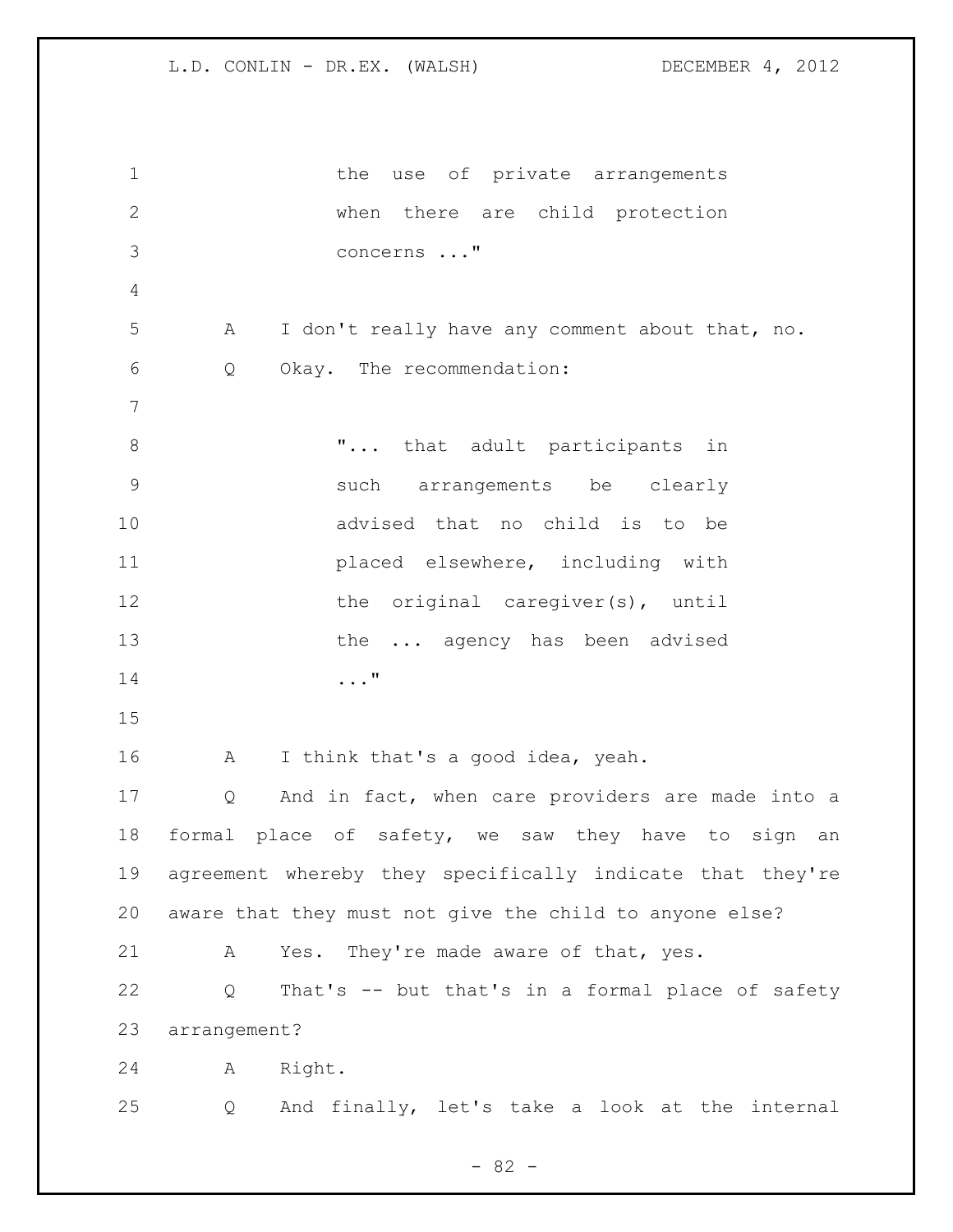case review. At page 38008 you see there's -- can you scroll down, please, so we can see more of the page? A Sorry, did you say this is an internal -- Q Yes, let's -- A -- child and family review? Q -- go back up to the top of the page, please. So this is a report that was prepared by Rhonda Warren at the request of the general authority. A Okay. Q My understanding is it was a file review, meaning that she did not speak with any workers. The first time you were shown this report was in preparing for this inquiry? A Right. Yes. Q Okay. So you remember having looked at this in our office and with your lawyer? A Yes. Q Okay. So under the heading February 5, 2004, you see that there's a description of your work, if you look at those first few paragraphs. Can you tell me, please, whether that description is accurate? A Yes, it looks accurate. 23 Q Okay. And then, where, in the second full paragraph, where it says: 

- 83 -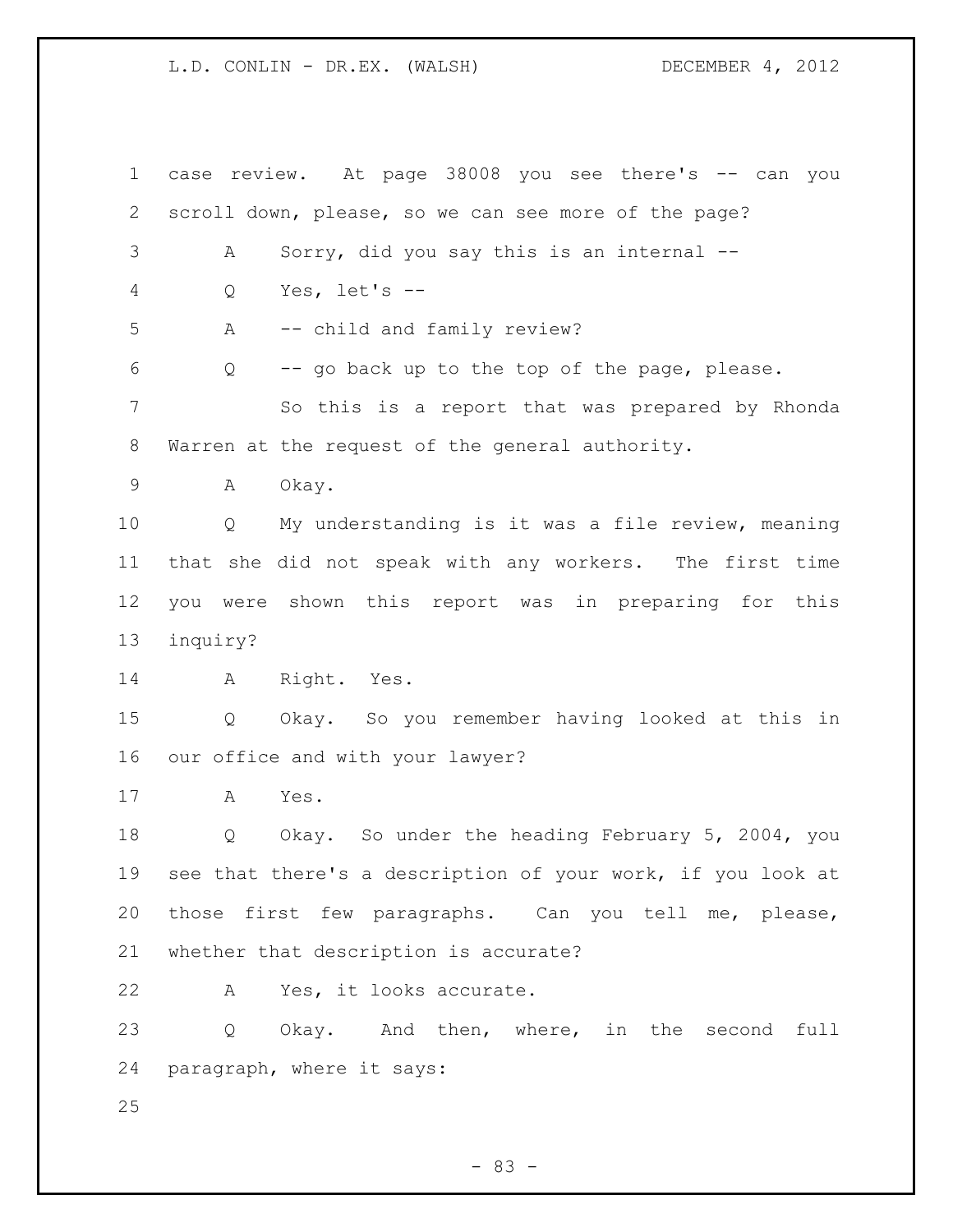"It appears that no contact was ever made with Samantha to discuss the original concerns that resulted in the referral to the Agency. Also there is no recording that Samantha was told that she was not to remove Phoenix 8 from the Stephenson's care without the Agency's notification and **assessment**. The letter to the Stephenson's does state that the Social Worker did inform Steve 13 that he was not to remove Phoenix from their care 'without contacting the Agency and having a risk assessment done'. Unfortunately, the letter does not specifically state that Samantha was also not to resume care of Phoenix without the Agency's 21 reassessment even though the letter does state that the Agency did have concerns." 

Is there anything you want to comment on those

- 84 -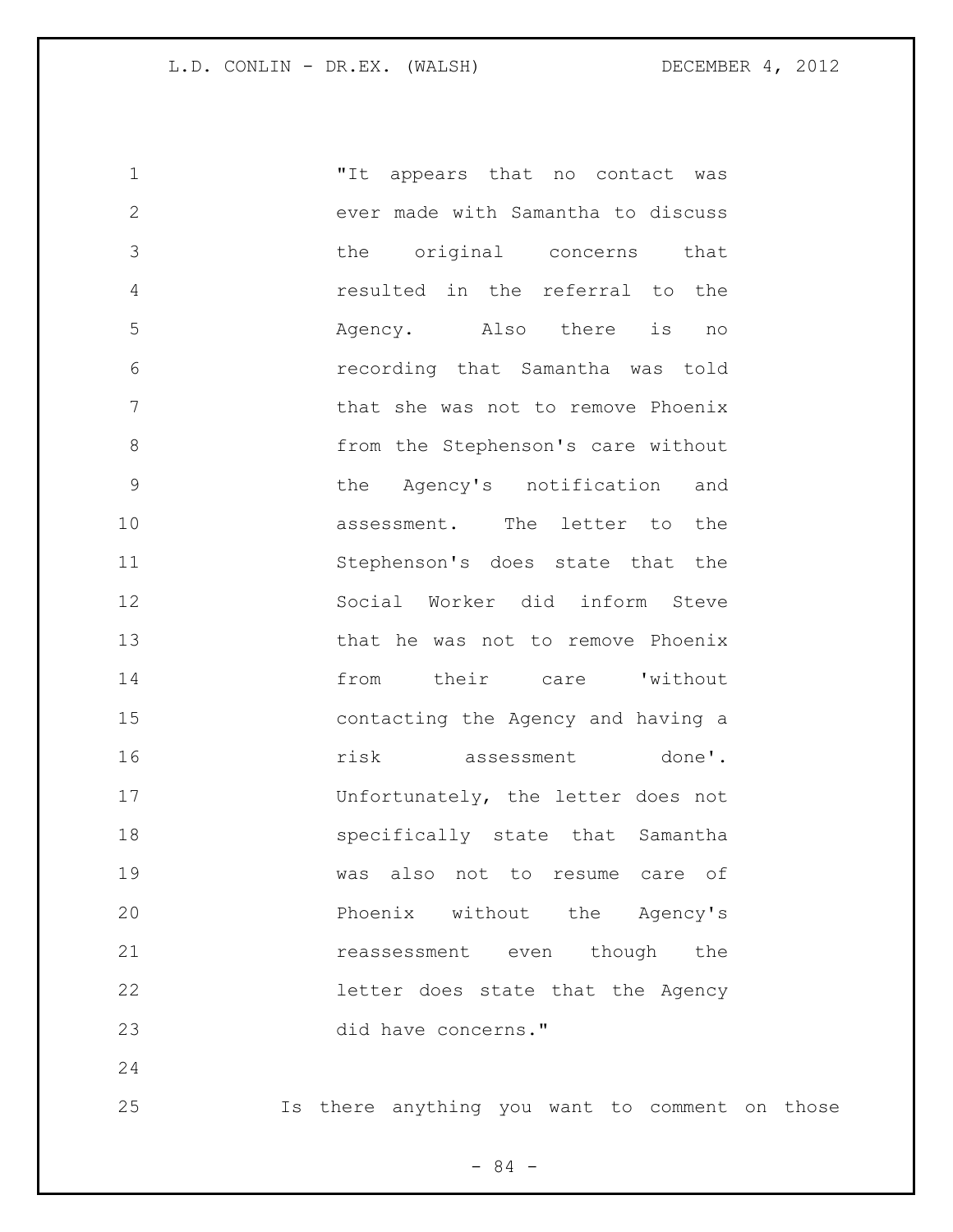findings? A No. Q Okay. And then, if you turn to page 38033. These are now a series of questions that were posed to Ms. Warren, I believe, by the general authority, and then in italics are her answers. 7 So if you scroll towards the bottom of the page, please, the question: "Was another assessment conducted on the Stephenson home prior to 12 the agency's agreement to agree to 13 the private arrangement?" And so what the report writer has written is: 17 TIntake Workers attended the 18 Stephenson home on January 21, 2004. Information gained from Rohan ... at this time is quite concerning in that the file was closed with no further contact. Rohan either did not know or **refused to say what Steve was up** to or how Phoenix happened to be

 $- 85 -$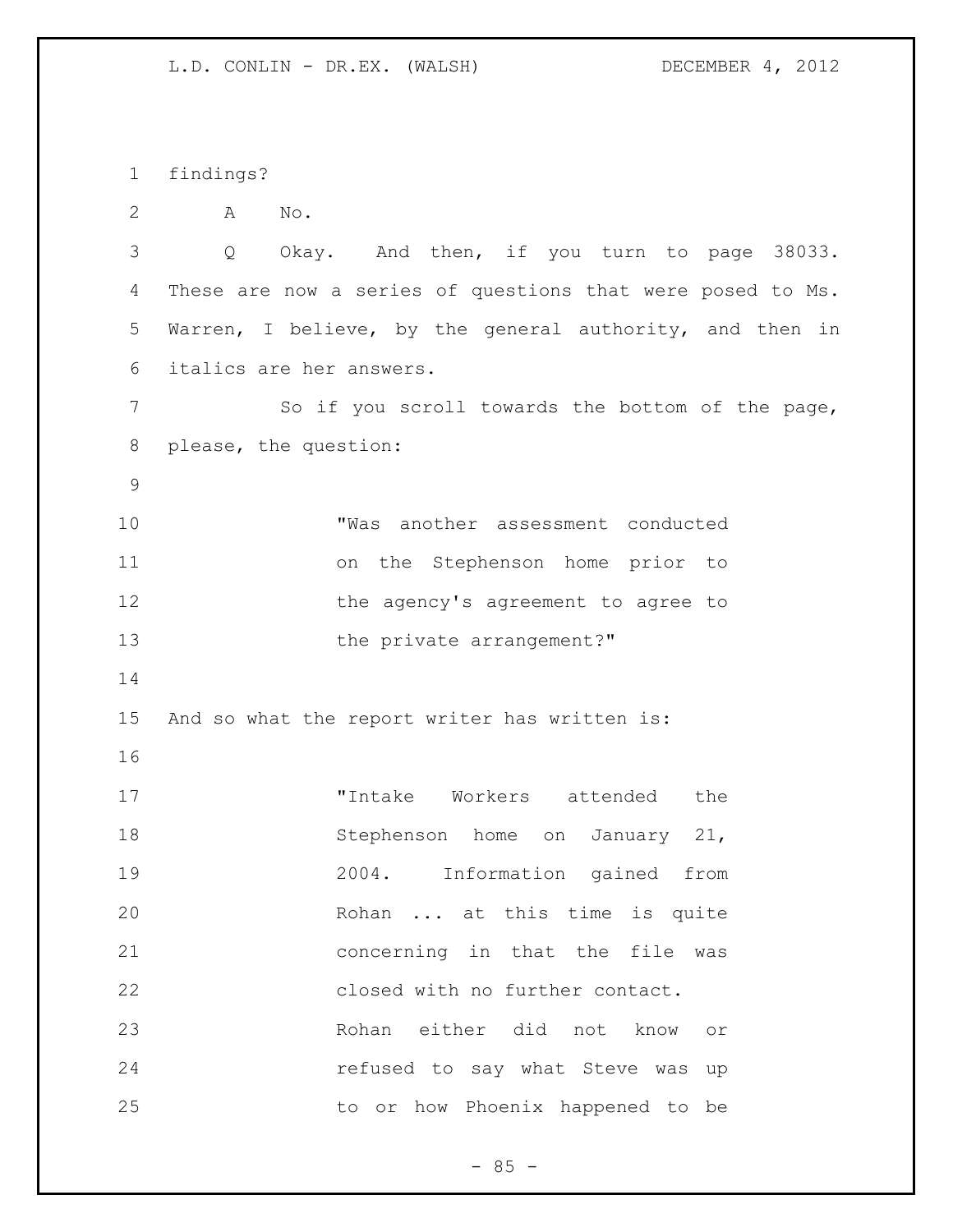| $\mathbf 1$  |                   | in their care.                                  |
|--------------|-------------------|-------------------------------------------------|
| $\mathbf{2}$ |                   | Rohan stated that they would be                 |
| 3            |                   | prepared to look after Phoenix for              |
| 4            |                   | as long as necessary on a private               |
| 5            |                   | basis.                                          |
| 6            |                   | Rohan stated that he did not                    |
| 7            |                   | actually live there, but stays                  |
| 8            |                   | there sometimes.                                |
| $\mathsf 9$  |                   | If Rohan did not actually live in               |
| 10           |                   | the home it is not understood how               |
| 11           |                   | the Agency could accept his                     |
| 12           |                   | commitment on behalf of Kim. File               |
| 13           |                   | notes do not indicate that the                  |
| 14           |                   | Intake Workers even talked to Kim               |
| 15           |                   | directly to further assess the                  |
| 16           |                   | safety or suitability of the                    |
| 17           |                   | placement."                                     |
| 18           |                   |                                                 |
| 19           |                   | Is there anything you want to comment on there? |
| 20           | Α                 | No, I don't have any comment.                   |
| 21           | Q                 | And then over to the top of the next page, the  |
| 22           | bullets continue: |                                                 |
| 23           |                   |                                                 |
| 24           |                   | "Intake Workers did consult with                |
| 25           |                   | both their supervisor and the                   |

- 86 -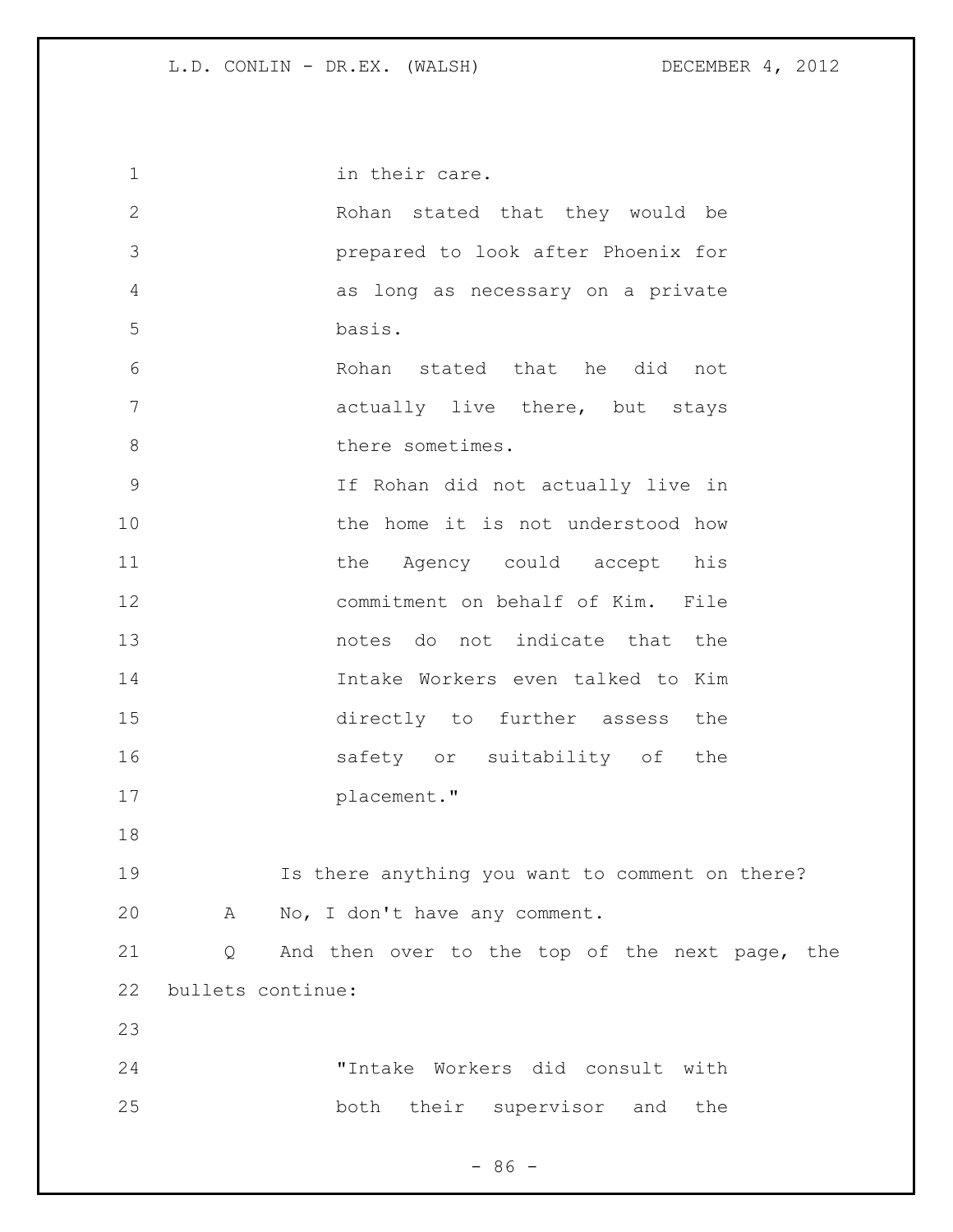previous supervisor when the case was last open to Family Services. Both supervisors supported the placement. Intake Workers could not get in touch with Samantha as she was out of town 'travelling'. Intake Workers did talk to Steve who was evasive but did agree that Phoenix should stay with Kim and Rohan." You want to comment on anything there? 14 A No, that looks accurate. Q So that first bullet: "Intake Workers did consult with 18 both their supervisor and the **previous** supervisor when the case was last open to Family Services. Both supervisors supported the placement." That's the family services supervisor is Heather Edinborough, right?

- 87 -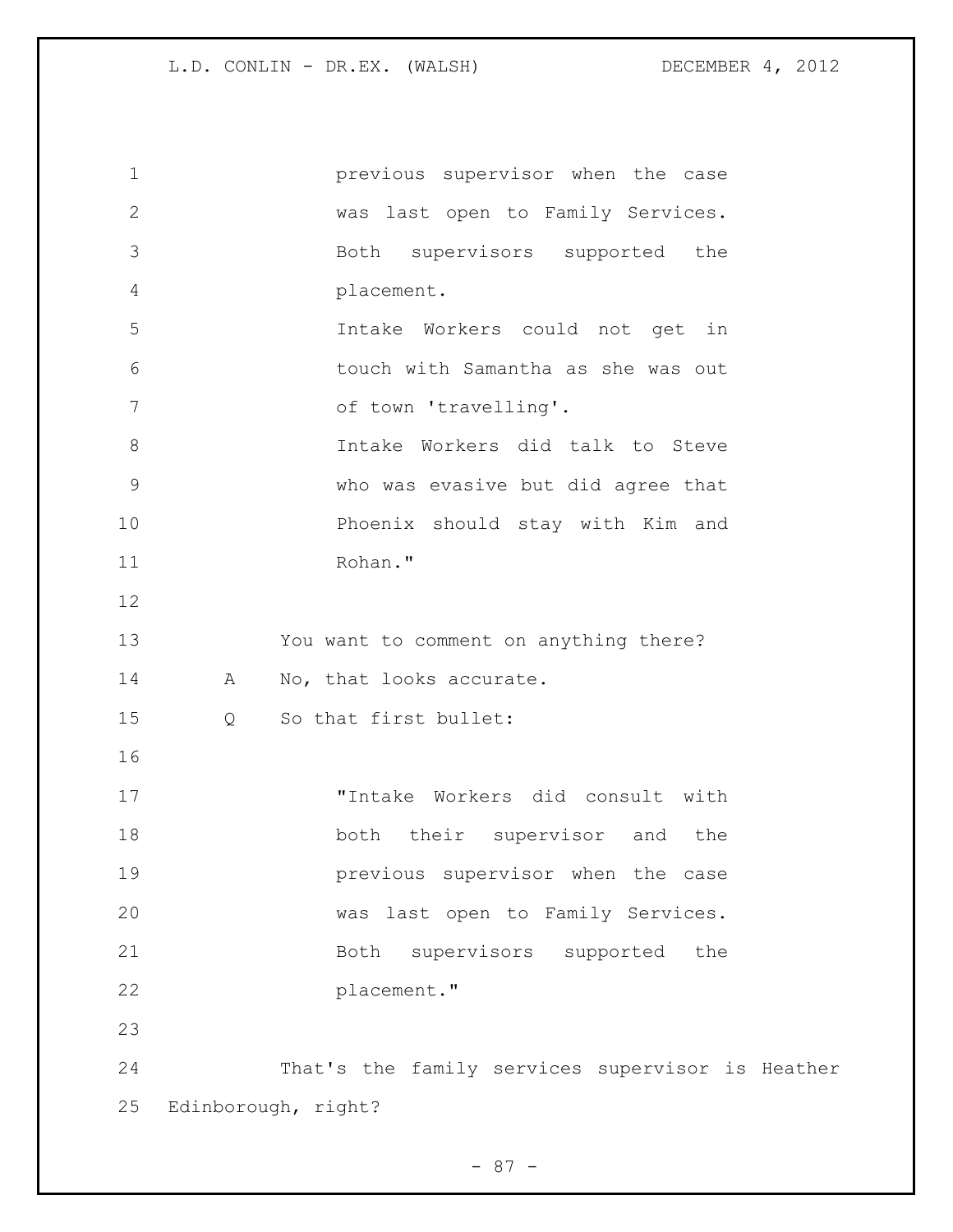A Right. Q And she also recommended that you open the file to family services while Phoenix was with the Stephensons? A Right. Q And you didn't -- A And she also agreed that they were a good placement. Q Yes. A Yeah. Q But she said the file should remain open? A Right. Q And you closed it? A Right. 14 Q The bullet that says: "Intake Workers could not get in touch with Samantha as she was out 18 of town 'traveling'." You didn't actually attempt to get in touch with Samantha, did you? A No. MS. WALSH: Okay. Those are my questions, Mr. Commissioner. 25 THE COMMISSIONER: All right. Thank you, Ms.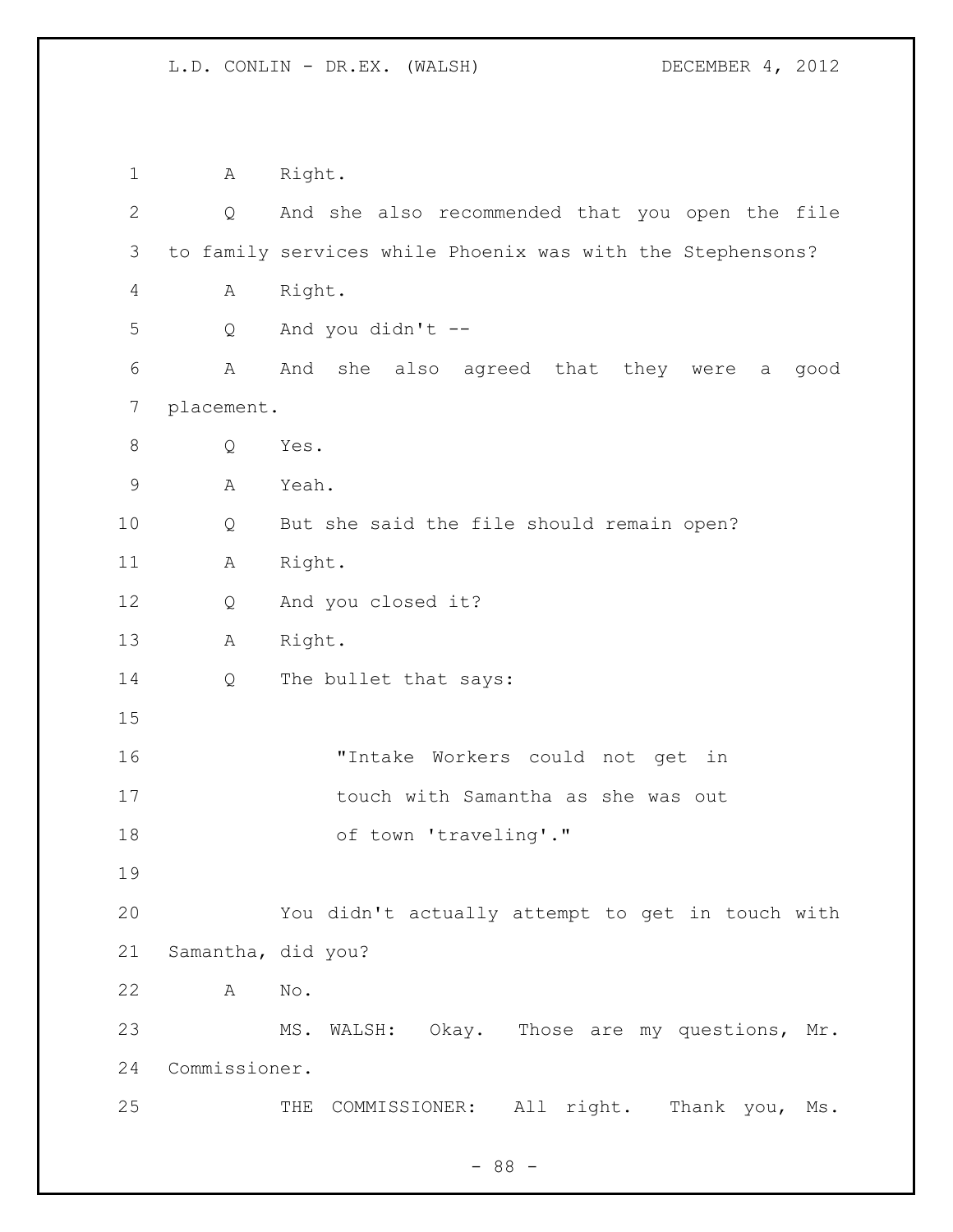Walsh. We'll take a 15-minute break and reconvene in 15 minutes time from now. So, we stand adjourned. MS. WALSH: Thank you. THE COMMISSIONER: Witness, you can leave your chair and come back in 15 minutes. THE WITNESS: Thank you. THE COMMISSIONER: Thank you very much. 8 MS. WALSH: Thank you, Ms. Conlin. (BRIEF RECESS) 12 THE COMMISSIONER: Mr. Saxberg. 13 MR. SAXBERG: Thank you, Mr. Commissioner. CROSS-EXAMINATION BY MR. SAXBERG: Q It's Kris Saxberg. I act for ANCR and the authorities other than the Métis authority. Could we call up page 39. THE COMMISSIONER: Now, has that got a larger number to it? Oh, oh, it's one of the reports, is it? MR. SAXBERG: That's right. Bottom right-hand corner. 23 THE COMMISSIONER: Which report is this? MR. SAXBERG: It's the Section 4 report. 25 THE COMMISSIONER: What page?

- 89 -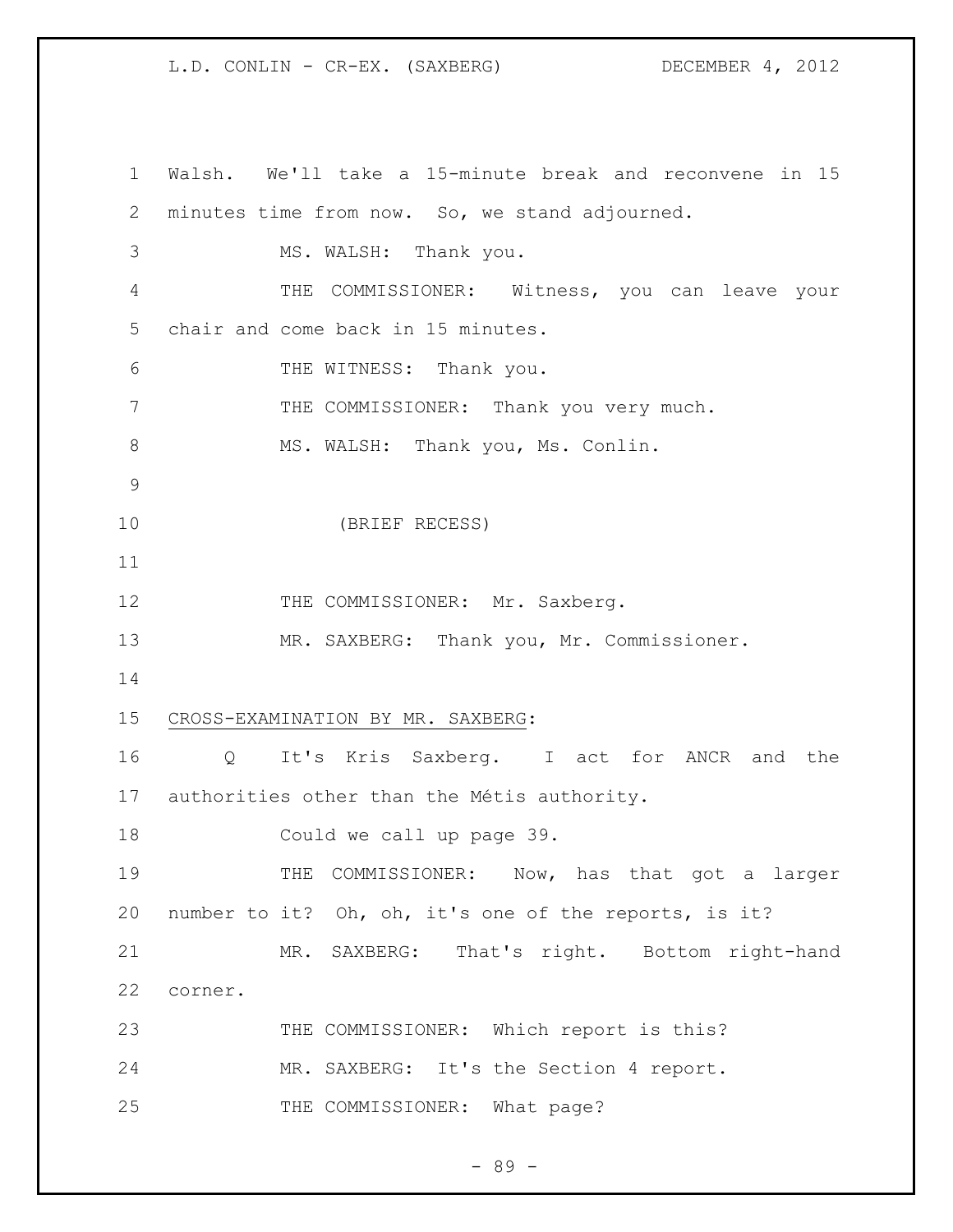UNIDENTIFIED PERSON: 39. MR. SAXBERG: 39. THE COMMISSIONER: All right. BY MR. SAXBERG: Q I just want to ask, begin by asking you generally about private arrangements in the child welfare field. 8 A Um-hum. Q Do you agree that in 2004 private arrangements were used from time to time by Winnipeg CFS? 11 A Yeah, it was pretty common. Q That it was pretty common? 13 A Like, it was pretty typical, yes. Q And those private arrangements essentially being situations where the family has, on its own safety planned or created a situation wherein a child is in safe care; is that fair? A Sometimes it would be initiated by the family; sometimes it would be explored by the worker to see whether they had somebody that they knew. Q And is it fair to say that in 2004 Winnipeg CFS was concerned with ensuring that it complied with the principle in the CFS Act of least intrusiveness where possible? Is that fair? A Yeah, that's pretty fair, yeah.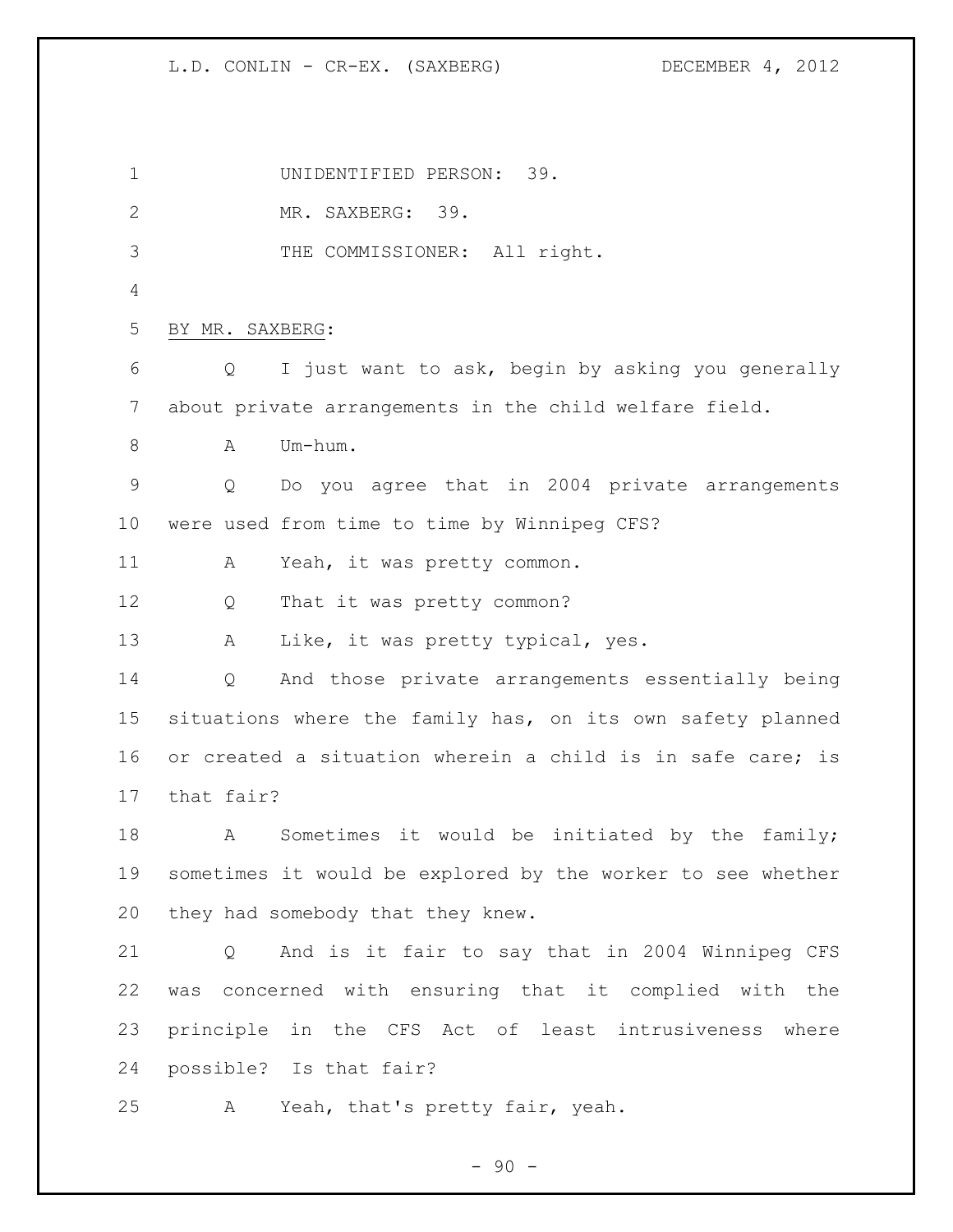Q And least intrusiveness is a principle set out at the very beginning of the Child and Family Services Act, it's item number four. You're familiar with that? A Um-hum. Yes. Q And that's the principle that says families and children have the right to the least interference with their affairs to the extent compatible with the best interests of children and the responsibilities of society? A Yes. Q And would you agree, or do you believe that the private arrangement that you put into place with the Stephensons' and Mr. Sinclair's agreement was something that complied with that principle? A Yes. Q And as we see, Mr. Koster, in his Section 4 report, he agreed with that as well in finding 22, where he said: 19 The letter to the Stephensons was 20 an example of good practice." A Yes. Q You agree with that? A Yes. Q And a private arrangement really is an

 $-91 -$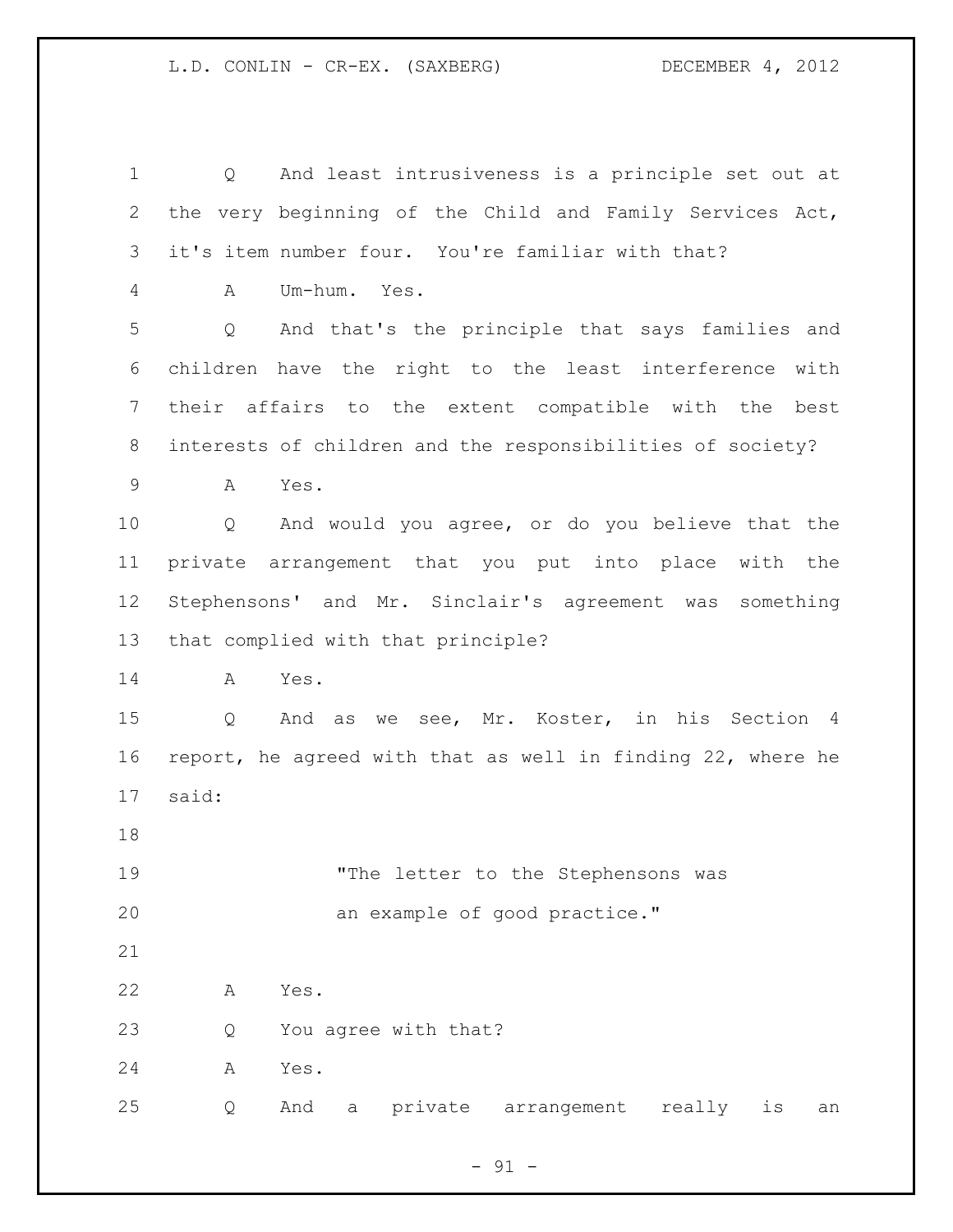alternative to apprehension, isn't it? A Yes, it can be. Q And it's, it's the least intrusive way to protect the child compared to apprehension? A Right. Q Would you agree with that? A Yes. Q And apprehensions are a very serious matter, are they not? A Yes. Q And they're not something that, that you would do lightly in terms of -- A No. Q -- taking a child away from their parents? A No, it's usually the last resort when there's no other alternatives. Q And in this case you found there was an alternative; it was that Phoenix was with -- who'd been referred to as the godparents, the Stephensons, correct? A Correct. Q And that was something that -- and you were fine with that because they had just recently been a place of safety when Phoenix had been apprehended, correct? A Correct. And it was also recommended that they could be used again.

 $-92 -$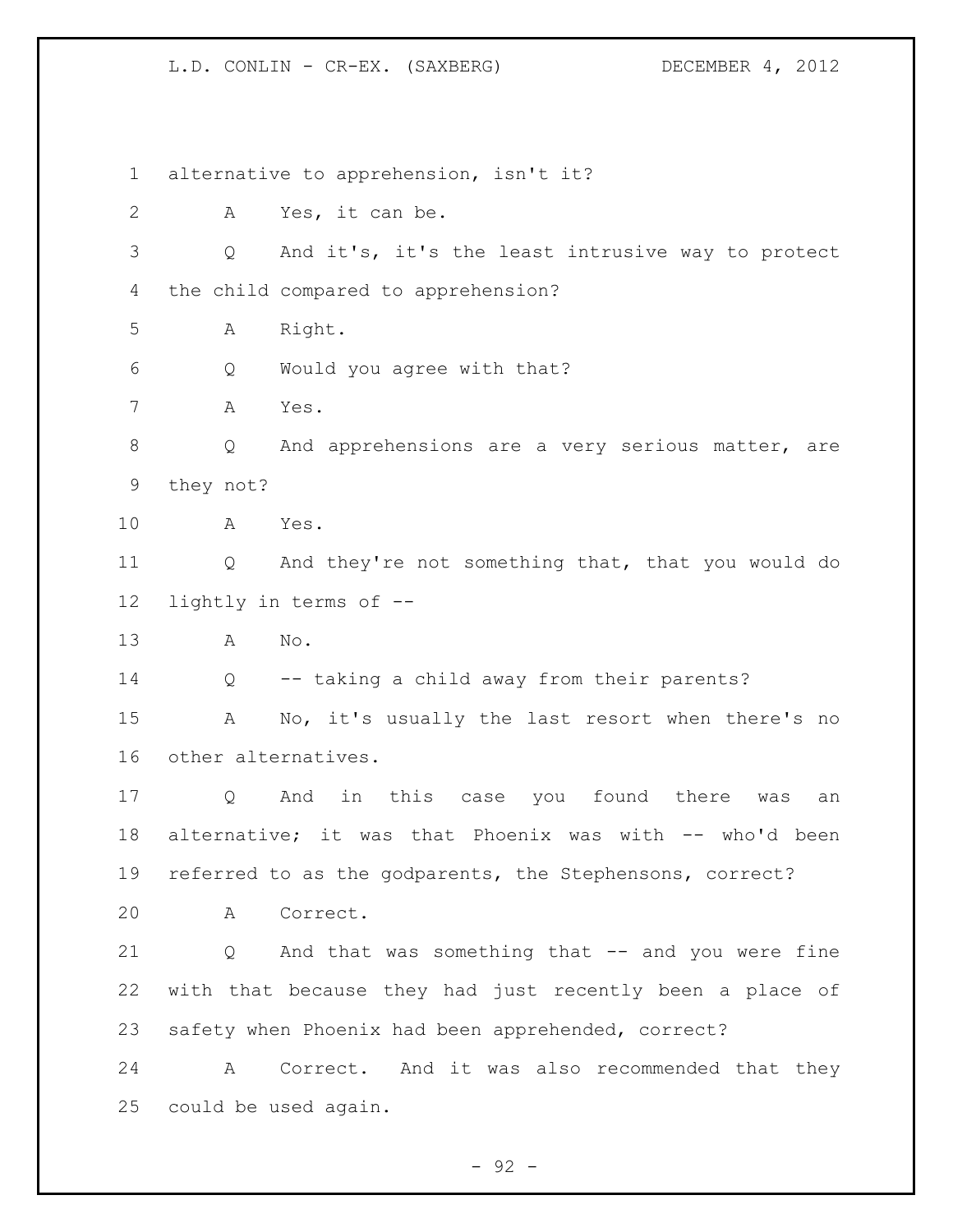Q Right. And so as an intake worker, you've indicated you would come across private arrangements, and I think you said they, they were fairly common. What was your practice when, when you encountered private arrangements?

 A Just to ensure the safety of the child in that home.

 Q Was it your regular practice to, to do a letter along the lines of your February 13, 2004 letter?

 A No, there wasn't any kind of a standard or expectation that a letter is written. I guess it would be up to the worker if they want to write such a letter.

 MR. SAXBERG: And if we could just call up the letter. It's CD1796 page 37449.

 Mr. Commissioner, you've got it in the report that you're looking at, the Section 4 Koster report, the letter is reproduced in there, if that's convenient for you..

19 THE COMMISSIONER: At what page?

MR. SAXBERG: Two pages back, at 37.

21 THE COMMISSIONER: Yes, I have it.

MR. SAXBERG: Okay.

BY MR. SAXBERG:

Q And, firstly, it's expected that the evidence

 $-93 -$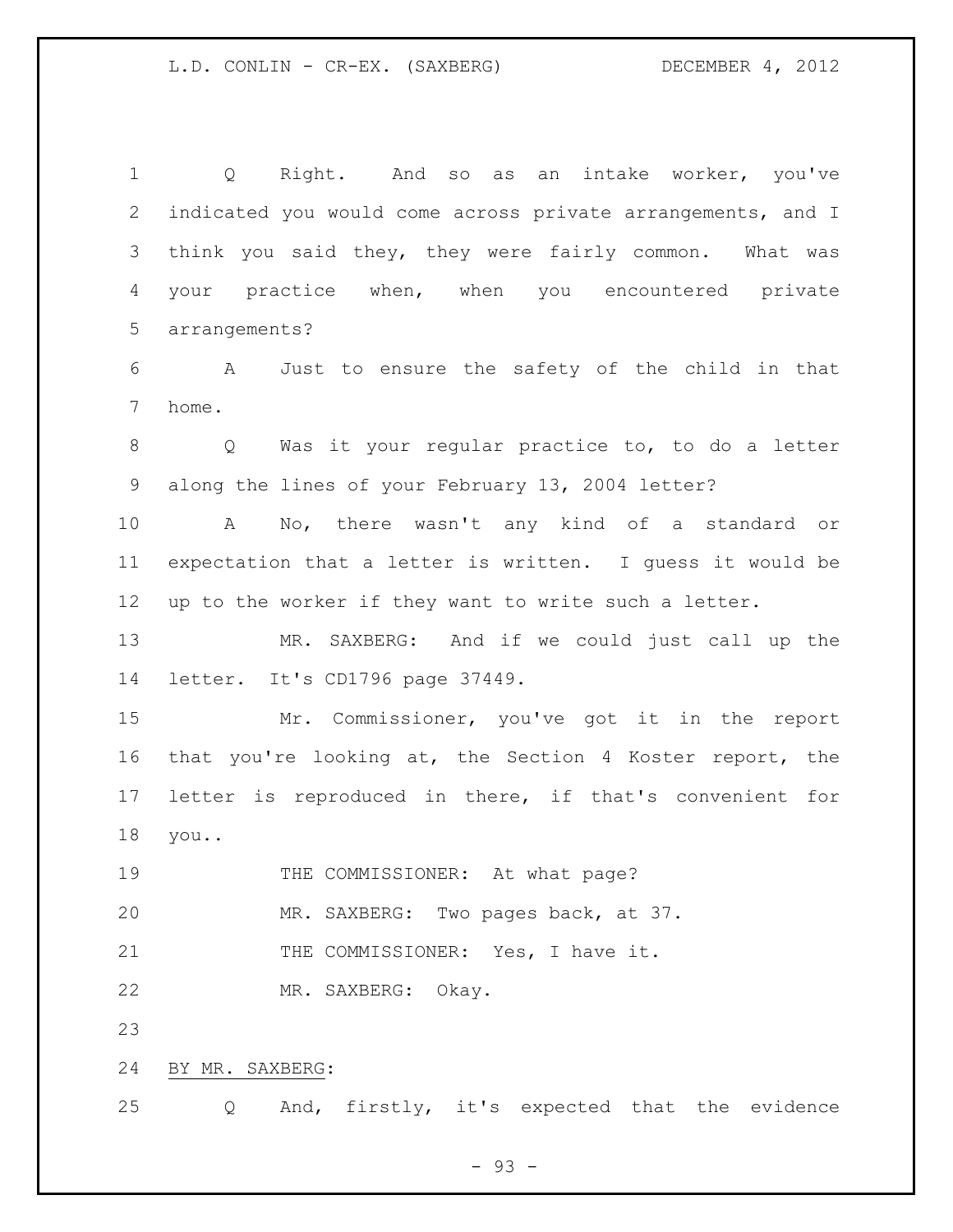that this Commission will hear is that Rohan Stephenson acknowledges that he received this letter. Were you aware of that?

A No, I'm not aware of that.

 Q And are you aware that it's expected that the evidence of Rohan Stephenson is that he was living at that home at the time? You aware of that?

 A Well, I haven't been given information about his evidence.

 Q Right. But you'd, you'd been questioned along the lines of a presumption that Mr. Stephenson was not even living at the home and so, you know, would -- why did you do what you did. And I'm just asking, letting you know that Mr. Stephenson's anticipated evidence is that he was living at the home.

 A Right. And I had assumed that he did live at the home and that he just worked out of town and then returned back. That was my understanding of, of his explanation.

 Q And in terms of the issue of advising Mr. Stephenson that you had a concern about Samantha, just referring you to your letter where you say, in the fourth sentence:

 "I have told Steven that the agency has serious concerns about

- 94 -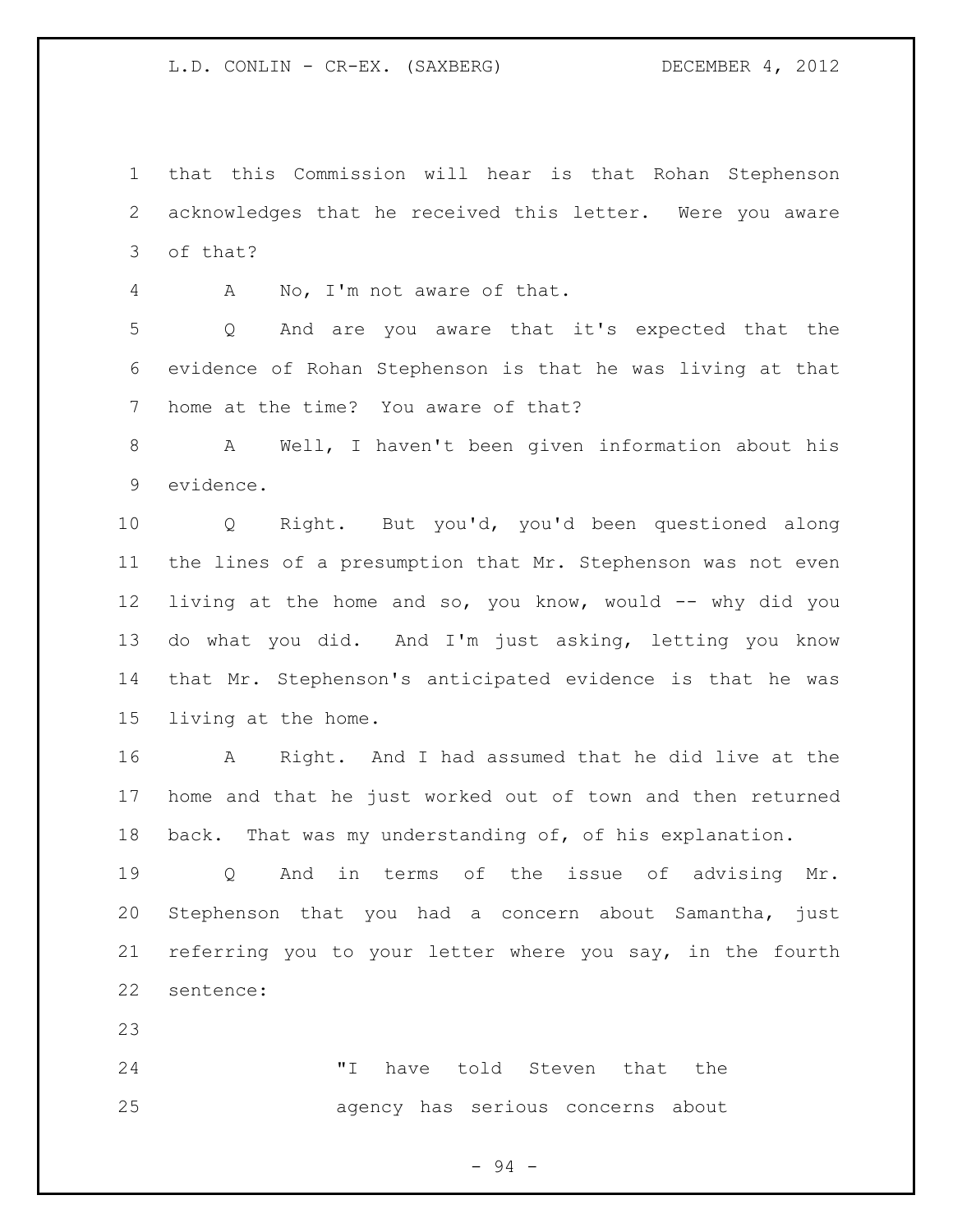his current lifestyle, as well as Samantha's." You see that? A Yes. Q So I mean, clearly you're conveying in this 7 letter that Mr. Rohan says he received, that you -- the agency have serious concerns about Samantha. A Correct. Q And now if we could turn to page 37355. It's from the closing summary that you prepared. And if we look at the paragraph just above the heading Statement of risk. A Um-hum. Q And I think it's the fourth sentence, the, the sentence that begins, worker has therefore. Do you see that? A Yeah. 18 Q I'm going to quote that. Says --19 THE COMMISSIONER: What page are you on? MR. SAXBERG: This is on page 37355. 21 THE COMMISSIONER: Oh, yes. I have it. BY MR. SAXBERG: Q The paragraph begins: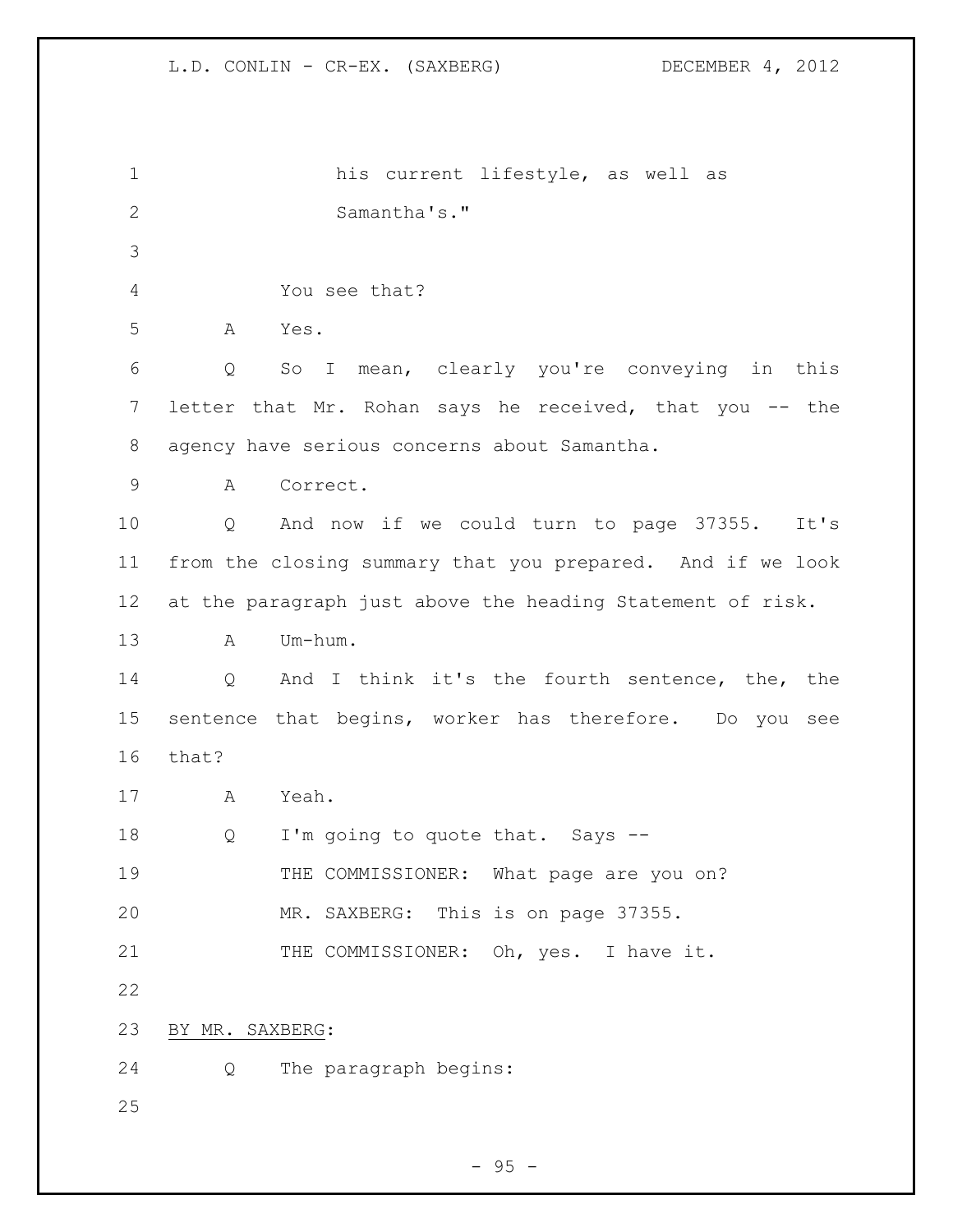"This worker cannot make an accurate assessment of Steve's current lifestyle due to lack of information provided. This worker would therefore determine that Phoenix would be at high risk of coming into care should she return 8 b to Steven's care. She would also be at high risk of coming into care should she be found [to be] 11 in Samantha's care." So clearly, your view, your assessment is that if Phoenix is with either parent, it's a high risk situation? A Right. That was my assessment, yeah. Q And so that's the, that's what you would have been communicating at the time when you were having your discussions with Rohan, I suggest to you. A Um-hum. Q And I'm going to ask you to look at the sentence, then, that says: "Worker has therefore safety planned ..." 

- 96 -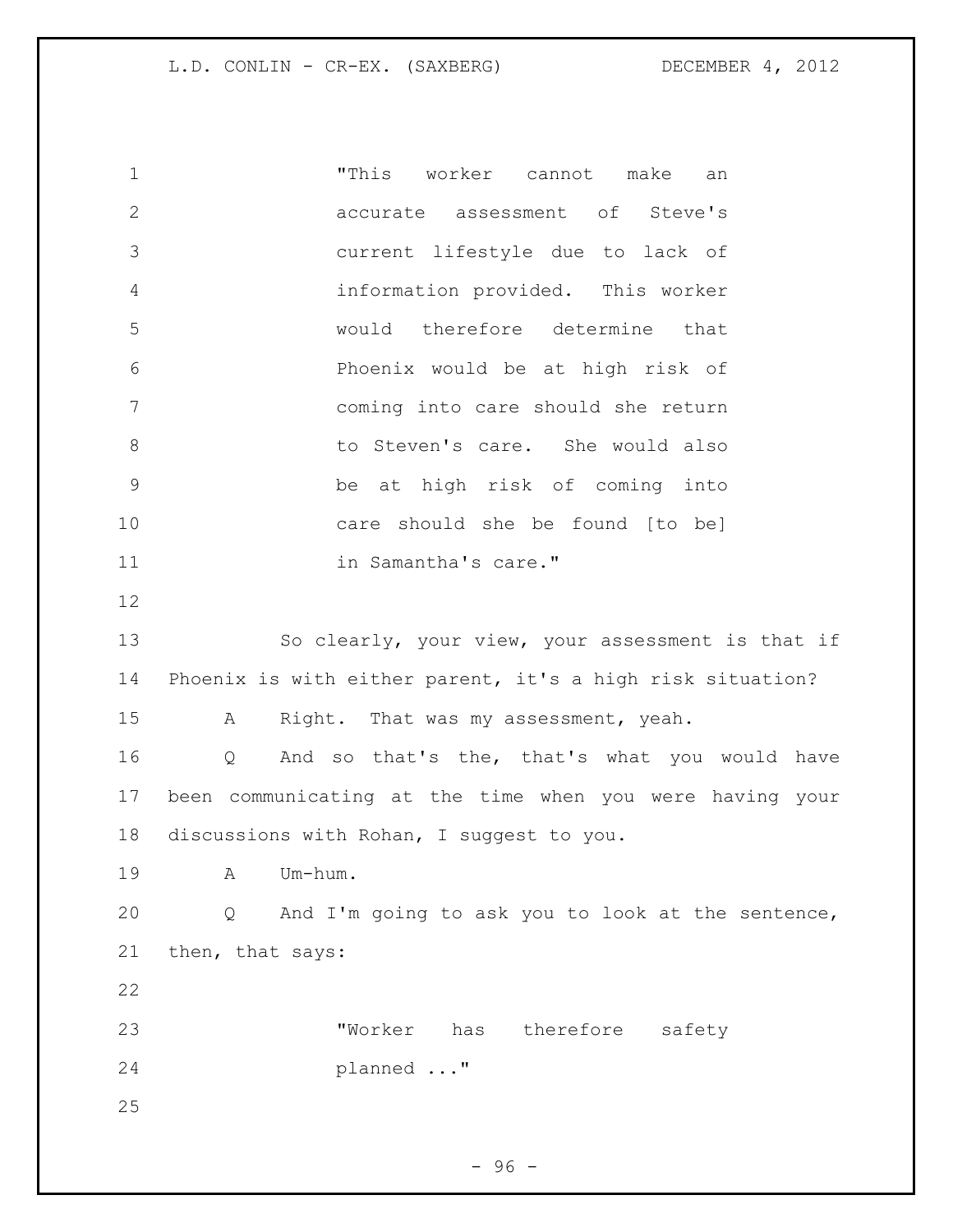A Yeah. Q "... with the current caregivers 4 to Phoenix, the Stephensons." Do you see that? A Yes. Q Wouldn't -- that to me suggests that you would have told them about the view that Samantha would pose a risk? A Well, I believe that I, I likely asked him about 12 whether he knew anything about her because that's why, that was the original informant's concern, was about her. Q Right. So I mean, in -- A So I would have asked him how Phoenix ended up with him, but he wasn't clear in that, so ... Q In fairness, I mean, you don't have specific recollections of the discussion. A No. Q But what I'm putting to you is that on the basis of the fact that you safety-planned and that you were of the view that Samantha was a high risk, it's -- A Yeah. Q -- likely that you addressed that with Rohan, isn't it?

- 97 -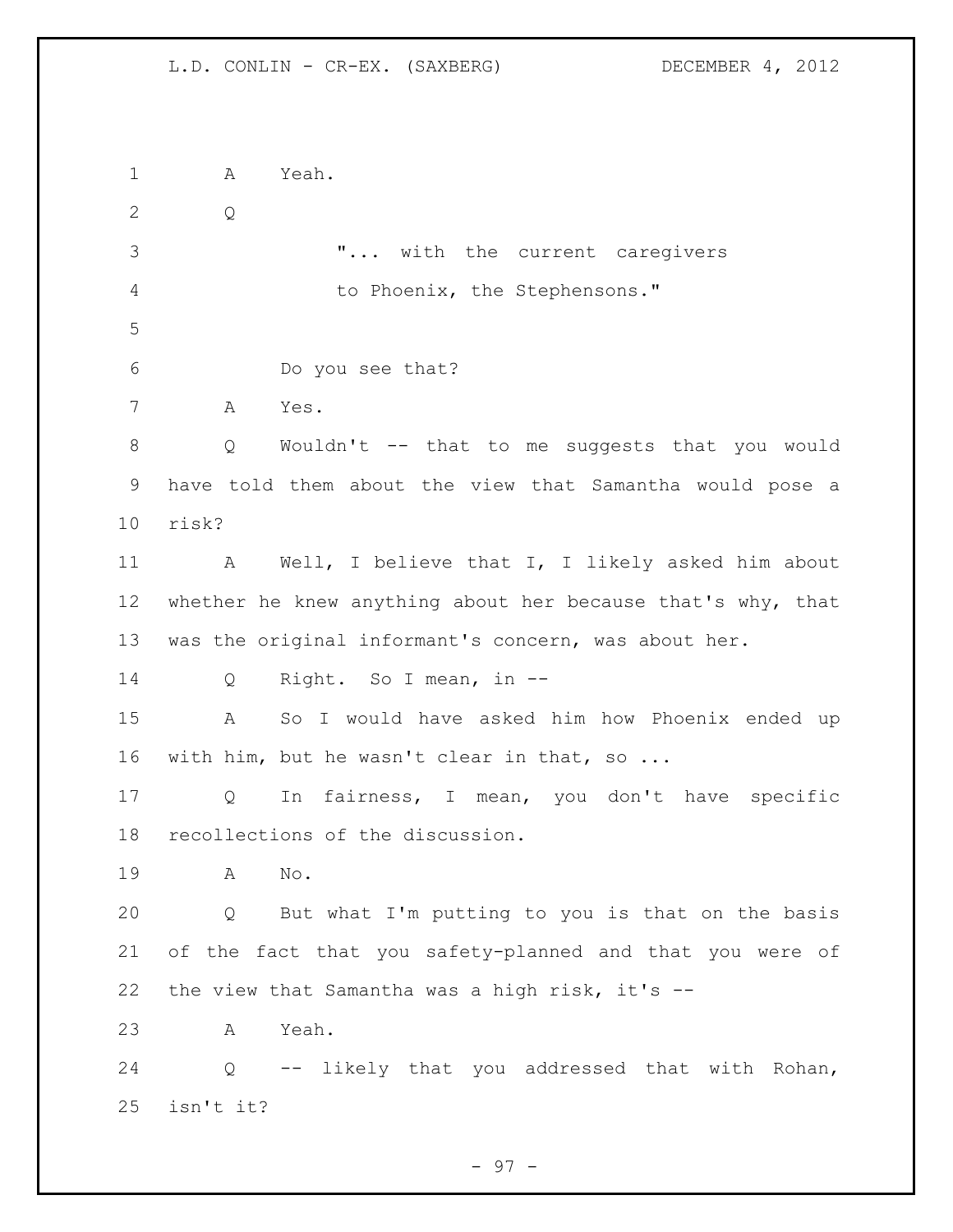1 A Yeah, for sure. Q And another issue, you'd agree, is, at this point in time, Samantha wasn't a threat, she was out of town. Was that something that you were considering? A Yeah, that was the information I had. Q And also, the reality is that the, the file showed that Samantha hadn't been involved in Phoenix's life for years; isn't that the case? A Yes. Q She, since she left Steven in 2001 -- 11 A Right. THE COMMISSIONER: Well, did you say you didn't consider her a risk because she was out of town? 14 THE WITNESS: Well, I didn't have any contact with her because she was out of town. 16 THE COMMISSIONER: I see. I thought you were agreeing that -- with counsel that, that she was not a risk in this situation because she was gone out of town. Isn't that what you asked her? MR. SAXBERG: Well, what I'm saying is that in the context of being concerned about Samantha -- 22 THE COMMISSIONER: Yes. MR. SAXBERG: -- and the immediate safety of Phoenix -- 

- 98 -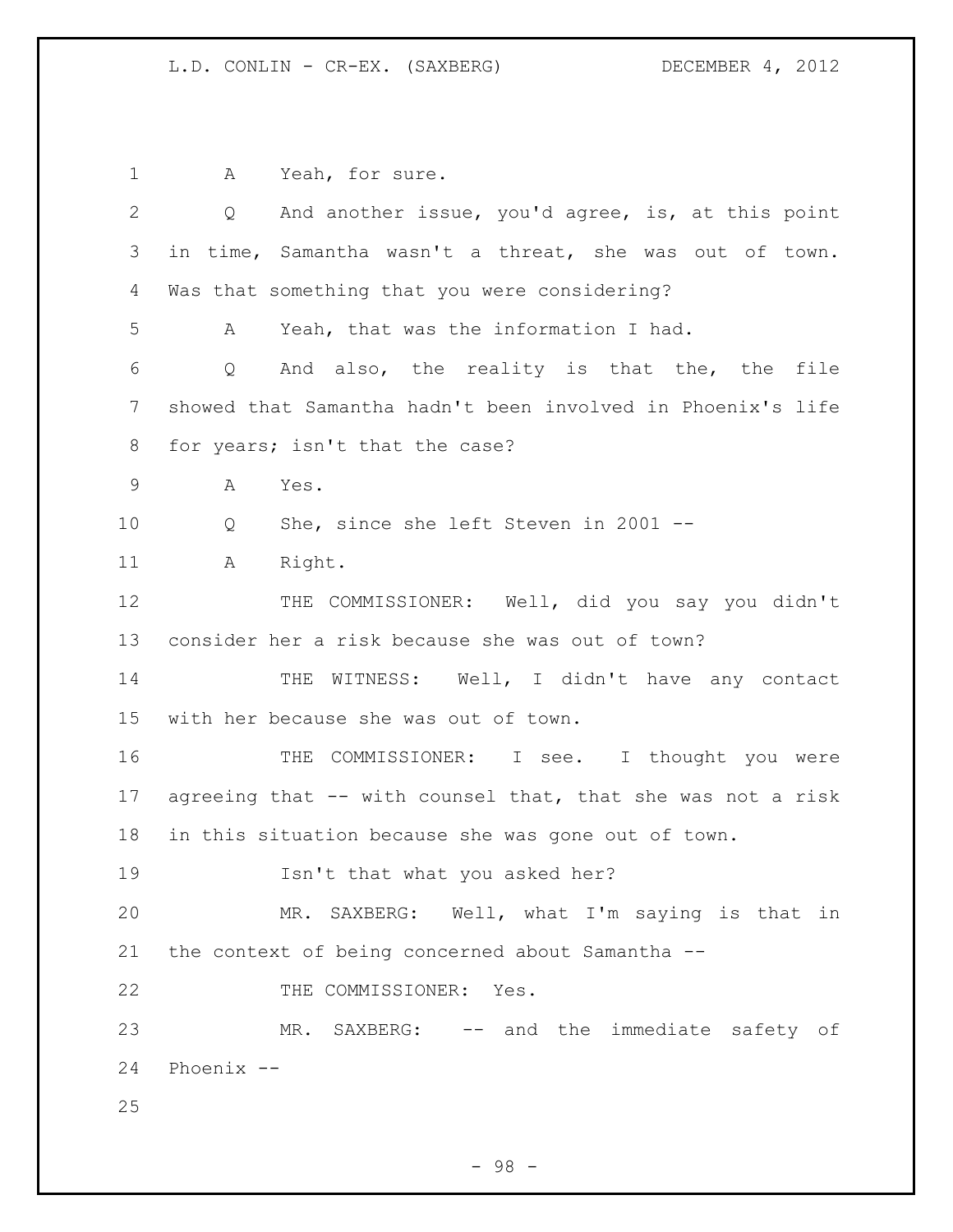BY MR. SAXBERG:

| $\overline{2}$ | Q                           | issue, one factor was that your<br>one                      |  |
|----------------|-----------------------------|-------------------------------------------------------------|--|
| 3              |                             | information was that Samantha was out of town?              |  |
| 4              | A                           | Yeah, that's all the information I had.                     |  |
| 5              | Q                           | And I mean, it's been suggested to you that you             |  |
| 6              |                             | should have been more concerned and more vocal about this   |  |
| $\overline{7}$ |                             | potential threat that Samantha posed of coming and picking  |  |
| 8              |                             | up Phoenix. That, that was the assertion that was put to    |  |
| 9              | you several times during -- |                                                             |  |
| 10             | A                           | Yeah.                                                       |  |
| 11             | Q                           | -- the direct examination. Do you agree?                    |  |
| 12             | Α                           | Yes.                                                        |  |
| 13             | Q                           | And what I'm saying is, was it a factor that,               |  |
| 14             |                             | upon review of the file, you'd note that Samantha wasn't    |  |
| 15             |                             | part of Phoenix's life for years at that point in time?     |  |
| 16             | A                           | Right.                                                      |  |
| 17             | $Q \qquad \qquad$           | In other words, Samantha wasn't someone who,                |  |
| 18             |                             | according to the information in the file, was trying to be  |  |
| 19             |                             | involved in Phoenix's life. She, she was not in the         |  |
| 20             | picture?                    |                                                             |  |
| 21             | A                           | Right.                                                      |  |
| 22             | Q                           | And so wouldn't that factor into, you know, your,           |  |
| 23             |                             | your concern about the, the risk of Samantha coming to pick |  |
| 24             |                             | up Phoenix? That would have been a factor, wouldn't it?     |  |
| 25             | Α                           | Yeah, I assume it would be a factor.                        |  |

- 99 -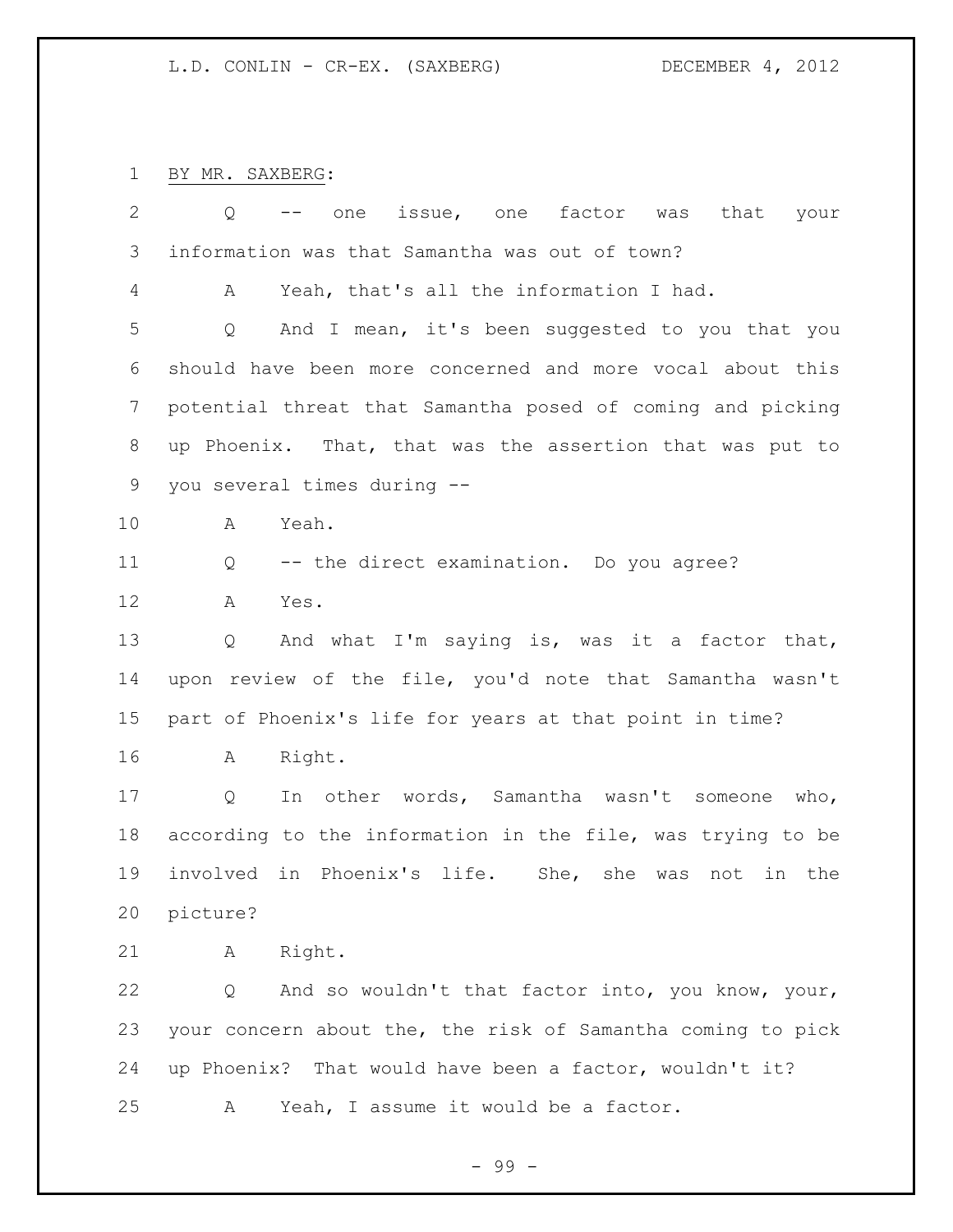Q Samantha's own actions had demonstrated that she wasn't interested in parenting Phoenix in the past? A Right. Q And if we look at -- sorry to jump around, but if we go back to that letter, it's at 37449, that's the February 13th, 2004 letter, and the last line here says: 8 Thould you have ... further questions please call this writer ... or after hours at 944-4050." You see that? A Yeah. Q And the reason for including the after-hours number was what? A Just so they could have access to speak to a worker if it was after 4:30. Q Right. A Or on weekends, or if, if anything was occurring in the evenings or on weekends I wouldn't be in the office. Q So if there was an emergency or if, as you warn in here, if Steven attempted to pick up Phoenix, they could call that number and there'd be someone from Winnipeg CFS there to answer the phone and deal with the matter -- A Yes.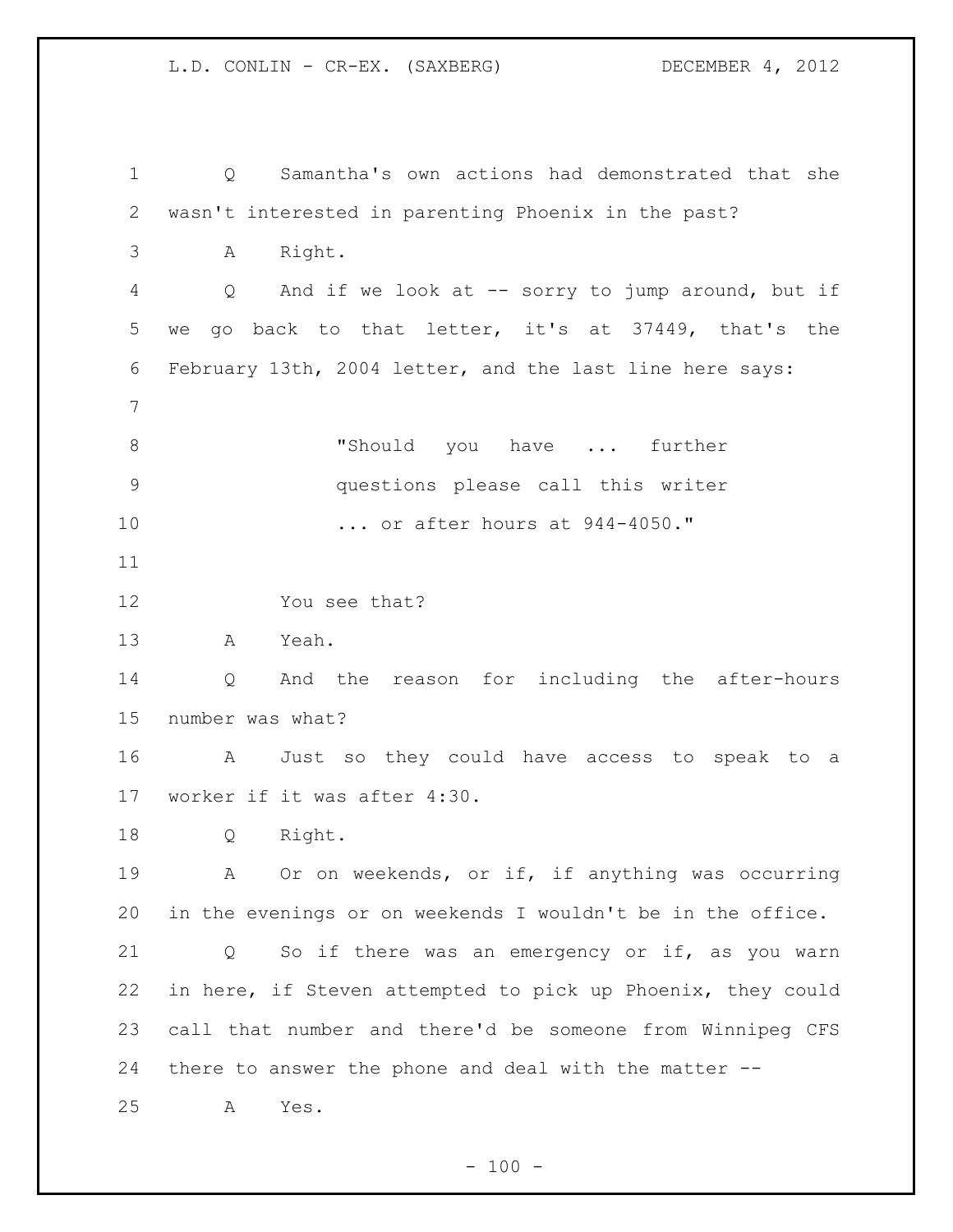Q -- correct?

A Yeah.

 Q And just apropos that, you, you were referred to two e-mails from Employment and Income Assistance. The first was a May 10th e-mail and then there was a May 12th e-mail. You, you remember those questions?

A Um-hum.

- Q Yes?
- A Yes.

 Q And seemed to me that there was an inference from that that nothing had been done in response to those e-mails.

A Nothing by me?

 Q Yeah. It seemed -- but it seemed that there was an inference that CFS wasn't responding to those e-mails and that something wasn't going on. Are you aware that intake had opened a file with reference to the information in those e-mails on May 11th?

 A No, I don't recall that. That was after the e-mail was sent to me?

 Q No, it's in between both e-mails. If we could turn to page 37344. This is a May 11, 2004 CRU intake form.

- A Okay.
- Q Do you see that?

 $- 101 -$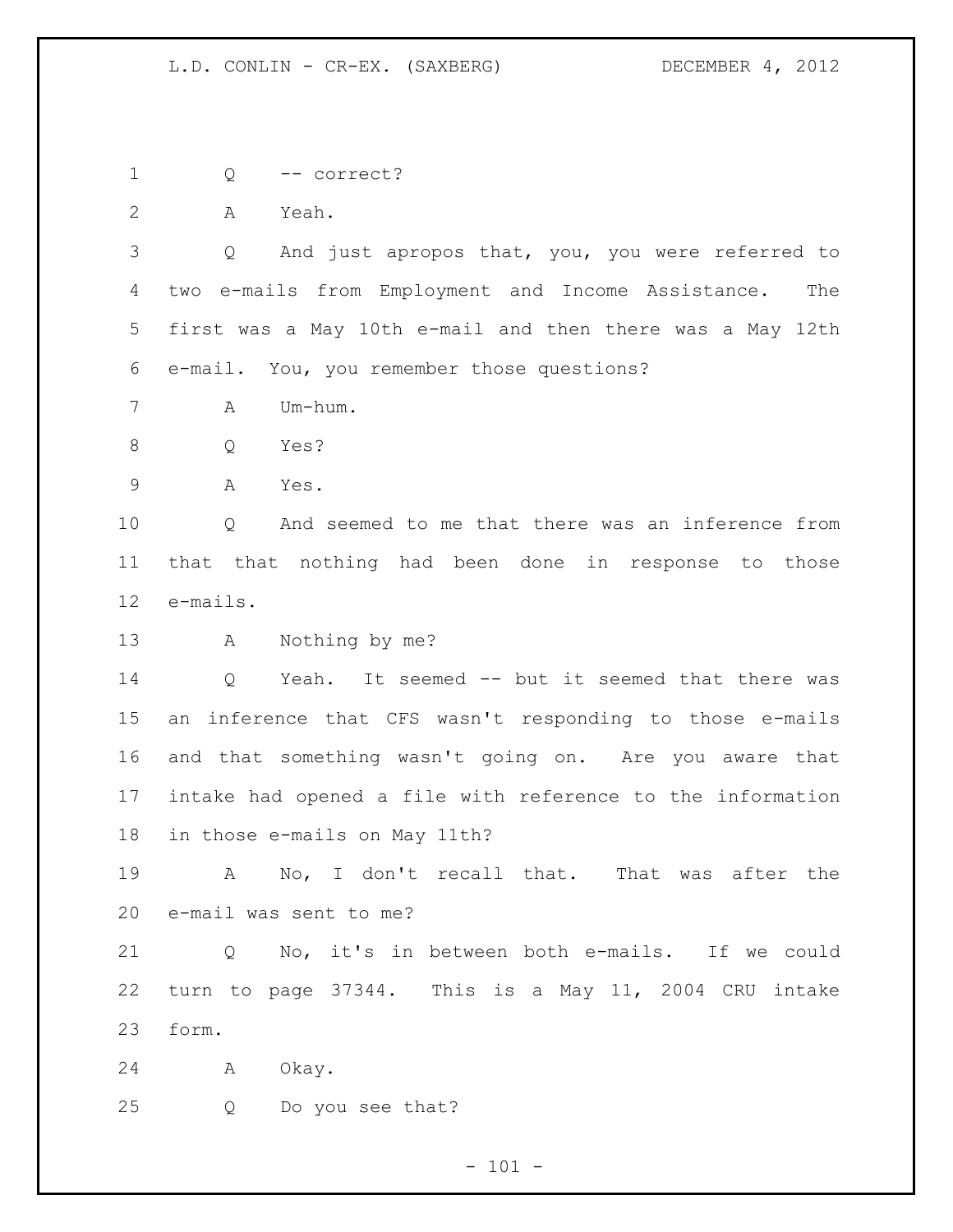A Yeah. Q And if you -- if we could scroll down to the presenting problem. Keep going. Right there. Under Presenting Problem it says: "[Blank] called to report that Samantha has brought in a letter from her lawyer claiming that she has been caring for Phoenix since Nov./03" Do you see that? A Yeah. Yes. Q So it's pretty clear that you were sent an e-mail by Employment and Income Assistance on May 10th and that Winnipeg CFS opened up a new file to deal with this matter the very next day? A Right. And I think I had indicated that if the file wasn't open -- THE COMMISSIONER: Just one moment. I'm just not getting this. I've got to find that, that document. MS. WALSH: Mr. Commissioner, I don't know that you would have a hard copy of that document. I think you were only given hard copies of the documents that we knew we were referring to.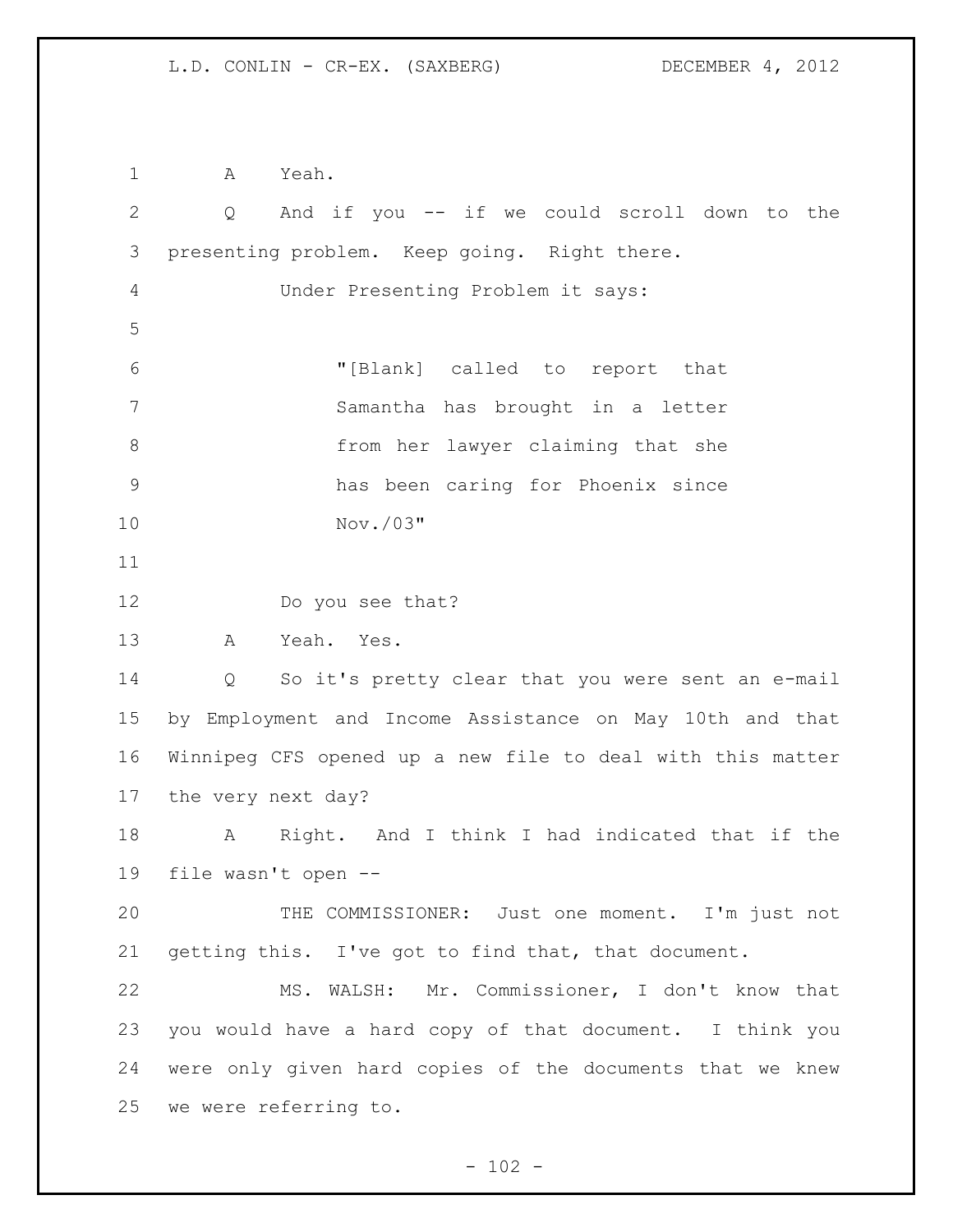1 THE COMMISSIONER: I guess that's the answer. 2 MS. WALSH: Yes. 3 MR. SAXBERG: Okay. It's -- for you, for you -- THE COMMISSIONER: Just start that line of question again. What is this document? MR. SAXBERG: This is a new Winnipeg CFS CRU intake report relating to the information that's being conveyed by Employment and Income Assistance. First e-mailed to this witness on May 10th. THE COMMISSIONER: On what date is this document? MR. SAXBERG: If we could go to the top. It's May 11th, 2004. And for your note, it's page number 37344. 13 THE COMMISSIONER: Yes. MR. SAXBERG: And that's in Mr. Sinclair's file at CD1796. THE COMMISSIONER: Yeah, I see what's happened. I -- all the documents I have are those that the Commission counsel contemplated being referred to, but naturally they wouldn't know what ones you were going to refer to so I'm, I'm with you now but I won't necessarily have your documents here. That's fine, I'll follow it on the screen. MR. SAXBERG: Okay. Thank you. BY MR. SAXBERG: Q On January 21st, 2004 you met with Rohan

 $- 103 -$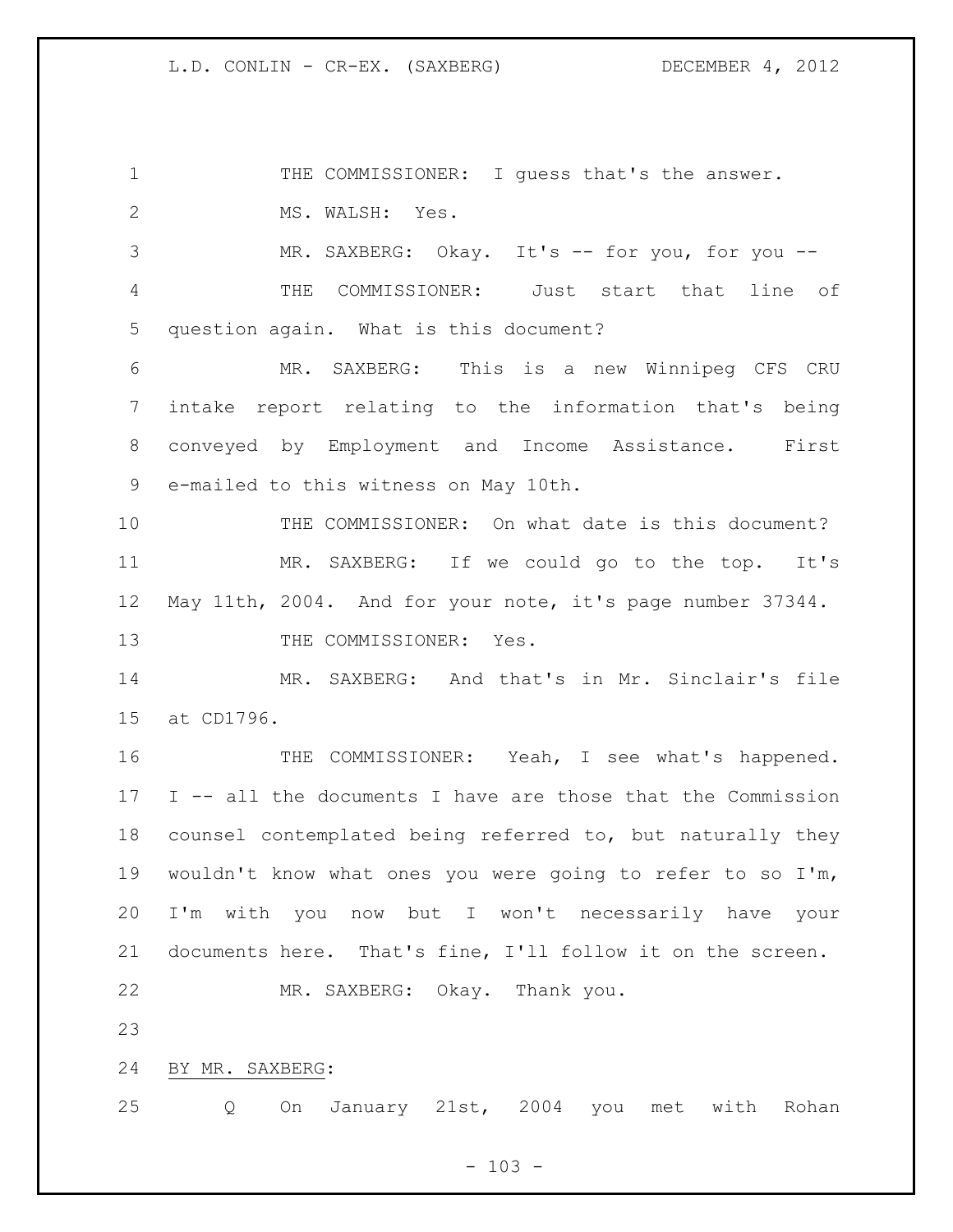Stephenson. You, you testified about that. A Yeah. Yes. Q Did he tell you, during that meeting, that Kim Edwards' involvement with Phoenix had tapered off? A No. Q Did, did she -- did he tell you that Kim Edwards had left him and left the house and the children, including Phoenix -- A No. Q -- in December of 2003? A No. Q Did he tell you that he found it difficult that he was working night shifts and had to get his own children to school and have Phoenix there as well? A No. Q Did he tell you that he was tired, had no help or support at the time with respect to his children and Phoenix, including from Kim Edwards? A No. Q And of course, had he told you that information, would have been pretty relevant to you in your assessment of whether Phoenix was in a safe place, correct? A Right. It would have been. Q Critical? A Yeah, very concerning.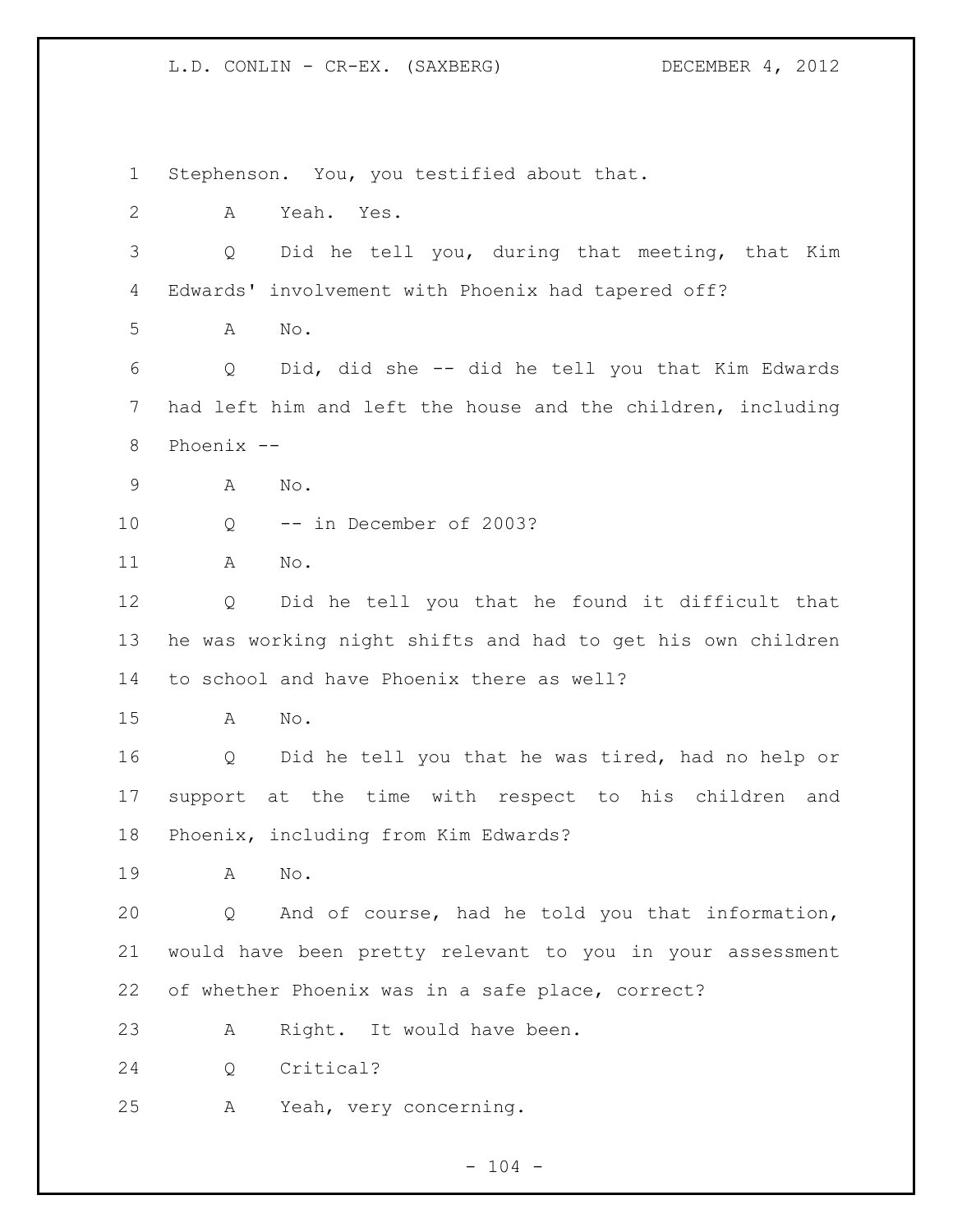L.D. CONLIN - CR-EX. (GINDIN) DECEMBER 4, 2012

 Q Critical information and it wasn't disclosed to you, and if it was you'd have put it in your notes, correct? A Correct. MR. SAXBERG: Okay. Those are my questions. THE COMMISSIONER: Thank you, Mr. Saxberg. Mr. Gindin. CROSS-EXAMINATION BY MR. GINDIN: Q Hi. My name is Jeff Gindin, I appear for Kim Edwards and Steve Sinclair. 12 In your last few answers to Mr. Saxberg, you were asked about Samantha and the fact that she was out of town and therefore was less of a concern. Recall that? A Yes. Yes. Q Did you know where she was? 17 A No, I didn't know where she was. Q Did you know how long she was gone? A No. Q Did you know when she was planning to return? A No. Q Did you know where "out of town" was? A No. Q I can have you take a look at page 37352, please. Actually, the next page, sorry. Looking at that page,

 $- 105 -$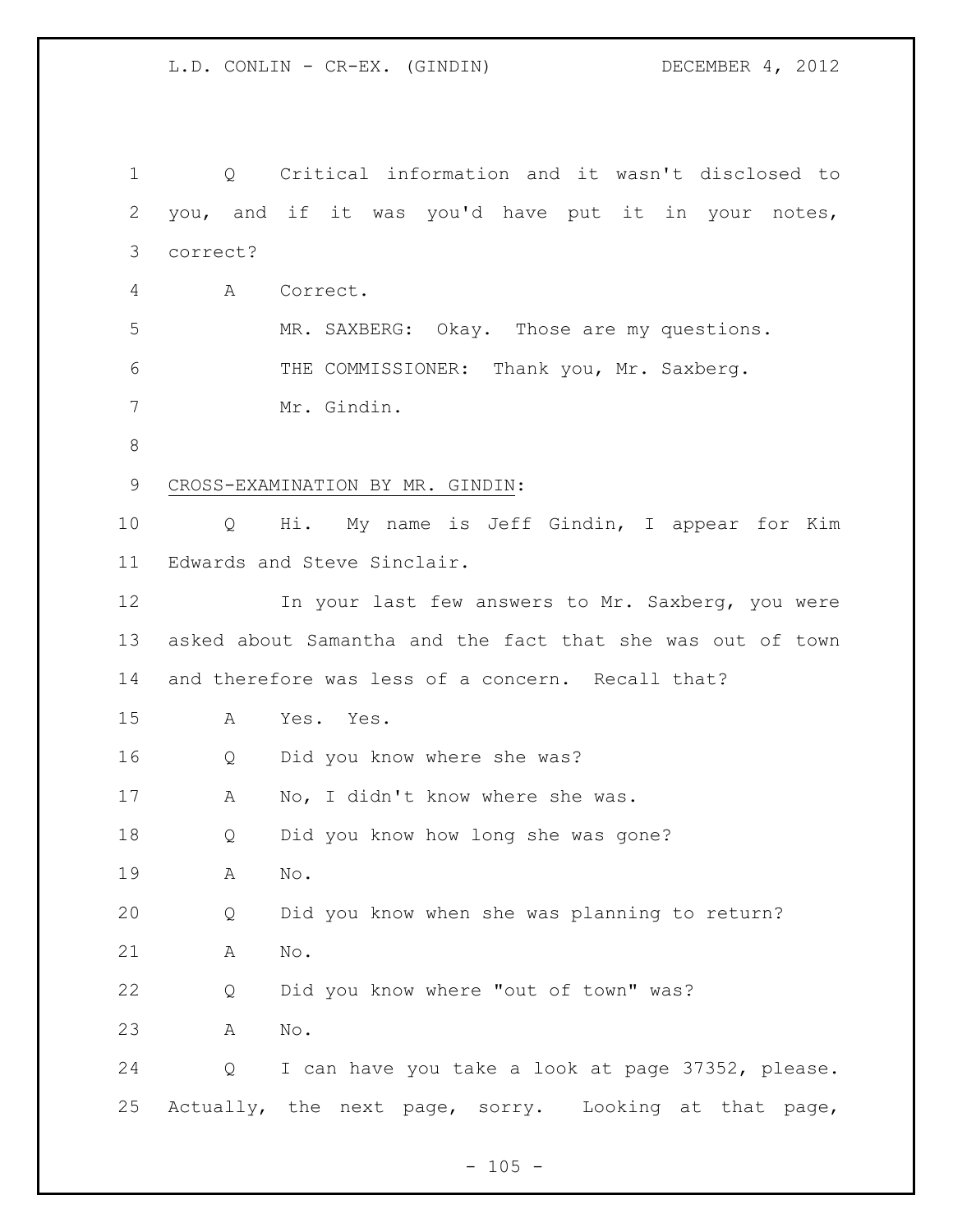under the word Assessment, if you can raise it up a little bit, please. So that tells us that the file was re-opened January 16th, 2004, correct? A Correct. Q And that you got the file a few days later. Remember you told us that? 8 A Correct. Q Right. And what it says there was: "The referral came from a friend of Samantha Kematch, mother of **Phoenix.** {And this person] reported that she had been living with Samantha and Samantha's mother. [Right] At some point in mid-November/03 Phoenix was 18 brought to Samantha's home ..." See that? A Yes. Q So you were aware, then, that actually Samantha was involved with Phoenix only a few months earlier? A Yes. Q Not as Mr. Saxberg suggests, that she wasn't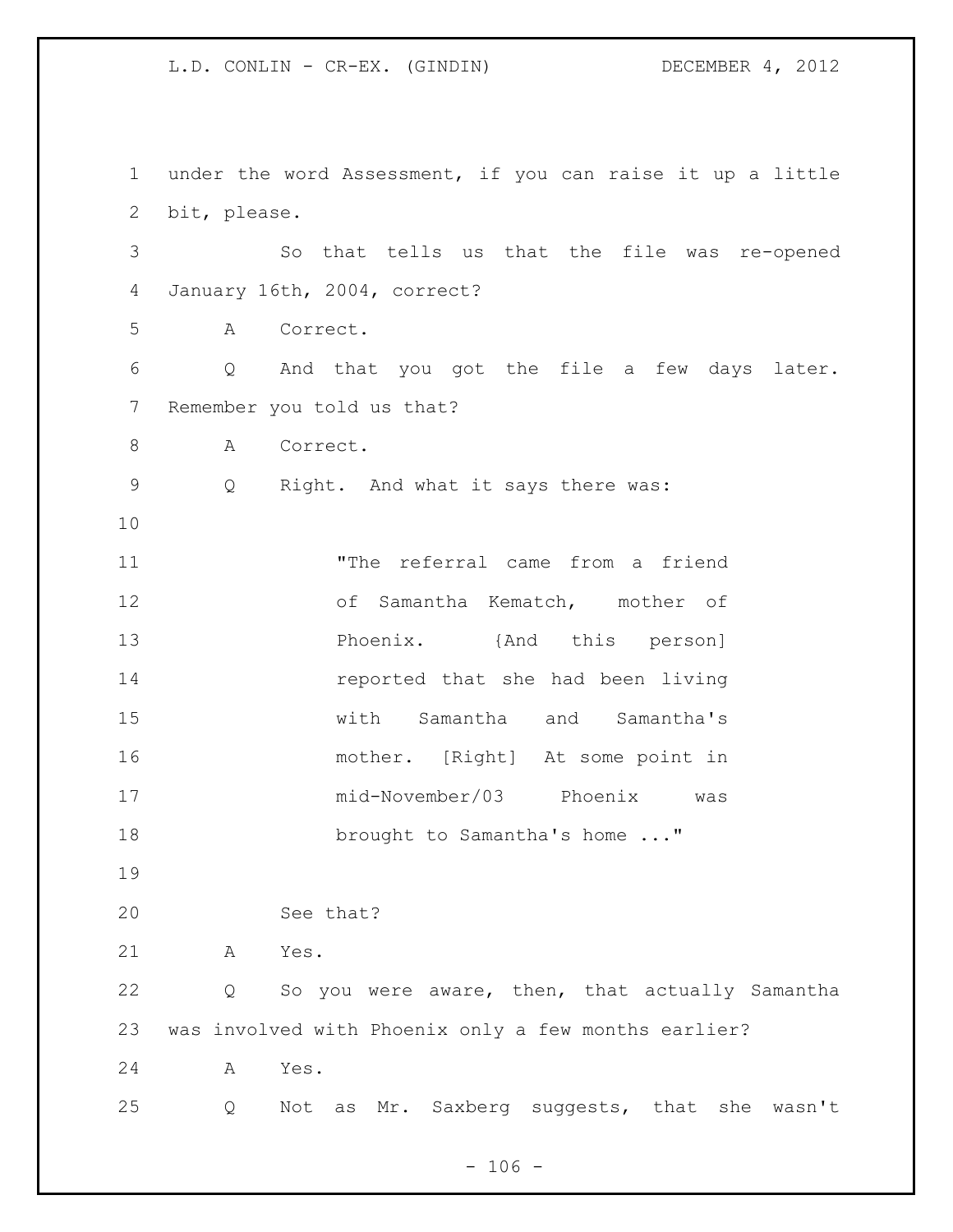involved for years? A Right. Yeah, I thought about that after, too, yeah. Q Yes. And it goes on to talk about how there's lots of fighting in the home, correct? A Um-hum. Q And that she goes out drinking frequently, leaving Phoenix with someone, right? A Right. Q And there's an allegation that someone's smoking rock in the presence of Phoenix? A Yes. Q Those are serious things? A Um-hum. Yes. Q Right? So clearly, there's a risk -- A Yes. Q -- if Samantha gets anywhere near Phoenix? A Right. Q Right? And in fact, we know from the information that you had gathered, that that had just occurred? A Right. Q Not that long prior? A Right. Q And had just occurred after Steve was supposed to be taking care of Phoenix?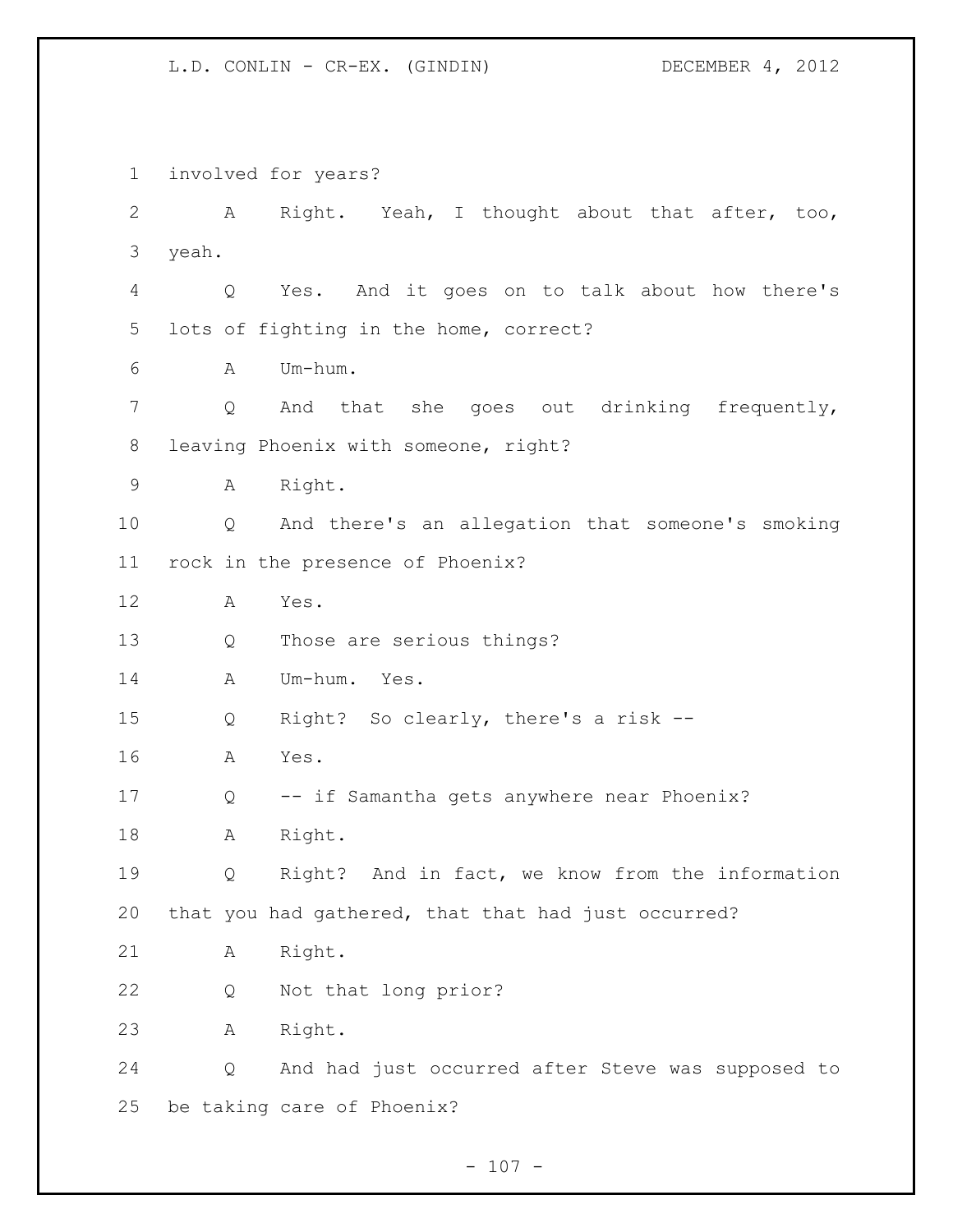1 A Um-hum.

 Q So your concern was that either of the parent really shouldn't be taking care of Phoenix? A Right. Q And you were happy that, in fact, Kim and Rohan were? A Yes. Q But there was nothing in place that could prevent Samantha from simply showing up again, as she had only a few months earlier, and wanting to see her child, nothing legal in place? A Nothing legal, no. Q No. So it wouldn't be accurate to say that Samantha was not in the picture; your information was that she had just been in the picture? A Um-hum. Yes. Q And not just in the picture, but Phoenix was actually with her, right? A Allegedly, yes. Q Allegedly while someone was smoking rock in her presence, which you -- A That was the allegation, yes. Q Which you understood to be crack cocaine? A Right. Q Right. You had made no contact with Samantha --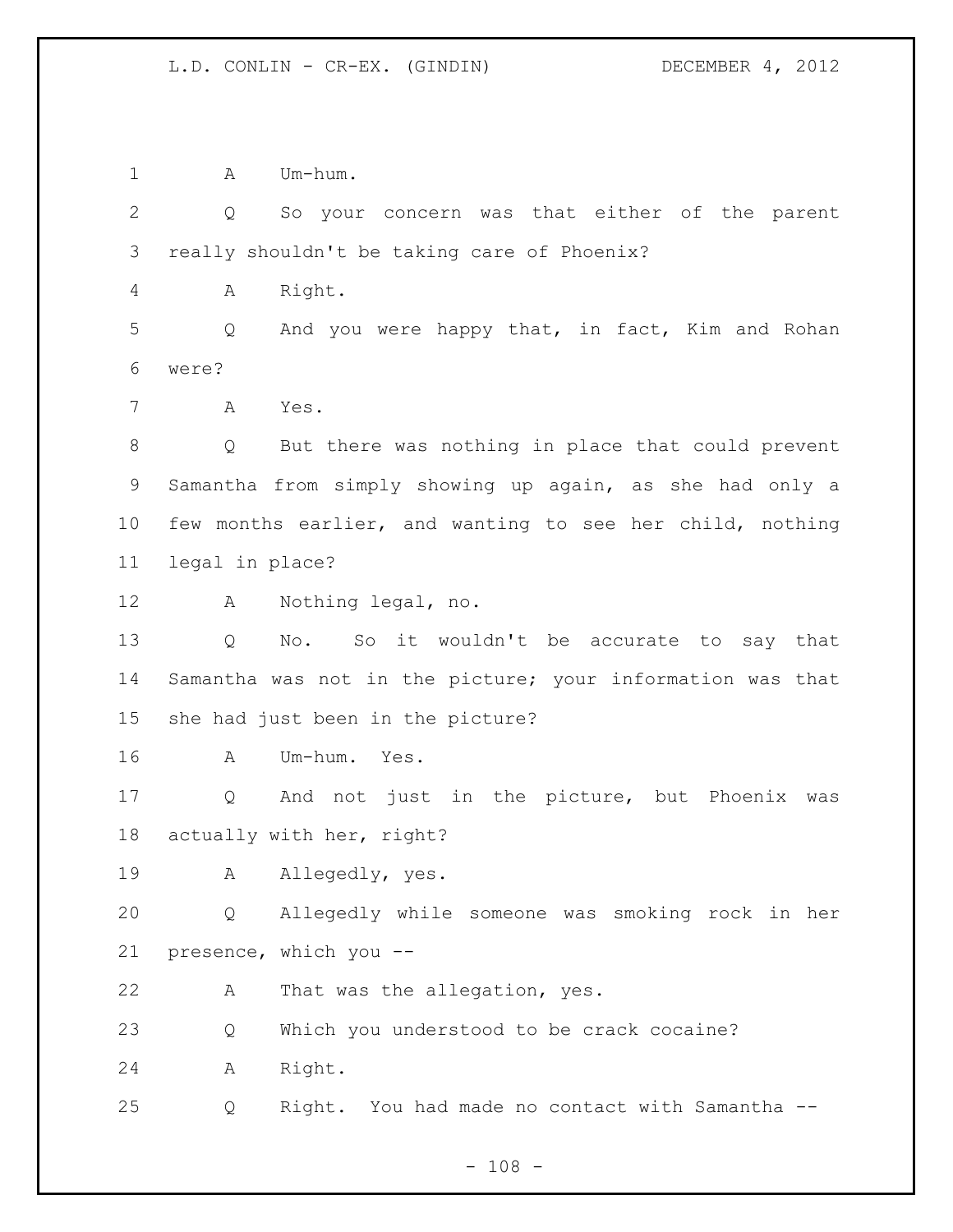A No.

 Q -- so you didn't really know very much -- A No. Q -- in terms of where she was, when she was coming back, what her plans were? A No. Q Right? So whether or not Rohan might have told you certain things that were suggested to you, that didn't change, really, the fact that Samantha was the danger, was dangerous for Phoenix, based on everything you knew and everything you read, right? A Well, I believe I had said that Phoenix would be 13 at risk if she was with her mother, yes. Q Yes. A Because I wasn't able to assess what was going on with her. Q Okay. Just go back to when the file was assigned to you, which was January 16th, we see from the information, correct? You may not, you may not have seen the file for a few days. A I think it was the 20th. Q Okay. That's when you received it? A Yeah. Q Okay.

A Yeah, it was January 20th.

 $- 109 -$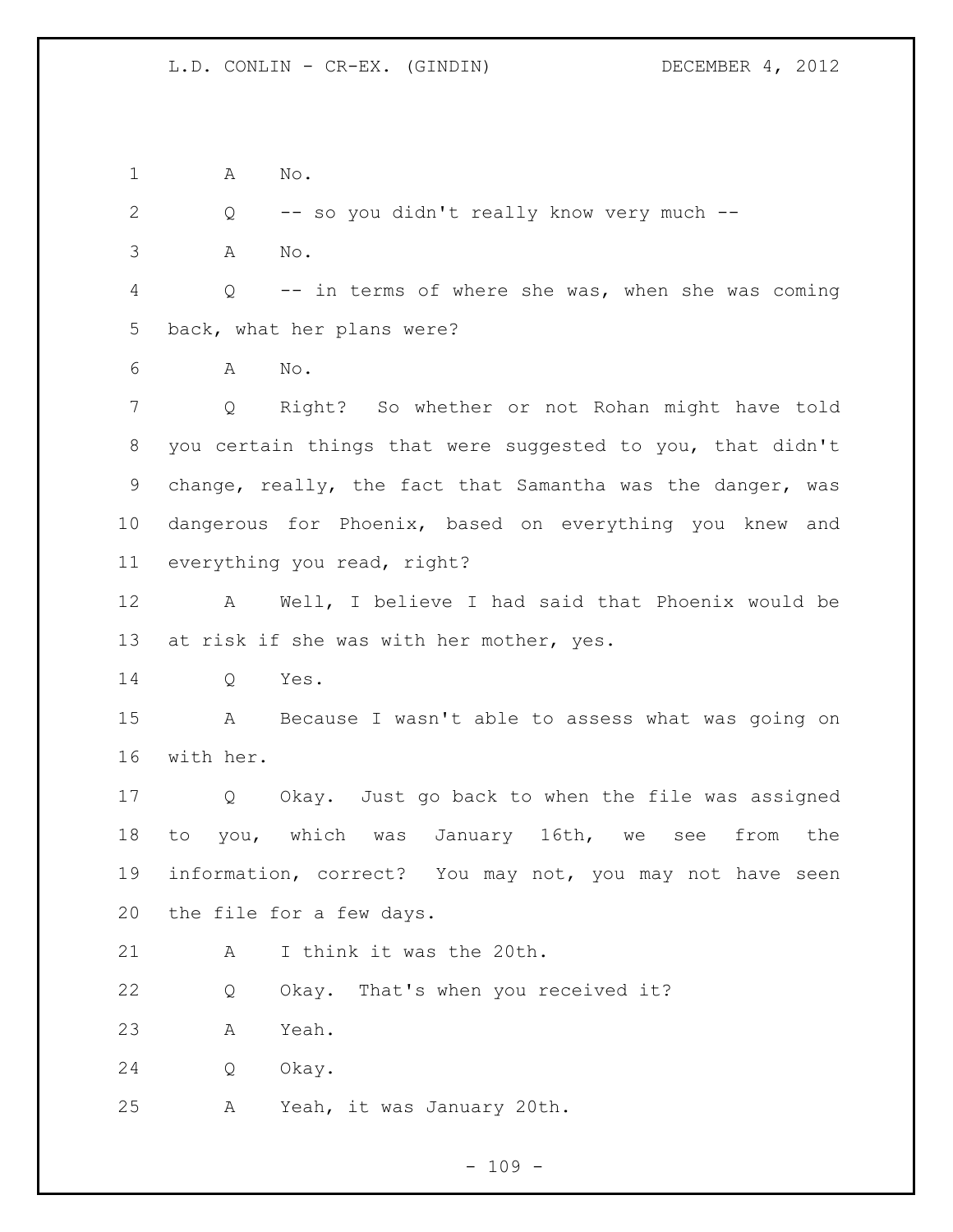Q And we've, we've heard that on January the 16th someone had assessed the response time to be five days, right? A That was the CRU worker. Q Right. And you had gotten the file, four days had gone by already? A Right. Q You indicated that you were not concerned about that because you still had a day to, to follow up? A Right. And I did. Q Were you concerned at all whether that was okay for Phoenix, that four days had gone by? Might have been okay for you because you still had a day to work with. A Right. Q But the fact remains that four days had gone by already since the response time was assessed at five days, right? A Right. Q Okay. You were asked how the file gets assigned to you. A Um-hum. Q And I think you said on a rotation basis? A Yes. Q And that was your understanding of the way files were assigned?

 $- 110 -$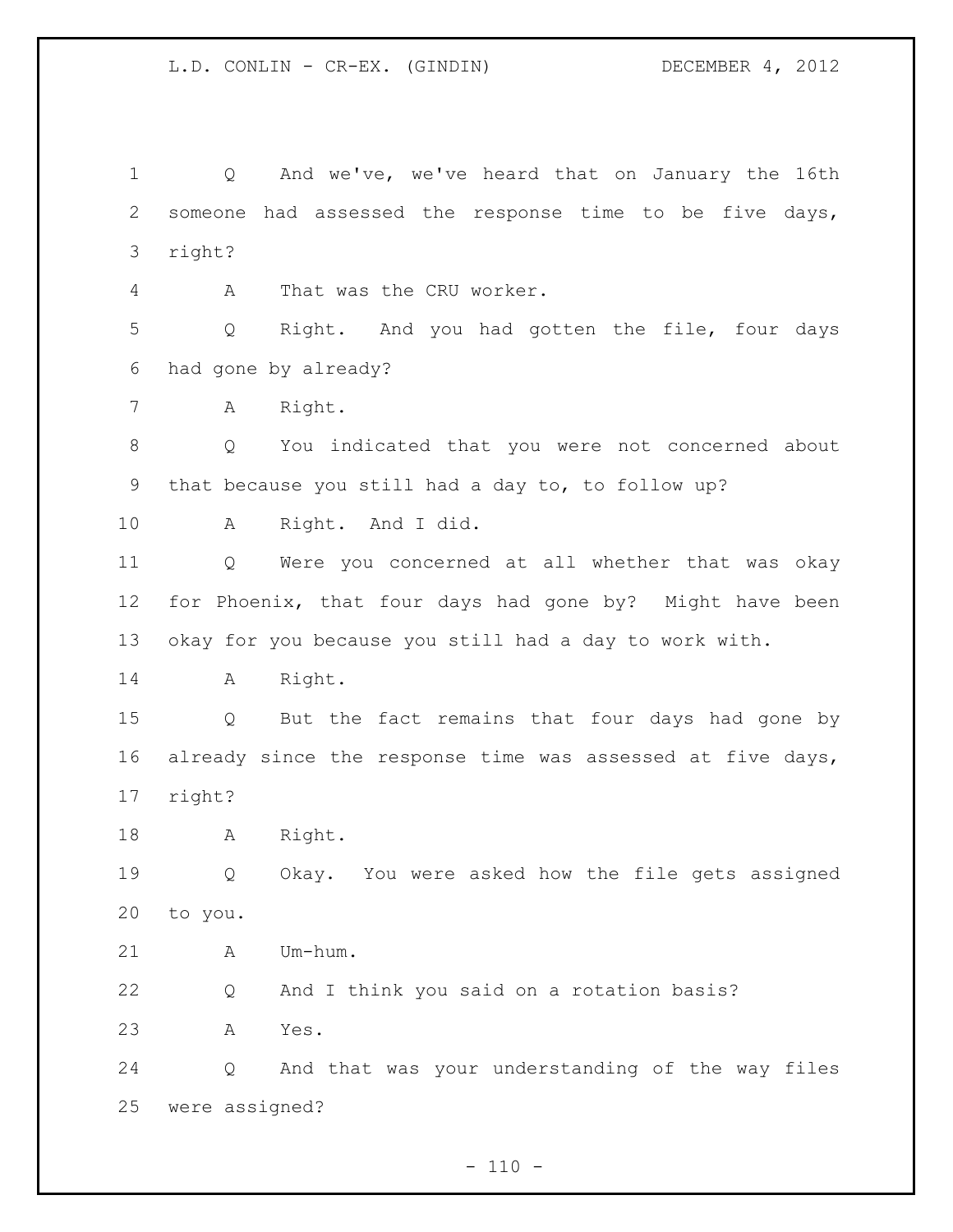A Yes. Q So they weren't assigned on the basis of complexity or experience? A No. They were assigned on a rotation basis of whoever's turn it was would get the next file. Q So whoever's turn it happened to be, they'd get the file? 8 A Right. Q Right? And I understand that you put the file, or the file was simply put on your desk by way of a piece of paper advising you? A Yes. Q That is, nobody sat down with you and said, here's some, something we should discuss? A Not initially, no. Q Okay. Also, you told us about checking with a previous supervisor, I think that was Heather Edinborough, who had advised that the file be transferred to family service -- to a family service worker? A Yes. Q And you'd agree with me that Heather Edinborough was far more experienced than you were? Do you know her? A Well, she was a supervisor, yeah. I didn't know her personally. Q First of all, she was a supervisor?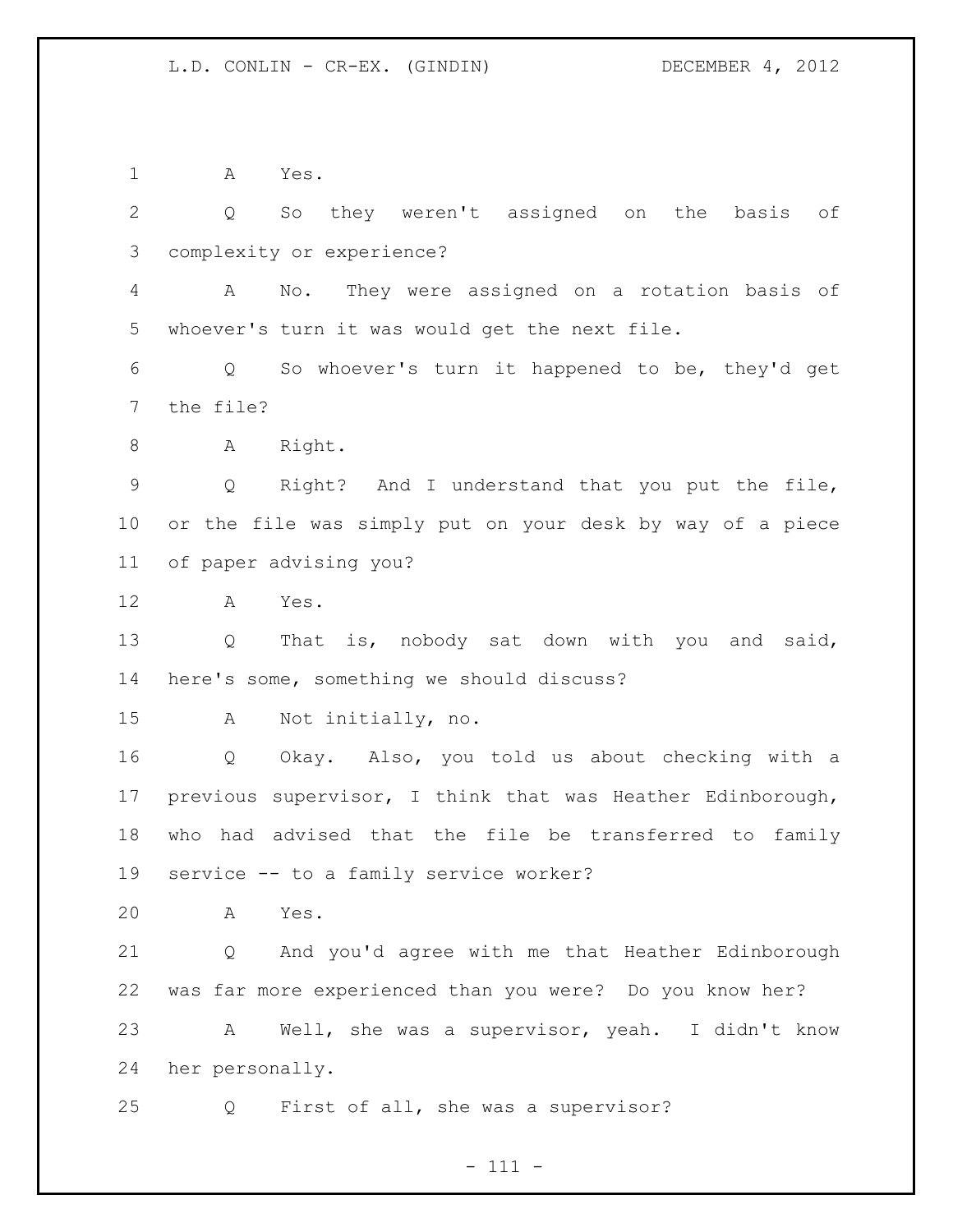A Right. Q And you weren't? A Right. Q And secondly, we've just heard from her and she's now retired, so she's had a lot of experience, you'd agree? A Yes. 7 Q You didn't follow that advice? A No. Q Nor did your supervisor? A Well, I had my own supervisor, yes. Q Yeah. So the two of you both decided not to follow her advice? A Correct. I think her advice was to transfer the file so that they could determine where Phoenix should live and my supervisor and I had already done that. Q Other words, you knew -- A So we had felt like that had already been decided. Q You also decided to close the file? A Right. Q Had the file remained open, then the matter would have been monitored, correct? That's what you do when a file's open; is that right? A Well, you make attempts to, yes.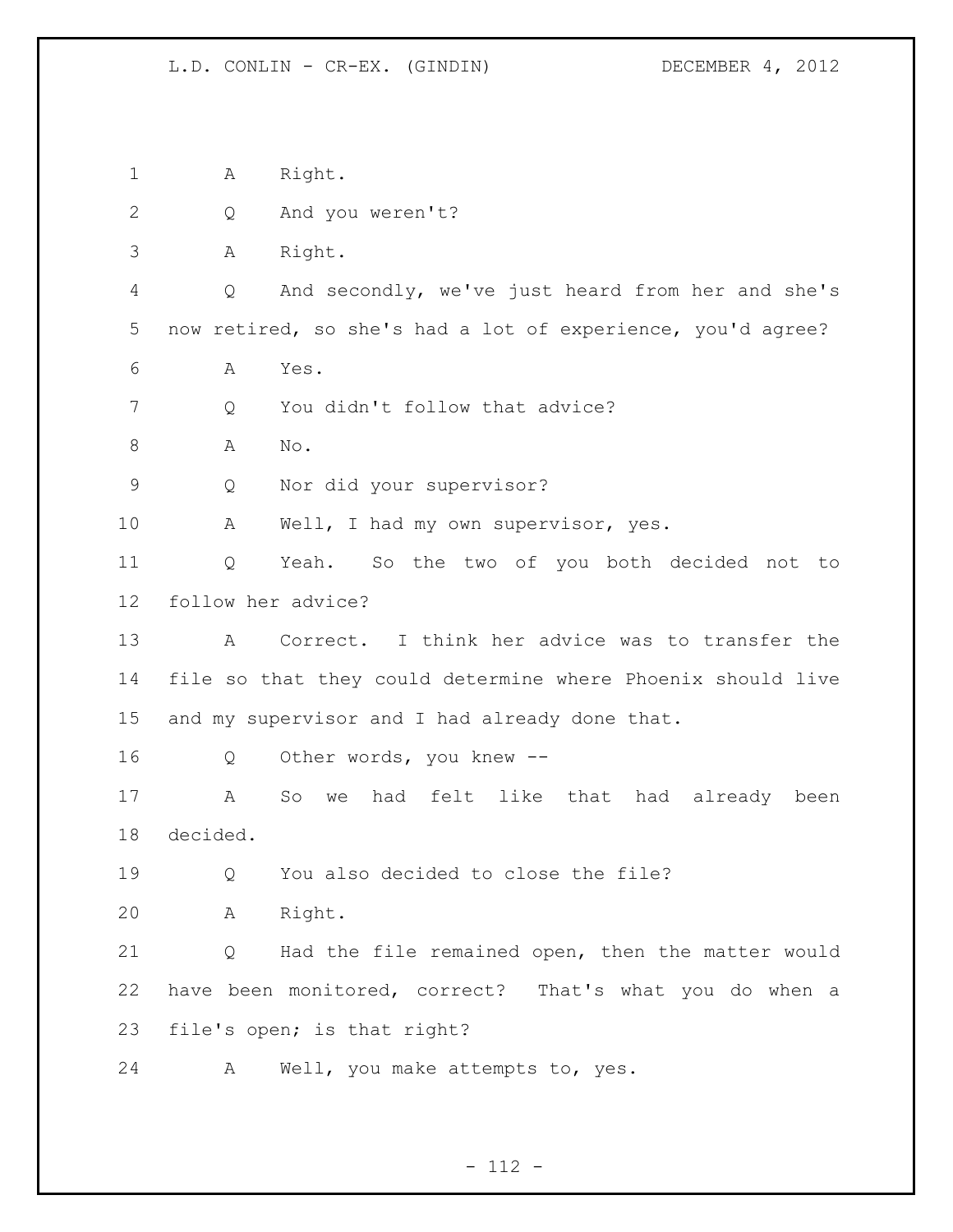Q No, but if the file had -- if you had decided to keep the file open a little longer, then it would have been monitored? UNIDENTIFIED PERSON: (Inaudible) close to you (inaudible). BY MR. GINDIN: 8 Q Is that right? A Are you talking about if I kept it open on intake longer? Q Yes. You closed it in February of '04. A Right. Q About three weeks or so after you became involved? A Um-hum. Q Right? We know that your opinion was that if the child ended up with Steven or Samantha, the child would be at high risk? A Right. Q Right? You didn't know that much about Samantha, where she was, right? A No. Q Had you kept the file open longer, that would have meant that there would have been some monitoring going on, correct? That's what happens when a file remains open;

- 113 -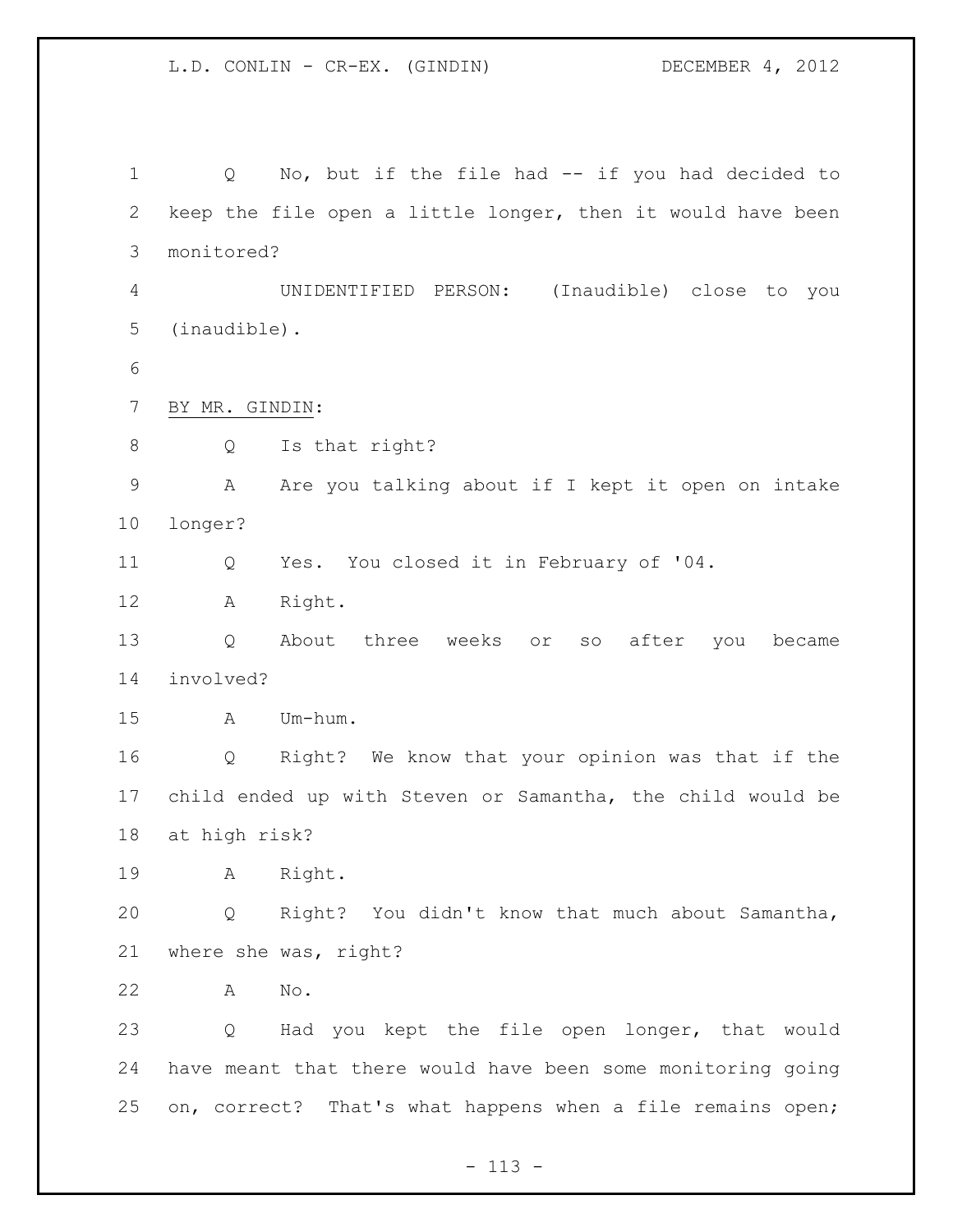is that right? A Correct. 3 Q So you're agreeing then, right? A Yeah. I think every attempt would be made to continue monitoring. Q If the file was kept open? A Right. But there's a limit on how long you can keep a file open at intake. It's 30 days. Q Thirty days is the limit? A Yeah. Q Okay. A So I wouldn't have been able to keep it open just indefinitely to wait to see if something happened months later. Q Doesn't matter what the risk, you were going to follow a certain deadline, is that it? A Well, I had to follow the 30-day intake standard, yes. Q But you have discretion here, don't you? A Well, I would have to consult with my supervisor about that. Q Did you? A Well, yes, and we agreed to close it. Q So two of you decided to close the file? A Correct.

 $- 114 -$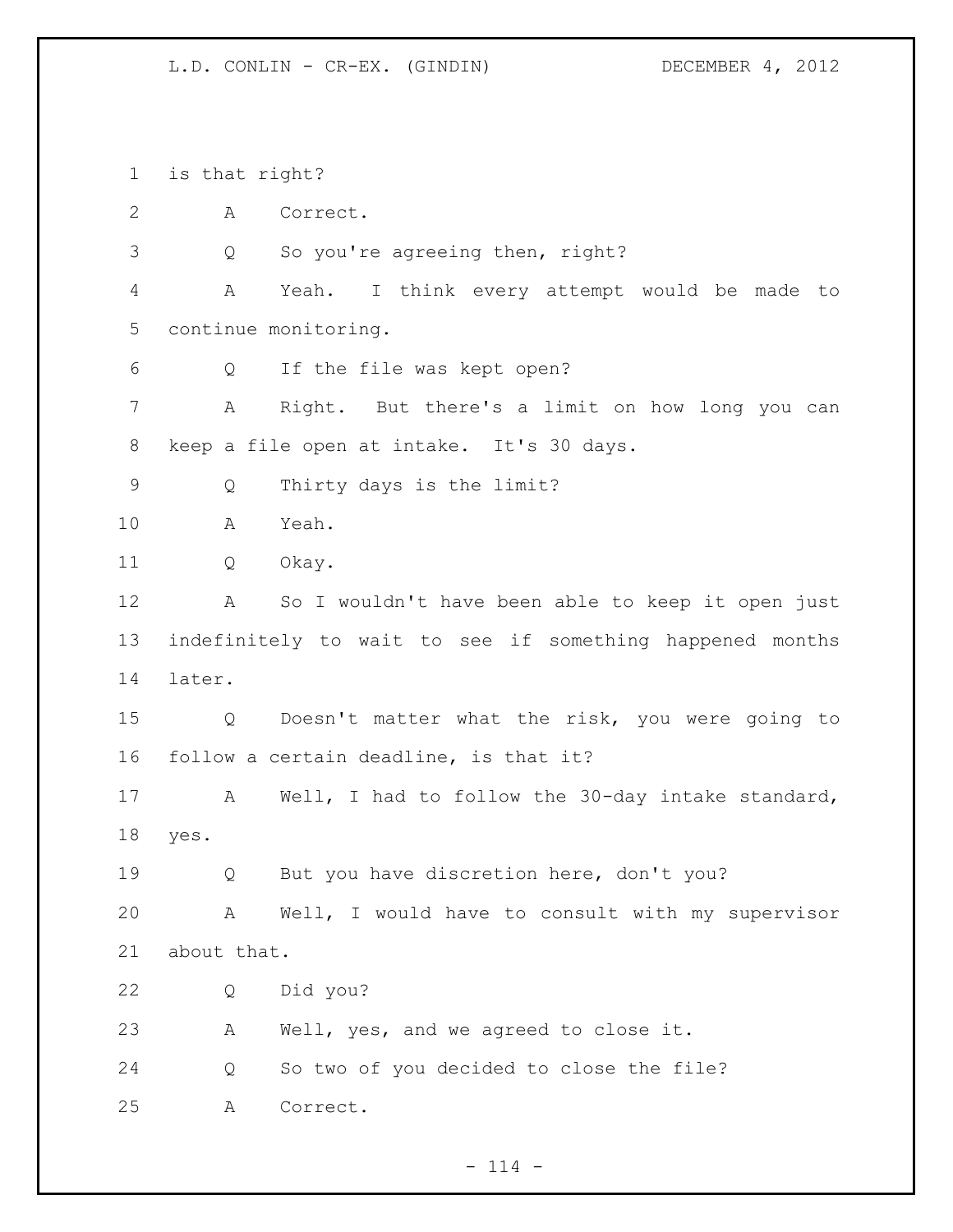Q Despite these concerns about Samantha, not knowing if she might show up again, right? A Right. But Samantha's file wasn't opened. Q Well, perhaps it should have been. A Well, perhaps. Q Um-hum. A I had referenced that earlier, that if her file had been open to myself or a different worker, then that worker could have followed up on the concerns about Samantha, but it wasn't opened. Q If, if Steve's file remained open, are you telling us that that means you can't make any inquiries about Samantha because her name's not on the file? 14 A Well, I can make inquiries, yes. Q Um-hum. Let's have a look at the letter that you sent. Think that's 37449. Round the middle of that letter it says: "I have told Steven that the agency has serious concerns about his current lifestyle, as well as Samantha's." Right? A Right.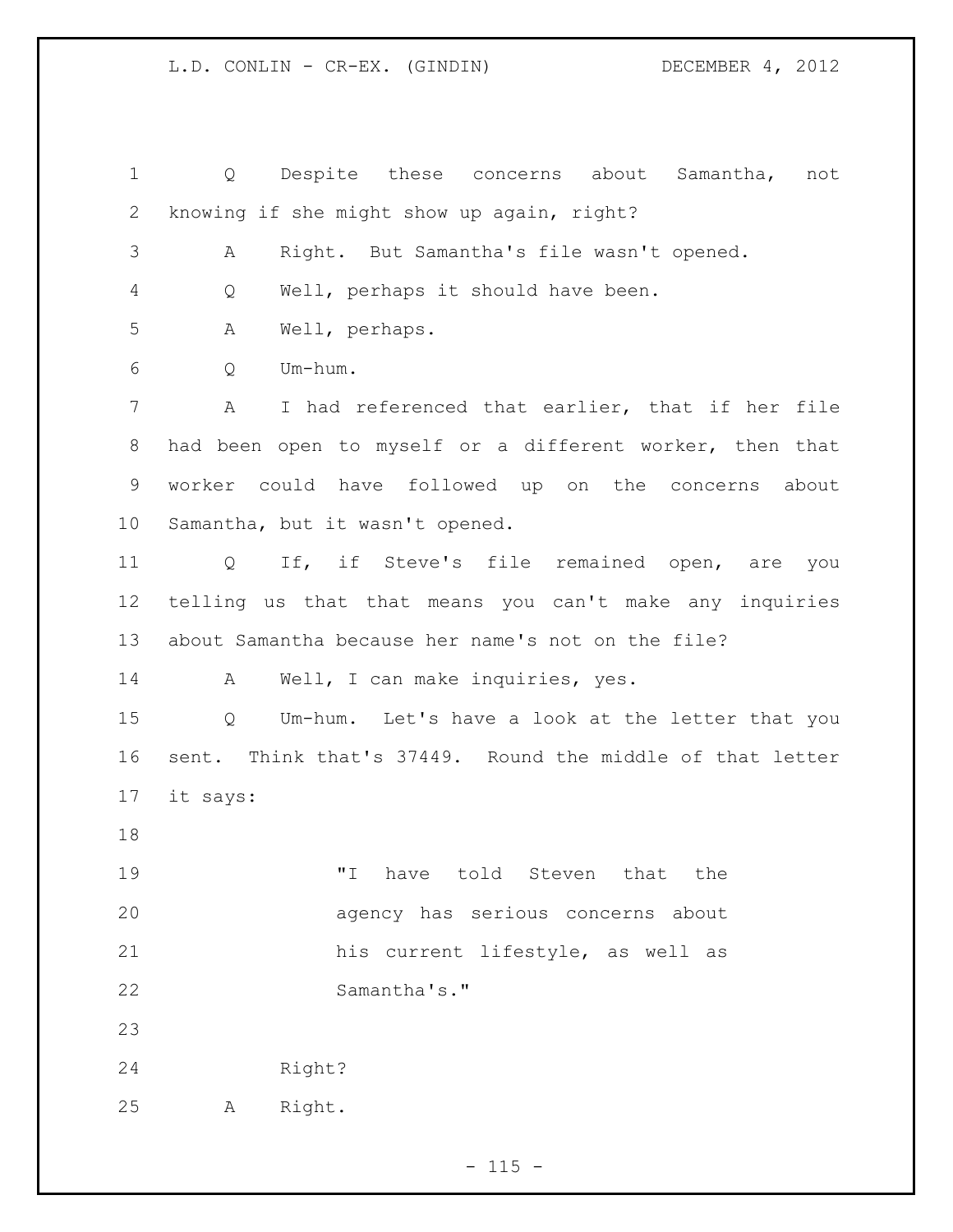Q "He has been advised that he is not to take Phoenix back into his care without contacting this agency and having a risk assessment done." Correct? A Correct, yes. Q It doesn't say there that he has been advised that if Samantha gets the child you should contact the agency, right? 13 A No, it doesn't say that. Q Wouldn't that be a good idea to add that to the letter? A Yes. Q She was clearly a concern to you? A Yes. Q And the last sentence, you indicate your hope that you'll be contacted if there's a change, right? A Right. Q It's not a direct aggressive statement that you should? A No, it's not worded -- Q No.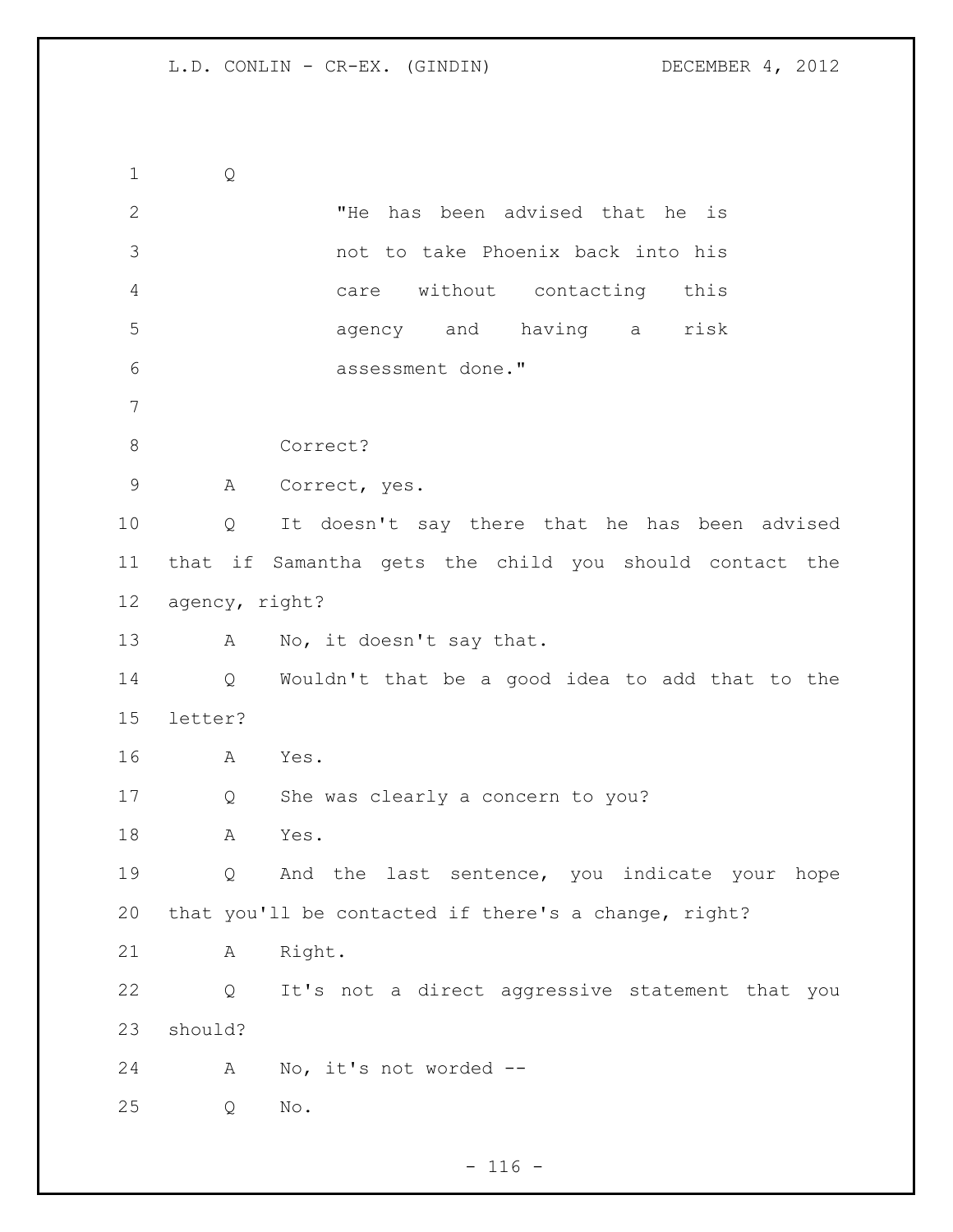| $\mathbf 1$  | A                | -- in an aggressive way, no.                                |
|--------------|------------------|-------------------------------------------------------------|
| $\mathbf{2}$ | Q                | And even thought there might be some evidence               |
| 3            |                  | that Rohan may tell us he got the letter, you wouldn't have |
| 4            |                  | known that at the time?                                     |
| 5            | Α                | No.                                                         |
| 6            | Q                | As to who got the letter or what happened to it?            |
| 7            | A                | No.                                                         |
| 8            | Q                | And you didn't follow up to make sure of that?              |
| 9            | Α                | No.                                                         |
| 10           | Q                | Right. Just because it wasn't returned doesn't              |
| 11           |                  | mean it's not sitting in some mailbox somewhere, right?     |
| 12           | A                | No, but I guess because I had discussed it with             |
| 13           | him in person -- |                                                             |
| 14           | Q                | Um-hum.                                                     |
| 15           | A                | -- I would trust that he would follow what we had           |
| 16           |                  | talked about in our conversation, whether he received a     |
| 17           | letter or not.   |                                                             |
| 18           | Q                | Um-hum. So you didn't follow up on the letter to            |
| 19           |                  | just have any further discussions with him, no?             |
| 20           | Α                | $\mathrm{No}$ .                                             |
| 21           | Q                | And I think you said that Samantha was not your             |
| 22           |                  | focus because the name on the file was Steven, right?       |
| 23           | Α                | Right.                                                      |
| 24           | Q                | You're not saying you didn't know anything about            |
| 25           |                  | Samantha or the risk she posed, it just -- her name wasn't  |

- 117 -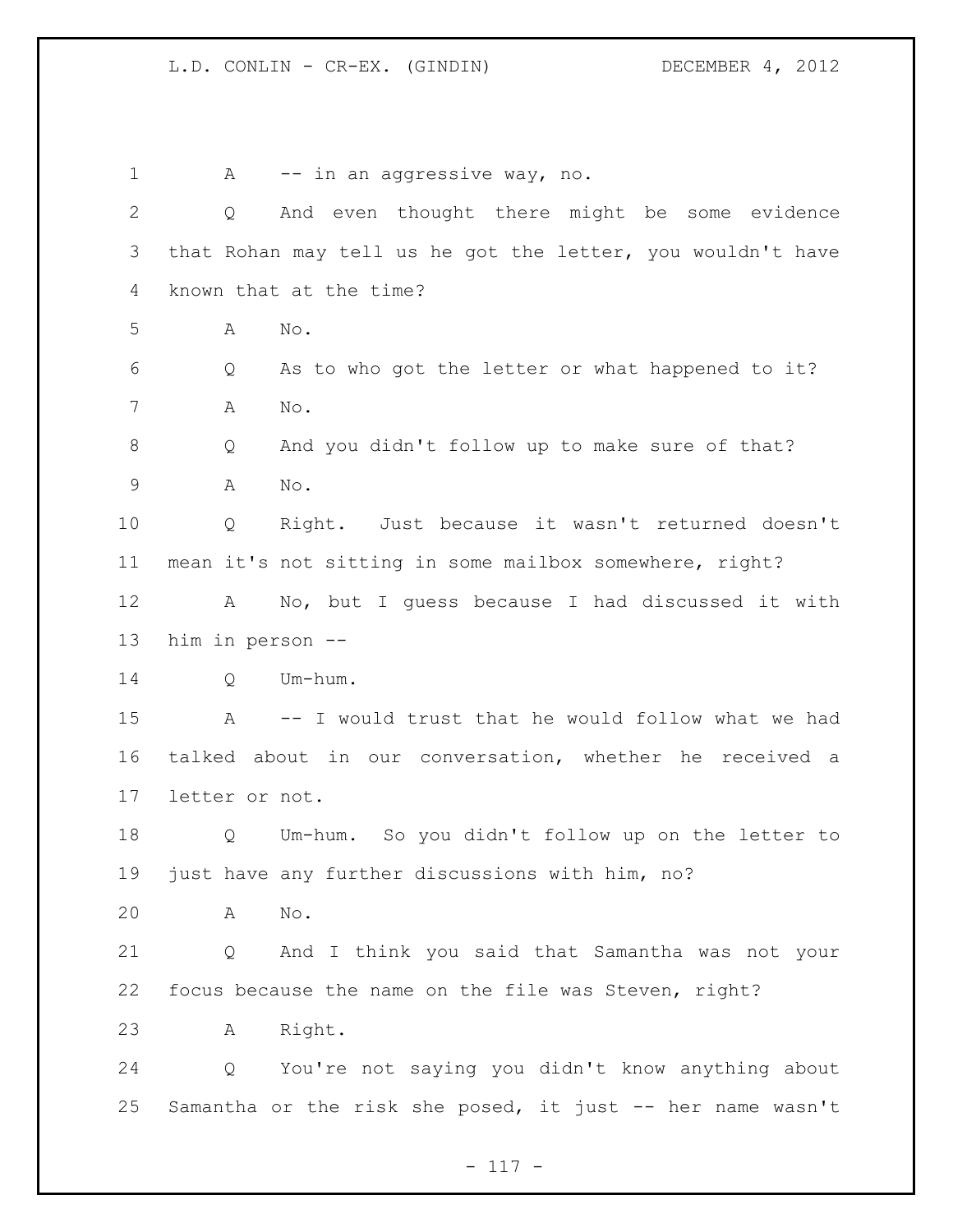on the file? A Well, I knew about, about her, yes. Q Yeah. A And I asked Ron and Steven about her. Q Um-hum. A So it's not like I just didn't talk about her at all. Q Okay. Did you try to find out where she may have been out of town? A No. Q Did you contact any of her family members? A No. Q You were directed to March 2002 closing of the file by Kathryn Epps. Remember you were directed to a bunch of unresolved problems on a -- A Yeah. Q Yeah. A Yeah. Q You don't know whether you looked at that back then, do you? A No, I don't recall looking at it, no. Q It would be wise to do that, look at the whole history going back to when the child was born? A Yes. Q Yeah. Had you looked at her opening, she talks

- 118 -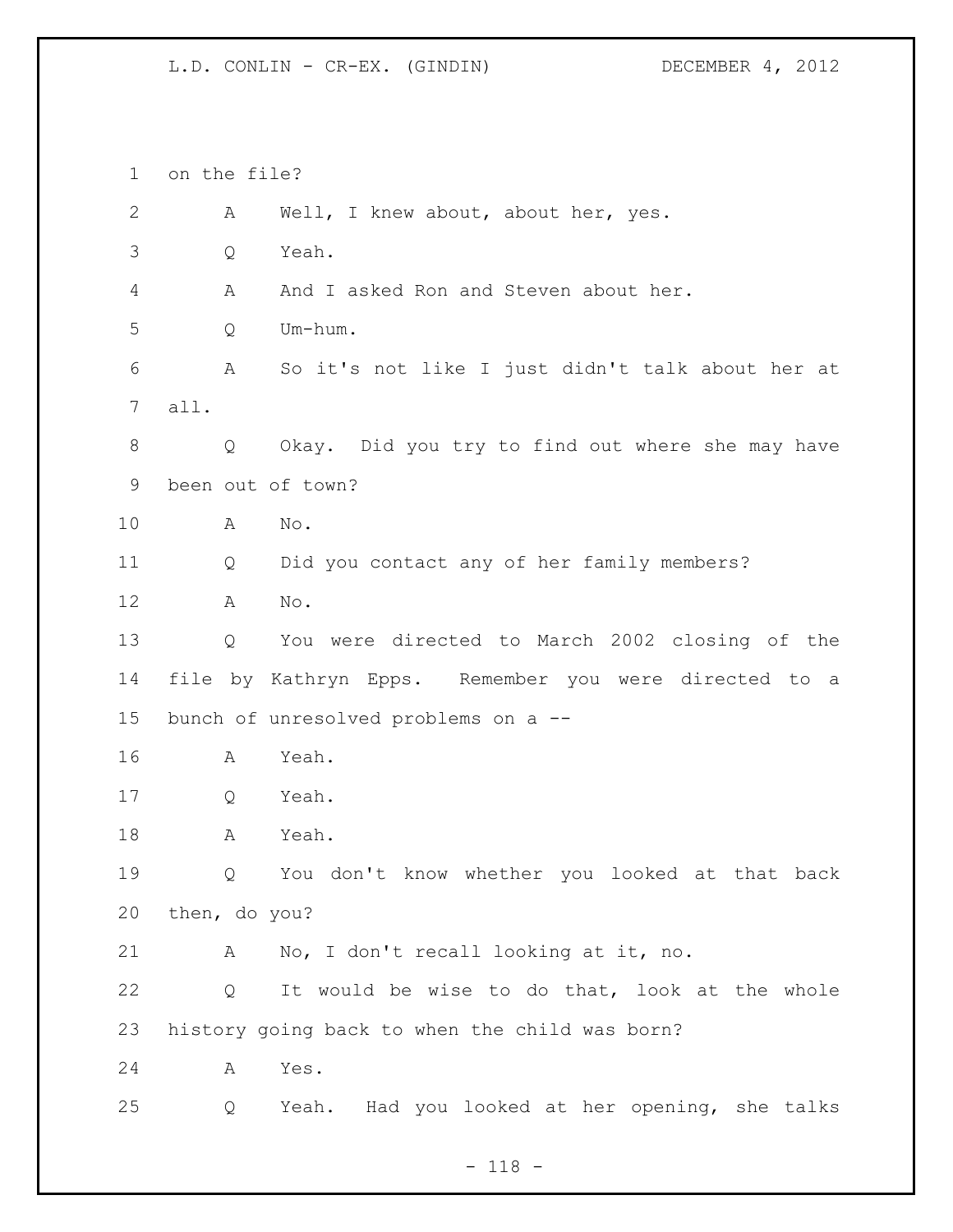L.D. CONLIN - CR-EX. (GINDIN) DECEMBER 4, 2012 L.D. CONLIN - RE-EX. (RAY)

| $\mathbf{1}$         | about a meeting she had with Steve and other members of his |
|----------------------|-------------------------------------------------------------|
| $\mathbf{2}$         | family where he discloses that Samantha was not an          |
| 3                    | appropriate caregiver, and he goes into -- she goes into    |
| 4                    | whole discussion where he's advised not to let Samantha     |
| 5                    | anywhere near the child and to consider calling the police  |
| 6                    | and all of that?                                            |
| 7                    | A Um-hum.                                                   |
| 8                    | You're not sure whether you knew about that at<br>Q         |
| 9                    | the time that you were involved?                            |
| 10 <sub>o</sub>      | No, I don't have recollection of that, just<br>$\mathbf{A}$ |
| 11                   | because it was so long ago.                                 |
| 12                   | Q But your typical procedure would probably be to           |
|                      | read the history?                                           |
| 13                   |                                                             |
| 14                   | Typically, yes. Yeah.<br>A                                  |
| 15                   | MR. GINDIN: Thank you. Those are my questions.              |
| 16                   | THE COMMISSIONER: Thank you, Mr. Gindin.                    |
| 17                   | Anybody else before Mr. Ray? I guess not, so                |
|                      | your turn, Mr. Ray. Re-examination.                         |
|                      |                                                             |
|                      | RE-EXAMINATION BY MR. RAY:                                  |
| 18<br>19<br>20<br>21 | Just want to ask you a question about your<br>Q             |
| 22                   | evidence where you, you described for us your training      |
|                      | originally with CFS.                                        |
| 23<br>24             | Um-hum.<br>Α                                                |
| 25                   | You mentioned that you took the core competency<br>Q        |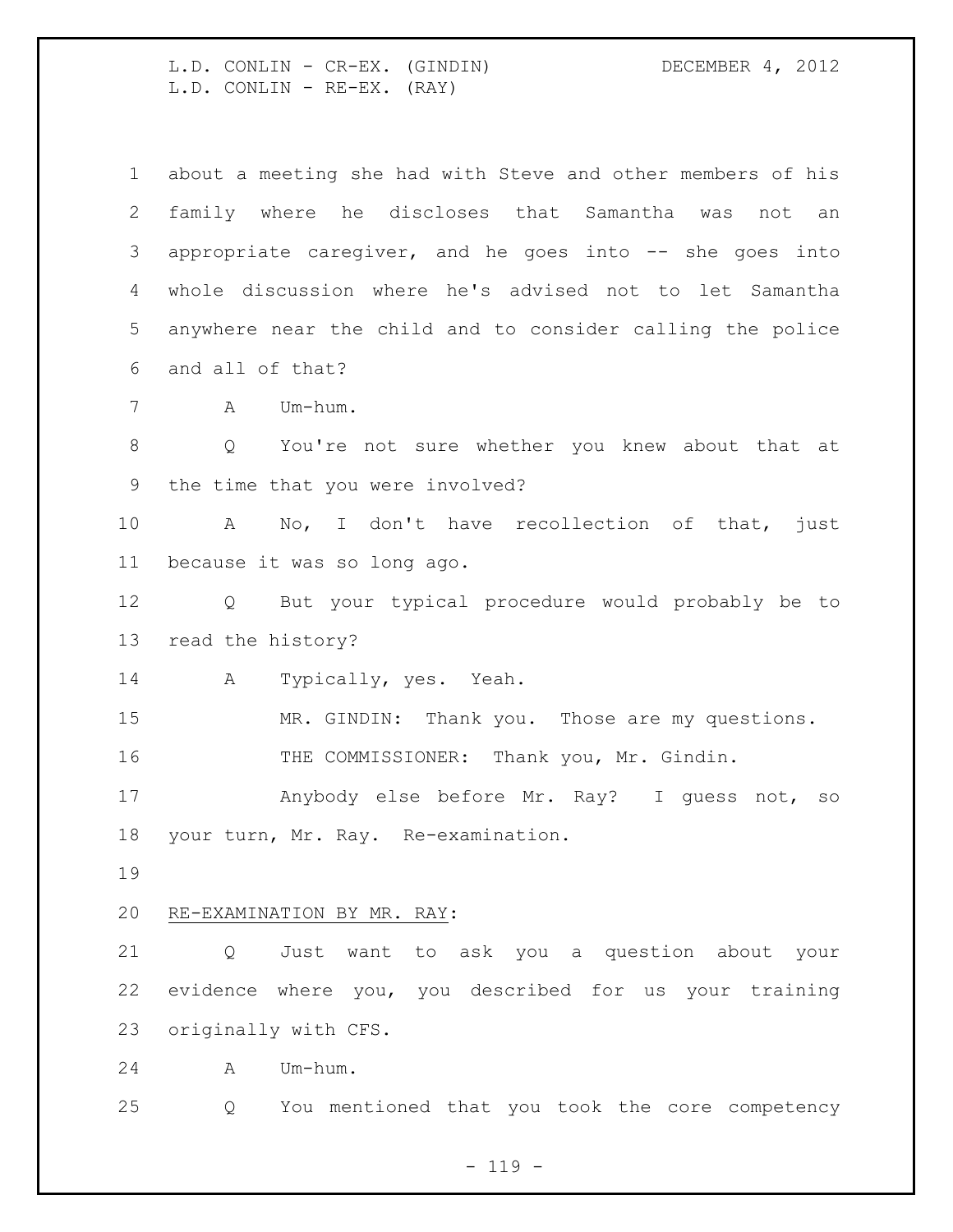training and you stated that it was over a few days. A Yes. Q Now, we've heard evidence from other people that the core competency training was four to five modules.  $A$   $Um-h\ddot{}$  Q When you said "over a few days", did you mean that it was a few days for each module? A Yes. Q Okay. Do you know how long it would have taken you to complete all of the modules? A No, I, I don't recall. I just know that each module was a few days. Q Do you think you would have completed all of the modules very early in your career with Winnipeg CFS or that it would have taken a longer period of time to -- are you able to recall any of that? A I don't remember the year that I took the core competency training. 19 Q Okay, that's fine. A No. Q Thank you. It was suggested to you by Mr. Gindin that Ms. Edinborough was, I think his words were, significantly more experienced than you. We've heard evidence from Ms. Edinborough and she's told us that she received her bachelor of social work from University of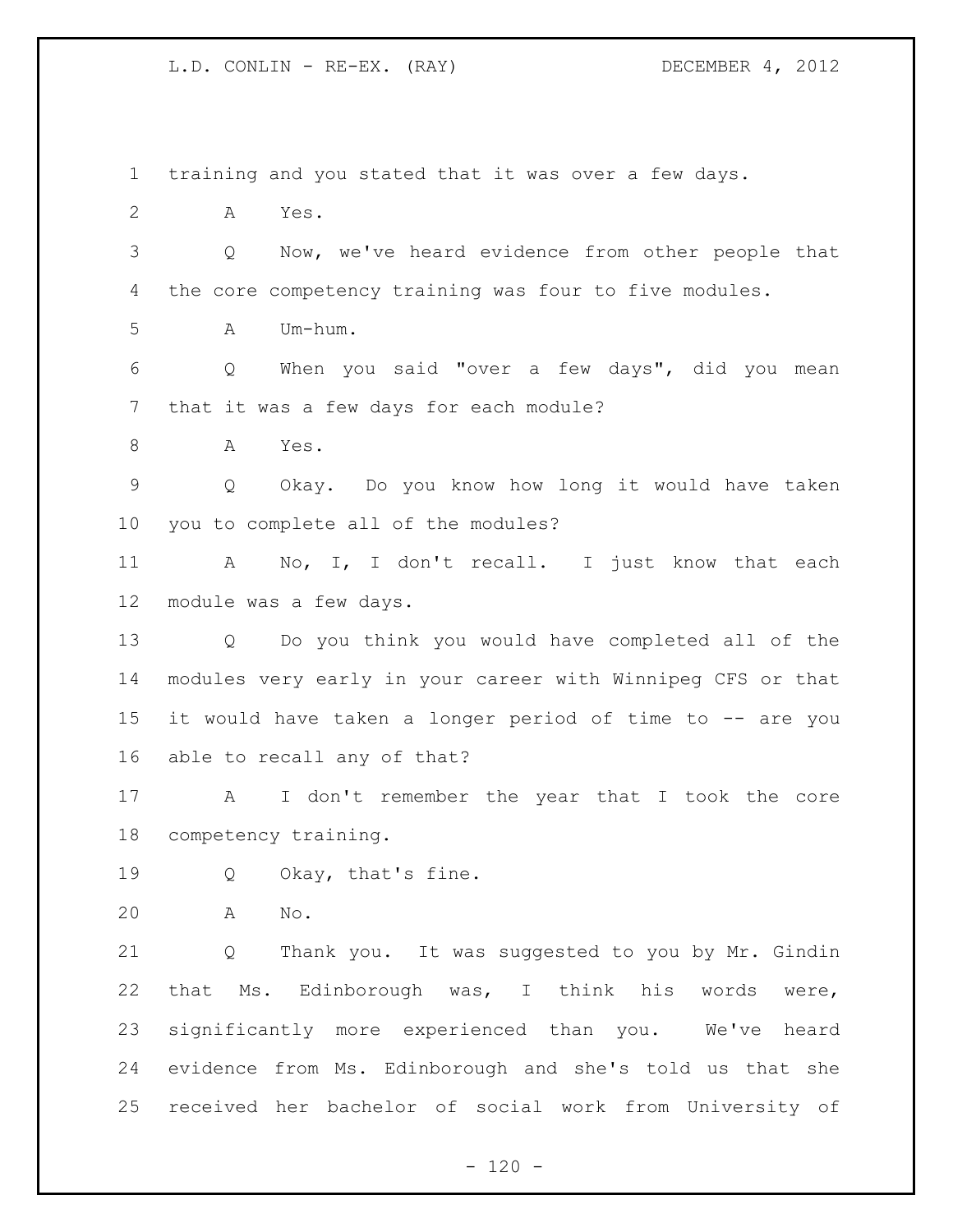Manitoba 1990, and I believe your evidence was you received your bachelor of social work in 1994? A Correct. Q So at the time of your handling of this file, Ms. Edinborough had just four more years experience than you did? A From what you're saying, yeah. I knew she was a supervisor. But like I said, I didn't know her personally or her work history. MR. RAY: I'm sorry, Mr. Commissioner, may I just have one moment, please? 12 THE COMMISSIONER: Yes. 13 MR. RAY: Thank you. BY MR. RAY: Q Now, Doug Ingram was your supervisor at the time you handled this file, I think was your evidence, right? A Yes. Q Are you aware that -- I expect to hear evidence from Mr. Ingram, but are you aware that Mr. Ingram was, at one point in time, Heather Edinborough's supervisor? A No. I had never worked with Heather. Q Could we bring up page 37449. Scroll down. That's fine, thank you. The last sentence in the first paragraph:

- 121 -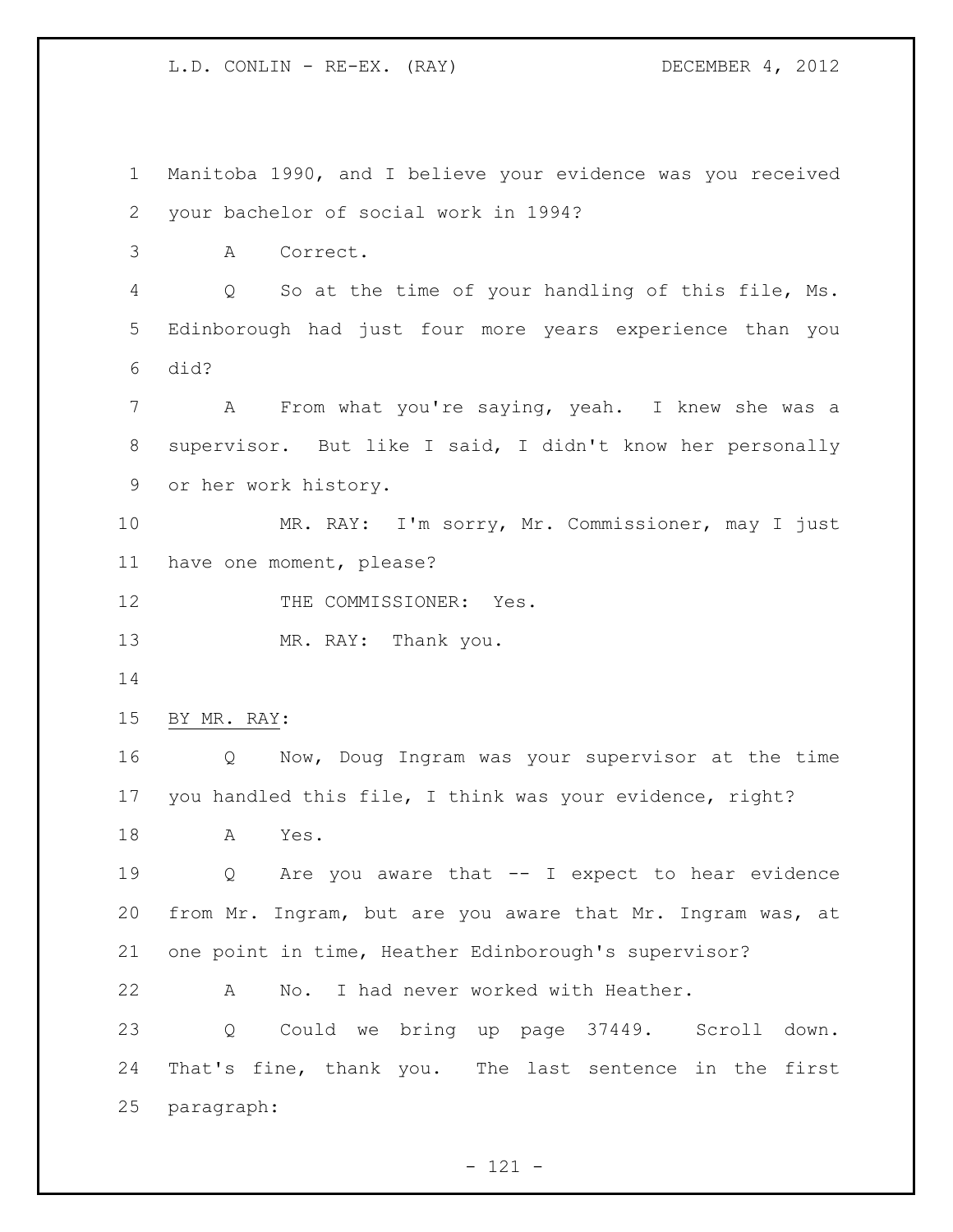"... the agency hopes you will continue to care for Phoenix and will contact us should this situation change." When you said in the letter, "contact us should this situation change", what did you mean by that as ... A I just meant -- Q Should what situation change? A Should the situation, meaning that they're caring for her. So if they, at any point, couldn't care for her anymore for whatever reason, or if, you know, if either 13 parent had come to get her, or for whatever reason they couldn't care for her, it wouldn't matter what the reason was. Q Did you have any reason to believe, based on your review of the file -- and when I say "the file" I also refer to the previous closing -- or based on your discussion with Mr. Stephenson, that they would not contact you in the event that someone else came to pick up Phoenix or their situation changed and they were no longer to care for Phoenix? A No, I didn't have any reason to be concerned that they wouldn't call me or the agency.

Q Ms. Edinborough previously described a situation

- 122 -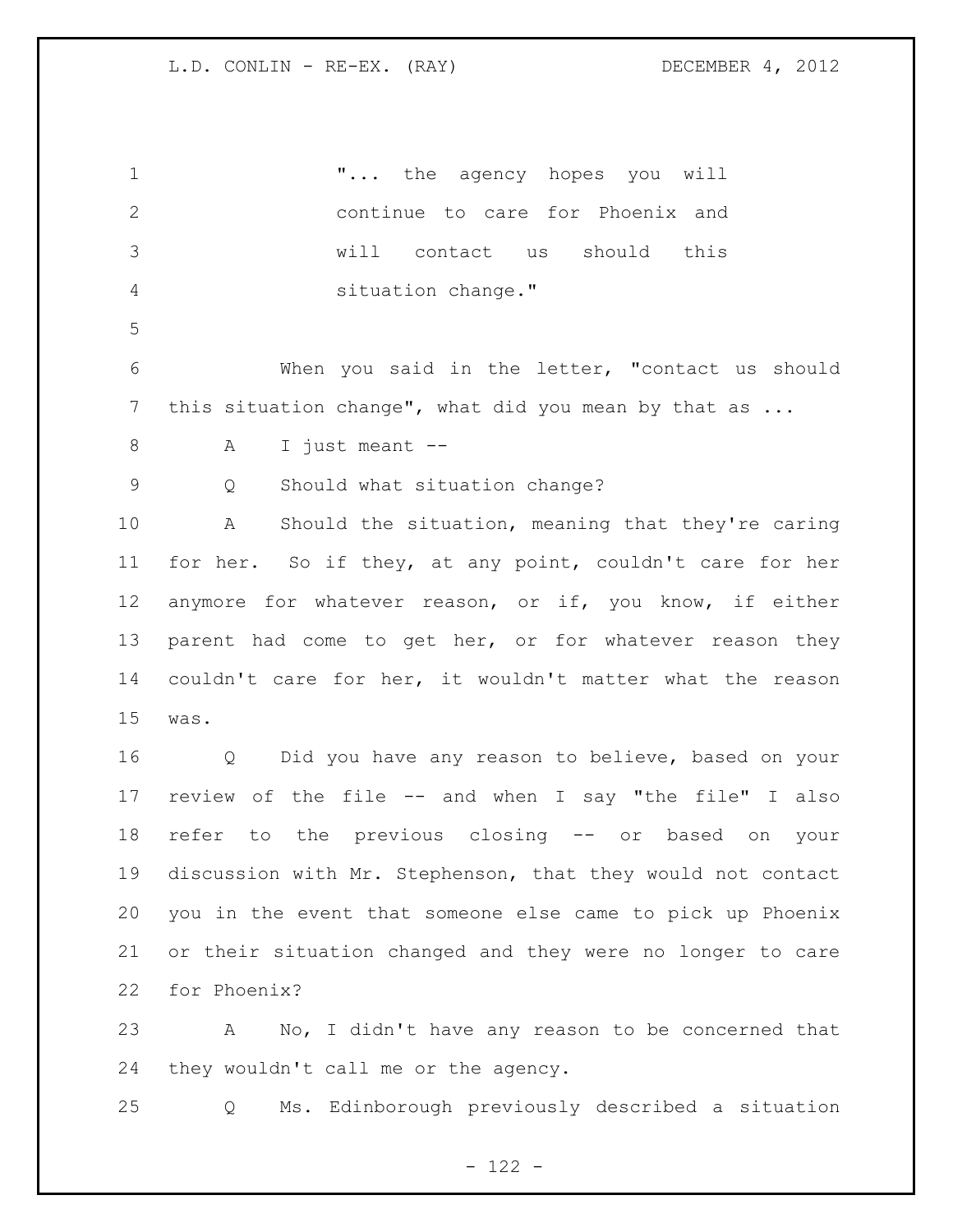in terms of what they do with a new file in a similar situation where you've received a new file, then that they would review the previous assessment of the previous worker and, but that they would then start their own assessment at that point in time.

A Um-hum.

 Q Do you, as a social worker, necessarily defer to the work or suggestions of the previous social workers after you've done your own assessment?

 A Well, no. I would agree that each worker makes their own assessment of a situation at the time.

 Q And just one last question about closing files. Mr. Gindin was asking you some questions about closing files and whether or not you could have kept this file open. Is it your practice or the practice of Child and Family Services to keep files open if there's not a protection concern?

A No.

 Q Do you typically keep files open for monitoring purposes?

 A That would be done at the family services level. 22 THE COMMISSIONER: What was that?

 THE WITNESS: That would be done at the family services level, so after it had been transferred.

- 123 -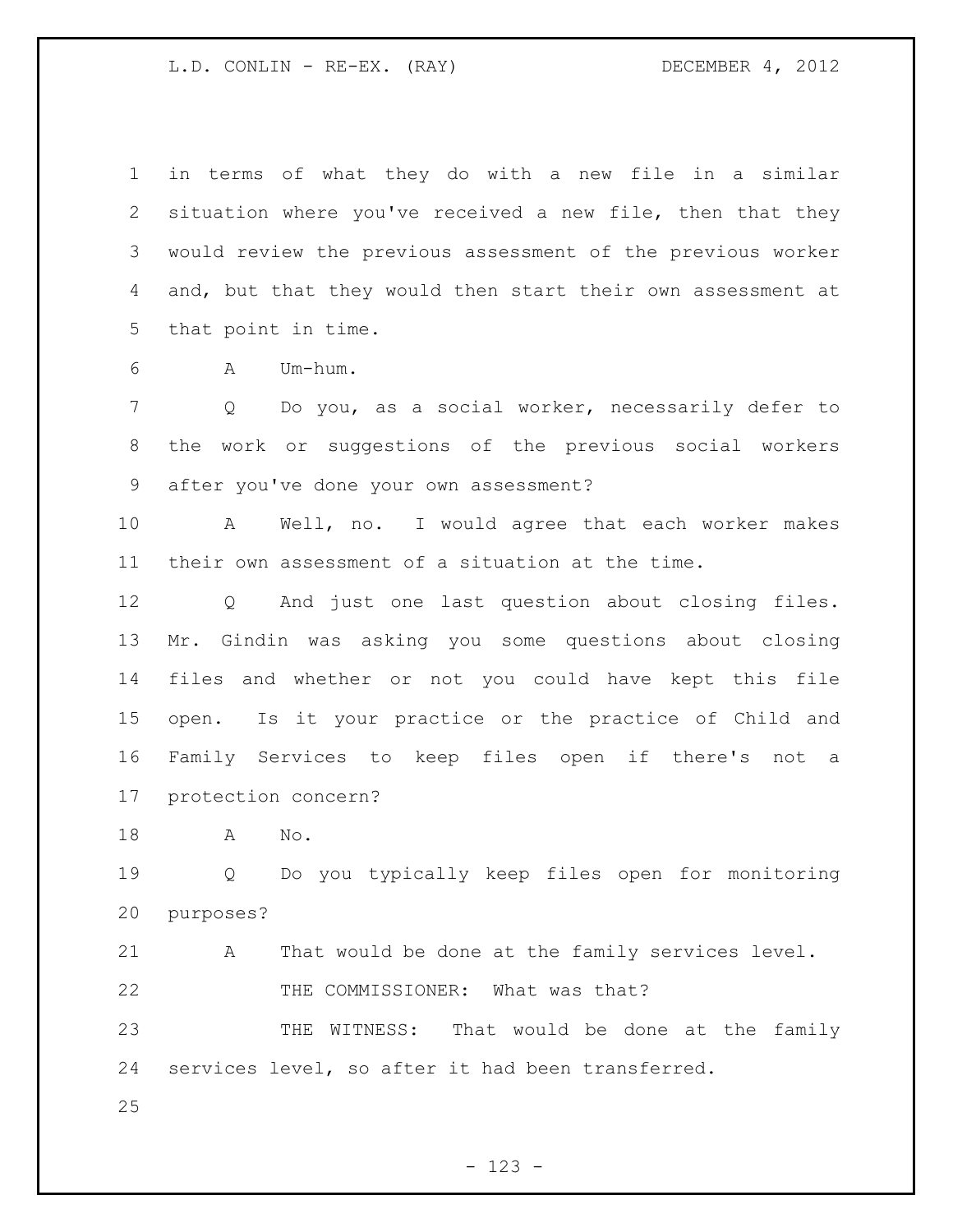L.D. CONLIN - RE-EX. (RAY) DECEMBER 4, 2012 L.D. CONLIN - RE-EX. (WALSH)

BY MR. RAY:

 Q Would you do that at an intake level? A Well, you could do that within the 30-day period. Q When you made the decision to close the file did you feel there was a protection concern remaining at that time? A Well, I felt that the situation that was agreed to, where Phoenix would stay with Kim and Ron was, was a safe plan. 10 MR. RAY: Thank you. Those are my questions, Mr. Commissioner. 12 THE COMMISSIONER: Thank you. 13 MR. RAY: Thank you. 14 THE COMMISSIONER: Any re-examination? MS. WALSH: Just one area, Mr. Commissioner. RE-EXAMINATION BY MS. WALSH: Q Ms. Conlin, I just want to understand your evidence with respect to this principle or doctrine of least intrusiveness. A Yes. Q The doctrine of being as least intrusive as possible, that's not at the sacrifice of the child's safety, right? A No, it's not.

 $- 124 -$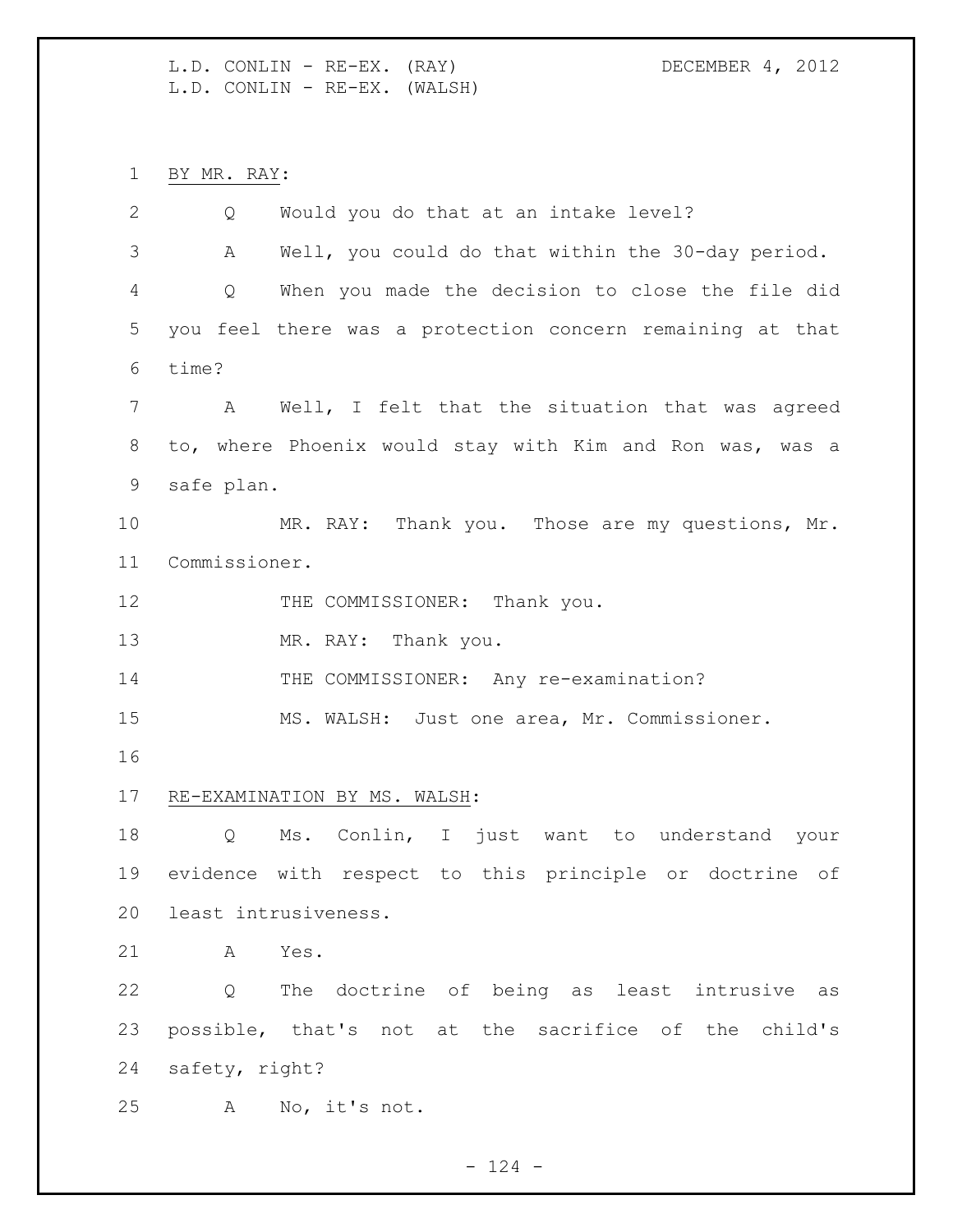Q And in this case, formalizing the arrangement with the Stephensons into a place of safety, that wouldn't have been intrusive from Phoenix's perspective, right? She wouldn't have noticed that that arrangement, if formalized, was more intrusive than if it had not been formalized?

A No.

 Q What formalizing the situation into a place of safety would have done is to allow the care providers the authority to refuse to let anyone, including the parents, pick Phoenix up?

A Right.

 Q And you knew when you were working with this file that there had been a number openings and closings right from the date of Phoenix's birth?

A Yes.

 Q Was an approach of non-intrusiveness realistic at this point in terms of Phoenix's safety?

18 A Well, I think given the circumstances, that Steve was in agreement to the plan, yes, I thought it was a good plan at the time.

 Q And indeed, Mr. Williams' recommendation and Ms. Edinborough's recommendation, as the supervisor, was that if Steve had difficulties, that Mr. Williams recommended an anticipated six-month to one-year temporary order.

MR. RAY: I think the witness has been asked that

 $- 125 -$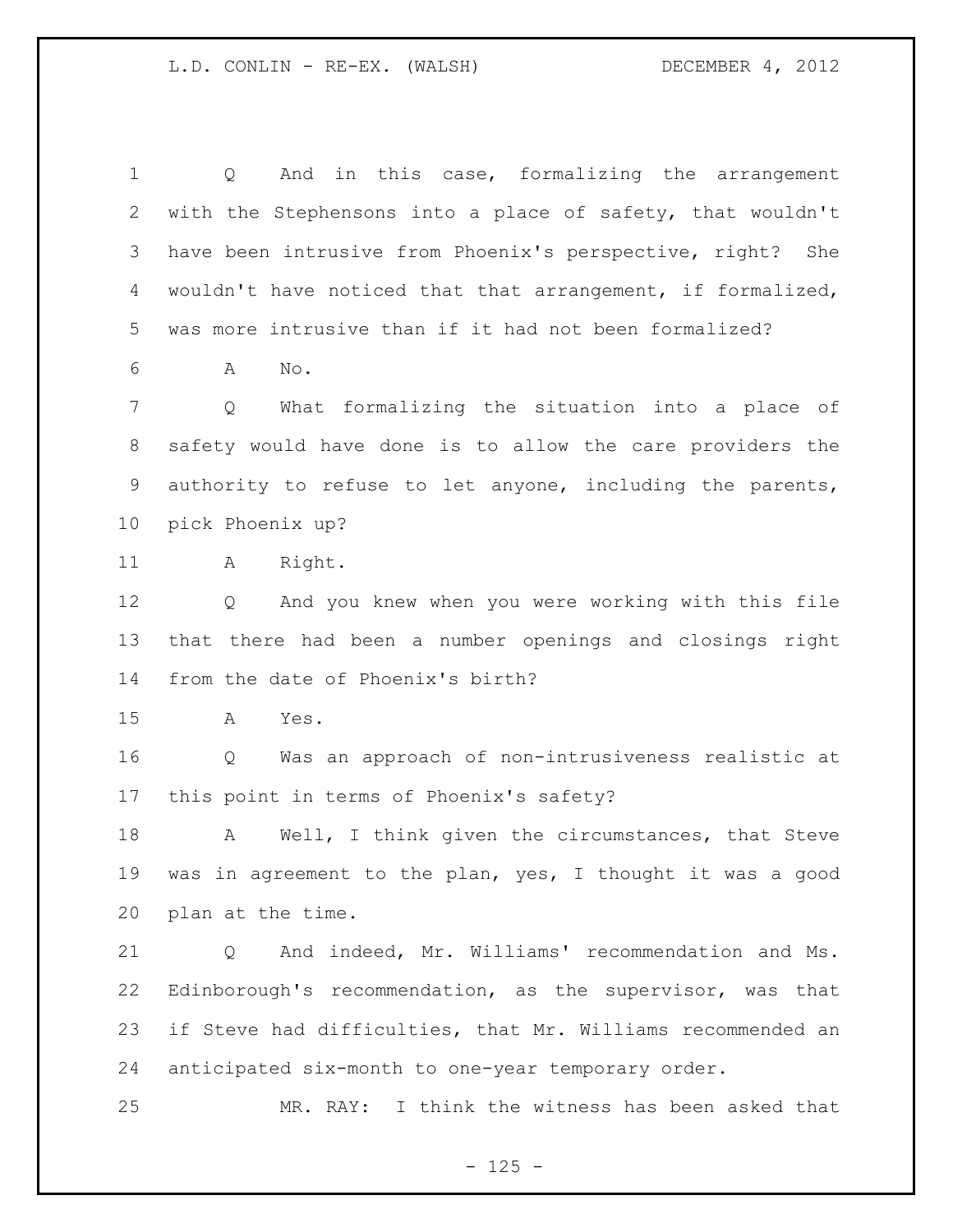a number of times and have been answered. 2 THE COMMISSIONER: Well, this -- MR. RAY: Unless we're just re-asking the same question, unless there's something more to it. THE COMMISSIONER: Repeat your question. MS. WALSH: I'm just confirming, before my last question, that the recommendation from the previous worker and his supervisor had been to bring Phoenix into care likely for six months to a year. THE COMMISSIONER: Now, and that's Williams? 11 MR. RAY: I think -- yes, I think that the closing summary, and I don't have -- the witness doesn't have it in front of her, maybe we could bring it up for her to see  $-$ 15 THE COMMISSIONER: Well, bring, bring it up. MR. RAY: -- what the recommendation was, but -- 17 THE COMMISSIONER: Bring it up. MR. RAY: Is my -- BY MS. WALSH: Q You knew that's what the recommendation was from Mr. Williams? MR. RAY: Maybe we can wait until the document's in front of the witness before she answers. MS. WALSH: Sure. Let's bring up page 37362,

 $- 126 -$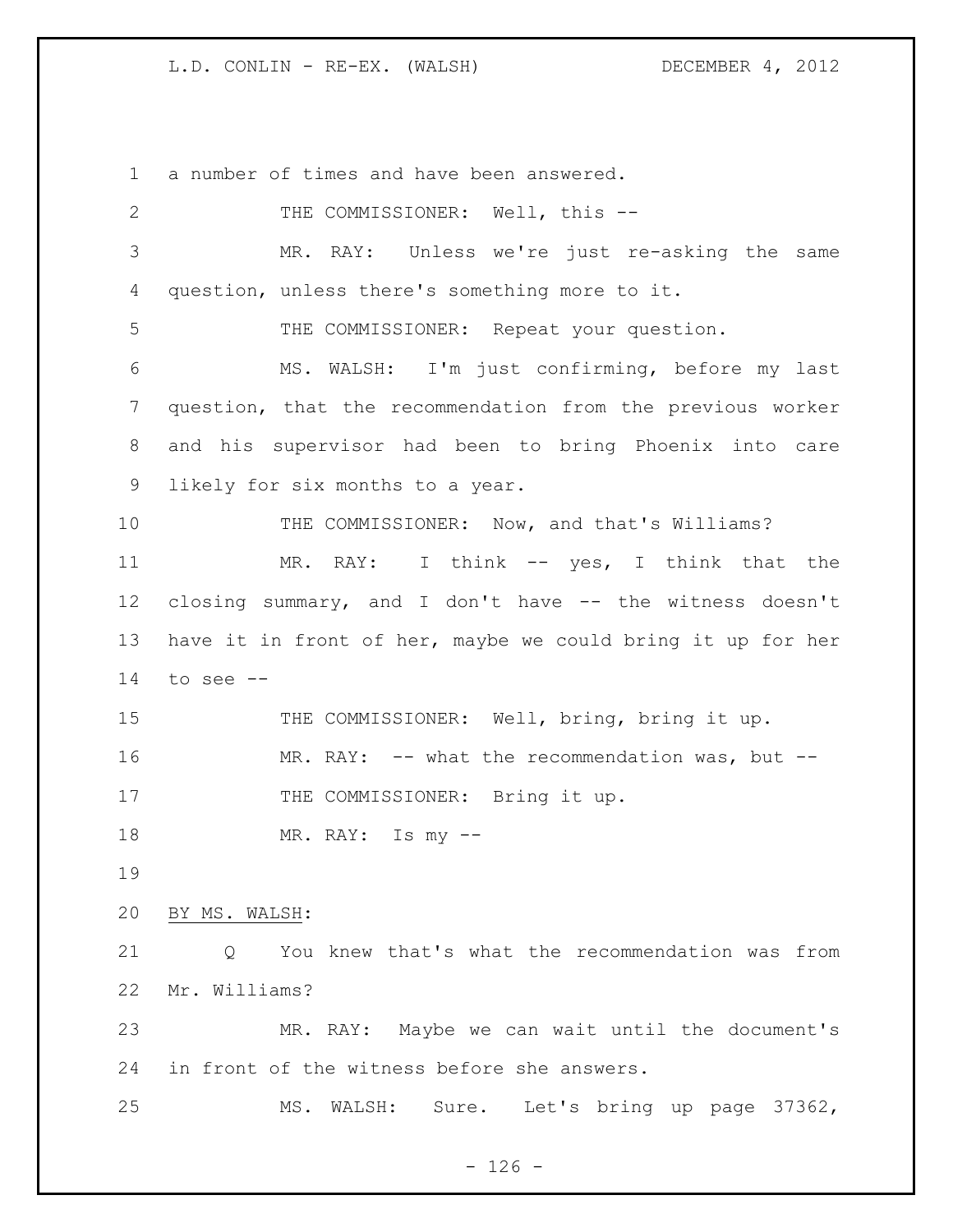please. Under recommendations for the future.

 "In the event Mr. Sinclair returns to unhealthy ways of managing his life and caring for his daughter, it is recommended Phoenix be placed with Place of Safety Foster **Parents,** [Ron] and [Kim] Stephenson. It is also recommended he attend to **programming** for lifestyle difficulties prior to him considering parenting his daughter 14 ... It is anticipated a Temporary Order of six months to a year would be required." 18 THE COMMISSIONER: Now what's your question? BY MS. WALSH: Q So my question is, in exploring this concept that, of least intrusiveness -- A Um-hum. Q -- first you knew that, that the recommendation from the previous supervisor had been to seek a temporary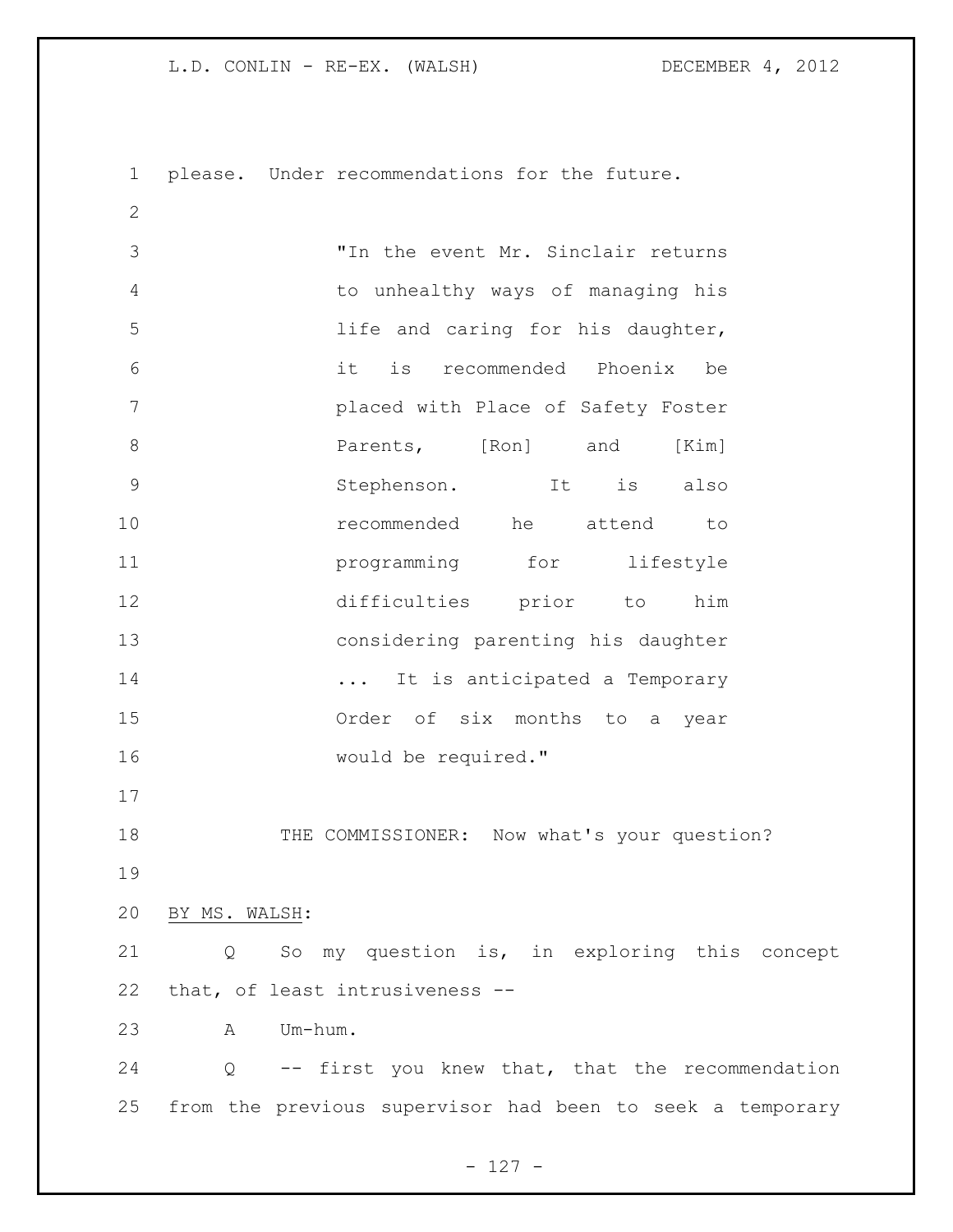order, right?

A Right.

 Q And as an alternative to that step, one that would be less intrusive, you could have recommended that the trial be transferred to family services, right?

A Well --

Q Instead of closing the file?

 A It's an option, depending on the circumstance, yes.

 Q And opening the file or transferring the file to family services, that would be less intrusive than bringing Phoenix into care?

 A You're saying transferring it would be less intrusive than bringing her into care?

Q Right. If intrusiveness was your concern.

A Yes.

 Q So your options weren't, at the time that you finished doing your work at intake, your options weren't simply to bring Phoenix into care or close the file. You could have transferred to family services?

 A Right. But there would have had to have been some kind of plan for the family services to work on or follow up on.

 Q Sure. But you could have made that recommendation and that would have been less intrusive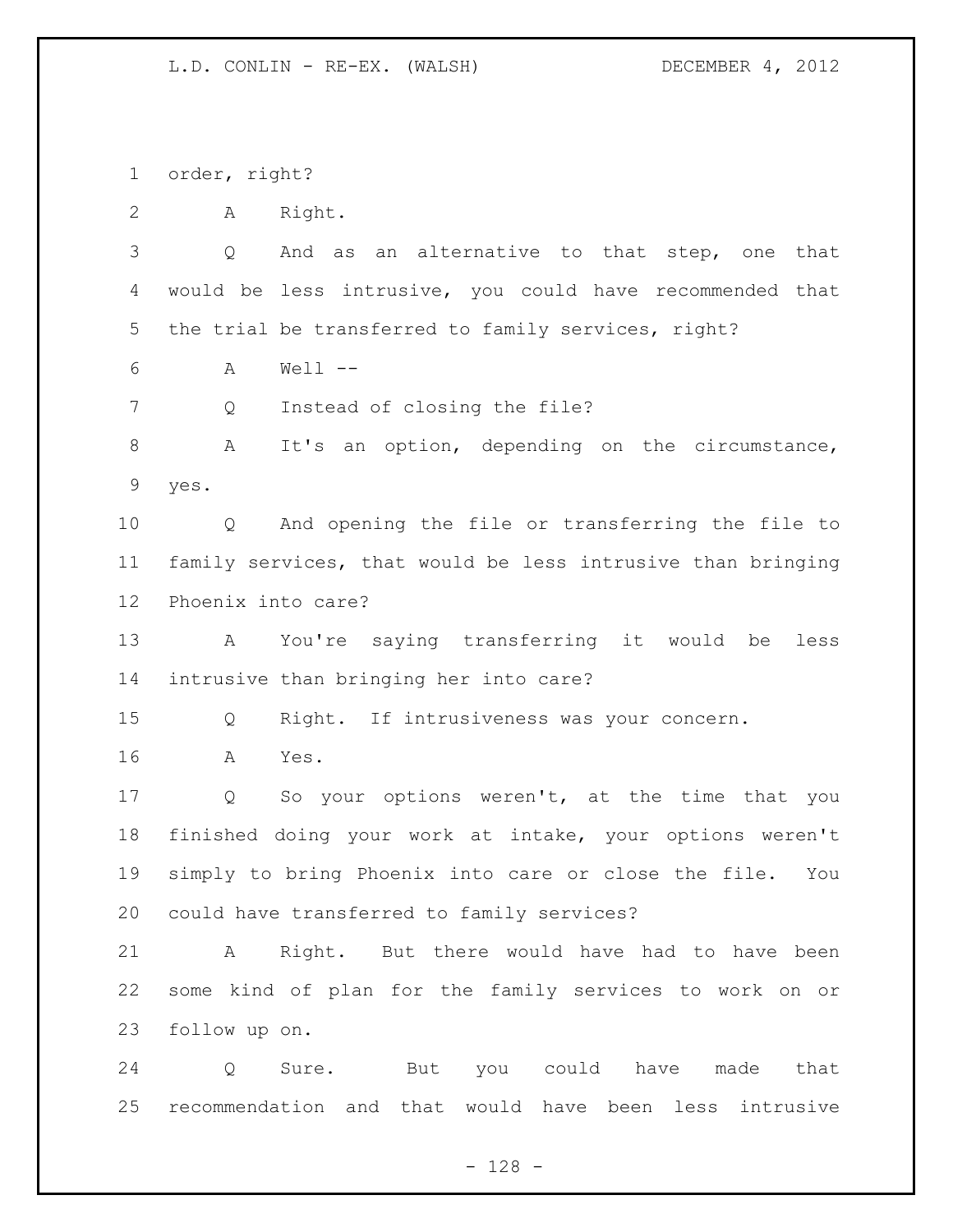than, than bringing Phoenix into care if intrusiveness was your concern?

 A Well, if I would have apprehended Phoenix, I would have had to transfer the file.

 Q But you -- that -- but my point is that you could have recommended that the file be transferred to family services even without apprehending Phoenix?

8 A Right.

 THE COMMISSIONER: That's what Edinborough recommended, wasn't it?

11 THE WITNESS: Yes.

12 THE COMMISSIONER: I think that's, I think that point's made.

 MS. WALSH: And Mr. Commissioner, I simply wanted to confirm, in terms of this worker saying that she didn't want to be overly intrusive, that the options were not simply to be intrusive in terms of bringing Phoenix into care or closing the file, that she could have followed another option, which would have been to transfer the file to family services.

21 THE COMMISSIONER: Well, I think she just agreed to that.

MS. WALSH: She just agreed. Yes.

24 THE WITNESS: Yeah.

THE COMMISSIONER: My understanding.

 $- 129 -$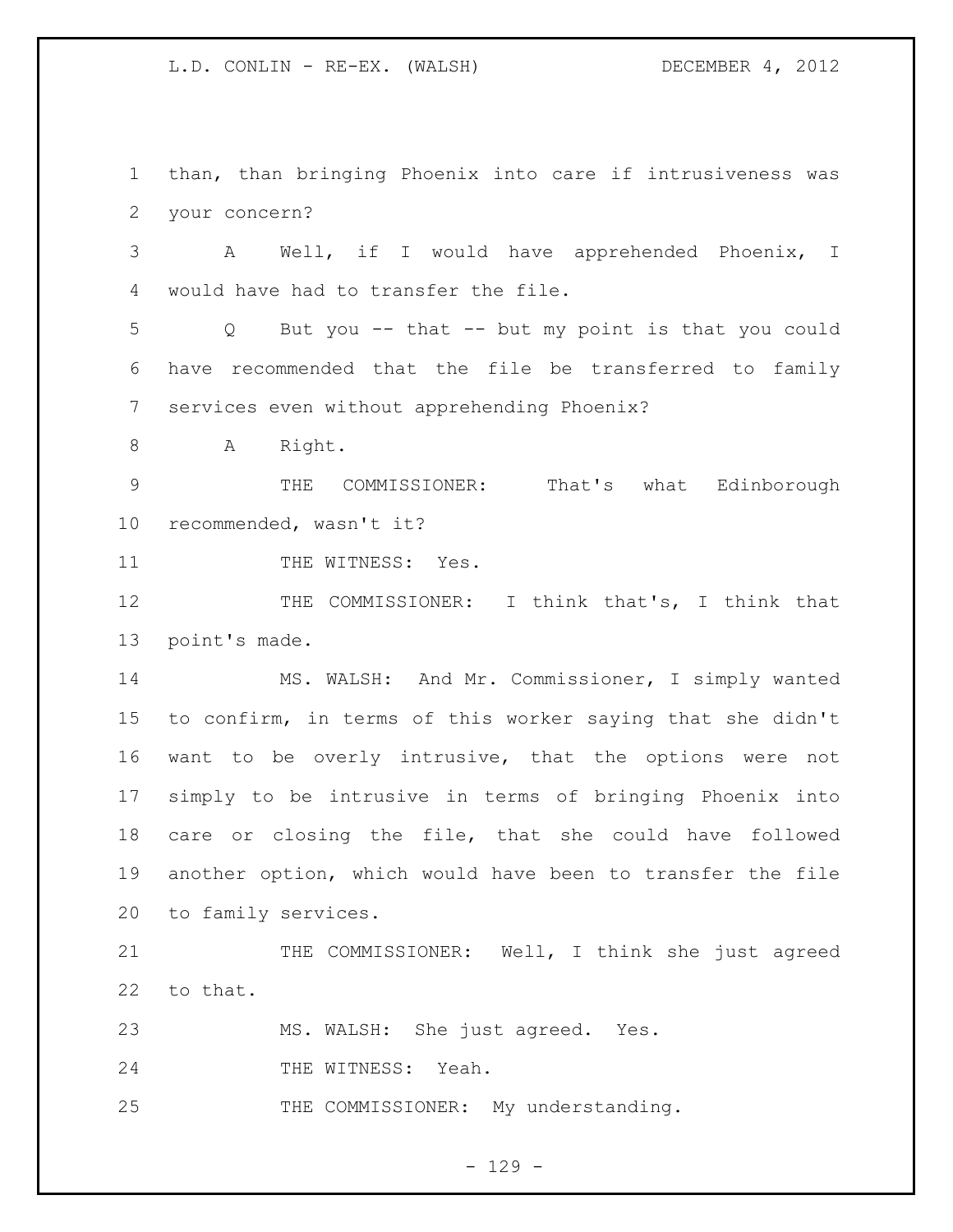1 MS. WALSH: Yes. 2 THE WITNESS: Yes. MS. WALSH: Thank you. THE COMMISSIONER: So I think that, that ends it. MS. WALSH: Yes. Thank you. Those are my questions. 7 MR. RAY: Thank you. 8 THE COMMISSIONER: All right. Witness, you're finished and thank you for your attendance here. 10 THE WITNESS: Thank you. (WITNESS EXCUSED) THE COMMISSIONER: Well, now it's close to quarter past 12:00. What will we do, adjourn to 1:45 and, and start a new witness? MS. WALSH: Yes, Mr. Commissioner, that would be fine. Thank you. 19 THE COMMISSIONER: All right. We stand adjourned till 1:45. (LUNCHEON RECESS) 24 THE COMMISSIONER: All right. Swear the witness. THE CLERK: Thank you. If you could just stand

 $- 130 -$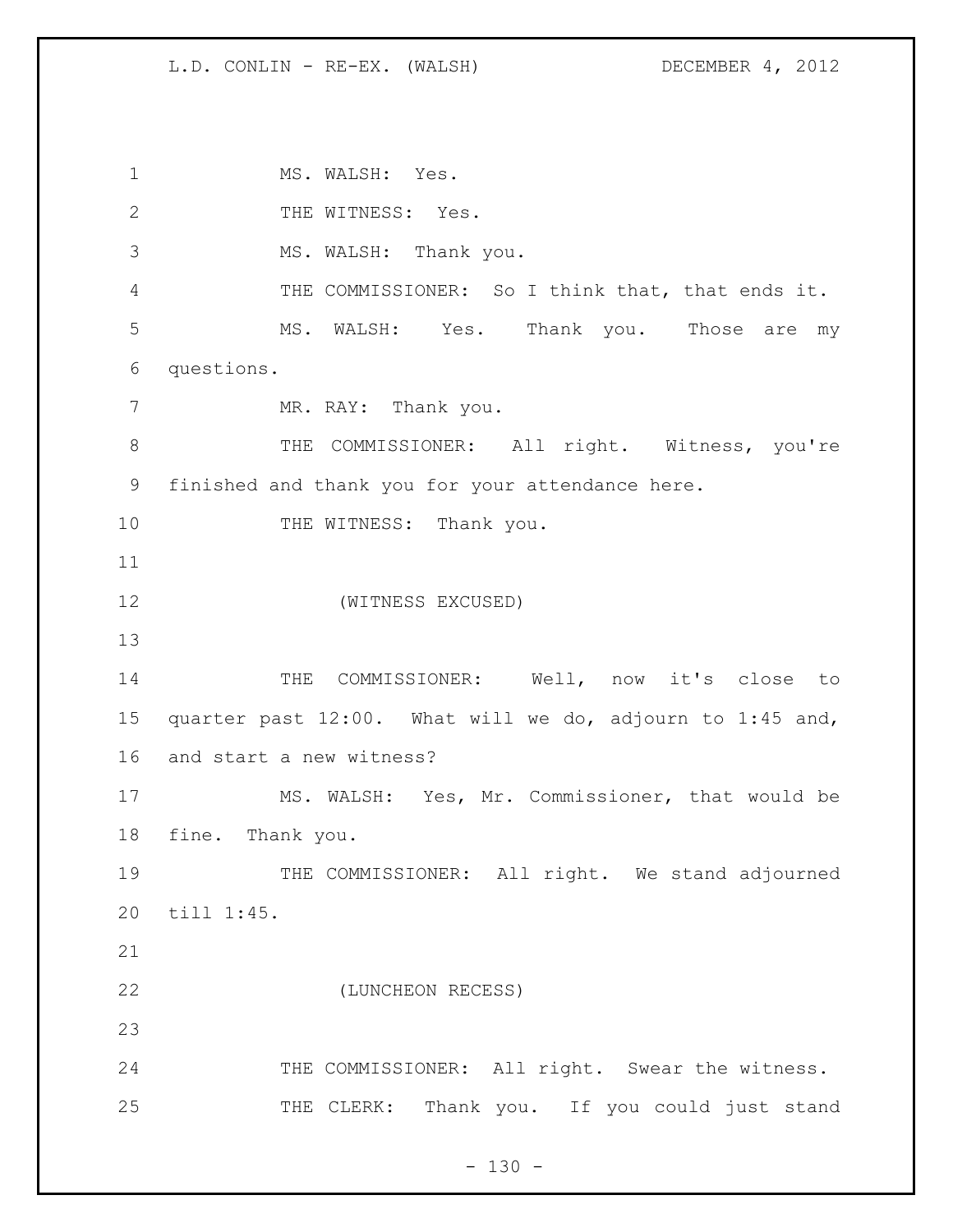1 for a moment. Is it your choice to swear on the Bible or 2 affirm without the Bible? 3 THE WITNESS: Bible, please. 4 THE CLERK: Okay. State your full name to the 5 court? 6 THE WITNESS: Douglas Edward Ingram. 7 THE CLERK: And spell me your first name, please? 8 THE WITNESS: My first name? 9 THE CLERK: Yes. 10 THE WITNESS: D-O-U-G-L-A-S. 11 THE CLERK: And your middle name? 12 THE WITNESS: E-D-W-A-R-D. 13 THE CLERK: And your last name, please. 14 THE WITNESS: I-N-G-R-A-M. 15 THE CLERK: Thank you. 16 17 **DOUGLAS EDWARD INGRAM**, sworn, 18 testified as follows: 19 20 THE CLERK: Thank you. You may be seated. 21 22 DIRECT EXAMINATION BY MR. OLSON: 23 Q Mr. Ingram, first, I understand you may need to 24 take some breaks throughout, so if you do need to take a 25 break, just indicate that, of course.

- 131 -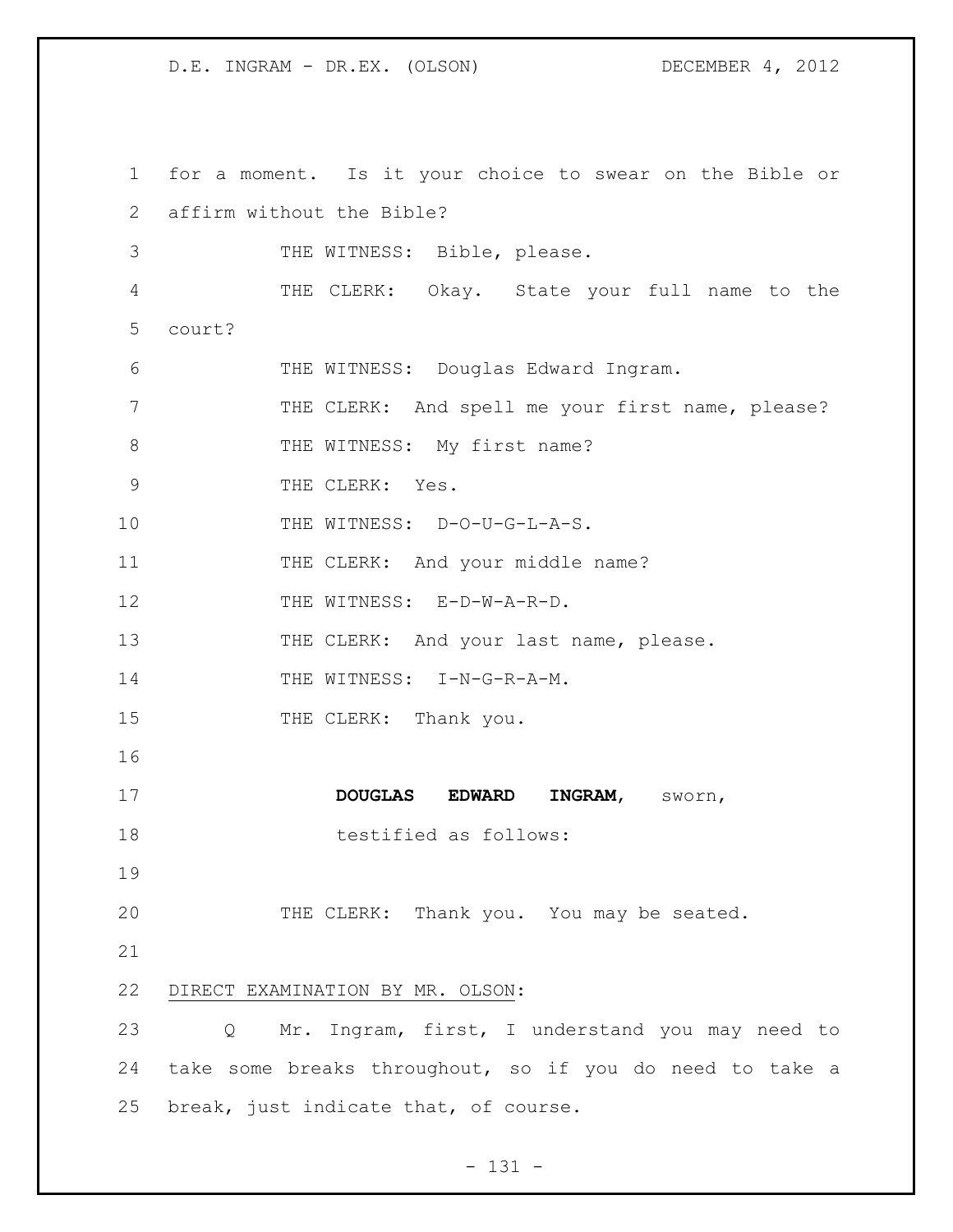1 A Thank you. Q You're -- you obtained your bachelor of social work from the University of Manitoba in 1986? A Yes, that's correct. Q During your last year, I understand that you shadowed a family service worker? A Correct. 8 Q Was that as part of a practicum? A Yes, it was. Q Then in 1986 you took a position as a general family service worker? A I did, yes. Q Then you became an intake worker in 1987 to 1989? 14 A I'm pretty sure the dates are correct, yes. Q Yeah. In or about? A Yes. Q And in 1989 to 1991 you were night duty supervisor? A Correct. Q And what did you do as a night duty supervisor? Was that similar to what AHU does now, after-hours unit? A Yes, it is. Q You were a family service supervisor from 1991 to 1996 or '97? A Correct.

- 132 -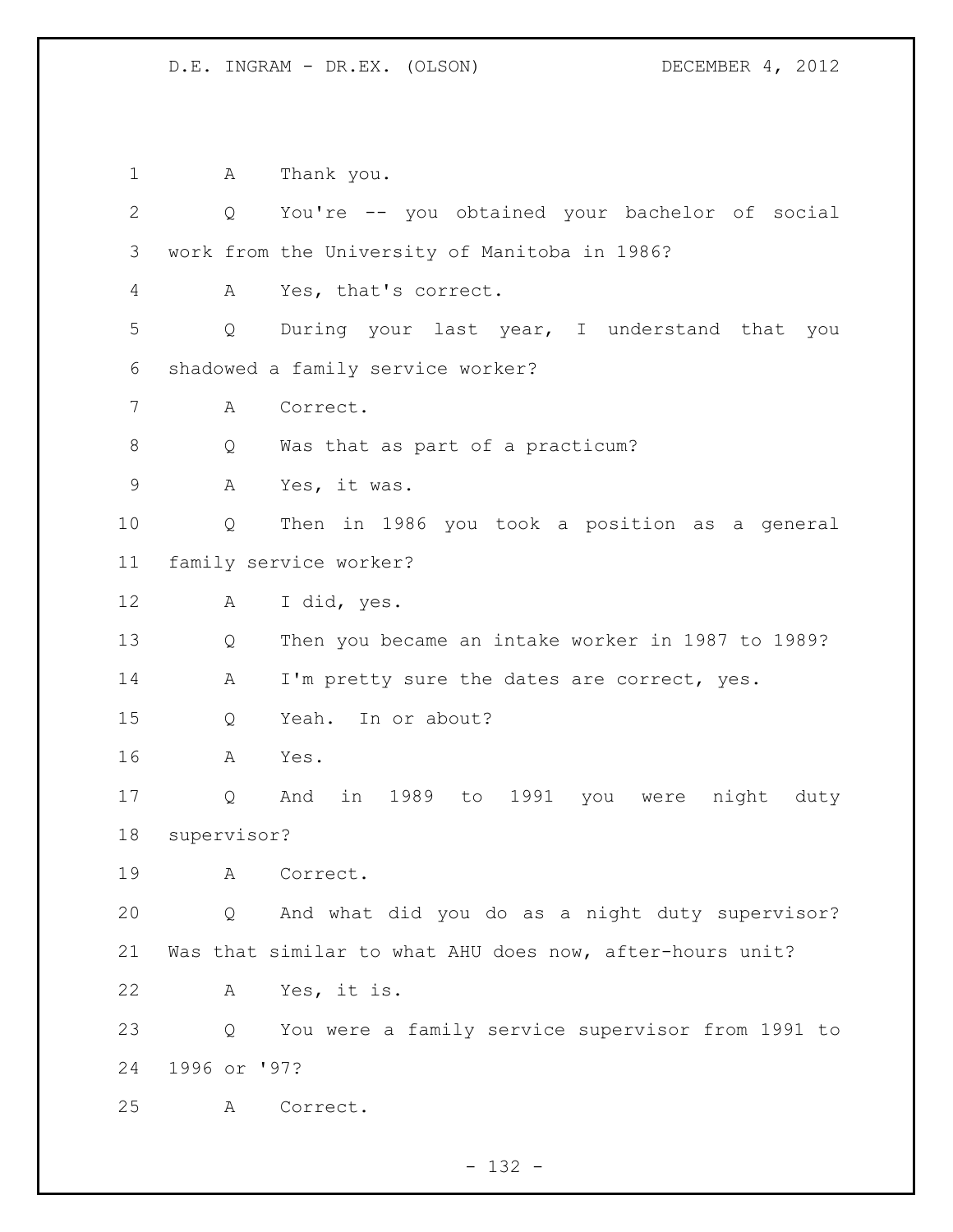Q Then you worked as an intake supervisor at the northwest unit until 1999? A Yes, that's correct. Q Then you went from the northwest unit to the northeast unit and supervised that unit? A Yes. Q Until 2009? A I think that's right. I'm sorry, I don't have in front of me but I believe is correct. Q Approximately 2009? 11 A Approximately, yes. Q It was during that last period of time when you were at the northeast unit as a supervisor that you supervised Ms. Conlin's work in the Steve Sinclair file? A Yes. Q How many workers did you supervise at the time? A Six on my team. Q Six on your team? A Yes. Q Who did you report to? A The program manager of the day - time. I can't remember which one it was. I think it was -- Q Rob Wilson? 24 A -- Rob Wilson at the time but ... Q Since 2009 you've been working at the Office of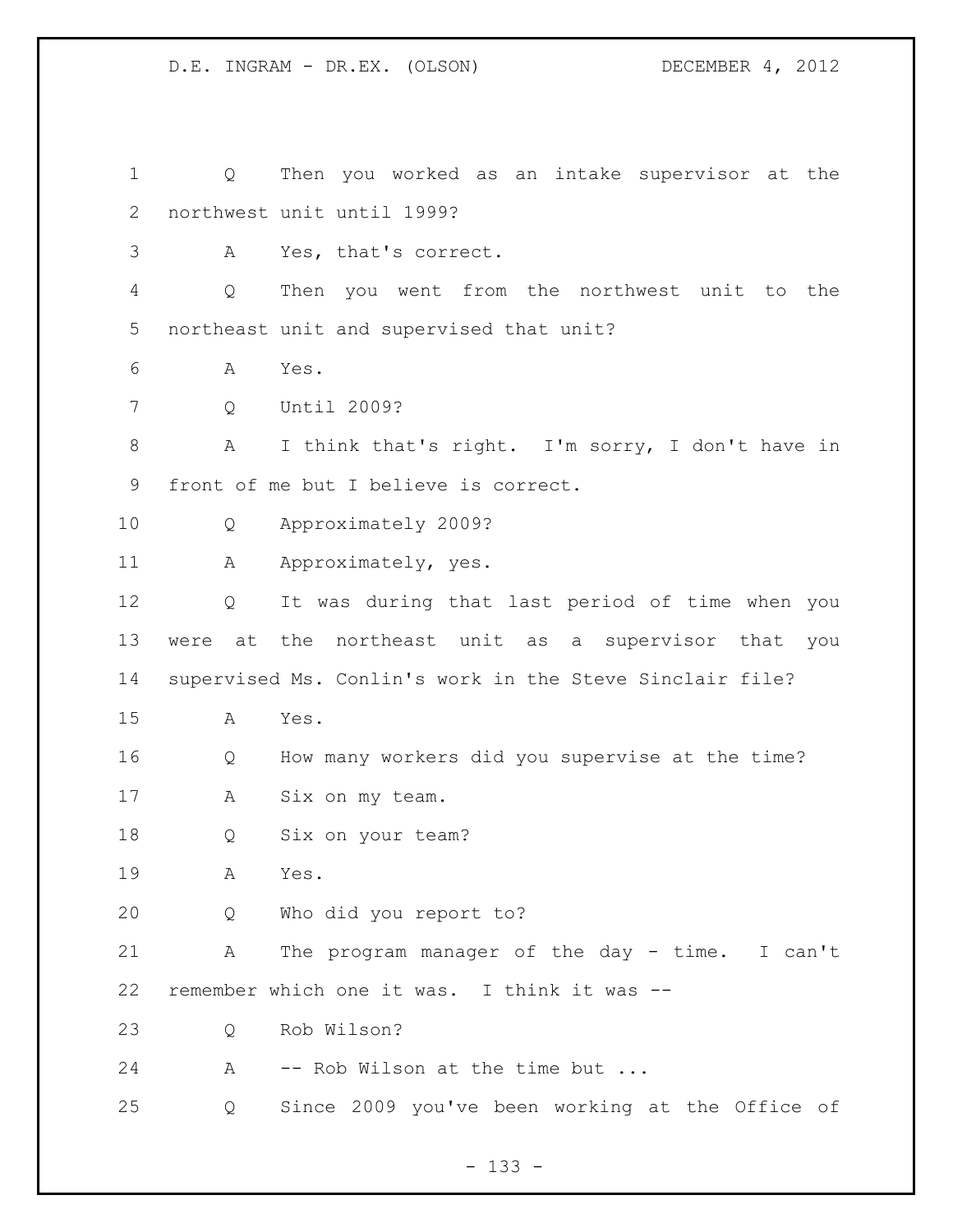the Children's Advocate?

A Yes.

Q What's your position there?

A I'm an advocacy officer.

 Q You've had that same position for that whole period of time?

A No, I start --

Q 2009?

 A I started off as a worker in the special investigations unit and, I'm sorry, I forget the actual term, but I moved to the advocacy unit after that.

 Q Would you be able to pull your microphone a little closer? I'm having a bit of difficulty hearing.

14 A Sorry. How's that?

15 0 That's much better.

A Okay.

Q What do you do as an advocacy officer?

18 A Provide advocacy services to children -- it's too much, right -- children in foster care or in care.

 Q When you say "advocacy services", what, what would that entail?

 A It's kind of a big thing. Basically, I talk to children to find out what their wants and desires are and 24 make them known to the, the assigned worker. Sometimes I, it may end up being something unusual. Frequently there is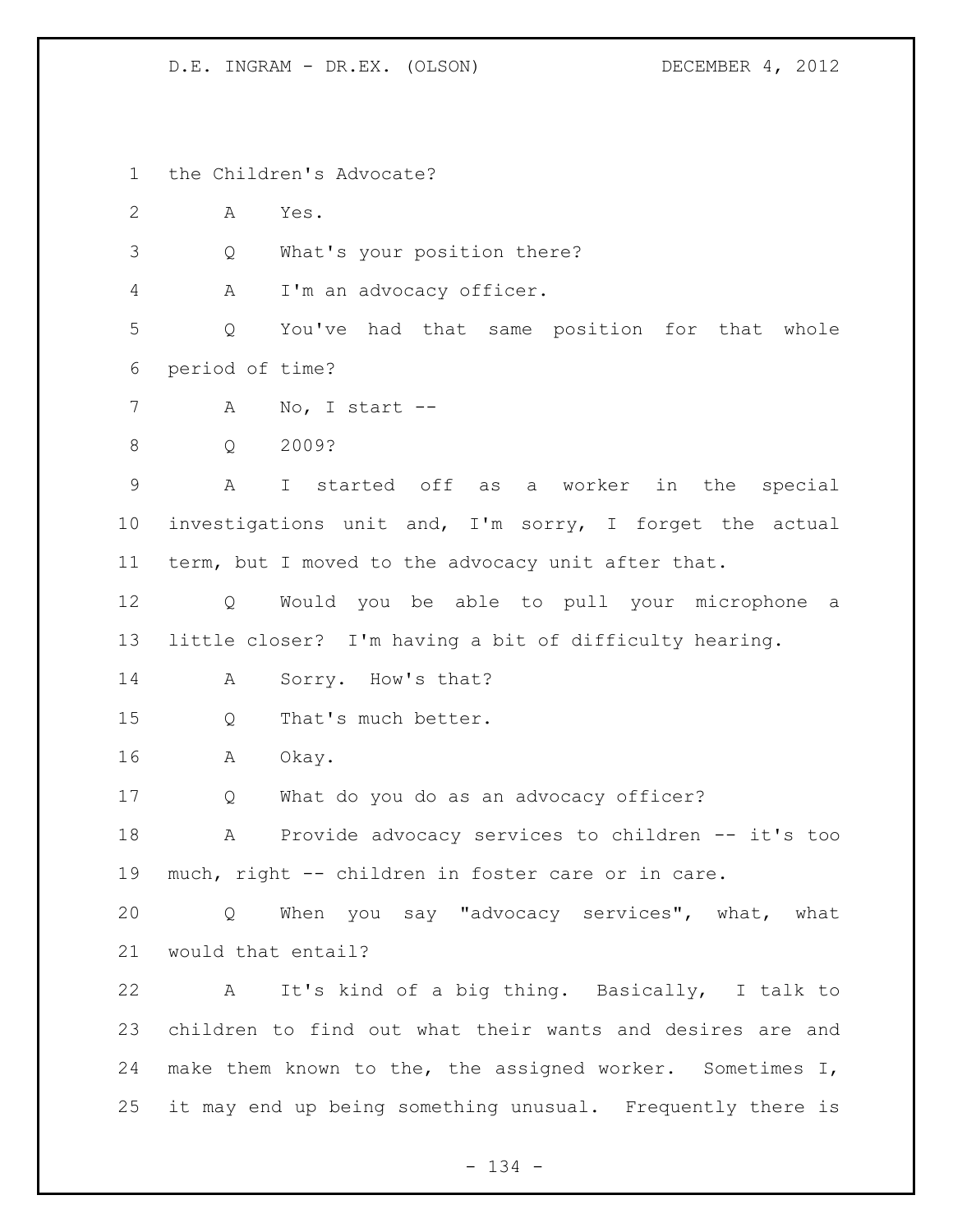something that's unusual that we try to see if we can't do for the worker -- or for the child. Q So you advocate on behalf of children in care? A Yes. Q When you were an intake supervisor from 1999 to 2009, you said you reported to Rob Wilson as a program manager? A There were several program managers in that period of time but Rob Wilson was the one in question at the time we're talking about. Q In 2004, when you're supervising Ms. Conlin -- A Correct, yes, Rob Wilson. Q -- you would have been reporting to Mr. Wilson? A Right. Q What type of reporting or supervision did you receive from him? 17 A I'm sorry, can you repeat that? Q What type of reporting or supervision did you receive from Mr. Wilson? Sorry, what type of reporting did you do to Mr. Wilson? A Oh, I, I had regular scheduled appointment times to sit down and go over, to receive supervision over what I was doing and what my workers were doing. Q Were -- did you go over specific files? A Sometimes.

 $- 135 -$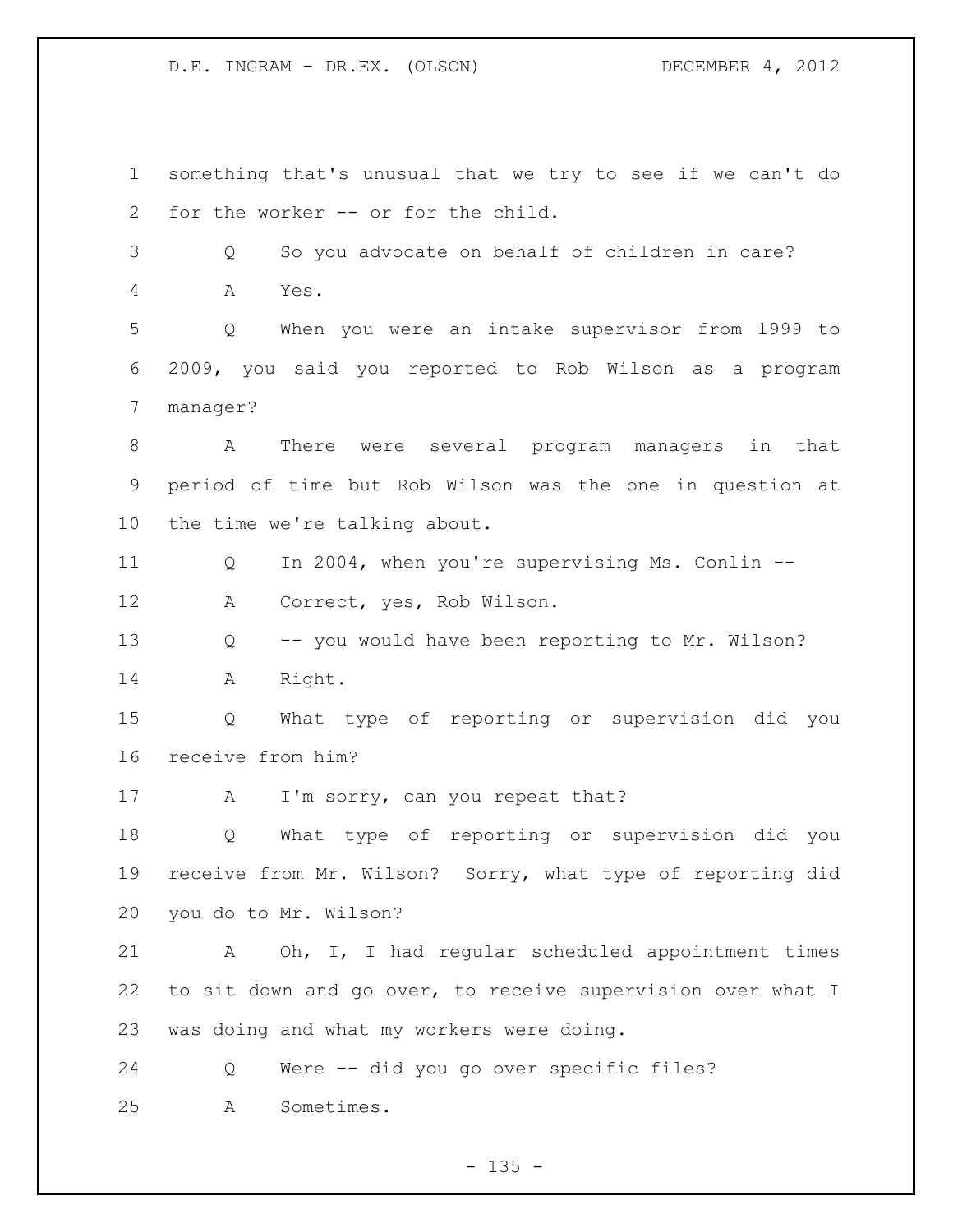Q So you'd actually discuss files that your workers were working on at the time? A Usually the fairly contentious ones or something. Q Contentious ones, you said? A Yes. Q Would you -- A Something unusual, yes. Q Unusual files, circumstances that you needed some direction on? A Correct. Q High profile cases? A Possibly. Very, very sick children, that sort of thing. Q Do you know if you discussed the Steve Sinclair file with Mr. Wilson? A I don't believe I did. Q Did you keep notes of these supervision meetings? 18 A I'm sorry, one more time? Q Did you keep notes of the supervision meetings you had with Mr. Wilson? A No, I did not. Q Did you take notes during the meetings? A With Mr. Wilson? Q Right. A I might occasionally have done something like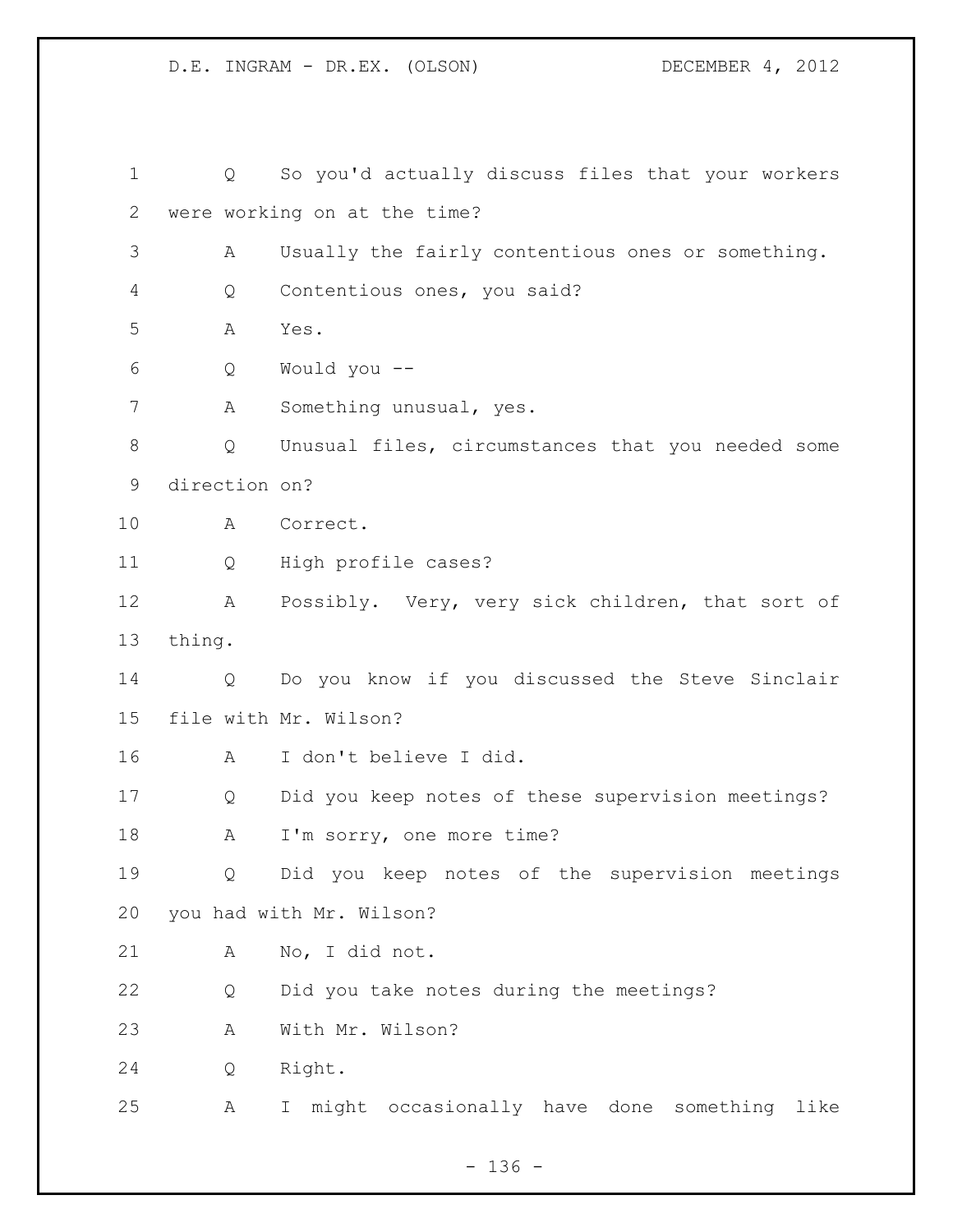that, but as a rule, no.

 Q Okay. Now, I want to talk to you about your role as a supervisor to the workers.

A Yes.

 Q And this is in that same time, same time period, 2004. First of all, what did the supervision you provide to the workers look like?

 A Every -- I liked to say every two weeks, but it was on average twice a month we would sit down and look at what files a worker was assigned and what progress had been made on those.

 Q You said twice, twice a month you would sit down with each of your workers?

14 A We, we try to do it twice a month. Oftentimes it didn't get all done in that month.

Q Sorry, oftentimes?

17 A It may be once in that month but it was -- the, the goal had been twice a month.

 Q The goal was twice a month. What, in fact, would normally happen?

 A We may -- if something may come up and we weren't able to do every appointment, but on average it was twice a month.

Q On average twice a month?

A Yes.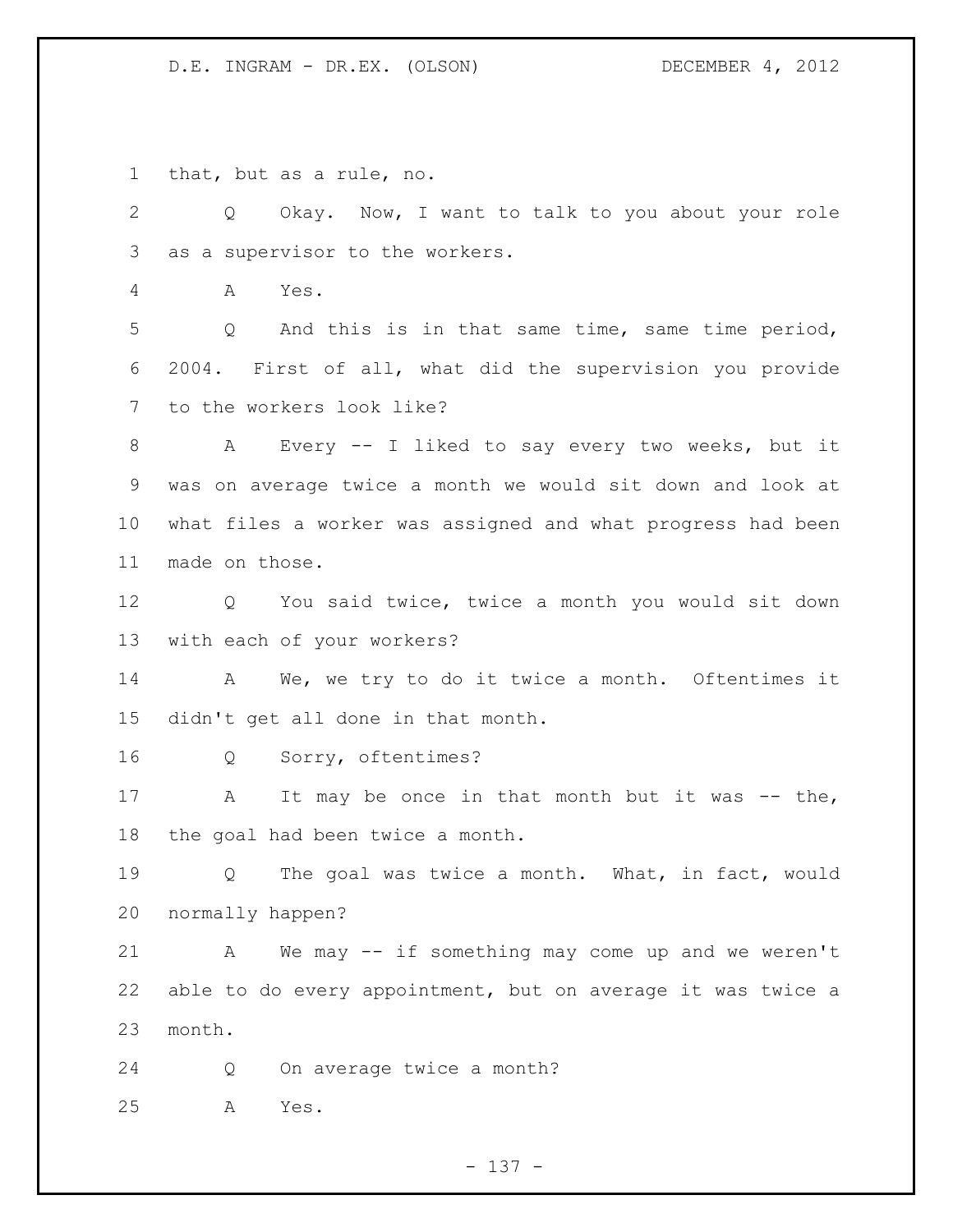Q These were the formal meetings that you prearranged with each worker? A Yes. Additionally, we had, as needed. Q As needed? A Yes. Q So what, what would you discuss in these meetings? A We discuss, if there was an issue came up, to talk about a decision that was necessary or a, how things were going on a case and looking for some direction on a case. Q So you'd discuss a case, specific cases -- A Yes. Q -- in these. Did you keep notes? A The notes I kept were, I had a one-page that I keep on, on intake cases. Q Sorry, one page, you said? A Yes. Q Can you tell me -- I'm not sure I understand what you mean by that? A Things like addresses, phone numbers, basic idea of where the case is going. Just, just something to remind myself what we're doing. Q Did you keep notes as to what direction you might have provided the worker on the file?

- 138 -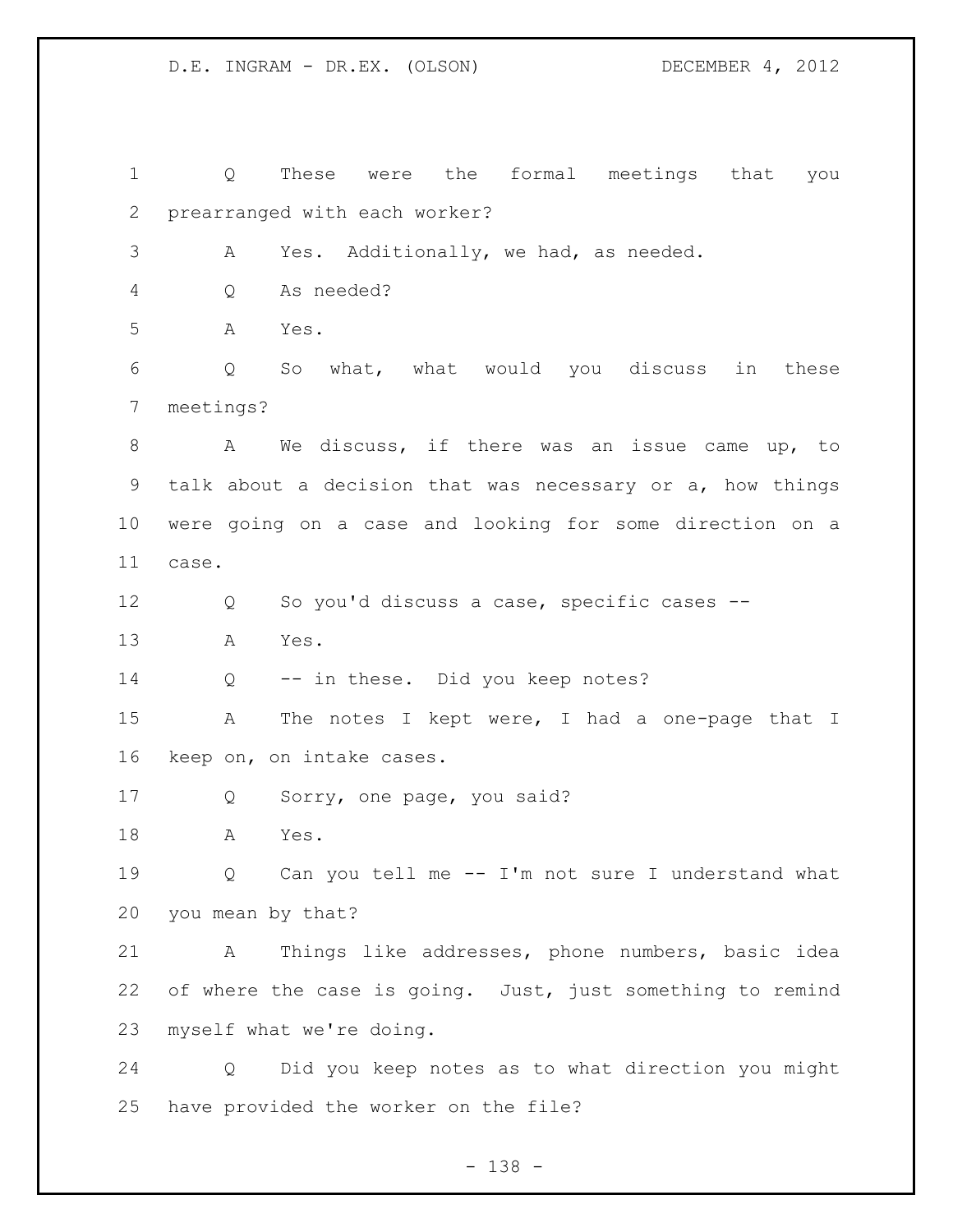A I would have while the file was open. Q You would have kept notes of that? A While the file was open, yes. Q What did you do with these notes? A I shredded them when I was done. Q Why, why would you shred them? A These were notes that were for myself, things like addresses, phone numbers or just a basic idea of what direction the case is going, lest I get a phone call from somebody and have to talk about a case while the worker wasn't in the office. It was -- like, a record was kept on CFSIS. Q But these were, these were notes that would record what, what you discussed during these meetings with the workers? A Yeah. We'd have like a one line: discussed this with worker. Q So you're saying they weren't detailed? A They were not, no. Q Why didn't you keep those notes? A Because the notes are only for my purposes and to -- if the case was closed there was nowhere to put it, or 23 the case was assigned. Those are just, as I say, just little scratch notes for my own benefit. Q Did you keep anymore substantial notes pertaining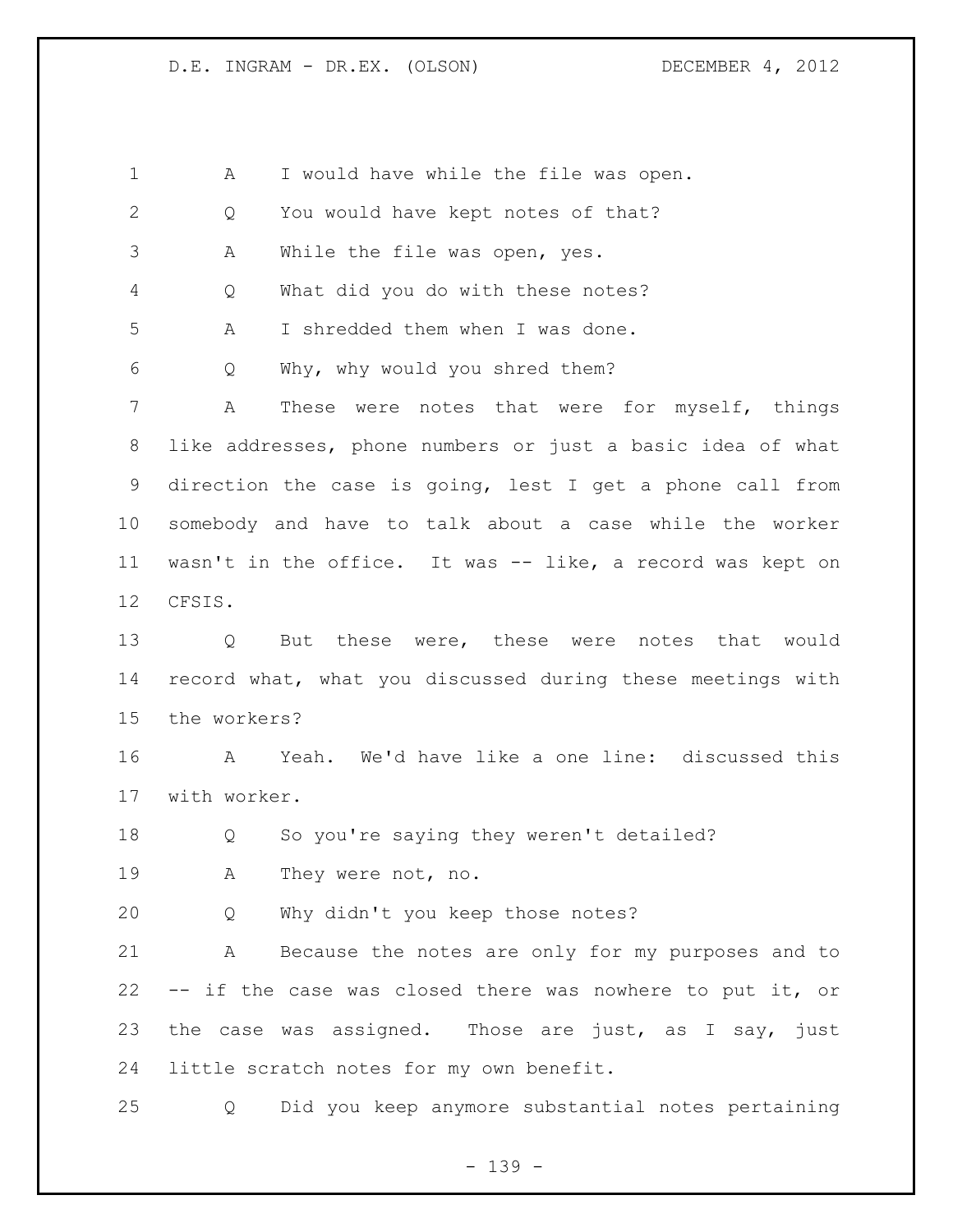to a particular file anywhere else?

2 A As an intake worker, no.

Q As a supervisor?

A Sorry, intake supervisor, no.

 Q But you would discuss in some detail the cases that your workers were working on?

A I would discuss the cases with worker, yes.

 Q In some detail, though. You'd go, you'd go through the case with them and what they knew about the history and the family and the circumstances?

A Yes. Yes.

 Q And you wouldn't make notes of those discussions? You would not make a note of those discussions?

 A If something struck me then, yeah, I would, but it was, as I say, it was usually a single page of top line information, that sort of thing.

 Q If we could turn to page 29040. This is from Commission disclosure 1634.

 THE COMMISSIONER: Now, are these documents I have?

MR. OLSON: You should have them.

22 THE COMMISSIONER: Is there a --

 MR. OLSON: This -- this, sorry, this one you may not have. This is the Winnipeg Child and Family Services supervision policy. I don't think it's in your package of

 $- 140 -$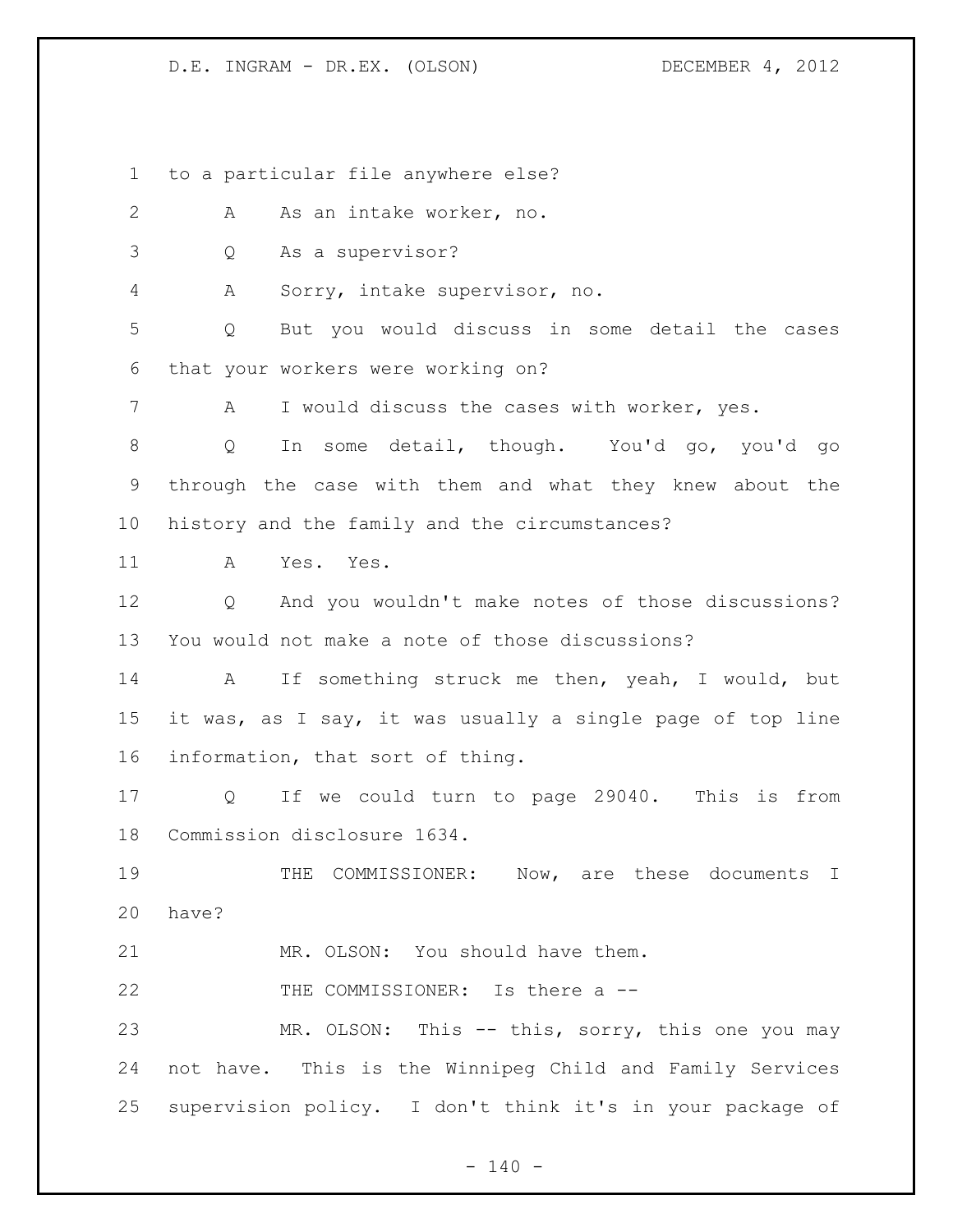cases.

| $\mathbf{2}$   | COMMISSIONER: No. So, what, what page<br>THE              |
|----------------|-----------------------------------------------------------|
| $\mathcal{S}$  | number did you identify?                                  |
| $\overline{4}$ | MR. OLSON: It's page number 29040 and it's from           |
| 5              | Commission disclosure 1634. And what we're looking at on  |
| 6              | the screen is not the policy. Can you go to the previous  |
| 7              | page to see what it does. On the side of the screen, see  |
| 8              | the paper clip. Down one more. Click that.                |
| $\mathsf 9$    | Looks like we're having some technical                    |
| 10             | difficulties.                                             |
| 11             | THE COMMISSIONER: Well, it's the first technical          |
| 12             | difficulty we've had in three or four weeks, so it may be |
| 13             | not too bad record.                                       |
| 14             | MR. OLSON: Not too bad so far.                            |
| 15             | THE COMMISSIONER: If you need five minutes,               |
| 16             | we'll take it.                                            |
| 17             | MR. OLSON: May take a few moments to re-start             |
| 18             | the computer.                                             |
| 19             | The page number was 29040.                                |
| 20             | UNIDENTIFIED PERSON: (Inaudible).                         |
| 21             | MR. OLSON: Looks like we're back in business.             |
| 22             |                                                           |
| 23             | BY MR. OLSON:                                             |
| 24             | you recognize the document that's<br>Do<br>the<br>Q<br>on |
| 25             | screen?                                                   |

- 141 -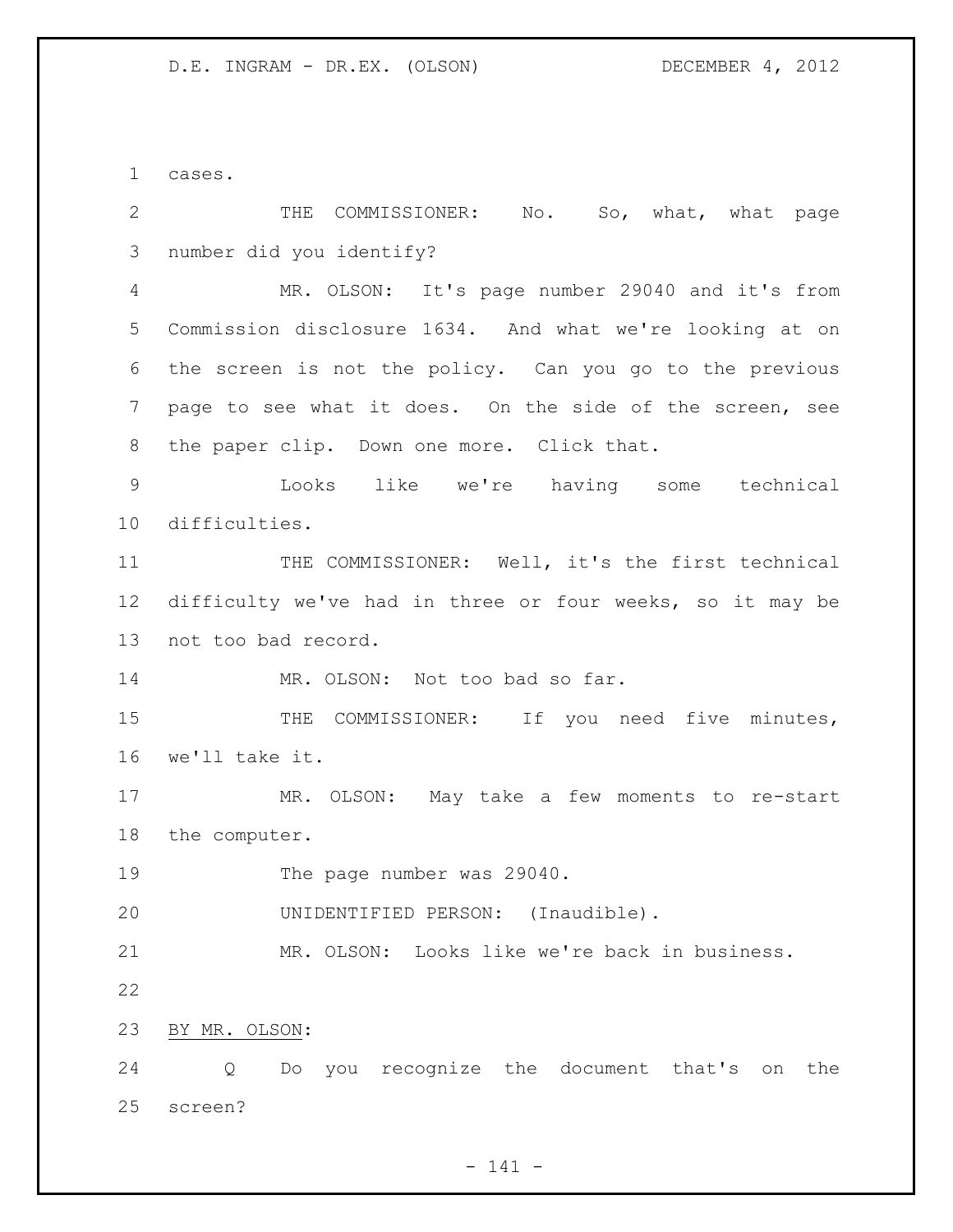1 A I believe I recognize it, yes. Q Sorry, you -- A I believe I recognize it, yes. Q This is the supervision policy for Winnipeg Child and Family Services? A Yeah. Q And it says it was, implementation date is March 1, 2004. A Correct. Q This is something, then, that would apply to you, at least from that period of time? A Yes. Q As a supervisor? A Yes. Yes. Q If you -- I just want to go through a couple of things on this document. First, at the bottom of the page, under Components. That's, that's good. It says: 19 Thature of supervision. While supervision or consultation occasionally needs to occur on an ad-hoc basis, quality supervision occurs when supervisor and supervisee meet regularly, for an uninterrupted period of time, to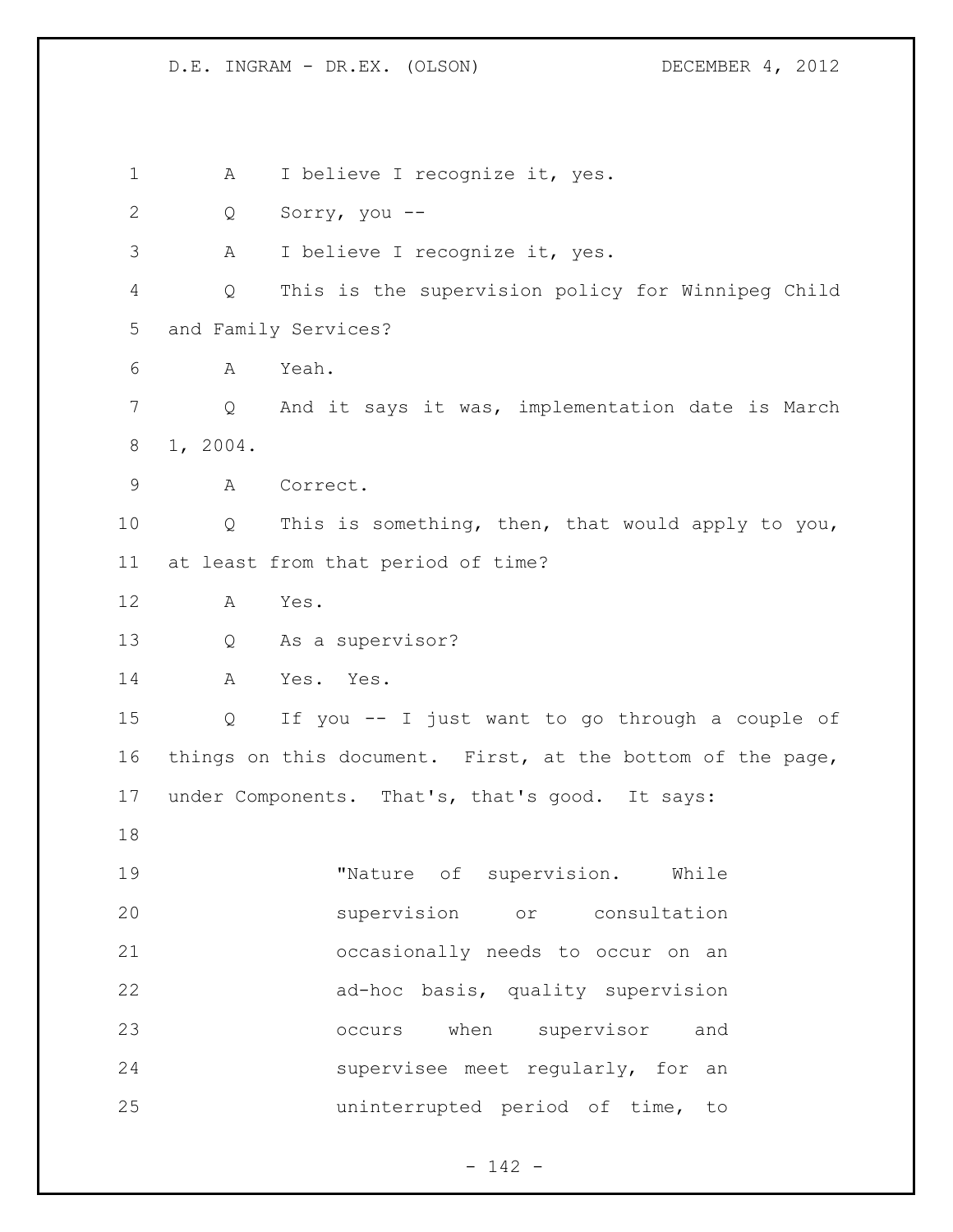| $\mathbf 1$   | facilitate the development of a                    |
|---------------|----------------------------------------------------|
| $\mathbf{2}$  | strong supervisory relationship.                   |
| 3             | frequency of regular<br>The                        |
| 4             | supervision varies around the                      |
| 5             | supervision needs of both the                      |
| 6             | staff and Supervisor."                             |
| 7             |                                                    |
| 8             | It says:                                           |
| $\mathcal{G}$ |                                                    |
| 10            | "At a minimum, scheduled                           |
| 11            | supervision should occur on a                      |
| 12            | monthly basis."                                    |
| 13            |                                                    |
| 14            | And you, you're -- you said that you met, tried    |
| 15            | to meet twice a month?                             |
| 16            | Yes. The requirements for intake might be a<br>A   |
|               | 17 little differently. At least once a month, yes. |
| 18            |                                                    |
|               | a month. Then we're under<br>least once<br>Q<br>At |
| 19            | Recording and document. It says:                   |
| 20            |                                                    |
| 21            | "Both supervisor and staff<br>will                 |
| 22            | maintain<br>notes regarding<br>key                 |
| 23            | decisions and themes that<br>are                   |
| 24            | discussed in supervision.<br>The                   |

- 143 -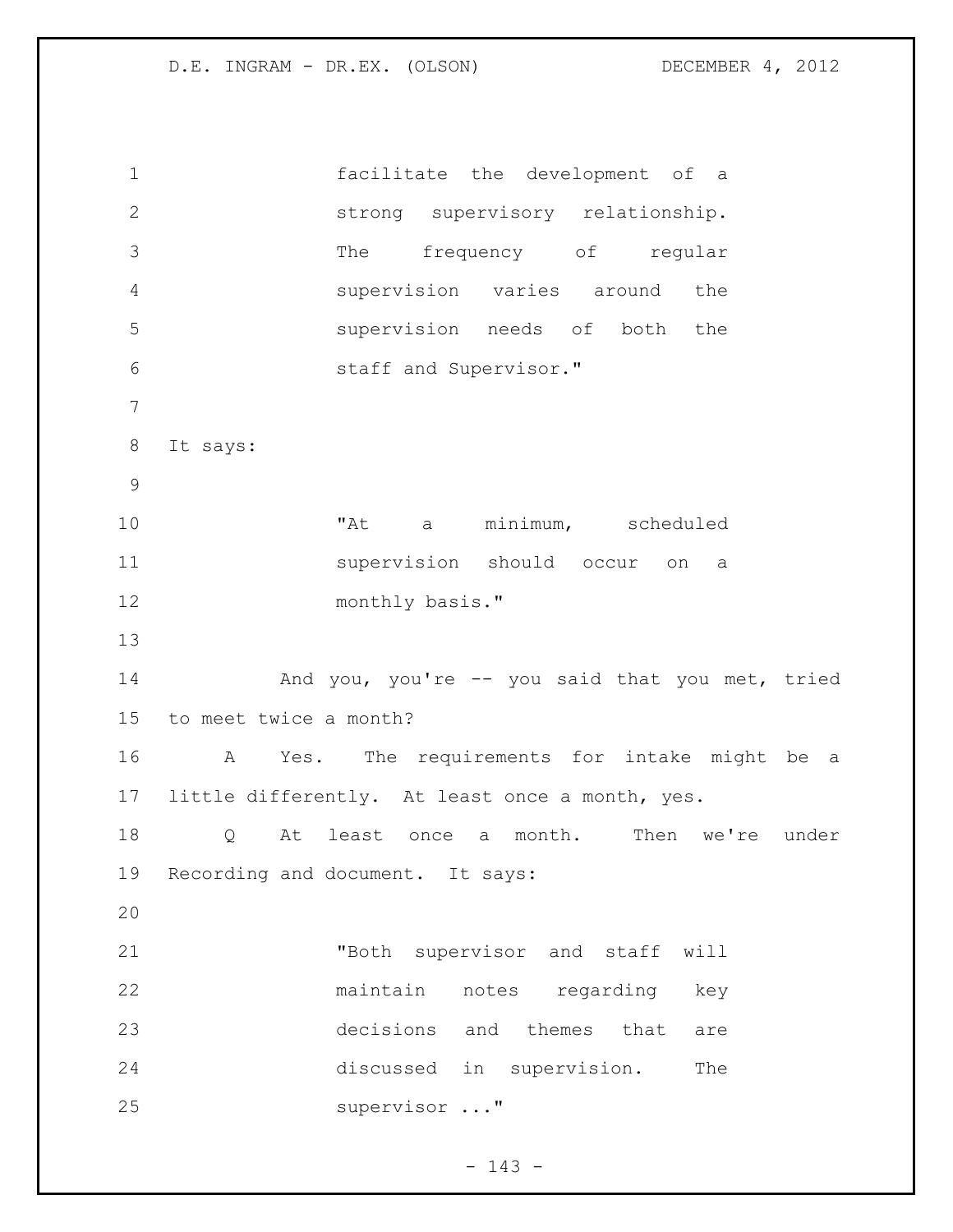Go on to the next page: "... will maintain supervision records that will document case discussions and discussions regarding the employee's professional development, and personnel issues." A Yes. Q Is that something you would have been required to comply with? 13 A At that time, yes. Q Did you, did you comply with this requirement? Did you -- 16 A The requirement of, of -- what was the words. Q Maintaining notes of key decisions and themes that are discussed? 19 A And the professional development and, and personal issues, I did that. MR. RAY: Just scroll up maybe just to the start of the -- thank you. 23 THE WITNESS: I'm sorry, I'm not aware of the -- what question am I answering now? 

 $- 144 -$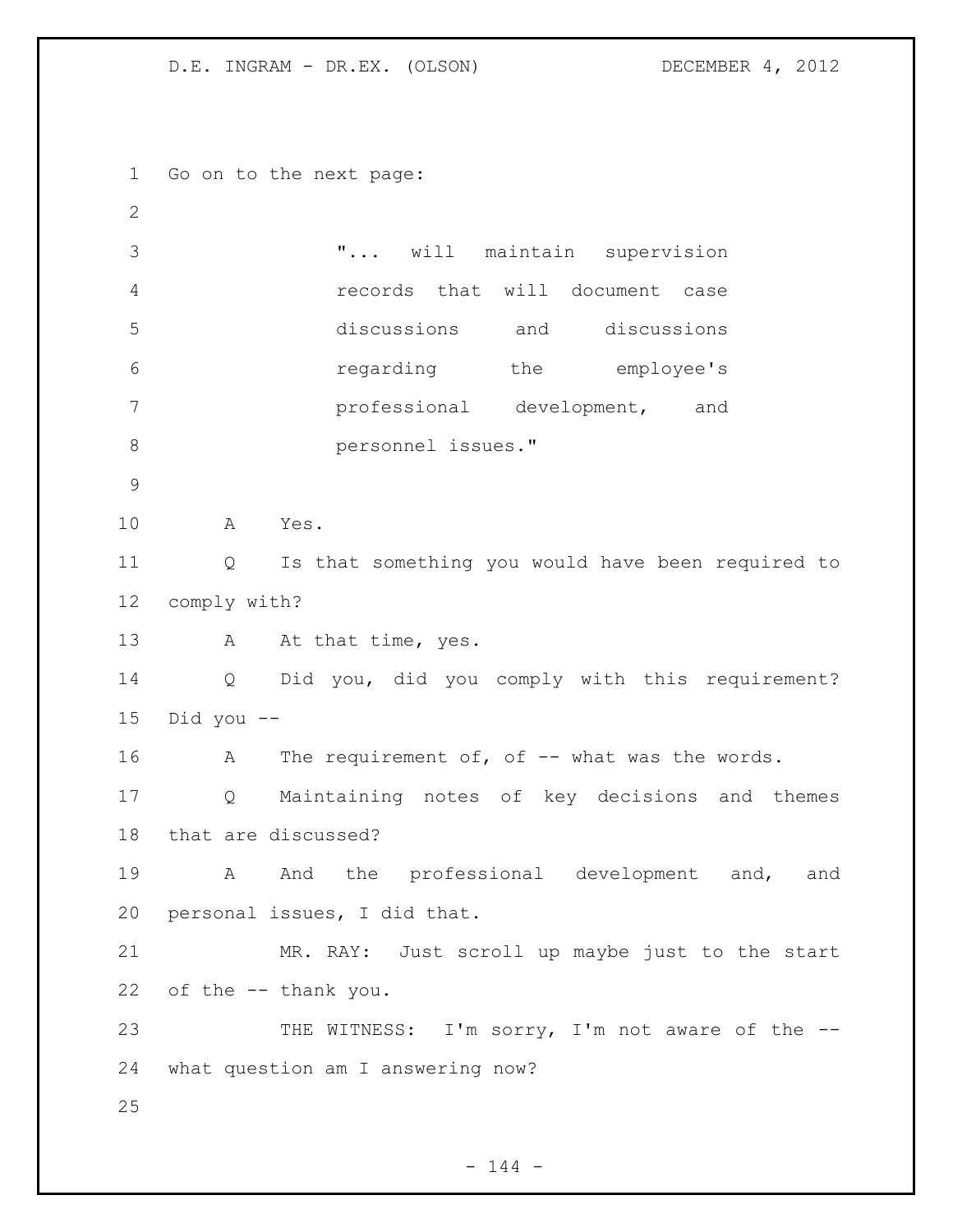BY MR. OLSON:

 Q Did you comply with this requirement to keep notes regarding key decisions and themes discussed in supervision? THE COMMISSIONER: I guess it's the way it's marked recording and documentation. The two -- MR. OLSON: Yeah. 8 THE COMMISSIONER: -- the two lines there and the two lines down on the next page, or the four lines, I guess. 11 MR. OLSON: That's right. THE WITNESS: I remember I -- I think the correct answer is yes in terms of the, the employee development stuff, personnel issues, yes. In terms of the actual, the case work, that, that got entered into the CFSIS record that the worker did. BY MR. OLSON: Q Sorry, I didn't ... A In terms of the case work, I didn't actually keep case work notes, no. I, I kept -- like those things got entered in by the social worker. 23 O The social worker entered the case notes? 24 A And entered those, those discussions in the, in the CFSIS notes, yes.

 $- 145 -$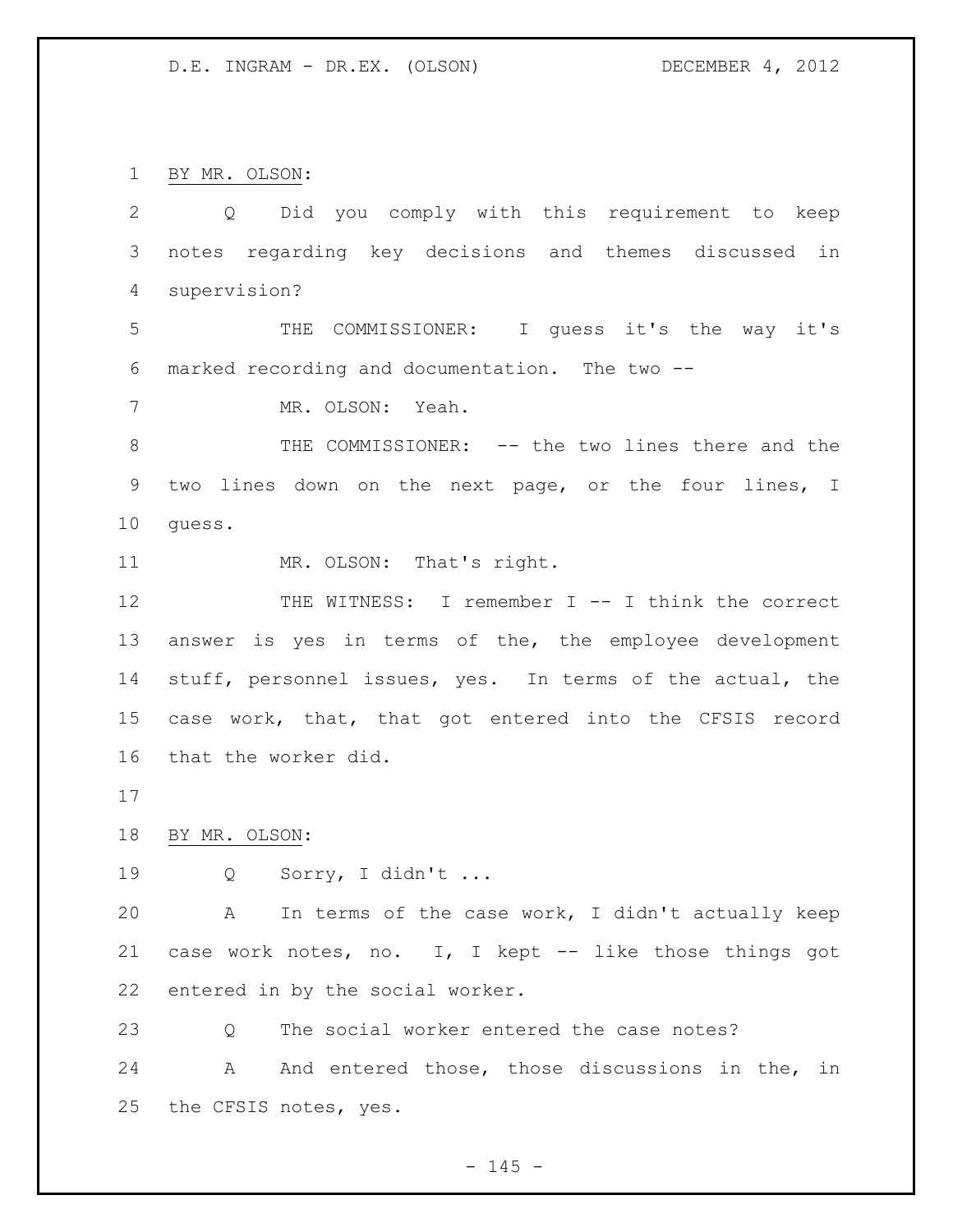Q So that's why you're saying you didn't record your own notes as a supervisor? Is -- I'm just trying to understand if that's what you're ... A I'm trying to answer the question. I want to make sure I'm understanding exactly what you're saying. Q Yeah. The, the policy says, both supervisor and staff will maintain notes regarding key decisions and themes that are discussed in supervision. Just looking at 9 that, that  $--$  A Okay. Q -- part of it, because there's more to it than that, but looking at that part, it seems to me you'd be required to maintain notes yourself, as a supervisor, regarding key decisions and themes discussed in the supervision session. Am I right about that? Is that your understanding? A Yes, that, that is correct. Q Did -- A I -- Q -- did you do that? A No. Again, I just want to point out, this is a policy that came in after the, the point we're talking about right now. Q After the file with Ms. Conlin? A Yes.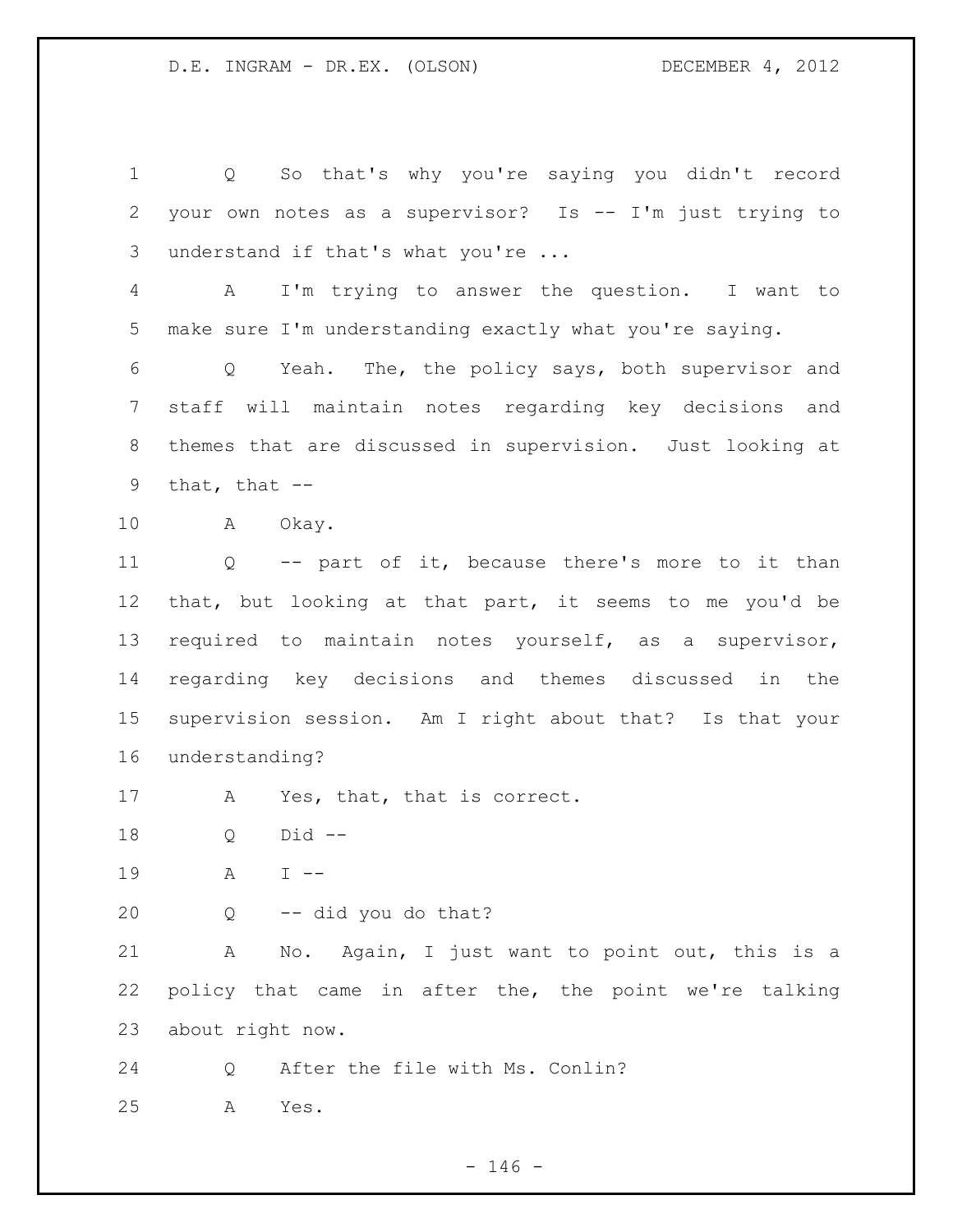Q But would that -- is that the policy -- I know the date of the policy, but was it still in place before that? A Not that I'm aware of, no. Q Not that you're aware of? A No. Q Was there a similar policy in place that you're aware of? A Off the top of my head, I can't think of one, no. Q The intake workers that were part of your team, were they experienced before they came on to work as part of intake? A Yes. Q So these weren't -- these workers weren't freshly minted from, from the universities or wherever, they're -- they had some social work experience? A Yes. 18 Q Was there a reason for that? A I had come from northwest, and in northwest it was requirement that any new intake worker have at least two years in family services. Q So each worker working in your unit would have had at least two years of family service work before coming to work at intake? A Yes.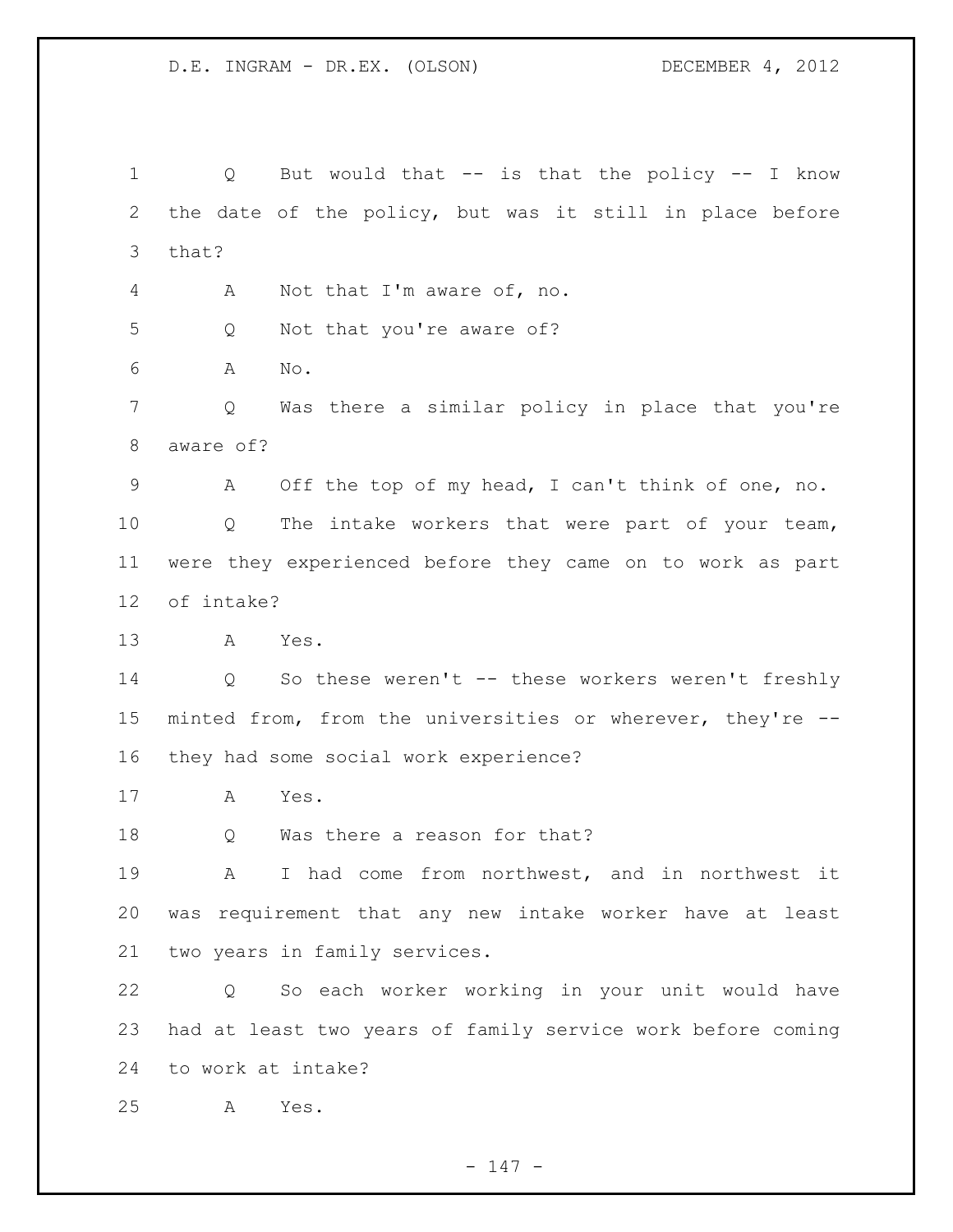Q Do you have an understanding as to why that was required? A I, I don't have a recollection but I'm, I think I can take a stab at it. You would want to have your more seasoned people working at the front line of intake. Q Is that something to do with the nature of the work that intake does? A I would, I would -- yes, I would suggest that it was. Q Is that because assessments need to be done quickly and accurately? A Yes. Q As the intake supervisor, were you aware of the relevant standards in place at the time? We're talking 2004. A Yes. The problem is, the standards changed so much over the years, I can't remember what the standards were in 2004. Q I see. But you were, you were familiar with whatever standards that were in time? A Back then, yes. Q At that time? A Yeah. 24 THE WITNESS: Excuse me, could I get a glass of water?

 $- 148 -$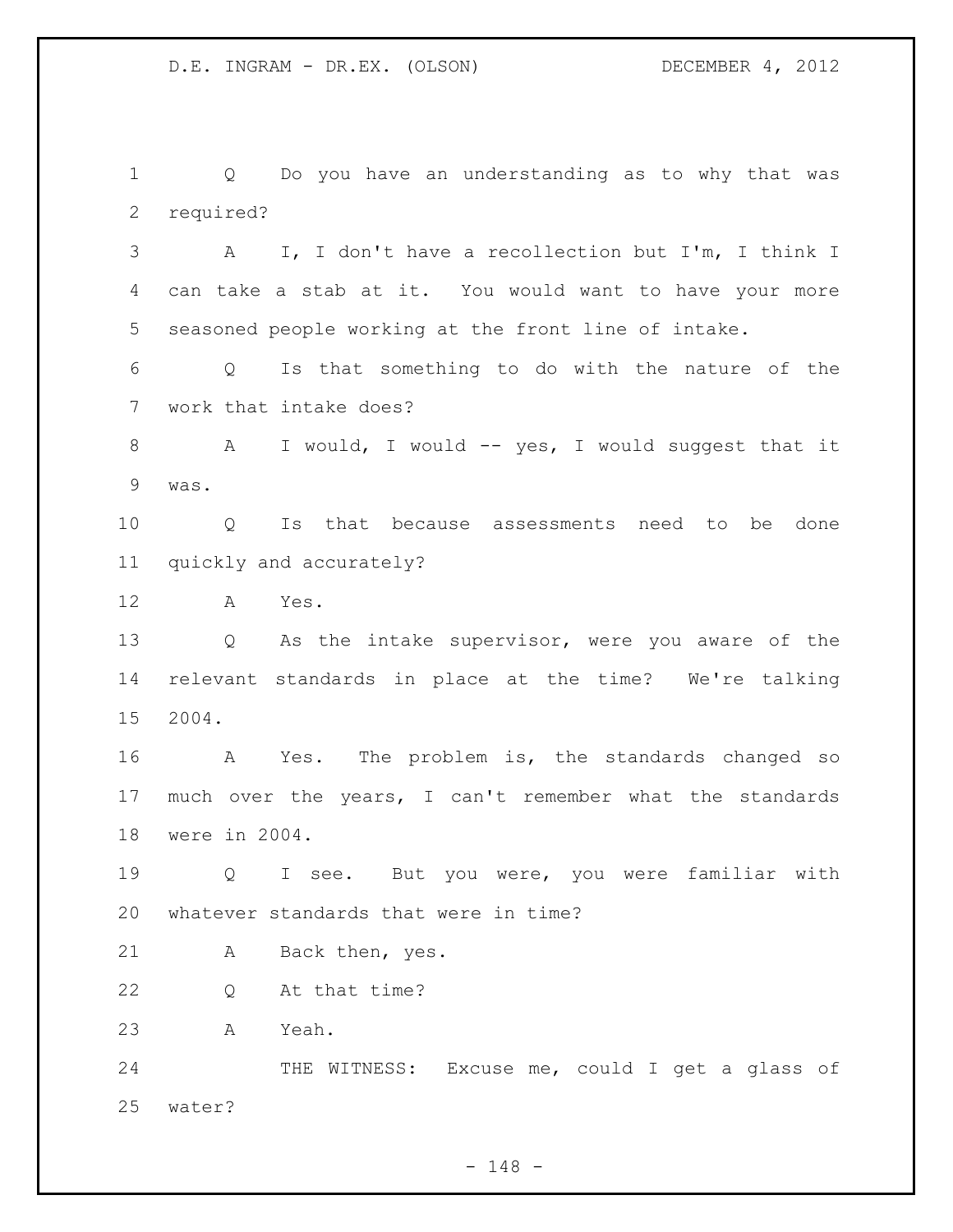UNIDENTIFIED PERSON: Certainly. BY MR. OLSON: Q As the supervisor, would you refer to the standards manual from time to time? A From time to time, yes. Q Did you expect your workers also to do the same thing, that is, refer to the standards manual from time to time? A Yes, I would. Q We've heard that some decisions that were made by the workers that you would have been supervising would require your approval? A Thank you. Q Is that right? A I'm sorry, some -- Q Some decisions made by the workers you were supervising required your approval? A Yes. Q Can you tell us which types of decisions those were? A Decisions to bring child into care; decision to close a file; to move case on for assignment. Q Assignment to -- A A family service team --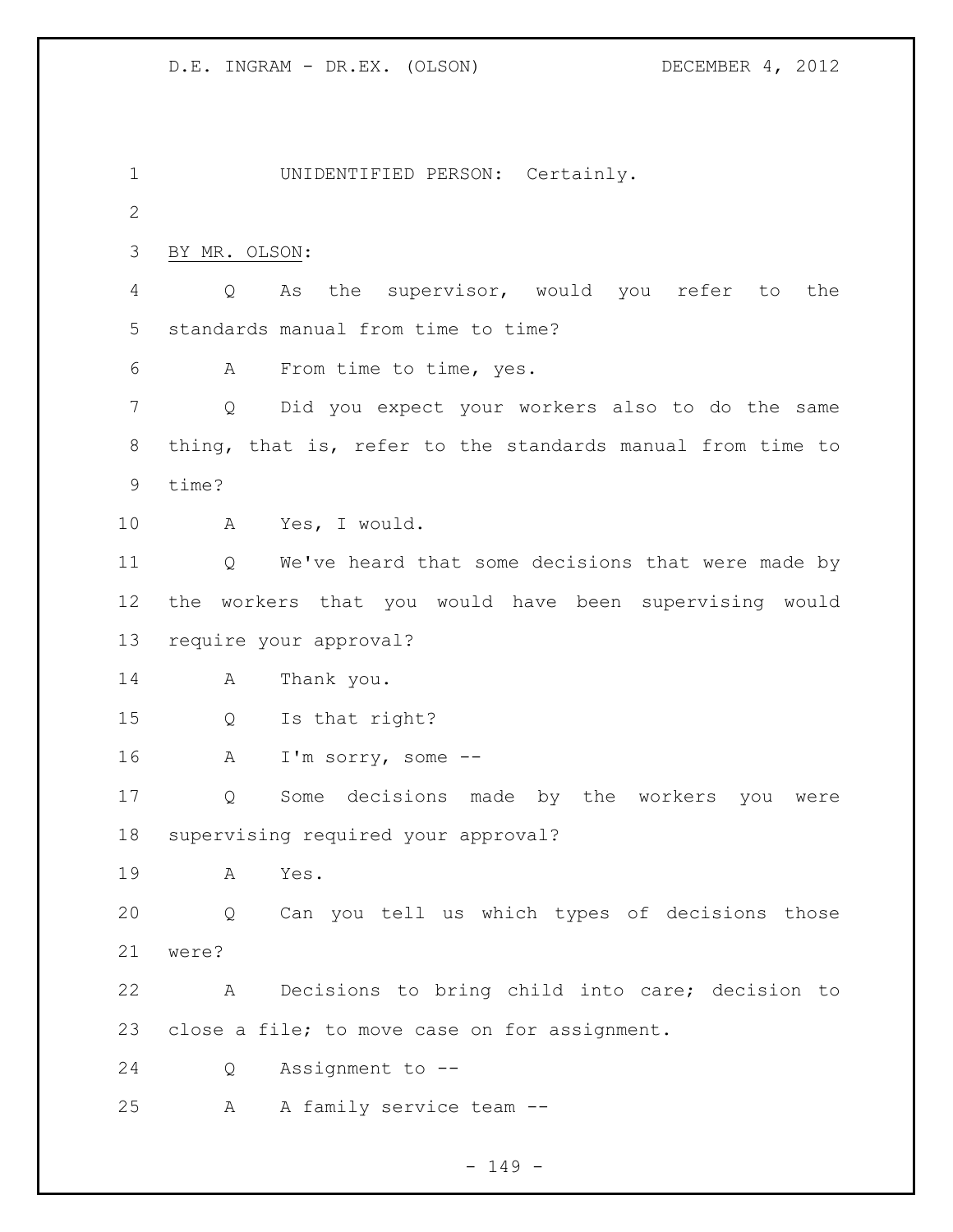Q -- for ongoing service? A -- yeah. Q Okay. What about apprehension? A I mentioned that. Q When you said child in care, that's what you were referring to? A Yes. Q Apprehension. Okay. And you said to close a file? A Yeah. Q Why were, why was your approval needed for those types of tasks? A I can't -- I don't know for absolute fact. To bring a child into care, the requirement was the supervisor would approve that. To close a file would involve the supervisor approving the closing a file. Case assignment would be the same thing. Q I'm not sure I follow you. It was the role of the supervisor to approve, for example, closing a file? A Closing a file, bring a child into care, transferring a file on to family services. Q Okay. And what was your understanding as to why you needed to approve those things? A To make sure that it was appropriate. Q You wanted to make sure that it was appropriate

 $- 150 -$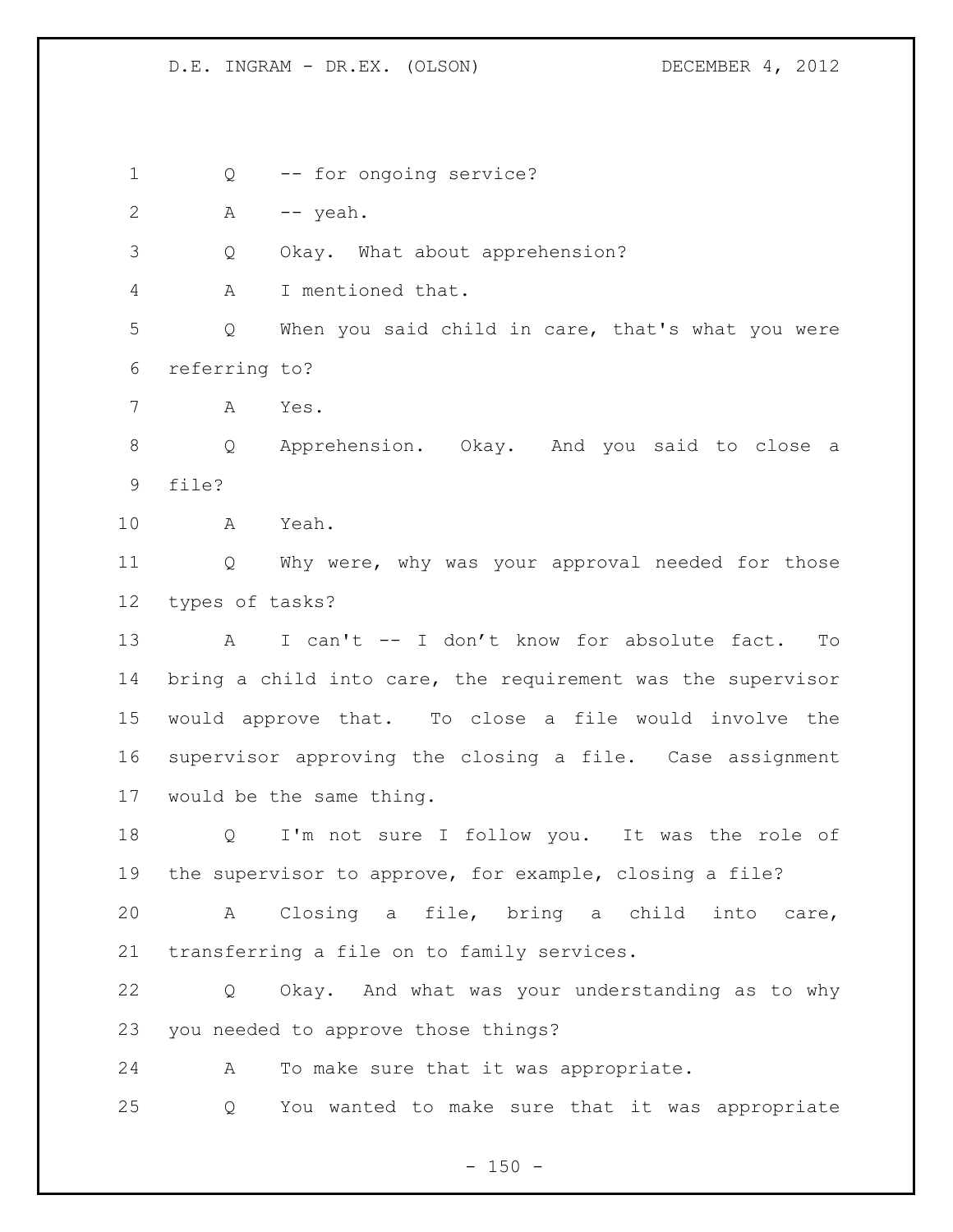in the circumstances?

A Yes.

 Q And that the worker had complied with standards? A Yes.

 Q And ultimately, you want to make sure that the child is not at risk?

A Correct.

 Q Can you just tell us briefly what the responsibility of northwest -- sorry, Northeast CFS intake was in 2004?

 A It was providing intake services to the northeast section of Winnipeg, which would have entailed St. Boniface, the River East area. It also went out to the rural areas, the northeast --

Q Northeast rural areas, as well?

A Exactly, yes.

 Q Okay. But as an intake, as an intake unit, you weren't opening new files, were you?

A As an intake unit we weren't --

Q Or did they come to you already open?

 A Oh, they were opened at the CRU or at (inaudible), yes.

 Q So the CRU takes the initial call, the initial referral, and it gets passed on to intake?

A Yes.

 $- 151 -$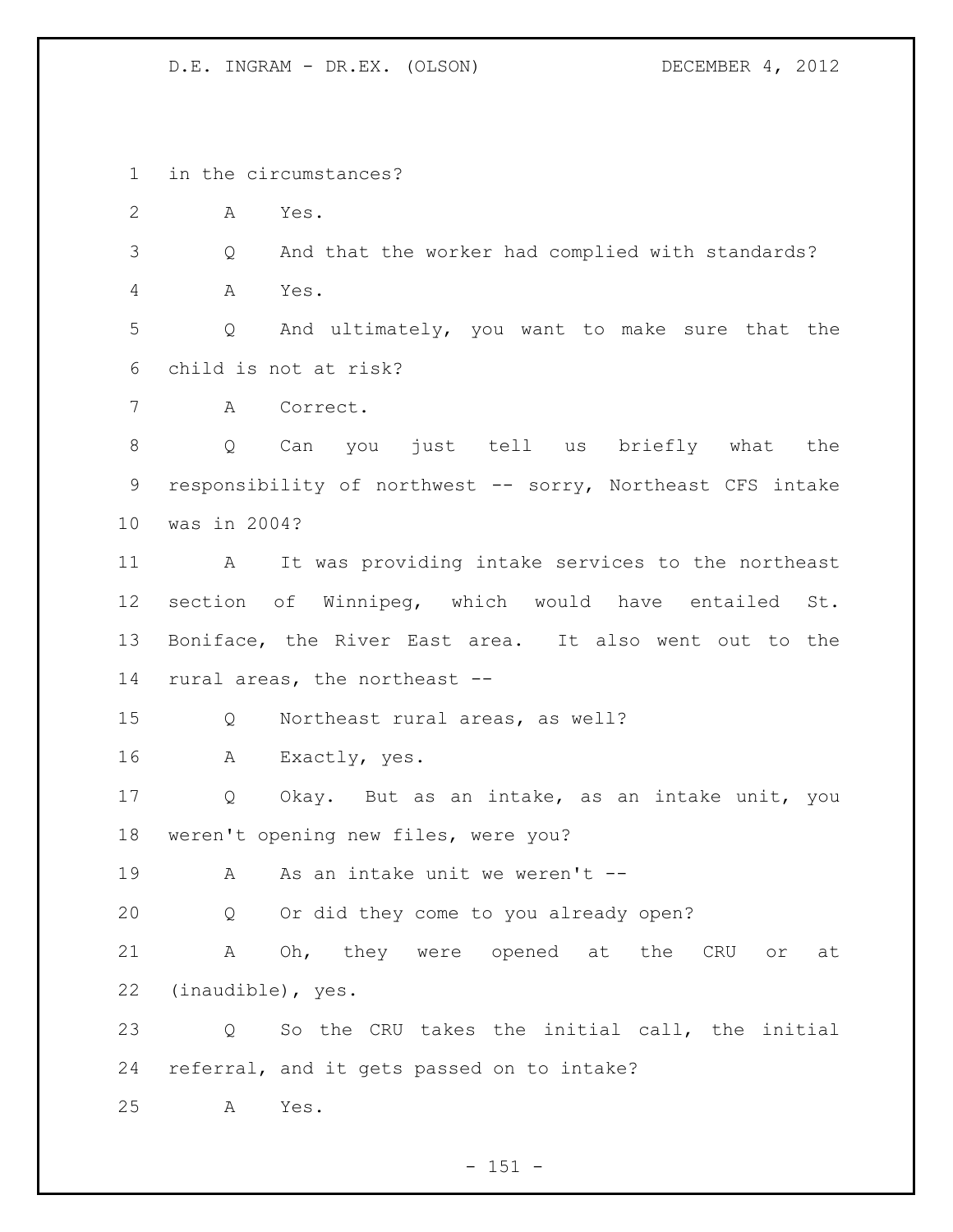Q Yeah. Not all calls from CRU get passed on, though, right?

- A That's correct.
- Q And so it's only --

 A I'm sorry, sir. I'm having trouble hearing you for some reason. Could you maybe speak into the microphone?

8 Q Is this better?

A Thank you.

 Q So file, files would -- not all files would get transferred on to intake, to your unit from CRU?

A Correct.

 Q So certain -- it was only those files that were determined to be needing further services?

A Assessment. Further assessment.

 Q Further assessment. So when a file came in from CRU, were you the first person in the unit to see it?

A Yes, I was.

 Q What would you do when you got this referral? A I'd look it over and ensure that it was appropriate referral, I agree that the appropriate referral.

Q Okay.

 A If, if not I might take it back down to the CRU supervisor and ask some other piece of work get done. If I

 $- 152 -$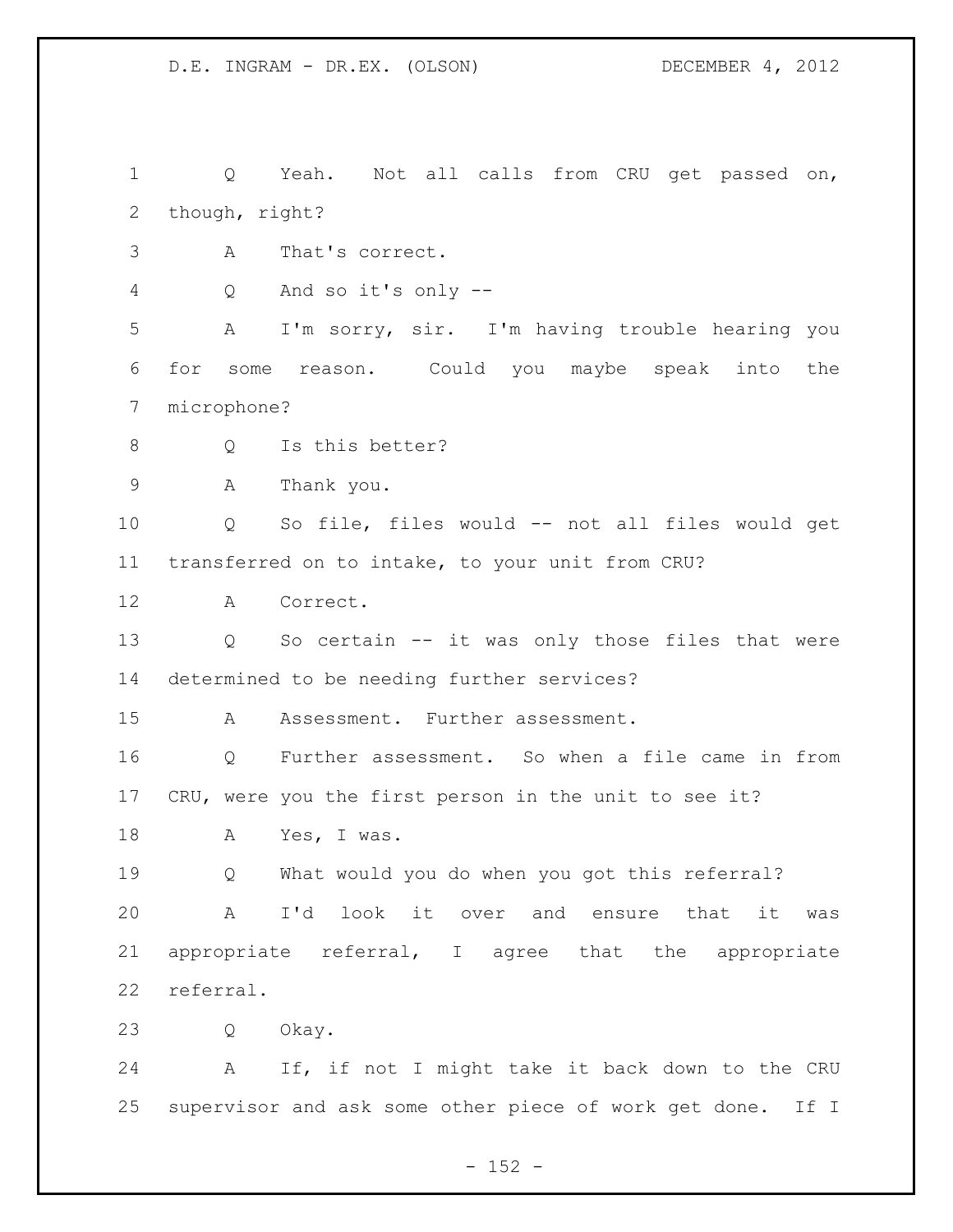did agree with it I would move it on to one of my workers. Q If you did agree with the referral, with -- A With the appropriateness of that file. Q You'd give it to one of your workers. A Correct. Q And we heard this morning from Ms. Conlin, perhaps it was yesterday, that that was done on a rotation basis. A For the most part it was rotation. There were some cases where a worker might have a particular skill that made that one appropriate for that worker. But for the most part, it was done on a rotation basis, yes. Q Okay. So we've seen a number of CRU after-hours unit intake forms. That's, that's what you would get form CRU, a form that says CRU on the top and it has a, a history and it sets out why the file was opened. That's what you would get as the supervisor? A Yes.

Q Would you get anything else?

 A Frequently we'd get the, the closed intake on it. If the file had been opened previously, we'd get the closed intake on it.

Q The closed intake?

A Yes.

Q From --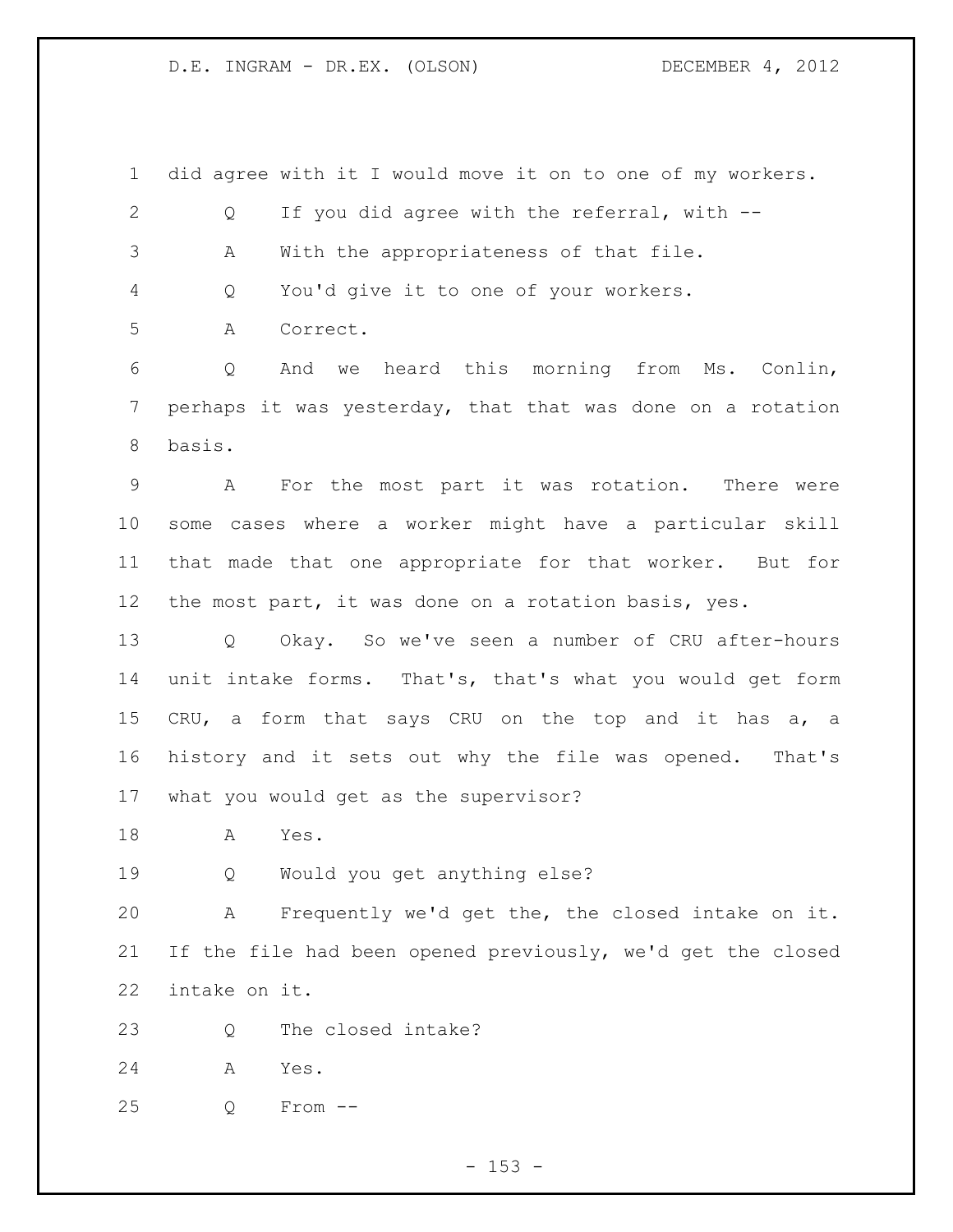A Closed intake file. Or the closed family services file, if it happened to be that file. Q So you get the whole file, then? A Yes. Q So in this case we know that the intake was on Steve Sinclair and he had a closed file. Would that paper file come with the CRU intake? A I have no recollection of it. It's -- in the best of all possible worlds, yes, but I don't recall. Q Was that the way things typically worked at that point in time? A Yes. Q And then as a supervisor, what, if anything, would you review before assigning that file to one of your workers? 16 A I would typically read over the, the recording as to why the file has come there. I would also, you know, do 18 a -- if it is a short file, I do a -- look over the history of it. If it was one of the old very, very long thick files I may only read through the (inaudible) report. Q So you sort of skim the file and see what, what has happened in the past before it was closed? A It may not be a skim, it might be an actual read- through, but -- Q You might actually read through it?

## - 154 -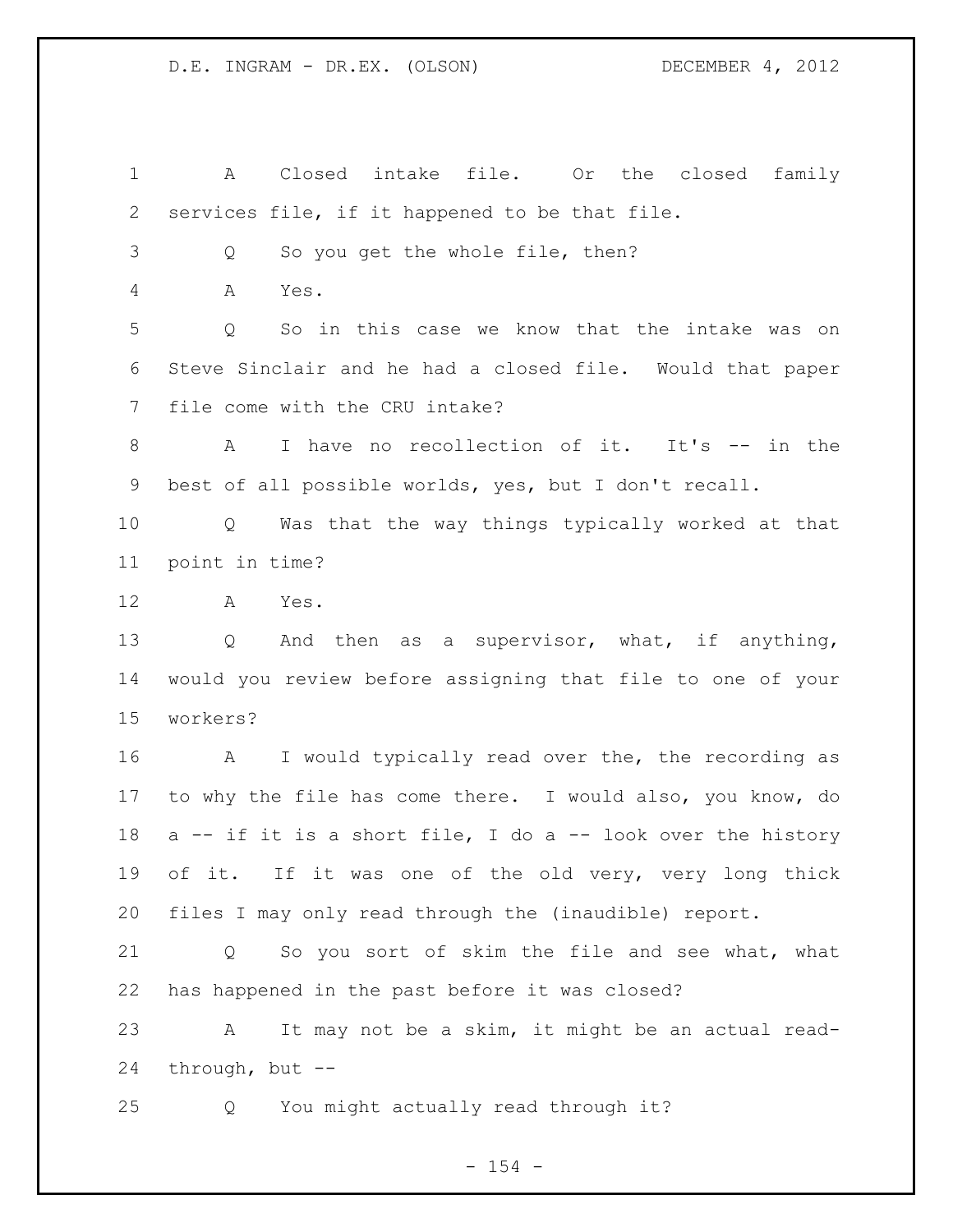A Yes.

| $\overline{2}$ | Q Did you have a practice one way or the other,           |
|----------------|-----------------------------------------------------------|
| 3              | though, or did it just depend on your, your workload?     |
| 4              | I'm sorry, I don't recall I had a practice as<br>A        |
| 5              | such. I would -- if something struck me as, as peculiar   |
| 6              | here, I'd go back and make sure I read the entire history |
| 7              | on it.                                                    |
| 8              | When you assign the file to a worker, what did<br>Q       |
| 9              | you expect them to review?                                |
| 10             | The, they'd review the problem. I -- they'd also<br>A     |
| 11             | review how quick they were to be getting involved on the  |
| 12             | file.                                                     |
| 13             | So -- sorry, I couldn't understand.<br>Q                  |
| 14             | How quick they were to get involved in that file.<br>Α    |
| 15             | How quickly to get involved in the file?<br>Q             |
| 16             | Α<br>Yes.                                                 |
| 17             | But what would they review -- what would you<br>Q         |
| 18             | expect them to review to make that assessment?            |
| 19             | Essentially, same things I did.<br>$\mathbf{A}$           |
| 20             | So the CRU or after-hours intake?<br>Q                    |
| 21             | Right.<br>Α                                               |
| 22             | And anything else?<br>Q                                   |
| 23             | No. I would sometimes put a post-it note on it<br>Α       |
| 24             | saying, you know, we, we should get out pretty quick on   |
| 25             | this one, but                                             |

- 155 -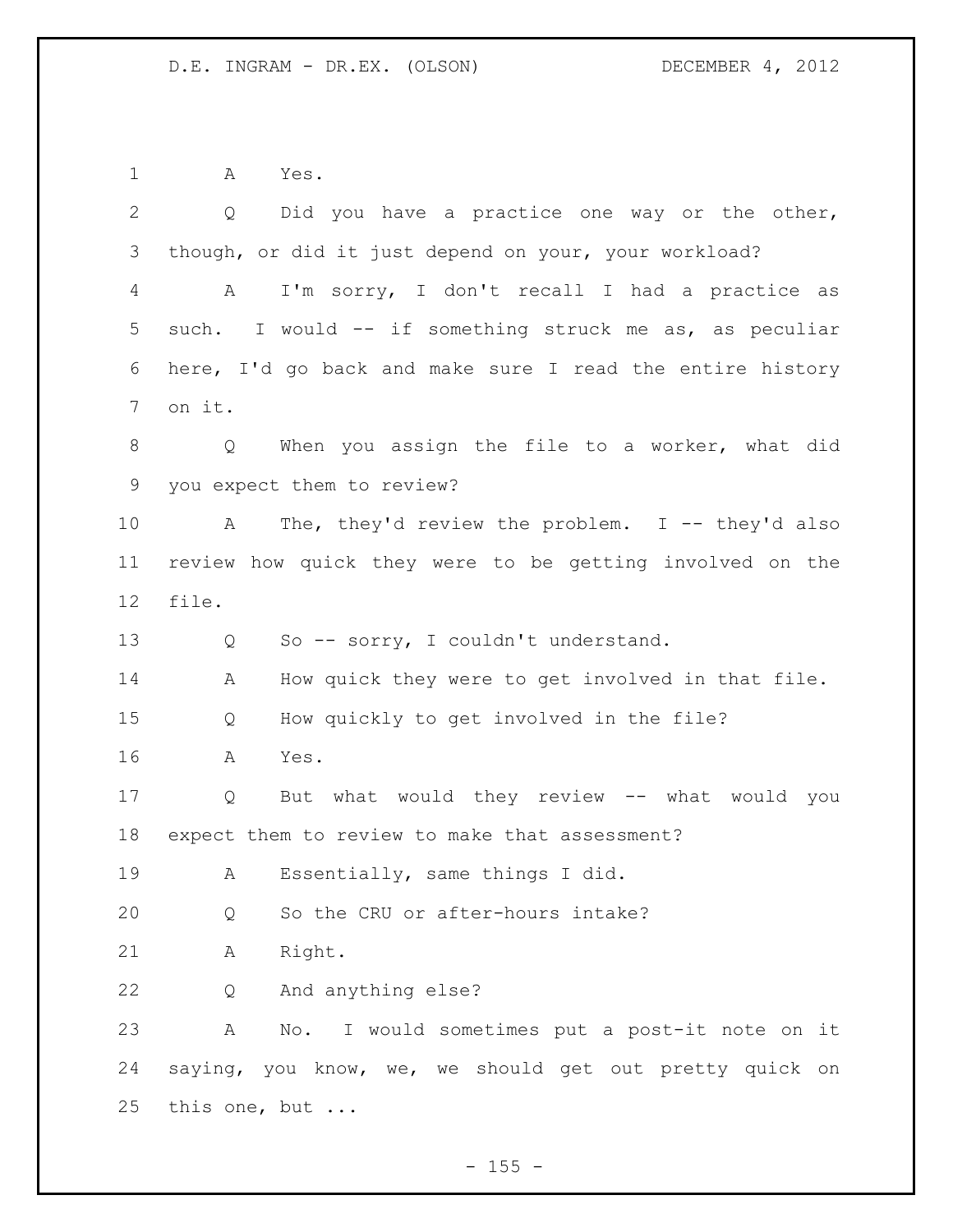Q You'd give them some direction, based on your review? A Yes. Q Did you do that in all cases or just in certain cases? A Certain cases. Q Did you meet with the worker every time you assigned a new file? A No. Q So they would just find the file on their desk? A Or in their mailbox (inaudible), yes. Q Mailbox. And then they'd be expected to do their assessment and start working on it? A Correct. Q At some point did you require, expect that your workers would read the entire file, the closed family file, if there was one? 18 A I -- yes, I -- it strikes me that workers were -- most workers will review the entire file when they get it. Q Is that an expectation you had as a supervisor? A I can't -- I don't recall having an expectation, but for the most part, when -- good practice would be to review the file. Q Okay. Would it be in compliance with a standard that the file be reviewed?

 $- 156 -$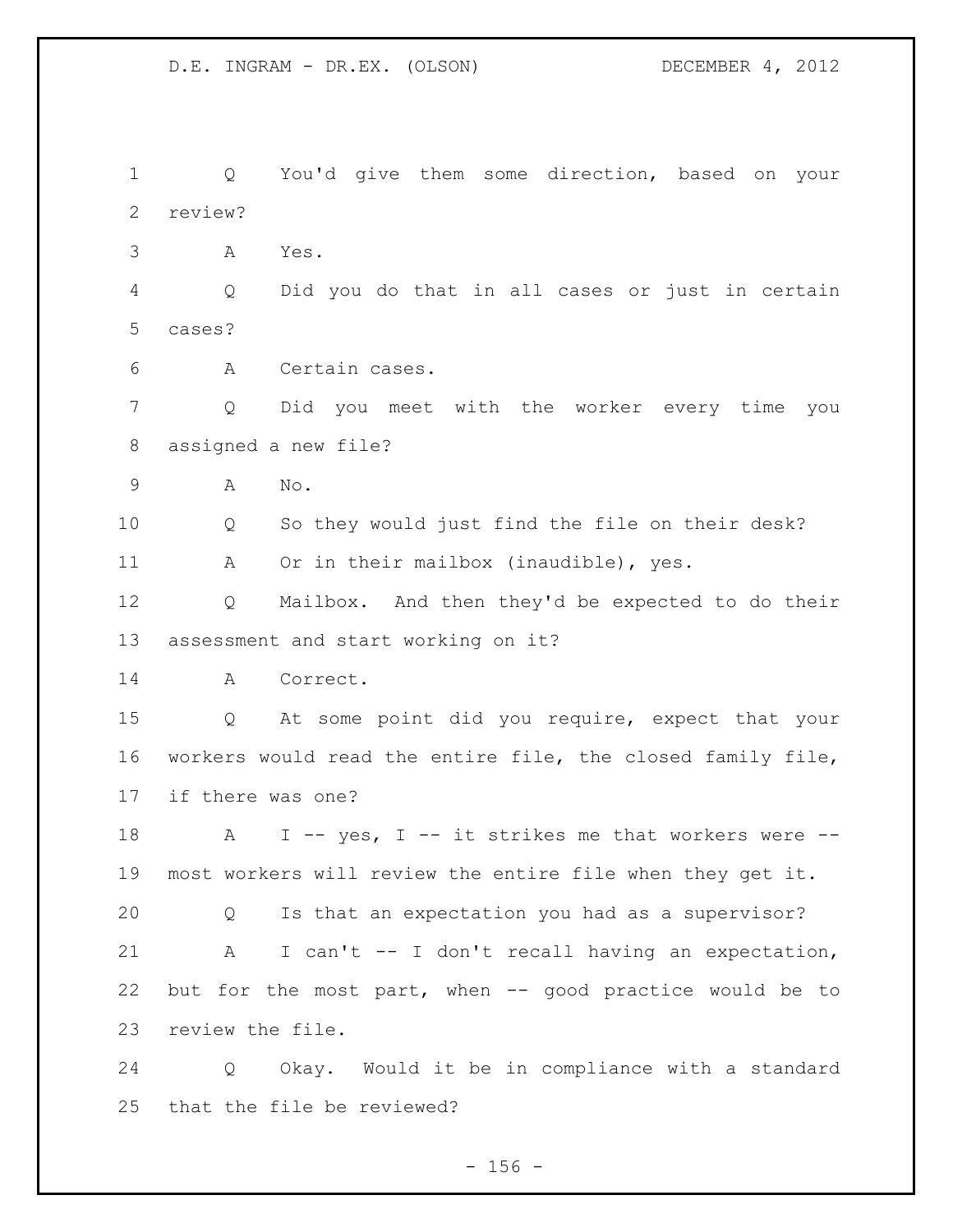1 A I don't recall it being a standard. It's just very good practice. Q And you can't tell me now if you expected your social workers to review the entire file? A No. I, I did expect that if the file needed to be -- a worker needed to review a file in order to get a flavour of the file, yes, they would. Q You, you were in the room today when Ms. Conlin was testifying? A Briefly, yes. Q And you, you heard her say that her practice was just to review the last closing summary? 13 A Sorry, didn't hear that. Q The last closing or last transfer summary. Were you aware of that? 16 A I did not hear that. Sorry. Q Would that practice, just to review the last closing or transfer summary that's on the file, would that meet with your expectations of a worker? A It wouldn't be what I'd rather. I'd rather have the worker review the entire file. Q You said it would meet with your expectations? THE COMMISSIONER: No, he said he would rather have the -- 25 THE WITNESS: No, I said I would rather ...

- 157 -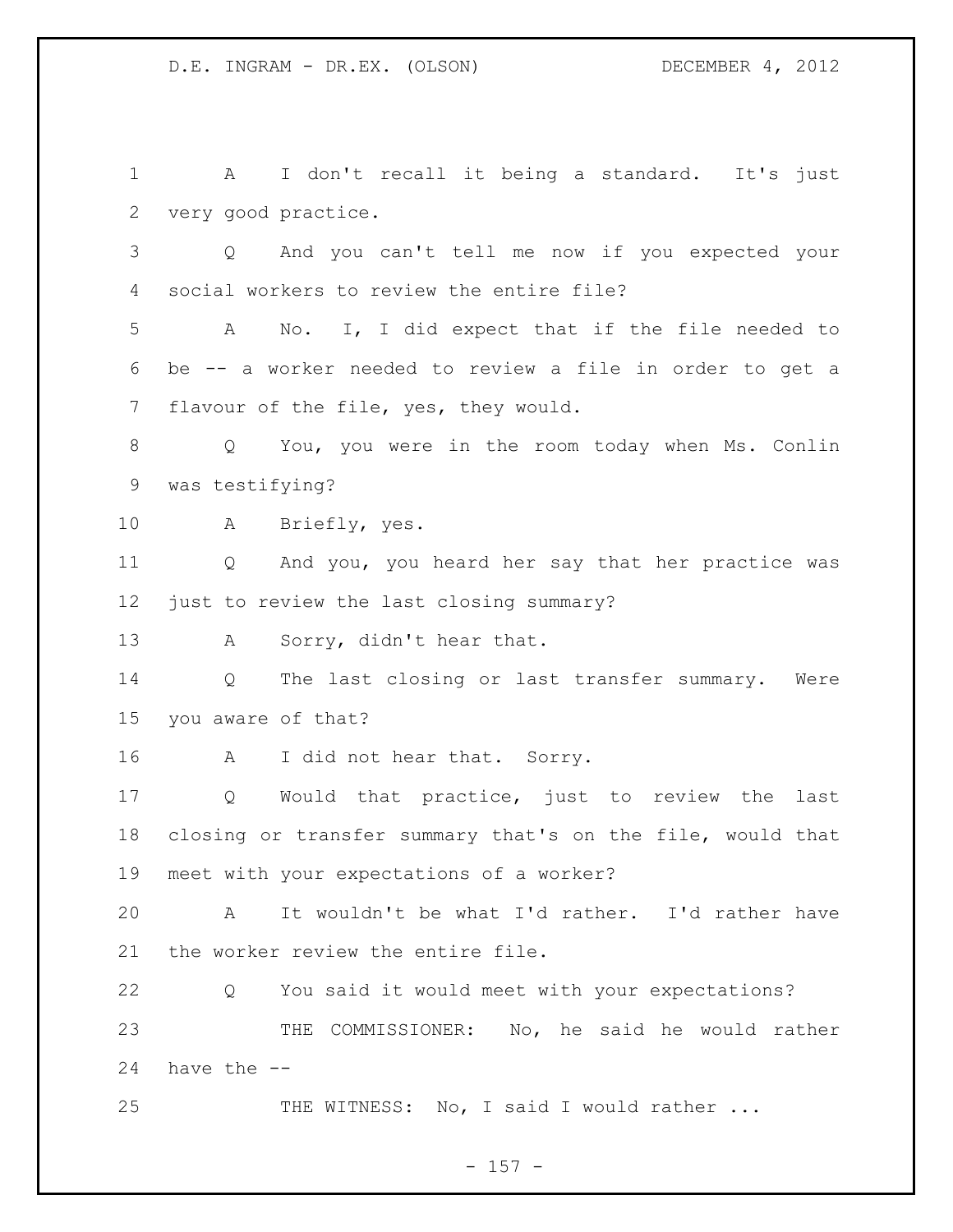THE COMMISSIONER: He'd rather have the worker read the entire file. BY MR. OLSON: Q And why is that? A Just to make sure they're making informed decisions. Q So without reading the entire file, it's -- you don't necessarily get a clear picture, right? A Correct. Q And if you just look at the last closing or transfer summary, it's only as good as the work that was done for that document? A You -- there's more of an opportunity to miss something if you're only reading the last report. Q More of an opportunity to miss something? A If you're just reading the last reporting, yes. Q And that can -- you can miss important things? A Yes. Q What about an expectation to read a related file that's been closed? I this case, we know the Samantha Kematch file had recently been closed as well. Would there be an expectation to read that file? A See, I don't think of in terms of expectation. I would not have been surprised that the worker had reviewed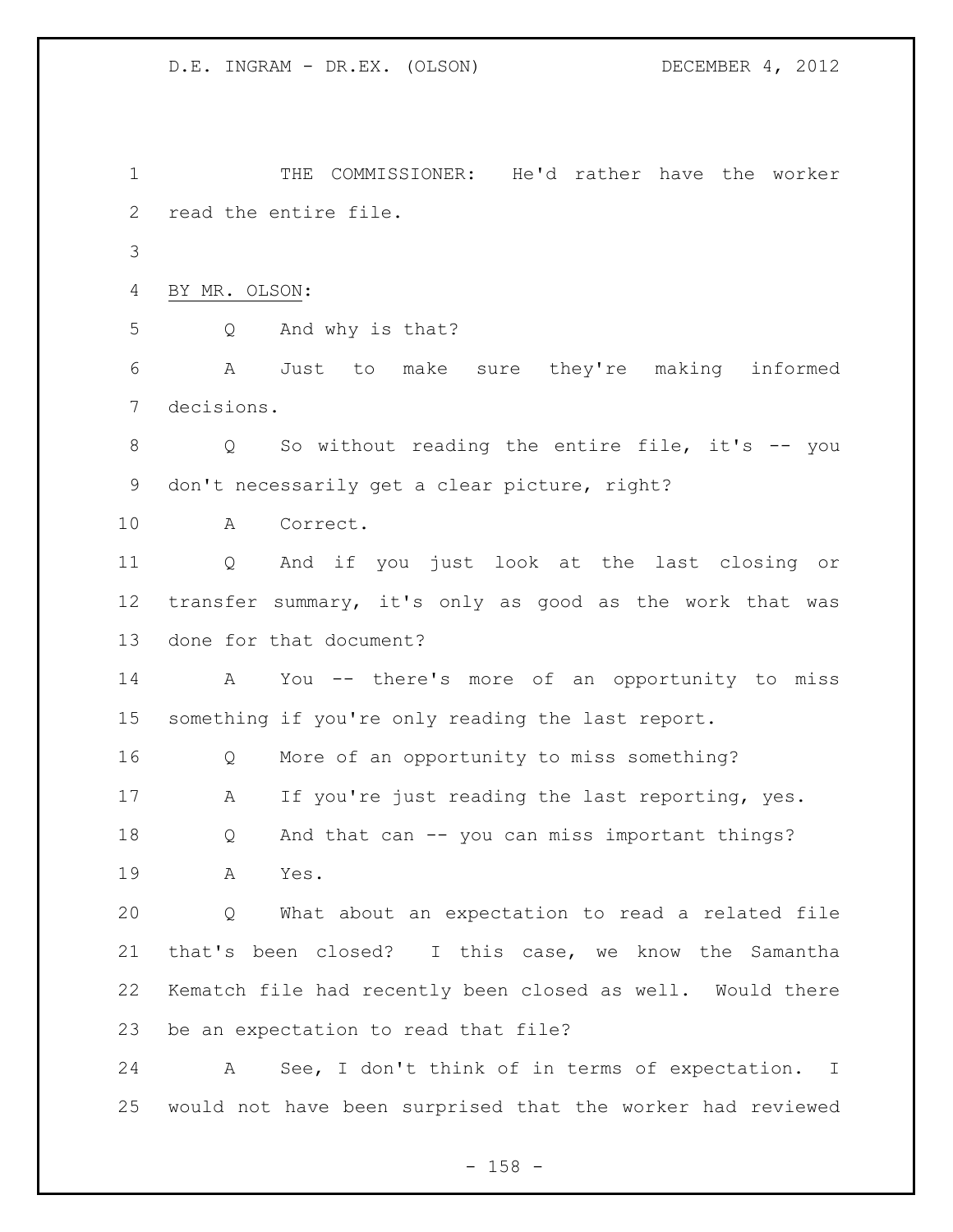the file, the related file in any other case. If there's a related file, it strikes me the worker would, would likely do that. Q A worker would likely read -- A Yes. Q -- the related file. When you did your own file review, when you initially got the CRU intake, would you make notes of what you did, what you saw? When you reviewed the CRU file when it first came in ... 11 A Right. Q Would you make notes of your observations of what has occurred, what your thoughts were? A Oh, I might do that on a post-it note (inaudible) the worker, yes. Q Just, just on a post-it note, hand it to the worker? A Yeah. Q As of 2004, how long was a file expected to stay at intake? A How long was a file expected to stay at intake? Q Right. A Four to six weeks. Q Sorry? A Four to six weeks.

 $- 159 -$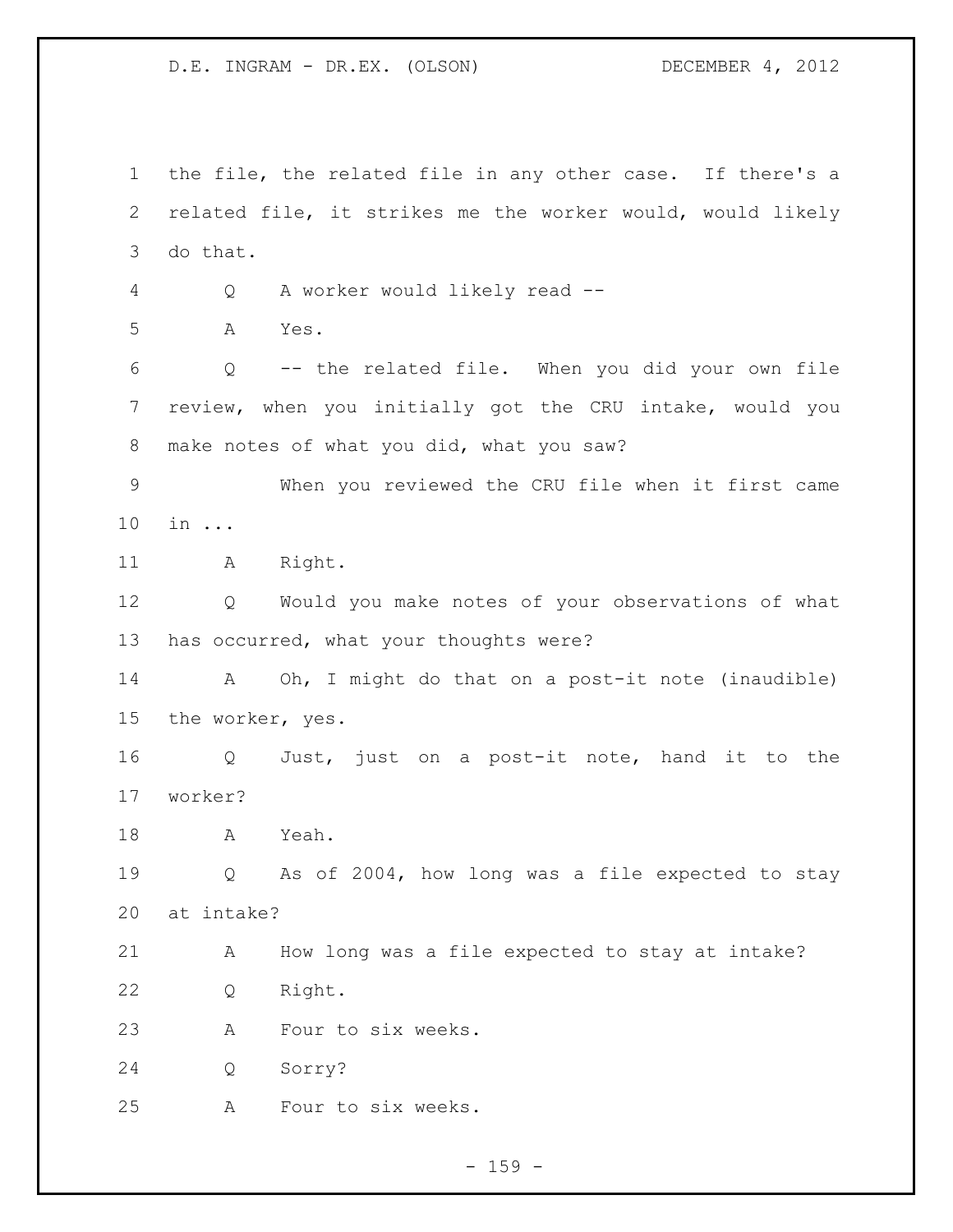Q Four to six weeks? A Between four and six weeks, yes. Q In practice, did, did that happen? Did files stay in intake for that time or did they stay in longer, shorter? A Both could be possible. It could be short, could be long. But if the file became too much longer, it became a family service file and needed to be moved on. Q Okay. So intake was meant as a short, short term service? 11 A Short term assessment, yes. Q Short term assessment. Is that primarily what was to be done in intake, is assessment? A Assessment, yes, and also in kind of a related thing, brief services as well. Q Okay. A For instance, if a document needed to be filled 18 out for somebody or if a -- sorry, nothing's just coming to mind, but a brief service, something that we could do very quickly. Q So if some brief service could be provided to the family and the file closed, that, that would be one thing intake would do? A Correct, yes. Q In other cases, there'd be an assessment done, it

 $- 160 -$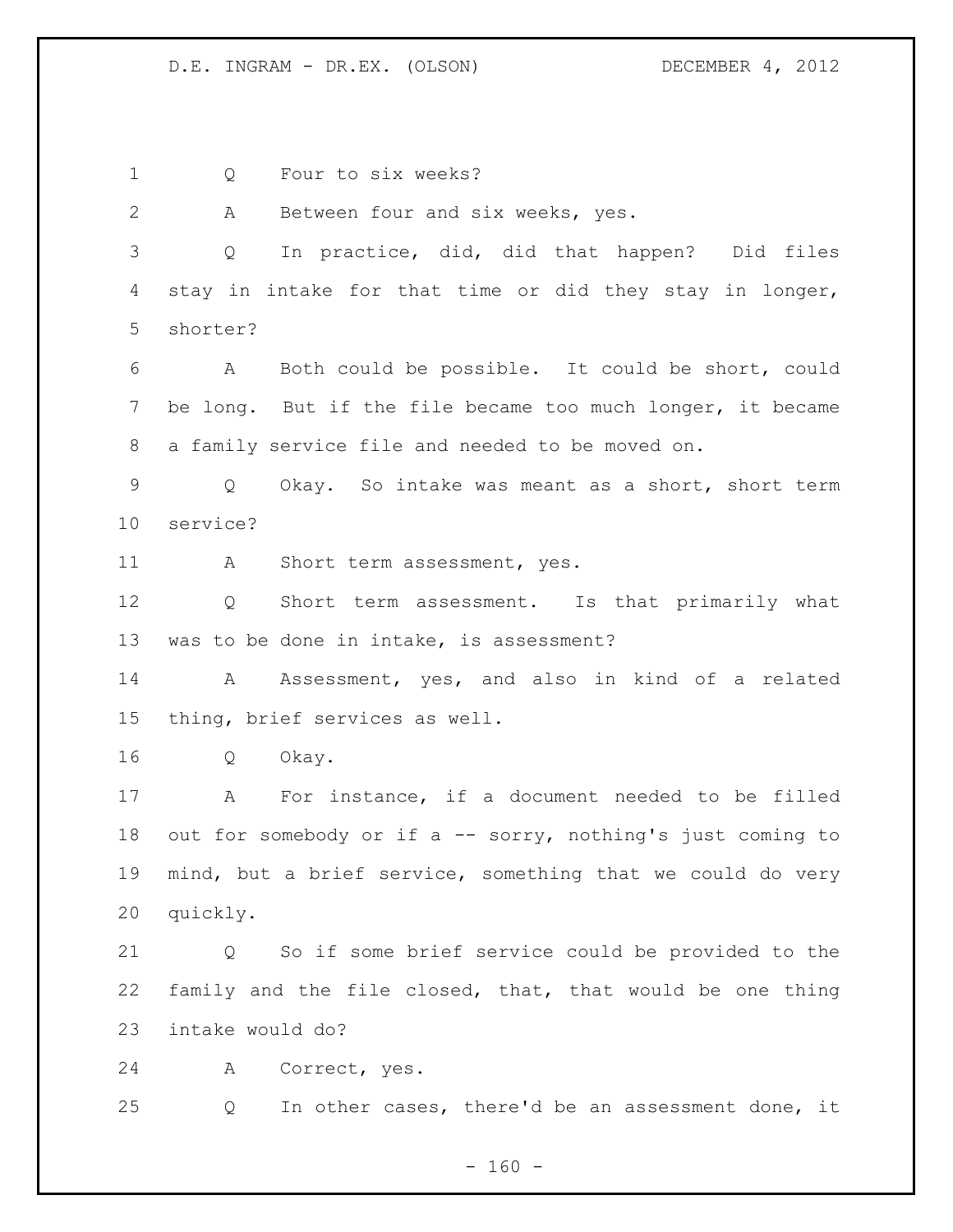would be determined that the file needed further services, and it would get passed on to a family service worker? A It would be open to a family service worker then. Q Okay. A Or it could be determined that services were not required and, and we would close it. 7 O And the file would be closed? 8 A Correct. Q And whatever happens in any of those cases, as a supervisor you sign off on that decision? A Yes. Q And so you have to agree with it at the end? A Yes. Q Can put on the screen page 37356, Commission disclosure 1796. Is this the CRU intake that you received on the Steve Sinclair file? 18 A I just want to say, I have no independent recollection of what happened that time, but this looks like the, the paperwork that I was handed by the Commission since then, and I believe this to be -- that to be true. Q Okay. So this would have been the intake that would have come to you as a supervisor of intake? A Yes. Q It's dated January 16 and it's from Barbara Klos?

- 161 -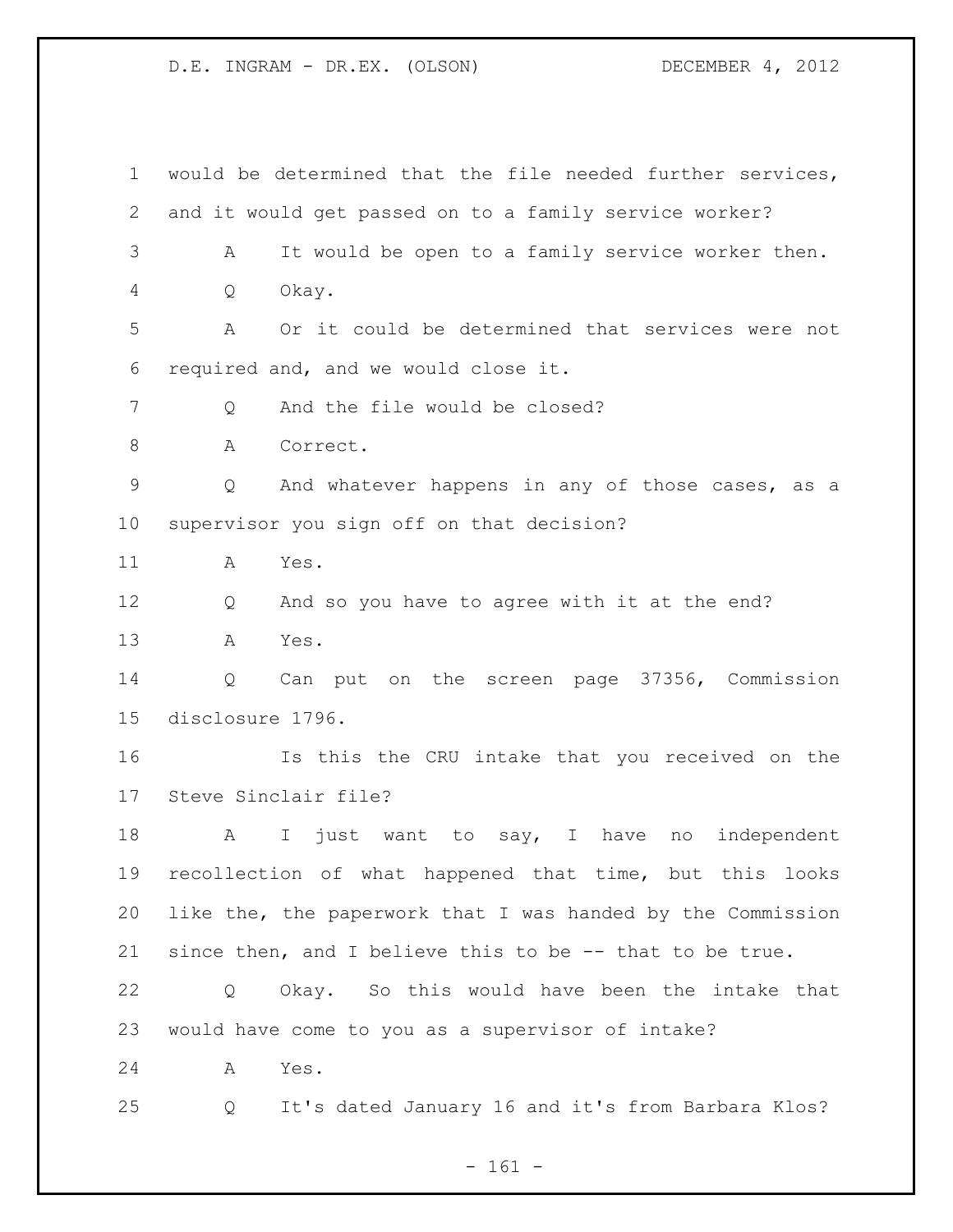A Yes. Q And so once you received this, you would have reviewed it? A Yes. Q And it would have come with a paper file, you suspect? A Perhaps, yes. Q Is this a file that you would have just assigned as part of the rotation? A Yes. Q And so the person on the rotation in this case would have been Ms. Conlin? 13 A Her name would have been affixed, yes. Q When you look at this CRU intake, you'll see that Ms., Ms. Klos, at page 37359, the bottom, she recommends a five-day response time? A Yeah. Q Was that typical from when you got a CRU intake form, that there'd be a response time recommended? A Yes. One day response, three-day response or five days. Q One, three -- A One day was immediate. Q Okay. And were you bound, then, to comply with the recommendation?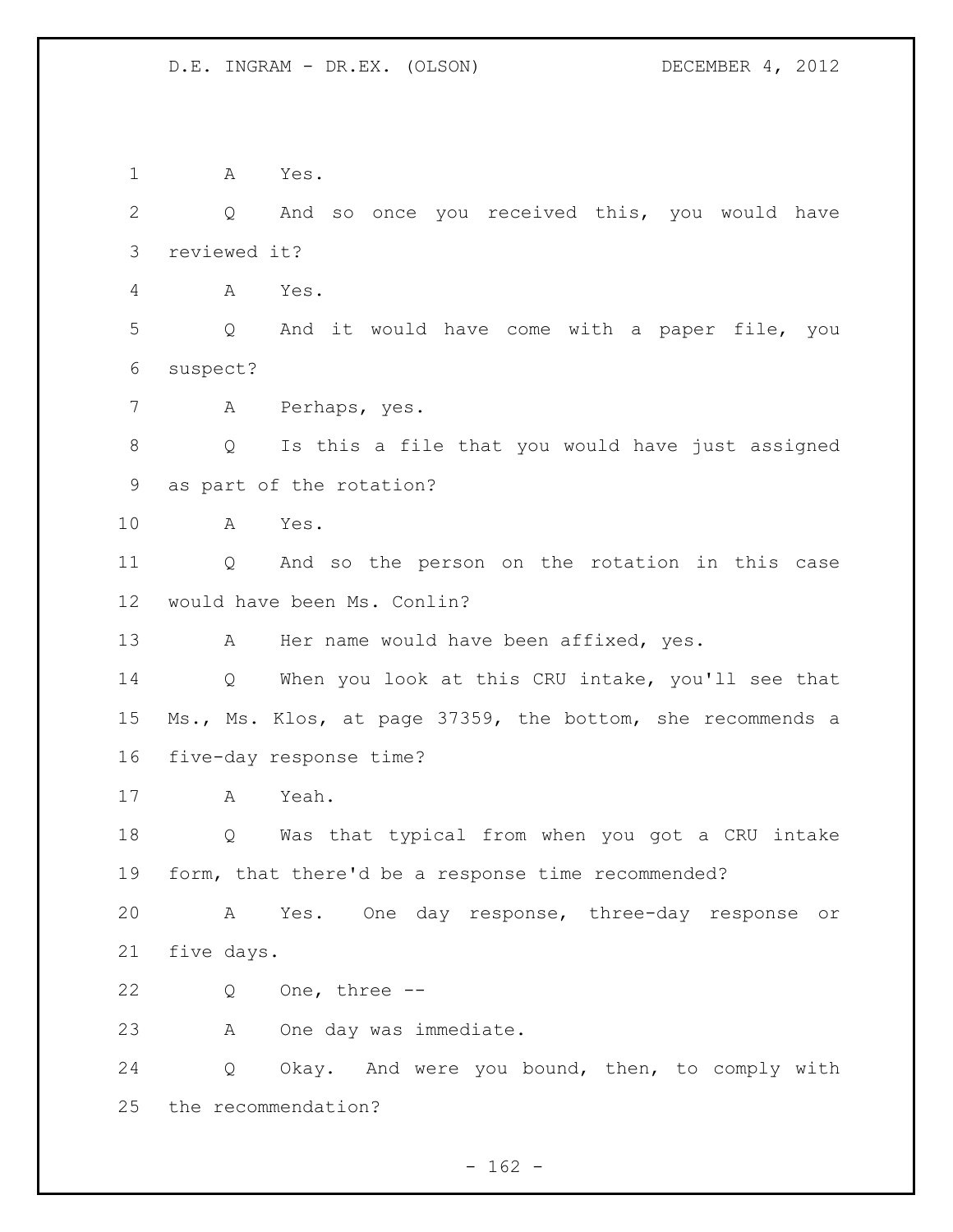A No. I could override it and have a talk with the CRU supervisor as to why, you know, I'm going to change this response time to this and explain why.

 Q But there would be some explanation for the change?

A Yes.

 Q Okay. Here, having reviewed the facts that Ms. Klos has recorded including the history and the presenting problem, did you feel that the five-day response time was appropriate?

11 A If you're talking about at the time, I don't have any recollection of that. Having read it since then, I think five-day was probably the appropriate time to assign to it. Having said that, the one thing that would have made me -- I would, I would have noticed, we didn't know exactly where Phoenix was, and that would have been something I would have wanted the worker to get, get to pretty quickly.

Q You want to get to that pretty quickly?

A Yes.

 Q Not knowing where the child was, at this time she was, I think, three and a half years old?

A Right.

 Q What kind of risk would you assign to that? A Well, the document refers to the belief that she

 $- 163 -$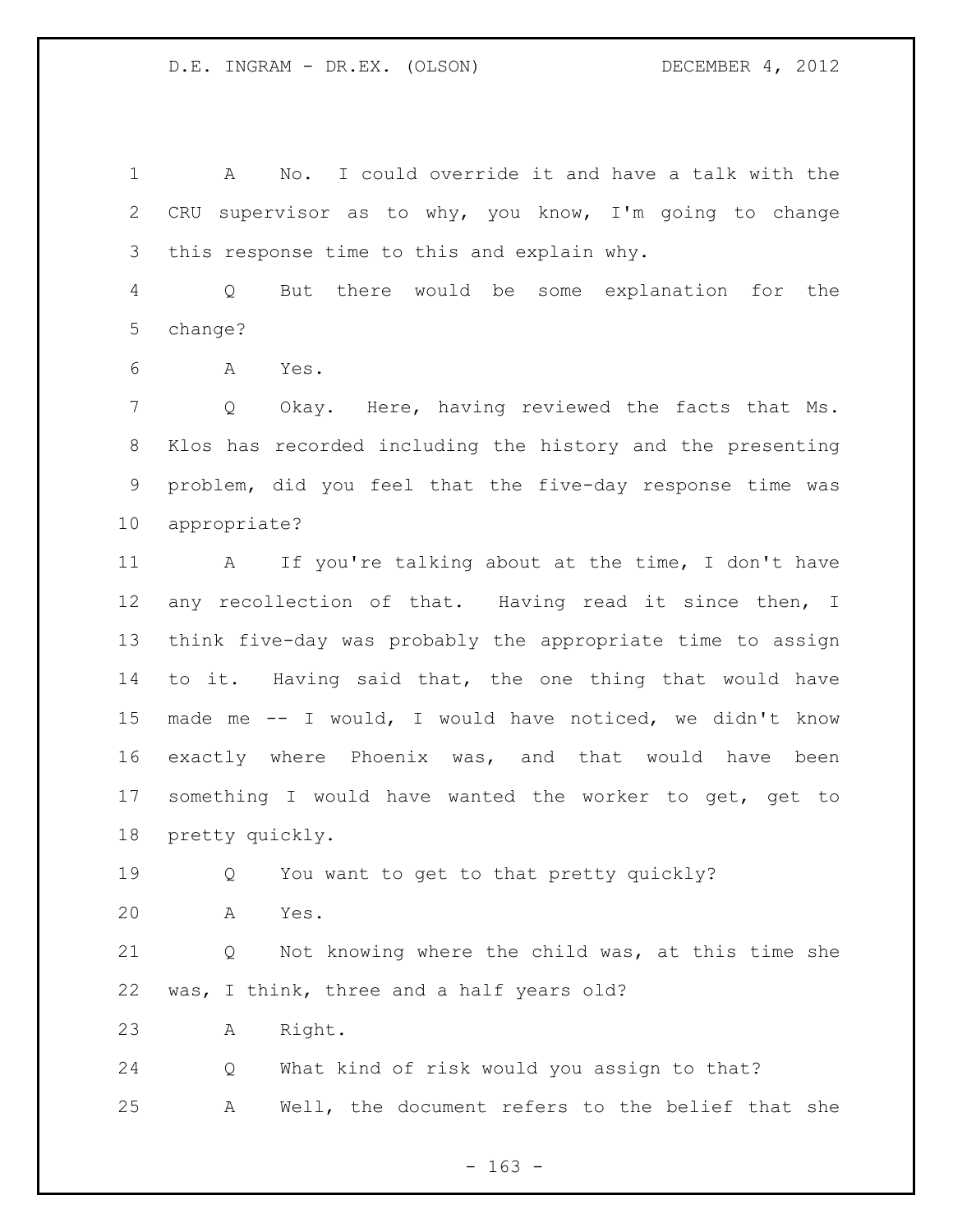was likely at Ms. Stephens' (sic) place.

- Q At whose place?
- A Mrs. Stephenson's.

 Q That's because there's a reference to someone picking her up from Samantha Kematch's residence?

- A Yes.
- 7 Q And there's a ...

 A I would tend to see this as being -- before too long we want to find out, know exactly where this child is, because although there's reason to believe she may be safe and some place where she's safe, I'd want to confirm that.

 Q Yeah. Because the history you have so far is the last agency knew she was with Steve Sinclair and he apparently left her unattended so she was picked up by Samantha Kematch, and then there were concerns about crack being smoked at the house she was at, and the mother, Samantha Kematch, leaving Phoenix and going out drinking. Those, those were facts that would have been apparent from reading this?

- 
- A Would have been?
- Q Apparent from reading this?
- A Yes.

 Q And then by reading this, it was suspected that Phoenix was with the Stephensons?

A Correct.

- 164 -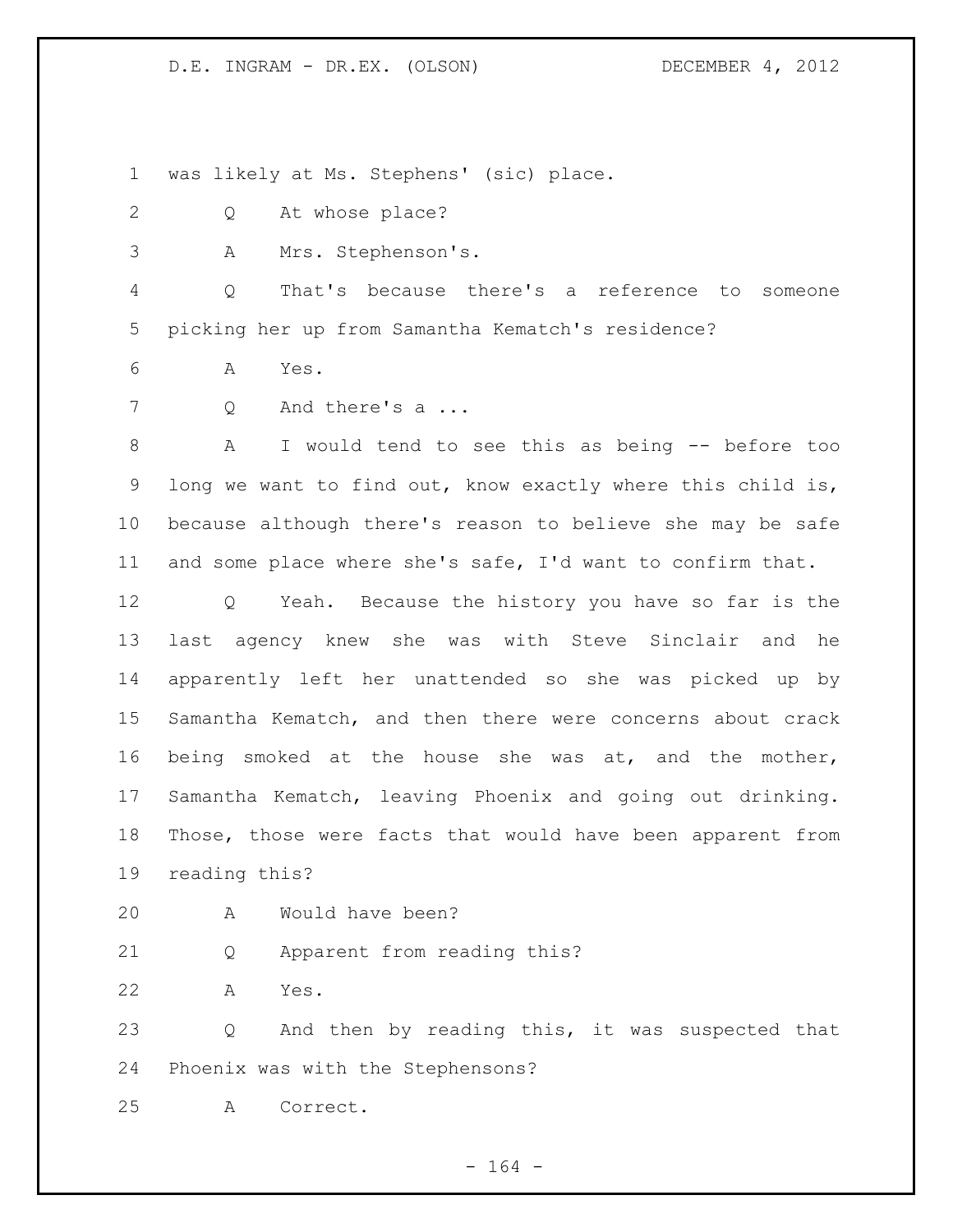Q So she'd moved around to at least three places in that period?

A Yes.

 Q Okay. So in terms of risk, then, would -- how would you -- what would you consider to be the risk with those factors?

 A The factors you're speaking of is the three locations or ... I've already said, I thought it would be very important that we figure out where, where she is fairly quickly.

 Q Do you recall if you had any other previous involvement with the family members?

A With family members?

Q Family members.

 A I don't recall. I've since looked at documentation and found out that apparently I had supervised Steven Sinclair's file several years previous.

 Q But you don't have a recollection of that? A I don't, sorry.

 Q That was Kathy Epps you were supervising at the time?

A Yes.

 Q Okay. I want to have you look at the closing summary prepared by Ms. Conlin.

A Um-hum.

 $- 165 -$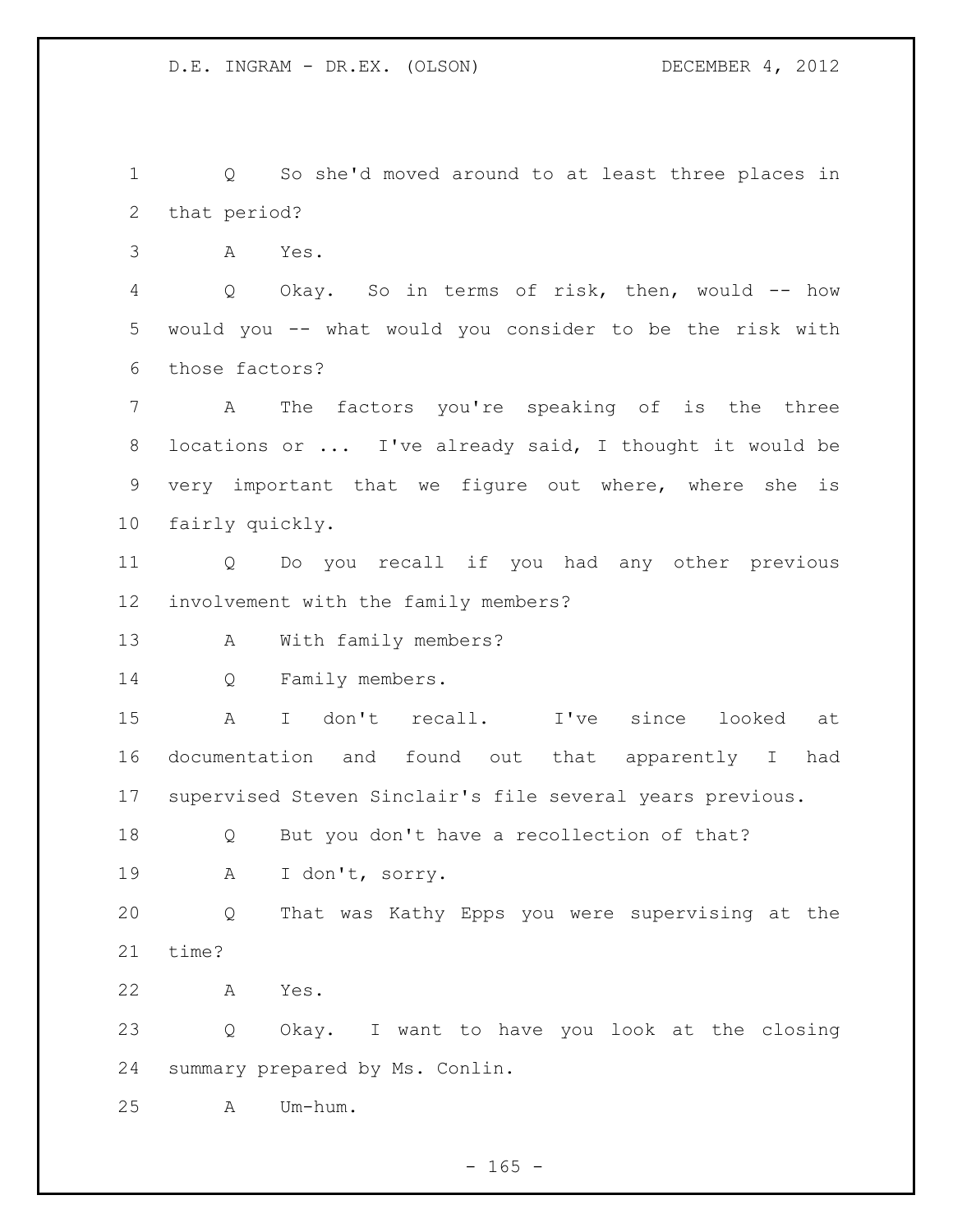Q Starts at page 37350. If you go to page 37355, the bottom of the page. Beside your name there, where it says, intake supervisor. A Yes. Q Beneath that, are those your initials? A Yes. Q And what, what does it indicate that your initials are on this document? THE COMMISSIONER: What's the front of that document? MR. OLSON: The front page is 37350. Says intake closing summary. 13 THE COMMISSIONER: 37365. All right. I have it. BY MR. OLSON: Q So, sorry, your signature indicates? A My initials indicate that I've read and agree with this. Q That you've read and agree with? A The reason to close, and I've signed it off. Q Okay. And you signed it off. Would you have reviewed this document with the worker, with Ms. Conlin? A No. I would have reviewed it in my office, and her office was close by. If I'd had an issue I would have just gone and got her.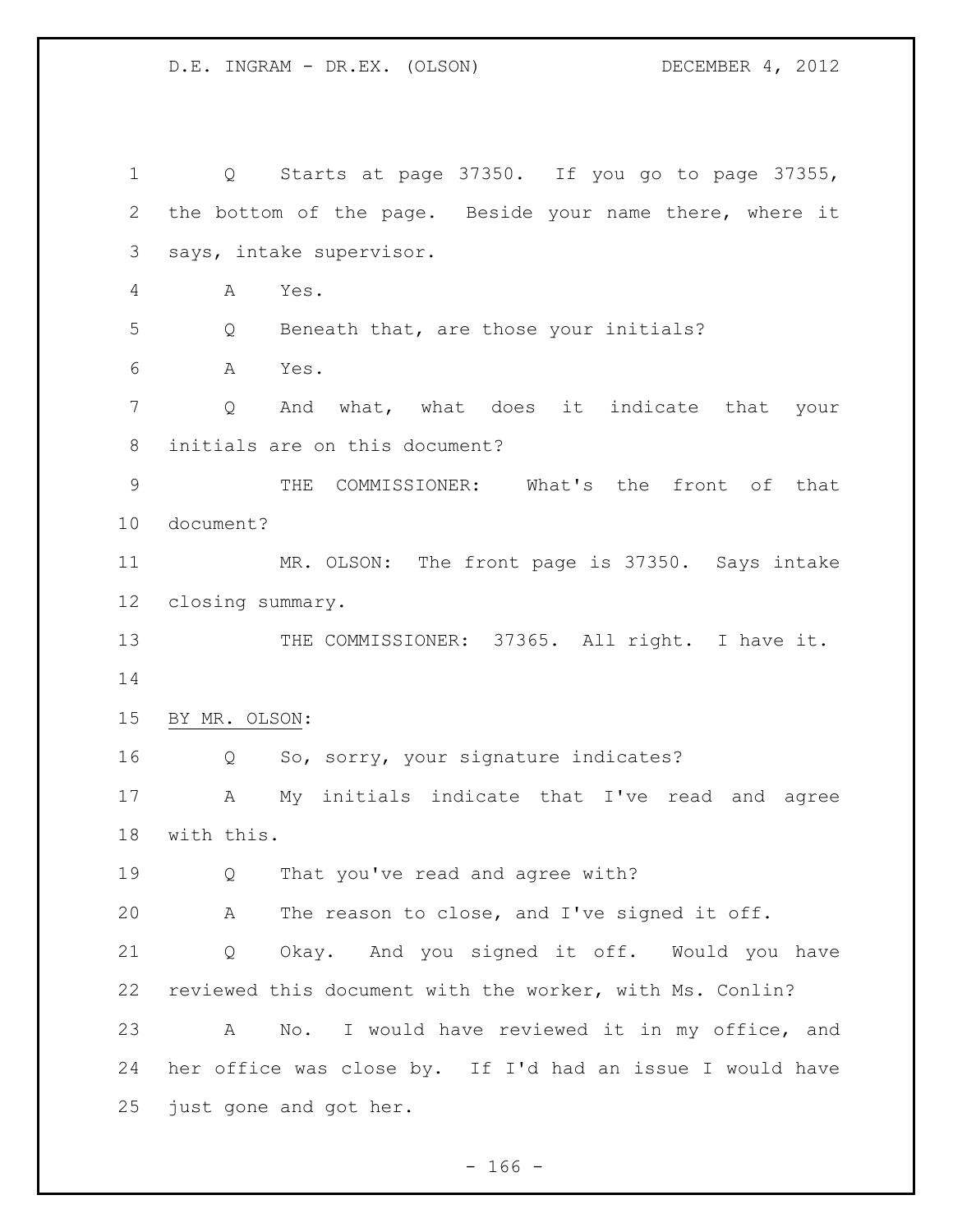Q So you wouldn't necessarily go over this with her in person?

A No, not necessarily.

 Q Okay. Would it be not typical to go over it with her in person? With -- would it -- did you typically go over closing summaries like this with the workers in, in person?

 A No. I would talk to the worker if there was something in the closing summary I disagreed with and wanted changed.

Q Otherwise you wouldn't talk to the worker?

 A Oh, I would talk to the worker on all sorts of other things but --

14 Q Well, with respect to closing summary.

 A -- with respect to the case, there would have to be -- if there was a problem with it I would bring it to 17 their attention, say, no, I want this changed.

 Q Are there certain things you'd look at in the closing summary before signing off on it?

A Internal consistency.

Q Internal consistency?

 A Yeah. Make sure that the problem type identified is solved at the end of things.

 Q So in this, in this case, if you look at the document in front of you, on the first page, 37350, would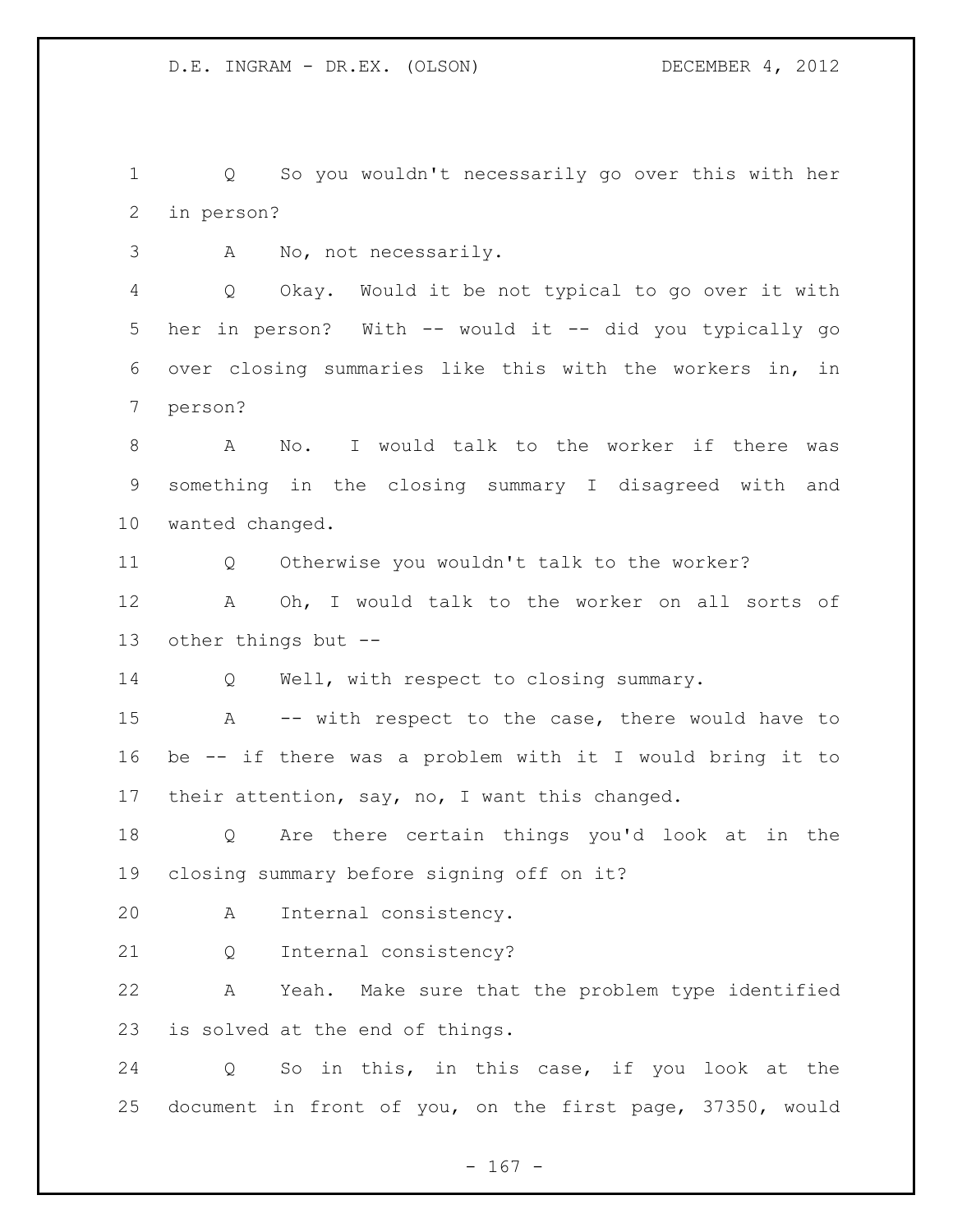the problems identified be those under presenting problems? A Yes.

 Q And so you'd look at the presenting problems and you'd try to determine whether or not they've been addressed?

A Yes.

 Q When, when you received the closing summary from Ms. Conlin, would you have also received the paper file with it?

A Yes, I would.

 Q And would you look in the paper file to see what was recorded, to see if it matches what's recorded in the closing summary?

14 A That kind of depends. I would have -- if I was -- if, if there was consistency in the actual opening summary, I would, I would probably have closed it off at that. But if there was something that would suggest maybe there was a previous thing that may have been a concern, I may have gone back on that and asked for more.

 Q When the case was first assigned to Ms. Conlin, what, what did you anticipate her goals would be with this particular file?

 A I, I have no recollection of it. It strikes me that what I would have expected is that one of the first things she would have done was go and find out where, in

- 168 -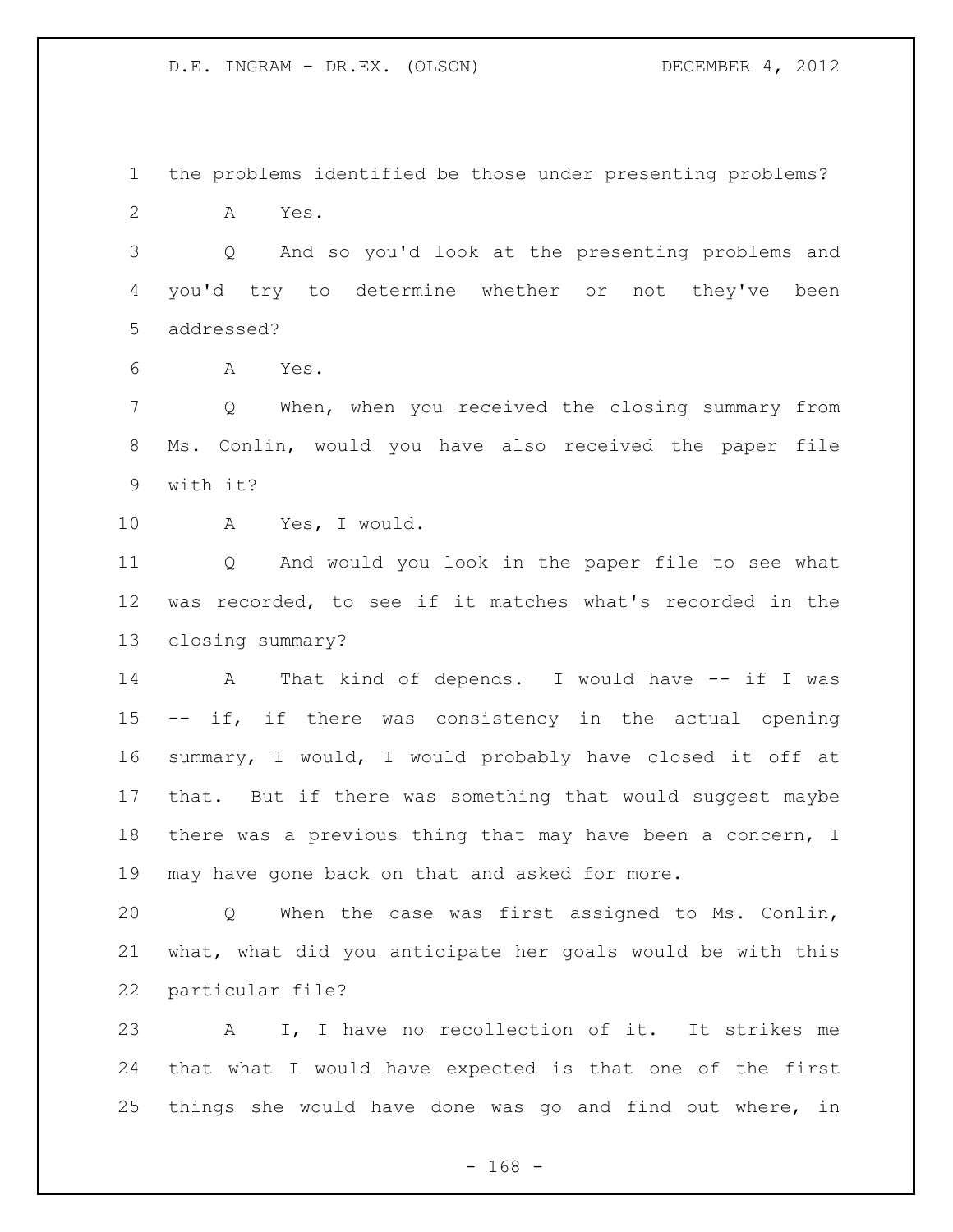fact, Phoenix was.

 Q That'd be the first step, finding, finding out where Phoenix is? A Yes. Q What else would you want her to, to look at in terms of goals for this file? A I'd want to know why she's not living with her, her parents or whoever's her guardian, and I guess that's pretty much I'd be looking for. You know, is there a reason why she's not living with her, her family. Q A reason why she's not with her family? A Correct. Q Okay. Would you expect her to talk with Samantha Kematch, the mother? A Based what I'm seeing here, probably Steven Sinclair, because it appears that -- am I right here? I think she -- I think her father is the one that had her last. Q Well, they -- you'll see, if you looked at Ms. Klos' intake, that Phoenix was apparently picked up by the Stephensons from the mother. THE COMMISSIONER: You've shown him that on the screen. 24 MR. OLSON: I've shown that on the screen. THE WITNESS: Yeah, I see -- I do see it, sorry.

 $- 169 -$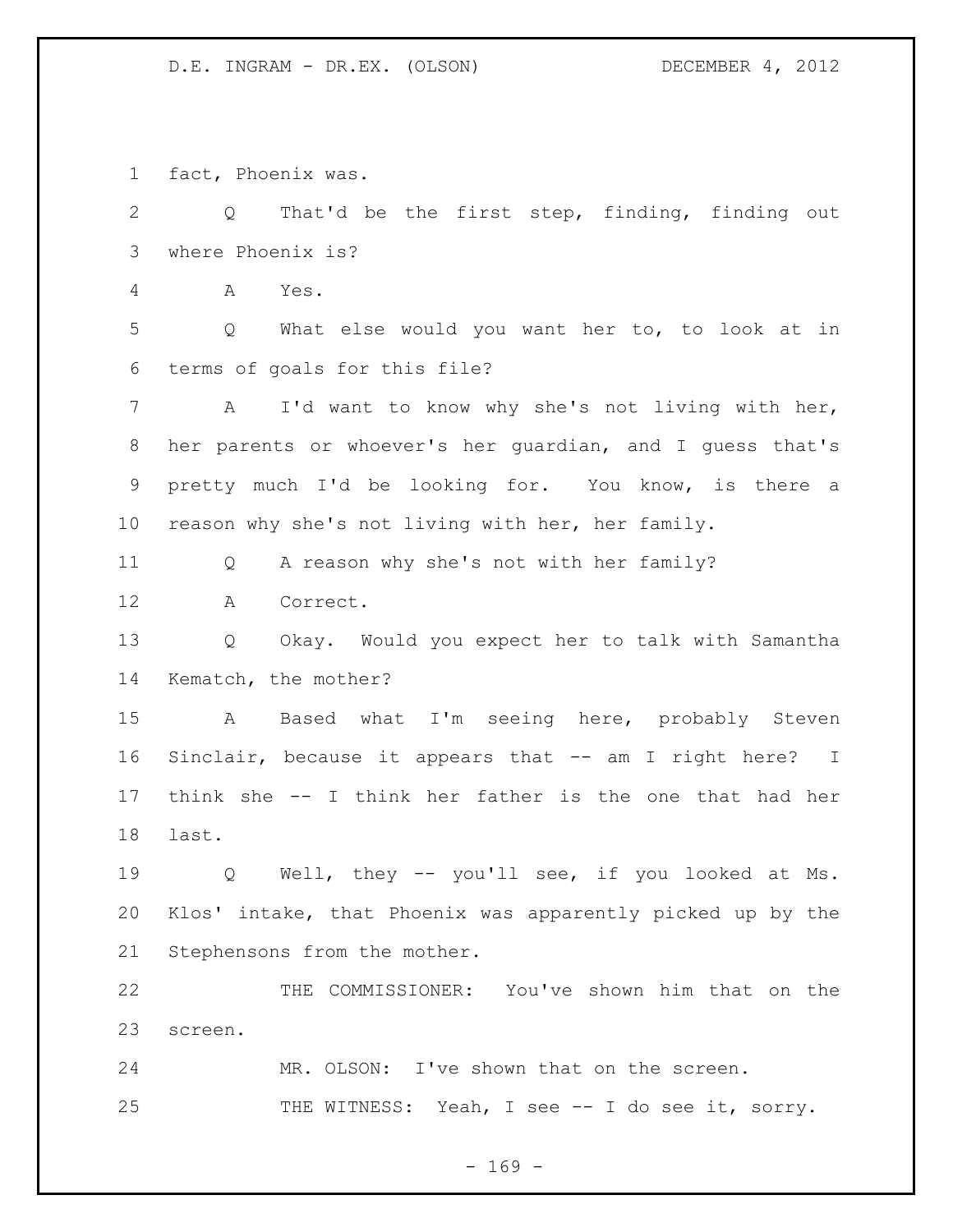It is correct; it's what it says on the screen. BY MR. OLSON: Q Pardon me? A That is what it says on the screen, yes. Q Okay. So the last parent that had her, according to the information CFS had at the time was the mother, Samantha Kematch? A Yeah. Yes, that is correct. However, I'm not sure that -- I just have no recollection of it. It strikes me that if mother had had her before and had not been doing well with her, and, and dad was the one who was going to be parenting her, that may have been (inaudible) at the time. Q Okay. And where, where does it indicate that the dad was parenting her after that, after the mother had her? A I'm sorry, I'm not sure. Could you bring that down a bit, please? "Given that the guardianship of Phoenix is with Mr. Sinclair and 21 she is on his budget ..." with EIA ... this probably was leading in that direction. Q Pardon me? A This probably was leading me in that direction.

 $- 170 -$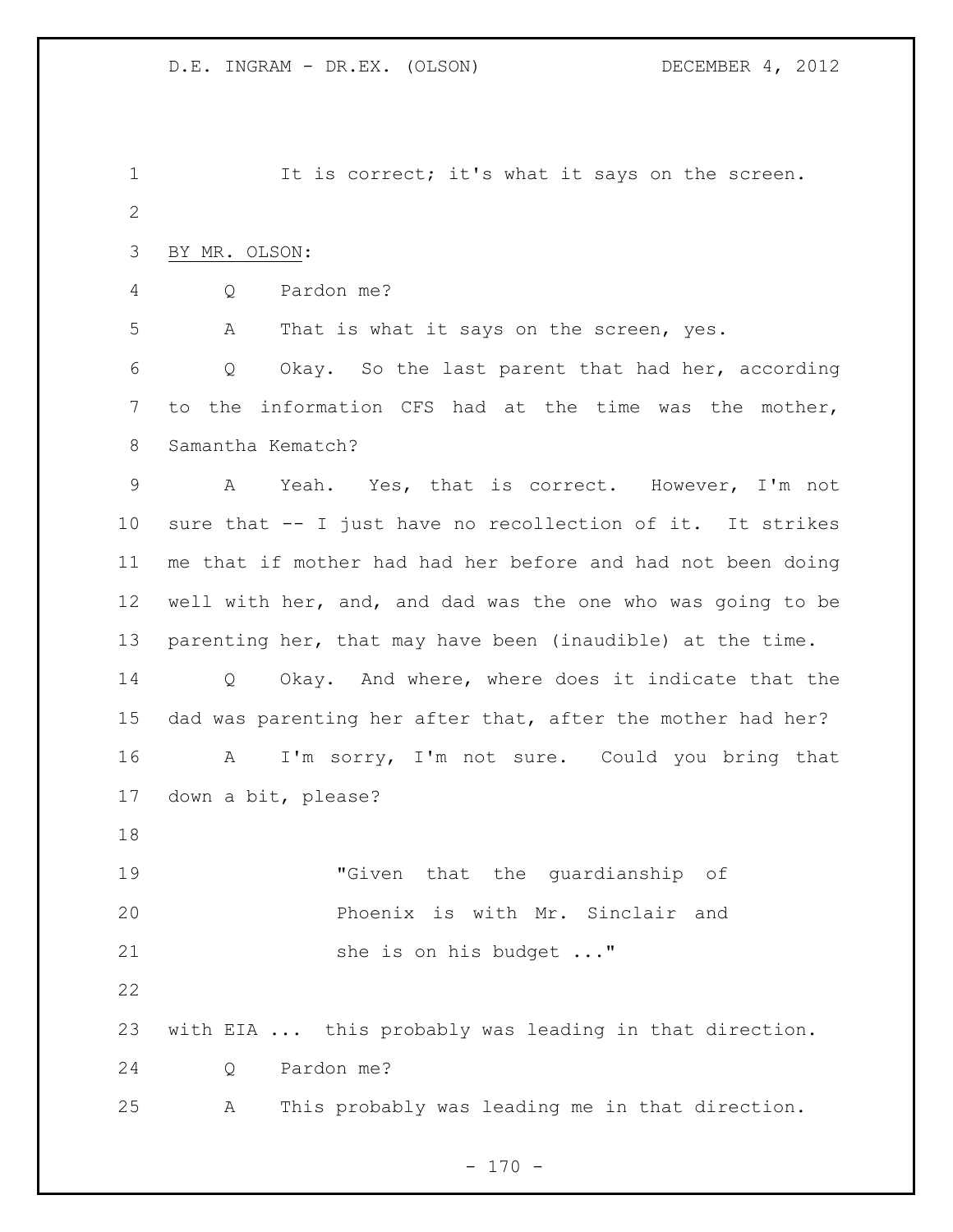Q That Phoenix was on Steven Sinclair's budget? 2 A And that she was -- yeah. Q You're aware, though, that there was no legal arrangement in terms of who had custody of Phoenix? A At this time I have no recollection at all, but based on my reading here, it says, given that guardianship is with -- or guardianship of Phoenix is with Mr. Sinclair, I would assume it meant that Phoenix was, had been living with her father. Q What would that mean, guardianship is with Mr. Sinclair? A It'd mean that the proper place for her to be would be with her dad. Q Okay. Do you know what that would be based on, what that was based on? A I'm just quoting the, the recording here. It says, the guardianship of Phoenix with the father. Q So would you have expected Ms. Conlin to speak to Ms. Kematch before closing this file? A Not necessarily. Q No?

 A It looks like, from what I've read here, it looks like, it looks like a judge has already granted the guardianship to --

Q That --

- 171 -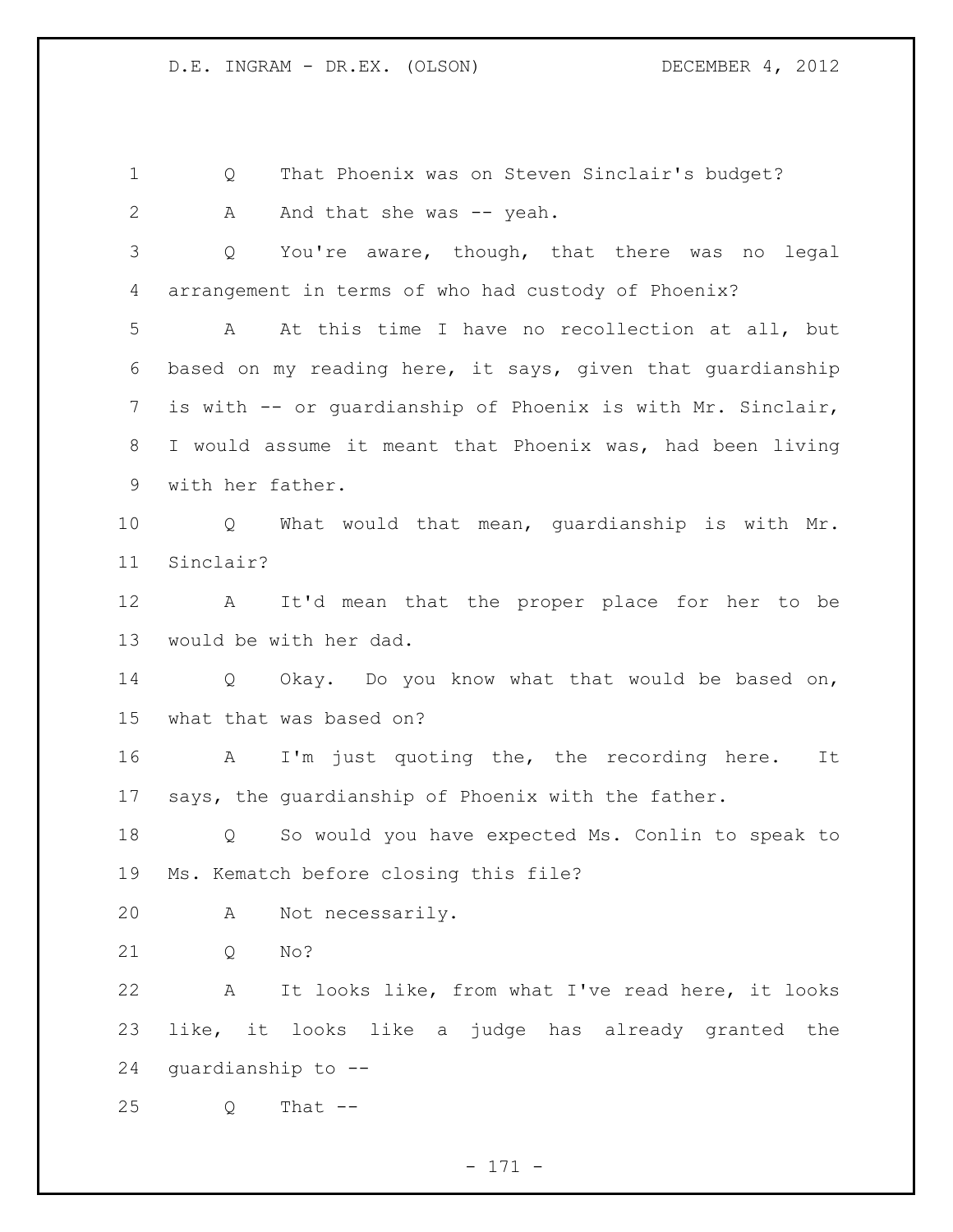1 A -- to the father. Q That would have been your understanding? A That's what I would have thought, yes. Q The, the statement of risk at page 37355 says: "Risk is low as long as Phoenix **remains with the Stephensons."**  A Yes. MR. OLSON: Mr. Commissioner, I'm wondering if it might be a good time to take a break and the witness could have an opportunity to review the paper file of this closing. THE COMMISSIONER: Yes. I'll agree to that. I think we have to -- you have to appreciate this witness seems to have no recollection at all of this, the file and this incident. I think your questioning you were just coming to really was coming to the meat of the thing and -- 19 MR. OLSON: I may have to take him through the -- THE COMMISSIONER: I think you bear that in mind and I think you have to appreciate that he just doesn't recall anything about the file. But certainly, I'll take an adjournment if that will help things out, too. What do you want, 10 minutes, 15? MR. OLSON: Maybe -- it's quarter to 3:00 now.

- 172 -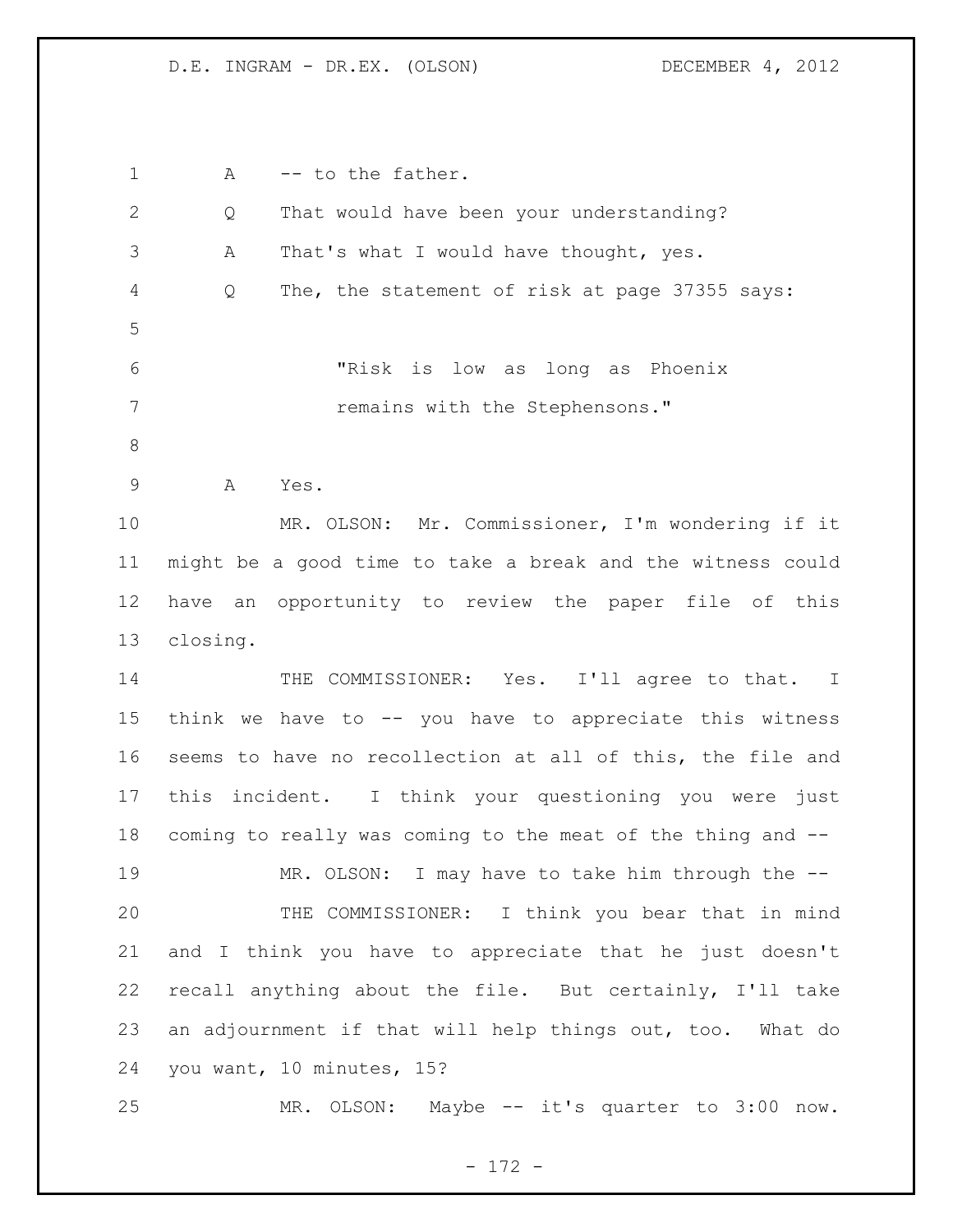Maybe we could take the afternoon break. 2 THE COMMISSIONER: All right. Take 15-minute break. MR. OLSON: Thank you. THE COMMISSIONER: We're now adjourned. You can leave the stand, sir. 7 THE WITNESS: Thank you. (BRIEF RECESS) BY MR. OLSON: Q So you've now had a chance to review the intake closing summary prepared by Ms. Conlin? 14 A Yes, I have. Q Okay. I just want to spend a few minutes just to go over it with you, okay. A Okay. Q So just on the first page, it's 37350. Tell me when you have it in front of you. A Go ahead. Q So the top, you have the demographics recorded. Nothing's recorded for the mother. And then you have Steve Sinclair with no fixed address, right? A Yes. Q Okay. Then under Children. It says Phoenix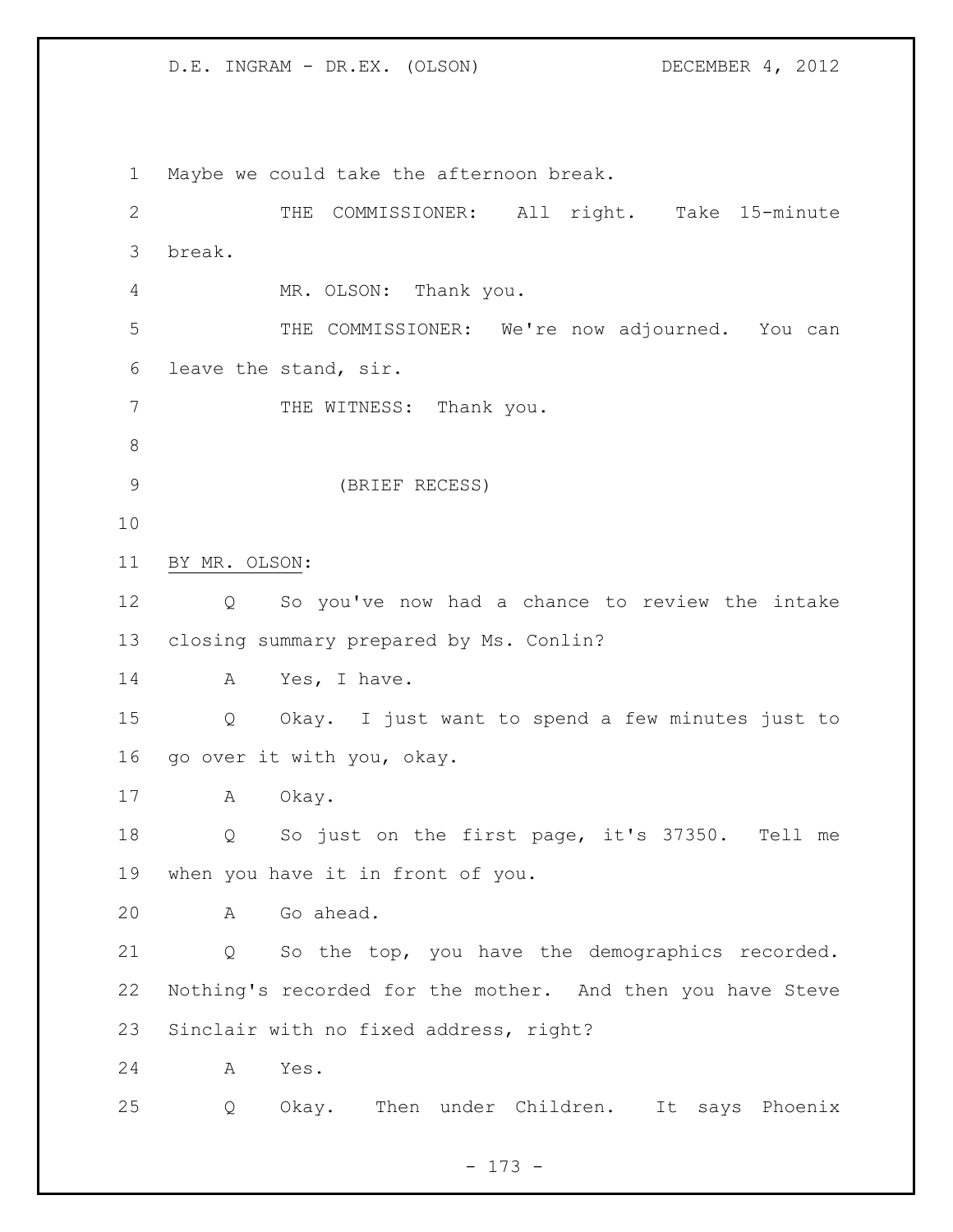Sinclair, has got the date of birth. A Um-hum. Q And the location where she's residing, 1331 Selkirk? A Yes. Q And do you understand that to be Kim and Ron Stephenson's address at the time? A Yes. Q Okay. They have another -- they had another child together who's deceased. Would you normally expect to see that referred to in this area? 12 A If CRU had known that, I imagine it would have been there, yes. Q Okay. So CR may not have known that at the time? A Correct. Q Then under Significant Others, you have the mother's name there. And then Source of Referral. This is the date of the initial referral into CRU? A Um-hum. Q Sorry, my understanding it was actually January 15th, but this is the, this is what the CRU worker recorded? A Yes. Q And the Presenting Problem, says: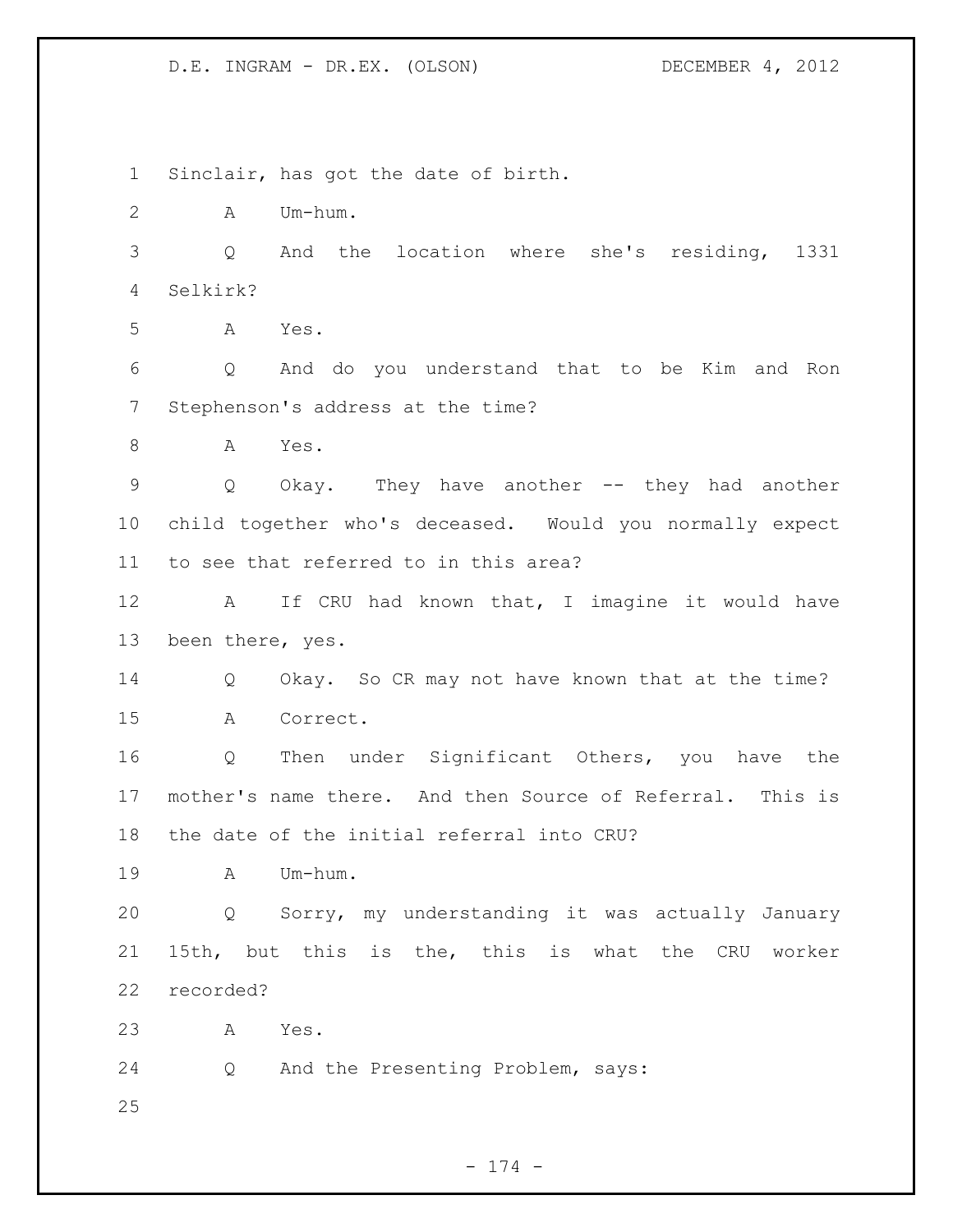1 The Matthis time, we will copy the information from the Samantha Kematch file as it is the same information that would be entered on this file:" Is that typical, just copying from one file and placing it onto the other? A Yes, it is. Q It says source of referral: "... lived with Samantha, Phoenix, 13 and Samantha's mother, ... at ... Furby. They had a falling out at Christmas and ... police remove her belongings, which were vandalized ... [She] alleges that Samantha goes out drinking frequently leaving [Samantha] with [another person who] allegedly smokes 'rock' when Phoenix is present [the referral] has not heard anything about the family since she left the home."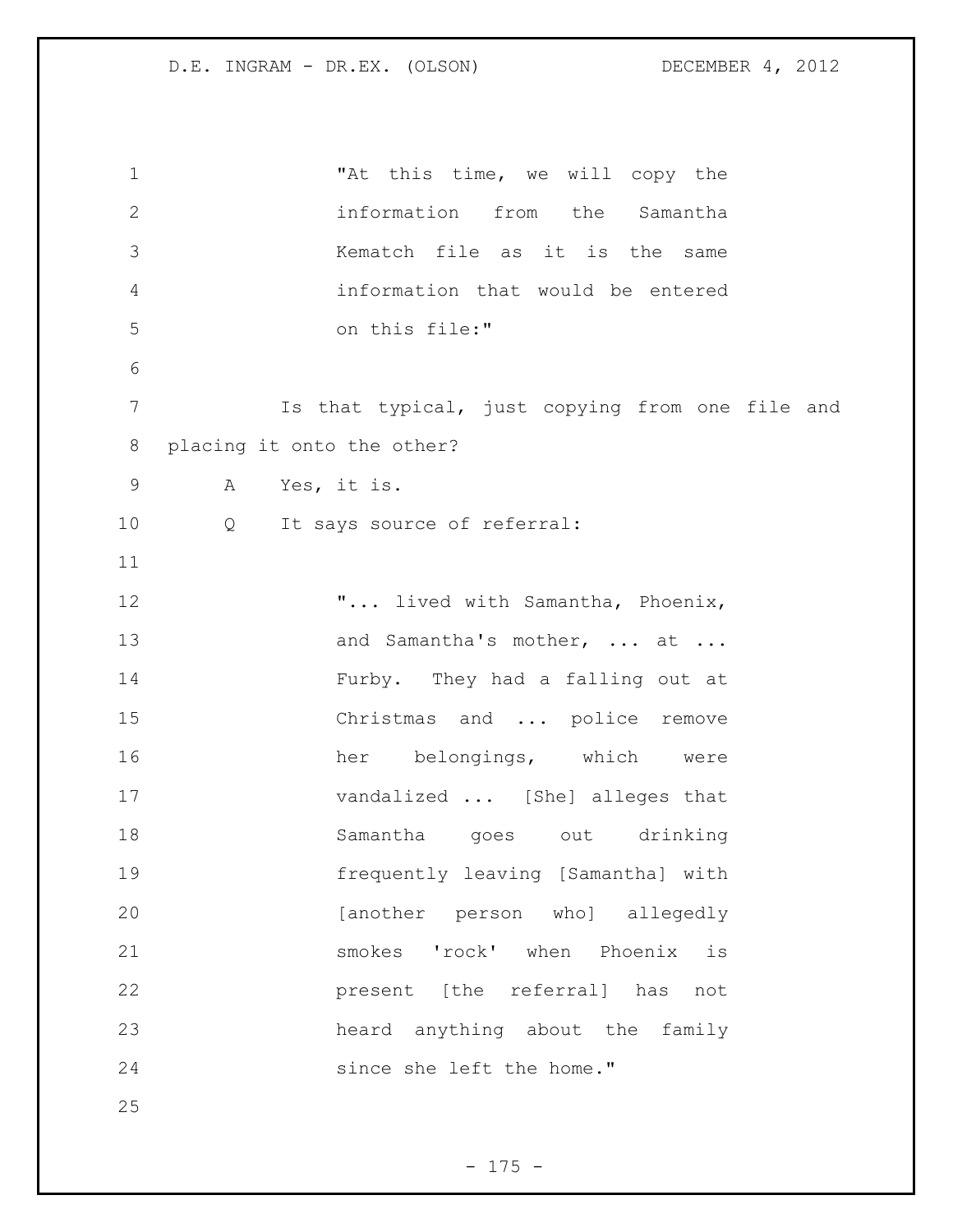```
1 And then:
2
3 "For follow up by CRU"
4
5 It goes from Jacki Davidson, who was after-hours, 
6 right?
7 A Yes.
8 Q To Barbara Klos, who's in CRU?
9 A Correct.
10 Q And this is her work now. It says:
11
12 "Prior to the case being assigned 
13 to a Central Intake worker, a
14 request was made for CRU to
15 check with [EIA] to determine 
16 where, in fact Phoenix actually
17 resides, ..."
18
19 A Yes.
20 Q
21 "... because, last November, the 
22 child was with her father, Steven 
23 Sinclair."
24
25 A Yes.
```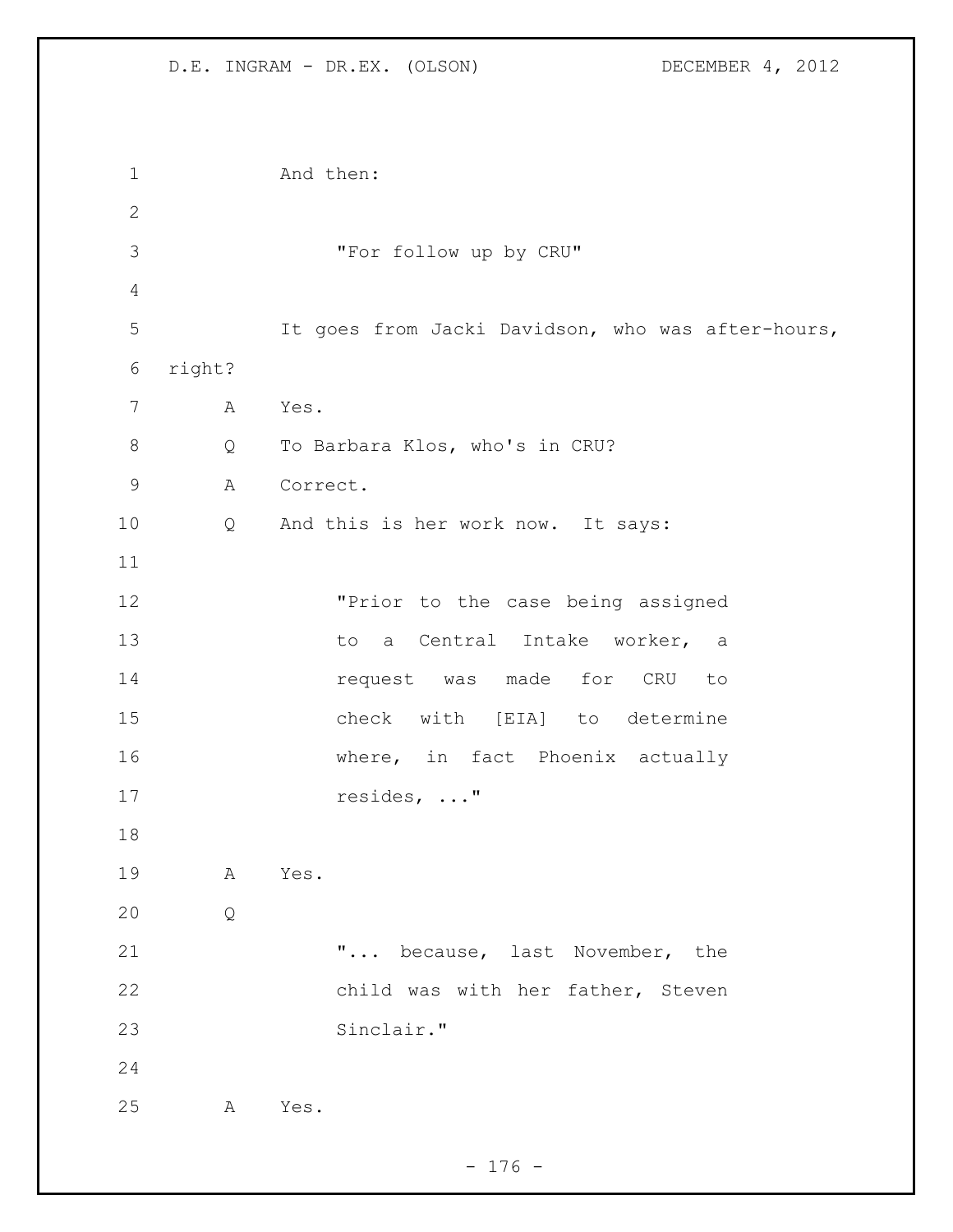Q Then: "A call to [EIA] determined that Samantha Kematchs' file was closed to them in March 2003 as she had no children with her." It says: "Samantha's mother is on 11 assistance on her own budget ..." Have her birthday: 15 The Matthistime, Steve Sinclair is on [EI] with Phoenix on his budget 17 and they live at the address shown above." A Yes. Q **"...** call was made to the [source of referral] to obtain further information. From our conversation, it was found that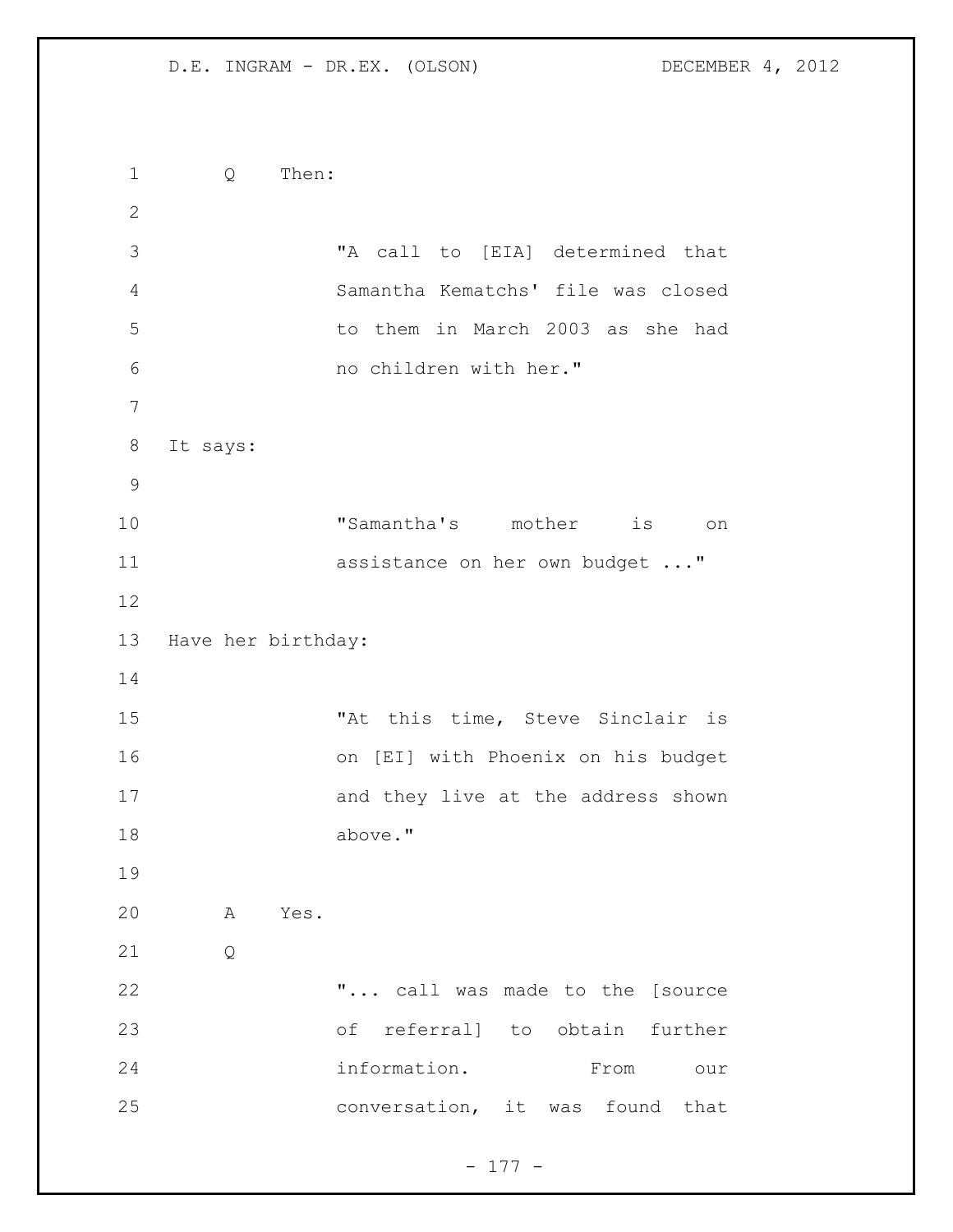| 1             | [the source of referral], was      |
|---------------|------------------------------------|
| $\mathbf{2}$  | living with Samantha on Balmoral   |
| 3             | from sometime in August/03         |
| 4             | until they both moved in  [to      |
| 5             | the] Furby St. address at the end  |
| 6             | of October. At some point in mid   |
| 7             | November, Samantha got a telephone |
| 8             | call from Steve Sinclair's sister, |
| $\mathcal{G}$ | Jen, saying that Steven had gone   |
| 10            | out and left Phoenix alone in the  |
| 11            | apartment. Samantha then went to   |
| 12            | Steven's place, picked up Phoenix  |
| 13            | and kept her with the other adults |
| 14            | at the Furby St. Address. As we    |
| 15            | continued to talk I asked          |
| 16            | questions, [source of referral]    |
| 17            | told me that she discovered that   |
| 18            | some people came to pick up        |
| 19            | Phoenix around Jan. 2/04 and took  |
| 20            | her to their place in Selkirk?     |
| 21            | [The referral] further said that   |
| 22            | there has been much arguing going  |
| 23            | on among all the adults, but       |
| 24            | couldn't  elaborate on exactly     |
| 25            | who was doing the arguing and what |

- 178 -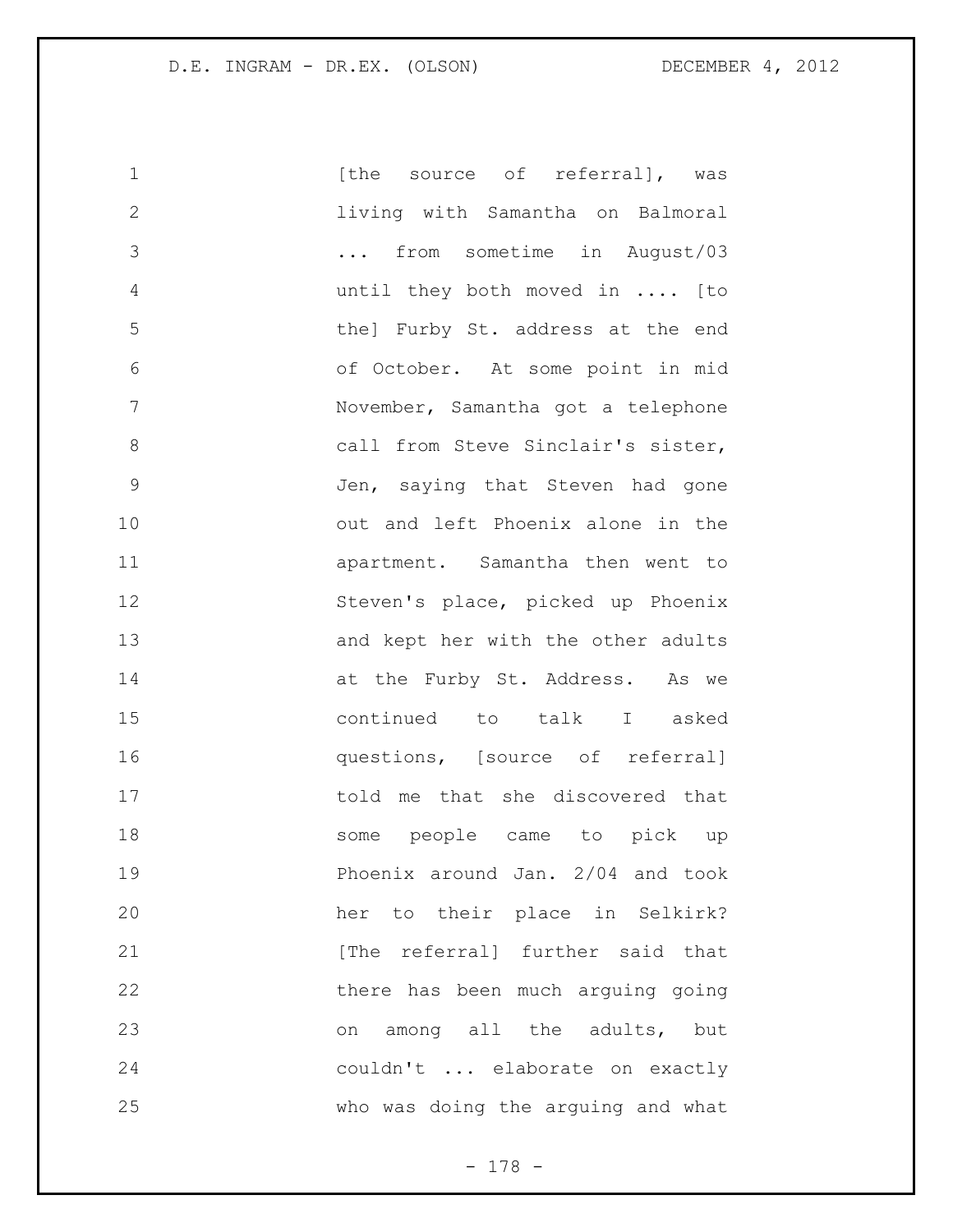it was they were actually arguing about. In reading the closing dictation in the Sinclair file which is the most recent, it was found that Phoenix was in a [place of safety] with a family named Stephenson who lived on Selkirk **b** [Avenue]. It is believed that this may be the family who picked up Phoenix as in the last file recording closing summary in the Sinclair file it is recommended that Phoenix be placed with the Stephensons should she return to 15 'care'. An attempt to speak with 16 the Stephenson family was unsuccessful as both the home 18 telephone number along with Mr. Stephenson's work phone number are 'out of service' at this time." So this is all information that Ms. Klos provided in her report? A Yes. Q And it says:

- 179 -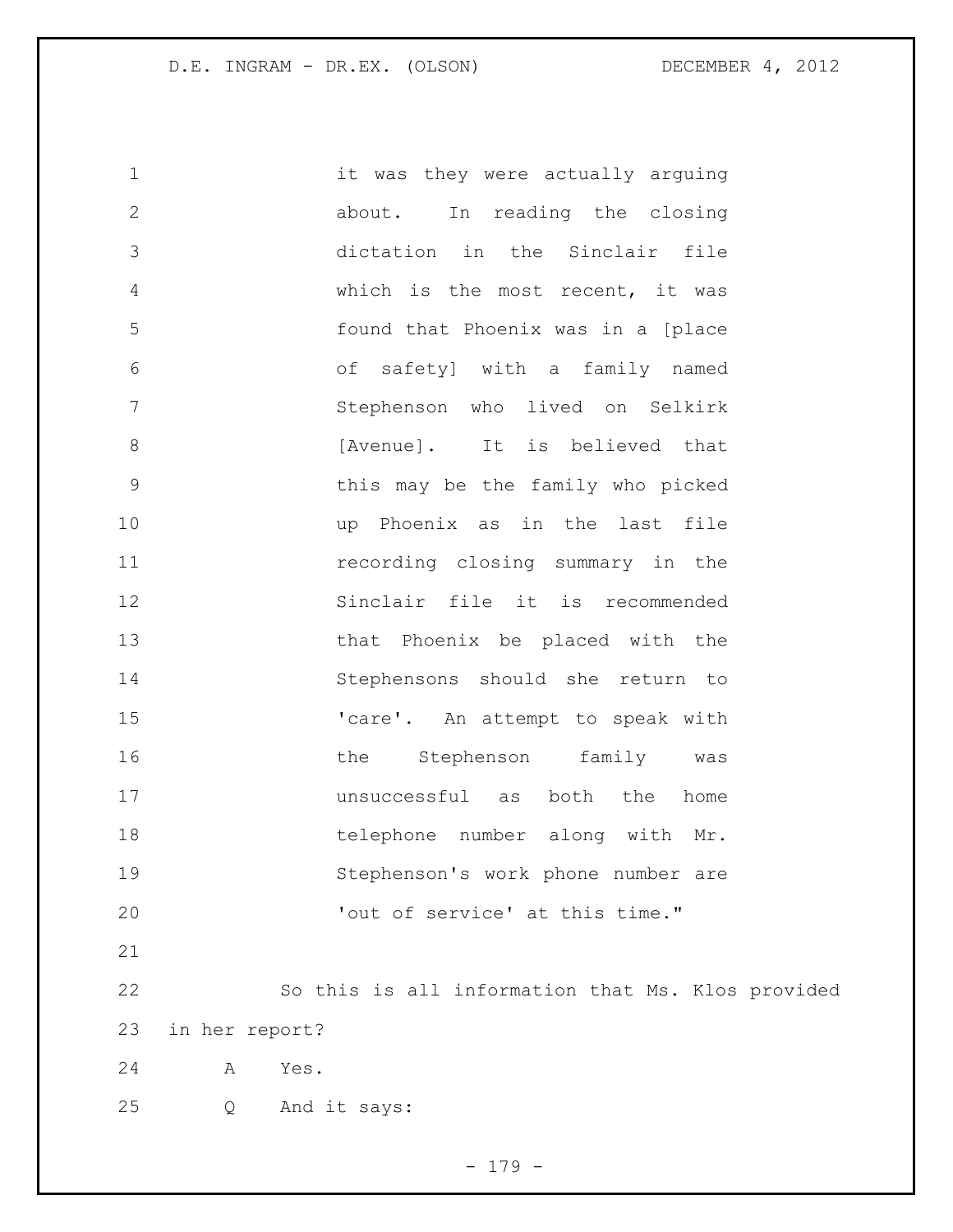"Given that the guardianship of Phoenix ..." THE COMMISSIONER: Mr. Olson, I think he agrees to all this. What's the point of reading the whole statement to him? 7 MR. OLSON: I just want to put in context as, as to what happened with the file after. 9 THE COMMISSIONER: I see. MR. OLSON: In terms of him signing off on the ... 12 THE COMMISSIONER: I'm certainly interested in 13 that, but I, I -- I think he will agree that this is the document that they -- that's the information that came to them all right. MR. OLSON: Right. 17 THE COMMISSIONER: But whether there's any point reading it all to him. But if it will help you get him to where you want to go, then go ahead. MR. OLSON: Yeah. I just want to ensure the witness knows what I'm referring to when he says, I want to look to see if the presenting problems have been addressed. These are the presenting problems. 24 THE WITNESS: Okay.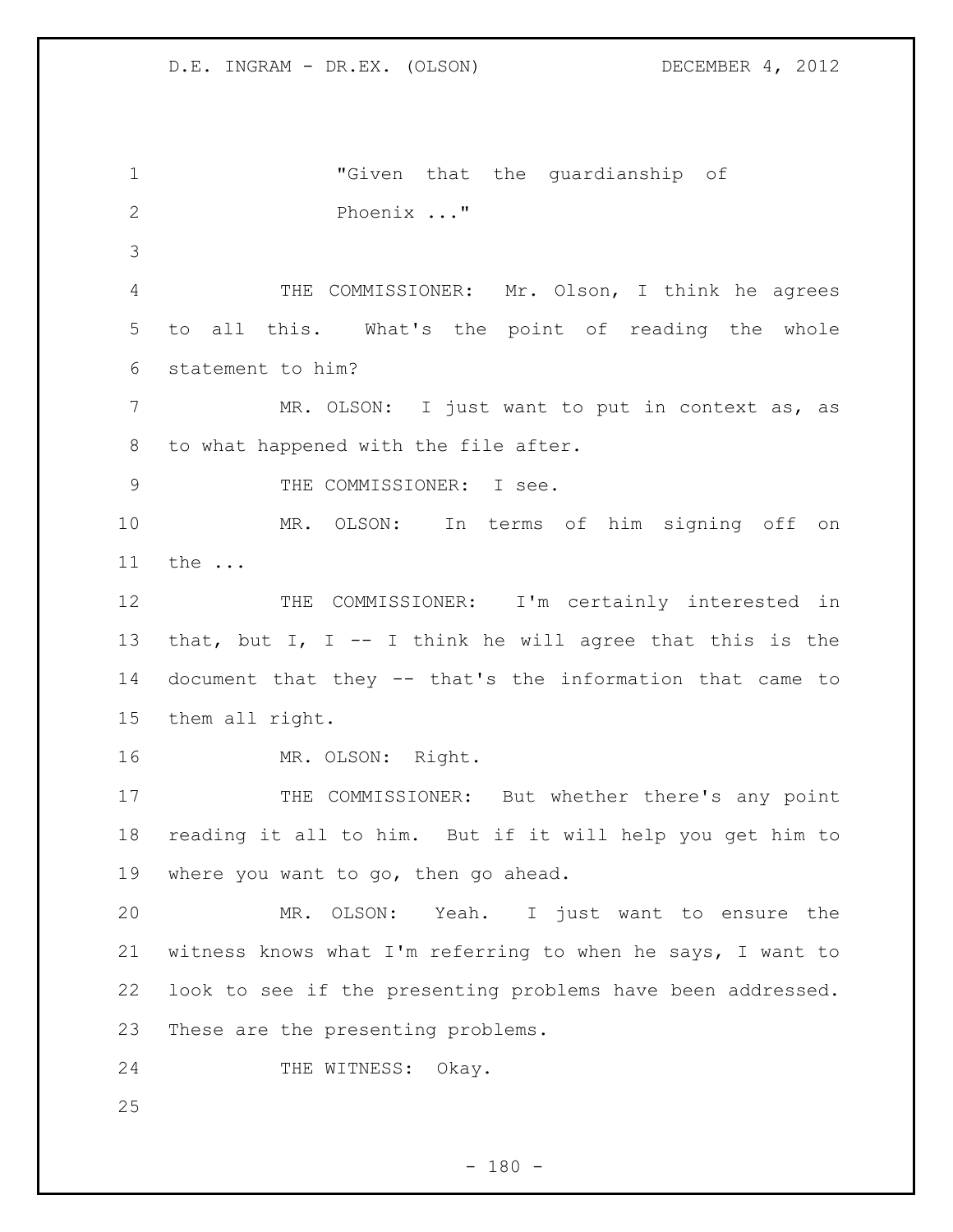BY MR. OLSON: Q So the issue was, where is Phoenix at the time. A Yes. Q And that's what Ms. Conlin was going to determine? A Yes, it was. Q And we go to the work that she was involved in on the file. Starts on page 37352. A Yes. Q Under Data. 11 A Right. Q This is Ms. Conlin's work? A Yes, it is. Q Okay. And then she goes out with Monica Marx. Was that a co-worker? A Yes, it was. Q And what would be the purpose of her going out with Ms. Conlin? A Lisa and Monica were partners and they might do several fields at once, and knock off different fields they each had to do. Q Okay. Would they equally be responsible for this file? A No, no. This would have been Lisa's file, Ms. Conlin's file, sorry.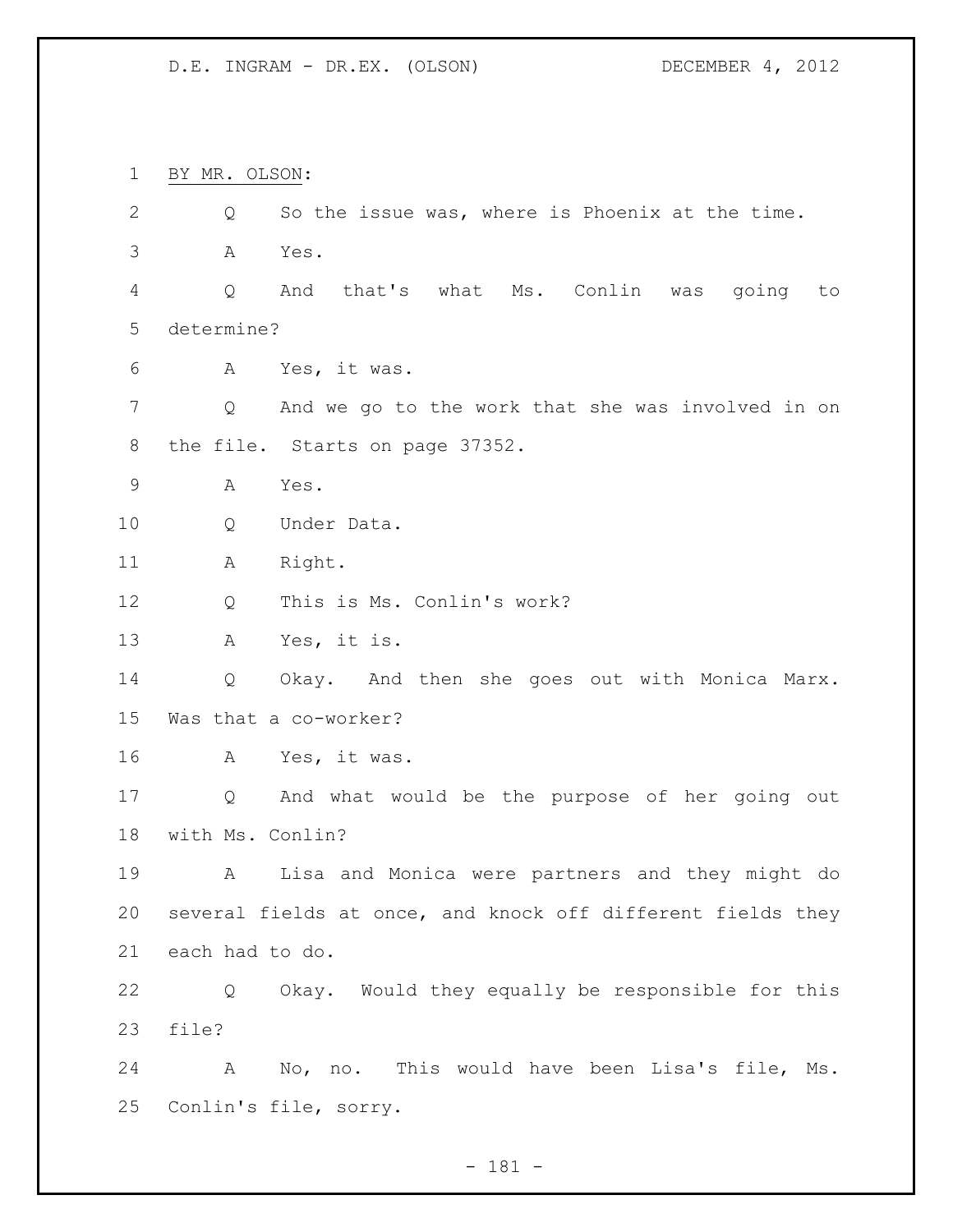Q This is Ms. Conlin's file? A Yes. Q So Ms. Conlin gets information from Rohan and Kim that they've had her since the beginning of January? A Yes. Q Which was consistent with what, what the source of referral indicated, that Phoenix left mother's place in January? A Yes. Q And when asked where Steven was, Ron Stephenson said he didn't know and there's lots of rumours and everyone's saying different things? A Yes, that's correct. Q Okay. So here, Ms. Conlin is only talking to Ron Stephenson; that's your understanding? A Yeah. Q And is that something you would have been aware of at the time you signed off on the closing summary? A I would know that she had spoken to Mr. Stephenson, yes. Q You would have known, yeah. A Sorry, to, to Rohan and -- yes, I -- yes. Q Okay. Would you have known whether or not she spoke to Kim Edwards or Kim Stephenson? A No, I wouldn't. I, I think I probably assumed it

- 182 -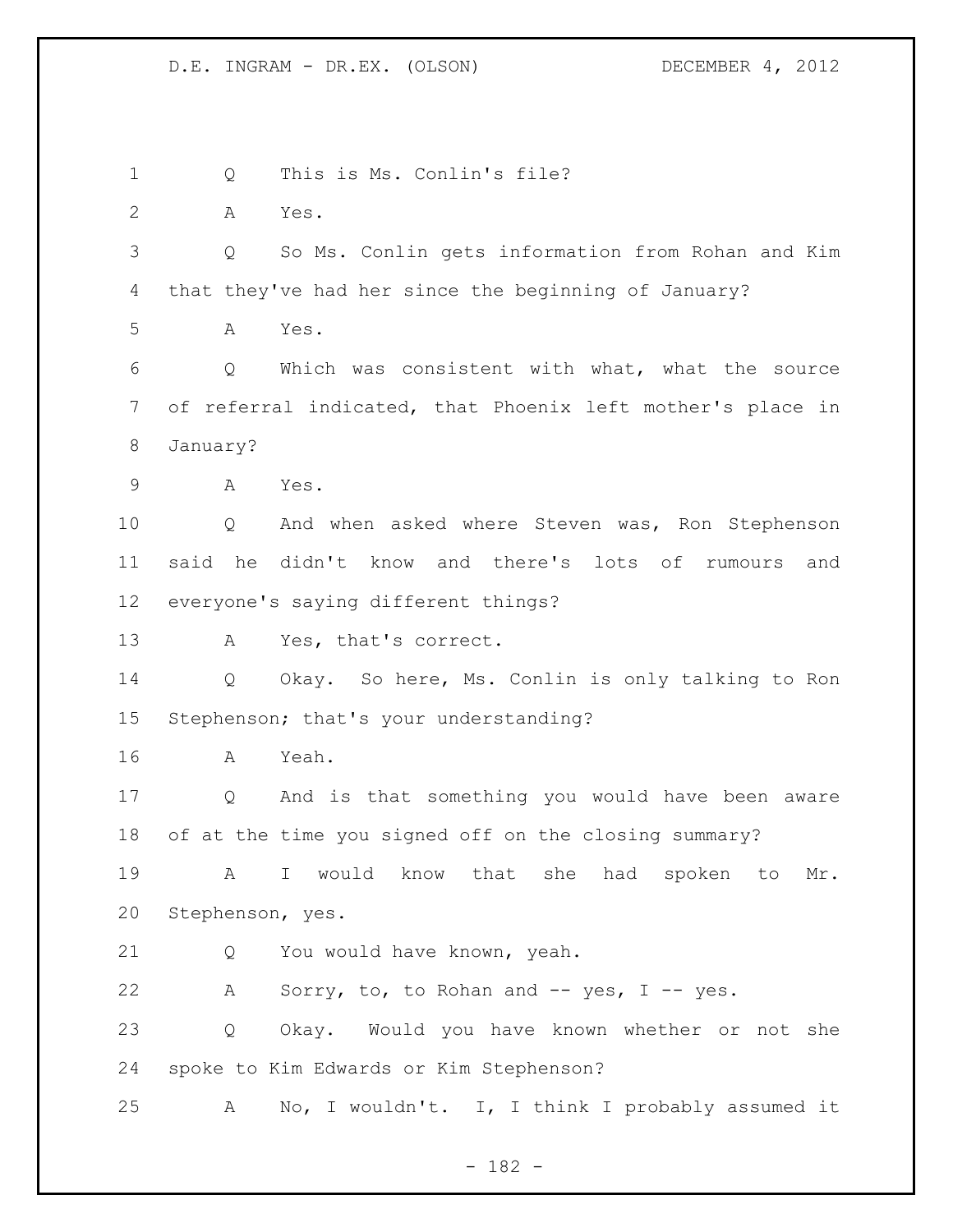but I don't see it there. Q It's -- Ron says he doesn't actually live at the residence. A Um-hum. Q Is -- that's, is that information you would have been concerned about? A No. Q No. And the idea was, though, that Phoenix would be left with Ron and Kim? A Yes. Q And if the worker didn't talk to Kim, that -- would that be concerning to you? A Not necessarily. Kim may just not have been in the home at the time. Q Wouldn't you want to know what Kim was doing at the time, whether she was working? A No, I would assume Kim was there, just was not there at the time she visited the home. Q And you would assume that based on what? A I don't know, I'm sorry. 21 THE COMMISSIONER: Well, I think Ms. Conlin told us that Kim Edwards was not there; is that not right? MR. OLSON: She was not there. Right. 24 THE COMMISSIONER: Well, I think -- you've nothing to contradict that?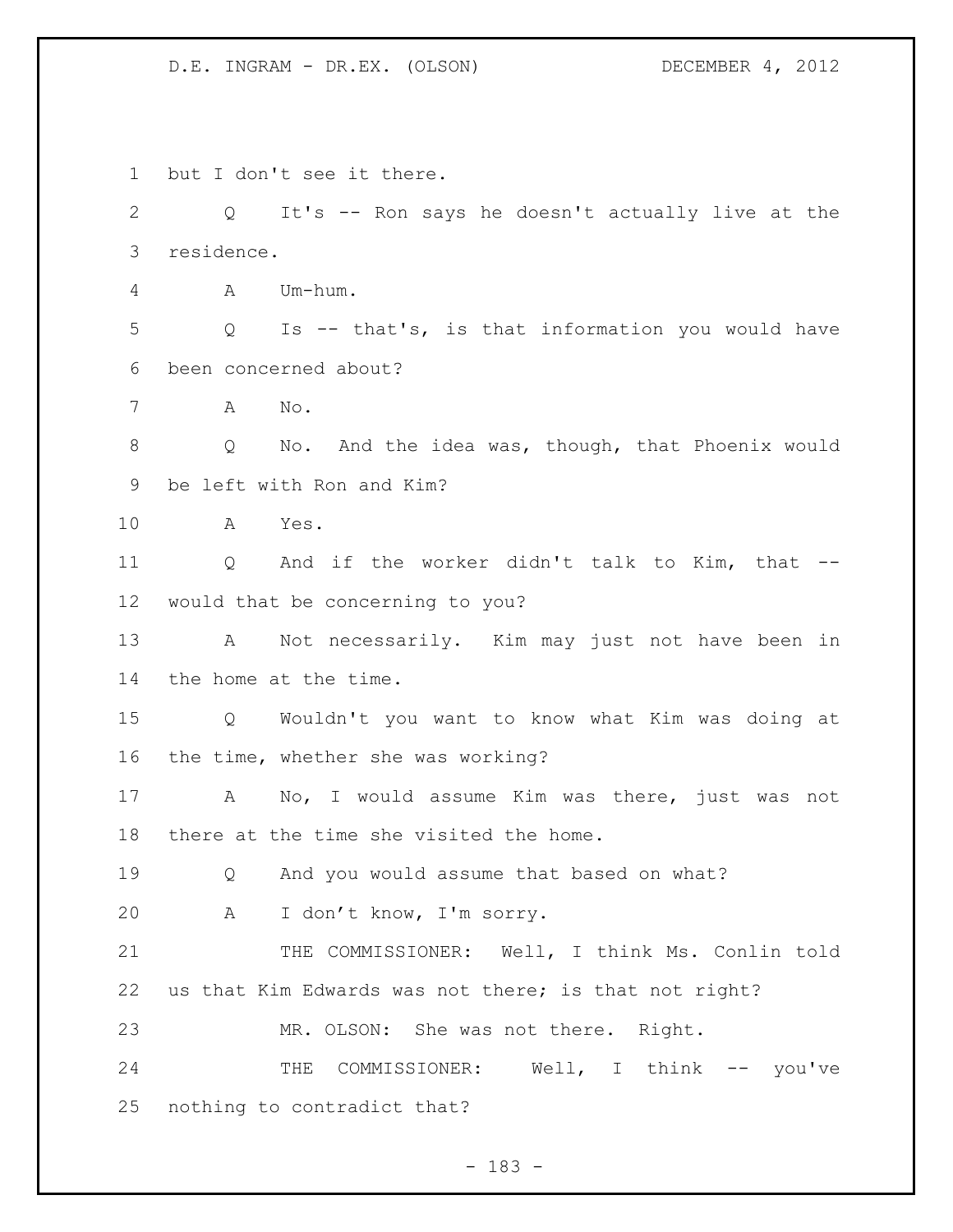1 THE WITNESS: Sorry? THE COMMISSIONER: You, you would -- you're not -- you wouldn't contradict -- THE WITNESS: No. 5 THE COMMISSIONER: -- Conlin saying that she was not there? 7 THE WITNESS: No, I wouldn't. 8 THE COMMISSIONER: All right. Now, you can ask a question that she was not there, does that concern him. BY MR. OLSON: Q Yeah, that's, that's what my question is. 13 A Okay. No, that wouldn't necessarily concern me, no. Q Okay. And then I was asking, she's -- Conlin's only talking to Ron Stephenson who says he does not live at the residence. A Right. Q Okay. He's (sic) not talking to Kim Stephenson, who apparently lives at the residence? A Right. Q And it's, the proposal is that Kim Stephenson is going to look after Phoenix, right? A Yes. I, I read it as Ron and Kim were going to look after Phoenix.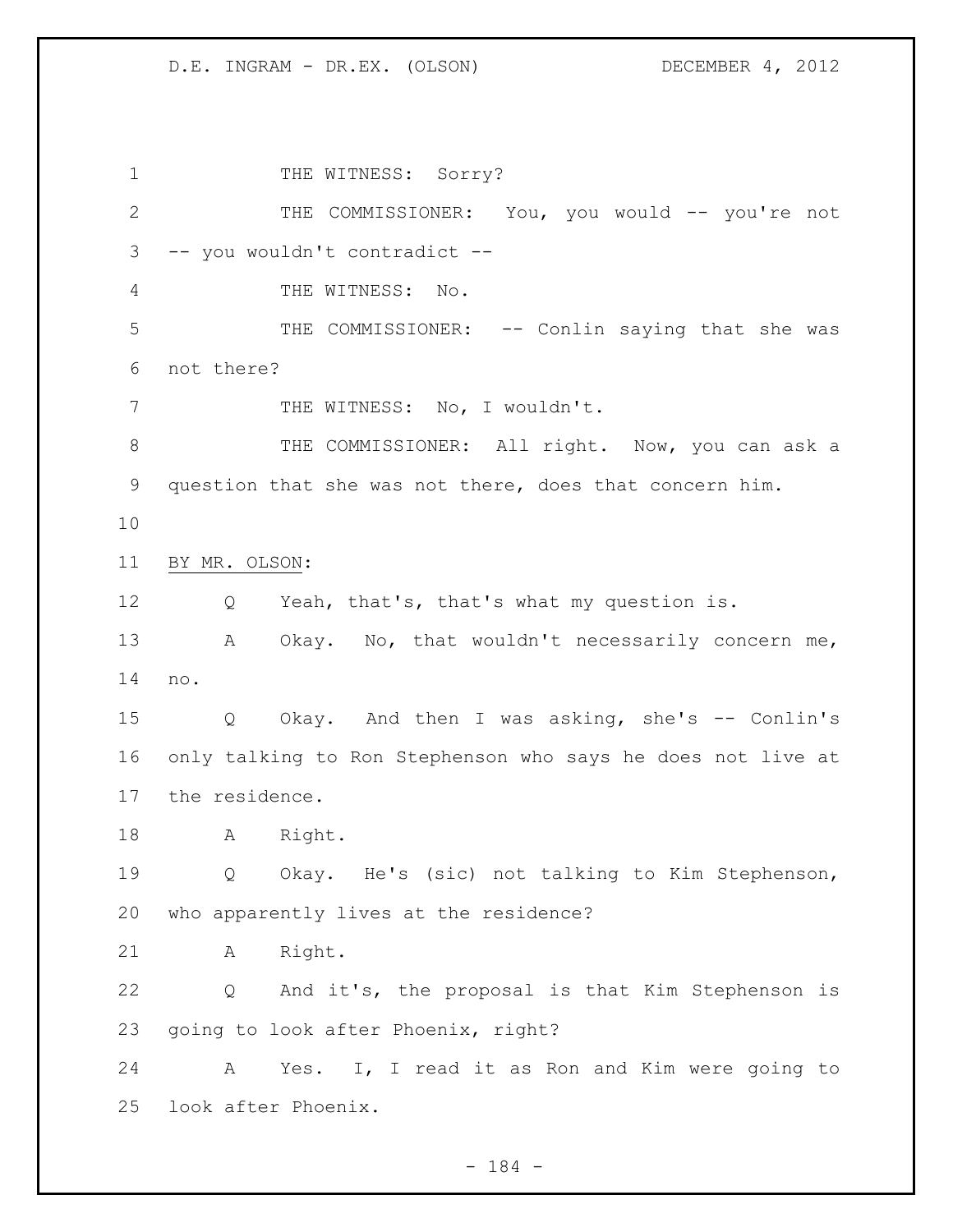1 Q Okay. And that's based on what Rohan --

A That's -- yes.

 Q -- told Ms. Conlin. Okay. And my question is, wouldn't it be important, then, to talk to Ms. Edwards to confirm that she's onboard with that?

A It would be good idea, yes.

7 Q They were a place of safety in the past, right?

8 A Yes, they were.

 Q But things do change over time, circumstances change?

11 A They can, yes.

 Q And there may be things going on with Ms. Edwards where she doesn't necessarily want to care for Phoenix. Is -- in that case, wouldn't it be important for the worker to actually have a conversation with her to see what the plan was or what she was prepared to agree to?

 A It would be, it would have been, it would have been good to have spoken to Kim as well.

 Q January 22nd, 2004 recording. It's on page 37353.

A Yeah. It says:

**"Consult with Doug Ingram."** 

A Right.

 $- 185 -$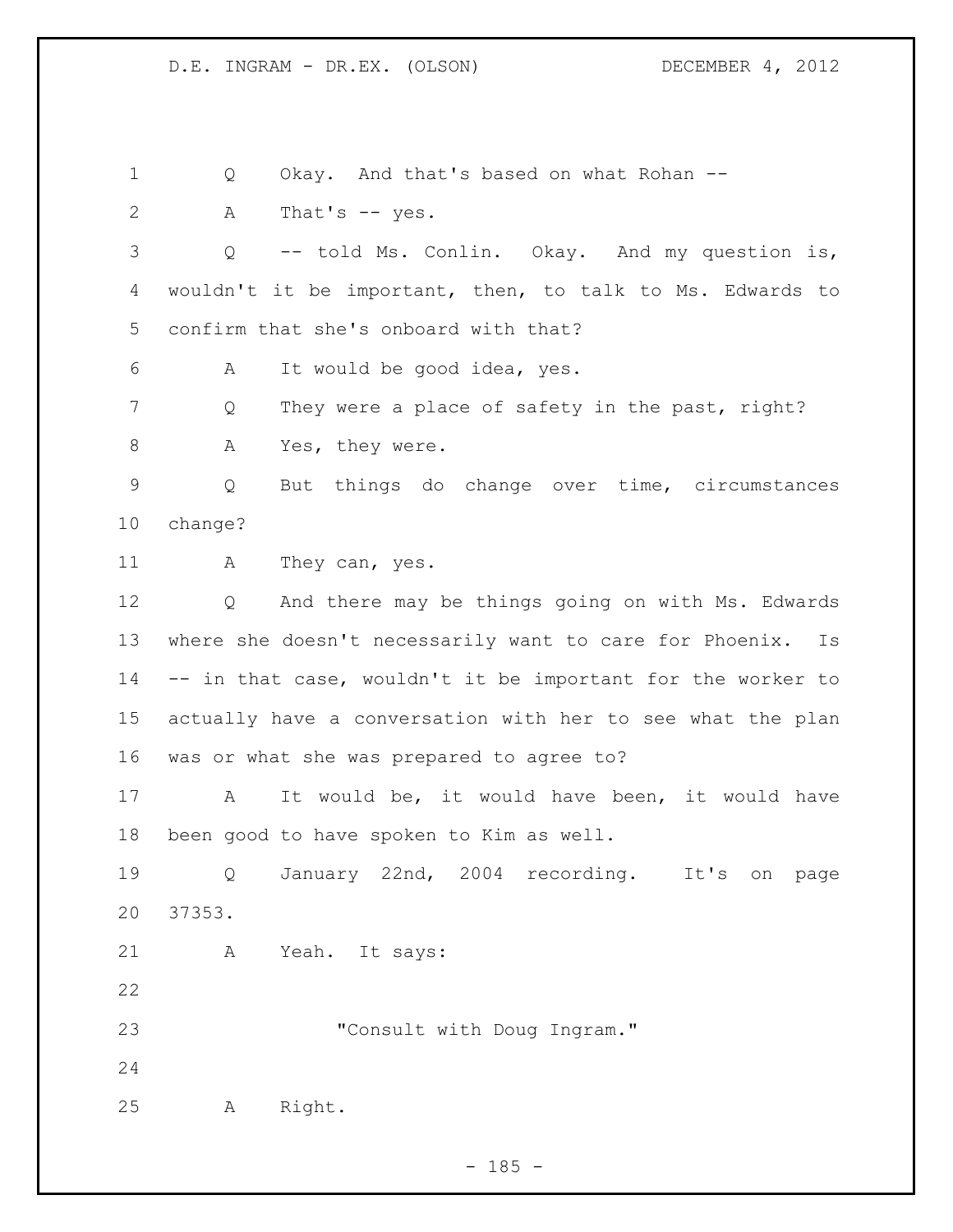Q "Call previous supervisor. Get in touch with Steven. Leave child with Rohan for now." A Yes. Q Okay. So this is advice that you would have given Ms. Conlin? A Yes. Q And is that after she filled you on what she found out from the Stephensons? A Yes. Q Okay. And you're telling her to contact the previous worker for Steve Sinclair? 15 A I think I said supervisor, but ... Q Sorry, supervisor. A Yes. Q And that would have been Ms. Edinborough? A Yes, it would. Q And do you recall why you would have -- or do you know why you would have told her to call Ms. Edinborough? A Probably because I knew Ms. Edinborough and, and I would more likely -- I wouldn't have known the worker at the time. Off the top of my head, I probably would know the supervisor.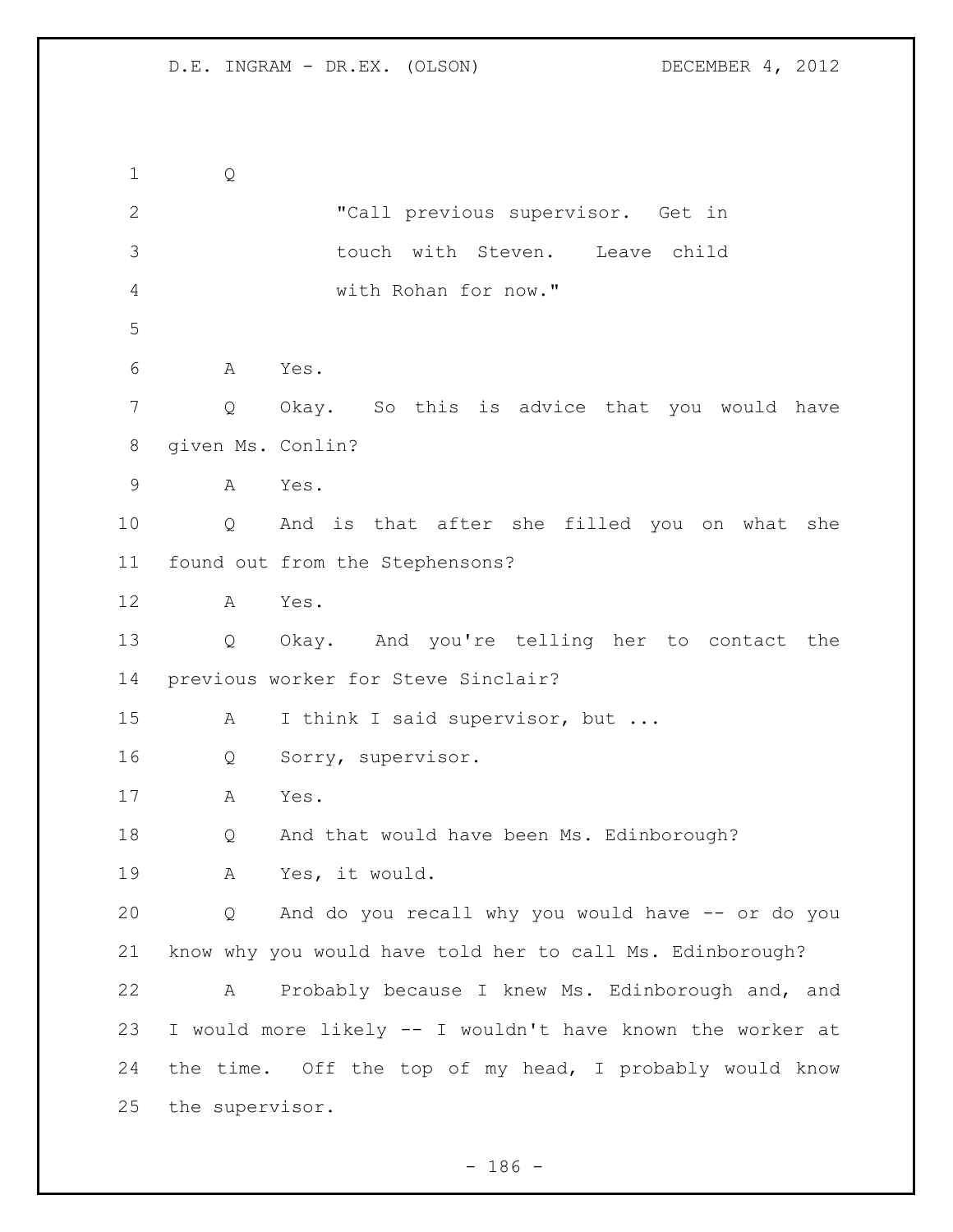Q You would know the supervisor? A Yes. Q And did you expect that she would provide some insight into the family and what was going on? A I thought she might, yes. Q And then you say: 8 "Get in touch with Steven." Was it important to get in touch with Steve Sinclair at this point? A We didn't have his side of things. It would have been, it would have been nice to talk to Steven as well because we didn't know what was going on with him at all. Q So you wanted to figure out what he was -- what his plans were and what he was doing? A Yes. Yes, sorry. Q And then: "Leave child with Rohan for now." That would have been your advice to Ms. Conlin? A Yes. Q And it's recorded as a phone call: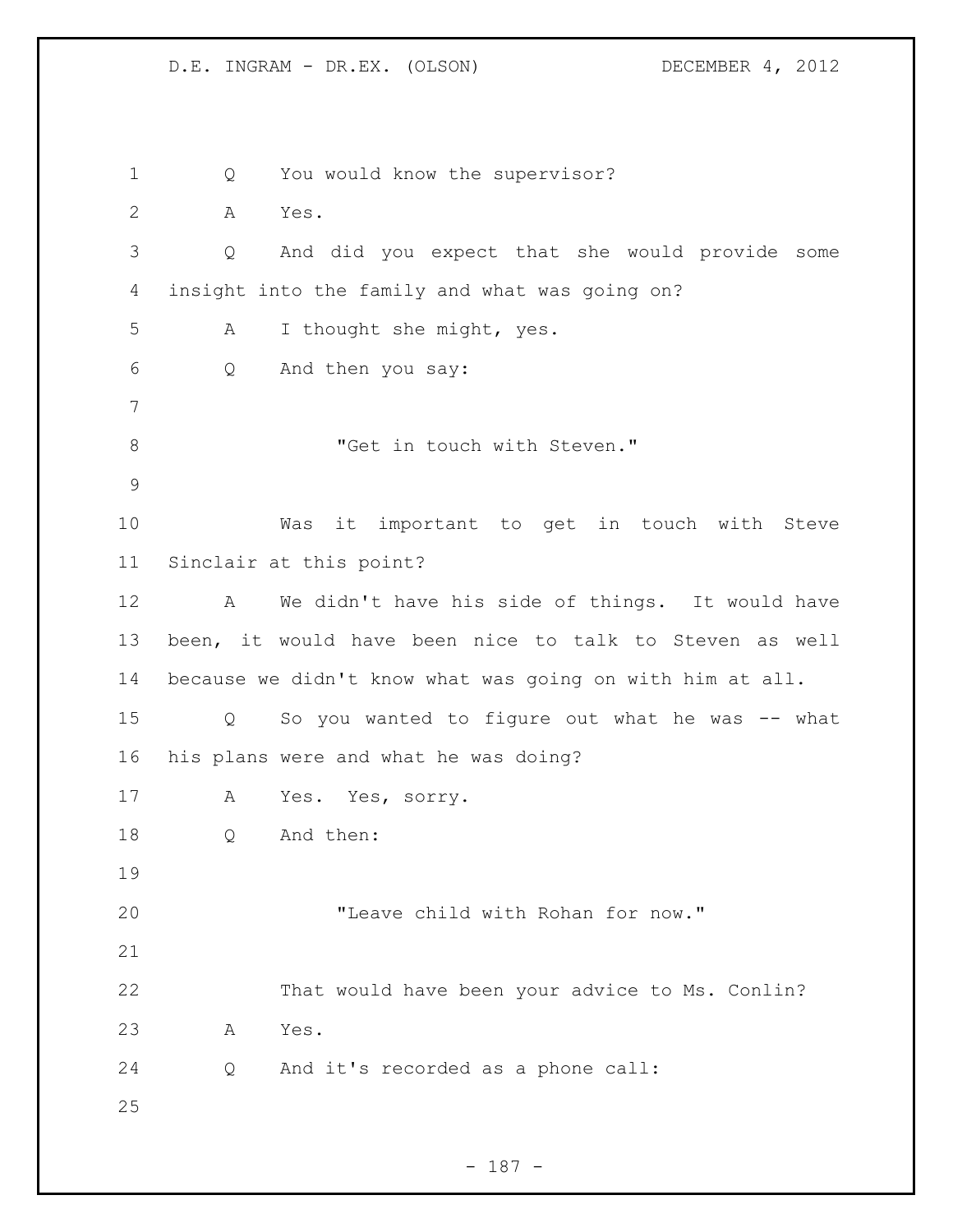$\ldots$  from Heather Edinborough. She recommends leaving Phoenix with the Stephensons." Then it says: "Transfer the file to Family 8 Service and they can determine whether this should be the long term plan." A Yeah. Q And Ms. Conlin said that, that was Ms. Edinborough's advice to her? A Yes, it was. Q And that is something you would be aware of? A Yes, I would have (inaudible). Q Okay. You, you sign off on the decision ultimately to close the file? A Yes, I did. Q Was there a reason you didn't assign it for long term care to a family service worker? A Again, I have no actual recollection but I do have recording here. Q Based on the report.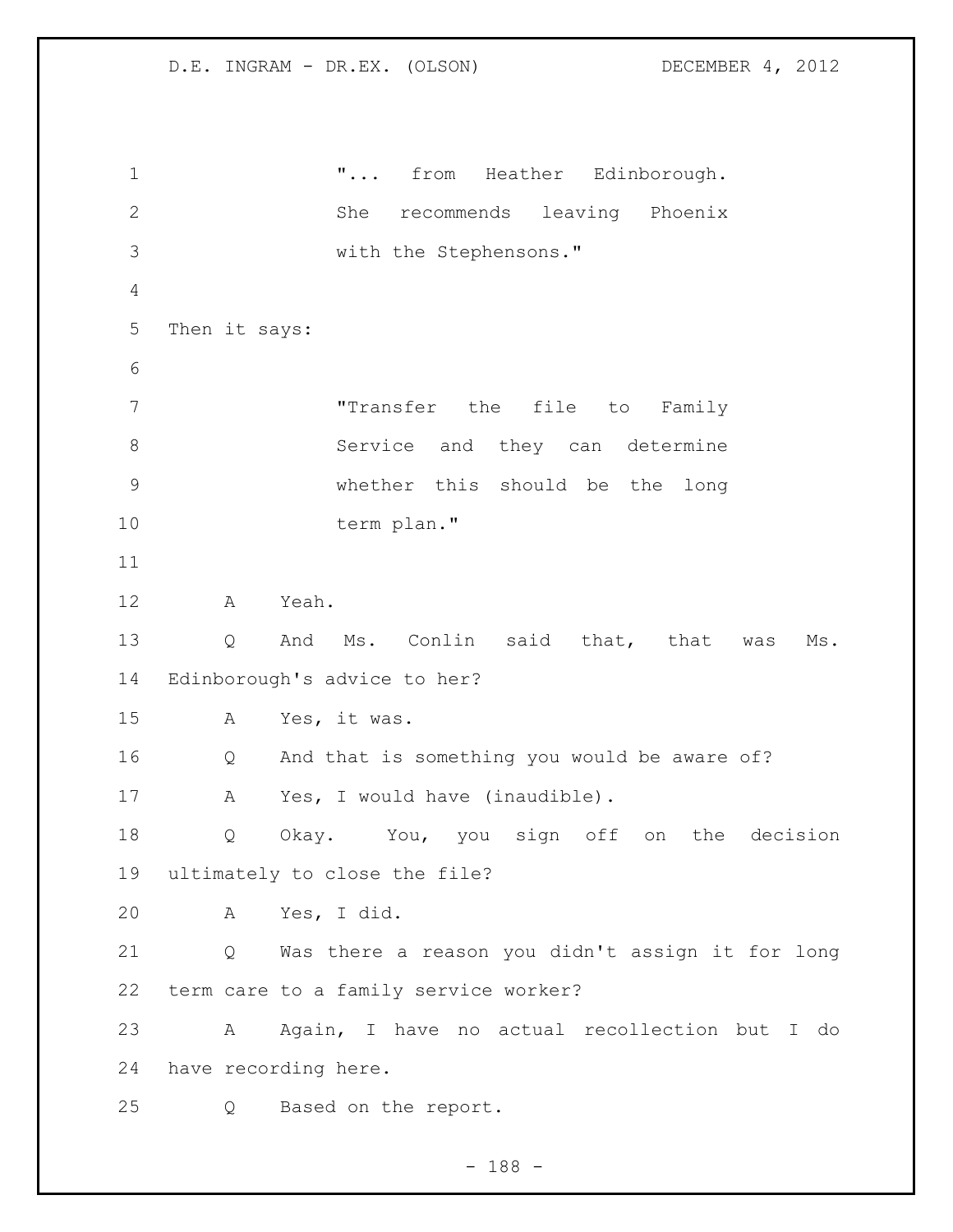1 A Based on the report, I would think -- I'm sorry, 2 the question again was why did  $I$  -- I'm sorry.

 THE COMMISSIONER: Well, I think the point was the advice that Ms. Edinborough gave was not followed by Ms. Conlin.

THE WITNESS: True.

 THE COMMISSIONER: What's your assessment of that?

 THE WITNESS: My assessment was probably wasn't necessary, we necessarily had to, had to assign the case. Again, I have no recollection why at the time but it may have been that, you know, we've assigned way -- a whole pile of cases to them and maybe, maybe this one doesn't need to be assigned as much as other cases do; or maybe it would have been the child is safe right now in a, in a stable placement. I can't recall.

BY MR. OLSON:

 Q But your information was based on this closing report?

A Yes.

Q And you've just read it over?

A Um-hum.

 Q Based on that, do you know why you agree with closing the file?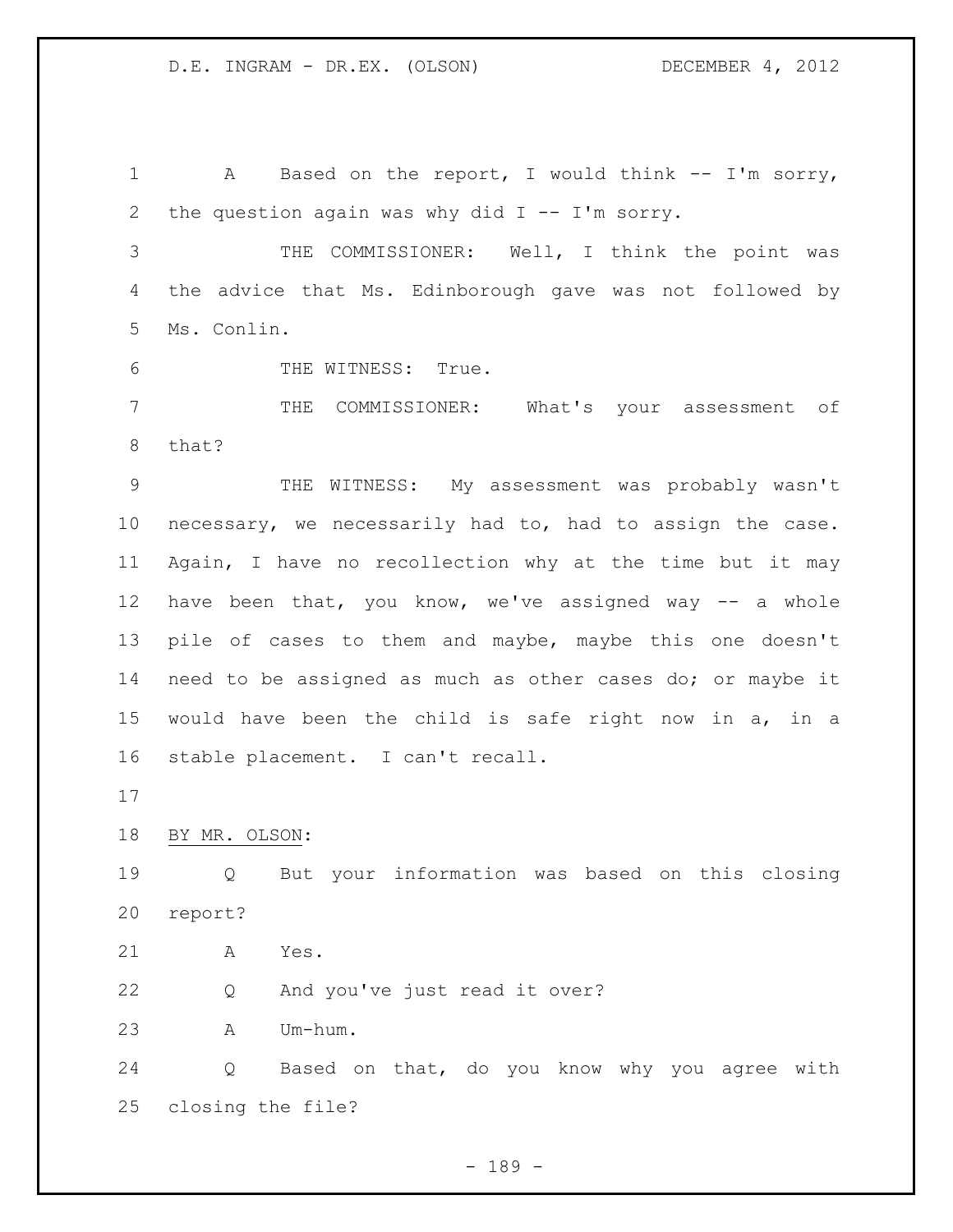A The child was safe and was with people who had previously had the child. And I'm guessing, as well, that I had no -- the father was not in a position, at that time, to look after the child himself. Q So the father -- A Nor was mother. Q Neither parent was in a position to look after Phoenix? A Correct. Q And, and on that basis, Ms. Conlin recorded that risk would be high of Phoenix coming into care should she be returned to Steven's care? A Yes. 14 Q Or should she be with the mother? A Correct. Q Okay. And you agreed with that assessment based on the information you reviewed? A Yes. Q Okay. And so the decision was made to leave Phoenix with Ron Stephenson and Kim Edwards? A Correct. Q Was there a reason you didn't make it a formal arrangement, a formal place of safety? 24 A Again, based on what I'm seeing here, I can't tell you for sure. It strikes me that the child was safe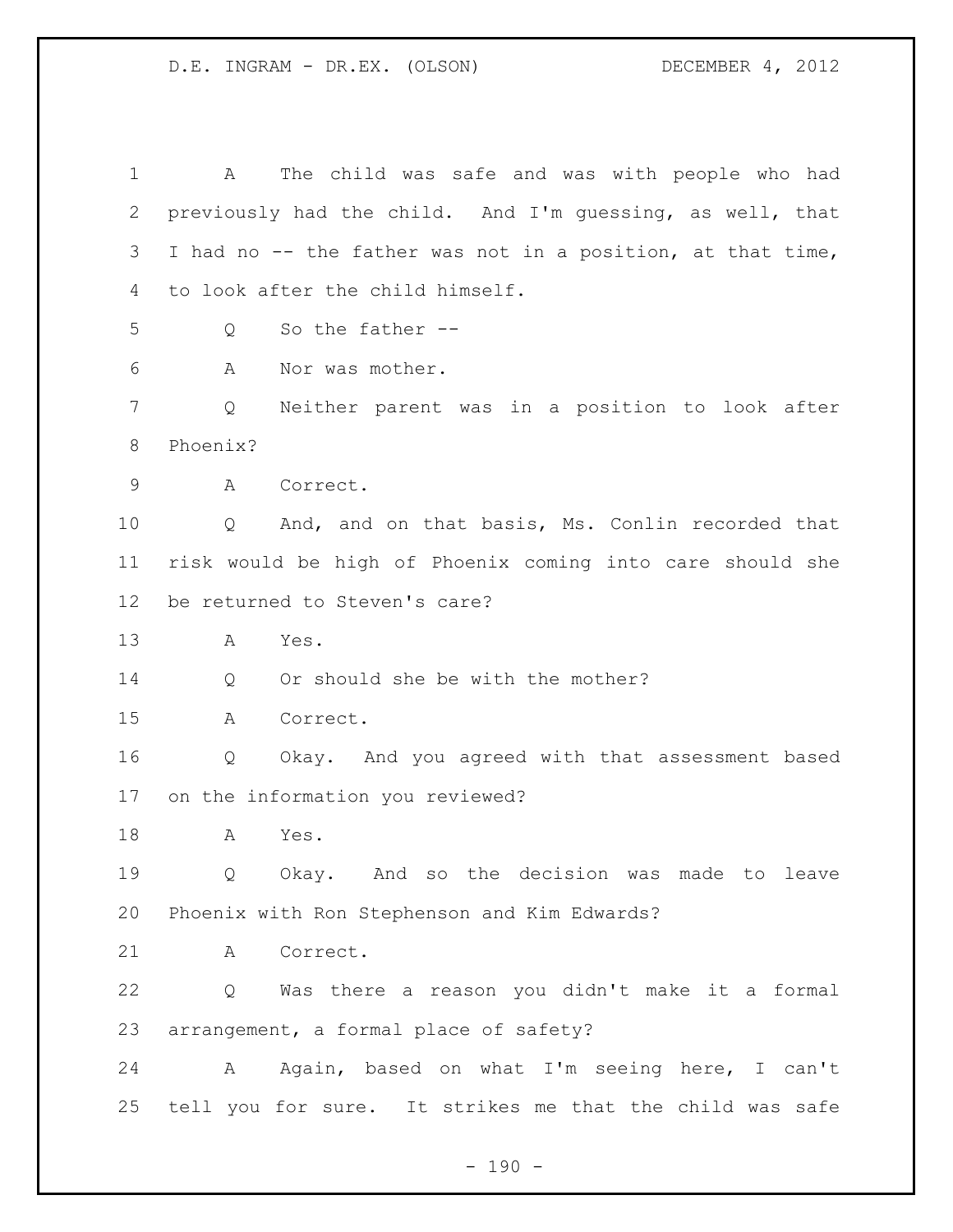| $\mathbf{1}$ |                  | and there was no need necessarily apprehend the child. She |
|--------------|------------------|------------------------------------------------------------|
| 2            |                  | was in a place, she was in her former place of safety.     |
| 3            |                  | They'd already been checked out by the agency and the      |
| 4            |                  | people were -- had said they were prepared to care for her |
| 5            |                  | on a long term basis. And the father had said that he was  |
| 6            |                  | prepared to have them look after her.                      |
| 7            | Q                | I want to have you look at a letter at page                |
| 8            | 37449.           |                                                            |
| $\mathsf 9$  | А                | I'm sorry, 37449?                                          |
| $10 \,$      | Q                | 37449. If you look on --                                   |
| 11           | A                | I'm sorry, I'll be right there.                            |
| 12           | Q                | It's just a one-page letter. It's on --                    |
| 13           | Α                | Okay.                                                      |
| 14           | Q                | Do you want a minute just to read, read it? You,           |
| 15           |                  | you've read it before, right?                              |
| 16           | A                | Yes, I have. Yes, I've read this letter, one on            |
| 17           | the screen, yes. |                                                            |
| 18           | Q                | Okay. Letter is dated February 13, 2004 to Ron             |
| 19           |                  | and Kim Stephenson?                                        |
| 20           | Α                | Yes.                                                       |
| 21           | Q                | And it was sent by regular mail?                           |
| 22           | Α                | Um-hum.                                                    |
| 23           | Q                | Did, did you ever direct workers you supervised            |
| 24           |                  | to send letters like this by registered mail or some other |
| 25           | form?            |                                                            |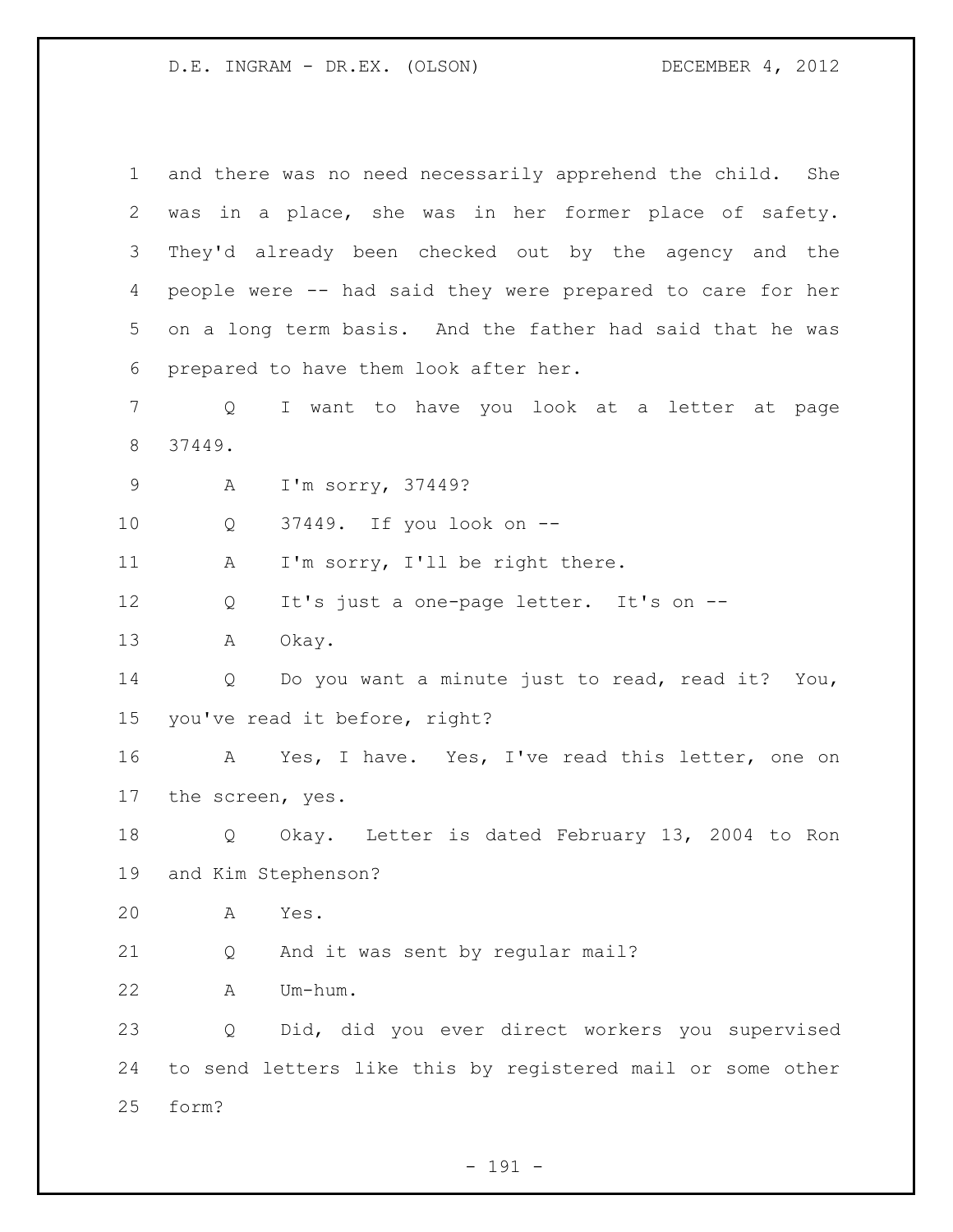A Yes, I did. Q You did? A Yes. Q Okay. So now that you see that it's sent by regular mail, would that be something that you would agree with? A Yes, I would have, I would have liked seeing that there, yes. Q I'm sorry, just to be clear, you would have liked to have seen it sent by -- A I would have, I would have liked the worker to do this. I would -- this would have struck me as being example of good work. Q The letter? A Yes. Q Yeah. My question is just about the way it's sent. A Regular mail as opposed to registered mail? Q Registered mail or some other form where you know it's been received. A I suppose in hindsight registered mail would have been a superior method. But the fact that we had sent the letter was a good thing, I think. 24 THE COMMISSIONER: Was that standard practice to send it by ordinary mail?

 $- 192 -$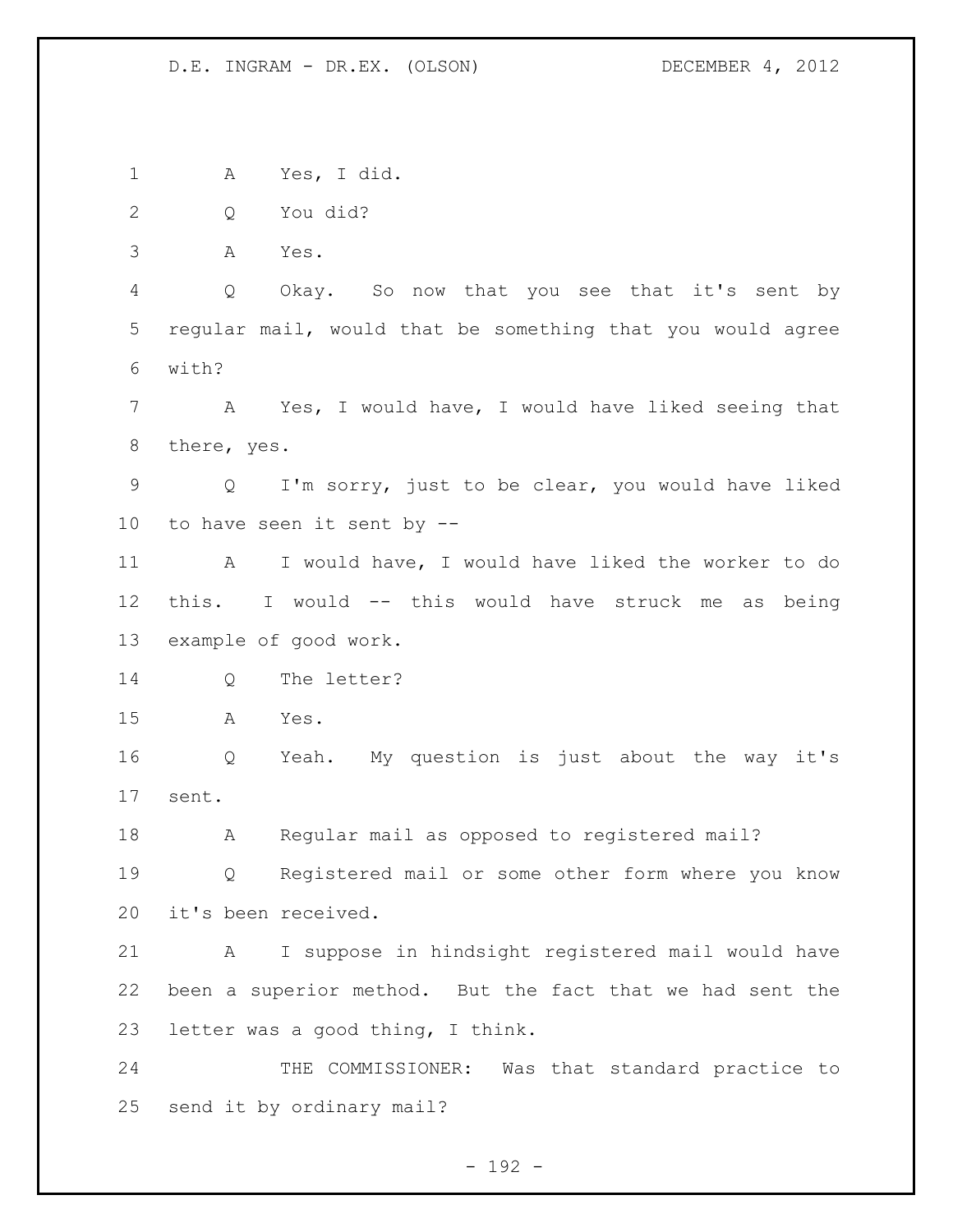THE WITNESS: Yeah, I would say, yes, for the most part it would be. BY MR. OLSON: Q And what was the purpose of sending this letter? First of all, before, before it was sent, would you have reviewed it with Ms. Conlin? A No. It was a letter between a worker and her client. Those letters do not necessarily require a signature of a supervisor. Q So she would have prepared this on her own accord? A Yes. Q A letter like this, where it's being sent to the client in an informal arrangement for care ... A Yes. Q Is this sort of a standard type of letter that would be sent? A I would say so, yes. Q Yeah. And this is confirming, according to the letter, the conversation Ms. Conlin had with Rohan Stephenson previously about providing care for Phoenix? A Yes. Q Okay. Says that the agency has serious concerns about Steven's current lifestyle as well as Samantha's:

- 193 -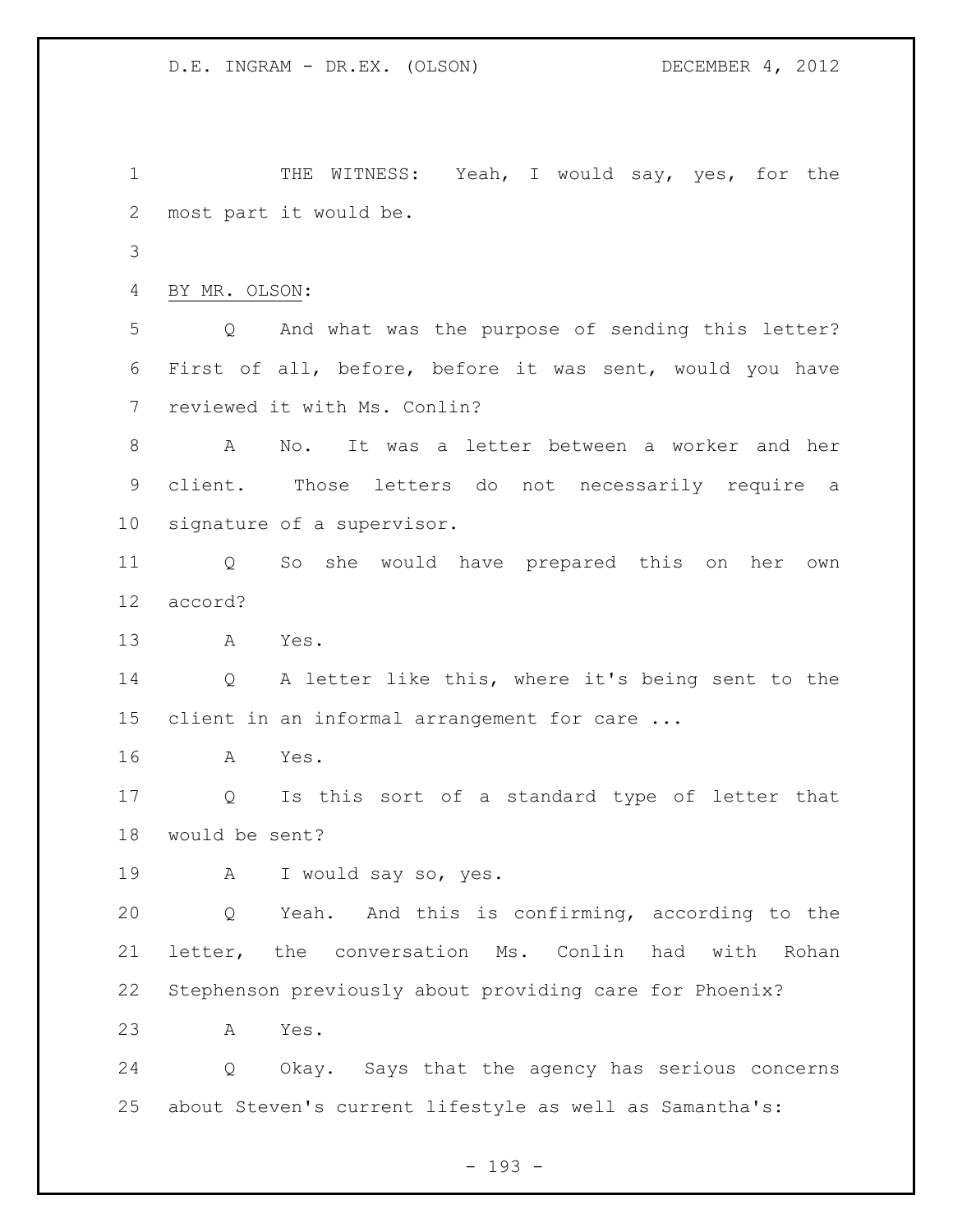| $\mathbf 1$     | "He has been advised that he is                            |
|-----------------|------------------------------------------------------------|
| 2               | not to take Phoenix back into his                          |
| 3               | care without contacting this                               |
| $\overline{4}$  | agency and having a<br>risk                                |
| 5               | assessment done."                                          |
| 6               |                                                            |
| $\overline{7}$  | Α<br>Yes.                                                  |
| $8\,$           | Do you understand that to refer to Steven?<br>Q            |
| $\overline{9}$  | I do.<br>Α                                                 |
| 10              | Okay. And it says:<br>Q                                    |
| 11              |                                                            |
| 12              | "So please be advised that the                             |
| 13              | agency hopes you will continue                             |
| 14              | . "                                                        |
| 15              |                                                            |
| 16              | MR. RAY: I'm just not sure if Mr. Ingram saw the           |
| 17 <sub>2</sub> | letter in advance of it being sent, and if he didn't, then |
| 18              | I think we're just asking him to really speculate about    |
| 19              | what the letter did or didn't mean. And I think Ms. Conlin |
| 20              | has explained what she meant by the letter. I don't know   |
| 21              | that Mr. Ingram can really go beyond what Ms. Conlin has   |
| 22              | already told us. I think it's -- I guess the more          |
| 23              | important question would be, did he see it in advance of   |
| 24              | closing the file.                                          |
| 25              | COMMISSIONER: I think he's told us he did<br>THE           |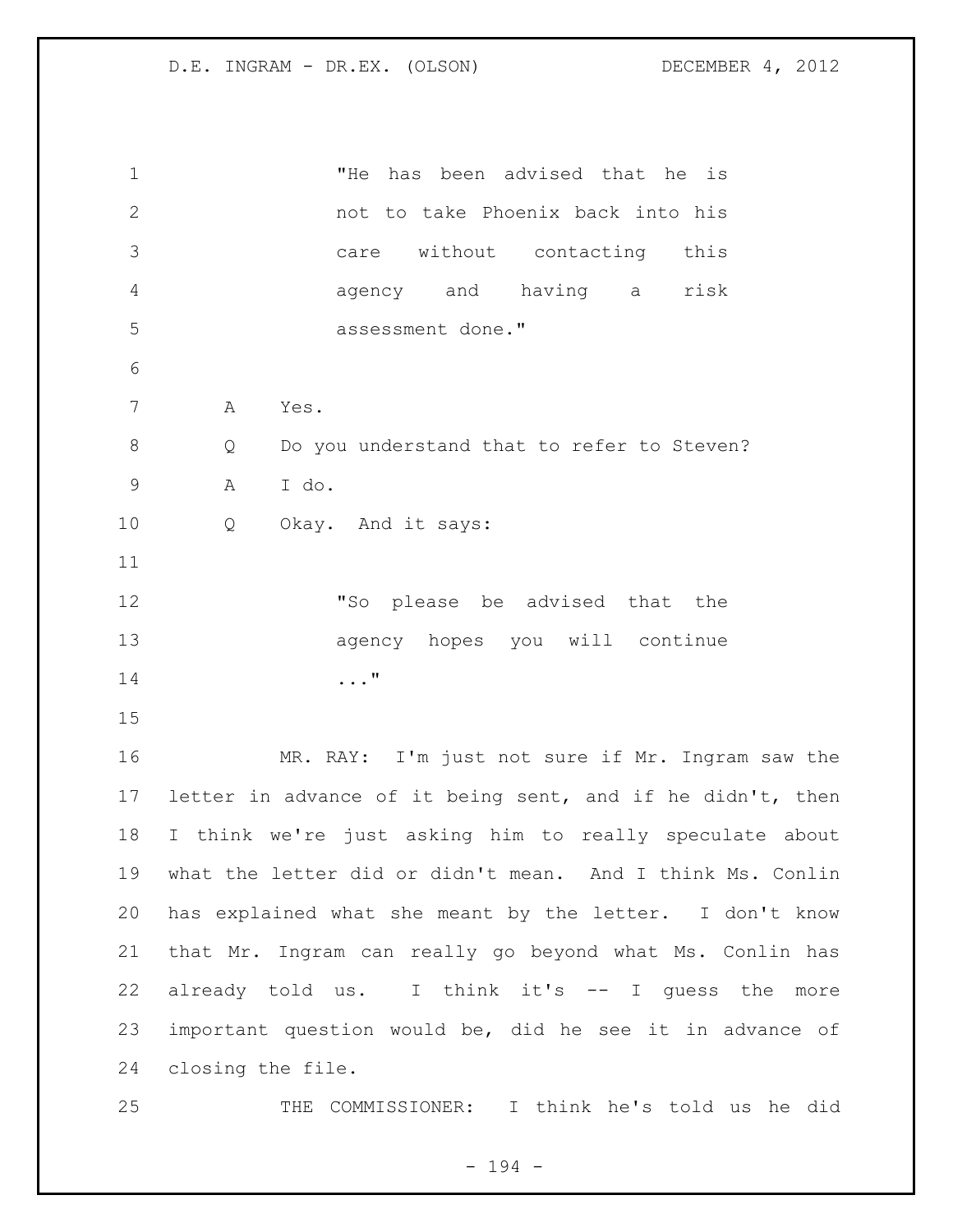not see it before it went out in the mail. MR. OLSON: Yeah. My, my concern is whether or not he would have agreed with the letter and the language used in the letter, in terms of directing the -- THE COMMISSIONER: Based upon what he knew from the file? MR. OLSON: Based upon what he knew from the file and being her supervisor, common supervisor at the time. THE COMMISSIONER: Well, why don't you just ask him that without referring to the -- without reading through the letter? 13 MR. OLSON: Sure. BY MR. OLSON: Q Do you understand that question? A Yes. I agree with the letter. Q You agreed with the letter? A Yes, I ... Q When you signed off on Ms. Conlin's closing summary, was there anything preventing Phoenix from being returned either to her mother or father's care? 23 A Just the request of the, Rohan's -- or, sorry, the Stephensons not do that. Q Just the request?

 $- 195 -$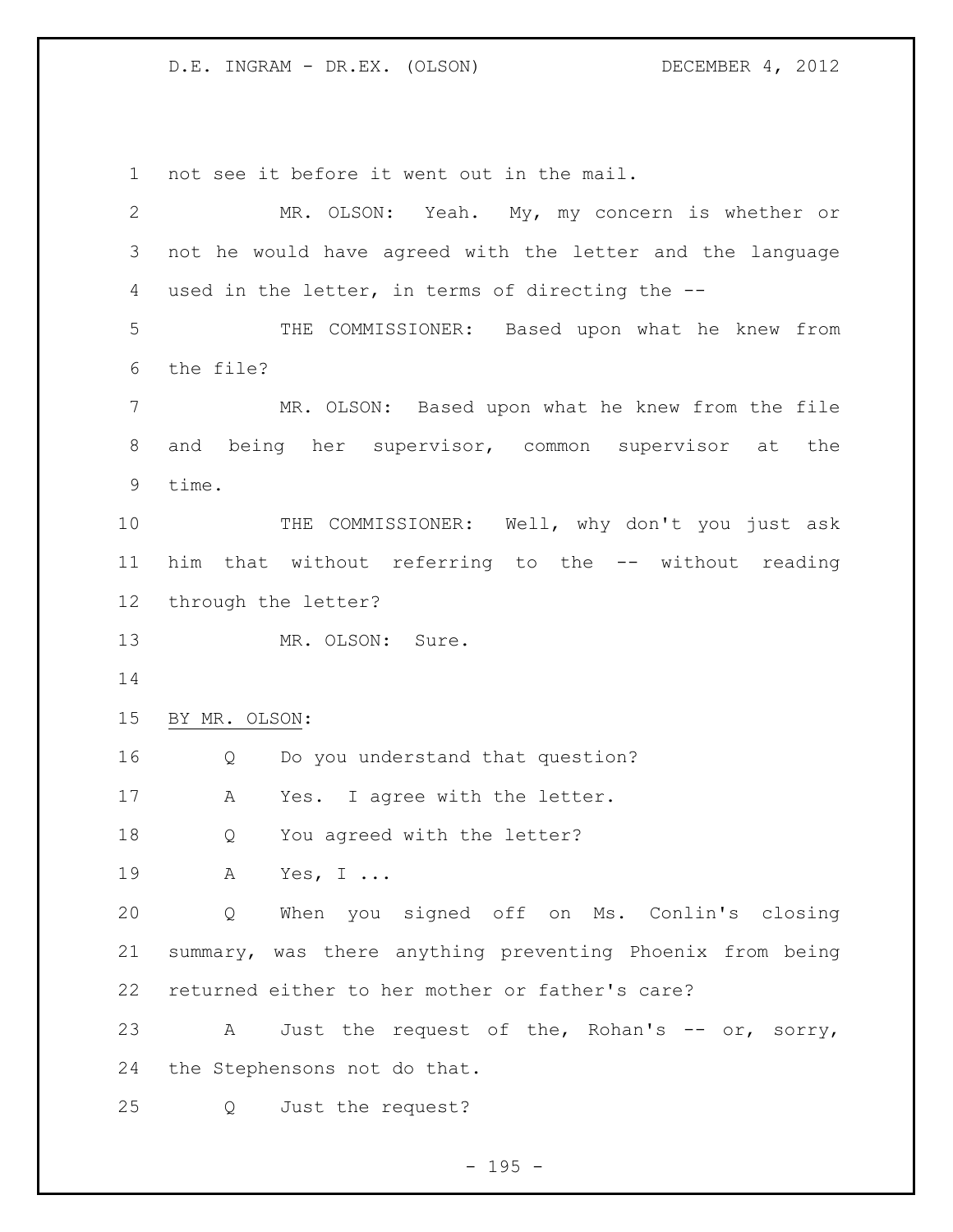A Yes.

 Q Aside from that, there was nothing else? A No. THE COMMISSIONER: Where, where's the request? You say there was a request. THE WITNESS: In the letter. THE COMMISSIONER: Well, that relates only to Steven, doesn't it? 9 THE WITNESS: Yes, it does. THE COMMISSIONER: Was there a request with respect to what the Stephensons should do if Samantha came for the child? 13 THE WITNESS: No, there's not. MR. RAY: I guess, Mr. Commissioner, we come back to Ms. Conlin's evidence and what she says, and I don't want to put it in front of the witness, but what she says she told Mr. Stephenson and what his understanding of the 18 letter was, I ... THE COMMISSIONER: I don't think there's much point going further with the letter. MR. OLSON: Well, and I, I don't know how the witness would be able to answer those questions. MR. RAY: That's, that's my point, is I don't think he can answer what she intended by the letter and -- or by the wording of the letter or what her discussions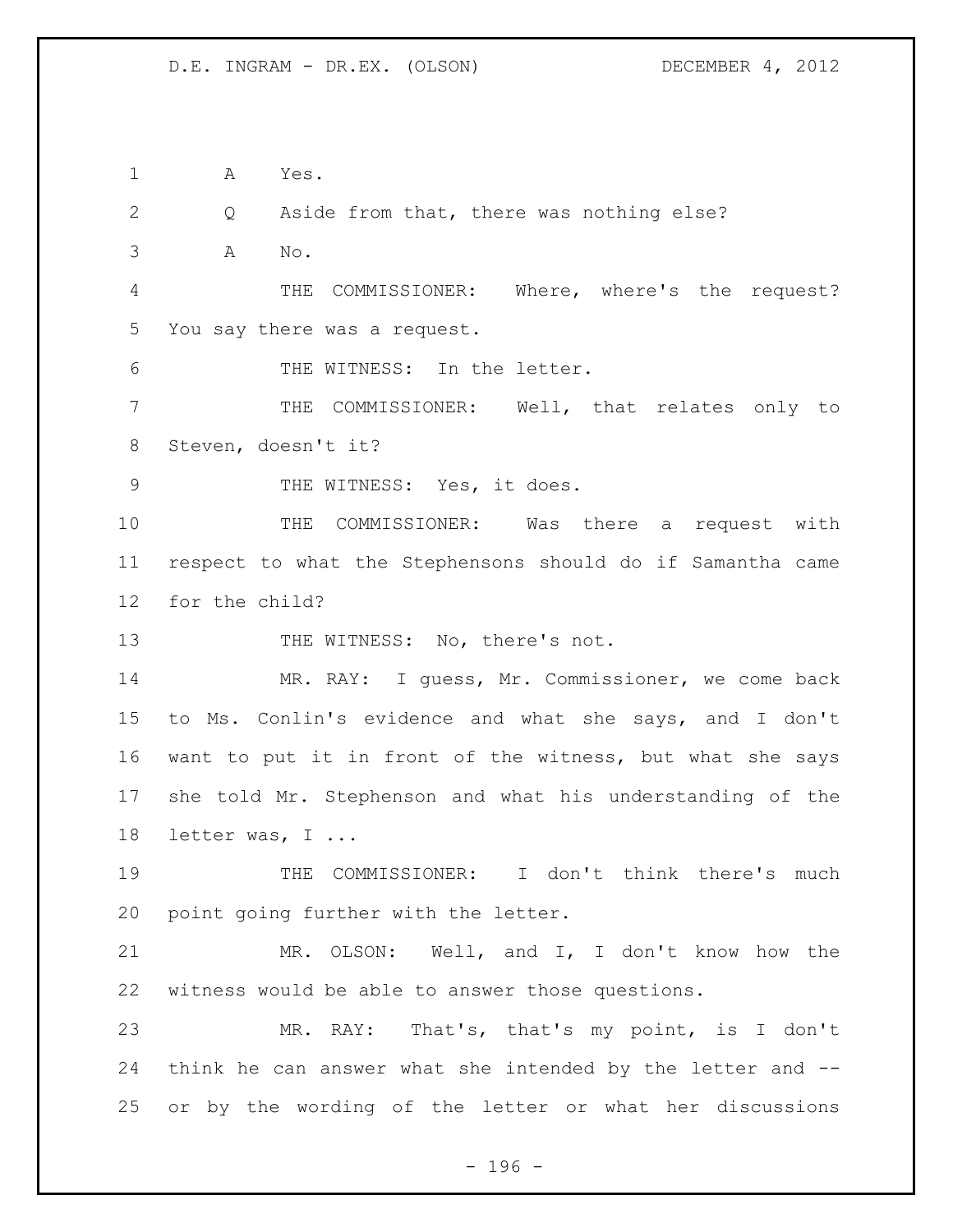were with ...

| $\overline{2}$ | MR. OLSON: And I wasn't asking that question.             |  |  |
|----------------|-----------------------------------------------------------|--|--|
| 3              | MR. RAY: No, that, that's fine.                           |  |  |
| 4              | Is there anything else you<br>COMMISSIONER:<br>THE        |  |  |
| 5              | want to get out of him with respect to the letter?        |  |  |
| 6              | MR. OLSON: No, there's nothing else.                      |  |  |
| 7              | THE COMMISSIONER: I think we'll leave the letter          |  |  |
| 8              | alone, then.                                              |  |  |
| $\mathcal{G}$  |                                                           |  |  |
| 10             | BY MR. OLSON:                                             |  |  |
| 11             | So when the file was closed, then, did you, did<br>Q      |  |  |
| 12             | you do an assessment of risk? Before closing the file did |  |  |
| 13             | you do any assessment of risk to Phoenix?                 |  |  |
| 14             | There was no risk assessment, no.<br>A                    |  |  |
| 15             | No risk assessment?<br>Q                                  |  |  |
| 16             | No. No.<br>A                                              |  |  |
| 17             | We could put page 36968 on the screen.<br>Q<br>This is    |  |  |
| 18             | an e-mail to Lisa Mirochnick. Have you ever seen this     |  |  |
| 19             | before?                                                   |  |  |
| 20             | A No, I have not.                                         |  |  |
| 21             | Okay. It's dated May 10, 2004. This is after<br>Q         |  |  |
| 22             | the file was closed.                                      |  |  |
| 23             | A Correct.                                                |  |  |
| 24             | Q It contains some information about Phoenix and          |  |  |
| 25             | that Samantha Kematch, the mother, is looking for custody |  |  |
|                |                                                           |  |  |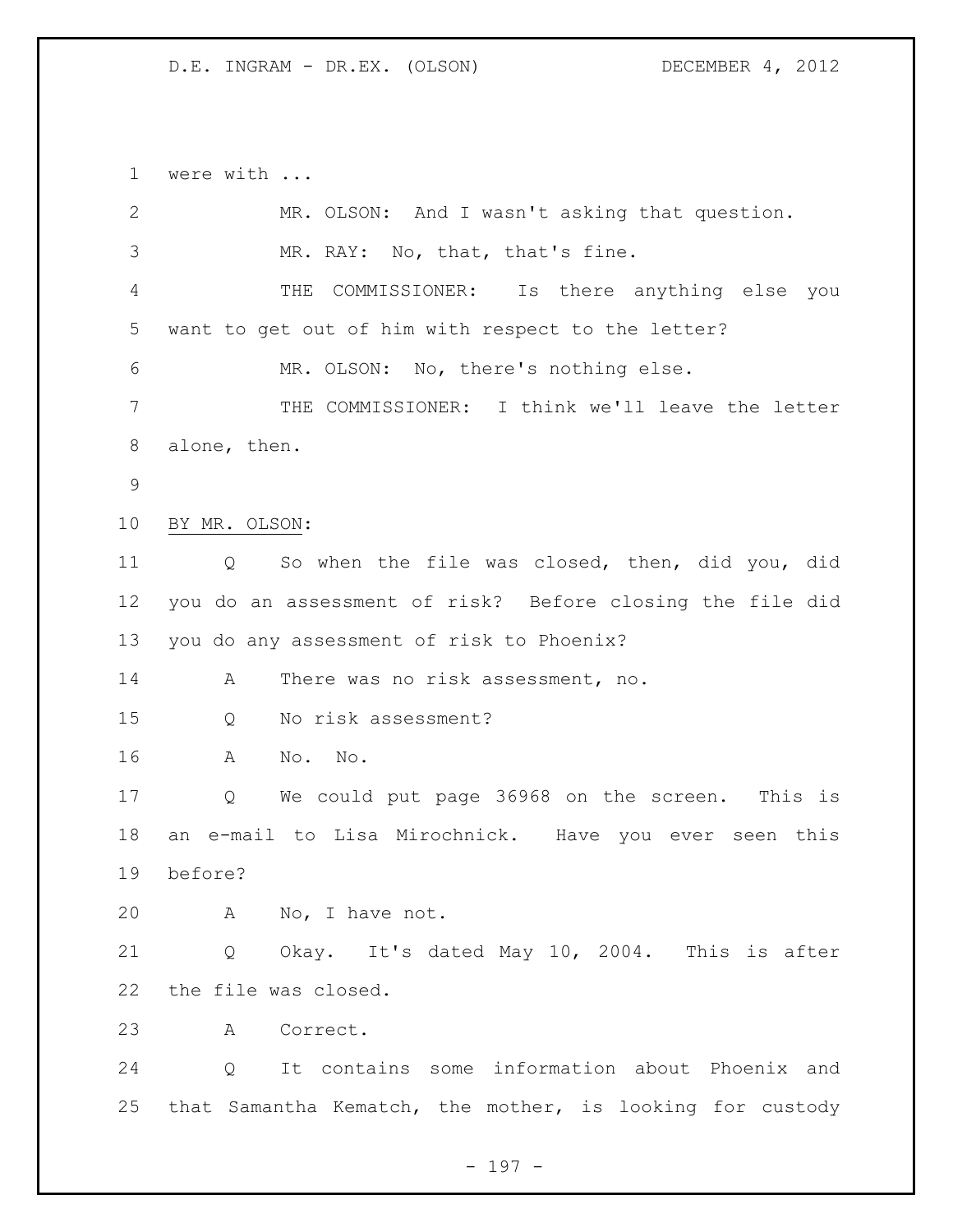of Phoenix. She's hired a lawyer, et cetera. Is that, is that information you would have expected Ms. Conlin to bring to your attention? A See, this is something that would have come in on a closed file to her. I can't see that she would have necessarily brought it to my attention. I think what is more likely she would have done is sent it back down to CRU to re-open the file. Q Send it back down to CRU? A Yeah, have the file re-opened. Q So not, not to your attention, in other words? A Not to my attention, no. Q Do you recall how you found out about Phoenix Sinclair's death? A I do not. Q No memory of that? A None whatsoever, sir. Q Did your employer ever discuss your involvement in this case with you? A My -- Q Prior to the inquiry? A Not that I can recall. Apparently I was at a meeting where I was notified this had happened, but I just don't have any recollection of that at all. Q Do you recall when you first realized you had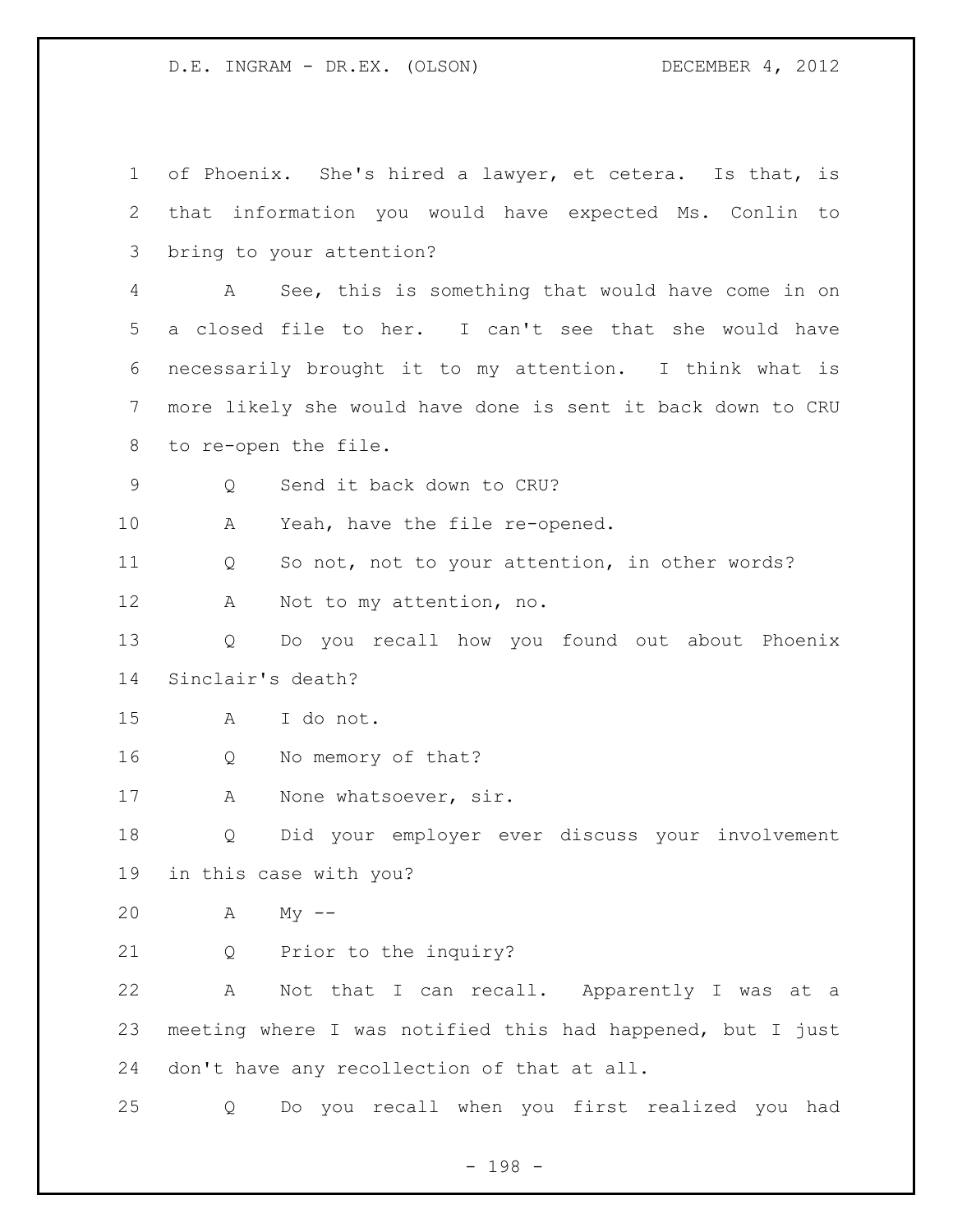some involvement in the file? A It was, I think April 2nd of last year when I -- the day they announced the inquiry. Q April last year? A Yeah. Q There were three reports that were commissioned after the death that were specific to the facts of this case? A Yes. Q I take it you weren't made aware of those until your involvement in the inquiry? 12 A I believe that is correct, yes. Q Okay. Were you interviewed by anybody with respect to your involvement prior to the inquiry? A I do not recall that, though it does seem odd that I wouldn't have been interviewed by somebody. Q Certain portions of the, the report, that's called a Section 4 report ... A Yes. Q Done by Andrew Koster ... A Yes. Q Refer to the work that you supervised. A Yes. Q If we could turn to page 35. This portion here I understand you've reviewed before?

- 199 -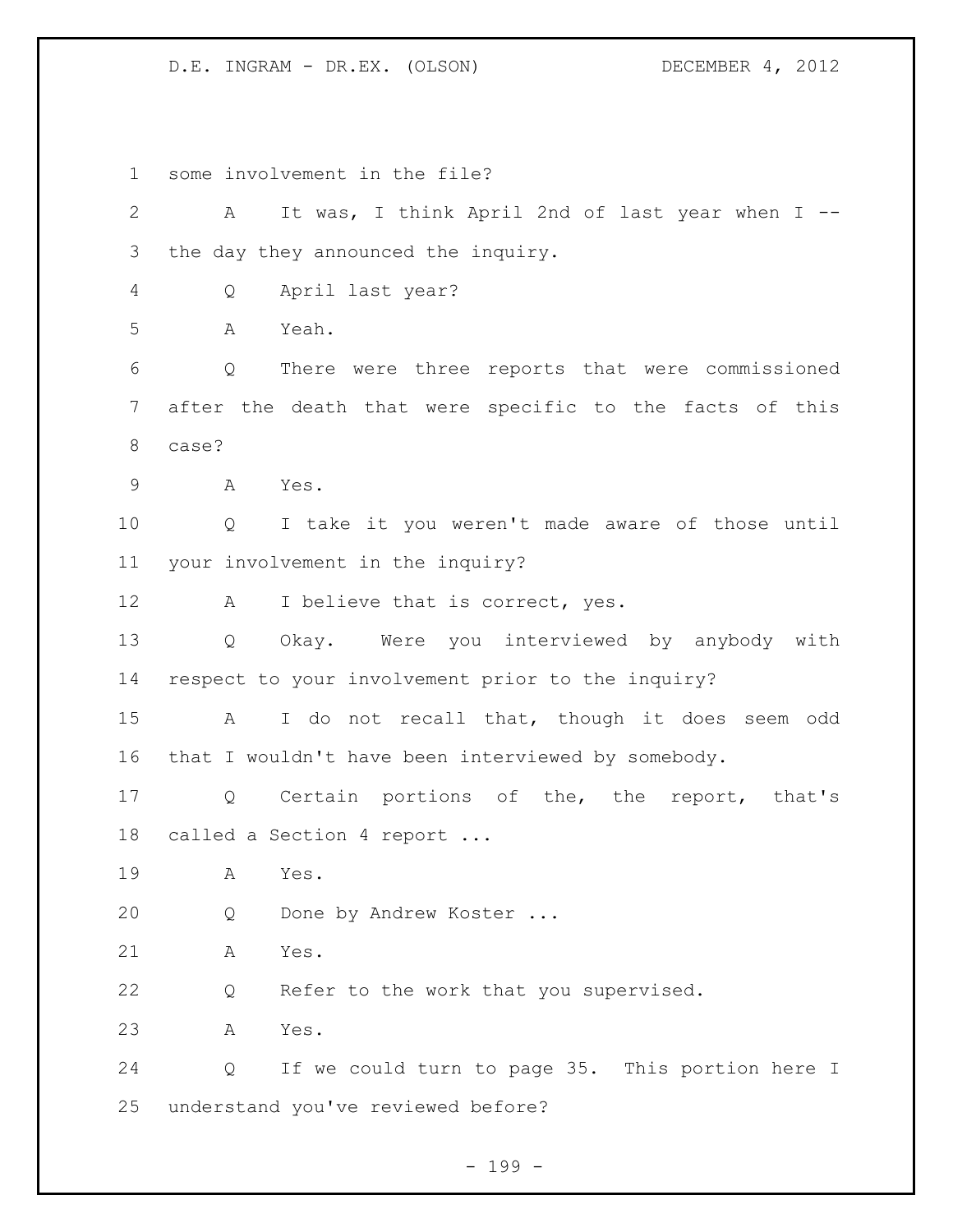1 A Yes, I have. Q And this, Ms. Conlin confirmed, is basically the facts taken from her closing summary. Having reviewed it, is there anything you want to comment on, on those pages, 35 to 37? A No. Q Okay. If we can turn to page 40. Sorry, could we go back to 39. Findings 22 to 26 involve the time period that you were supervising Ms. Conlin. A Yes. Q With respect to finding 22, and I'm just going to read the bold portions, but you've read the entire finding? 13 A I have. Q Okay. Says: 16 The letter to the Stephensons was 17 an example of good practice." A Yes. Q Do you want to comment on that? A I agree. Q Okay. Finding 23: "The case file contained no returned envelope indicating that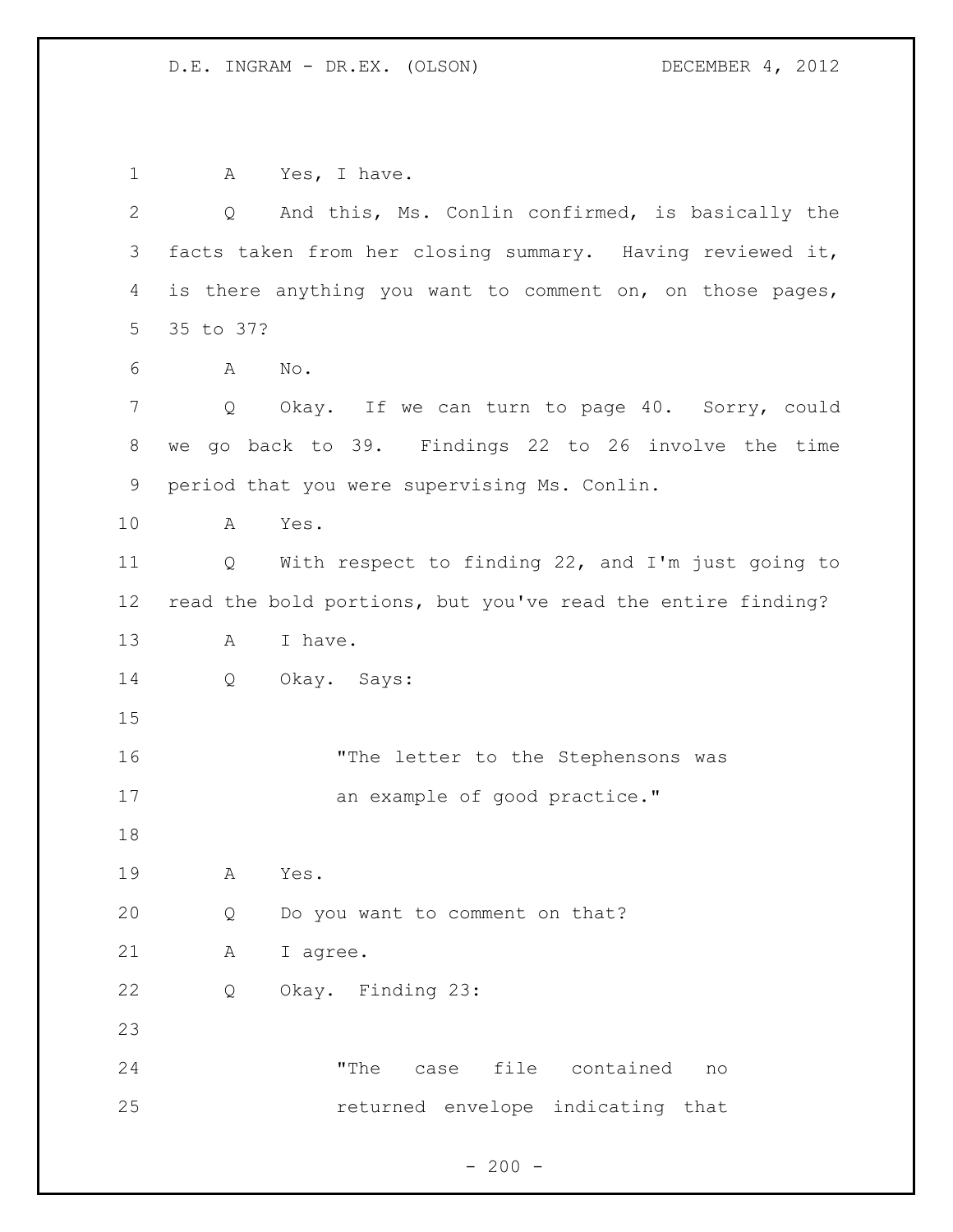1 the Stephenson's had moved or that 2 the letter had been returned." Do you have any comments on that? A No. Q Okay. Finding 24: 8 The worker was right to believe, given the Stephenson's previous concern, that Phoenix would be 11 safe there and that they would 12 tell the agency if any attempt was made to pick her up." Do you have any comments on that? A None, but I agree. Q Okay. You agree? A Yes. Q We could scroll down, please. Finding 25: "The worker attempted to do the right thing in her case management of this file even though there were some gaps that the agency could and should have pursued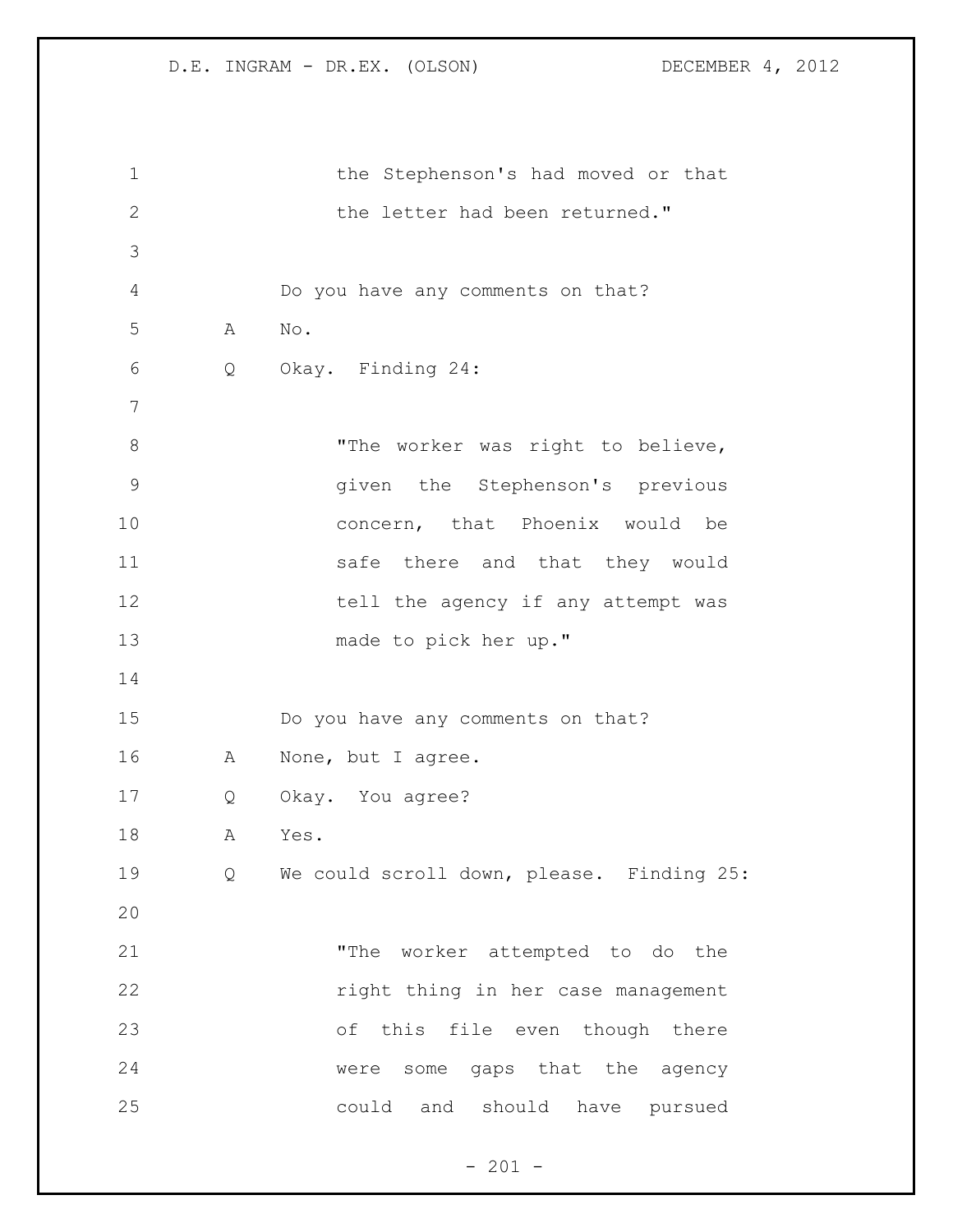| $\mathbf 1$    |     |   | further."                                      |
|----------------|-----|---|------------------------------------------------|
| $\mathbf 2$    |     |   |                                                |
| 3              |     |   | You have any comments on that finding?         |
| $\overline{4}$ |     | A | No, but I do agree.                            |
| 5              |     | Q | You agree. Please go to the next page. Finding |
| 6              | 25: |   |                                                |
| $7\phantom{.}$ |     |   |                                                |
| $\,8\,$        |     |   | "Follow up with the Stephenson's               |
| $\mathsf 9$    |     |   | this case would have<br>been<br>on             |
| 10             |     |   | beneficial and good practice due               |
| 11             |     |   | to the chronic problems that the               |
| 12             |     |   | parents were now exhibiting."                  |
| 13             |     |   |                                                |
| 14             |     |   | Want to comment on that?                       |
| 15             |     | Α | No, but I do agree.                            |
| 16             |     | Q | Do you agree with it?                          |
| 17             |     | Α | I do agree.                                    |
| 18             |     | Q | Finding 26:                                    |
| 19             |     |   |                                                |
| 20             |     |   | "The Stephensons, Kim in                       |
| 21             |     |   | particular, provided crucial                   |
| 22             |     |   | 'respite care' for Phoenix during              |
| 23             |     |   | significant periods in the first               |
| 24             |     |   | three years of her life. This                  |
| 25             |     |   | occurred while Winnipeg [Child and             |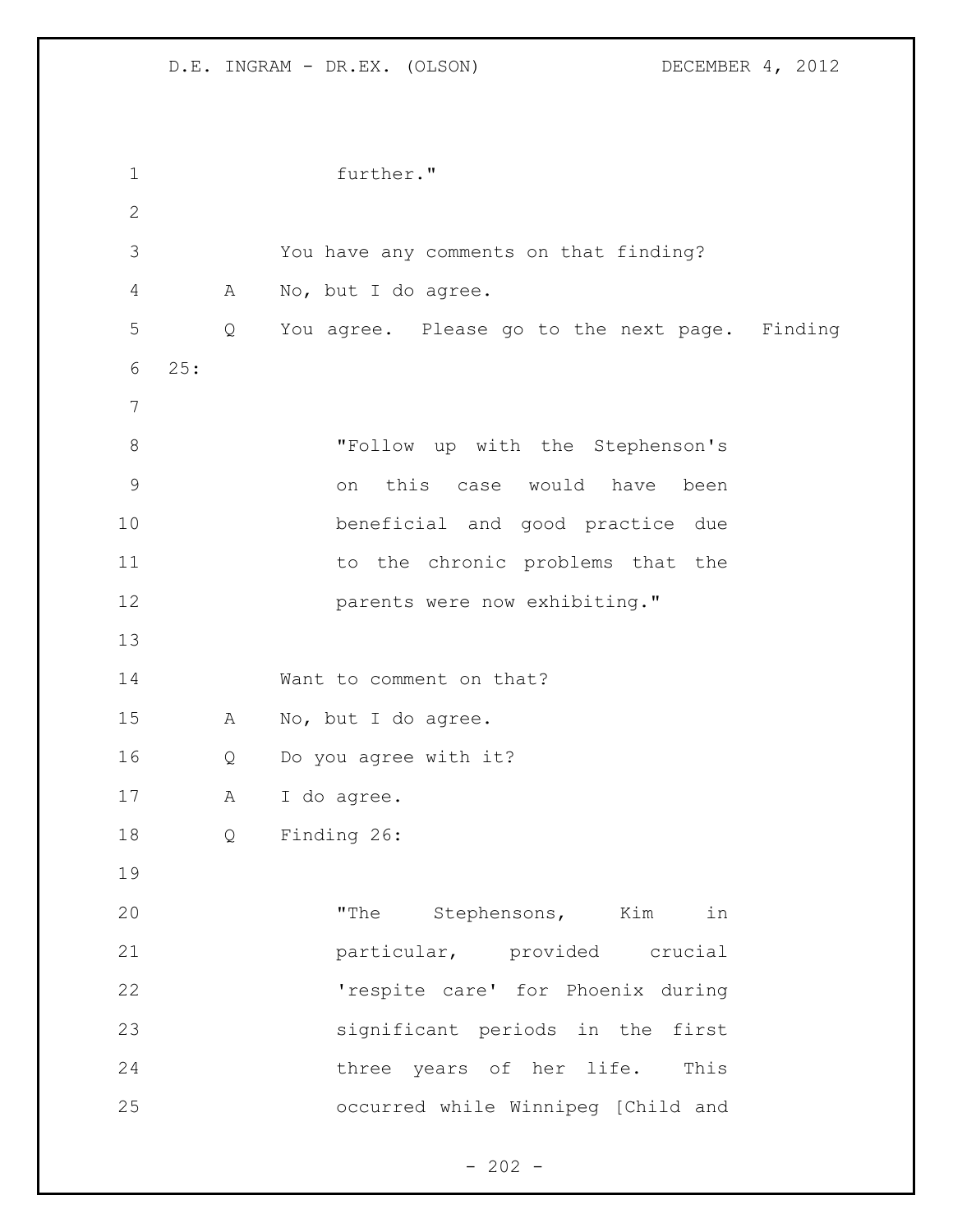Family Services} was active in their case management of the file and at times when there was little evidence of their involvement." You have any comments on that finding? A I'm afraid not, no. Q Do you agree with it? A I, I certainly agree with the first part. I'm not sure that I'm in a position to comment on the second part. Q Okay. If we could, for a minute, go back to page 39. At the bottom of the page it refers to ... Sorry, think I meant page 40, at the, at the bottom of the page. Sorry, there's nothing else on that page unless you have any further comments on any of the findings we reviewed. A No. Q Okay. Page 78. Under recommendation 13, under the heading Foster Care. A Yes. Q Says: "That Winnipeg Child and Family Services will ensure that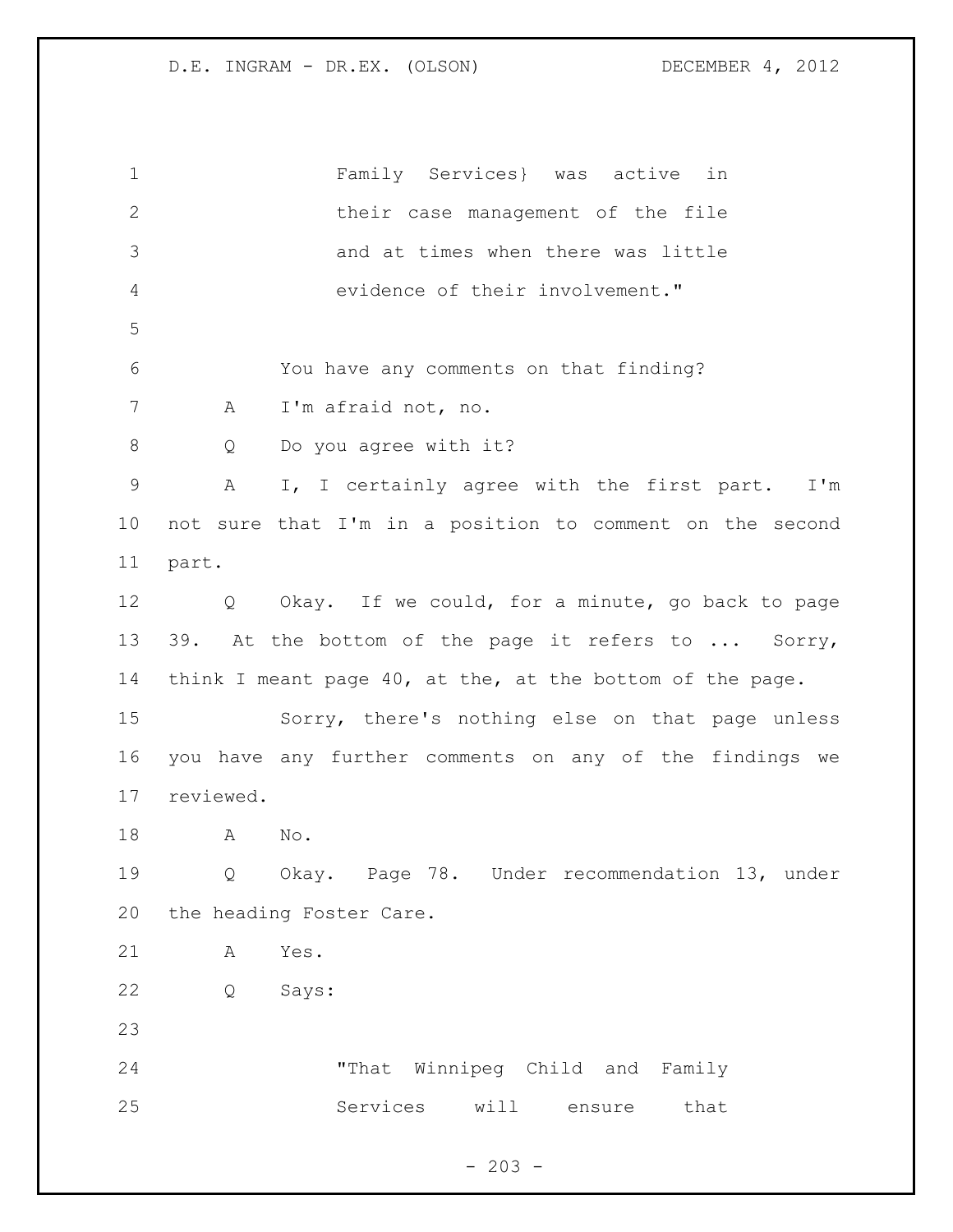1 there are Procedures outlining safe guards for children in 3 [and] out-of-care-alternative-care Arrangements." Sorry: 8  $\ldots$  "... in out-of-care-alternative-9 care Arrangements" A I see it. Q Would you agree with that recommendation? A Yes. Q Want to take you now to the Section 10 report. It's at Commission disclosure 2, page 117. At page 150 of this report, beginning at: "On January 21, 2004, ..." 20 THE COMMISSIONER: What page are you at? 21 MR. OLSON: Page 150. 22 THE WITNESS: I see it. BY MR. OLSON: Q See where it says, "On January 21"?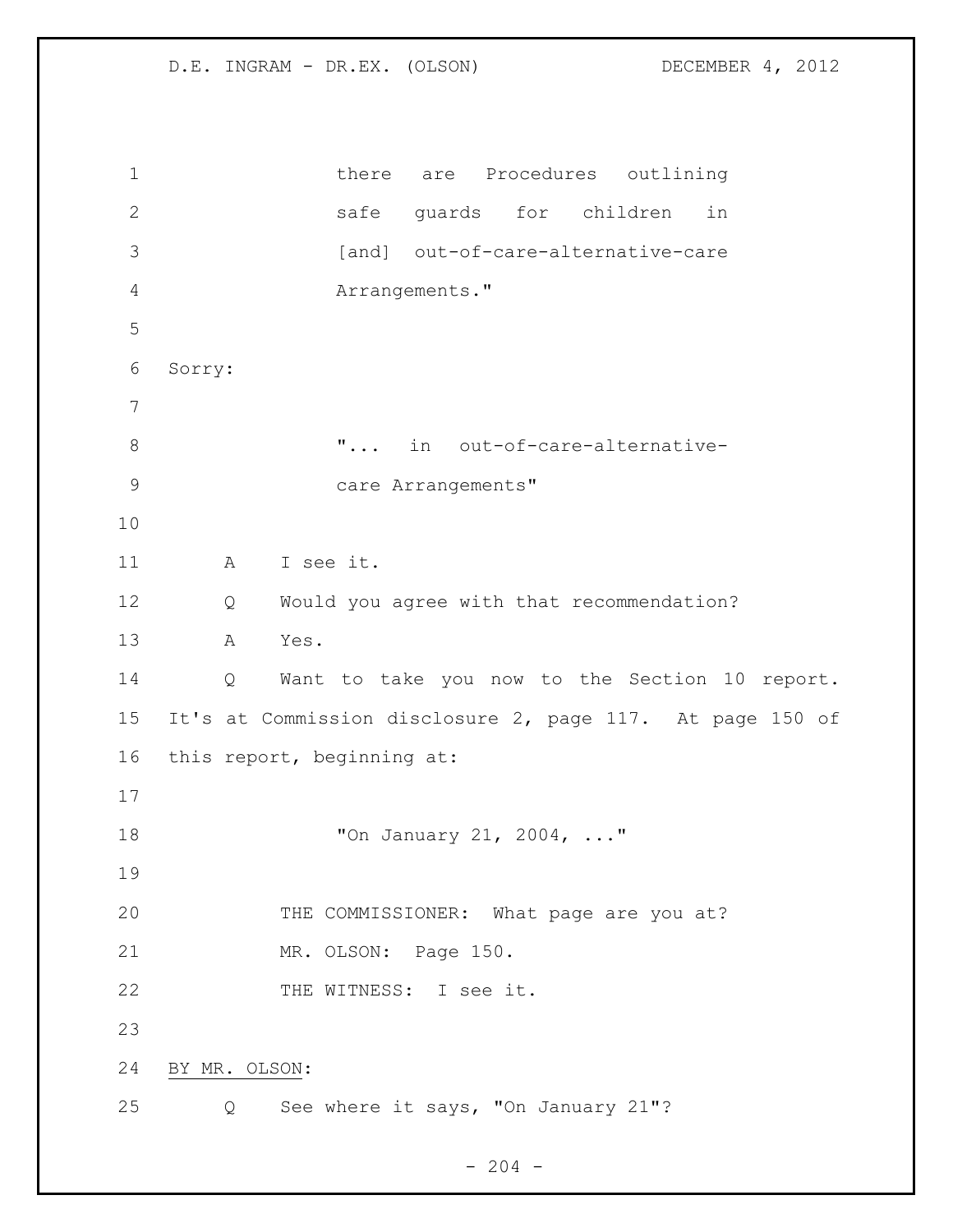A Yes. Q "2004". You've read that portion of the report over? A I have. Q Okay. Do you have any comments on what's contained on that page at the bottom? A Could you go down, please. 8 I have no comments, no. Q No comments? A No. Q Go to the next page, please. Any comments on that first paragraph on this page? 13 A The only comment I have, as I read that first paragraph, not to say that Mr. Sinclair was, was surprised that he had been with Ms. Edwards for a month, rather he was surprised it had been a month, it had been all that 17 time. That was the way I read it, sorry. 18 Q That's the way you read it? A The first time, yes. Q The -- you go two paragraphs below that where it starts: The worker noted". A Yes. Q Do you have any comments on that? If you could just scroll the page down to show the whole paragraph. A Just that I think the term "high", talking about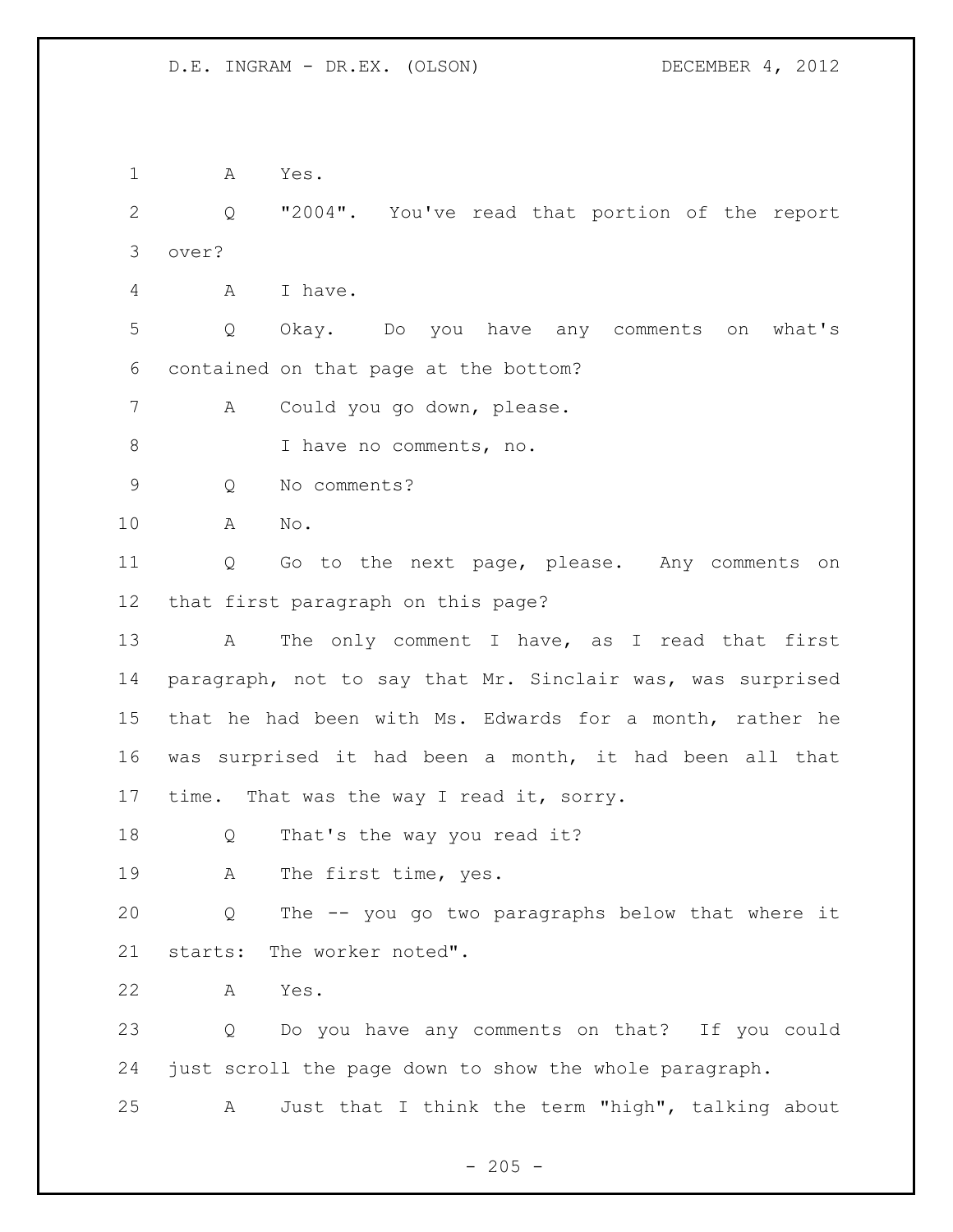risk, probably referred to what they used to call in the lingo, high risk to come into care, not that there's a high risk to child.

Q The last paragraph says:

 "At this point, the Agency was acquiescing to an arrangement for **Phoenix that was tenuous at best.**  Mr. Sinclair had not satisfied the Agency about his whereabouts and the circumstances under which Phoenix reportedly had lived with him, Ms. Kematch and Ms. Edwards 14 in the space of less than three months, from October 2003 to January 2004. (The Agency's 17 conversation with Ms. Kematch later in 2004 offered little illumination as to what she had been doing either.)" 

 That was after Ms. Conlin's involvement. A Right.

Q And then it goes on: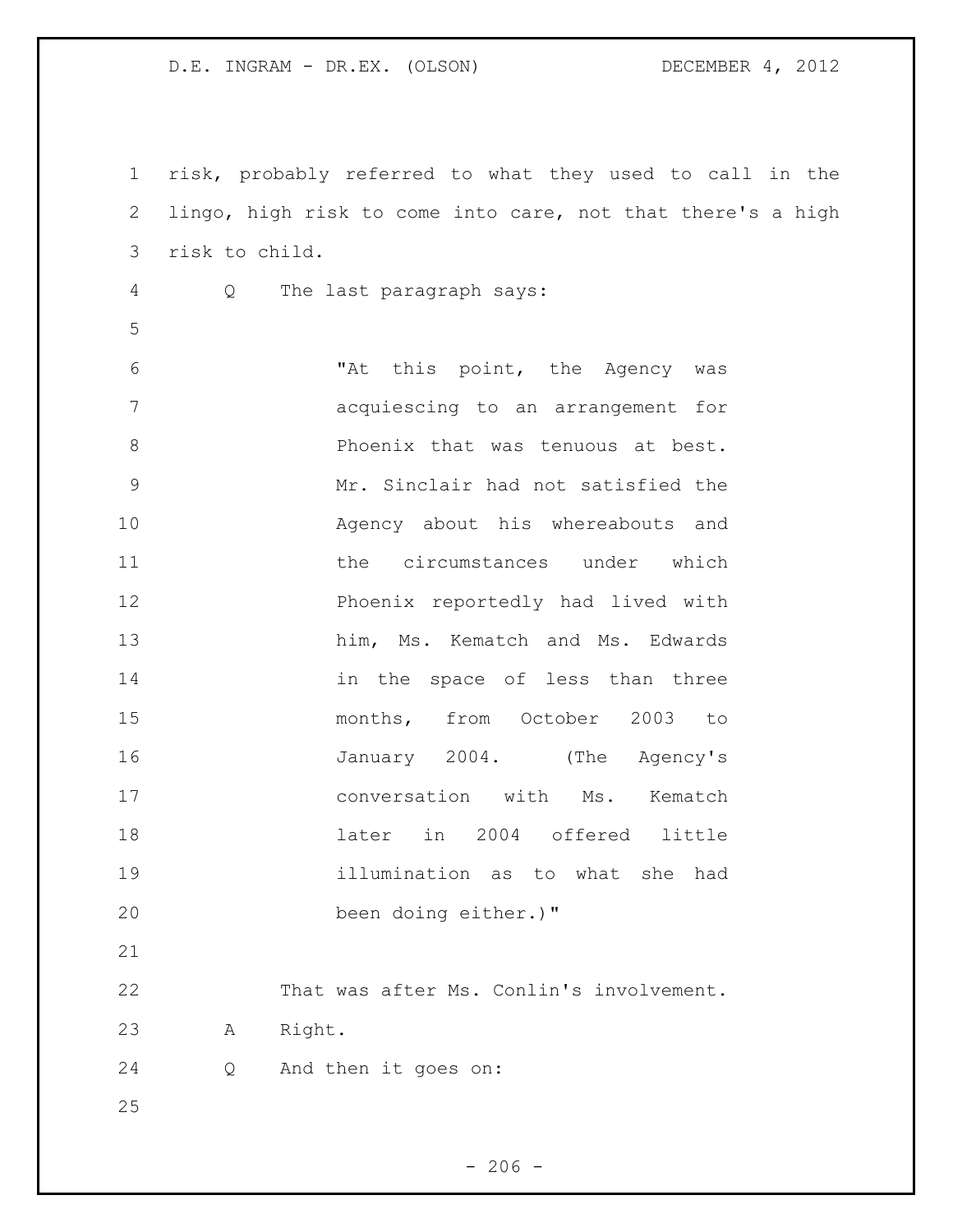"In addition, the Agency now knew ..." We could just go to the next page: "... that Mr. Stephenson and/or Ms. Edwards felt no need to advise the Agency that Phoenix's living situation was unstable." Do you have any comments on, on anything contained in this paragraph? A Just that we didn't know about it. I think the 14 statements -- sorry, I think the statements are true but I don't think we knew about it that time. Q You didn't know about it at the time? A Correct. MR. OLSON: Those are my questions for this witness. Thank you. 20 THE WITNESS: Excuse me. 21 THE COMMISSIONER: Yes. 22 THE WITNESS: I'm sorry, but may I have another brief break. 24 THE COMMISSIONER: Certainly. 25 THE WITNESS: Thank you.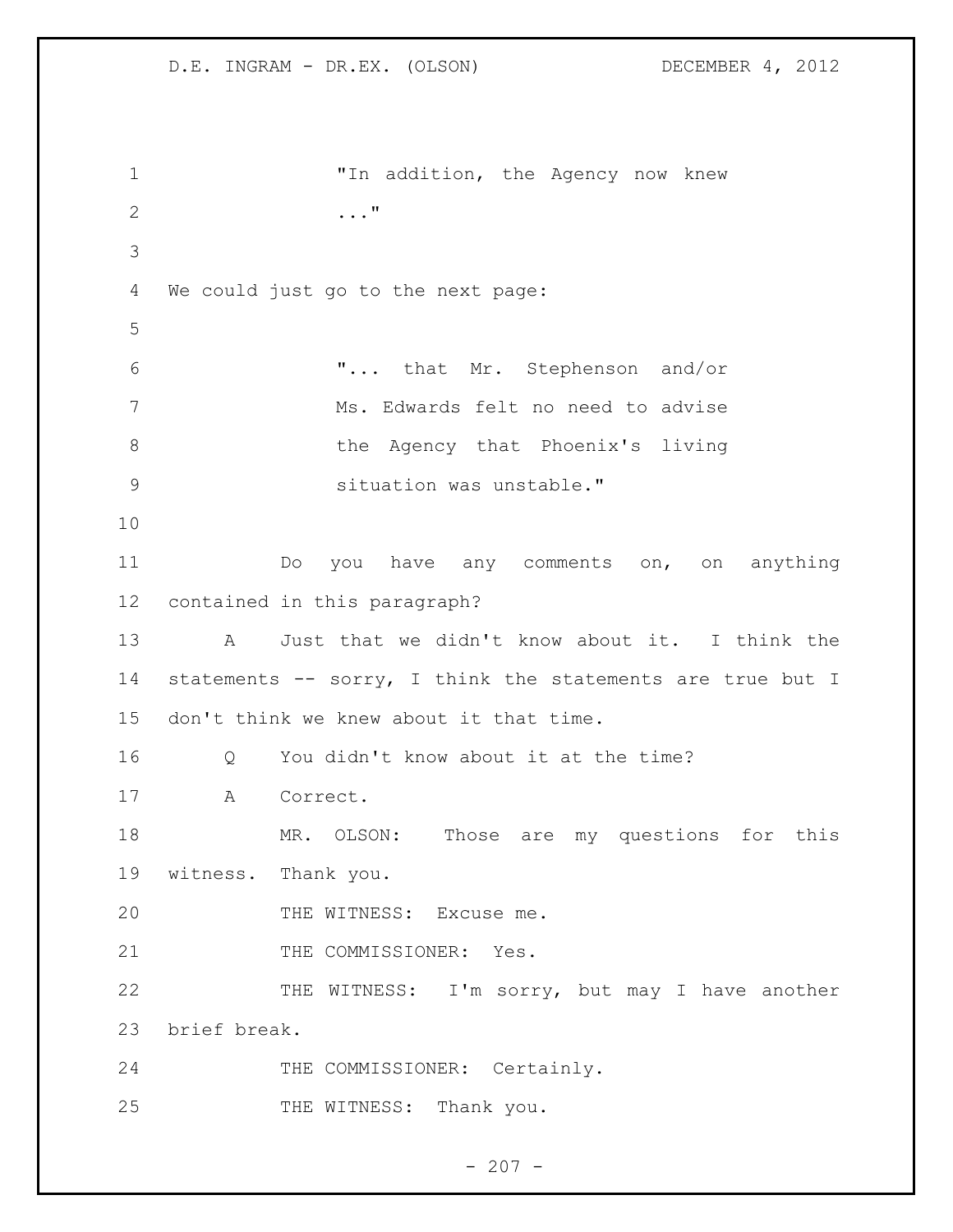1 THE COMMISSIONER: We'll take a 10-minute break. 2 THE WITNESS: That's way enough. Thank you, Your Honour. THE COMMISSIONER: Take 10-minute break prior to cross. We're now adjourned. THE WITNESS: Thank you. (BRIEF RECESS) 10 THE CLERK: Order, please rise. 11 THE COMMISSIONER: Mr. Gindin, please. 12 MR. GINDIN: Thank you. CROSS-EXAMINATION BY MR. GINDIN: Q Mr. Ingram, my name is Jeff Gindin. A Mr. Gindin. Q I appear for Kim Edwards and Steve Sinclair. I have a few questions for you. A Sure. Q You've told us that your recollection of your involvement is virtually non-existent at this point? A Yes. Q You were connected with Steve Sinclair, not just in '04, which we've just talked about, but I think also you supervised Kathryn Epps back in 2001 and 2002, correct,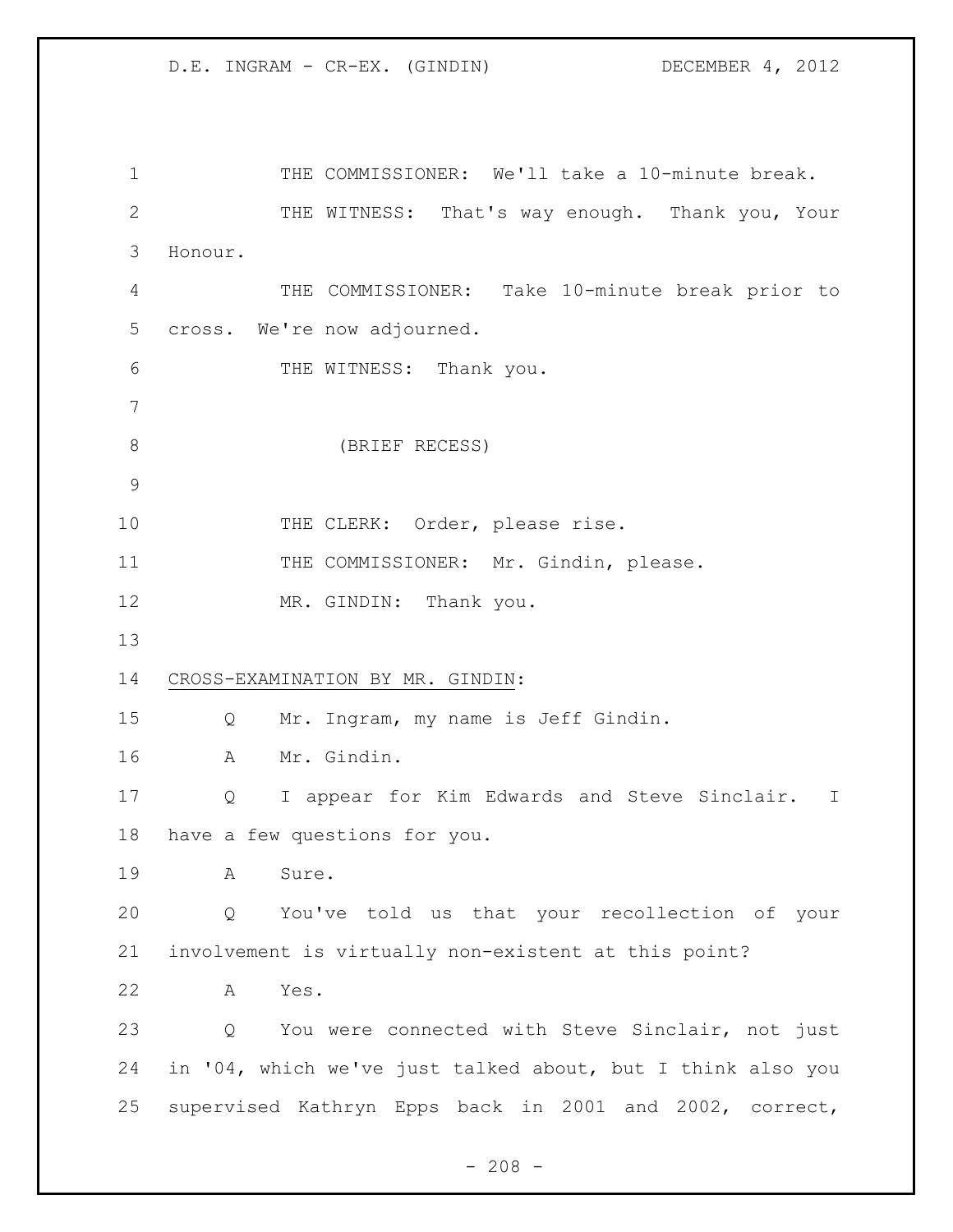correct? A I did supervise her then, yes. Q So you actually were involved with Steve Sinclair on two different occasions with respect to this matter, right? A I understand that to be true, yes. Q But in spite of that, you really have no recollection of the things that you did, right? A No, I don't, sorry. Q Now, you've been a supervisor for about 10 years, or you were a supervisor for about 10 years all told? A Was a supervisor since '89. Q Since '99? A '89. Q '89? Until when? A Till 2010, 2009. Q Okay. So that's maybe 20 years. A Yes. Q Okay. And I presume you take your job as a supervisor seriously? A Yes. Q Right? Your role as a supervisor includes being a mentor -- A Yes. Q -- to the people working for you, right?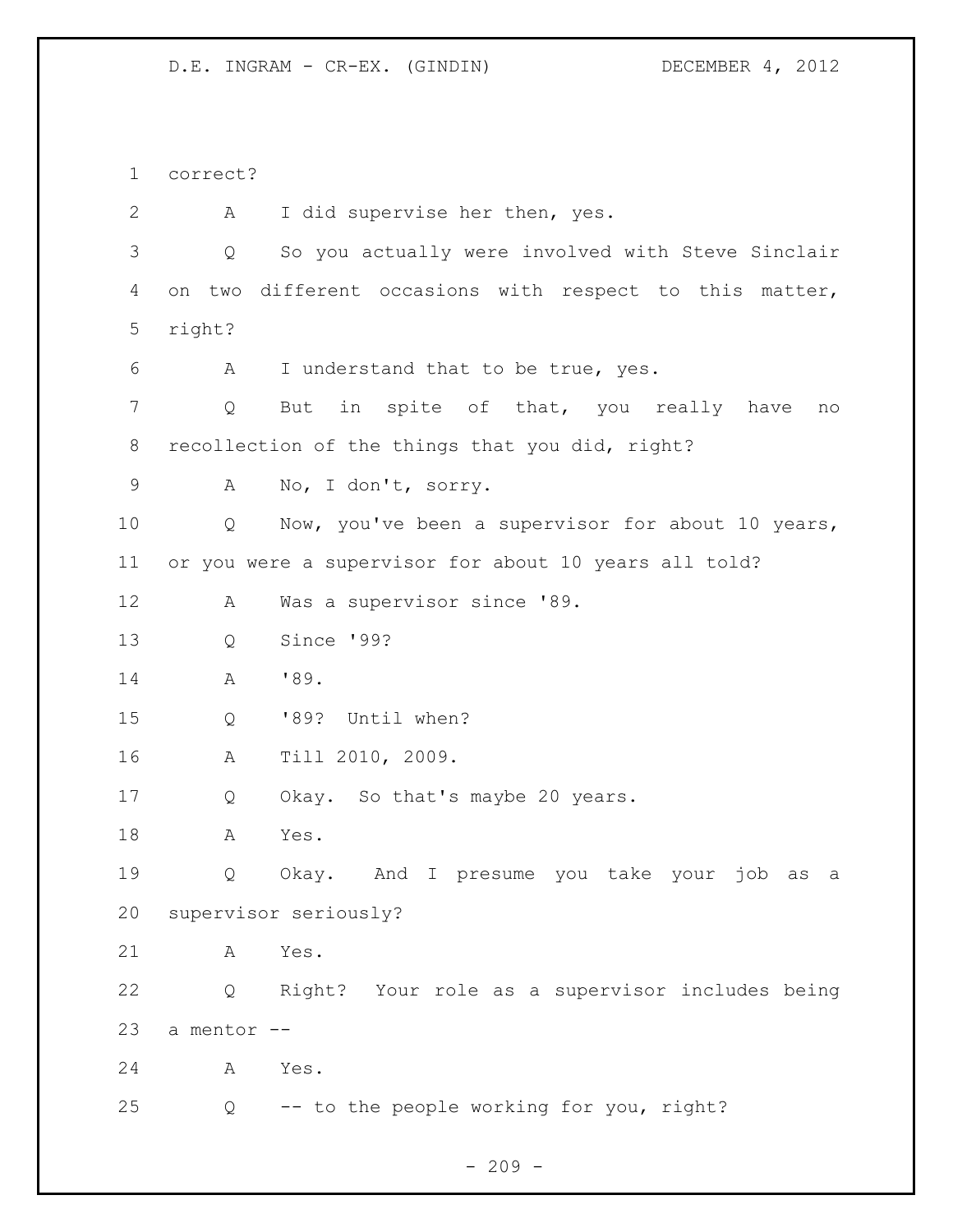D.E. INGRAM - CR-EX. (GINDIN) DECEMBER 4, 2012

 A Yes, it does. Q And to give them advice? A Yes. Q Did you ever do performance reviews as part of your job? A I did, yes. Q And if they need some guidance they can come to you? A Yes. Q Right? And you've told us that your practice was that the notes that you kept of your meetings and whatever, your practice was to shred them after you're, after you were done? 14 A The intake notes, yes. Q Yeah. And when you say after you were done, do you mean when the file is closed? A Yes. Q Okay. And was that -- A Or transferred, yeah. Q Was that your practice from '89 to 2009? A Well, no. When I was a family services supervisor, the notes were far more in-depth and far more -- not sure (inaudible), far more ... Q Important? A Yes.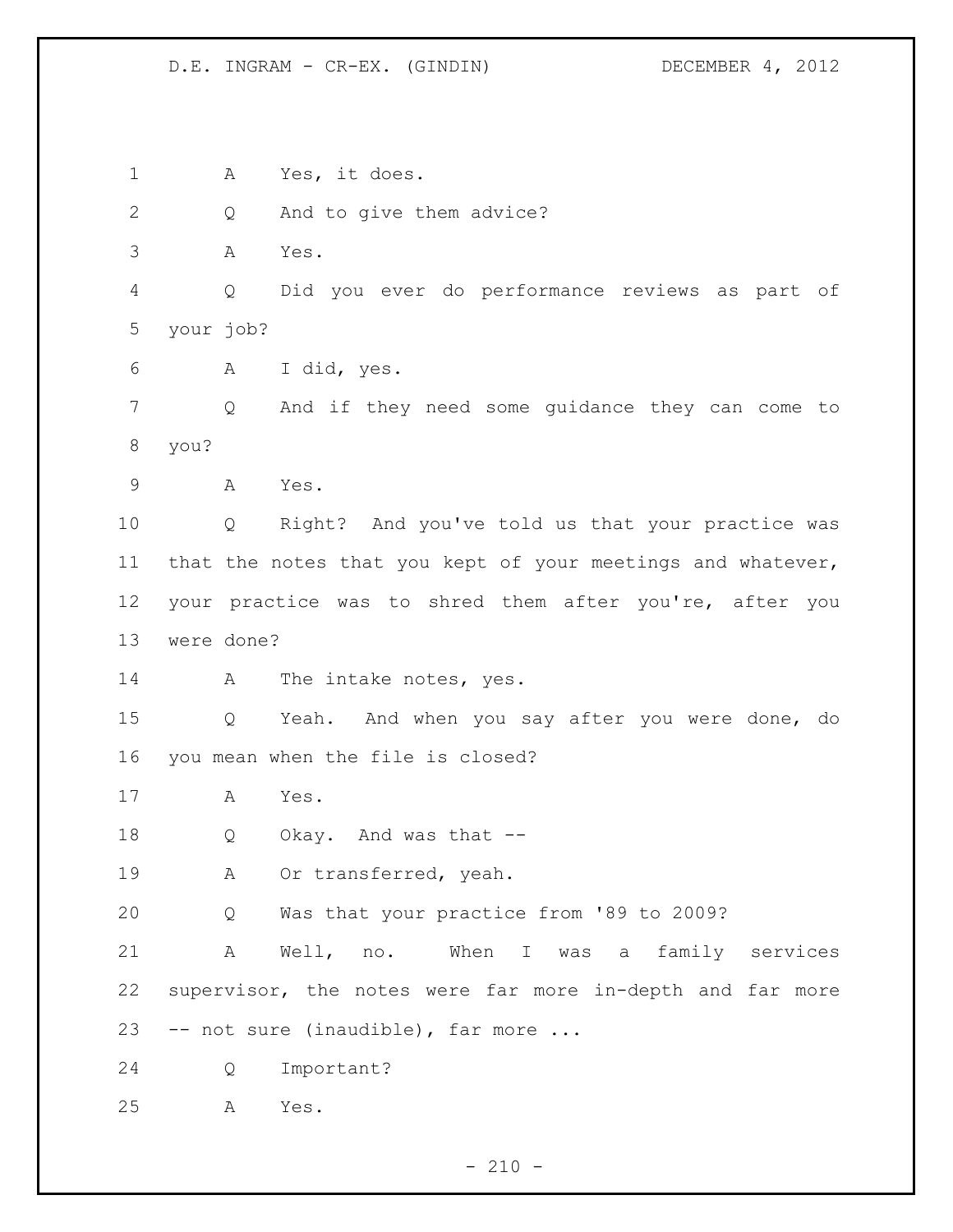Q So you viewed your notes that you made here not to be that important? A I wouldn't use the word "important". I'm trying to find a better word. I, I was dealing with the case for a very short period of time, and the type of notes I kept were, were mostly things like names and addresses. Q Okay. Now, in 2004, you told us that you shredded the notes after the file is closed? A Yeah. Q Right. And I take it that was the same procedure you used in 2005, in '06, et cetera? A Yes. Q And '07, right up until you finished being a supervisor in '09, correct? A I can't swear to that. At some point in there we -- I started doing, keeping the notes in the file, but I can't remember when that was. Q You remember that you continued shredding the notes for at least a few years after, after your involvement here in 2004? A At some point, yes. I don't remember how long. Q You know, of course, that these notes that you make might be useful at some point in order to recall what it was you did, the advice you gave, et cetera, right? A I'm not sure I agree with that. Most of the

 $- 211 -$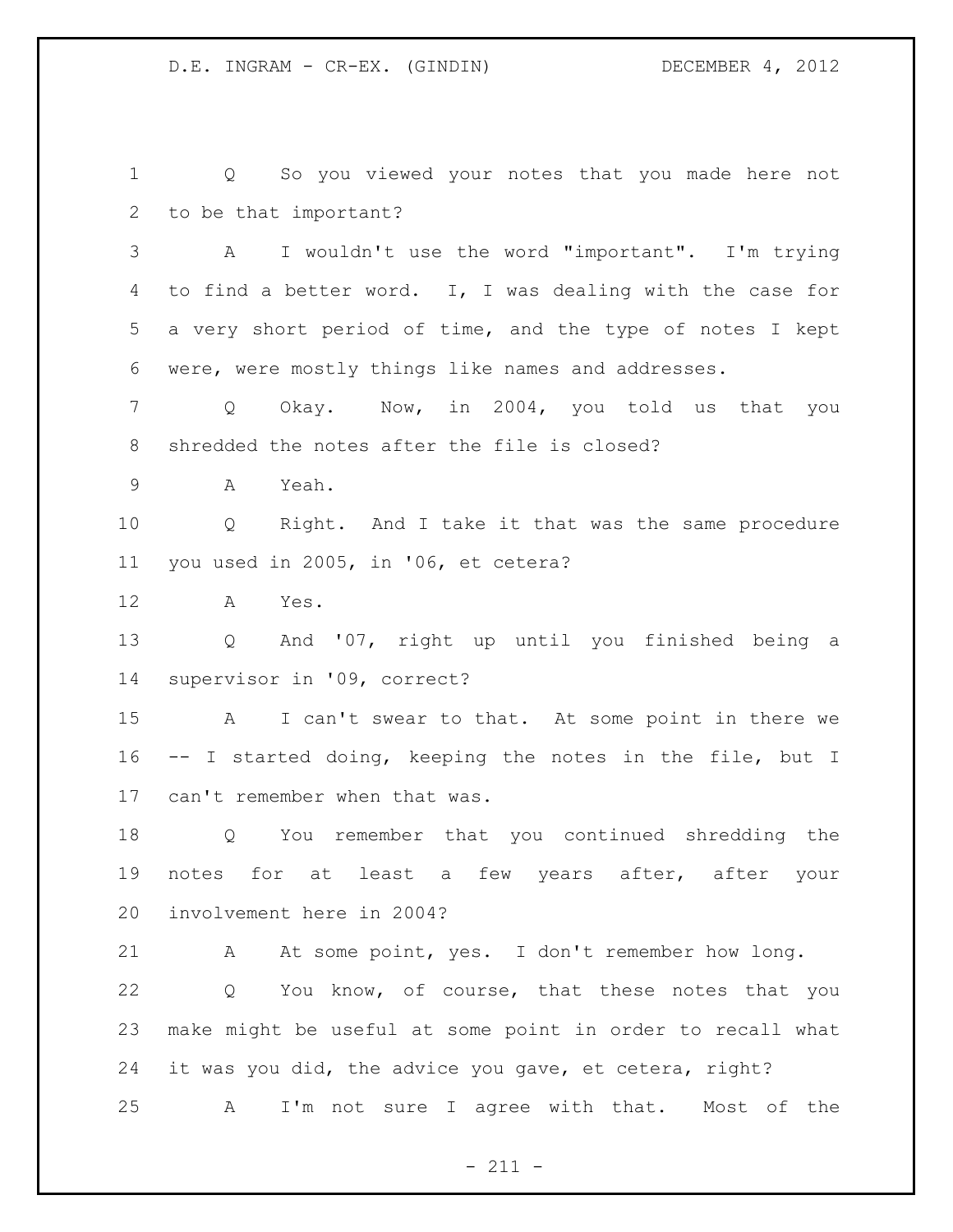D.E. INGRAM - CR-EX. (GINDIN) DECEMBER 4, 2012

 stuff I was keeping as an intake supervisor was, was very, very superficial stuff and tended to be, as I said, tend to be the type of thing of names and addresses. Q Well, you found it important enough to write down, right? A I would, I would type it up and e-mail it to a worker and have it attached to the file, yes. Q So you never made notes of your meetings with your workers at all? A Well, no, I did. Q Um-hum. And are those the notes you shred? A The kind of notes we're talking about here -- 13 O Um-hum. 14 A -- are, again, very, very superficial things. The things where I made a, an important decision or something like that, would get added it to the social worker's notes. I may even record it myself and, and e-mail it to the worker and ask them to record it or add it to the notes. Q I see. You told us that what you did was, when you wanted to give some direction, you'd often just give them a post-it note or something, right? A When I was first assigning a file -- Q Um-hum. A -- I might say, I think we should go this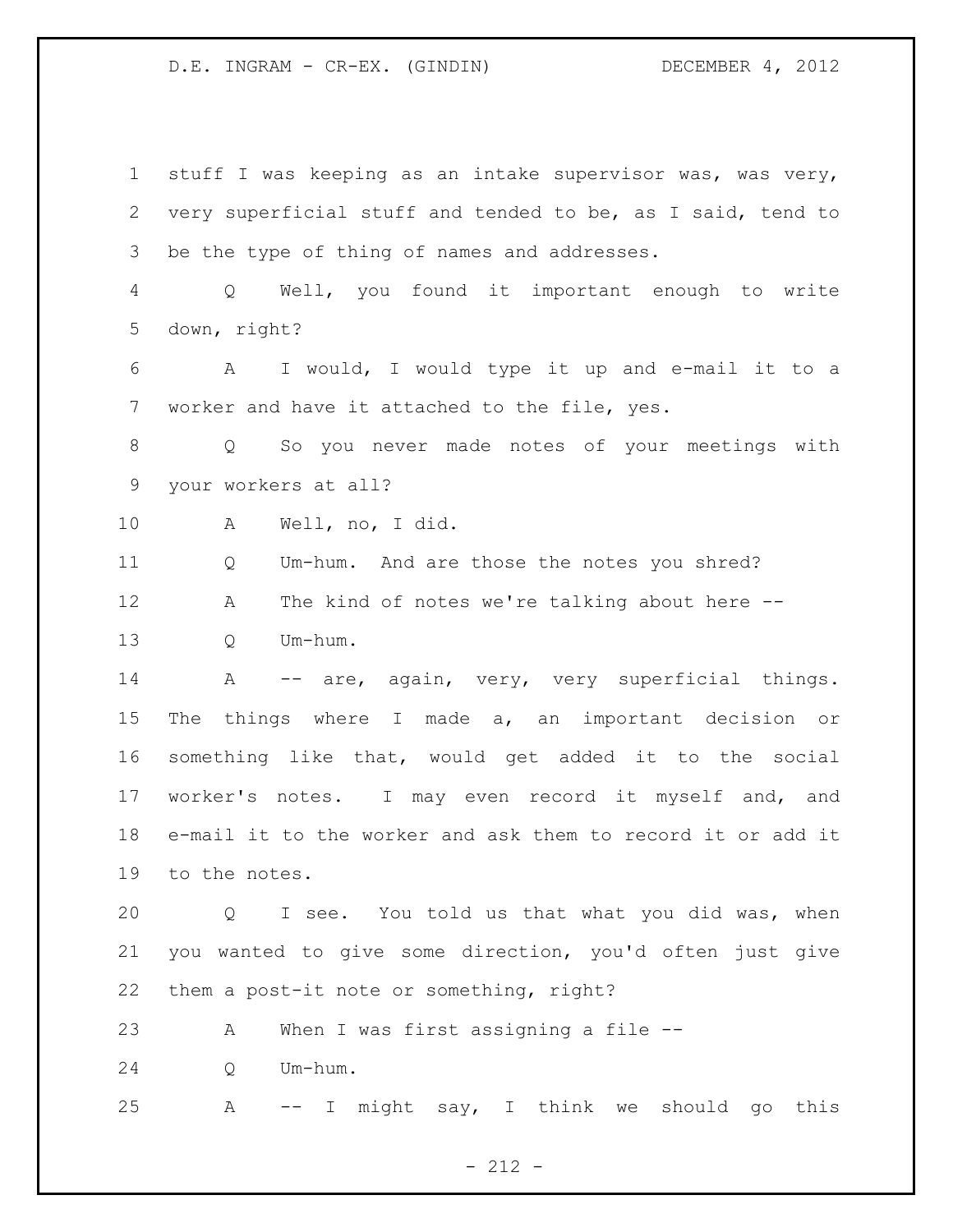D.E. INGRAM - CR-EX. (GINDIN) DECEMBER 4, 2012

 direction with this file, yes. Q Um-hum. A I might put it on a post-it note. Q So you might put it on a post-it note and give it to the worker? A Yes. Q Any idea where those post-it notes are now? A No. Actually, I've seen them in files since then. 10 0 You've seen them in the files? 11 A Yes, I have. 12 Q Do you know where they are now? 13 A I assume still in the files. Q I see. And did you ever use anything more sophisticated in terms of communicating with your workers, like maybe an e-mail or a memo? A Yes. Q And do you know where they would be now? A Most likely if -- they might get printed out and put on the physical file or they might get attached to the CFSIS file, electronic file. Q Okay. You told us that you became aware of the supervisors' policies in around 2004 when they were being implemented. Do you recall that? A I remember receiving them back then, yes.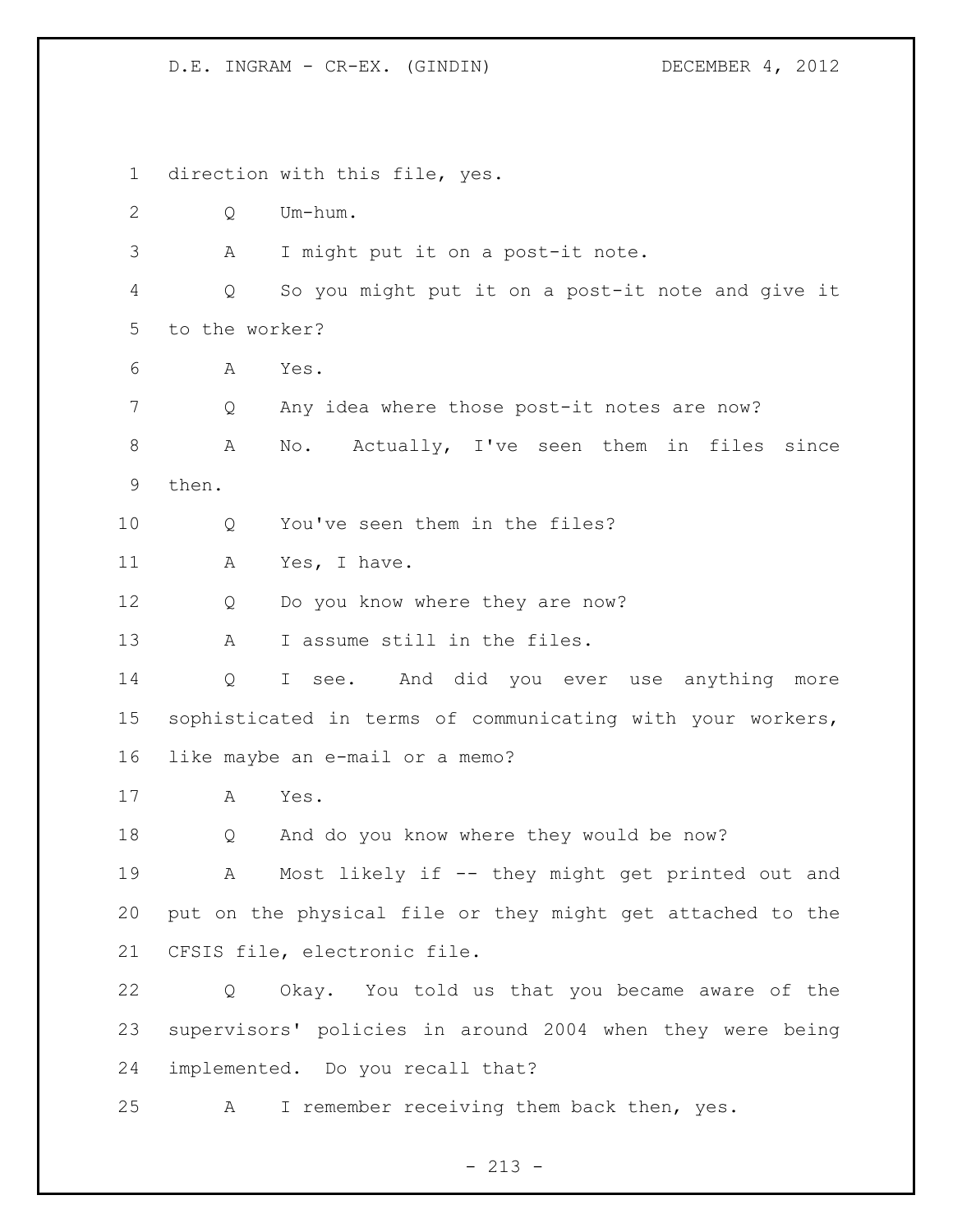D.E. INGRAM - CR-EX. (GINDIN) DECEMBER 4, 2012 D.E. INGRAM - CR-EX. (SAXBERG)

1 Q Would you have read them?

A Yes.

 Q And I think it's been pointed out to you, a section where it talks about the significance and importance of keeping all notes of your meetings and the directions you give to your workers, et cetera.

- A Yes.
- 8 O You recall that?
- A I do recall.

10 MR. GINDIN: Yeah. Those are my questions. Thank you.

12 THE COMMISSIONER: Thank you, Mr. Gindin.

13 Mr. Saxberg.

14 MR. SAXBERG: Thank you, Mr. Commissioner.

## CROSS-EXAMINATION BY MR. SAXBERG:

 Q Good afternoon, Mr. Ingram. We heard -- I'm sorry, I'm Kris Saxberg, I'm lawyer for ANCR and the authorities, other than the Métis authority.

A Thank you. I assumed that, thank you.

 Q We heard evidence from Lisa Conlin that private arrangements were fairly common in around the time that you were supervising her work on the Phoenix Sinclair file. Do you agree with that?

A I think that's true, yes.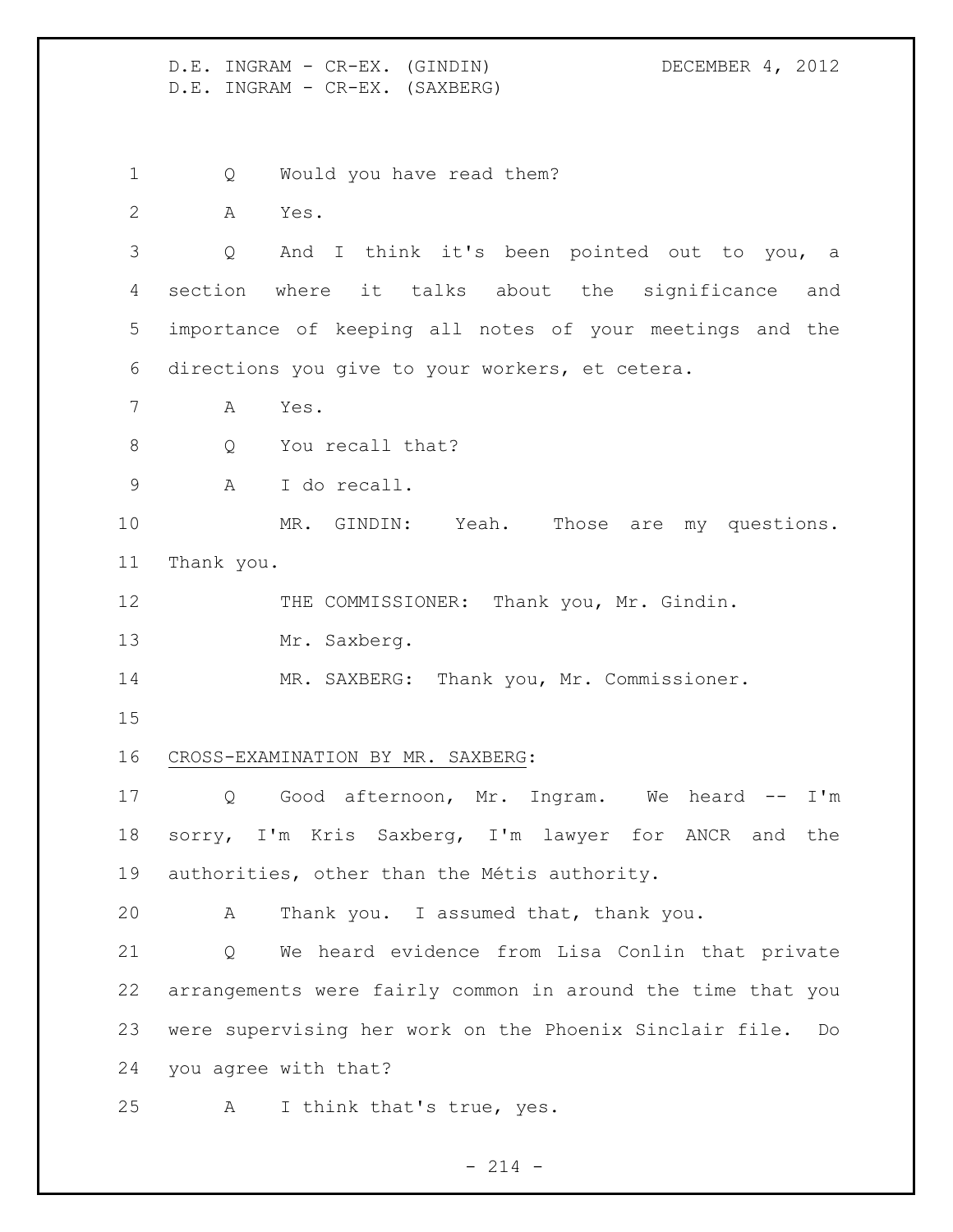D.E. INGRAM - CR-EX. (SAXBERG) DECEMBER 4, 2012

 Q And would you agree that whenever intake, your unit, encountered a private arrangement, you wouldn't move to formalize it by apprehending the children? A Not necessarily, no. Q Unless -- you say "not necessarily". Unless, of  $-$  A Unless there was some reason. Q Sorry? A Unless there was some reason to, yes. Q Right. Unless it was necessary to ensure the safety of the child, correct? A Correct. Q And in this case, your view was it wasn't necessary to apprehend to ensure the safety of Phoenix Sinclair, correct? A I'm, I'm guessing I didn't at the time, no. I don't believe I did at the time. Q Right. Well, it wasn't your worker's opinion and you signed off on her report, correct? A Yes. That is correct. Q Now, I just may have got your evidence wrong on this point so it's just a brief matter of clarification. If we could turn up page 37353. This is the closing summary that you were asked to look at. A Okay.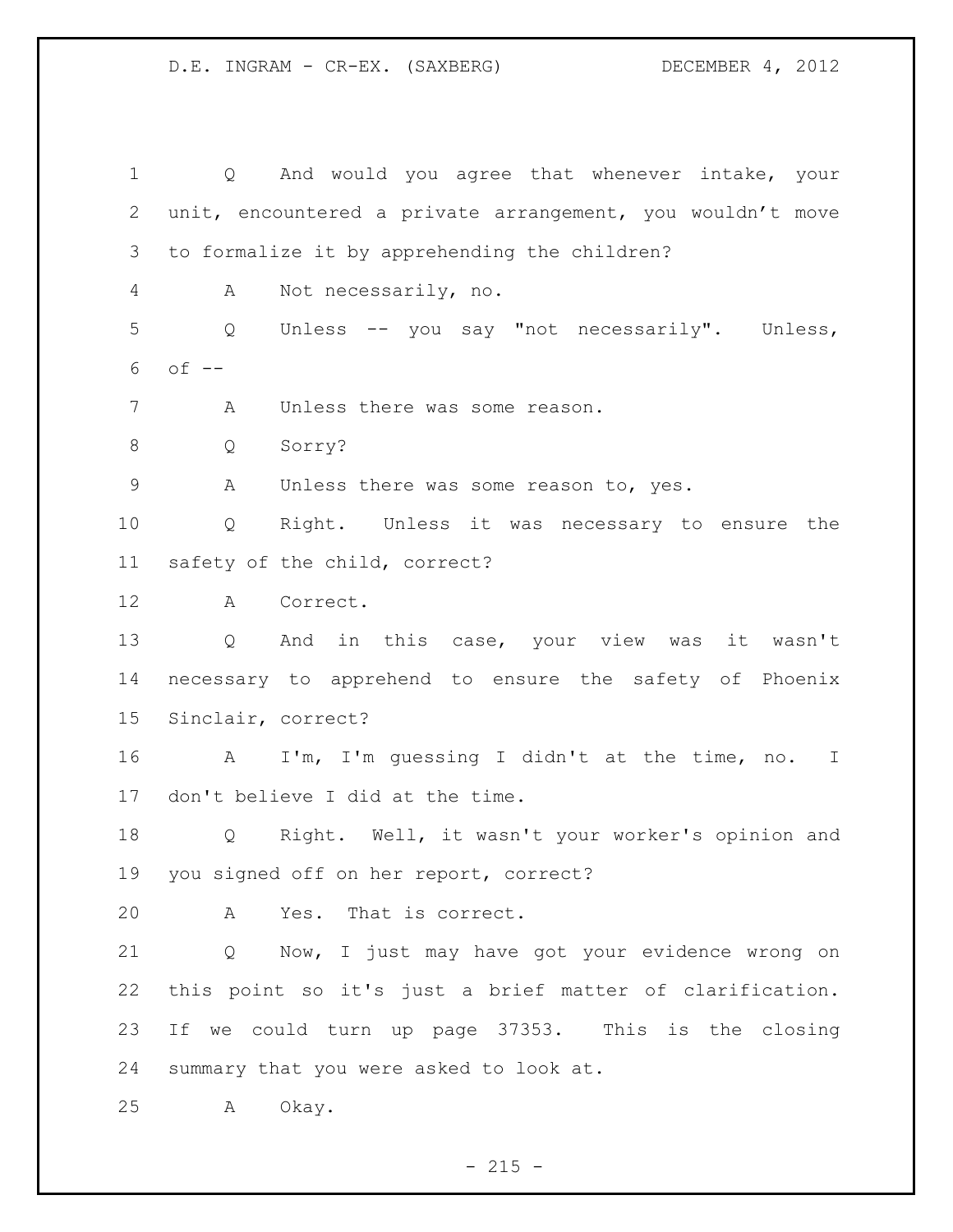D.E. INGRAM - CR-EX. (SAXBERG) DECEMBER 4, 2012 Q And you see the heading that says Assessment? A There it is. Okay, yes. Q And then if we could go to page 37355, Statement of Risk, where it says: "Risk is low as long as Phoenix **1** remains with the Stephensons. Should she be found in the care of Steven or Samantha, risk would 10 change to high." Do you see that? A Yes. Q So it's correct that a risk assessment of Phoenix Sinclair was done before this file was closed? A Yes. Q You agree that a risk assessment was done and it's what we're looking at right in front of us here? A Yes. Q That's right? A Yes. Q And you agreed with that risk assessment? A Yes, I did. Q And just briefly, on the subject of notes, if you had any involvement, direct involvement in a file and you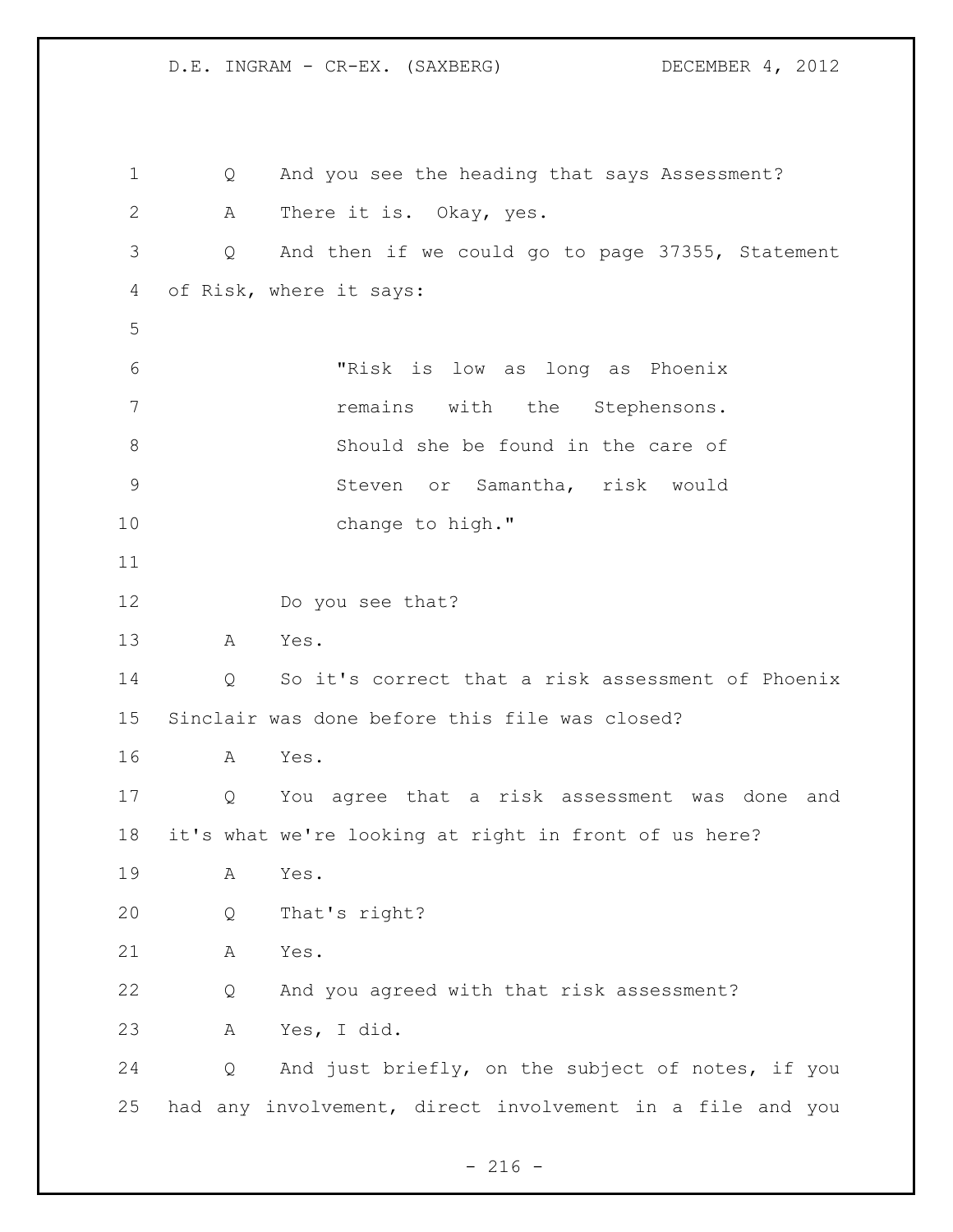D.E. INGRAM - CR-EX. (SAXBERG) DECEMBER 4, 2012

| $\mathbf 1$ | wrote notes of that involvement in the file such as                |
|-------------|--------------------------------------------------------------------|
| 2           | contacting a parent or a collateral, you -- isn't it the           |
| 3           | case that your practice would be to ensure that that note          |
| 4           | found its way into the file?                                       |
| 5           | Yes.<br>A                                                          |
| 6           | Yes?<br>Q                                                          |
| 7           | A Yes. The way you put it, I would likely have                     |
| 8           | recorded it myself into the CFSIS recording and then sent          |
| 9           | an e-mail as well, just so the worker would know.                  |
| 10          | And the situation here is you didn't have any<br>$Q \qquad \qquad$ |
| 11          | involvement like that and that's why there isn't one of            |
| 12          | your notes on the file; it's as simple as that, isn't it?          |
| 13          | I believe so, yes.<br>A                                            |
| 14          | MR. SAXBERG: Those are my questions.                               |
| 15          | THE COMMISSIONER: Thank you, Mr. Saxberg.                          |
| 16          | Anybody else? I quess not, so you're on, Mr.                       |
| 17          | Ray.                                                               |
| 18          | MR. RAY: I have no questions, Mr. Commissioner.                    |
| 19          | Thank you.                                                         |
| 20          | THE COMMISSIONER: Thank you. Mr. Olson?                            |
| 21          | MR. OLSON: I have no redirect.                                     |
| 22          | THE COMMISSIONER: You're finished, Witness.                        |
| 23          | Thank you very much.                                               |
| 24          | THE WITNESS: Thank you.                                            |
| 25          |                                                                    |

- 217 -